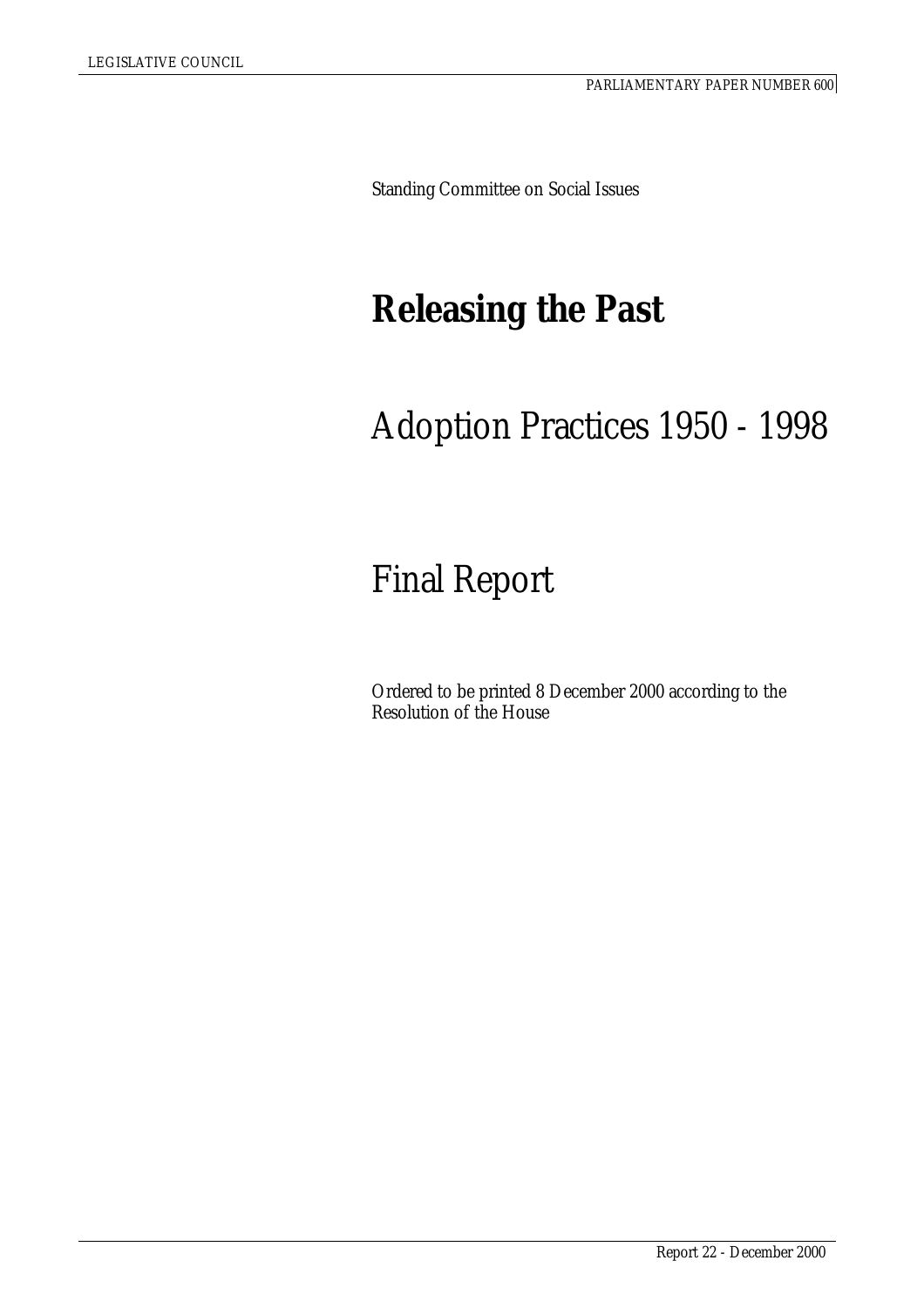New South Wales Parliamentary Library cataloguing-in-publication data:

#### **New South Wales. Parliament. Legislative Council. Standing Committee on Social Issues**

Releasing the past : adoption practices, 1950-1998 : final report / Standing Committee on Social Issues. [Sydney, N.S.W.] The Committee, 2000. – 1 v. (various pagings); 30 cm. (Report 22, December 2000) (Parliamentary paper; no. 600)

Chair: Jan Burnswoods

"Ordered to be printed according to the resolution of the House".

ISBN 0958601941

- 1. Adoption—New South Wales—History<br>L. Title
- I. Title<br>II. Burn
- II. Burnswoods, Jan.<br>III. Series: New South
- III. Series: New South Wales. Parliament. Legislative Council. Standing Committee on Social Issues. Report; 22<br>IV. Series: New South Wales. Parliament. Parliamentary paper: no. 600
- Series: New South Wales. Parliament. Parliamentary paper; no. 600

362.734 (DDC21)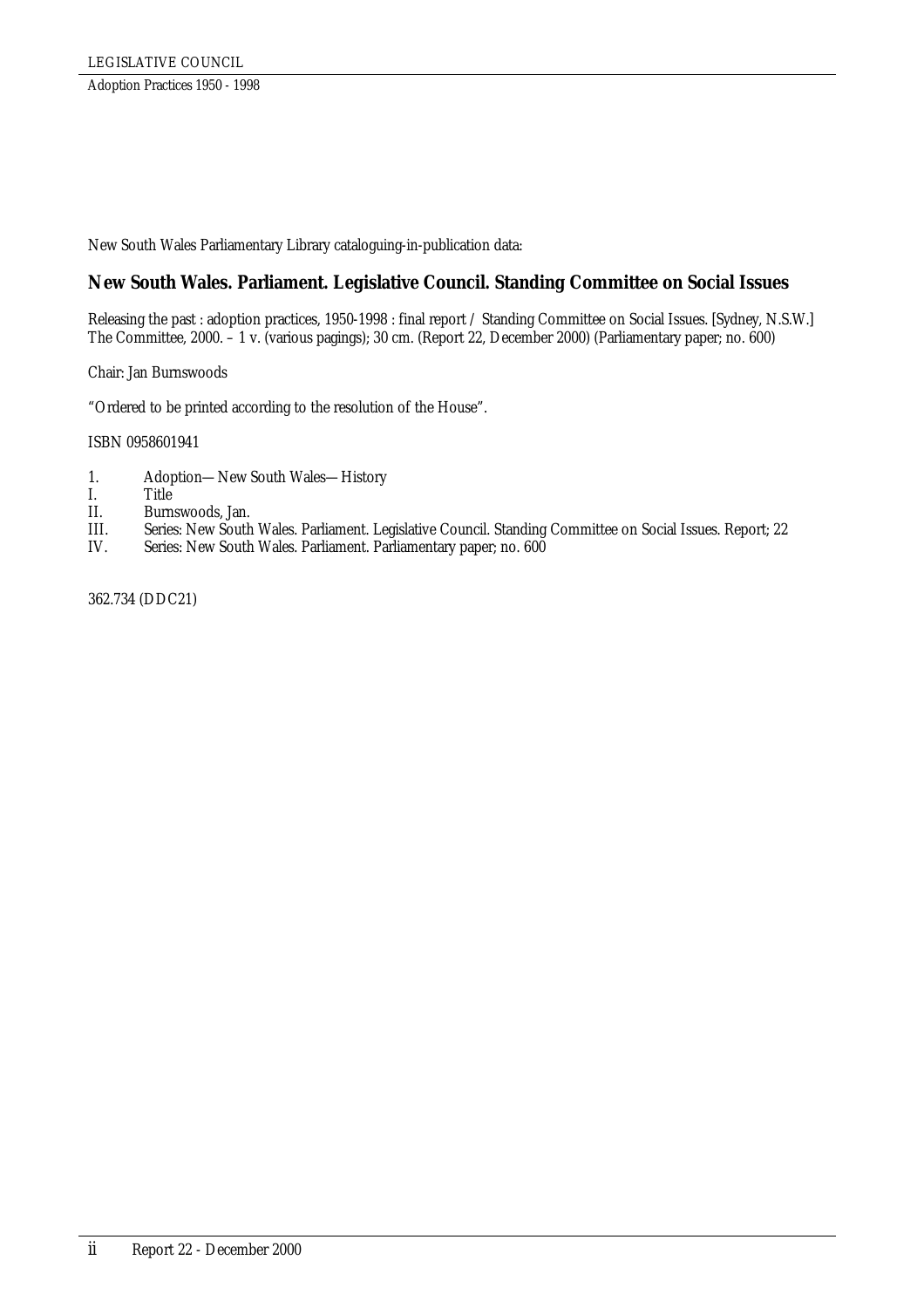## **How to contact the committee**

Members of the Standing Committee on Social Issues can be contacted through the Committee Secretariat. Written correspondence and enquiries should be directed to:

> The Director Standing Committee on Social Issues Legislative Council Parliament House, Macquarie Street Sydney New South Wales 2000 Internet www.parliament.nsw.gov.au Email socialissues@parliament.nsw.gov.au Telephone 61-2-9230-3078 Facsimile 61-2-9230-2981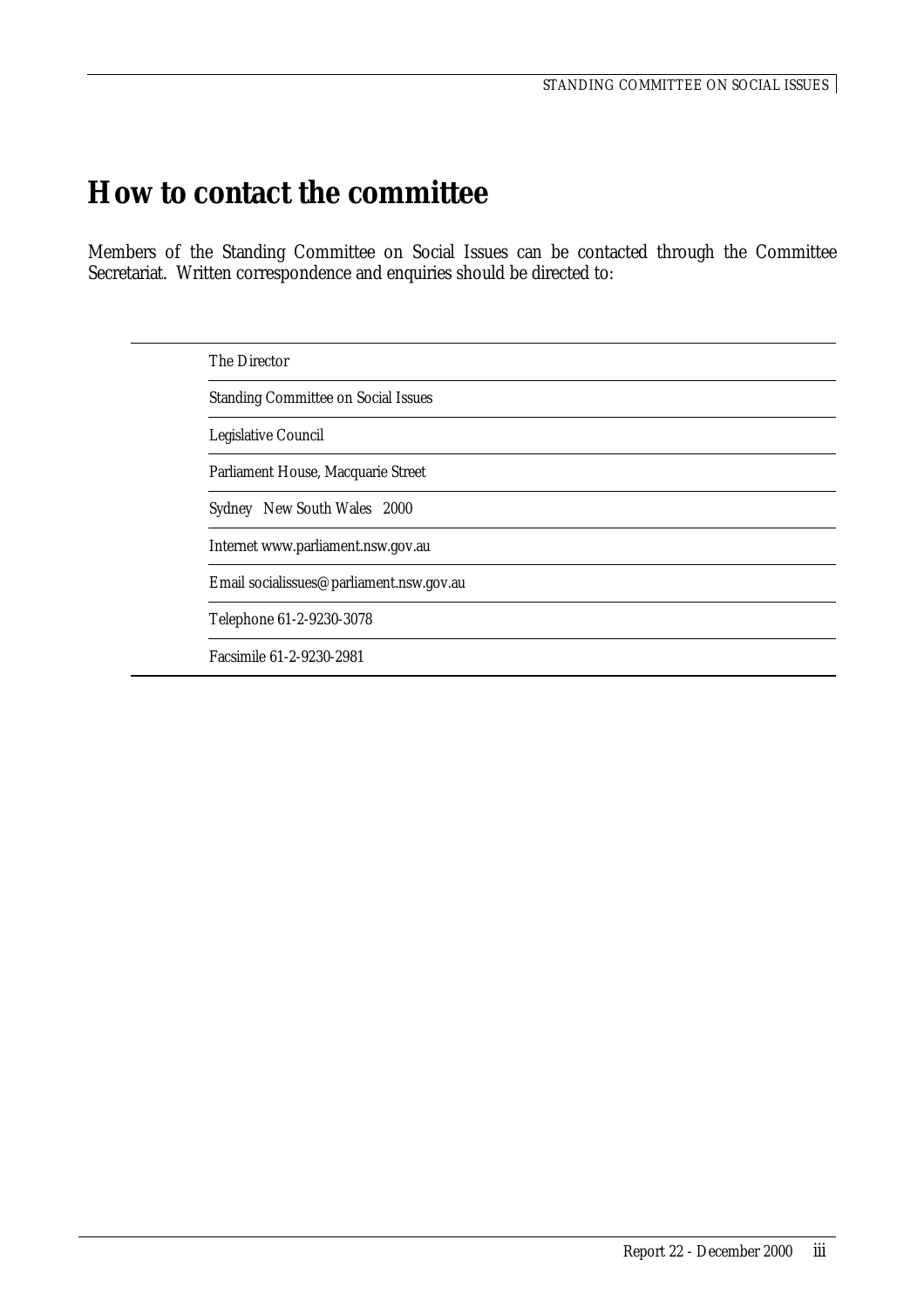## **Terms of Reference**

That the Standing Committee on Social Issues inquire into, and report on:

- **1)** the professional practices in the administration and delivery of adoption and related services, particularly those services relating to the taking of consents, offered to birth parents and children in New South Wales from 1950 to 1998;
- **2)** whether adoption practices referred to in clause one involved unethical and unlawful practices or practices that denied birth parents access to non adoption alternatives for their child; and
- **3)** if so, what measures would assist persons experiencing distress due to such adoption practices.

The Committee will consider adoption practices in New South Wales from 1950 to 1998. However, the primary emphasis of the Inquiry will be on the practices occurring before the introduction of the *Adoption Information Act 1990*.

These terms of reference were referred to the Standing Committee on Social Issues by:

The Hon Faye Lo Po' MP, Minister for Community Services, Minister for Ageing, Minister for Disability Services, Minister for Women in June 1998.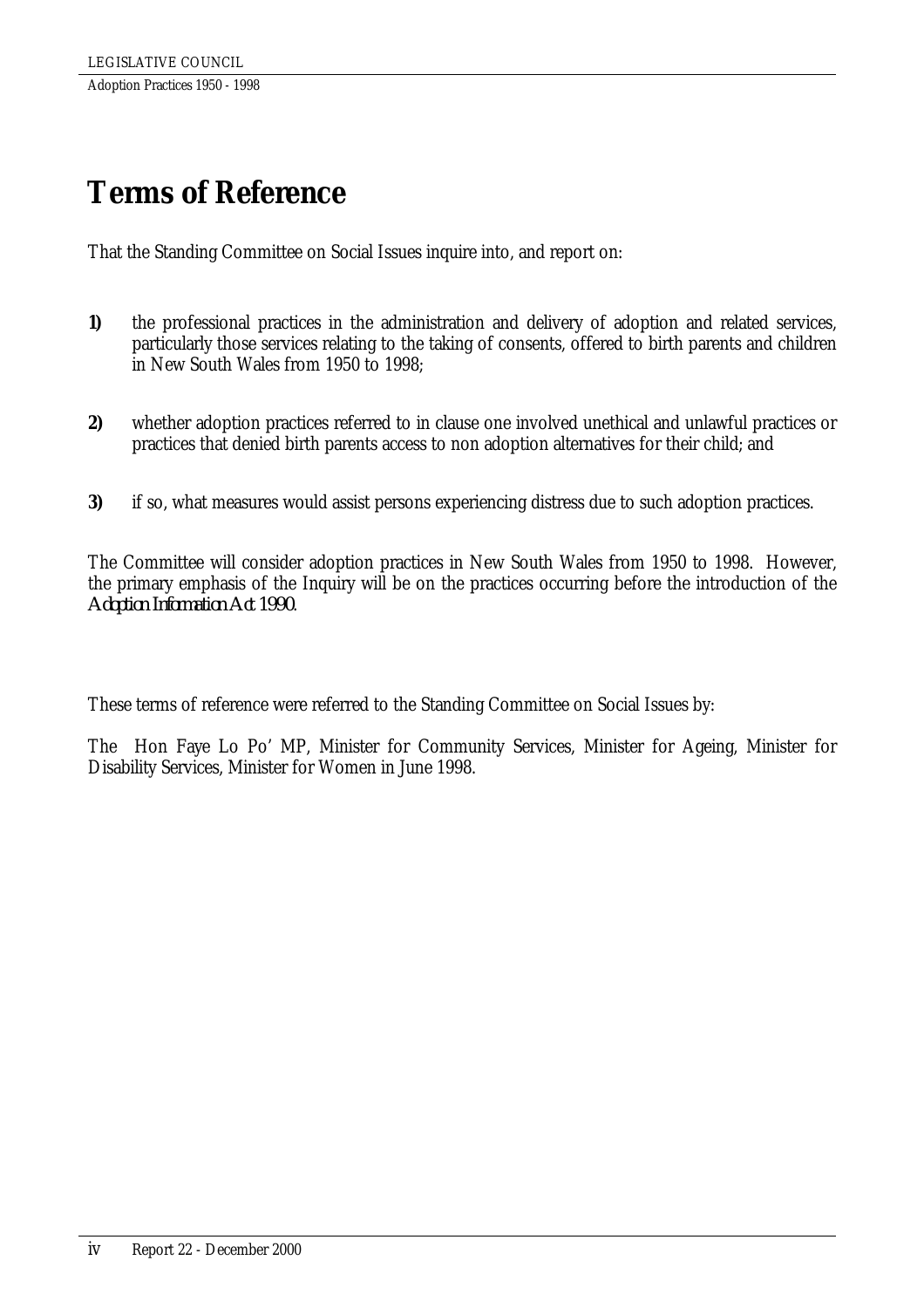## **Committee Membership**

Jan Burnswoods, MLC, **Australian Labor Party, Chair**

The Hon Doug Moppett, MLC, **National Party, Deputy Chair**

The Hon Dr Arthur Chesterfield-Evans, MLC, **Australian Democrats**

The Hon Amanda Fazio, MLC, **Australian Labor Party** *from 11 October 2000*

The Hon Ian West, MLC, **Australian Labor Party**

*from 16 November 2000*

### **52nd Parliament**

- <sup>ß</sup> On 25 May 1999 the Standing Committee on Social Issues Committee was reconstituted. The membership was reduced from seven to five Members.
- The Hon Henry Tsang, MLC, Australian Labor Party, served on the Committee from 25 May 1999 to 11 October 2000. Ms Fazio was appointed in place of Mr Tsang.
- The Hon Andrew Manson, MLC, Australian Labor Party, served on the Committee from 25 May 1999 to 16 November 2000. Mr West was appointed in place of Mr Manson.

#### **51st Parliament**

The following are past Members of the Standing Committee on Social Issues, who participated in the adoption practices inquiry, until the expiry of the  $51<sup>st</sup>$  Parliament on 5 March 1999:

- The late Hon Dr Marlene Goldsmith, MLC, Deputy Chair, Liberal Party
- <sup>ß</sup> The Hon James Kaldis, MLC, Australian Labor Party
- <sup>ß</sup> The Hon Peter Primrose, MLC, Australian Labor Party
- <sup>ß</sup> The Hon Carmel Tebbutt, MLC, Australian Labor Party.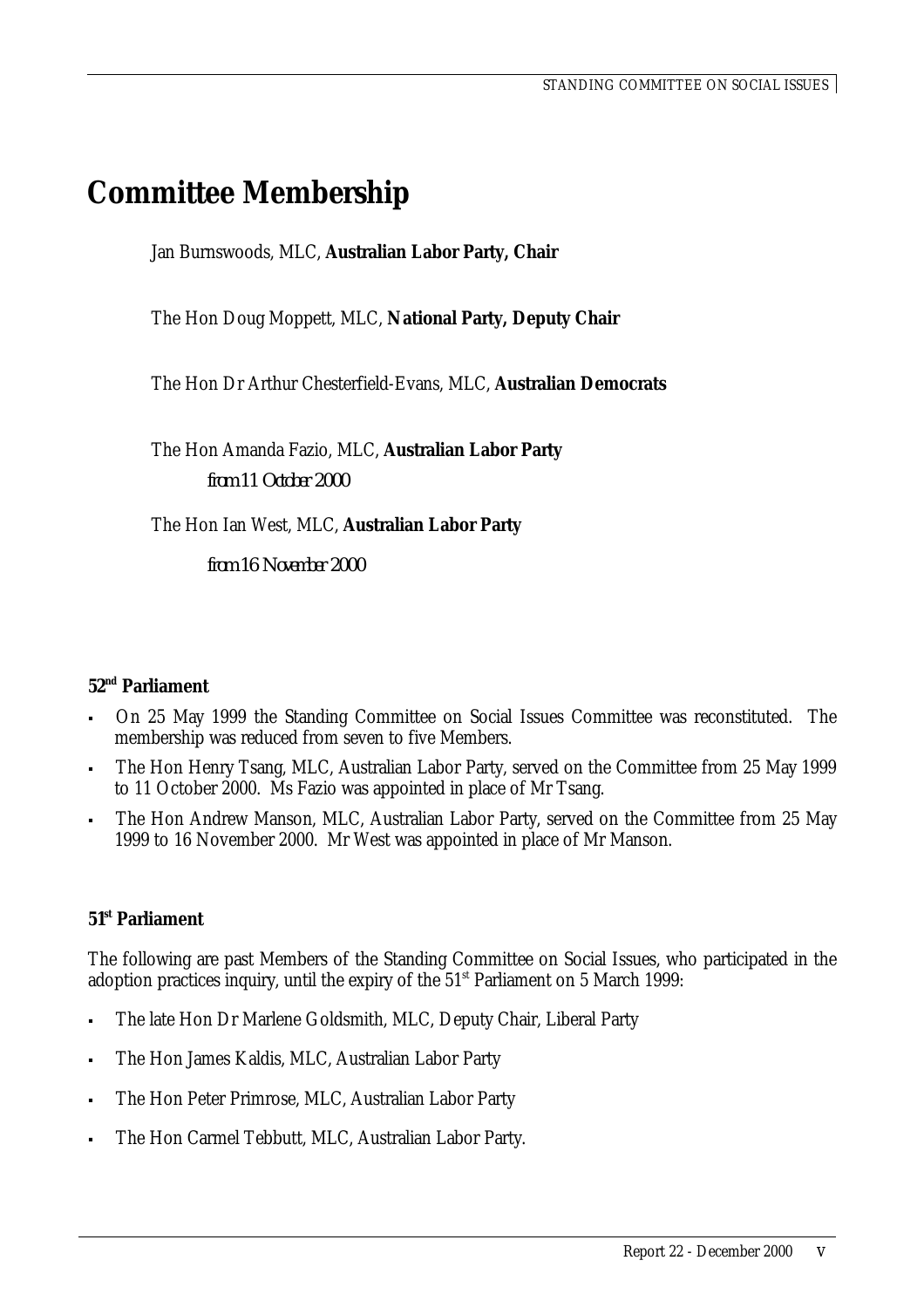## **Table of Contents**

|                  | Chair's Foreword<br><b>Summary and Recommendations</b>                                                                                                                                                                                  | xii<br>xiii                                                                                          |
|------------------|-----------------------------------------------------------------------------------------------------------------------------------------------------------------------------------------------------------------------------------------|------------------------------------------------------------------------------------------------------|
| <b>Chapter 1</b> | <b>Introduction</b>                                                                                                                                                                                                                     | 1                                                                                                    |
|                  | <b>Research for this inquiry</b>                                                                                                                                                                                                        | $\mathbf{1}$                                                                                         |
|                  | The report $-$ an overview                                                                                                                                                                                                              | 1                                                                                                    |
|                  | <b>Terminology in the report</b>                                                                                                                                                                                                        | 3                                                                                                    |
|                  | The evidence to this inquiry                                                                                                                                                                                                            | 3                                                                                                    |
|                  | The adoption of Aboriginal people                                                                                                                                                                                                       | 4                                                                                                    |
|                  | <b>Key players in adoption</b><br><b>NSW Department of Community Services</b><br>NSW Department of Health and public and private hospitals<br>Private adoption agencies<br><b>Maternity homes</b><br>The Standing Committee on Adoption | $\mathbf 5$<br>$\overline{5}$<br>$\mathbf 5$<br>$\boldsymbol{6}$<br>$\overline{7}$<br>$\overline{7}$ |
| <b>Chapter 2</b> | <b>Early adoption laws and attitudes</b>                                                                                                                                                                                                | 9                                                                                                    |
|                  | <b>Adoption legislation and practice prior to 1923</b>                                                                                                                                                                                  | 9                                                                                                    |
|                  | <b>First adoption laws in 1923</b><br>Initial resistance to adoption                                                                                                                                                                    | 11<br>12                                                                                             |
|                  | The Child Welfare Act 1939                                                                                                                                                                                                              | 13                                                                                                   |
|                  | Attitudes to women, children and adoption<br>Single and pregnant<br>The protection of the child from illegitimacy<br>Adoption as a popular option                                                                                       | 14<br>14<br>17<br>18                                                                                 |
|                  | <b>Conclusion</b>                                                                                                                                                                                                                       | 19                                                                                                   |
| <b>Chapter 3</b> | Adoption 1950 to the early 1970s                                                                                                                                                                                                        | 20                                                                                                   |
|                  | Trends in ex-nuptial pregnancy and adoption                                                                                                                                                                                             | 20                                                                                                   |
|                  | The focus of adoption practice<br>Private adoptions<br>Approving and matching adoptive parents<br>Deferred adoptions and 'unadoptable' babies                                                                                           | 22<br>23<br>24<br>25                                                                                 |
|                  |                                                                                                                                                                                                                                         |                                                                                                      |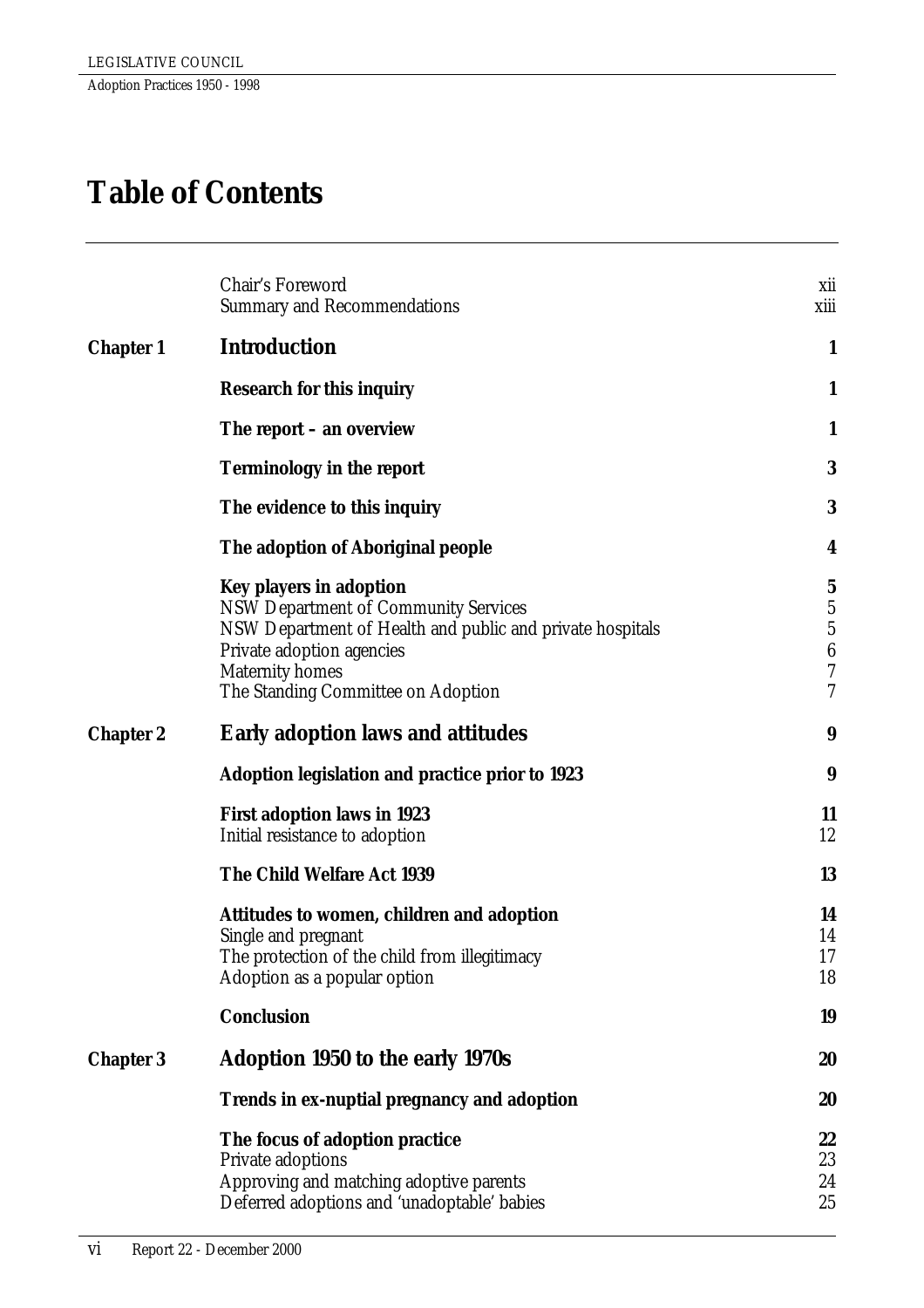|                  | Committee view<br>The influence of Mace v Murray on adoption practice                              | 29<br>29 |
|------------------|----------------------------------------------------------------------------------------------------|----------|
|                  | The Adoption of Children Act 1965<br>Private adoptions prohibited and private agencies established | 30<br>30 |
|                  | Secrecy designed to ensure a clean break<br>Set revocation period                                  | 31<br>31 |
|                  | <b>Non-adoption alternatives</b>                                                                   | 32       |
|                  | Commonwealth income support                                                                        | 32       |
|                  | Assistance provided by the State Government<br>Temporary accommodation for the child               | 32<br>34 |
|                  | Housing and child care                                                                             | 34       |
|                  | Assistance from non-government agencies                                                            | 35       |
|                  | Was income support for single mothers adequate before 1973?                                        | 35       |
|                  | <b>Conclusion</b>                                                                                  | 36       |
| <b>Chapter 4</b> | <b>Adoption - mid 1970s to 1998</b>                                                                | 37       |
|                  | <b>Adoption trends</b>                                                                             | 37       |
|                  | The 'adoption crisis'                                                                              | 38       |
|                  | <b>Attitudes to single mothers</b>                                                                 | 39       |
|                  | The mobilisation of single mothers                                                                 | 39       |
|                  | <b>Supporting Mothers' Benefit, 1973</b>                                                           | 40       |
|                  | National adoption conferences                                                                      | 41       |
|                  | Access to abortion, the pill and family planning services                                          | 42       |
|                  | <b>Teenage pregnancies</b>                                                                         | 43       |
|                  | <b>Changes to adoption legislation and policy</b>                                                  | 45       |
|                  | Policy development in the Department of Community Services                                         | 45       |
|                  | Hospital policy and the role of government                                                         | 46       |
|                  | Policy development by private adoption agencies                                                    | 47       |
|                  | Removing the secrecy $-$ a move to open adoption                                                   | 47       |
|                  | Adopted persons contact register                                                                   | 48       |
|                  | Adoption Information Act 1990<br>Review by the Law Reform Commission                               | 49<br>49 |
|                  | <b>Intercountry adoptions</b>                                                                      | 49       |
|                  | <b>Special needs programs</b>                                                                      | 51       |
|                  | <b>Conclusion</b>                                                                                  | 52       |
|                  |                                                                                                    |          |
| <b>Chapter 5</b> | Defining unethical and unlawful practices                                                          | 53       |
|                  | Distinguishing between unethical and unlawful conduct                                              | 53       |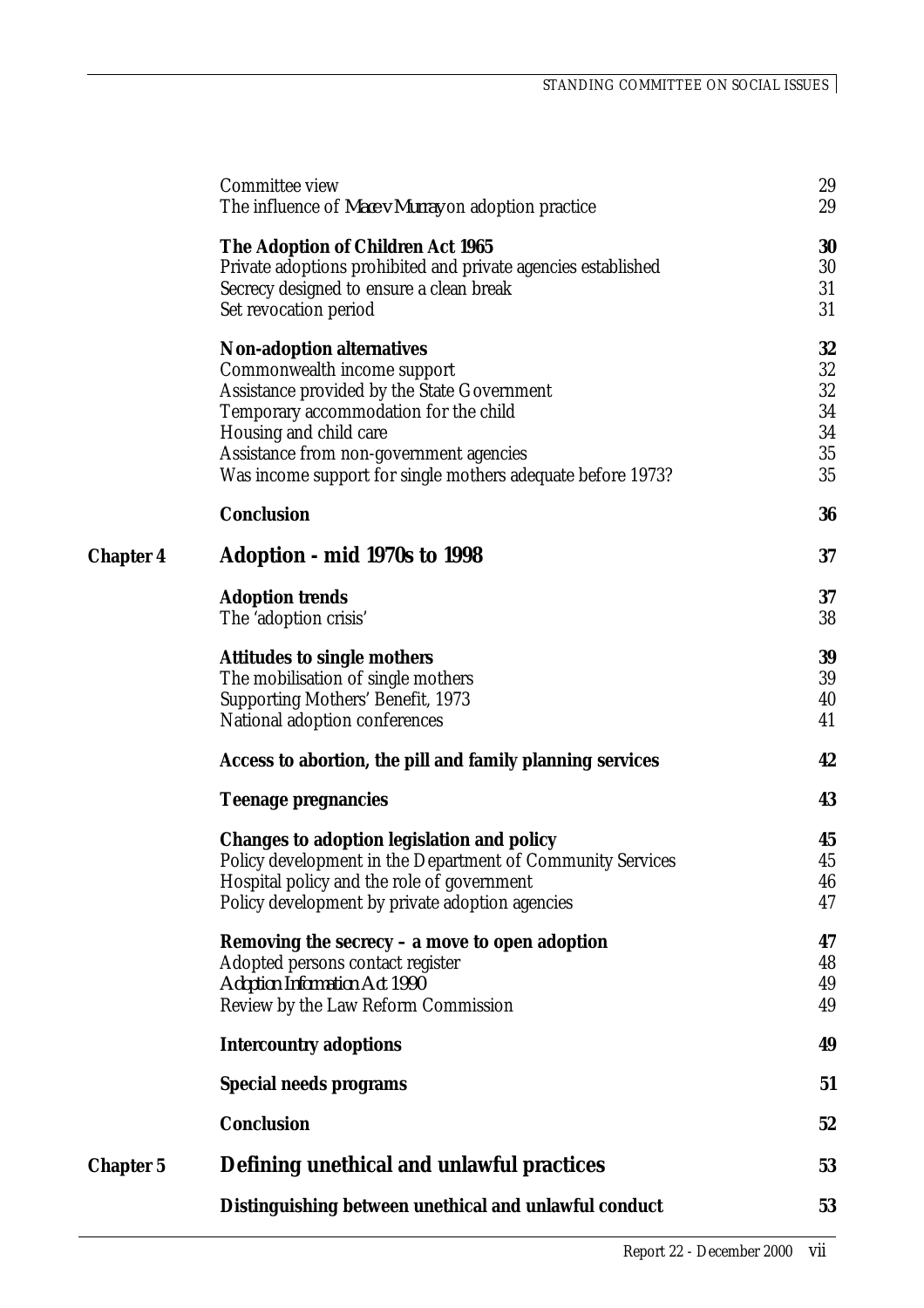|                  | <b>What does 'unethical' mean?</b><br>Core values of adoption professionals<br>Identifying the client<br>Should practices be judged by current or past standards?<br>Ethical social work practice                                                                                                                                                                                                                                              | 54<br>55<br>56<br>57<br>58                                                 |
|------------------|------------------------------------------------------------------------------------------------------------------------------------------------------------------------------------------------------------------------------------------------------------------------------------------------------------------------------------------------------------------------------------------------------------------------------------------------|----------------------------------------------------------------------------|
|                  | <b>Unlawful Conduct</b><br>Procedural errors<br>Criminal conduct<br>Civil wrongs<br><b>Adoption laws</b>                                                                                                                                                                                                                                                                                                                                       | 59<br>60<br>61<br>62<br>62                                                 |
|                  | The Committee's approach to allegations of unethical or unlawful conduct 63                                                                                                                                                                                                                                                                                                                                                                    |                                                                            |
| <b>Chapter 6</b> | The pregnancy                                                                                                                                                                                                                                                                                                                                                                                                                                  | 68                                                                         |
|                  | <b>Reaction to the pregnancy</b><br>The reaction of the 'putative' father                                                                                                                                                                                                                                                                                                                                                                      | 68<br>70                                                                   |
|                  | <b>Maternity homes</b><br>Arrangements made by parents or family doctor<br>How the homes operated<br>An isolating and lonely experience<br>Chores and work<br>Access to parents, family members and the father of the baby<br>Access to school education<br>Pre-natal care and information<br>Counselling and support<br>Were women told that adoption was the only option?<br>Keeping the baby<br>Changes in the late 1970s<br>Committee view | 72<br>73<br>74<br>74<br>77<br>78<br>80<br>80<br>81<br>83<br>84<br>85<br>86 |
|                  | <b>Other accommodation options</b><br>Living with relatives or friends<br>'Live-in' accommodation<br>Living with the family or independently                                                                                                                                                                                                                                                                                                   | 86<br>87<br>87<br>89                                                       |
|                  | <b>Conclusion</b>                                                                                                                                                                                                                                                                                                                                                                                                                              | 90                                                                         |
| <b>Chapter 7</b> | <b>Birth</b>                                                                                                                                                                                                                                                                                                                                                                                                                                   | 91                                                                         |
|                  | The obstetric treatment of married and unmarried women<br>Did unmarried women receive a different standard of care?<br>Marking an unmarried mother's medical chart<br>Treatment of public and private patients<br>Committee view<br>Access to the baby at and after delivery<br>The experience of mothers                                                                                                                                      | 91<br>91<br>93<br>95<br>97<br>97<br>97                                     |
|                  |                                                                                                                                                                                                                                                                                                                                                                                                                                                |                                                                            |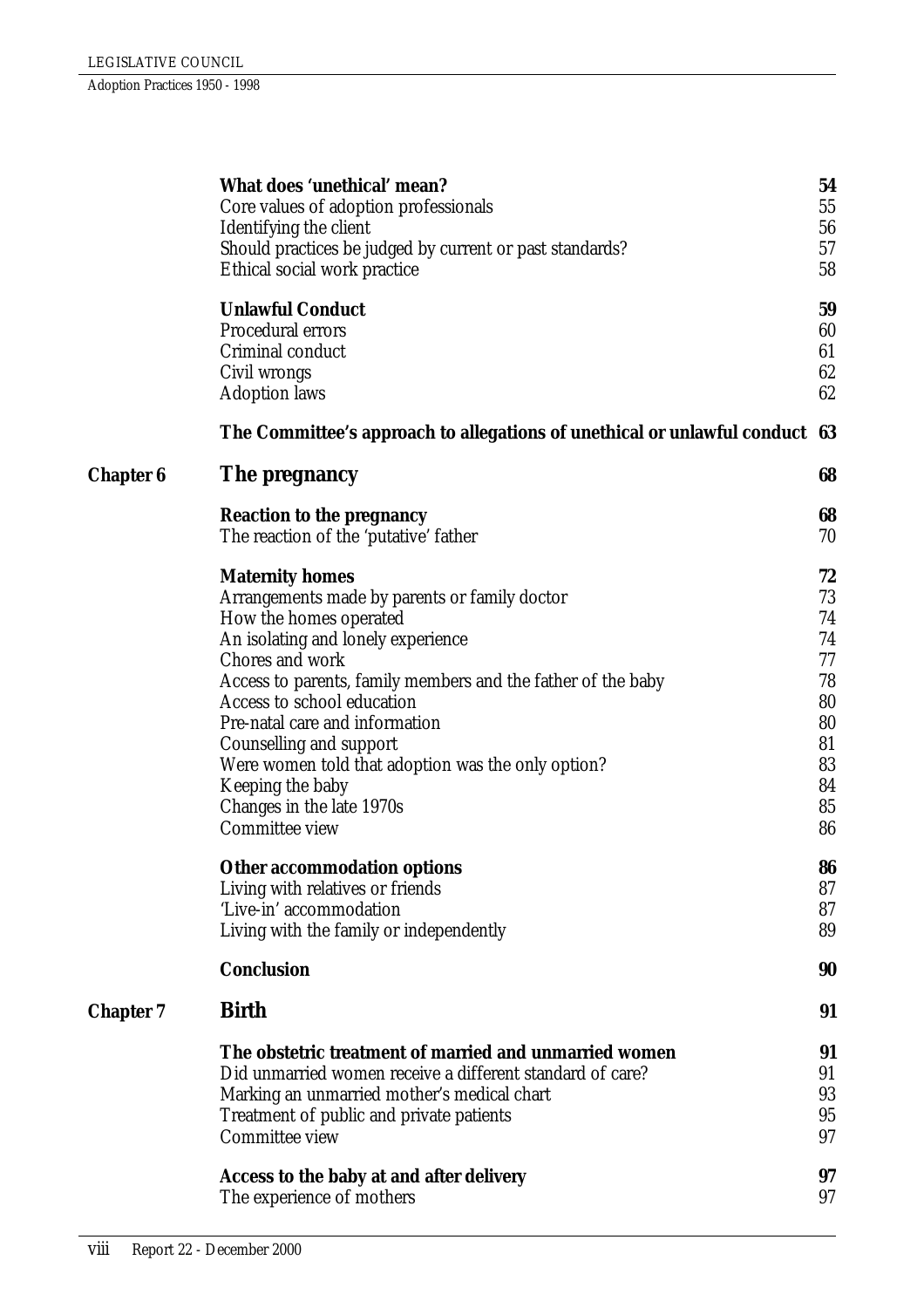|                  | The rationale                                                                   | 99         |
|------------------|---------------------------------------------------------------------------------|------------|
|                  | Professional disagreement about the practice                                    | 99         |
|                  | The role of the Health Commission in changing the practice                      | 101        |
|                  | Was the denial of access to the baby unethical or unlawful?                     | 103        |
|                  | <b>Administration of medication</b>                                             | 104        |
|                  | The administration of sedative medication                                       | 104        |
|                  | The administration of Stilboestrol to unmarried women                           | 106        |
|                  | Committee view                                                                  | 108        |
|                  | Other allegations about birth practices                                         | 108        |
|                  | <b>Rapid Adoption</b>                                                           | 109        |
|                  | The treatment of fathers at and after the birth                                 | 111        |
|                  | Father's name on the birth certificate and other records                        | 112        |
|                  | Naming the baby                                                                 | 114        |
|                  | Consent to medical treatment of the mother and baby                             | 116        |
|                  | <b>Conclusion</b>                                                               | 118        |
| <b>Chapter 8</b> | <b>Consent and revocation</b>                                                   | 120        |
|                  | <b>Introduction</b>                                                             | 120        |
|                  | <b>Consent provisions before and after 1967</b>                                 | 120        |
|                  | Consent under the Child Welfare Act 1939                                        | 120        |
|                  | Consent under the Adoption of Children Act 1965                                 | 121        |
|                  | Defective consents                                                              | 122        |
|                  | The right to make a free and informed decision about adoption                   | 122        |
|                  | Practices relating to the period prior to consent                               | 123        |
|                  | Did social workers promote adoption?                                            | 123        |
|                  | Information about alternatives prior to the consent-taking interviews           | 124        |
|                  | Information about the psychological effect of adoption                          | 127        |
|                  | <b>Practices relating to taking consents</b>                                    | 127        |
|                  | Medication and consent                                                          | 128        |
|                  | Access to the child prior to consent                                            | 130        |
|                  | Alleged threats to secure consent                                               | 131        |
|                  | Information about alternatives at the consent-taking interview                  | 133        |
|                  | Consents signed before minimum prescribed time                                  | 134        |
|                  | Forged consents<br>Obscuring part of the consent form                           | 134<br>135 |
|                  |                                                                                 |            |
|                  | <b>Revocation of consent</b><br>Information about revocation rights before 1967 | 135<br>135 |
|                  | Should mothers have been informed of their revocation rights?                   | 137        |
|                  | Change in law and practice after Mace v Murray                                  | 138        |
|                  | Committee view                                                                  | 138        |
|                  | Information about revocation rights after 1967                                  | 138        |
|                  | An opportunity to discuss revocation before the consent-taking interview        | 140        |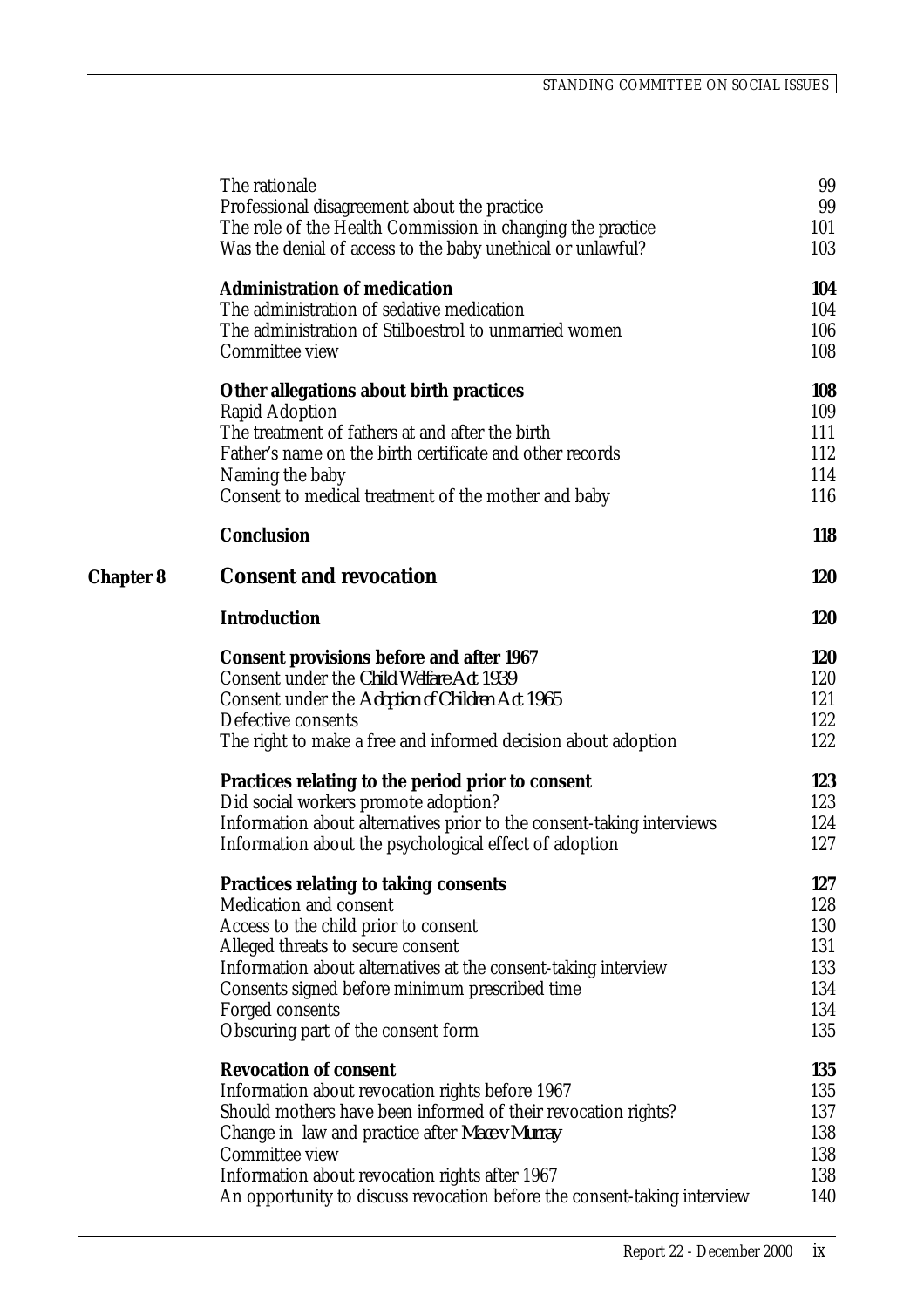|                   | Committee view                                                       | 140        |
|-------------------|----------------------------------------------------------------------|------------|
|                   | Placing the child during the revocation period                       | 141        |
|                   | Were mothers discouraged from revoking consent?                      | 141        |
|                   | Other sources of pressure                                            | 142        |
|                   | The impact of early placement on a decision to dispense with consent | 143        |
|                   | The ethics of early placement                                        | 144        |
|                   | Rapid adoption and consent                                           | 145        |
|                   | <b>Conclusion</b>                                                    | 146        |
| <b>Chapter 9</b>  | The lasting effects of adoption                                      | 148        |
|                   | The effects of adoption on mothers                                   | 148        |
|                   | Expecting mothers to 'put the past behind them'                      | 149        |
|                   | Knowledge of the long term effects of adoption                       | 150        |
|                   | Recognition of the long-term effects                                 | 152        |
|                   | Committee view                                                       | 152        |
|                   |                                                                      |            |
|                   | The effects of adoption on other members of the adoption triangle    | 153        |
|                   | <b>Fathers</b>                                                       | 153        |
|                   | Adopted people                                                       | 154        |
|                   | <b>Conclusion</b>                                                    | 156        |
| <b>Chapter 10</b> | Measures to assist people affected by past adoption practices        | 157        |
|                   | <b>Counselling and support</b>                                       | 157        |
|                   | Shortcomings experienced                                             | 160        |
|                   | The importance of support groups                                     | 161        |
|                   | Services in rural and remote areas                                   | 162        |
|                   | <b>Reunions</b>                                                      | 163        |
|                   | The need for continuing support with reunions                        | 166        |
|                   | Review of contact vetos                                              | 166        |
|                   | Reunion services for Aboriginal people                               | 168        |
|                   | <b>Access to identifying information</b>                             | <b>170</b> |
|                   | <b>Financial compensation</b>                                        | 173        |
|                   | <b>Limitation Act 1969</b>                                           | 175        |
|                   | The need for a review                                                | 177        |
|                   | <b>Criminal proceedings and judicial inquiry</b>                     | 178        |
|                   | <b>Overturning past adoptions</b>                                    | 179        |
|                   | Should adoption be restricted or banned?                             | <b>180</b> |
|                   | A formal apology and acknowledgment                                  | <b>181</b> |
|                   | The Committee's view                                                 | 185        |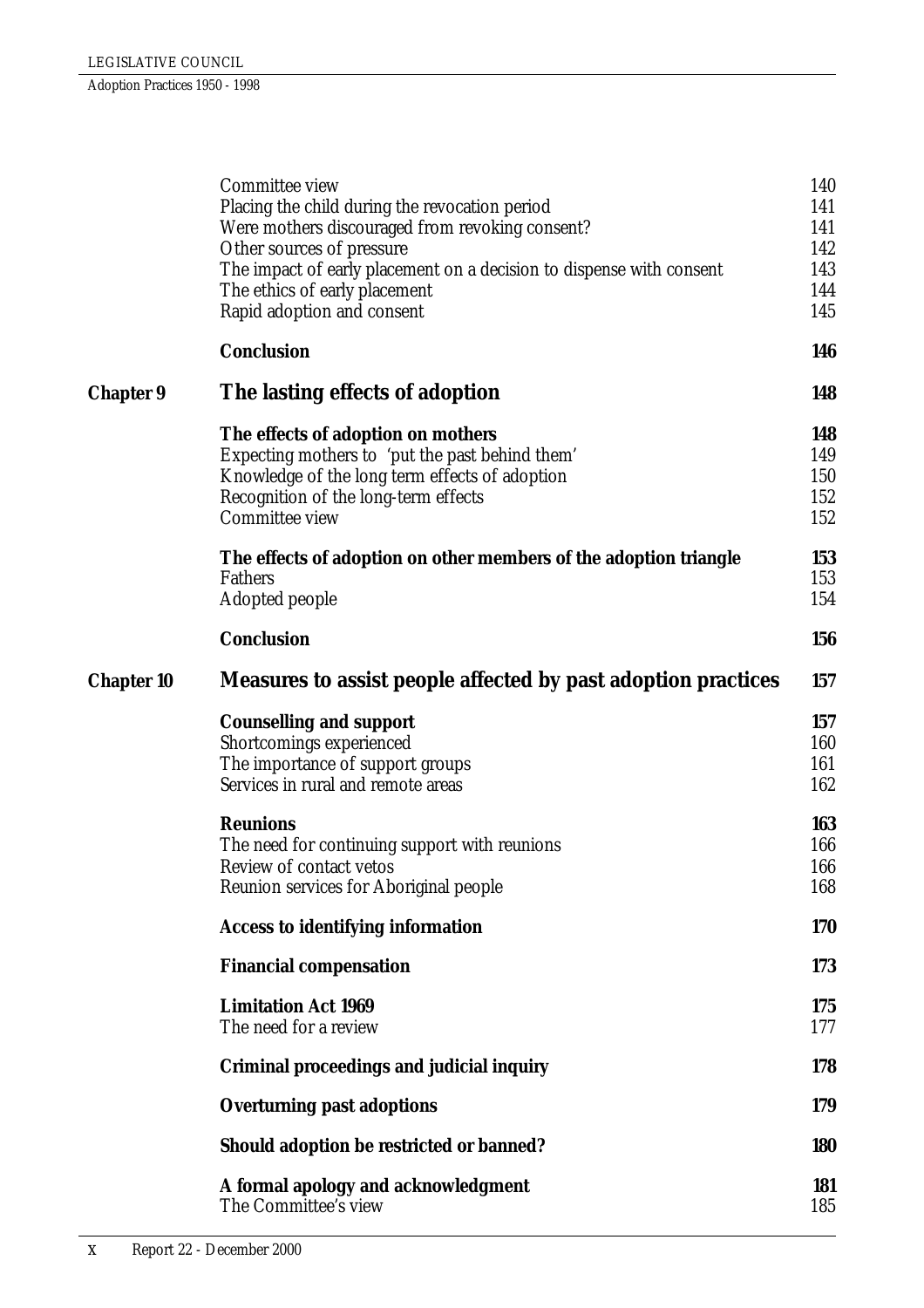|                   | <b>Disclosure of past adoption practices</b>                       | 187 |
|-------------------|--------------------------------------------------------------------|-----|
|                   | <b>Conclusion</b>                                                  | 189 |
| <b>Chapter 11</b> | <b>Issues for the future</b>                                       | 190 |
|                   | <b>Donor Insemination</b>                                          | 190 |
|                   | <b>State wards</b>                                                 | 191 |
|                   | <b>Substitute care services</b>                                    | 191 |
|                   | <b>Intercountry Adoption</b>                                       | 192 |
|                   | Adoption of children with special needs                            | 192 |
|                   | <b>Adoption Act 2000</b>                                           | 193 |
|                   | <b>Conclusion</b>                                                  | 194 |
| <b>Appendix 1</b> | <b>Submissions Received</b>                                        | 195 |
| <b>Appendix 2</b> | <b>Witnesses at Hearings</b>                                       | 205 |
| <b>Appendix 3</b> | <b>Adoption Forum</b>                                              | 211 |
| <b>Appendix 4</b> | Ex-nupital births as a proportion of total births in NSW 1950-1998 | 217 |
| <b>Appendix 5</b> | <b>Registered adoptions in NSW 1924-1999</b>                       | 219 |
| <b>Appendix 6</b> | <b>Archival research</b>                                           | 221 |
| <b>Appendix 7</b> | Correspondence - D Johnson, Dr R Pagano                            | 223 |
|                   | <b>Acknowledgments</b>                                             | 227 |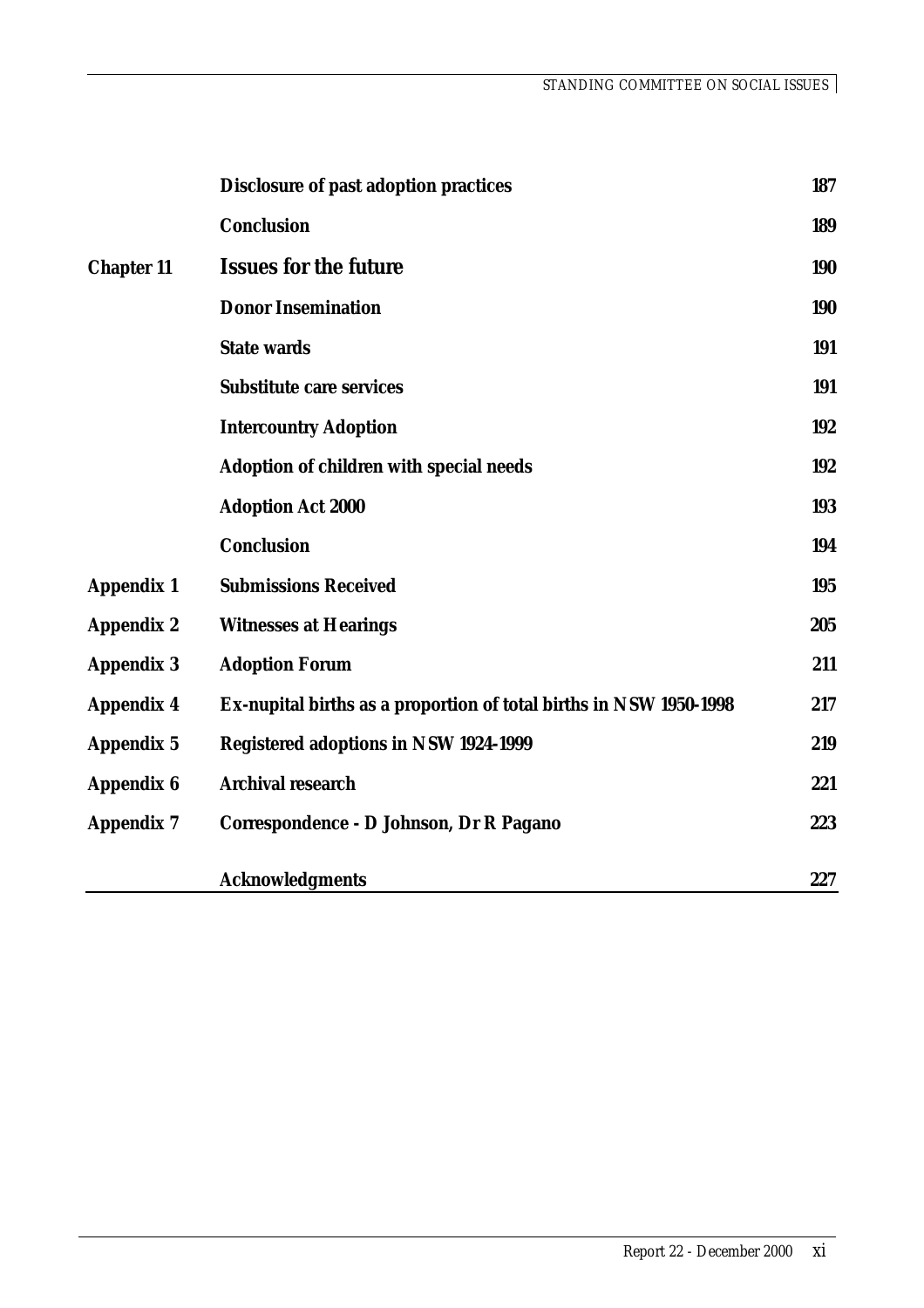## **Chair's Foreword**

I am pleased to present the final report of the Committee's inquiry into adoption practices, 1950 to 1998.

This inquiry has given many people, and particularly mothers, an opportunity to write and speak about their experiences of adoption. I would especially like to thank those mothers who bravely spoke, in public, about what happened to them and how it has affected their lives. Their stories were often heart-rending and we value their courage. We hope that the releasing of these stories, together with positive future action, will facilitate the healing of past hurts.

Some people have emphasised that our inquiry is about past practices. True, but the actions of the past are felt today and will continue to have an effect on future generations. An important aim of this inquiry has been to make sure that past mistakes are not repeated.

Committee Members were struck by the widespread interest in this inquiry and were constantly reminded of the significance of adoption to hundreds of thousands of people in this State. All of us have been stopped many times by people wanting to relate their own family's adoption story. Clearly, adoption has deeply touched many lives.

The inquiry was lengthy, complex and challenging. The issues before us required substantial research and consultation with organisations and individuals. Their commitment to the inquiry helped us to weave together the strands of past adoption practices and their assistance is greatly appreciated.

I am extremely grateful to Committee Members for their sensitivity and skill in dealing with the issues before this inquiry and arriving at a unanimous report. I appreciate the efforts of the Committee secretariat in the management of the inquiry process. This inquiry required a team effort from all members of staff. I would like to express my thanks to Tony Davies, Julie Langsworth, Beverly Duffy and Heather Crichton. Without the tireless efforts of all these dedicated people, this report would not have been possible.

I commend this report to the Government.

**Jan Burnswoods, MLC Chair**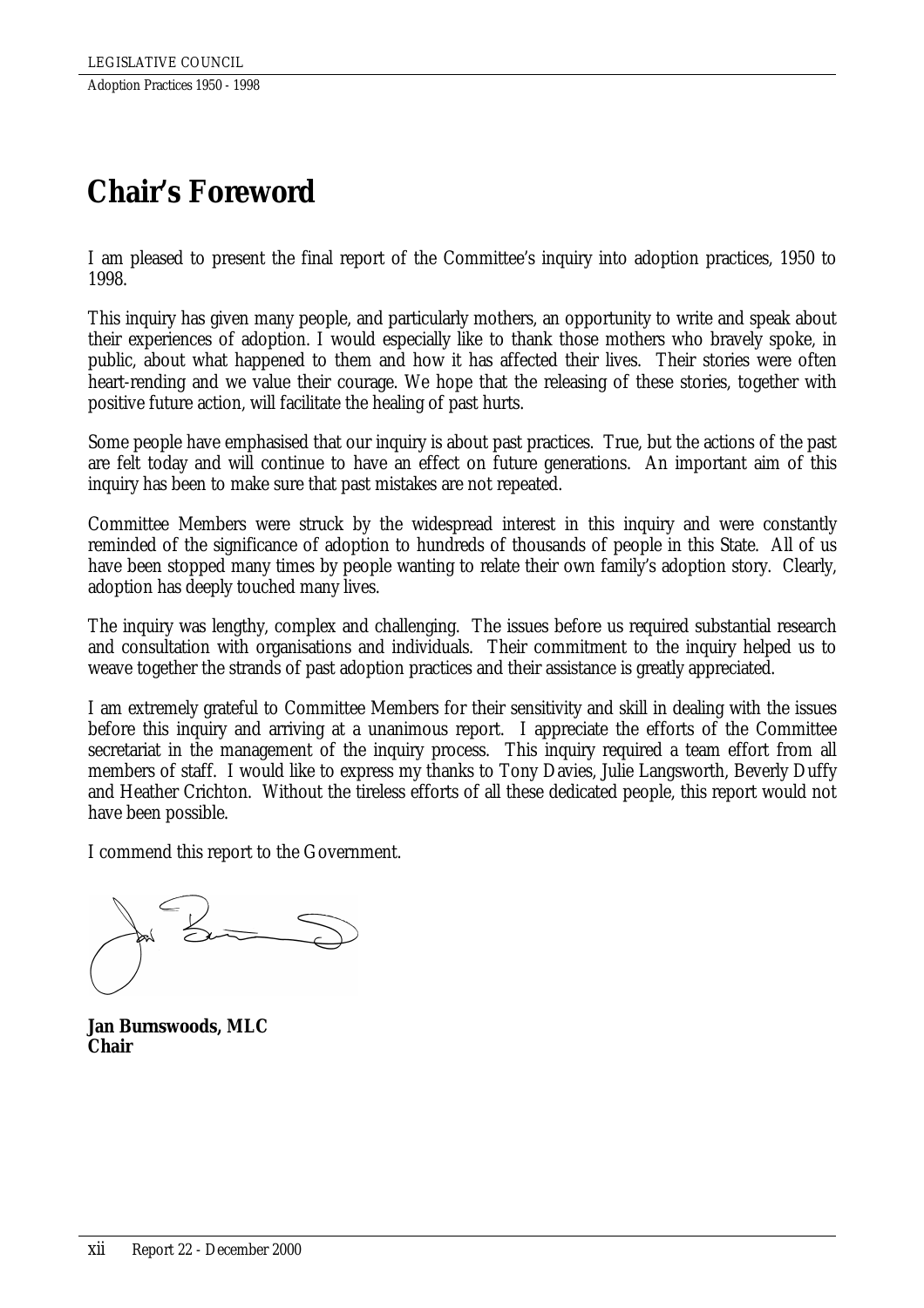## **Summary and Recommendations**

The Committee was directed to inquire into adoption practices in the period 1950 to 1998. The report, then, is necessarily concerned with the past and with describing past practices. More importantly, it is also concerned with the effects of past actions, and the need to address these effects with measures applying to the future.

Part One includes background information on adoption laws, policy and practices and provides the context in which to understand and assess the evidence presented to this inquiry. The Part considers the development of adoption laws and policies, with their key principles of ensuring secrecy and providing a neat solution to the twin problems of illegitimacy and infertility. Adoptions in New South Wales reached a peak in 1972 at 4,564. By 1975 there were only 1,889 adoptions and by 1984 the number had dropped to 741. In 1999, there were only 178 adoptions including overseas born children. With the significant decline in the number of local babies available for adoption, most adoptions now involve either babies from overseas or babies with special needs.

This part of the report also includes an overview of the legal and ethical standards that applied during the period. The Committee has been cautious not to judge past practices by today's standards. The report acknowledges that to a large degree adoption practices reflected the values and attitudes prevalent in the 1950s and 1960s. However, it is important to stress that there was not in the past, nor is there now, a single set of attitudes and values. While there were common principles guiding adoption practices there were also professionals seeking to question and challenge the appropriateness of these practices.

Part Two of the report details the experiences of the parents, mostly mothers, who relinquished a child to adoption and seeks to evaluate whether these practices were inappropriate, unethical and unlawful. The section describes the experiences of past adoption practices during the pregnancy and birth and in the post adoption period. In particular, the section details the experiences of single pregnant women residing in maternity homes during pregnancy, their treatment during and after labour and practices surrounding the signing of consent. A large number of witnesses told the Committee of their individual experiences of adoption and this Part presents as many of their accounts as possible. It seeks to convey the emotion and distress expressed in these testimonies. The Committee acknowledges that in certain cases past adoption practices were misguided, and that on occasions unethical and unlawful practices have occurred.

This section of the report also looks at the short- and long-term effects of adoption and the past failure of adoption professionals, family members and others to acknowledge those effects. This provides the context in which the need for continuing support for people affected by past adoption practices may be understood.

Part Three, as directed by the terms of reference, examines what measures would assist people experiencing distress as a result of past adoption practices. The recommendations from this inquiry are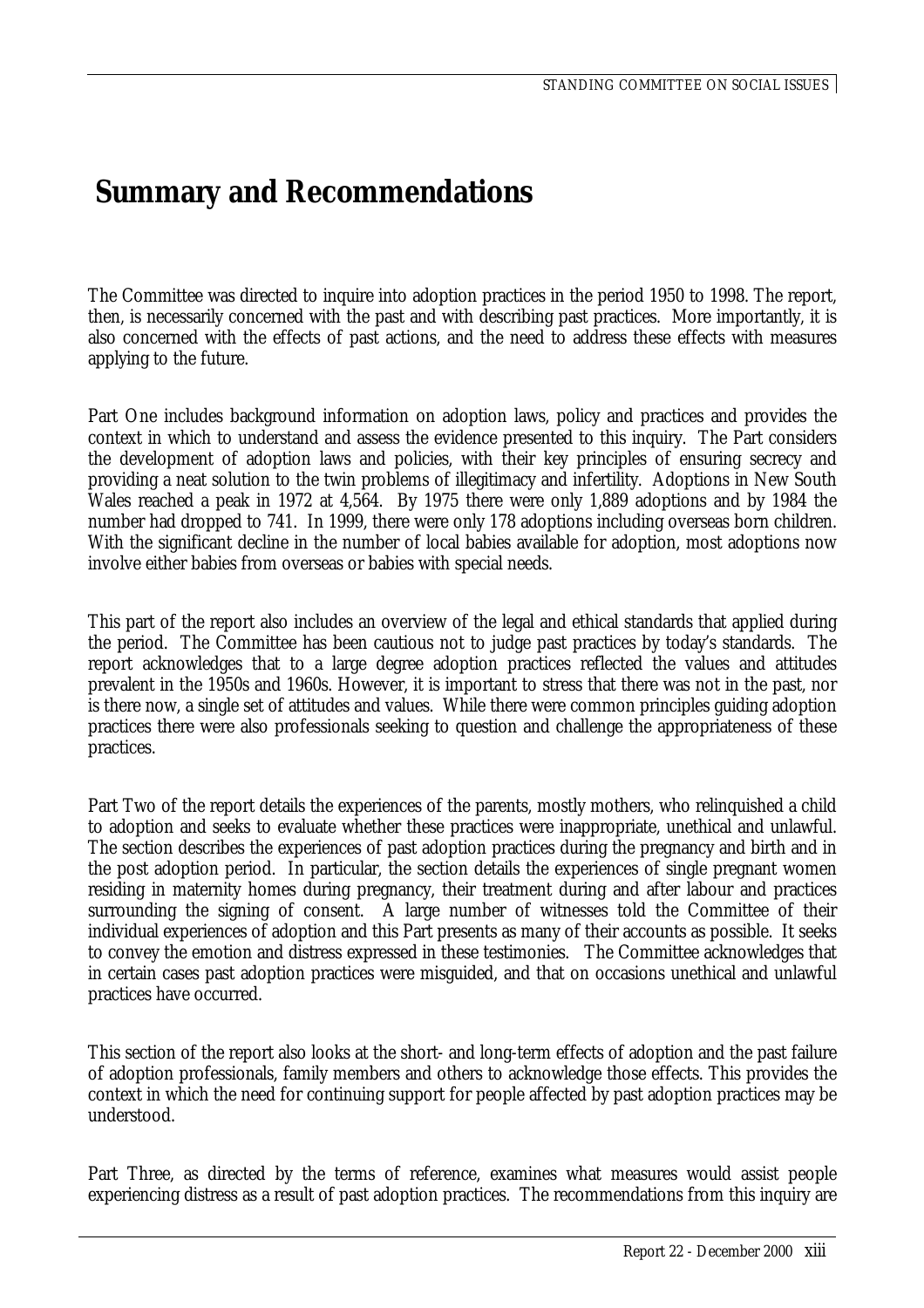developed in chapter 10 and listed below. These recommendations address the need for improvements in the delivery of current adoption services and post adoption information and resources. The chapter looks at reparations for past practices and at the specific issues of compensation, apology and acknowledgment. The Committee notes that some adoption-related issues, such as reunions and information about biological heritage, will be important to subsequent generations.

The last chapter deals briefly with issues for the future. We have found in taking evidence about past actions that many of the issues are relevant to future social policy and practice. The chapter seeks to stimulate debate on such matters as donor insemination, support for state wards, and several aspects of the *Adoption Act 2000*.

Many past adoption practices have entrenched a pattern of disadvantage and suffering for many parents, mostly mothers, who relinquished a child for adoption particularly in the 1950s, 1960s and 1970s. The purpose of this report has been to describe and explain the past, with a view to recommending changes for the present and for the future. The report is an acknowledgment that many mothers who gave up their children to adoption were denied their rights, and did not uncaringly give away their children.

#### **Recommendation 1** *Page 158*

The Department of Community Services should provide funding to the Post Adoption Resource Centre to co-ordinate the provision of a post adoption resource kit. The content of the post adoption resource kit should be determined in consultation with the NSW Committee on Adoption and Permanent Care, the Department of Community Services, and the Department of Health.

#### **Recommendation 2** *Page 159*

The post adoption resource kit, referred to in Recommendation 1, should contain information regarding support and counselling for parents who relinquished a child to adoption and information regarding support and counselling for adoptees.

#### **Recommendation 3** *Page 161*

The Department of Community Services should ensure that the post adoption resource kit referred to in Recommendation 1 is distributed to all counsellors providing support and assistance with adoption and related issues**,** and to crisis services.

#### **Recommendation 4** *Page 162*

The Minister for Community Services should establish a program of specific project grants for NSW parents support groups for the purpose of providing financial assistance for projects related to counselling, training, research and writing on the impact of adoption.

#### **Recommendation 5** *Page 163*

The Department of Community Services should provide additional recurrent funding to the Post Adoption Resource Centre to create a designated position for rural and regional NSW.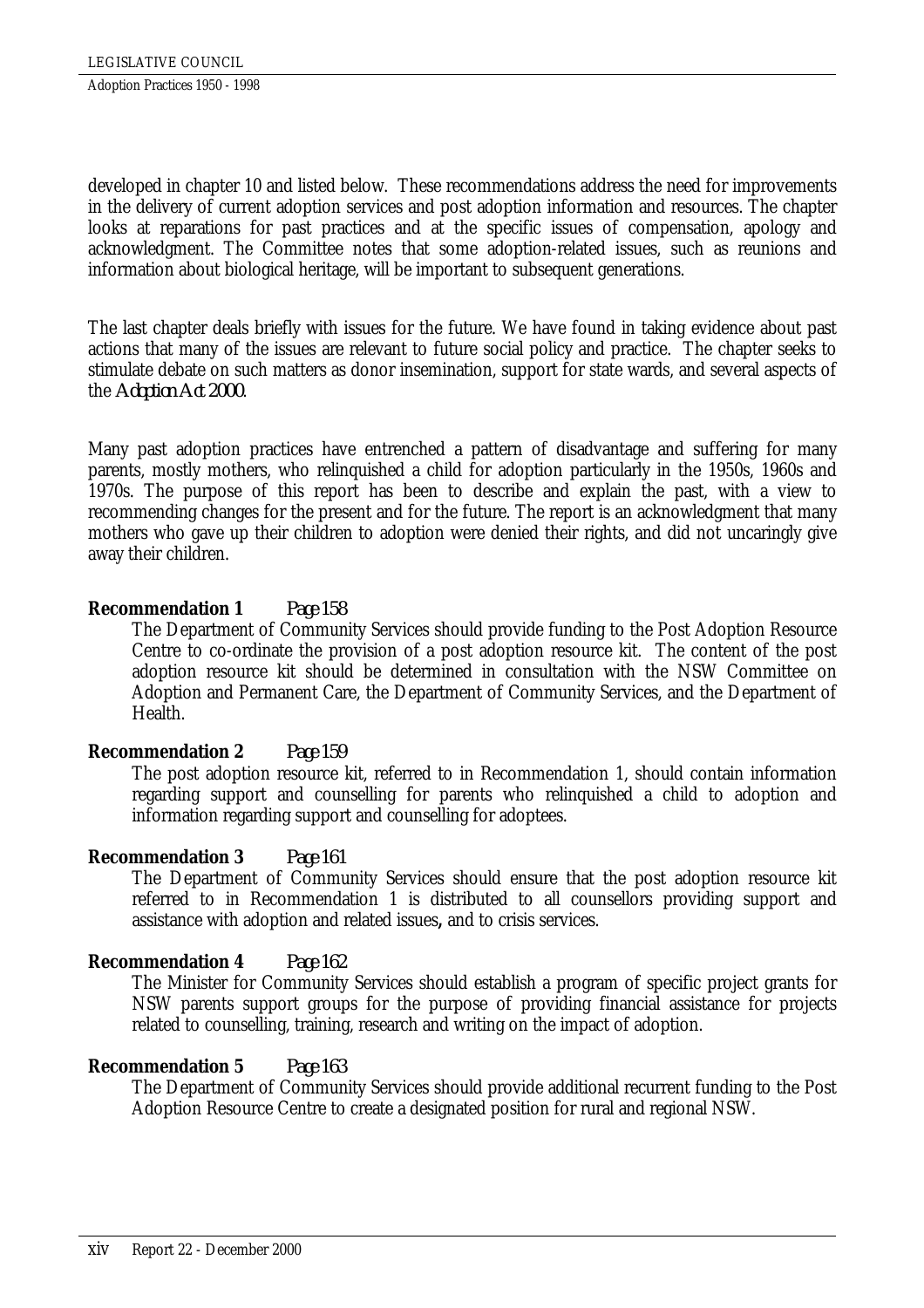#### **Recommendation 6** *Page 163*

The Department of Community Services should provide funding for travel and related expenses to ensure adoption counselling and support services in rural and regional NSW have face to face contact with the designated worker.

#### **Recommendation 7** *Page 166*

The Minister for Community Services should provide funding for a major independent research project on the reunion process and the short- and long-term impacts of reunion on adoptees, birth parents, adoptive parents and their families.

#### **Recommendation 8** *Page 167*

In consultation with relevant interest groups, the Department of Community Services should review the current contact veto provisions of the *Adoption Act 2000* with a view to establishing procedures for periodic review of contact vetos. The review should consider whether it is appropriate to establish procedures for renewal and/or cancellation of contact vetos.

#### **Recommendation 9** *Page 168*

The Minister for Community Services should contact her counterparts in all other States and Territories with a view to establishing uniform law and procedures in relation to contact vetos.

#### **Recommendation 10** *Page 169*

The NSW government should review the current funding arrangements for Link-Up (NSW) to ensure that current funding levels for support, counselling and reunion assistance for indigenous people affected by past adoption practices are sufficient.

#### **Recommendation 11** *Page 171*

The Department of Community Services should waive the fee for the provision of a supply authority by the Department of Community Services.

#### **Recommendation 12** *Page 172*

The Department of Community Services should remove the additional costs for services provided by the Department including registration on the Reunion and Information Register; access to identifying information (prescribed information) from departmental files; attendance at an information meeting and a copy of a Search Guide.

#### **Recommendation 13** *Page 172*

The Department of Community Services should take the necessary steps to ensure all adoption files are provided to the applicant at the same time as the supply authority.

#### **Recommendation 14** *Page 173*

The NSW Attorney General should collaborate with his State and Territory counterparts to achieve greater consistency in adoption information legislation and procedures across Australia as a matter of urgency.

#### **Recommendation 15** *Page 177*

The NSW Attorney General should consider whether there is a need to review the *Limitation Act 1969* to determine whether the Act should be amended to allow certain types of claims to proceed.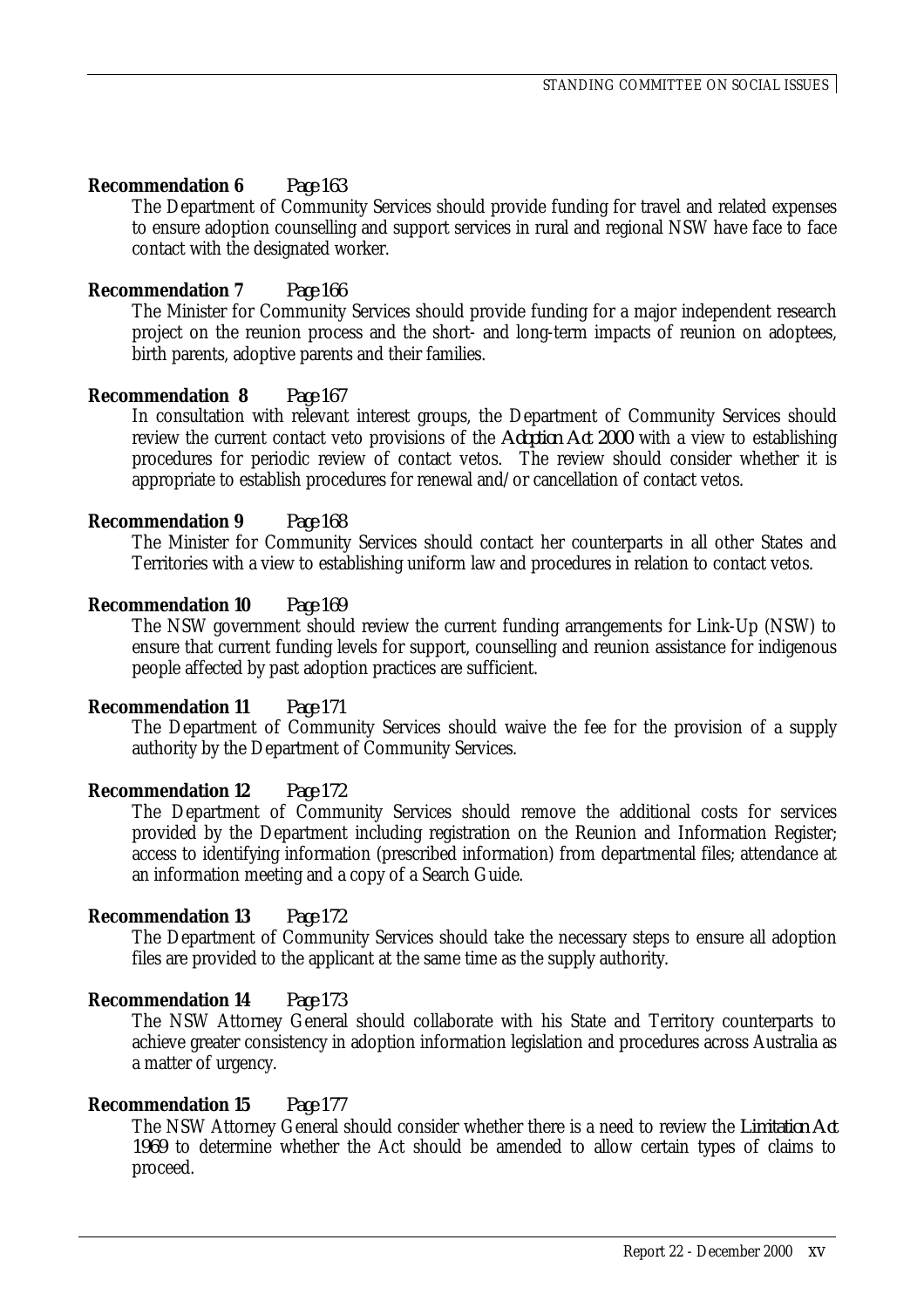#### **Recommendation 16** *Page 186*

The NSW Government should issue a statement of public acknowledgment that past adoption practices were misguided, and that, on occasions unethical or unlawful practices may have occurred causing lasting suffering for many mothers, fathers, adoptees and their families.

#### **Recommendation 17** *Page 186*

The departments, private agencies, churches, hospitals, professional organisations, and individuals involved in past adoption practices should be encouraged to issue a formal apology to the mothers, fathers, adoptees and their families who have suffered as a result of past adoption practices.

#### **Recommendation 18** *Page 189*

The Department of Community Services should provide funding to appropriate organisations or support groups for mothers to collect, collate, edit and publish comprehensive accounts of their adoption experiences.

#### **Recommendation 19** *Page 189*

The Minister for Community Services should establish a research grants program for the purpose of investigating the effects of past adoption practice on mothers, and the issues surrounding the reunion process.

#### **Recommendation 20** *Page 189*

The Minister for Community Services should establish a public education campaign on the effects of past adoption practices.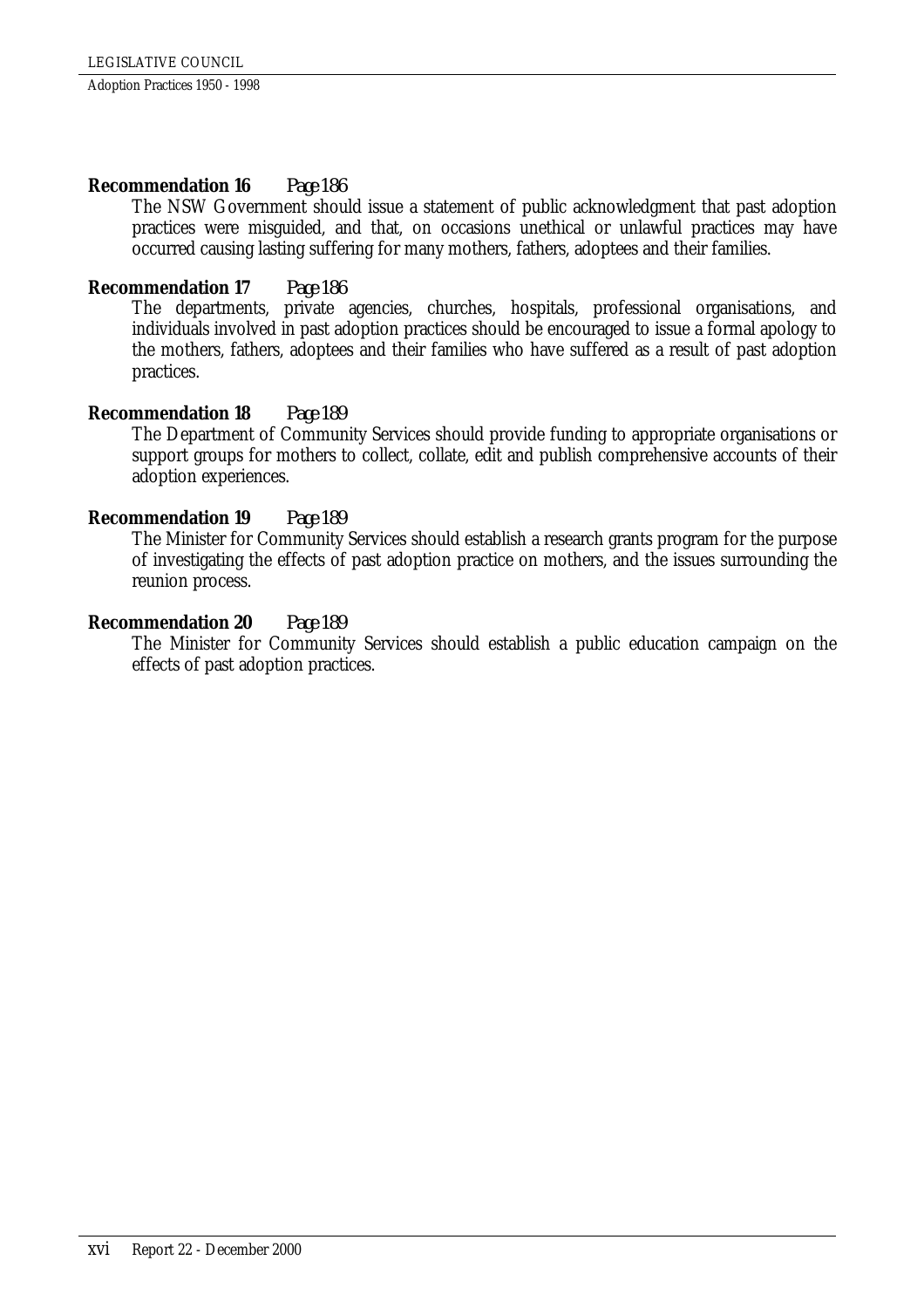*The process of adoption never ends. There is a lifetime knowledge that your child exists out there – somewhere. You pray so hard that all is well. There is a fine balance to be found where grief, pain and loss do not outweigh the hope for the safety, life and future of the child you brought into the world. And there is nothing you can do to protect them.*

Submission 88

*But I think that society is built on our collective actions and that just as they say an unexamined life is not worth living, an unexamined society can never learn from its mistakes. …. Perhaps the time has now come to face the fact that many of the babies given up for adoption – supposedly freely given to more deserving or suitable homes – were actually taken in a spirit of meanness and a moral judgement propped up by dishonesty. But I don't think it is so much a matter of apportioning blame as it is one of society accepting responsibility.*

Submission 134

*The reunion was not a panacea magically fixing everything that had gone before. For me it raised feelings in me that I (had) not allowed to surface for years. I lived in fear for a long time that (my daughter) would not want to see me again … It has taken us years to arrive at this wonderful relationship we have today (it is eighteen and a half years now). However, I still grieve the loss of my daughter's childhood even though I am exceedingly grateful that we found each other.*

Submission 159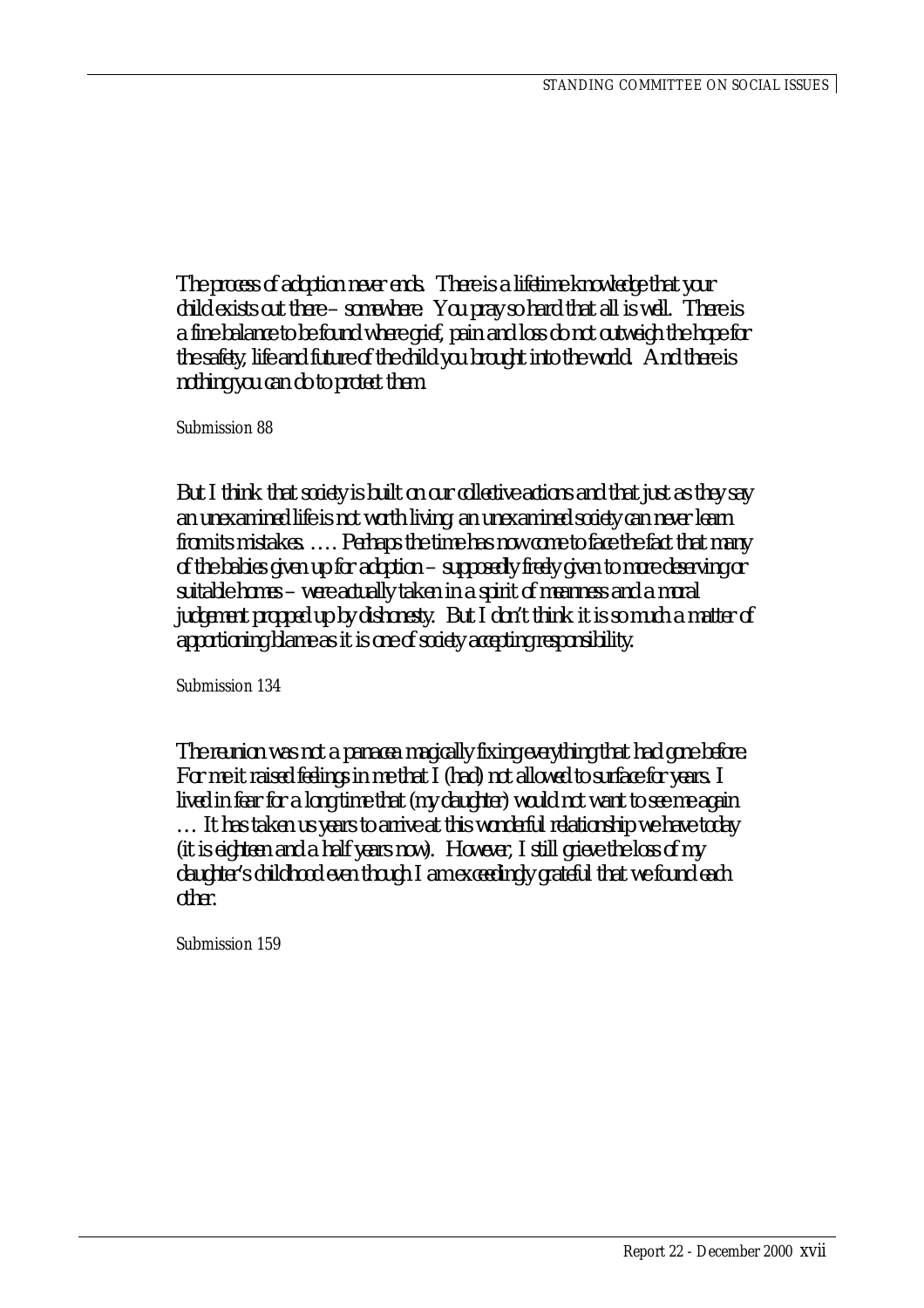LEGISLATIVE COUNCIL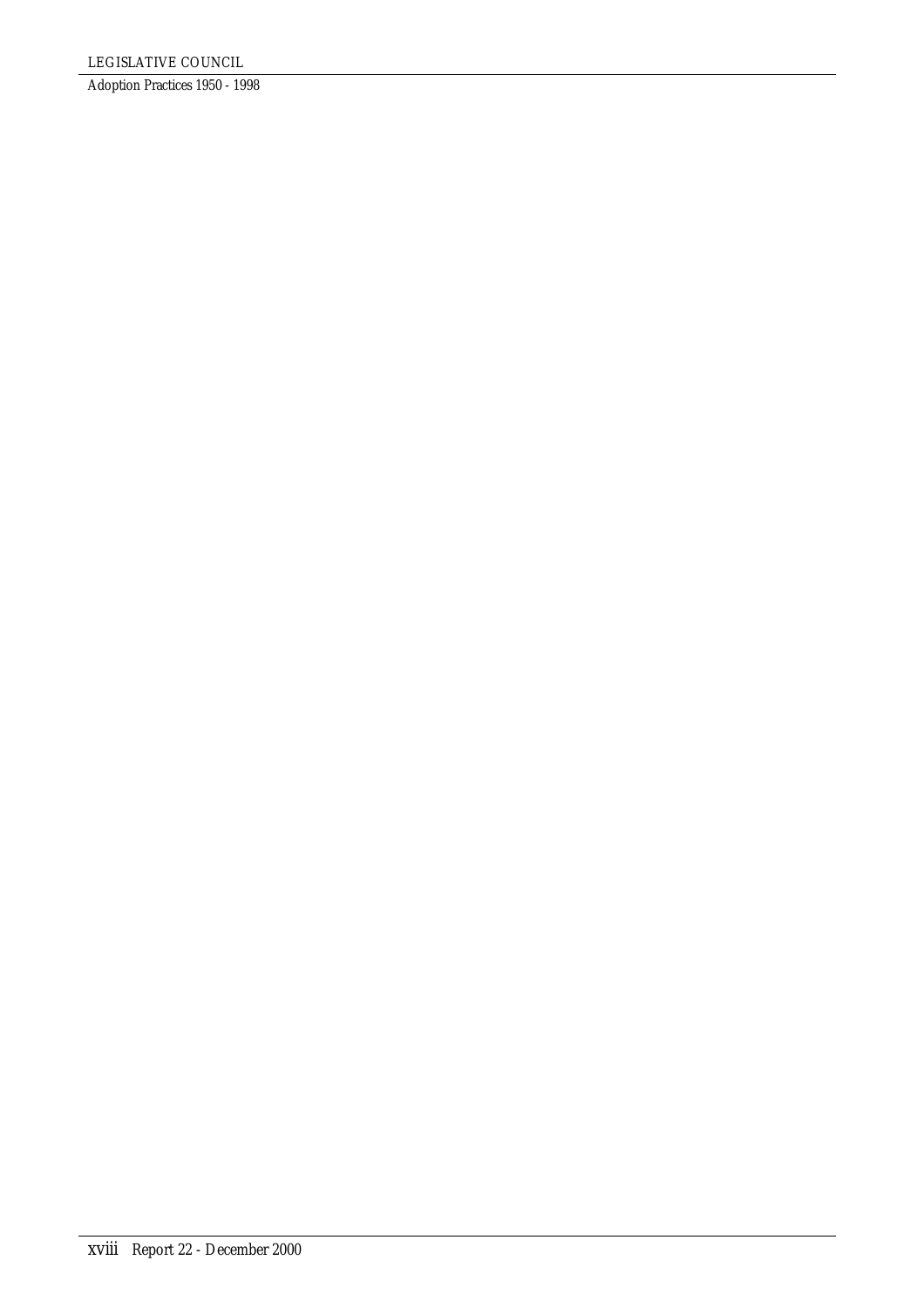## **Chapter 1 Introduction**

This report provides valuable information about the adoption experience and is an account of the dramatic changes in adoption practice between 1950 and 1998. It is a testament to the effect of past adoption practice on the lives of many people in this State. The inquiry has heard allegations ranging from poor and inappropriate practices to very serious breaches of ethics and law. This report describes and examines adoption practices and the allegations of illegal and unethical behaviour.

This is the final report of the inquiry into adoption practices. In November 1998 the Committee published the transcript of evidence from 27 August 1998 to 19 October 1998 as the first interim report. The second interim report containing transcript of evidence from 16 June 1999 to 25 October 1999 was published in June 2000. This final report is based on all the evidence presented to the inquiry including submissions and formal evidence, as well as research material.

## **Research for this inquiry**

- **1.1** The Committee received over 300 written submissions and took evidence from 57 witnesses including mothers, fathers, adoptees, adoptive parents, past practitioners and government representatives. The Committee also conducted a public forum in the Legislative Council Chamber, in response to the many requests from mothers for the opportunity to speak publicly about their experiences.<sup>1</sup> This was the first time a Standing Committee in the Legislative Council had used such an approach to take formal evidence. The evidence was often distressing for the 28 witnesses, and deeply moved members of the public and Committee members and staff. The Committee appreciates the courage of all those who participated.
- **1.2** A significant amount of original research was conducted for this inquiry. The Committee sought information from a range of sources including government departments, private adoption agencies, the Post Adoption Resource Centre and professional organisations. In addition, the support group Origins provided the Committee with a wealth of material which greatly facilitated the writing of the report. The openness of all those who provided information demonstrated a commitment to this inquiry and the process of developing an understanding of past adoption practices.<sup>2</sup>

### **The report – an overview**

 $\overline{a}$ 

**1.3** This report is divided into three parts. **Part One** - chapters 2, 3, 4 and 5 - provides background information on adoption laws, policy and practices. Part One relies mostly on secondary research material, rather than the submissions and evidence, and provides a context in which to understand the adoption experiences described in Part Two of the report. **Part Three** of the report looks at measures to assist people who have suffered and continue to suffer as a result of the adoption practices described in the previous chapters.

<sup>&</sup>lt;sup>1</sup> For more information on the forum, see Appendix 3

<sup>&</sup>lt;sup>2</sup> For more information on the archival research for this inquiry, see Appendix 6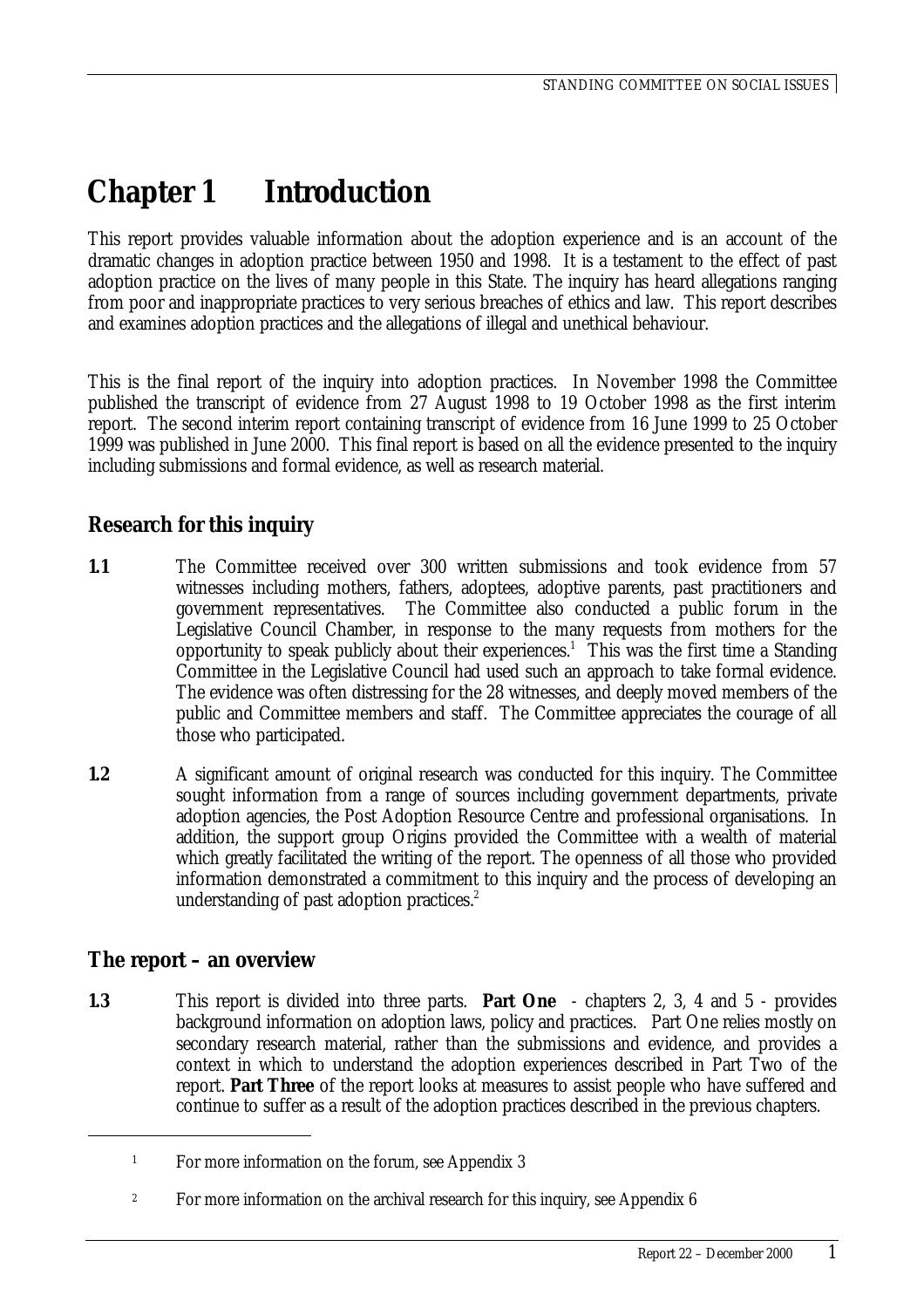- **1.4 Chapter 2** deals with issues relevant to this inquiry in the period prior to 1950. The chapter outlines adoption legislation and practice up to 1950 with a view to providing a context in which to understand the changes that were to occur in adoption legislation and practice in the period 1950 to 1998. The chapter provides a description of the general attitudes towards women, the mothering of children and the family.
- **1.5 Chapter 3** begins with an overview of the large numbers of adoptions occurring during the period 1950 to the mid 1970s. The chapter looks at attitudes to the unmarried mother and illegitimacy and options for allowing her to keep the baby. The chapter also provides a brief summary of adoption legislation and policy during this period. The *Adoption of Children Act 1965* is the most relevant legislation with regard to this inquiry and this chapter considers the introduction and implementation of the Act.
- **1.6** After the mid 1970s there was a growing acceptance of unmarried mothers and an increased number of formal and informal support mechanisms that allowed unmarried mothers to keep their babies. **Chapter 4** examines these changes and the 'adoption crisis' resulting from the downward trend in the number of babies made available for adoption. The chapter considers the impact of the changes in attitude and support on adoption legislation, policy and practice from the mid 1970s to 1998.
- **1.7** In **chapter** 5 the Committee provides an analysis of 'unlawful' and 'unethical' adoption practices and provides the framework to interpret the evidence presented in Part Two. The chapter also presents a comparative table of the adoption laws relevant to this inquiry, as well as information on the new adoption legislation, the *Adoption Act 2000*.
- **1.8 Part Two** chapters 6, 7, 8 and 9 provides a detailed description of the adoption experiences of mothers, and to a lesser degree fathers, adoptees and adoptive parents as told to the Committee in submissions and evidence. While the period under review - 1950 to 1998 - is discussed in each chapter the Committee has decided to focus on what it believes to be the 'key period', 1960 to the early 1980s. This period is significant to the inquiry for three reasons.
	- It is the period of the largest number of adoptions in NSW with a peak of 4,564 in 1972.
	- It includes the introduction and implementation of the Adoption of Children Act.
	- The majority of submissions and evidence presented to this inquiry are concerned with adoption experiences in this period.
- **1.9** The material used in **Part Two** comes primarily from the submissions and evidence presented to this inquiry. This is supplemented by formal archival and secondary research material from the period. However, the Committee notes that only limited secondary material is now available, as many early policy documents and other records have not been kept or have been lost.
- **1.10 Chapter 6** describes the unmarried mother's pregnancy, including her reaction to pregnancy as well as the response of family members and other support persons. The chapter looks in detail at accommodation and support provided at unmarried mothers'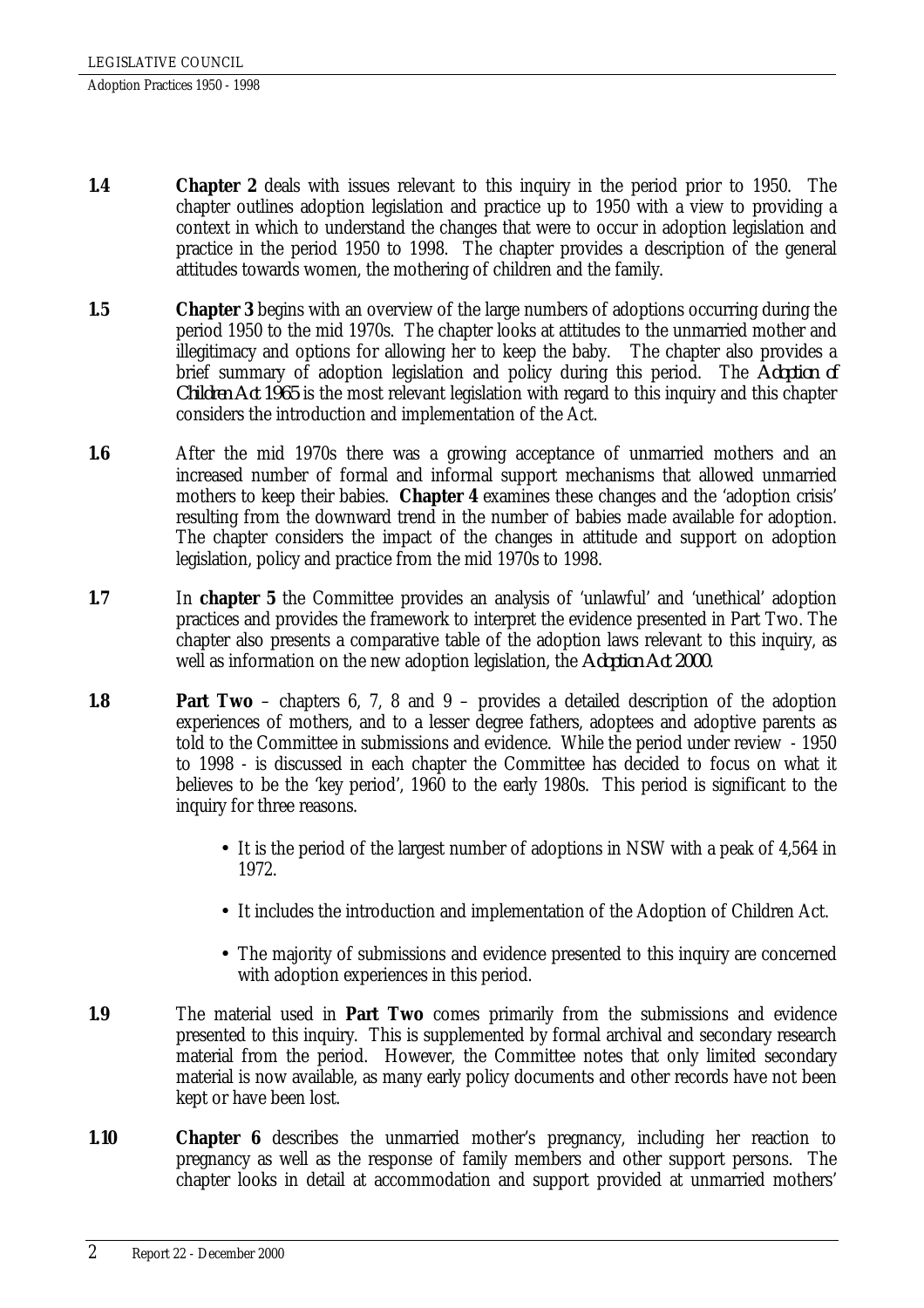homes and the other accommodation options for unmarried pregnant women. The special difficulties for pregnant women in rural and regional NSW are also addressed.

- **1.11** The birth experiences of many unmarried mothers are discussed in **chapter 7,** including the treatment of unmarried mothers during labour, access to the baby after the birth and the administration of medication.
- **1.12** In **chapter 8**, issues surrounding the signing of the consent form for adoption are examined. The chapter considers the advice and information provided to unmarried mothers considering adoption with regard to consent and revocation. Allegations of signing the consent under duress, signing blank forms, and failure to provide information on alternatives to adoption are discussed.
- **1.13** The post adoption period is discussed in **chapter 9**, concentrating on the period after the signing of the adoption consent. The chapter considers the limited counselling provided to mothers and fathers in the 1950s, 1960s and 1970s, and the availability and provision of information on the short- and long-term effect of adoption on mothers, fathers and adoptees.
- **1.14 Part Three** of the report looks at measures to assist people affected by past practices and at adoption and related issues for the future.
- **1.15** The Committee presents a list of measures to assist those affected by adoption practices in **chapter 10**. The recommendations in this chapter arise out of the evidence presented to the Committee.
- **1.16 Chapter 11** provides a brief overview of the issues for the future including those arising from the recent introduction of the *Adoption Act 2000*. The chapter briefly discusses issues which arise from such matters as overseas adoptions, donor insemination, and services for state wards.

## **Terminology in the report**

**1.17** The terminology used in the report was discussed at length. The Committee understands that for some people, the use of the term 'birth mother' is problematic. For this reason the Committee has preferred to use the term 'mother' and 'father' to refer to those people who have relinquished their child for adoption. In a minority of cases, 'birth mother' and 'birth father' have been used in the report for the purpose of clarity. The parents who received a child through adoption are called adoptive parents, and the children are referred to as adopted people or adoptees.

## **The evidence to this inquiry**

**1.18** The majority of evidence and submissions presented to this inquiry came from women who were single at the time of their pregnancy and the adoption. The Committee did not hear from women who were married when they gave a child up for adoption, nor from single mothers who kept their babies. As discussed below, indigenous women did not present evidence to the inquiry. Due to the nature of the evidence, this report deals mainly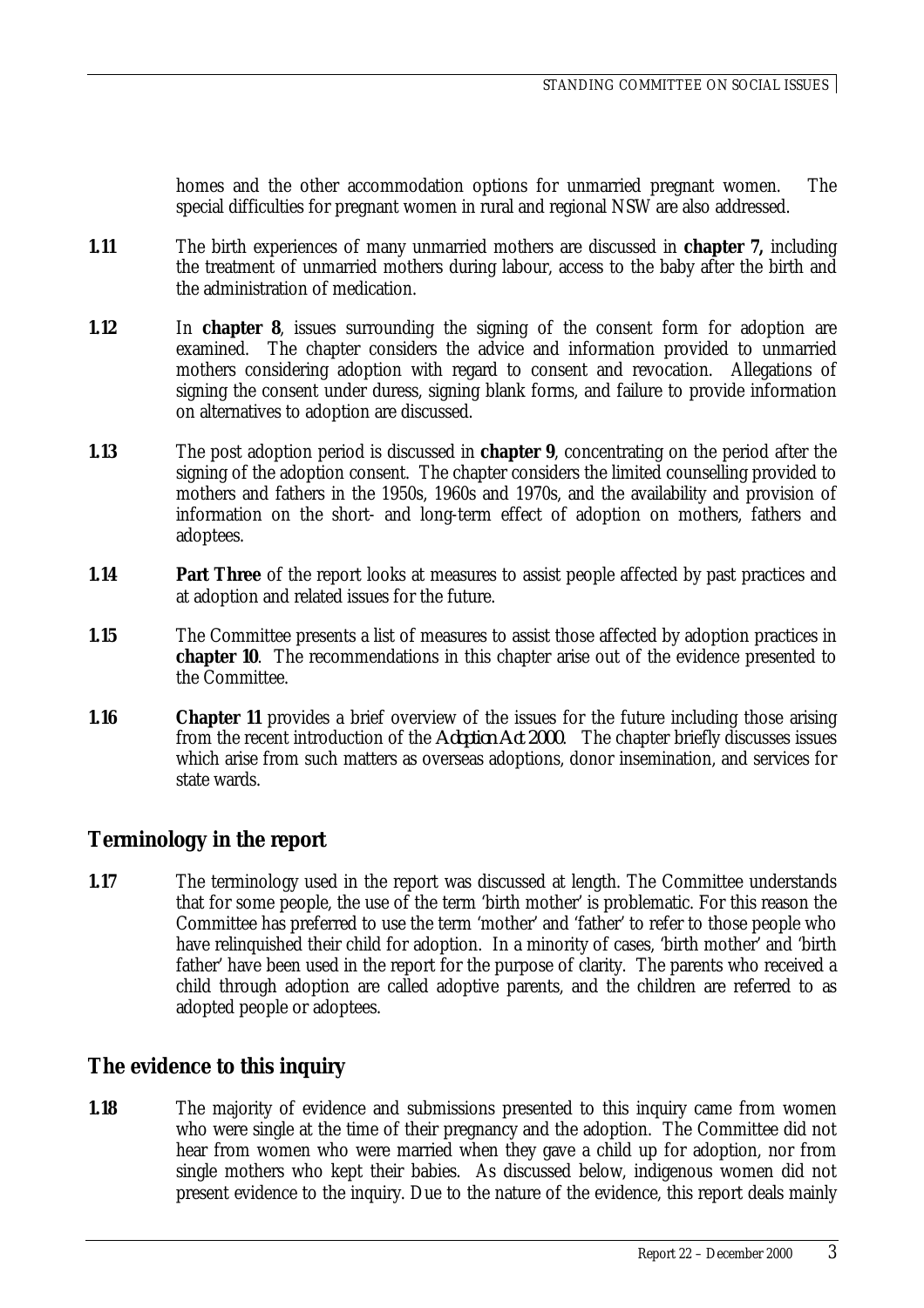with adoption practices as they relate to single, non-indigenous women who relinquished a child to adoption.

- **1.19** The Committee believes that the evidence of the majority of witnesses critical of past adoption practices may likely be attributed to a wider circle of relinquishing parents who are not prepared to re-live their traumatic experiences by giving testimony. The very personal and sensitive nature of the inquiry's subject matter may have discouraged people from presenting formal evidence and therefore the Committee accepts that there may be many more people in the community who have had similar experiences.
- **1.20** The Committee is also mindful of the total number of adoptions in the period under review and recognises that many people look back on their adoption experience and accept that they made the right decision at the time and did not feel the need to participate in the inquiry. The Committee acknowledges that the experiences and the views of the women who presented evidence to our inquiry may not necessarily reflect the experiences of others affected by adoption.
- **1.21** The inquiry received a considerable number of submissions from women whose adoption experiences occurred in another State or country. The terms of reference direct the Committee to consider adoption practices in NSW, and therefore we have not been able to address specific concerns raised about adoption practices in other jurisdictions. However, the information provided by all submissions greatly enhanced the Committee's understanding of past adoption practices and their effects.

## **The adoption of Aboriginal people**

**1.22** The experience of adoption for Aboriginal people is unique, and as explained in the *Bringing* them home report is "incompatible with the basic tenets of Aboriginal society".<sup>3</sup> The issue of the adoption of Aboriginal and Torres Strait Islander children is dealt with extensively in the *Bringing them home* report. The Committee did not receive evidence from indigenous people and therefore this report does not deal in detail with past adoption practices as they relate to Aboriginal people or Torres Strait Islanders. This report does consider the important issue of support for Aboriginal people for reunions and family tracing.<sup>4</sup>

<sup>3</sup> Human Rights and Equal Opportunity Commission, *Bringing them Home, Report of the National Inquiry into the Separation of Aboriginal and Torres Strait Islander Children from Their Families*, HREOC, April 1997, p.464

<sup>4</sup> For more information, see chapters 10 and 11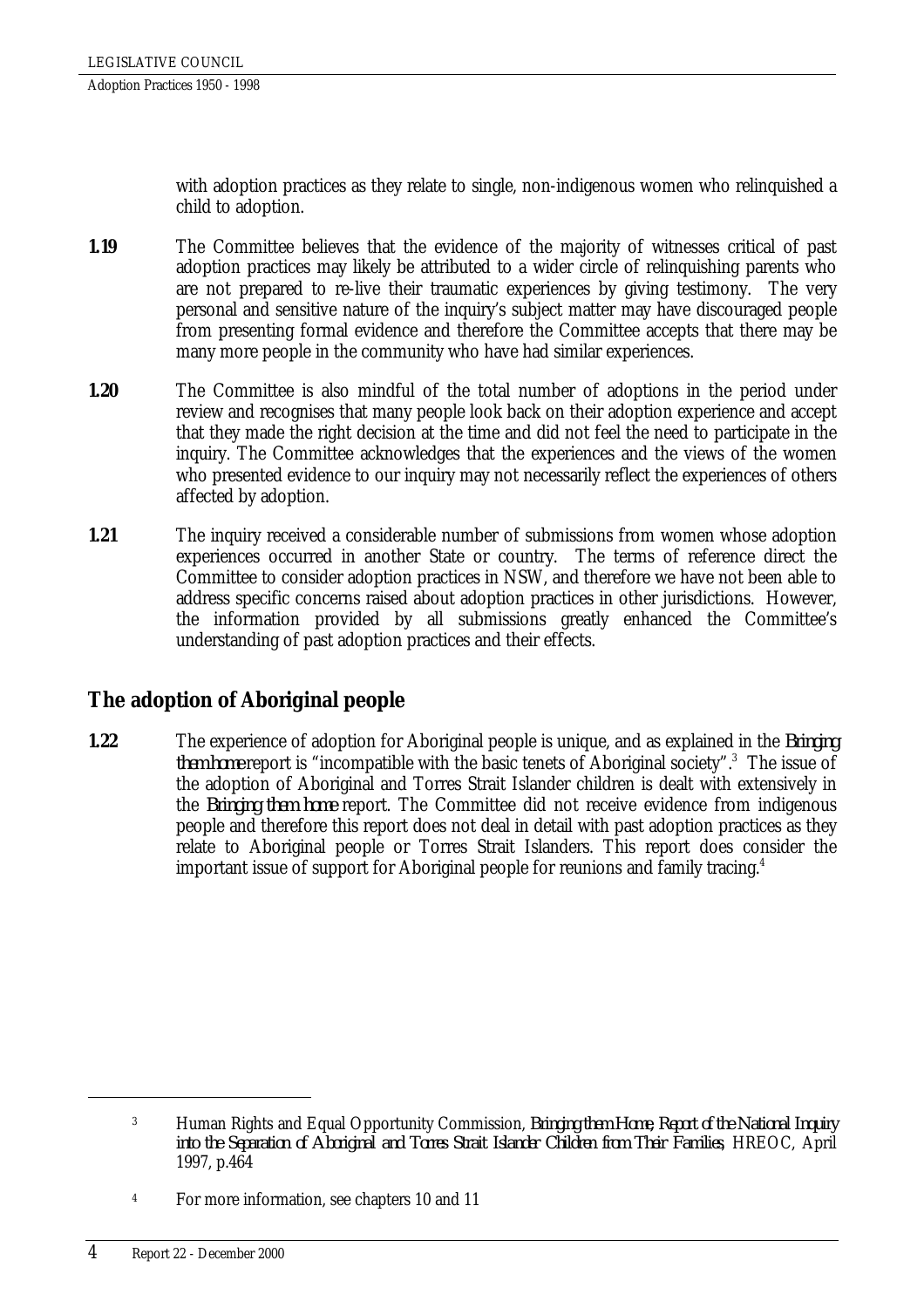### **Key players in adoption**

 $\overline{a}$ 

**1.23** Responsibility for delivering adoption services has been shared by the Department of Community Services<sup>5</sup> and the Department of Health<sup>6</sup> and their predecessors, and private adoption agencies primarily run by various church organisations. In addition, NSW public and private hospitals and maternity homes have played a major role in adoption. The following section briefly describes the respective roles of these organisations and agencies in the delivery of adoption services and provides a background to the report.

#### **NSW Department of Community Services**

- **1.24** During the period under review, the Department<sup>7</sup> and its officers have been responsible for a broad range of adoption activities. These include: taking and witnessing consents, assessing prospective adoptive parents, providing care for children prior to their adoption, matching and then placing children with adoptive parents, providing reports to the Supreme Court and licensing private adoption agencies.
- **1.25** The Department's role expanded and changed after the introduction in 1967 of the *Adoption of Children Act 1965* when it became both an adoption agency and a licenser of private agencies. The dramatic reduction in the number of 'healthy' white babies available for adoption in the early 1970s, referred to as the 'adoption crisis', had a marked effect on the Department's role in adoption over the following twenty years. This issue is discussed in chapter 4.

#### **NSW Department of Health and public and private hospitals**

**1.26** The involvement of the NSW Department of Health in the delivery of adoption and related services appears to have been minimal. The Department of Health did not develop formal policies on adoption before 1982 when the then Health Commission issued a policy on the treatment of mothers in obstetric hospitals. The Health Department told the Committee that it was not responsible for the development of hospital policy until the introduction of the *Area Health Services Act 1986* when the Health Department gained a statutory power to direct or control public hospitals. Before then, public hospitals were separate legal entities and had considerable autonomy over their day to day activities. A full description and discussion of this policy can be found in chapter 7.

<sup>5</sup> 1926 to 1957 Child Welfare Department; 1957 to 1973 Department of Child Welfare and Social Welfare; 1973 to 1987 Department of Youth and Community Services; 1987 to 1991 Department of Family and Community Services; 1991 to present, Department of Community Services.

<sup>6</sup> 1929 to 1972 Hospitals Commission; 1972 to 1982 Health Commission; 1982 to present, Department of Health.

<sup>&</sup>lt;sup>7</sup> The Department of Community Services and its predecessors are referred to in this report as 'the Department'.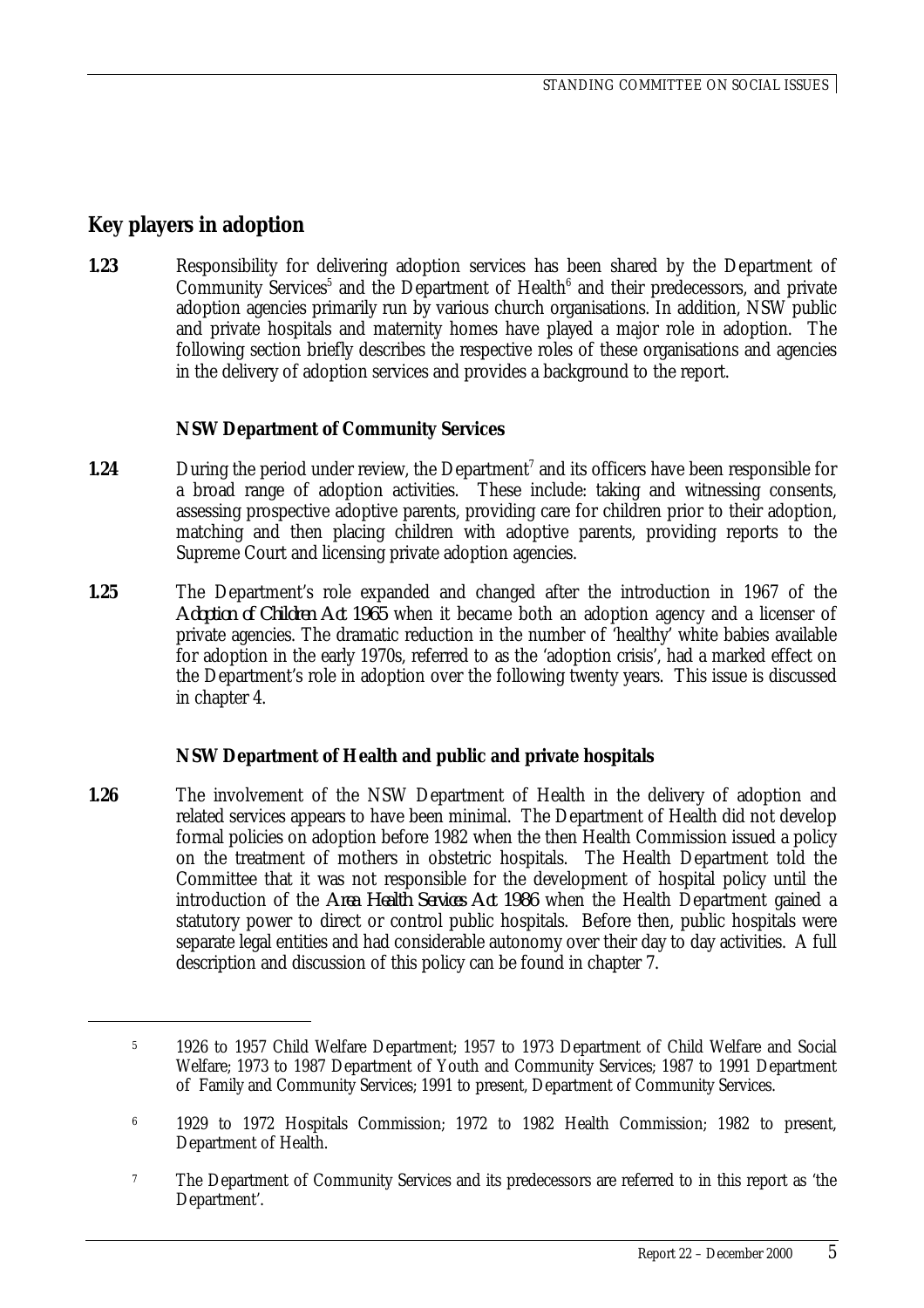- **1.27** Public hospitals played a major role in adoption during the period under review, particularly large metropolitan and regional obstetric hospitals. The major public hospitals referred to during this inquiry included Royal Hospital for Women, Women's Hospital Crown Street, Hornsby Hospital, King George V Memorial Hospital for Mothers and Babies and Newcastle Hospital. These hospitals offered services to all parties to an adoption, including counselling and antenatal services to women considering adoption, the care and assessment of babies being relinquished for adoption, as well as counselling and treatment for men and women with fertility problems who were prospective adoption parents.
- **1.28** A number of private hospitals in both Sydney and rural and remote regions also provided these services, including St Margaret's Hospital and Queen Victoria Hospital. Most of these hospitals were owned and managed by religious organisations, although some received government funding.
- **1.29** For more information on the treatment of unmarried mothers while in hospital for the delivery of their baby, see chapter 7.

#### **Private adoption agencies**

- **1.30** During the period under review, adoptions were initially arranged either privately by solicitors and doctors, or by the Department of Child Welfare. In 1967, after the commencement of the Adoption of Children Act, adoptions were arranged by private agencies and by the Department.
- **1.31** Until the late 1970s most of the established churches ran adoption agencies, including the Anglican Adoption Agency, Catholic Adoption Agency, Salvation Army Adoption Agency, Methodist Adoption Agency, Presbyterian Adoption Agency, and the Seventh Day Adventist Adoption Agency. By 1978, only three of these remained - the Catholic, Anglican and Seventh Day Adventist Agencies, with the latter closing in 1985. In 1985 Barnardos was licensed although initially the Department brought the applications to Court as all children were wards of the state. Barnardos has also been an approved fostering agency for over 20 years.
- **1.32** Two of the largest and longest established agencies, Anglicare and Centacare gave evidence to this inquiry. In 1961 the Anglican Church opened Carramar maternity home and the Anglican Adoption Agency commenced as a part of Carramar. With the implementation in 1967 of the Adoption of Children Act, the Anglican Adoption Agency was set up as a separate entity and adoptions were arranged by the agency for the women at Carramar, as well as other women outside the Carramar network. In 1976 the agency became Anglicare Adoption Agency and is now known as Anglicare Adoption Services.<sup>8</sup> The Catholic Adoption Agency (CAA) began in 1967 as an adoption service under the auspices of the Society of St Vincent de Paul. Until 1990 CAA functioned as a partnership agency between the Society of St Vincent de Paul and the NSW Bishops Conference. Centacare

<sup>8</sup> Croft evidence, 30 September 1998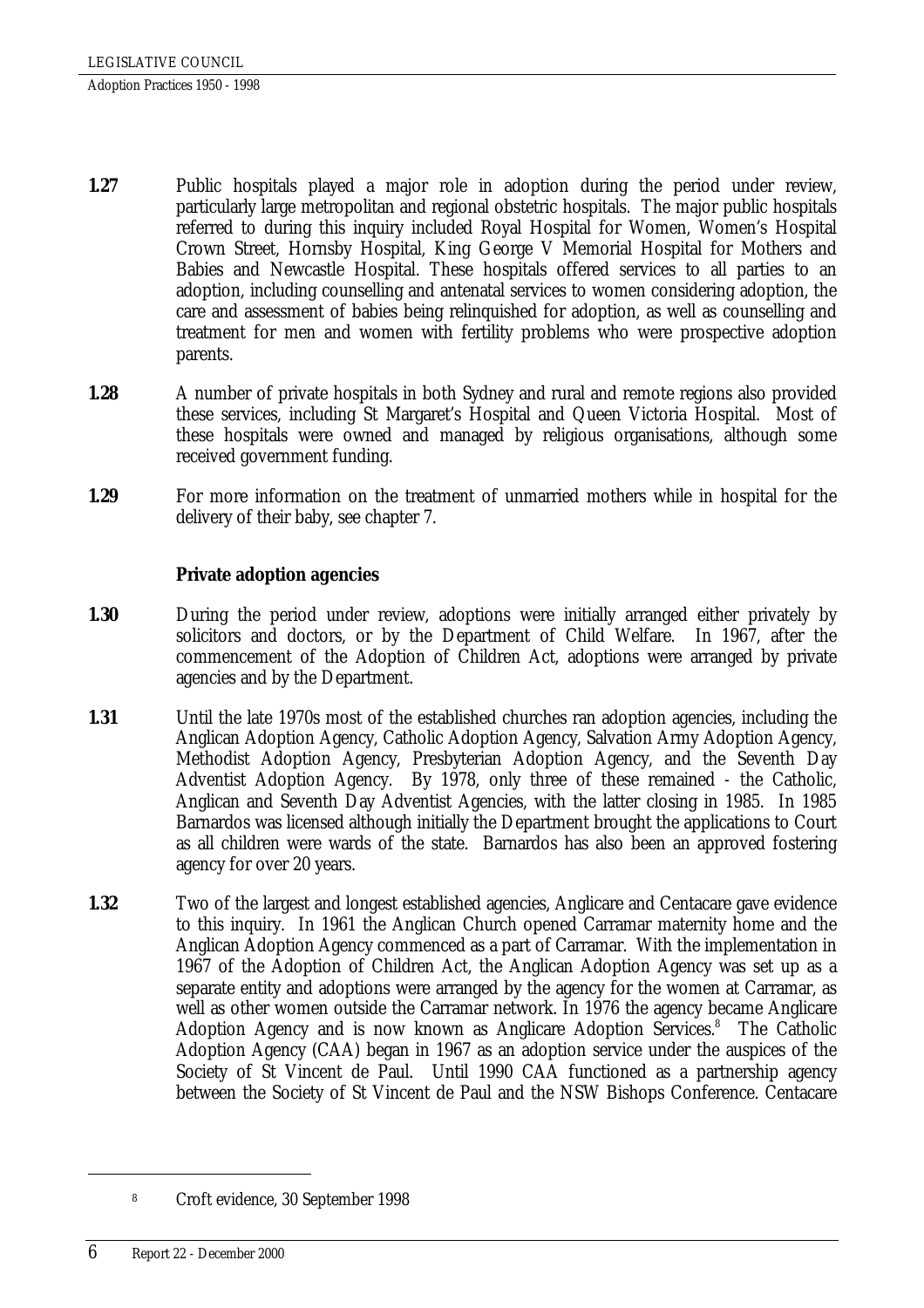Adoption Services (NSW) was established in 1990 as a service which incorporated the  $CAA<sup>9</sup>$ 

**1.33** Private adoption agencies were required under the Adoption of Children Act to employ qualified social workers. The nature of the service provided by adoption agencies has changed over time, and many of these changes are detailed in this report. In general terms the agencies assessed prospective adoptive parents, arranged the placement of children, took adoption consents, and provided pre- and post-adoption counselling and support.

#### **Maternity homes**

- **1.34** The major churches, some private agencies and several hospitals provided accommodation for single pregnant women in the months or weeks preceding the birth and for a short while after, in maternity homes or in wards or annexes attached to hospitals. The major maternity homes mentioned during this inquiry include St Anthony's, Carramar and Queen Victoria Hostel in Sydney, Villa Maria in East Maitland, and Hillcrest in Newcastle.
- **1.35** Both the Anglican Church and the Catholic Church operated maternity homes. The Anglican Church established Carramar in the Sydney suburb of Turramurra to provide accommodation to unmarried mothers. For antenatal care and the delivery of the baby, residents went to Hornsby Hospital unless they were being cared for by another doctor. As explained above, the adoption was either arranged by Carramar or the Anglican Adoption Agency. In 1985, Carramar was relocated to the western Sydney region and now accommodates up to six mothers.
- **1.36** St Anthony's Maternity Home, Croydon was founded by the St Vincent de Paul Society in 1922 and until 1941 catered only for single mothers who had given birth. In June 1953, the Home was transferred to the control and management of the Sisters of St Joseph and was primarily for Catholic girls. While some unmarried mothers were accommodated at St Margaret's Hospital, Darlinghurst, also run by the Sisters of St Joseph, by the late 1960s all accommodation was transferred to St Anthony's. The Sisters of St Joseph continues to operate a Pregnancy Support Unit at St Anthony's, providing accommodation to unmarried mothers. All adoptions are handled through Centacare.
- **1.37** For more information on the conditions and operation of maternity homes, see chapter 6.

#### **The Standing Committee on Adoption**

- **1.38** The Standing Committee on Adoption was established in 1967, originally under the auspices of the NSW Council of Social Services to assist with the implementation of the Adoption of Children Act. The Committee continued to exist after implementation and provided a professional forum where social workers could discuss practice and where information on adoption matters could be disseminated. The membership of the Committee was expanded in the 1970s to include birth parents, adoptees and adoptive parents. The Committee was pivotal in changing adoption practices, and in particular, alerting the Department of Health to the rights of birth parents to see their child in
	- <sup>9</sup> Submission 257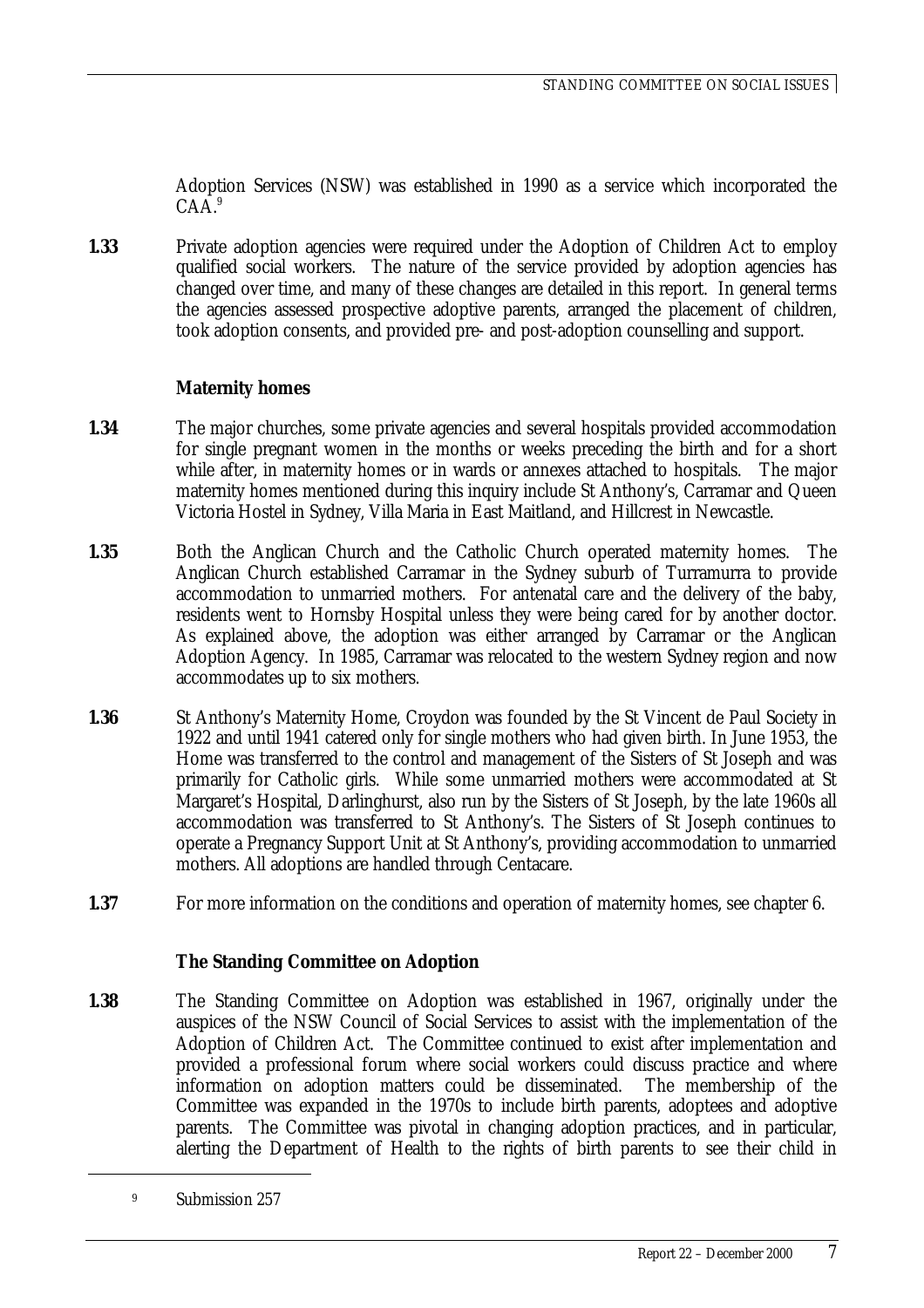hospital.<sup>10</sup> The Standing Committee members worked consistently to improve the treatment of unmarried mothers and lobby for uniform policy in NSW hospitals. The Standing Committee on Adoption today has representatives from agencies, organisations and support groups and individuals with an interest in adoption and permanent care.<sup>11</sup>

<sup>10</sup> See chapter 7

<sup>11</sup> Submission 245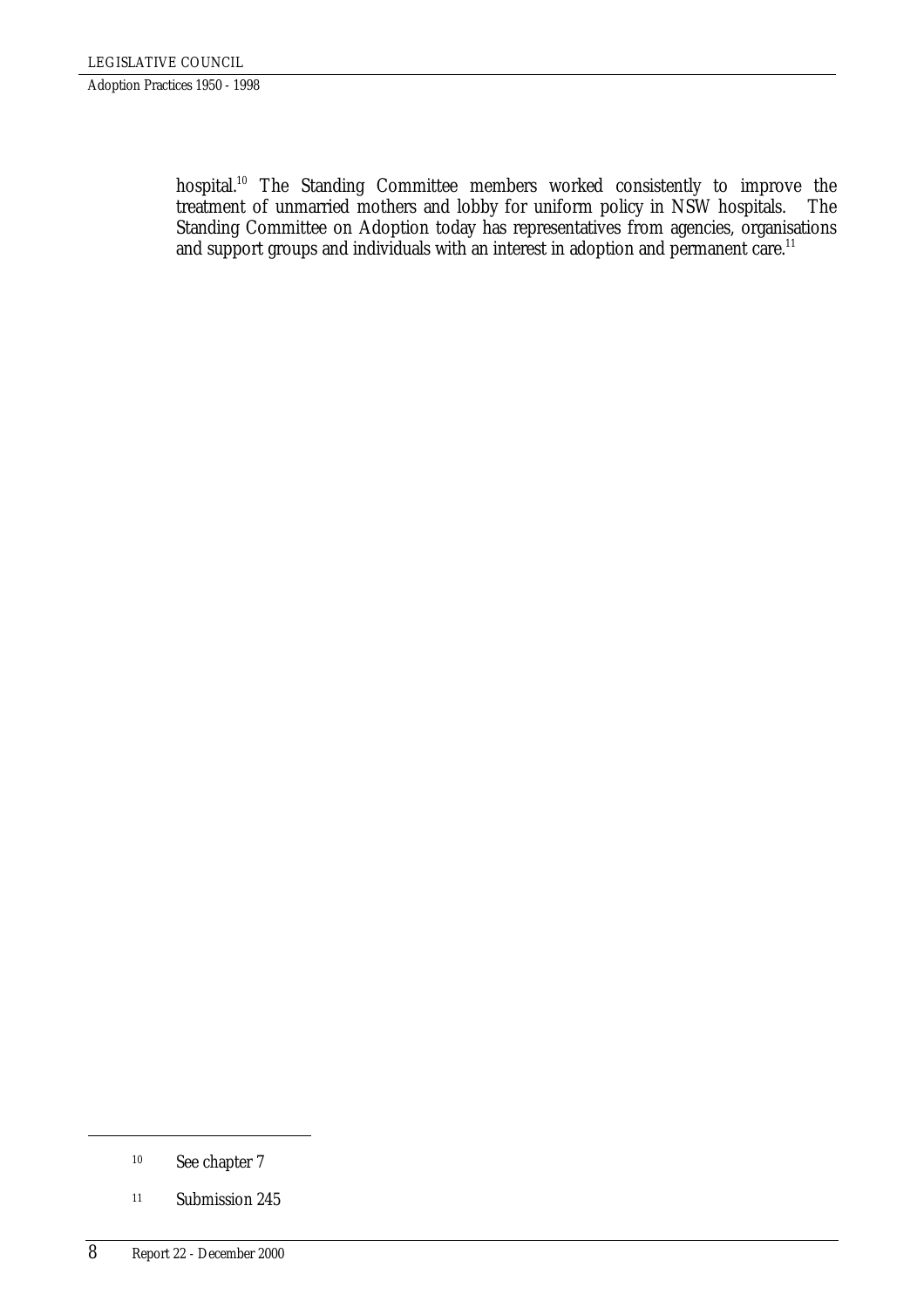## **Chapter 2 Early adoption laws and attitudes**

Adoption as we understand it today is a legal process by which a person becomes the legal child of the adoptive parents and legally ceases to be the child of the natural parents. Until recently, this legal act was intended to sever all emotional ties between the child and the natural parents and create new parental relationships in the adoptive family. While other states of Australia introduced adoption as early as 1896, NSW first introduced legislation in 1923. Since that time, there have been a number of significant changes to adoption laws and practices.

This chapter presents a brief background to the development of early adoption legislation and policies with a view to providing a context in which to understand the changes that were to occur in the period 1950 to 1998. The chapter also provides a description of developing attitudes to women, the rearing or mothering of children and the family in the period up until the 1960s.

## **Adoption legislation and practice prior to 1923**

- **2.1** While adoption has been practised by most societies and references can be found in Greek mythology and the Bible, legal adoption in western societies is a more recent phenomenon. In the past, adoption was a vehicle for serving the needs of childless adults rather than the needs of homeless children. In the pre-industrial era, adoption was common practice as a means of "securing heirs, satisfying political requirements, meeting religious needs, securing additional labour for the family, and building family alliances."<sup>12</sup>
- 2.2 In 1851 the US state of Massachusetts was the first western state to legalise adoption. Western Australia was the first state in Australia to introduce legislation on adoption in 1896. In NSW, prior to the passage of legislation in 1923, there was provision for 'de facto' adoptions.<sup>13</sup> Between 1800 and 1886 the Protestant and Catholic churches operated the Orphan Schools of NSW. While most children remained in these schools until they were 12 years old when they were apprenticed to a trade, a small number of children were adopted.<sup>14</sup> In the majority of these cases, the adopted children were recorded as having neither parent living. Prospective adopting parents were very often distant relatives or known to the natural parents of the child. Applications for written permission to adopt a child were made to the Governor and in most cases were accompanied by a recommendation from a clergyman or another prominent citizen.
- **2.3** By the late 1800s most people felt that the rearing of children was best done in families. This change in attitude and in government policy resulted in the movement away from large congregate care for children to foster care, boarding out arrangements and then adoptions. It should be noted, however, that despite the emergence of child welfare

<sup>12</sup> D. Brodzinsky & M. Schechter, (Eds), *The Psychology of Adoption*, New York, Oxford University Press, 1990

<sup>13</sup> M. Horsburgh, 'Insecure Families, Early Adoption Practices in New South Wales', *Australian Child and Family Welfare,* Vol 2, No.1, 1978, p.3

<sup>14</sup> ibid, p.18. According to Horsburgh, between 1840 and 1870, about 16 children were adopted, ranging in age from 3 to 12 years old.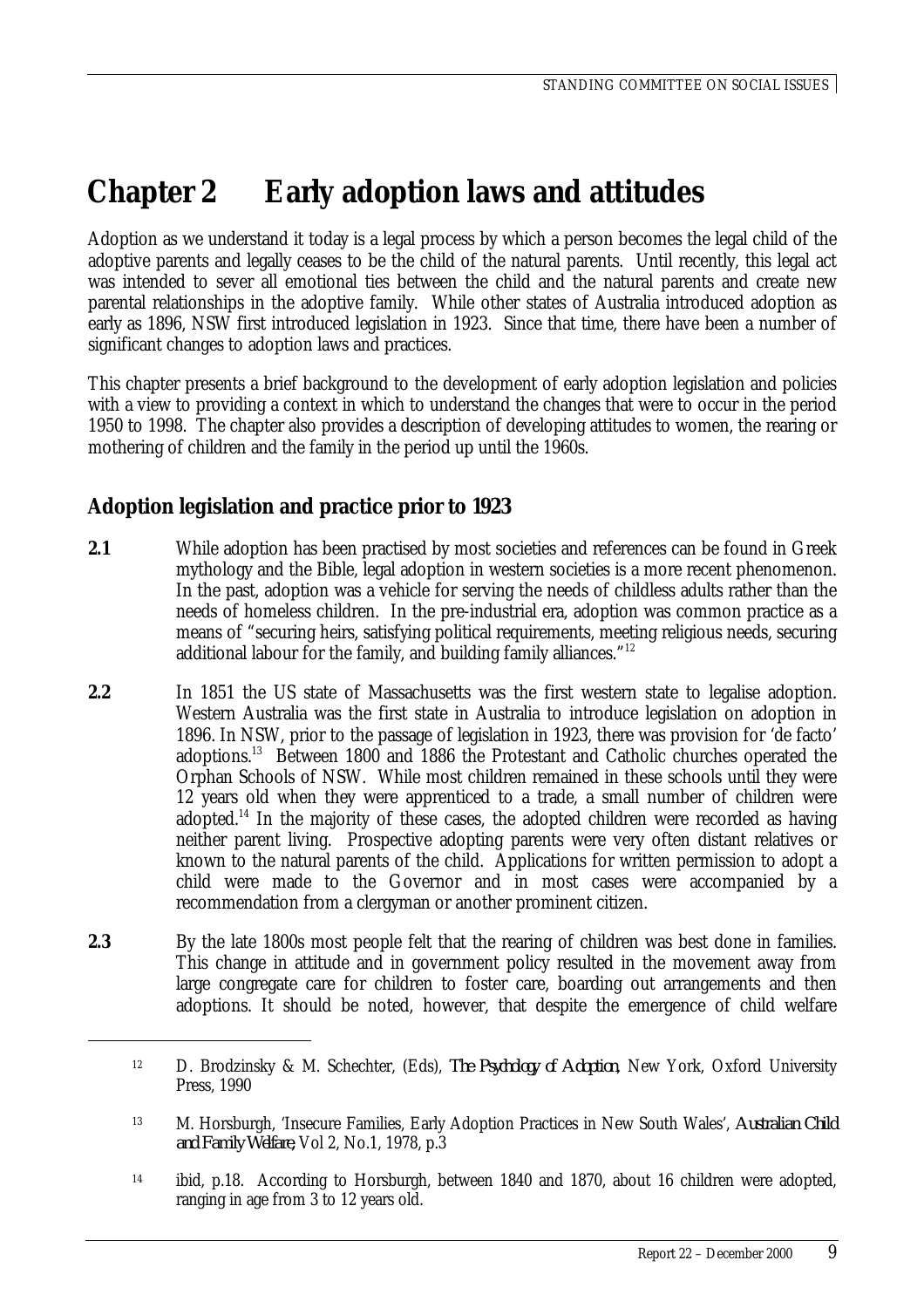services and concern for homeless or institutionalised children, a family placement was often not achieved especially for children beyond the infant years. Many of these older children spent their time in state or privately run institutions or in long-term foster care.

**2.4** A significant change in the care and protection of parentless children was the *State Children's Relief Act 1881*. This Act resulted in the shift in government policy from large institutions for the care of children to foster care or the practice of 'boarding out'. The State Children's Relief Board was established to administer the Act and was responsible for foster care and 'adoptions'. The Act referred to 'adoptions', but did not outline any process for effecting an adoption. Children adopted under the Act were not granted full legal recognition as the children of the adoptive parents. According to one commentator, adoption at this time was essentially:

> foster care without the payment of any subsidy to the foster-parent. The legislation contained none of the features necessary for legal adoption as practiced today.<sup>15</sup>

**2.5** The practice of boarding out, while resisted by institutions, became the preferred option for the care of orphaned, abandoned or neglected children.

> The social responsibility to provide family care as the only adequate preparation for life for children who would otherwise be deprived of this opportunity, as well as the resulting financial savings to the State, strongly recommended this form of care.<sup>16</sup>

**2.6** The practice of 'baby farming'<sup>17</sup> was one of the major issues driving reforms of child protection and adoption laws during the early part of the 20<sup>th</sup> century. One of the most notorious and extreme cases of baby farming was revealed in the Makin case. In November 1892 the press reported that Mr and Mrs Makin would offer to take the baby of an unmarried mother on the payment of a lump sum, and rear it as their own.

> After the child and money had been handed over and the mother had left, the Makins would murder the baby, bury it in the garden and begin looking for another. Investigating police found twelve little bodies in the back-yards of houses the unnatural couple had occupied in Redfern, MacDonaldtown and Chippendale.<sup>18</sup>

**2.7** The abandonment of babies by those unable or unwilling to care for them was also a cause for concern at this time. The stigma of single motherhood was so great that for some women the only option was to abandon the baby. In 1890 a Member of Parliament argued

- <sup>17</sup> ibid. 'Baby farm' is defined by the Macquarie Dictionary as 'an establishment providing board and lodging for young children and babies at commercial rates'.
- <sup>18</sup> 'Adoption in New South Wales', *Progress*, NSW Public Services Board Journal, Vol 3, No 2, February 1964, p.13

<sup>15</sup> ibid, p.19

<sup>16</sup> M. McDonald, A. Marshall, The Many Sided Triangle – A Book about Adoption in Australia, forthcoming, Melbourne University Press, chapter 2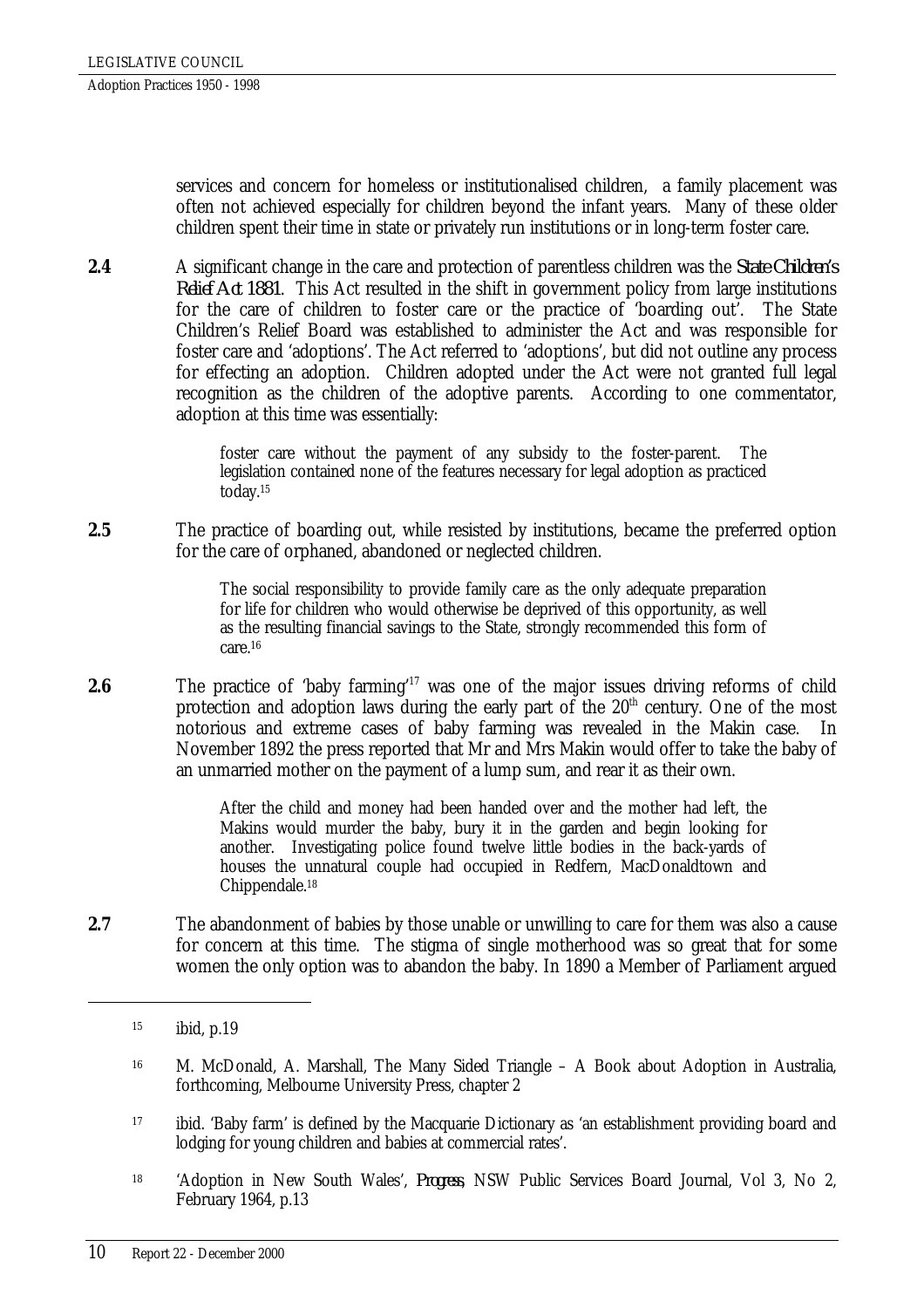that the State should take responsibility for foundlings in order to "prevent the children from being murdered and (to) save the people who were responsible for their deaths from such horrible degradation".<sup>19</sup>

- **2.8** The *Children's Protection Act 1902* and numerous later amendments were passed in an attempt to address problems such as abandonment and baby farming. The Act reflected serious concerns about the safety of children and the potential for them to be used as slave labour or for immoral purposes, or to be killed as in the Makin case. The Act required the registration of all births and the supervision and registration of nursing homes and private homes caring for children aged four or less. While there were no provisions to ensure that adoptive parents were checked, children who were adopted were liable to be visited and inspected until the age of 19 years. Under the legislation, adopted children were to be sent to school from age 6 to 14. The birth parents were allowed to visit once per quarter for one hour if they were of 'good character.'<sup>20</sup>
- **2.9** Despite these legislative changes, baby farming continued during the early part of the 20<sup>th</sup> century and was openly advertised in the newspapers. The State Children's Relief Board had no power to control the advertisements or the ensuing 'adoptions' despite repeated requests from the Board to amend the law. It was not until the introduction of the 1939 Act that baby farming became illegal.
- **2.10** One of the major features of early de facto adoption was the relative lack of permanency. Prior to 1923 adoption was effected by a written agreement signed by the adoptive parents, however the natural parents could remove the child at any time. In addition the Board could "reclaim" the child should the adoptive parents choose to leave NSW. Many prospective adoptive parents saw these conditions as too restrictive and were hesitant about taking any child but an orphan or foundling.<sup>21</sup>

### **First adoption laws in 1923**

- **2.11** The first legislation in NSW to fully regulate adoption was the *Child Welfare Act 1923* which was based largely on the Western Australian legislation. The Act consolidated previous laws relating to child protection and juvenile justice and included major new provisions to govern adoption. The Act also introduced limited financial support for single mothers who wished to keep their child.
- **2.12** The Act abolished the State Children's Relief Board and created the Child Welfare Department. It gave the Supreme Court of NSW the power to make or refuse to make an adoption order, and specified conditions that must be satisfied before an adoption could be

 $\overline{a}$ 

<sup>21</sup> 'Adoption in New South Wales', *Progress*, NSW Public Services Board Journal, Vol 3, No 2, February 1964

<sup>19</sup> D. Melville, quoted in S. Swain & R. Howe, *Single Mothers and their children,* Cambridge University Press, 1995, p.114. According to Swain and Howe, while it was popular perception that single mothers would do anything to be relieved of their child, in reality most mothers who abandoned their children went to extraordinary lengths to ensure their survival.

<sup>20</sup> Submission 260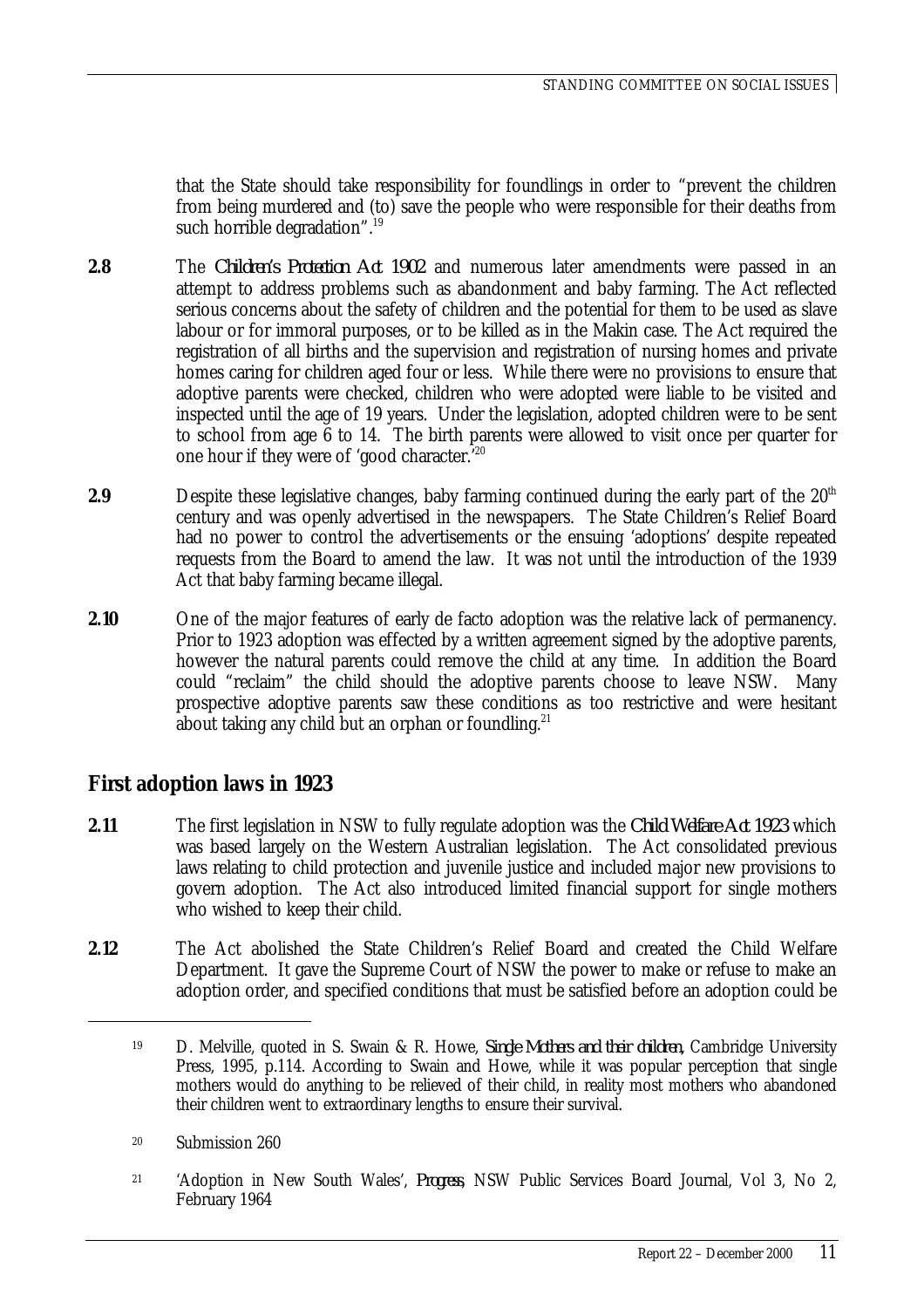made. In particular, the Act specified that if the parents of the child were married, both parents could consent to adoption. If the child was 'illegitimate' only the mother and any guardian needed to consent. Parental consent could be dispensed with if the Court believed that the mother or guardian had abandoned the child. In effect, the Act terminated all rights and responsibilities between the child and his or her birth parents, except for inheritance, and transferred them to the adoptive parents.<sup>22</sup>

- **2.13** The Act was an attempt to encourage prospective adoptive parents to take long-term care of children by giving them legal status as parents. The provisions in the Act were intended to encourage couples to adopt children by removing the insecurity of previous  $arrangements.<sup>23</sup>$
- **2.14** Debate in the NSW Parliament on the Child Welfare Bill 1923 reflected differing attitudes to adoption. Parliamentarians argued at one and the same time for the rights of single mothers to keep their babies, as well as the need for permanence in adoption for adoptive parents. Sir Joseph Carruthers applauded the assistance the Bill would give to unmarried mothers and their children and suggested:

It seems to me to be an inhumane provision of the law which compels the department to force the separation of the mother and the child because of a lapse on the part of the mother. I do not think any woman could take her place if she desires to act as the mother of her own child.<sup>24</sup>

**2.15** Others in the Parliament supported the Bill on the basis that it better protected the rights of the adoptive parents.

> I am pleased that better provision is to be made in regard to the adoption of children. The position to-day is farcical. At any period the natural parents of an adopted child can come along and claim it and drag it away from foster parents who were doing their best to equip it for the struggle of life.<sup>25</sup>

#### **Initial resistance to adoption**

**2.16** Despite increased recognition of the importance of rearing children in a family environment, there was some resistance to the legislative changes, and to the notion of legalised adoption. One of the main concerns was that the legitimisation of children by adoption would be an incentive for women to act 'irresponsibly' and produce more children. Others were anxious that children might be adopted for immoral purposes or for slave labour.

- <sup>24</sup> Sir J. Carruthers, MLA, NSWPD, 1923, p.1947
- <sup>25</sup> F. Burke, MLA, NSWPD, 1923, p.1441

<sup>&</sup>lt;sup>22</sup> This Act excluded the adopted child from automatic rights of inheritance from the adoptive parents, preserving rights of inheritance from the birth parents.

<sup>23</sup> NSW Law Reform Commission, *Review of the Adoption Information Act, 1990*, NSW LRC, Sydney, 1992, p.9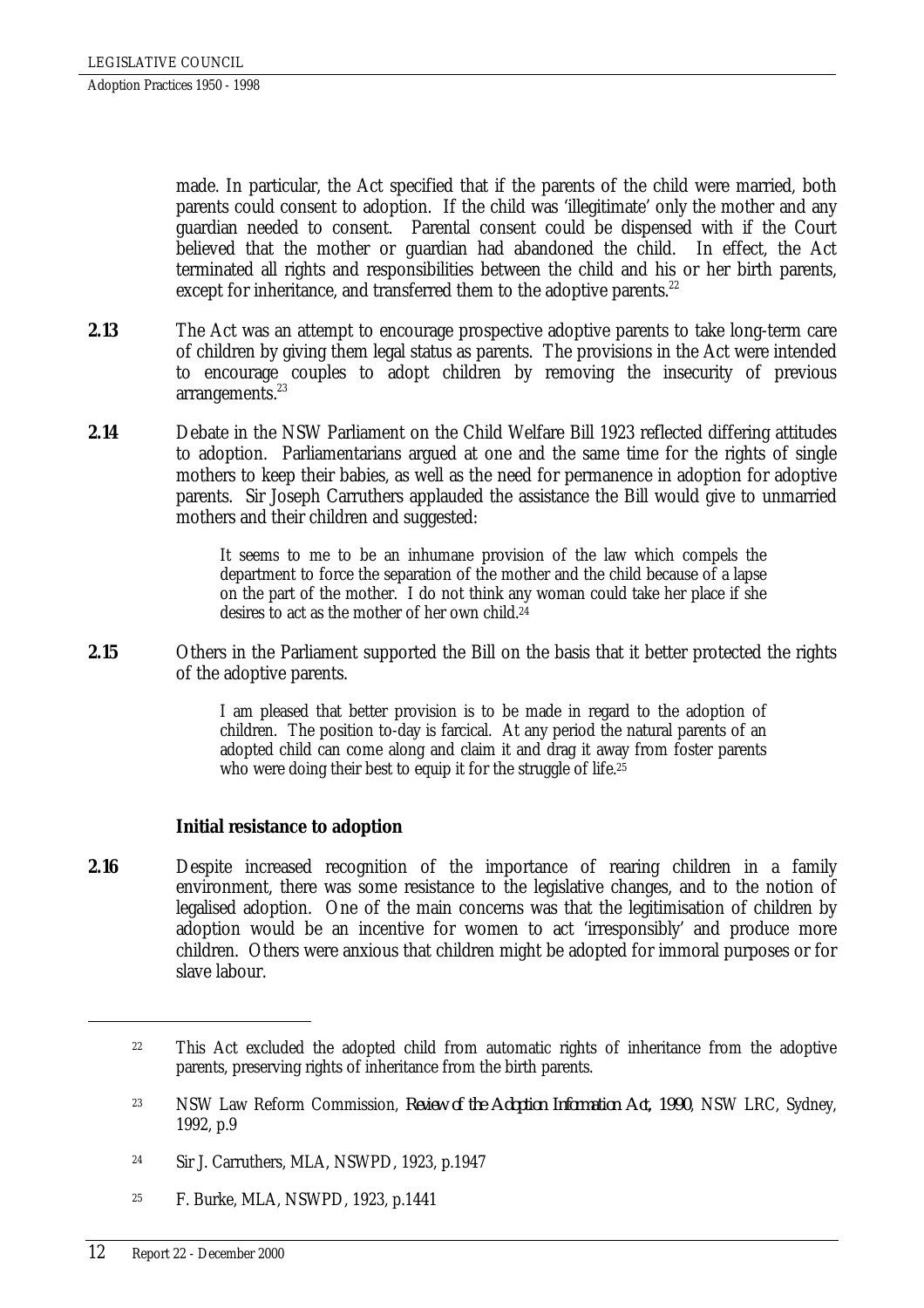- 2.17 At the turn of the last century, surrendering of children to foster care or adoption was not seen to be a positive or responsible act on the part of the natural parents. Mothers and fathers who surrendered their children were regarded as morally corrupt and not deserving of government attention. The introduction of the Child Welfare Act in 1923 reflected a shift in thinking during the first half of the  $20<sup>th</sup>$  century in which a mother, once perceived as having abandoned her child by allowing an adoption, was increasingly seen as taking a socially responsible action.
- **2.18** Another source of resistance to adoption, and one of the reasons why adoption was initially slow, was that couples were concerned about adopting children from different backgrounds to their own. It was the prevailing belief that a woman's inferior and immoral character would be passed on to the child, making such children undesirable for adoption. Consequently, while the 1923 Act heralded a major policy shift, it did not immediately result in significant numbers of adoptions. For example, in 1924 there were only 28 adoptions.<sup>26</sup>

## **The** *Child Welfare Act 1939*  **27**

**2.19** The *Child Welfare Act 1939* was largely a revision of the 1923 Act. One of the major changes was that the 1939 Act finally outlawed baby farming after repeated requests to do so by many members of the community. Section 171 of the Act stated that:

> It shall not be lawful for any person adopting a child under this part to receive any premium or other consideration in respect of such adoption except with the consent of the court.<sup>28</sup>

- **2.20** This Act did not prohibit the practice of private adoptions. In this type of adoption, the parties made the arrangements themselves, usually with assistance from an intermediary such as a doctor, a matron of a hospital, a minister of religion or a solicitor. Private adoptions were extremely common under the Child Welfare Act, and by 1961 private arrangements represented 48 per cent of the total number of orders made by the Supreme  $C$ ourt.<sup>29</sup>
- **2.21** The Act also widened the Supreme Court's powers with regard to consent requirements. There were provisions for the adoption order to be revoked or varied although there were no provisions in the Act setting out the circumstances under which a revocation could be sought. A parent could revoke consent until an adoption order was made.

<sup>29</sup> Submission 260

<sup>26</sup> NSW Registry of Births, Deaths & Marriages, *Registered Adoptions in NSW*, table issued by the Registry, 31 October 2000. The statistics on adoptions and ex-nuptial births in NSW presented in this report, unless otherwise noted, are those issued by the Registry. A full list of the number of adoptions in NSW between 1924 and 1999 can be found in Appendix 4.

<sup>27</sup> An overview of the *Child Welfare Act 1939* is presented in Table 2 in chapter 5.

<sup>28</sup> Adoption in New South Wales, *Progress*, NSW Public Services Board Journal, Vol 3, No 2, February 1964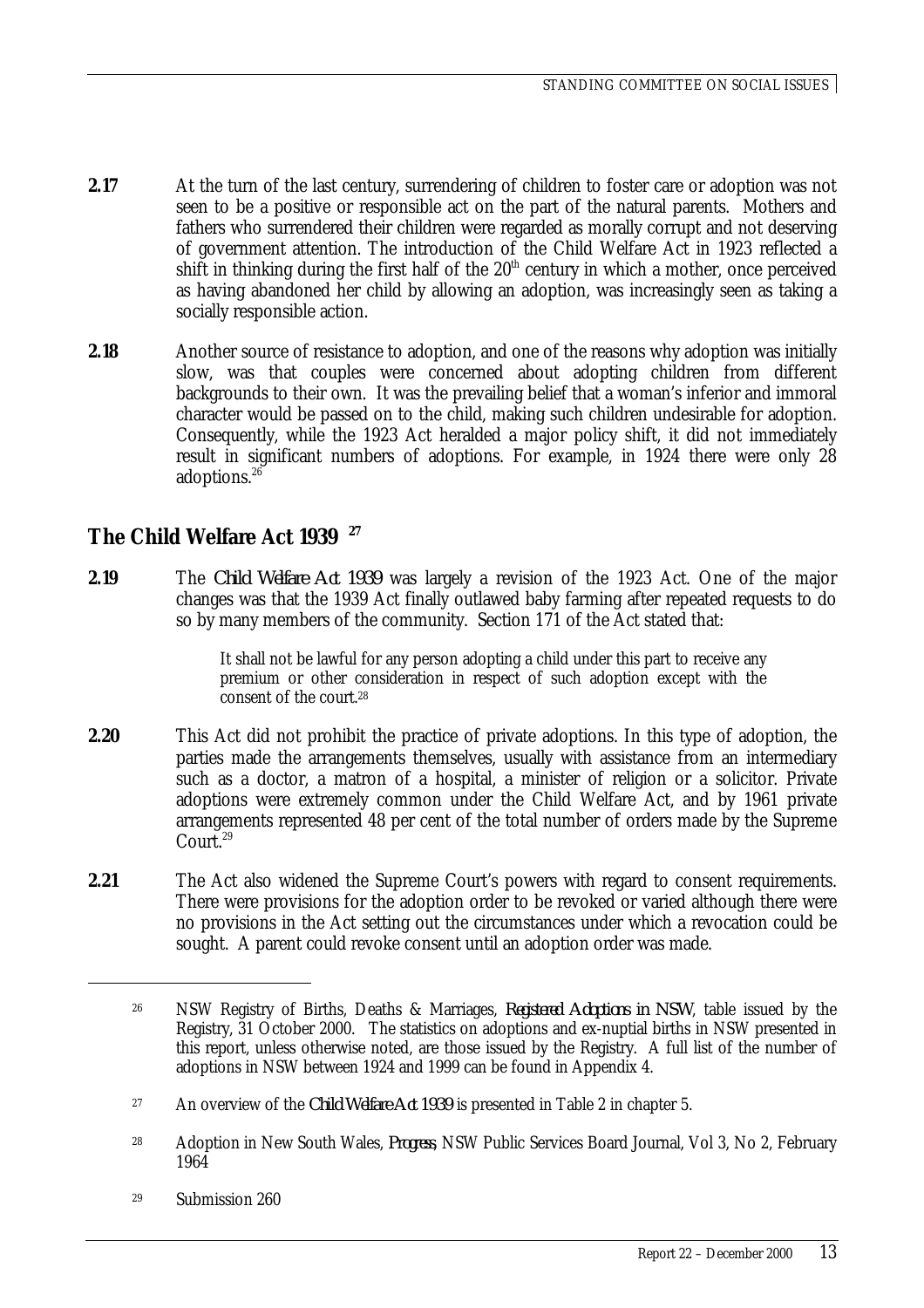**2.22** There were minimal provisions in the Act for the natural parents. There was a provision for wardship to allow for a parent who was uncertain about adoption to take time in making up their mind about adoption. It was also possible for a parent to nominate the adoptive parents. The Act clearly specified that the court had to be satisfied that the child's welfare and best interests would be promoted by the proposed adoption. An adoption order had the effect of conferring legitimacy on a child born out of wedlock.

### **Attitudes to women, children and adoption**

**2.23** This section looks briefly at the history of attitudes to women in Australia and in particular single mothers. The section also considers the stigma of illegitimacy and the change in attitudes towards adoption after the 1940s.

#### **Single and pregnant**

- **2.24** There have been numerous histories written on women and one of the better known Australian works was Anne Summers' Damned Whores and God's Police.<sup>30</sup> Broadly speaking, Summers argued that women in Australia have been restricted from constructing their own identities and have had a very limited choice about what they do with their lives. According to Summers, a legacy of the first fifty years of colonisation of this country was the notion that women's function was embodied in two stereotypes – damned whores and God's police. The former were viewed primarily as objects of sexual gratification while the later were the "wives of men and mothers of children" entrusted with the moral guardianship of society.
- 2.25 According to this dualistic understanding of women's role in society, single mothers often elicited ambivalent reactions from the community. Single mothers were conforming to the role of 'God's Police' by being mothers but transgressed it by not being married. Single mothers were 'whores' in so much as they were not married, however, as Summers explained, women were offered a redemption for their 'sin' by either accepting a 'shot-gun marriage' or by giving the child up for adoption.

The woman who did this would have to endure some whispering and moralising but she was generally regarded as being deserving of 'a second chance' to prove her willingness to take socially approved routes to female fulfilment.<sup>31</sup>

**2.26** In their book on single mothers and their children, Shurlee Swain and Renate Howe argued that the stigma attached to being a single mother lies deep in history. While this stigma is inherent in all societies, they suggested, the way it is defined in Australia is cultural and largely a result of the inherited British experiences of Christian morality and the economics of poor relief.<sup>32</sup>

<sup>31</sup> ibid, p.448

 $\overline{a}$ 

<sup>32</sup> In Britain the Poor Laws were introduced in 1601 and ensured that women were provided with shelter during confinement and a place to leave their children if they were unable to provide for

<sup>30</sup> A. Summers, *Damned Whores and God's Police*, Penguin Books, Victoria, 1975, p.21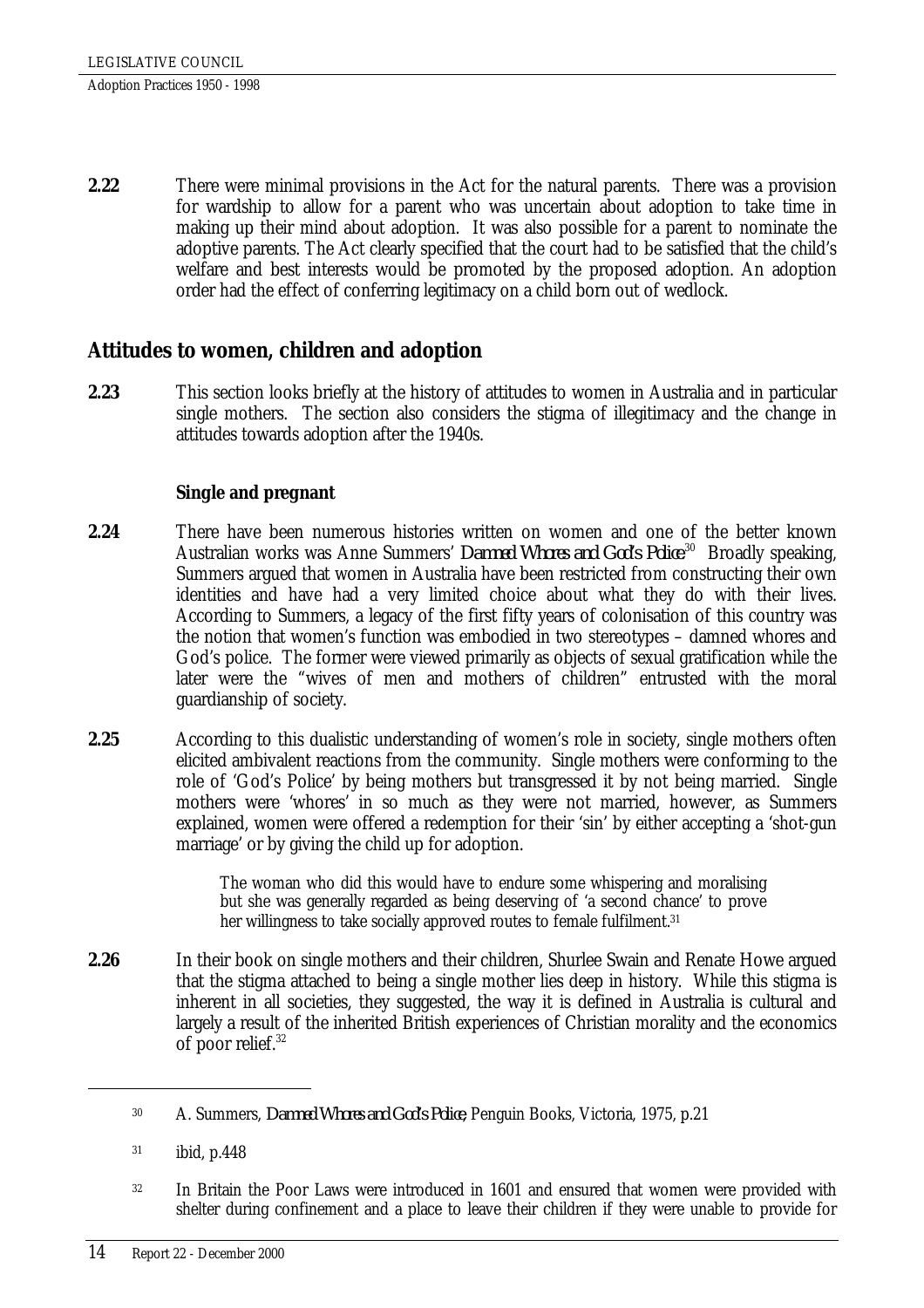The sanctity of marriage was central to Christianity, offering a space within which sexuality, and particularly female sexuality, could be both expressed and controlled. The single pregnant woman provided a highly visible challenge to such control, yet the concomitant belief in the sanctity of human life meant that her punishment had to be carried out alongside a duty of care.<sup>33</sup>

**2.27** While social class played a role in the way an unmarried women was perceived - working class girls 'went wrong', while those from the middle class were 'led astray' - the stigma of being pregnant regardless of background was a 'fate worse than death'. For many women the only ways out were abortion or suicide or abandonment of the child. In their comprehensive study of Australian birth control, Seidlecky and Wyndham explained that Belmore Park near Sydney's Central Station was a "dumping ground" for abandoned babies. This note was attached to a baby left in the park in 1874:

> The mother of this unfortunate child and also the father are members of the Protestant faith, and attendants at St Andrew's Cathedral. To avoid the shame that hangs over every woman who stoops to folly, this night my intentions are to go to (the) North Shore, and from there to dive into eternity.<sup>34</sup>

- **2.28** Abortion and infanticide have been used in an effort to rid a single woman of her unwanted child throughout history.<sup>35</sup> By the mid 1850s abortion and advertisements for abortifacients were well known in Australia and with the establishment of medical schools in the last half of the century, doctors took over the practice of abortion. While abortion was available to women in this time, it could be hazardous if practised by those unskilled in the procedure with risks such as haemorrhage and severe infection. Despite these well publicised risks Seidlecky and Wyndham argued that women continued to seek out this option as the only way out of what they saw as an "intolerable situation".<sup>36</sup>
- **2.29** For other young women who found themselves pregnant in this early period, another option was for the child to be raised by other family members such as the young woman's own mother, her sisters or aunts. In other instances, the young child was taken by friends of the family who were not able to have their own children.<sup>37</sup>
- **2.30** The single pregnant woman in the 20<sup>th</sup> century continued to be seen as irresponsible, immature and unstable and professionals saw them as both a social and moral problem. A

them. In return, the child could be forcibly removed and the woman could be subjected to whipping and compulsory labour.

- <sup>33</sup> Swain & Howe, op.cit., 1995, p.3
- <sup>34</sup> S. Seidlecky & D.Wyndham, *Populate and Perish*, *Australian women's fight for birth control*, Allen & Unwin, Sydney, 1990, p.11
- <sup>35</sup> These methods were not confined to single women. Particularly from the late 1800s married, pregnant women also used abortion as a form of birth control.
- <sup>36</sup> op.cit.

 $\overline{a}$ 

<sup>37</sup> In the course of the inquiry, the Committee received anecdotal evidence that it was common at this time for parents, aunts, siblings and family friends to informally adopt a child of a young pregnant relative and raise that child as their own.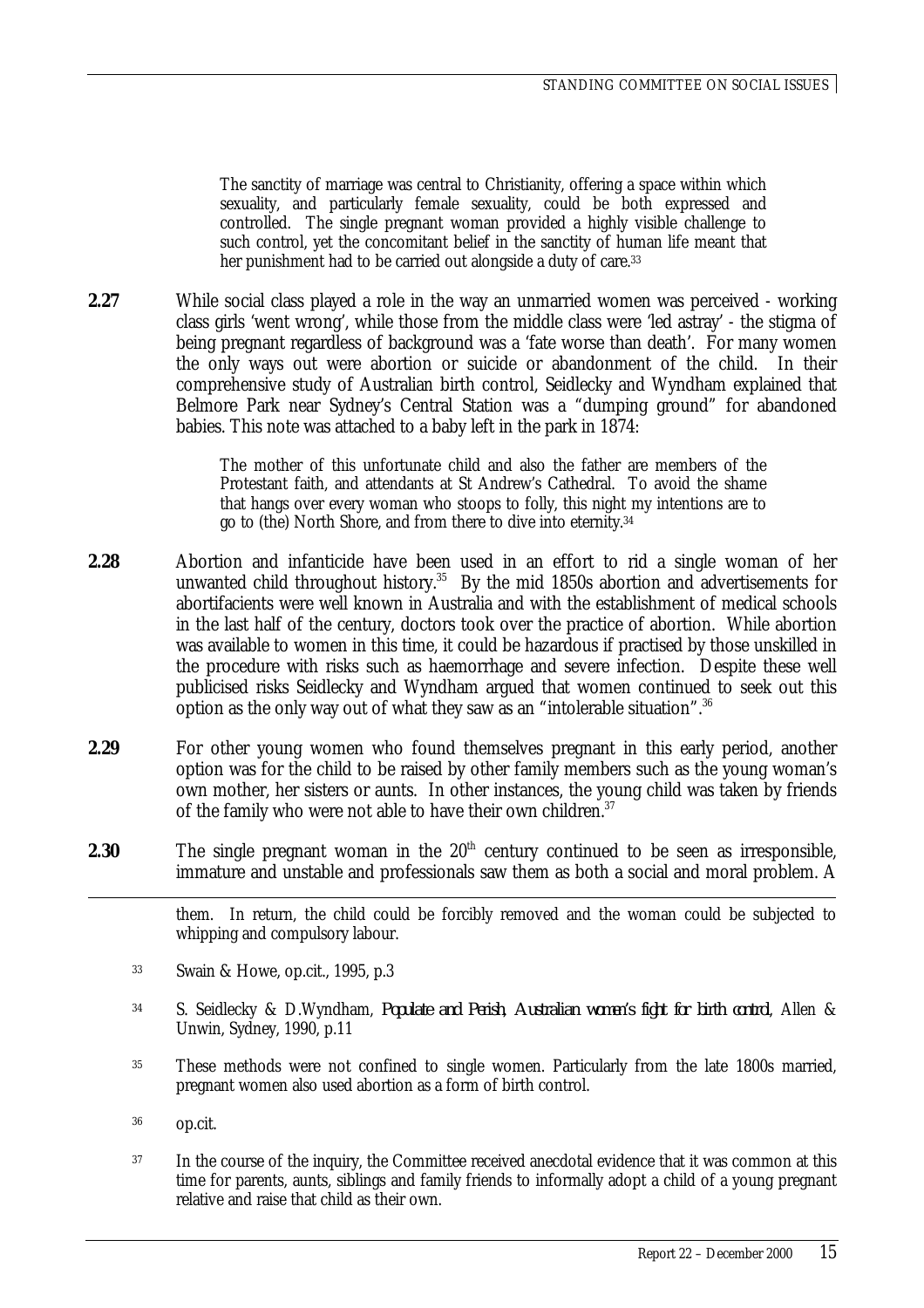1953 study of 336 unwed mothers and their children by members of the Australian Association of Social Workers recognised that:

Social and moral disapproval of unwed motherhood is inherent in our culture. Wed motherhood, on the other hand, is highly revered.<sup>38</sup>

**2.31** The moral and economic dilemma of the single pregnant woman was a cause for concern for the community and professionals.

> As for the problem of the unmarried mother herself, if she has by her own efforts or with help been able to give away the living symbol of her sin or mistake and pick up where she left off, she is solved as a social problem. If she keeps her child but needs no economic support, she is lost to public view. So, so far as is known, she is no problem. The assumption is she is paying for her transgression, and this is a morally satisfying assumption.

> If, however, she keeps her child and requires economic aids for the support of herself and her child, she is not paying. Indeed, it commonly appears that perhaps she is being paid for her sins, and by such payment, even encouraged to further sexual irresponsibility.<sup>39</sup>

- **2.32** The 'plight' of the unmarried mother was a cause of considerable concern among adoption professionals, and especially social workers responsible for counselling these young women. By the 1950s adoption had become the preferred option among professionals strongly influenced by psychoanalytic theory suggesting that out of wedlock pregnancy was an unconscious response to fundamental unmet needs. Theorists argued the unmarried pregnant girl was acting out her own need to be nurtured and loved.<sup>40</sup>
- **2.33** American social worker Leontine Young whose theories strongly influenced professionals in Australia<sup>41</sup> – argued that only those women who agreed to part with their child had any hope of regaining their place in society and resolving their internal conflicts. The adoption of the baby was seen to be in the best interests of the child, as well as in the best interests of the young woman.

What chance has the baby of a girl, who in pregnancy outside marriage, reveals immaturity and may well be denied the support of a good family setting. The girl if we give her time to help her understand her own predicament in terms of her childhood experiences, will usually see the advantage to her child if he is placed with carefully selected adoptive parents immediately after birth.<sup>42</sup>

- <sup>39</sup> National Association of Social Workers, *Social Work and Social Problems*, 1964, quoted in Graham evidence, 25 October 1999
- <sup>40</sup> D. Brodzinsky & M. Schechter, op.cit.
- <sup>41</sup> The counselling and advice provided to young women during their pregnancy, the birth and at the signing of consent is discussed further in Part Two.
- <sup>42</sup> L. Young, quoted in S. Swain & R. Howe, op.cit., p.141

<sup>38</sup> Welfare of Mothers & Babies Study Group, *Unwed Mothers and their children. A report on a study project*, 1953, p.1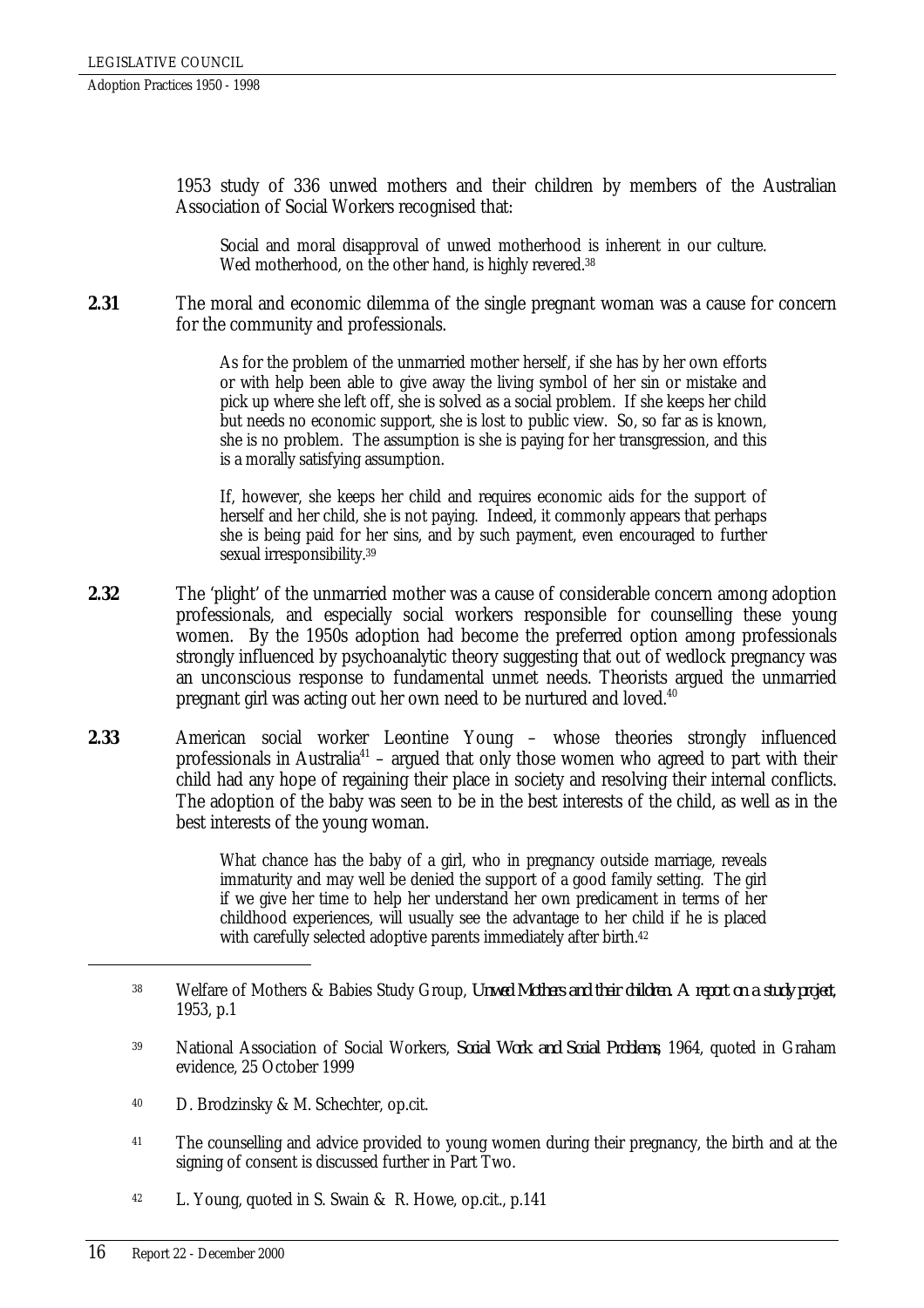#### **The protection of the child from illegitimacy**

**2.34** As already explained, a central principle in the development of adoption laws was to provide for the care and protection of children. At the turn of last century practices such as baby farming and abandonment caused real concern about the physical and moral safety of children. With the abolition of such practices concern about the care and protection of children turned to illegitimacy and the provision of a 'normal' two parent family life. In 1952, Dr John Bowlby prepared a monograph for the World Health Organisation (WHO) in which he wrote about the care of children.

> The proper care of children deprived of a normal home life can now be seen to be not merely an act of common humanity, but to be essential for the mental and social welfare of a community.<sup>43</sup>

**2.35** International bodies such as the United Nations and WHO maintained an ethos based on ensuring the well being of the child by providing him or her with two parents. In 1953 WHO produced a report in which adoption is regarded:

> as the most complete means whereby family relationships and family life are restored to a child in need of a family. When constituted of mother, father, and children, the family shows itself to be the normal and enduring setting for the upbringing of the child.<sup>44</sup>

**2.36** The report argued that the object of adoption is to establish a relationship between the child and the adoptive parents, which resembles the relationship that exists between parents and natural children. The report explained:

> (W)hat the young child needs is sustained parental care, this is normal mothering with the accompanying enrichment of relationships with a father, brothers and sister, relatives and friends. He needs the security of a family setting.<sup>45</sup>

- 2.37 This international concern was reflected in the attitudes and opinions of Australian policy makers. The NSW Child Welfare Department understood its role as an advocate for the child. In its 1953 Annual Report, the Department described the child as "usually a helpless baby...The Department, therefore, has a very grave responsibility to these children".<sup>46</sup>
- **2.38** Similarly, social workers were concerned about the powerlessness of the baby. As the Sister in Charge at the Women's Hospital Crown Street explained in 1967:

I think we cannot stress too much the social worker's great responsibility to the child: in fact this is of supreme importance in adoption practice. The other two

<sup>45</sup> ibid, p.6

 $\overline{a}$ 

<sup>46</sup> Child Welfare Department, Annual Report, 1953

<sup>43</sup> J. Bowlby, *Maternal Care and Mental Health*, World Health Organization, Monograph Series No.2, 1952, p.157

<sup>44</sup> *Joint UN/WHO Meeting of Experts on Mental-Health Aspects of Adoption*, World Health Organization, 1953, p.3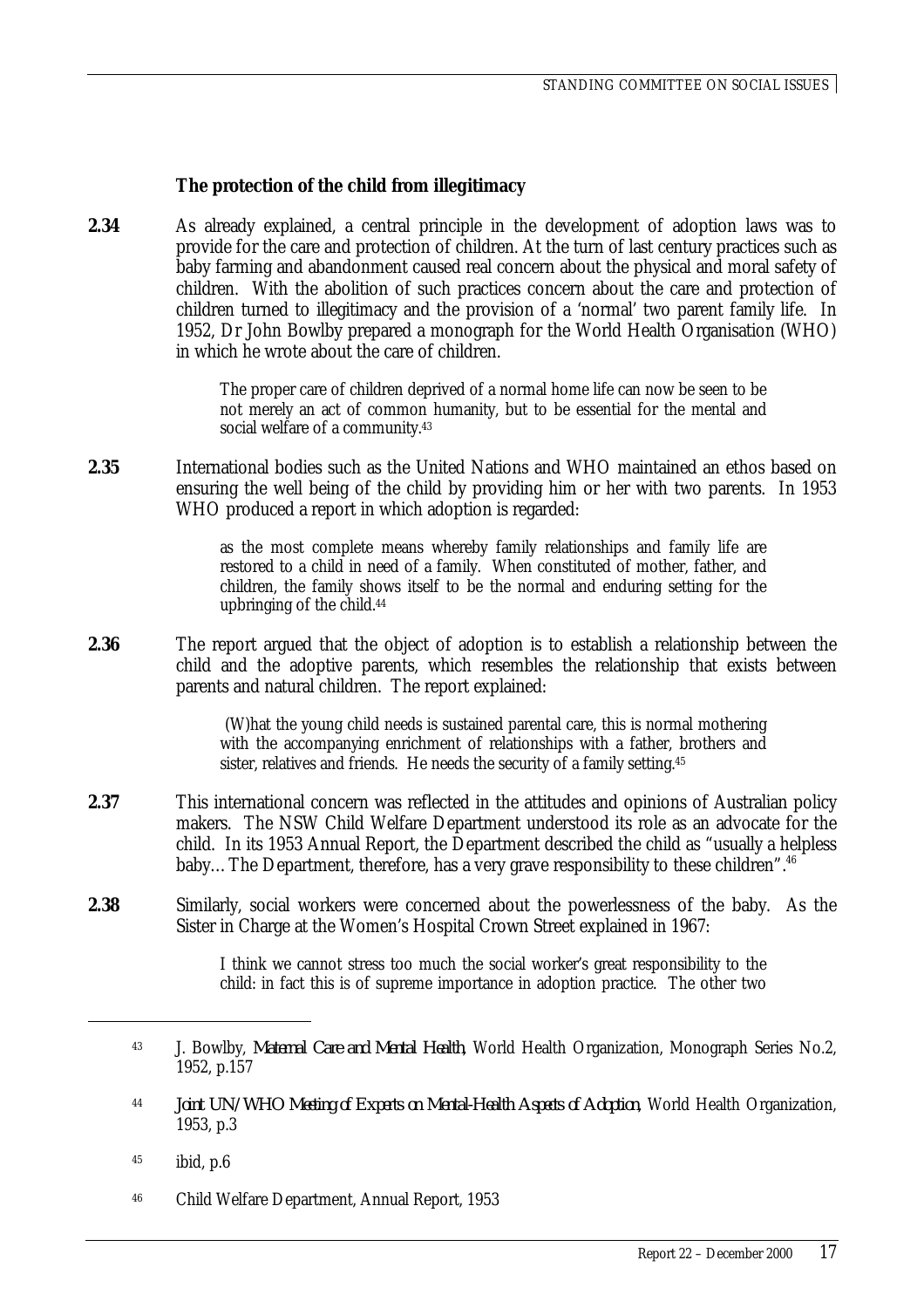parties in the procedure may at least be articulate and have their say. The baby cannot.<sup>47</sup>

#### **Adoption as a popular option**

- **2.39** From the 1940s attitudes changed towards adoption, which up until this point had been a relatively unpopular option. One of the unexpected consequences of World War II was the rise in the number of children born out of wedlock. Along with the increase in numbers of ex-nuptial children, the emphasis on family and children seemed all the more important in the period after the Second World War. As men returned from war, women were expected to leave the jobs they had taken as a result of the war and return to the home. There was considerable emphasis placed on 'family' and the stigma of being infertile and childless was very powerful.
- **2.40** Theories on bonding, IQ testing for babies and genetic studies developed at this time made adoption a more desirable option for many people.<sup>48</sup> Such theories developed the notion that children could be placed with other, unrelated families and be 'saved'. Studies on attachment and bonding suggested that the child could completely bond to another person, and suffer no ill effects, provided that person was available shortly after birth.
- **2.41** Dr John Bowlby was one of the most influential writers in the period on early childhood bonding and attachment. Dr Bowlby conducted numerous studies of children in institutions and concluded that early maternal deprivation was likely to adversely affect the child and result in long term behavioural problems.<sup>49</sup>
- **2.42** There was also a major shift away from heredity and genetic determinism to environmental concerns – the nature versus nurture debate. The work of Bowlby and others suggested that children did not necessarily carry the 'ill effects' of their heredity. Research studies of adopted children were reported as finding that:

these adopted children as adults are achieving at levels consistently higher than would have been predicted from the intellectual, educational or socioeconomic level of the biological parents, and equal to the expectancy for children living in the homes of natural parents capable of providing environmental impacts similar to those which have been provided by the adoptive parents.<sup>50</sup>

**2.43** These changes in theory, attitude and practice resulted in an increase in the number of adoptions. Whereas previously, there had been concerns that children would retain 'antisocial' traits that led to pregnancy out of wedlock, by the 1940s adoptions by couples unrelated to the child became more acceptable. The promotion of adoption as an option

<sup>47</sup> *Australian Journal of Social Work,* c.1967, p.14

<sup>48</sup> Standing Committee on Social Issues, op.cit.

<sup>49</sup> J. Bowlby, op.cit.

<sup>50</sup> Benet, 1976 in Annexure, NSW Legislative Council, Standing Committee on Social Issues Report No.1, *Accessing Adoption Information*, October 1989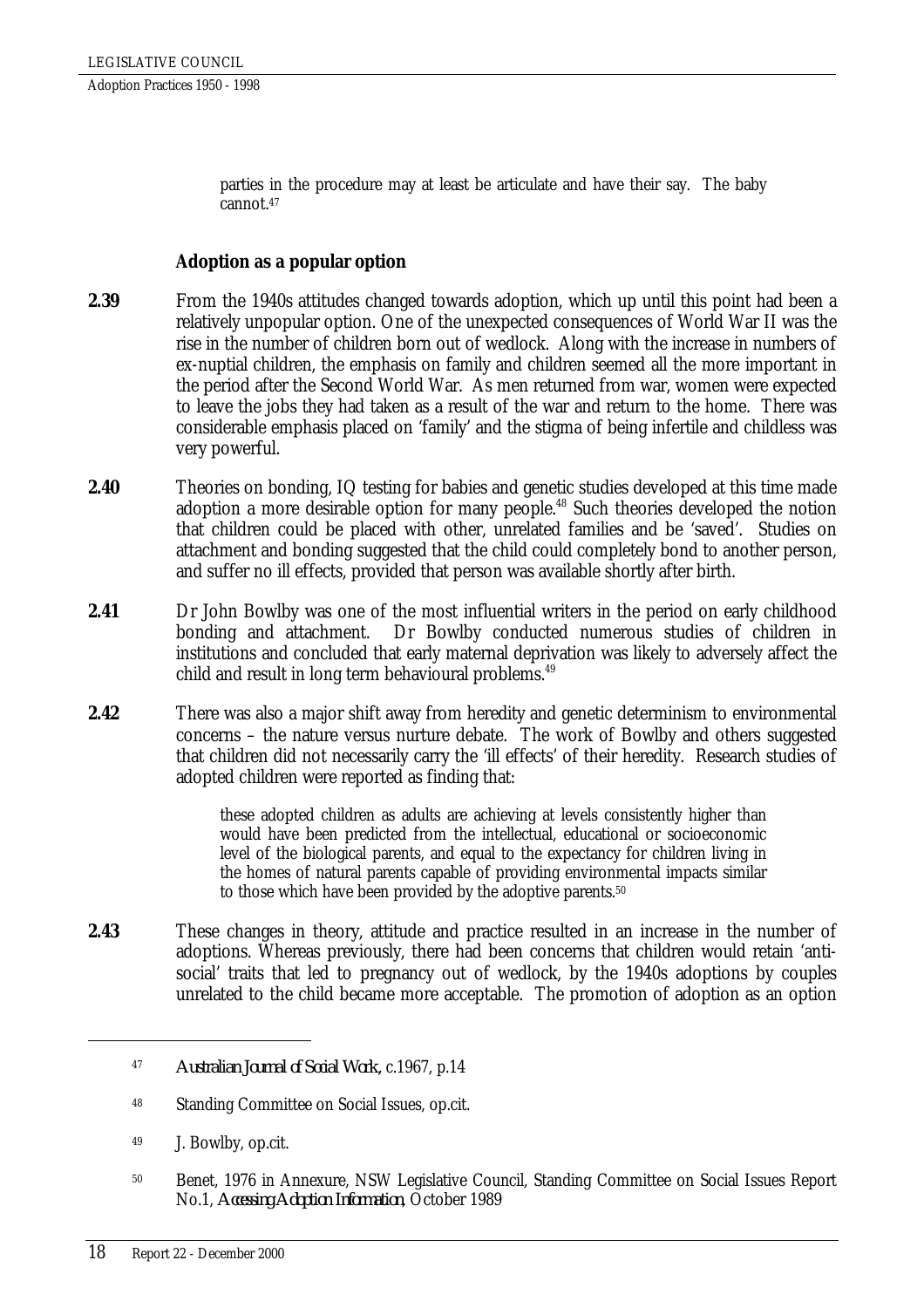meant that within a short period of time adoptions in NSW rose from 982 in 1939 to 2,037 in 1946.

## **Conclusion**

 $\overline{a}$ 

**2.44** The development of adoption legislation in the early  $20<sup>th</sup>$  century arose at least in part out of a need to provide an effective way to ensure child protection and safety. At the turn of the century, the emphasis was on protecting children from the harm and moral danger inherent in the practices of baby farming and abandonment. The movement to a boarding out or fostering system under the *State Children's Relief Act 1881* was a major policy shift and provided the pathway to later adoption legislation. Early adoption legislation addressed concerns with previous arrangements including the lack of permanence and secrecy. In addition, the *Child Welfare Act 1939* made baby farming illegal. Both the 1923 and 1939 Acts were developed in the context of providing for the care and protection of children from the dangers of abandonment and baby farming and then protection from illegitimacy. The Acts also sought to make the adoption arrangement permanent and secure for the adoptive parents. By the 1940s, adoption was an increasingly popular option, as demonstrated by the rise in the number of adoptions. Adoption had come to be seen as an ideal and convenient solution to the social problems of illegitimacy, infertility and exnuptial pregnancy.

<sup>51</sup> NSW Registry of Births, Deaths & Marriages, op.cit., 2000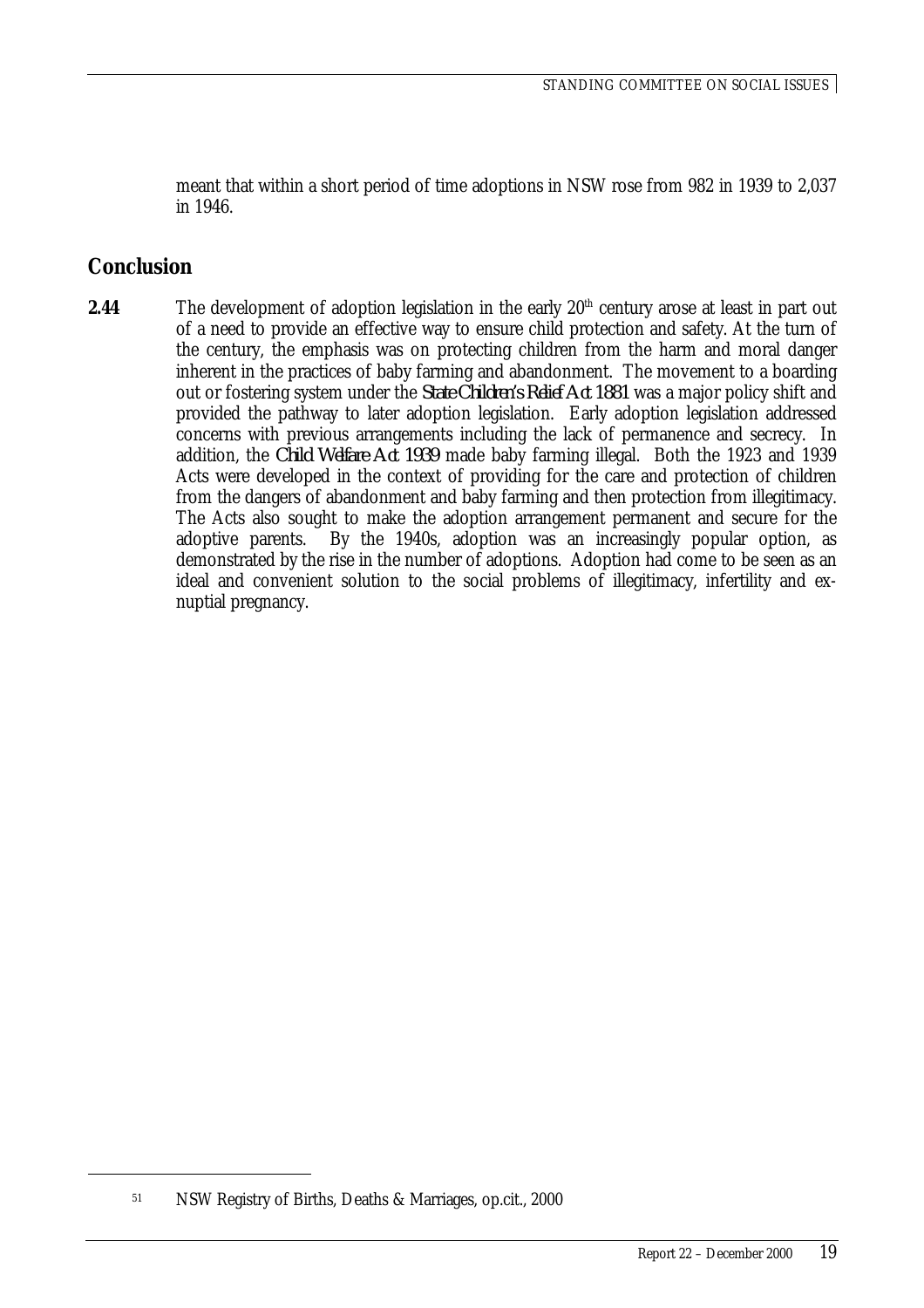# **Chapter 3 Adoption 1950 to the early 1970s**

This chapter examines developments in adoption law and policy from the 1950s to the early 1970s. Adoption practices during this period were influenced to a large extent by increased numbers of babies offered for adoption. The need to find enough parents willing to adopt a rapidly expanding number of babies tended to obscure the interests of the child and relinquishing mother. Key aspects of adoption practice during these years are discussed, including the approval process for adoptive parents, 'matching' and the deferral of adoption of babies with a disability or a 'problematic' social background.

Adoption practice was transformed in the late 1960s by the introduction in 1967 of the *Adoption of Children Act 1965*. The chapter describes the key reforms delivered by the Act, including the prohibition of private adoptions, the licensing of private agencies, the introduction of a set period of time in which a consent to an adoption could be revoked and restrictions on access to adoption information. Most importantly, the new Act incorporated the principle that in every adoption, the interests of the child should be paramount. Non-adoption alternatives during this period, including income support provided by State and Commonwealth governments, are also considered.

## **Trends in ex-nuptial pregnancy and adoption**

**3.1** From the mid-1950s until the early 1970s, the number of ex-nuptial births in NSW increased steadily. Ex-nuptial births also rose as a proportion of the total birth rate. For instance, in 1955, there were 3024 ex-nuptial births, which represented 4.06% of all births in NSW. By 1969 the number had risen to 6,860, or 7.97% of all births. The trend was Australia-wide.

|             | <b>Registered</b> | <b>Exnuptial</b> |      |             | <b>Registered</b> | <b>Exnuptial</b> |       |
|-------------|-------------------|------------------|------|-------------|-------------------|------------------|-------|
| <b>Year</b> | <b>Births</b>     | <b>Births</b>    | %    | <b>Year</b> | <b>Births</b>     | <b>Births</b>    | %     |
| 1950        | 71592             | 2914             | 4.07 | 1963        | 84065             | 4823             | 5.73  |
| 1951        | 72069             | 2991             | 4.15 | 1964        | 80518             | 5427             | 6.74  |
| 1952        | 74196             | 2959             | 3.98 | 1965        | 78069             | 5700             | 7.30  |
| 1953        | 74890             | 3013             | 4.02 | 1966        | 77758             | 6024             | 7.74  |
| 1954        | 73125             | 2889             | 3.95 | 1967        | 78841             | 6300             | 7.99  |
| 1955        | 74407             | 3024             | 4.06 | 1968        | 81696             | 6622             | 8.10  |
| 1956        | 75714             | 3305             | 4.36 | 1969        | 86036             | 6860             | 7.97  |
| 1957        | 79456             | 3438             | 4.32 | 1970        | 88448             | 7455             | 8.42  |
| 1958        | 80045             | 3832             | 4.78 | 1971        | 98466             | 9674             | 9.82  |
| 1959        | 80866             | 4017             | 4.96 | 1972        | 95278             | 9766             | 10.25 |
| 1960        | 81983             | 4114             | 5.02 | 1973        | 87332             | 8726             | 9.99  |
| 1961        | 86392             | 4575             | 5.29 | 1974        | 86162             | 8371             | 9.71  |
| 1962        | 85439             | 4771             | 5.58 | 1975        | 81172             | 8319             | 10.24 |

## **Table 1 Ex-nuptial birth rate 1950 - 1975<sup>52</sup>**

<sup>52</sup> NSW Registry of Births, Deaths and Marriages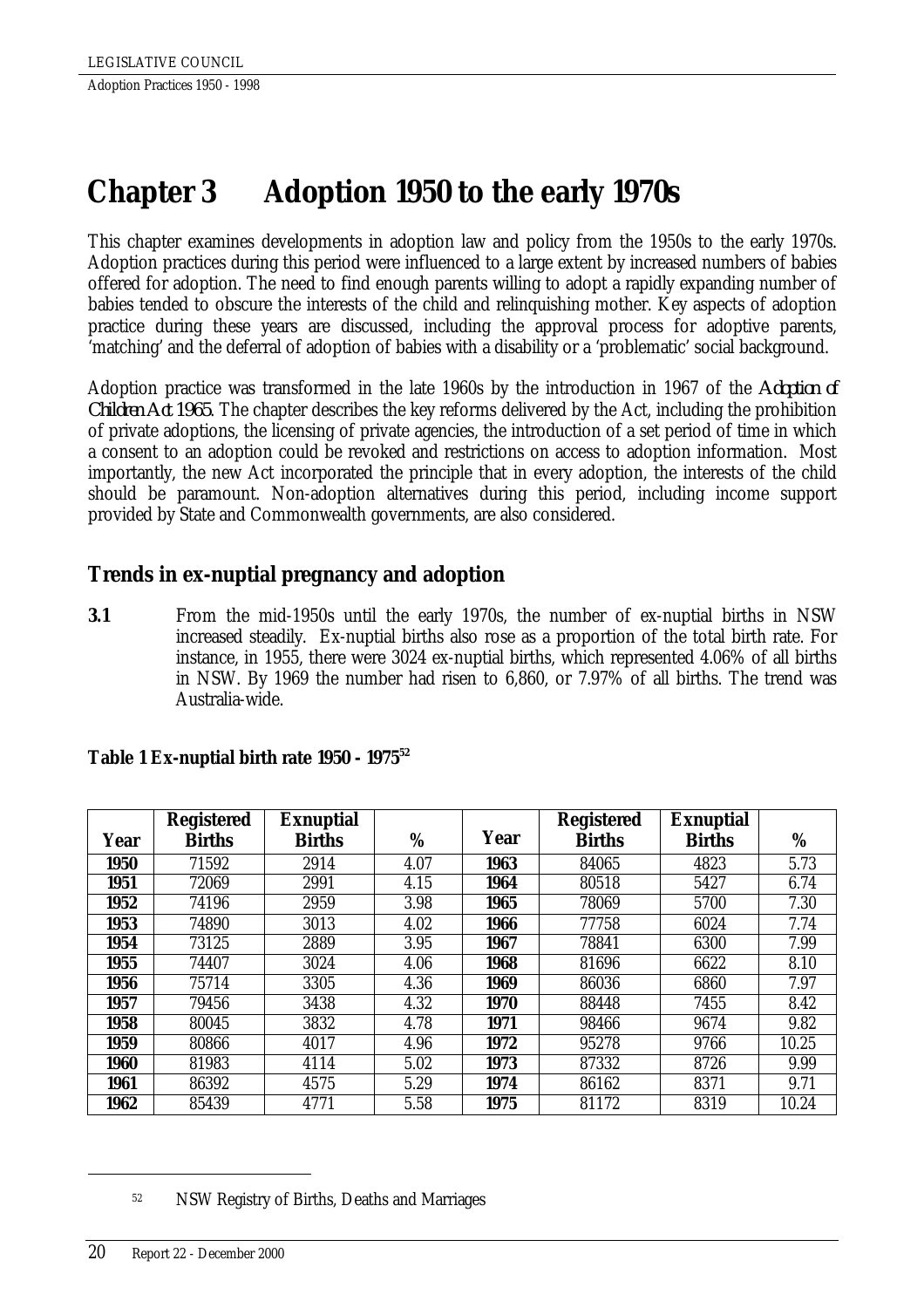STANDING COMMITTEE ON SOCIAL ISSUES

- **3.2** The increase in out of wedlock pregnancies during this period can be attributed to several factors. By the late 1960s there was a larger cohort of women of childbearing age because female 'baby boomers' (babies born in the years following World War Two) were entering their fertile years.<sup>53</sup> Reliable and affordable contraception was generally unavailable until the mid-1970s and abortion was illegal, and either expensive but safe, or cheap and extremely dangerous. The rise in ex-nuptial pregnancies most likely reflected a combination of these factors, rather than a consequence of the growth of promiscuity.<sup>54</sup>
- **3.3** The number of adoptions also rose steadily during the 1950s and 1960s, reaching a peak of 4,564 in 1972 when there was an excess of babies needing families and a shortage of suitable, approved parents.<sup>55</sup> From 1973 there was a sudden and consistent decline in the number of adoptions, sparking what is often referred to as the 'adoption crisis'. The reasons for this decline are complex and contentious and are discussed in greater detail in chapter 4.
- **3.4** While there was a steady increase in the number of adoptions during this period, the proportion of single mothers who kept their child also increased (this trend is discussed in chapter 4). Little is known about those single mothers who kept their child. In 1973, one academic noted that he was unable to find any follow-up studies of single mothers.<sup>56</sup> A former practitioner, Elspeth Browne recalled that during the period 1959-63, the proportion of ex-nuptial babies surrendered for adoption at the hospital in which she worked was approximately 60%. Most of the 40% of ex-nuptial babies that were kept by their mothers were born either to young mothers in stable de facto relationships or to very young mothers, in particular those residing in Child Welfare Department Institutions.<sup>57</sup>
- **3.5** One of the most significant trends in adoption during the 1950s was the upsurge in the number of private adoptions. In 1947-48 there were 204 private adoptions - approximately 15% of the total number of adoptions. By 1959 the number had increased to 769, comprising almost  $57\%$  of the total.<sup>58</sup> This trend was of major concern to welfare authorities and adoption professionals in NSW.
- **3.6** The stigma attached to ex-nuptial pregnancy in the first half of the century, discussed in chapter 2, persisted throughout the 1950s and adoption was increasingly perceived as an acceptable solution with benefits for all of the parties.

 $\overline{a}$ 

<sup>58</sup> Department of Child Welfare, Annual Report, 1959, p.22

<sup>53</sup> P. Roberts, 'The hospital's responsibility to the unmarried mother and her child'*, Hospital Administration* Vol 16, No 12, December 1968, p.10

<sup>54</sup> Royal Hospital for Women, Melbourne, Annual Report, 1968

<sup>55</sup> McDonald & Marshall , op.cit., p.126

<sup>56</sup> Schlesinger B, 'Unmarried Mothers in Australia': A Review, *Australian Journal of Social Issues*, Vol 8 No 1 1973, p.68

<sup>57</sup> E. Browne, Adoption and Abortion: A Comment, *Australian Social Work* , March 1977, p.36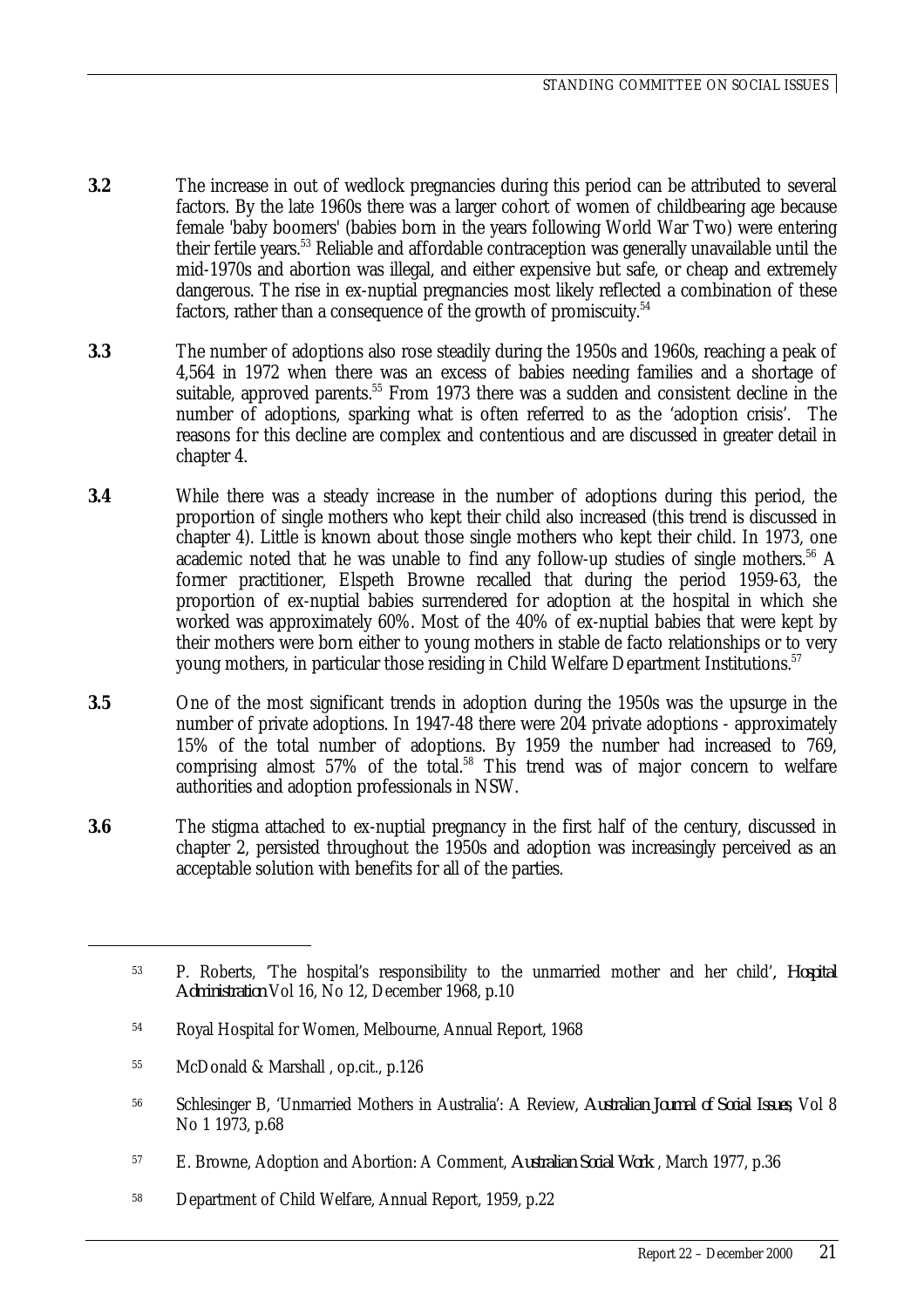



Source: NSW Registry of Births, Deaths and Marriages, October 2000

## **The focus of adoption practice**

- **3.7** According to McDonald and Marshall, the forces of supply and demand have always played a major role in dictating adoption policy and practice. This was particularly evident in the 1950s and 1960s when there were large numbers of babies available for adoption and a shortage of adoptive parents.<sup>59</sup> These circumstances created a common perception that couples were 'entitled' to a child and that adoption was a service to infertile couples. Consequently, the interests of the child were very much identified with those of the adoptive parents and the underlying thrust of practice was on finding homes for healthy and 'appealing' babies from 'promising' backgrounds, rather than helping children in most need. Policies to cater for the needs of the relinquishing mother were virtually nonexistent.
- **3.8** The extent of formal policy on adoption before the 1980s was minimal. However, witnesses to the inquiry and the Committee's own archival research have identified some

 M. McDonald, Adoption – the long view forward, paper presented to the 1994 Australian Adoption Conference, Sydney, August 1994

McDonald & Marshall, op.cit., p.126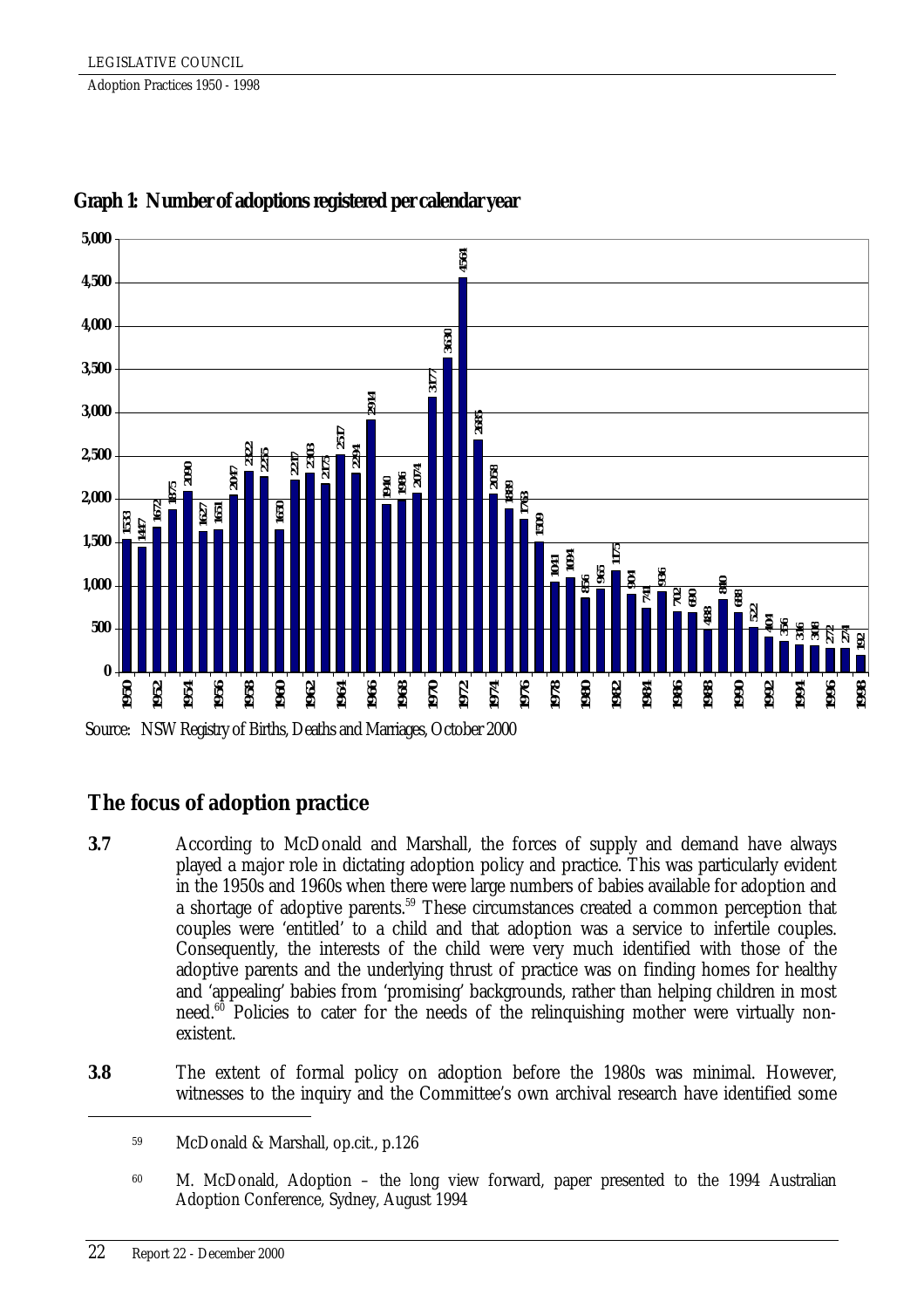written policies prepared by government and private agencies during the 1950s and 1960s and these are referred to in the appropriate sections of the report. Adoption policy has also been extrapolated from assorted correspondence, guidelines, seminar notes, social work reports and the recollections of former adoption professionals. By the late 1970s there was a greater tendency to produce written, formal policies on adoption, as discussed in chapter 4.

**3.9** The 1950s and 1960s were characterised by the increasing professionalisation of adoption practice. Social workers were key players in this new endeavour.

> Adoption has become recognised as a process requiring scientific understanding and professional skill. Indeed, all modern adoption legislation presupposes the use of trained and efficient social workers.<sup>61</sup>

**3.10** The following section looks at the key elements of adoption practice during this period, including the approval process for adoptive parents, 'matching' and deferred adoptions.

#### **Private adoptions**

- **3.11** One of the most significant features of adoption practice during this period was the increasing number of privately arranged adoptions. In private adoptions, the arrangements were made by the adopting parents, usually with assistance from an intermediary such as a doctor, minister of religion or a solicitor. Private adoptions were also arranged by charitable organisations. An adoption application would be prepared and presented in court by the solicitors engaged by the adoptive parents or private agency. The Department's role in such adoptions was minimal.<sup>62</sup>
- **3.12** The number of private adoptions increased dramatically in NSW during the 1950s and was a source of considerable anxiety for the Department. The concerns were twofold, the first of which was the potential for abuse, as noted by the Department in 1959.

Experience overseas has shown that private placing by a parent is a procedure open to dangerous abuse. Indeed, adoption laws in the United States of America were revised to guard against the unsavoury practice of trafficking in infants which arose because of the imbalance between the limited number of babies available for adoption and the much greater numbers of applicants.<sup>63</sup>

**3.13** The second area of concern was that the skills and resources required to ensure a successful adoption placement were felt to be lacking in private adoptions. The 'matching' of babies with adoptive parents was identified as an important and necessary skill.

<sup>61</sup> Department of Child Welfare, Annual Report, 1955

<sup>62</sup> Department of Child Welfare, Annual Report, 1957

<sup>63</sup> Department of Child Welfare, Annual Report, 1959, p.22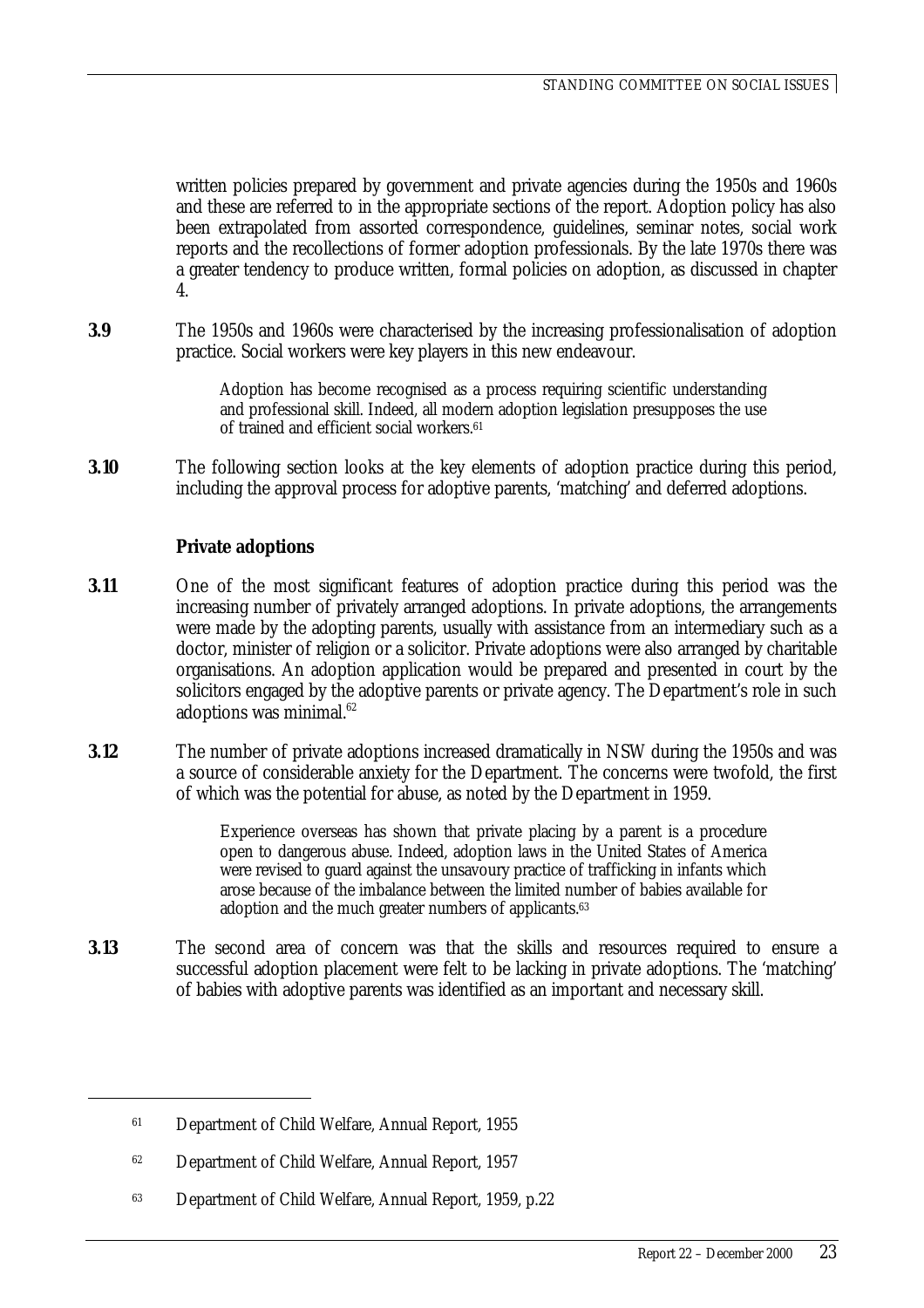#### **Approving and matching adoptive parents**

- **3.14** The Director of the Department was responsible for approving applications by prospective adoptive parents in private and departmental adoptions. In departmental adoptions, District Officers made an assessment of the suitability of the adoptive parents on the basis of an inspection of their home and an interview in which they were asked about their family and personal background and their attitudes to infertility and adoption. They were required to support their application with references and undergo a medical examination. The husband was supposed to have a stable record of employment and the wife was expected to give up work once the child was allotted. The Department preferred applicants to be less than 45 years old. $64$
- **3.15** In private adoptions, the Supreme Court referred applications prepared by solicitors representing the parents to the Department. The application would be assessed by a district officer based on an interview and an inspection of the home.<sup>65</sup>
- **3.16** Until the dramatic decline in the number of adoptable babies in the early 1970s, the process for approving adoptive parents was, by current standards, very basic and approval was rarely withheld:

 …something had to be seriously and obviously wrong for an application to be questioned let alone considered for rejection ... the great majority of parents would after all be approved.<sup>66</sup>

**3.17** Once the parents' application was approved, the process of matching would begin. Adoption professionals generally believed that placing babies with adoptive parents whose physical and intellectual characteristics were similar to those of the natural parents would maximise the chances of success. This practice was referred to as matching.

> While adopting parents must be prepared to accept that an adopted child may differ from them in many respects, it will be easier if basic similarities of appearance, ability and background exist, and with a young baby this can only be achieved by placing it with adopting parents as much like the natural parents as practicable. <sup>67</sup>

**3.18** Effective matching required a thorough and time-consuming assessment of the qualities of all three parties so that, as much as possible, the adopted child would seem to be the natural child of the adoptive parents. An example of matching is provided in a 1954 edition of *Progress*, the journal of the Public Service Board. It begins with a description of the departmental officer examining the file of the baby to be adopted.

<sup>64</sup> Department of Child Welfare, Adoption in New South Wales, Information Booklet, 1970

<sup>65</sup> Department of Child Welfare, District Officers' Instructions, Part IV – 6, p.2

<sup>66</sup> McDonald, op.cit., p.13

<sup>67</sup> E. Thompson, 'The Role of the Private Adoption Agency', *Australian Journal of Social Issues*, Vol 6 No 1, p.59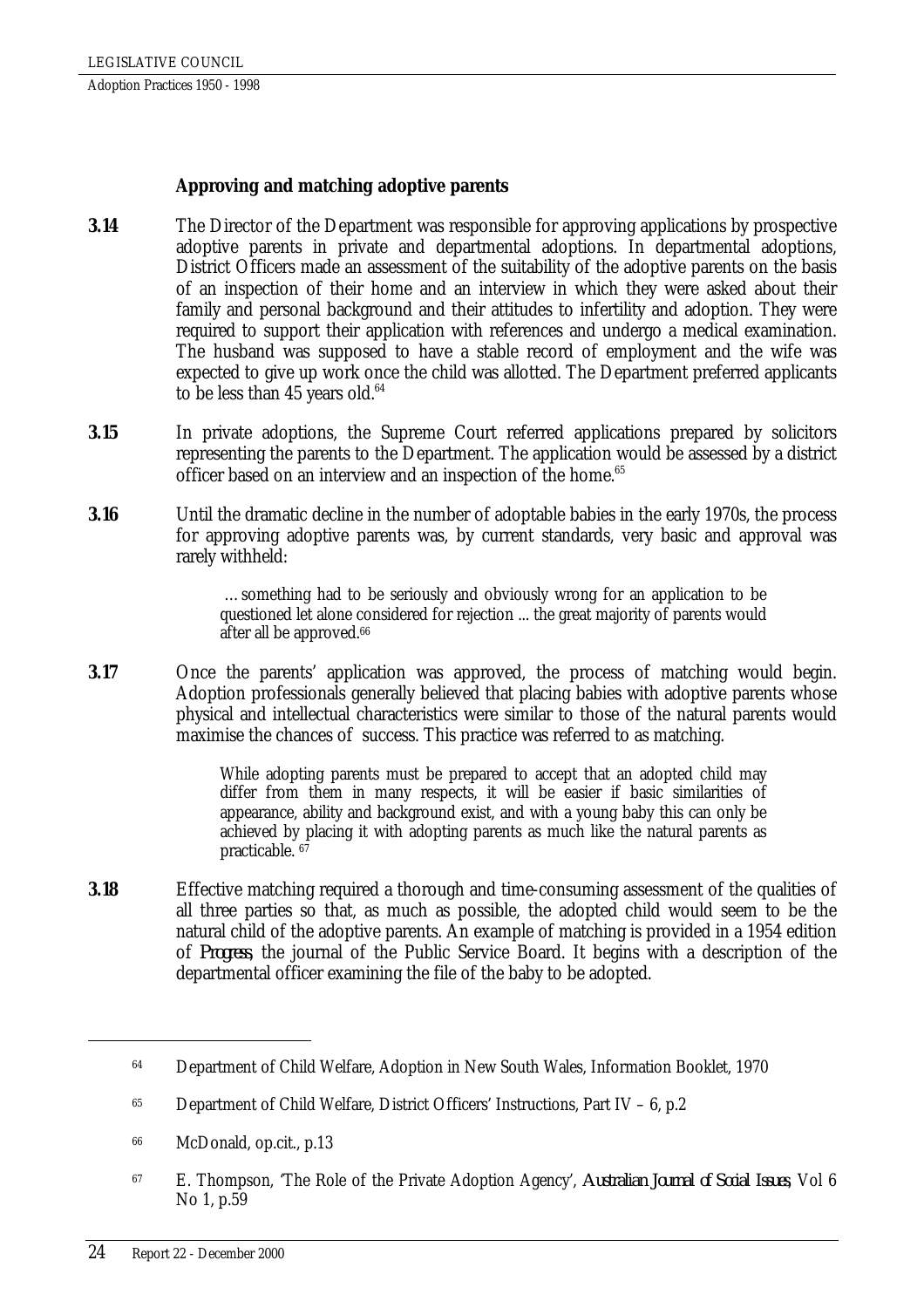The child's mother is a university graduate-a slim attractive girl with regular features, pale skin, curly brown hair and wide, grey-green eyes. She is an accomplished pianist, and has said that most of her family is musical. She described the child's father as being tall, of fine physique, with blue eyes, ruddy complexion and a shock of fair, straight hair. He would have been good looking, she said, except for his large nose. He was a keen footballer, had left school at 15, and was now a carpenter.

**3.19** Assuming the baby would be 'above average in intelligence', the officer examines the files of adopting applicants who had reached the top of the waiting list and chooses the most suitable applicants.

> She takes the pile of the same religion as the baby, and goes through it. Here is a couple who by their physical description closely resembles the baby's natural parents. But they are of limited intelligence and their income would not run to a university education for the child…Finally, the officer finds the file she seeks – a school teacher and his wife who answer exactly to the physical description of the baby's own parents. Moreover, the adopting father is passionately fond of music, and conducts the school orchestra.<sup>68</sup>

**3.20** The Department made every endeavour to satisfy applicants' requirements.

Children are matched as closely as possible with their new parents but sometimes all the requirements of the adopting parents cannot be met, especially as regards hair and eye colour. Couples are not obliged to take the first child offered to them and refusal does not alter their priority on the waiting list of adopting parents.<sup>69</sup>

#### **Deferred adoptions<sup>70</sup> and 'unadoptable' babies**

 $\overline{a}$ 

**3.21** Up until the mid-1970s, it was the policy of both the Department and private adoption agencies to defer the adoption of a baby with a physical disability or whose natural parents had a problematic social or medical history.<sup>71</sup> Babies born of an incestuous relationship were routinely deferred, regardless of the child's developmental state, $72$  as were babies with mixed or unknown racial heritage. Given the large supply of babies available for adoption in the 1950s and 1960s, it was presumed and was usually the case that adoptive parents would only accept a 'normal', healthy child:

<sup>68</sup> *Progress,* NSW Public Service Board Journal, Vol 3, No 2, February 1964, p.17

<sup>69</sup> Department of Child Welfare, *Adoption in New South Wales*, information booklet, 1970

<sup>70</sup> The term 'deferred' adoption was used after the introduction of the Adoption of Children Act. Prior to this, they were referred to as delayed adoptions. In this chapter, the terms are used interchangeably.

<sup>71</sup> A. Marshall, *Review of Adoption Policy and Practice in NSW*, Department of Youth and Community Services, December 1984

<sup>72</sup> F. Grunseit, 'The adoption of infants and the role of an adoption advisory clinic in New South Wales', *The Medical Journal of Australia*, April 28, 1973, p.851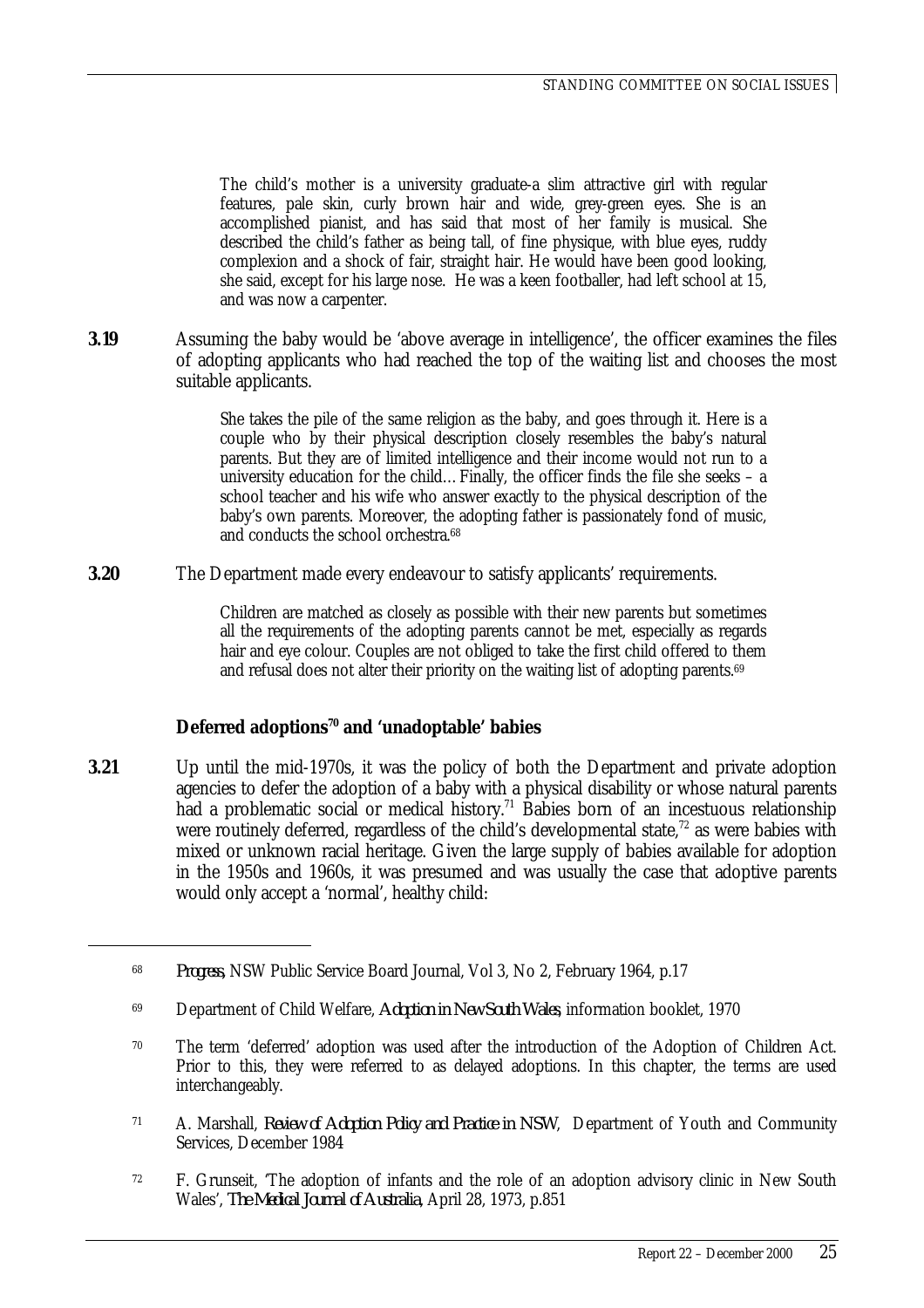…before the 1970s, most adoptive parents hoped for placement of a healthy child and knew if they waited another few months, another offer would be made to them.<sup>73</sup>

- **3.22** In 1968, the Director General noted that the 'boom' in the number of adoptable babies meant it was increasingly difficult to place babies with slight physical defects, such as cleft palates.<sup>74</sup>
- **3.23** The decision to defer or proceed with an adoption was based on a thorough medical examination of the baby, usually conducted within 10 days of birth, and an assessment of the social background and health status of the natural parents.<sup>75</sup> In 1965-66 adoption was deferred for between one in four and one in five babies. By the early 1970s there appears to have been a greater preparedness to accept babies whose adoption would have previously been deferred and only one baby in twenty was placed on a deferred adoption basis.<sup>76</sup>
- **3.24** Until the introduction of the Adoption of Children Act in 1967 the natural parent(s) of a child intended for adoption retained guardianship of the baby until the adoption order was made. If adoption was deferred, the mother or her family were usually expected to care for the child themselves, or contribute to its care, until cleared for adoption.

Three girls confined here recently had babies with a foot deformity, which prevented the child from being adopted. The girls all wished to return to work and were very worried when first told they must support and look after the babies for some months until they were fit for adoption.<sup>77</sup>

**3.25** In 1953, a study group of the AASW wrote about the limited options available to mothers whose babies had some form of disability.

> Where adoption is not feasible, either because the child has some congenital defect of greater or lesser degree, or where the social history is so poor, that too much risk is involved in placing the Child (sic) outright, other plans must be made. If the physical ill (sic) is a mild one the baby may go to a foster home or Institution until ready for adoption. The mother is regarded as being responsible for the child until the actual adoption placement is made. <sup>78</sup>

**3.26** If the mother or her family were unable or unwilling to care for the baby, the baby could be admitted to State control as a ward, thus transferring guardianship to the Department*.* The child would be accommodated in an institution run by the Department of Child Welfare, the Health Commission or a private agency. A limited amount of foster care was

- <sup>74</sup> *Daily Telegraph,* 15 March 1968
- <sup>75</sup> Grunseit, op.cit., p.851
- <sup>76</sup> Department of Community Services, Annual Report, 1971
- <sup>77</sup> Unidentified metropolitan hospital, Almoners Report, c.1942
- <sup>78</sup> Study Group for the Welfare of Mothers and Babies, op.cit., p.6

<sup>73</sup> Department of Community Services, Correspondence, 29 May 2000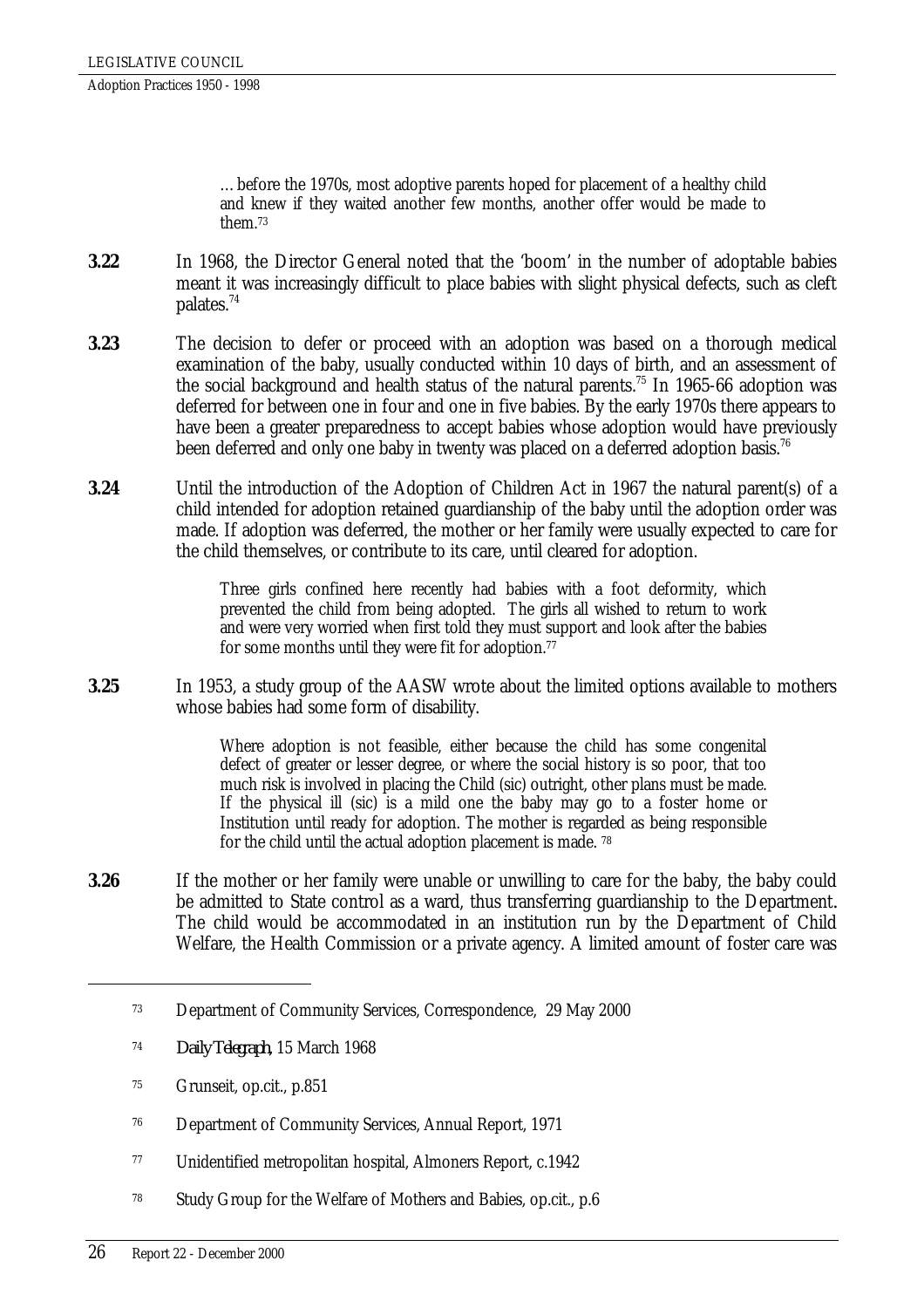available for such babies*.* In such cases, the Department would usually seek a contribution for the child's care from the mother or her family and commence maintenance action against the putative father.

**3.27** It is interesting to note that, despite facing a critical accommodation shortage in the late 1960s, the Royal Hospital for Women in Melbourne did not expect women to look after their babies if adoption was deferred.

> Forcing girls temporarily to hold medically deferred babies is a course which holds such dangers that - humanitarian reasons aside - it would be against the community's interests to permit this to occur. <sup>79</sup>

- **3.28** Many babies whose adoption was deferred were eventually adopted. In some instances, the suspected disability was not as severe as first thought or the child flourished under the care of foster parents.<sup>80</sup> In a small number of cases, adoptive parents were willing to accept a child with a disability. However, many babies were never cleared for adoption and remained in foster or institutional care for many years. Institutional accommodation was in short supply and in any case, was not viewed by the Department as an appropriate environment to raise a child.
- **3.29** It would appear that the mothers of 'unadoptable' babies were often expected, if not encouraged or even pressured, to keep their babies, rather than arrange for them to be admitted to wardship. Judith Roscoe, whose baby was born in 1961, recalled an incident at St Anthony's.

I remember when one of the girls there had a baby with a hole in the heart she was encouraged to keep her child as nobody would want a baby with a medical condition. She took her baby home with her. All the girls envied her and almost wished that their child would have something wrong too so that they would be allowed to keep their child.<sup>81</sup>

**3.30** According to the Study Group for the Welfare of Mothers and Babies, mothers had little choice in whether or not they kept their child, if deemed unsuitable for adoption:

> … if the physical condition is more serious, or the baby rejected on the grounds of unsuitable family background, it is possible to make application for the child to be admitted to the care of the State. Where the baby is not accepted as a State Ward, the Mother has often very little alternative but to keep the baby herself, even if she does not wish to do so. This group of patients is small but probably comprises those in need of the greatest protection and in reality they get the least  $help...$ <sup>82</sup>

- <sup>79</sup> Royal Hospital for Women, Melbourne, Annual Report, 1968
- <sup>80</sup> Department of Child Welfare, Annual Report, 1957, p.10
- <sup>81</sup> Roscoe evidence, 27 July 1999, p.51

 $\overline{a}$ 

<sup>82</sup> Study Group for the Welfare of Mothers and Babies, op.cit., p6. Former departmental adoption workers said it would have been 'extraordinarily unlikely' for a child not to be accepted as a State Ward. The statement may reflect the extent of pressure on a woman to keep a baby not judged as being fit for adoption.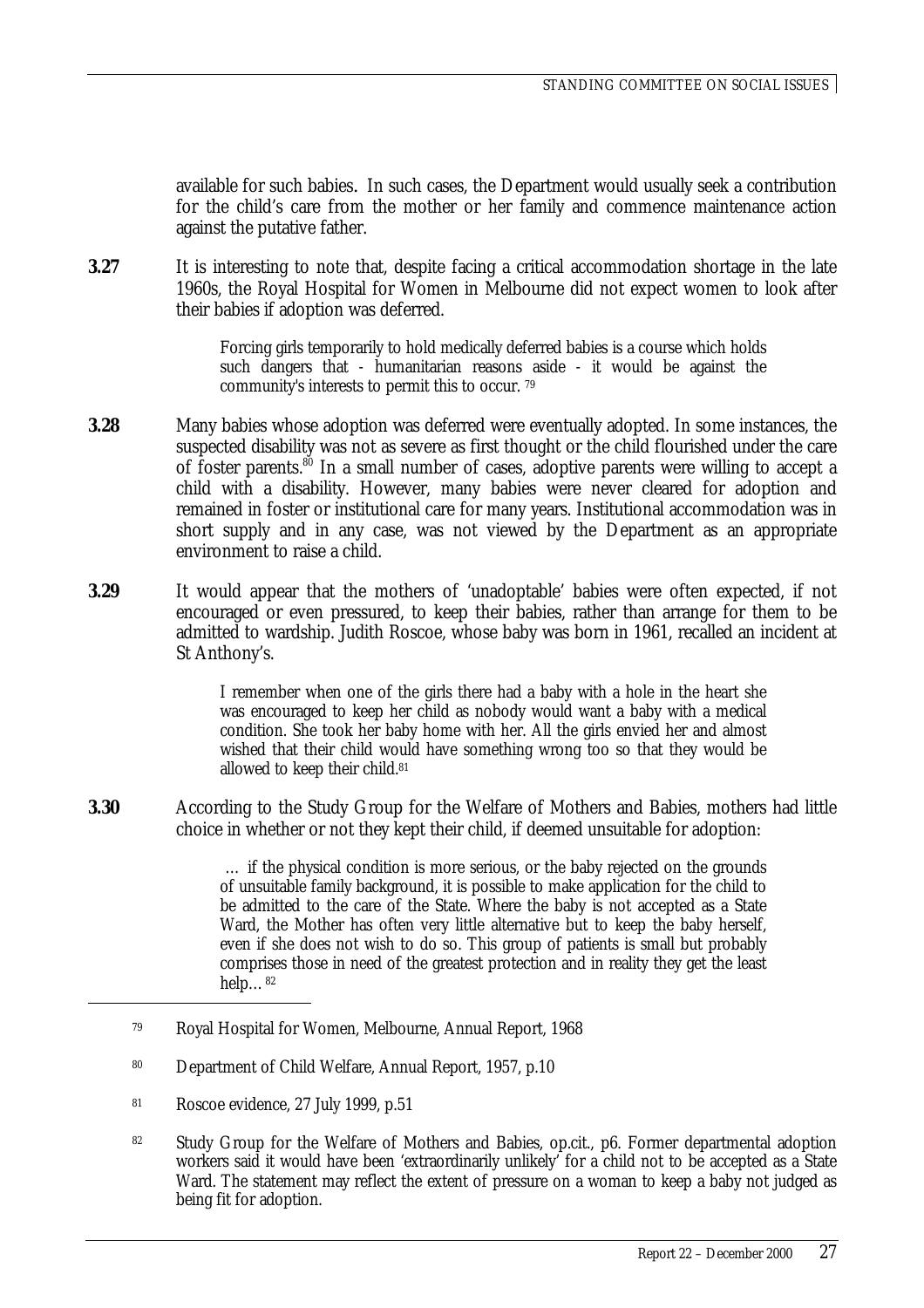**3.31** The lack of appropriate departmental or private accommodation for 'unadoptable' babies and the Department's negative perception of institutional life may explain why some women were encouraged or felt under pressure to keep their babies. It is also likely that in some instances, women chose freely to keep their babies, knowing that their child would otherwise be destined to spend many years in an institution.

## **Single mothers in departmental institutions**

**3.32** Adoption was rarely an option for one group of single mothers: the residents of departmental institutions, such as Myee and the Parramatta Girls Training School, most of whom had been before the Children's Court on charges of neglect or uncontrollability.

> The department's one establishment for babies is Myee Hostel - a combined lying in home for expectant and nursing mothers and home for babies…Because a significant number of babies admitted to Myee Hostel are not placeable due to physical defects or mental retardation…<sup>83</sup>

**3.33** It would appear that many of these babies were considered unadoptable, even before they were born.<sup>84</sup> Residents received mothercraft training and individual and group counselling throughout their pregnancy to help them 'accept their situation, to be willing to cooperate in making plans for their future and later to carry them out'.<sup>85</sup> They were assisted to keep their babies despite the fact that most of them expressed feelings of rejection towards their babies and were seen as ill-equipped to deal with the many problems associated with motherhood.<sup>86</sup> While some babies were eventually adopted:

> many girls retain their children as a result of the encouragement and assistance they receive.<sup>87</sup>

**3.34** While the policy of rejecting certain babies for adoption was generally accepted at the time, some adoption professionals questioned whether such a practice was in the best interests of the child.

> I am sure that most medical practitioners and certainly most paediatricians, and probably most social workers, would quickly agree that the child with a handicap is more deserving and needing of adoption than the child who is completely normal. <sup>88</sup>

- <sup>84</sup> Department of Child Welfare, Annual Report, 1954
- <sup>85</sup> Department of Child Welfare, Annual Report, 1967
- <sup>86</sup> Department of Child Welfare, Annual Report, 1955
- <sup>87</sup> D. McLean, *Children in Need*, Department of Child Welfare, Sydney, 1956, p.153
- <sup>88</sup> W. G. Grigor, The Child, paper presented to a seminar on adoption services in NSW, Department of Child Welfare, Proceedings of a Seminar, 3 February 1967

<sup>83</sup> Department of Child Welfare, Annual Report, 1965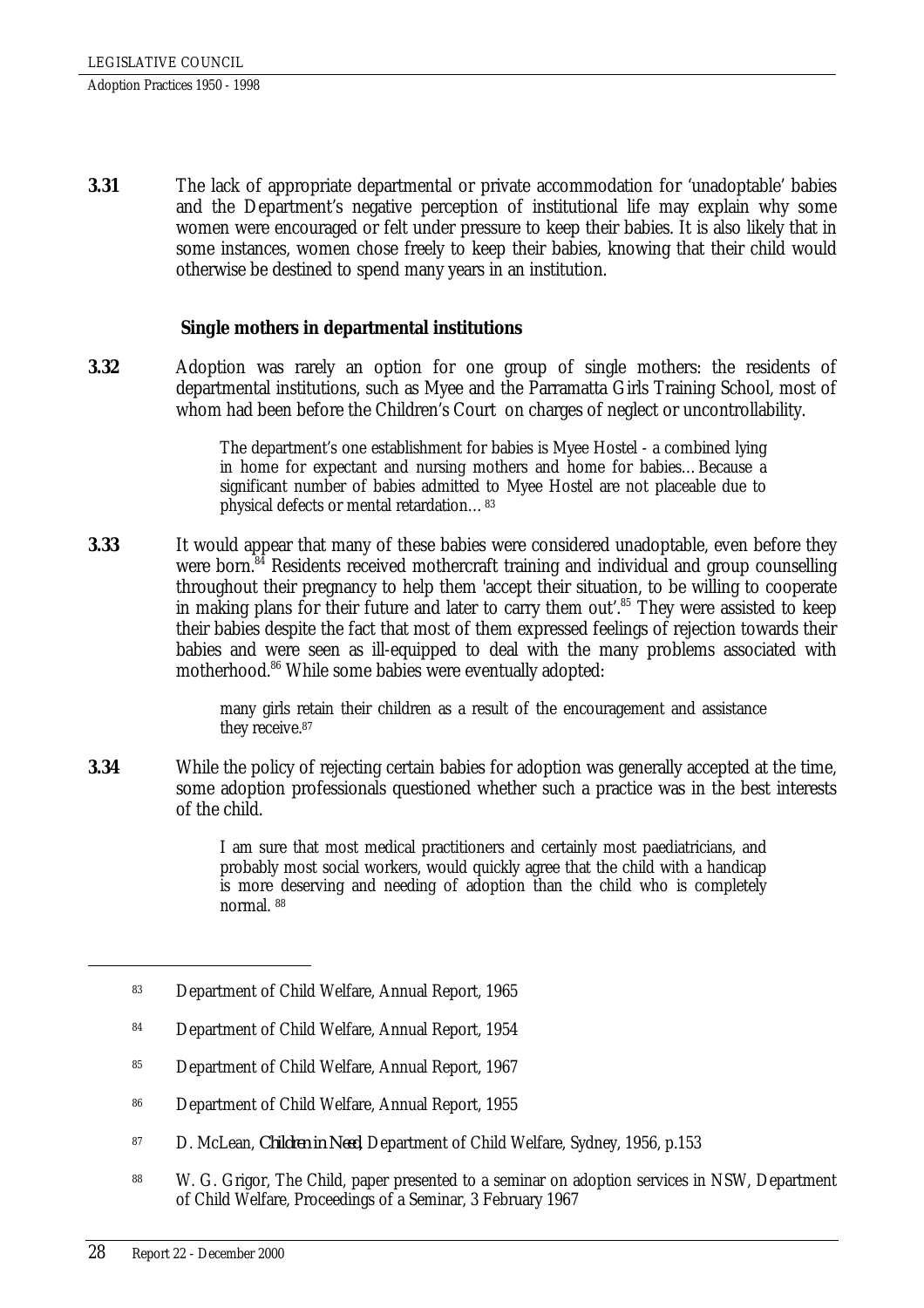#### **Committee view**

- **3.35** Adoption in the 1950s and 1960s was primarily focussed on finding appropriate homes for 'healthy', white, newborn babies. Despite moves in the late 1960s towards ensuring the needs of children were paramount, the underlying thrust of adoption practice during this period was primarily about 'finding children for parents, rather than parents for children'.<sup>89</sup>
- **3.36** This era was also characterised by a continuing disdain for relinquishing mothers, illustrated by some of the double standards employed in the treatment of the mothers of so-called 'adoptable' and 'unadoptable' babies. For instance, as outlined in Part Two of the report, the mother of an 'adoptable' baby was often reminded of the difficulties involved in keeping her baby and told that her child would be best cared for in a two-parent family. Conversely, the mother of an 'unadoptable' baby was expected or encouraged to keep her child even though she might be considered ill-equipped for motherhood and her baby would probably require a greater level of care. The mother of an adoptable baby was discouraged or prohibited from seeing her baby in order to prevent maternal bonding but if for any reason the adoption was deferred, she was asked to care for her baby until it became adoptable.
- **3.37** It was not until the downturn in the number of babies available for adoption in the mid 1970s that these practices changed. With far fewer babies available for adoption, the approval process for adoptive parents was tightened and more parents were willing to consider adopting a child with a disability (see chapter 4). By the late 1970s, the deferment or rejection of babies with a 'problematic' social background or some form of disability was viewed as contrary to the best interests of the child. It was also at this time that relinquishing mothers began to speak out about the impact of such practices on themselves and their families.

#### **The influence of** *Mace v Murray* **on adoption practice**

- **3.38** Adoption practice in the late 1950s, and in particular the procedures for taking consent, were strongly influenced by an adoption matter contested in the NSW Supreme Court in 1953 and 1954, and appealed to the High Court in 1955. Joan Murray was a single woman who delivered her baby at Women's Hospital Crown Street in November 1952. Before her confinement, she told the hospital authorities that she intended to relinquish the baby. A few days after the birth, she was approached by an officer of the Child Welfare Department to sign a consent. However, on this occasion she told the officer that she was undecided and did not wish to sign the necessary documents. The officer returned a few days later and Miss Murray signed the consent.
- **3.39** The prospective adoptive parents, Mr and Mrs Mace, were told that they could take the baby immediately, but would have to return it if the mother wished to reclaim the child before the adoption order was made. While they signed an undertaking to this effect, they were also advised that revocations were extremely rare. Nevertheless, Joan Murray withdrew her consent in time and the adoptive parents were requested to return the baby. The Maces refused to return the child and applied to the Supreme Court for an order of

<sup>89</sup> McDonald, op.cit., p.14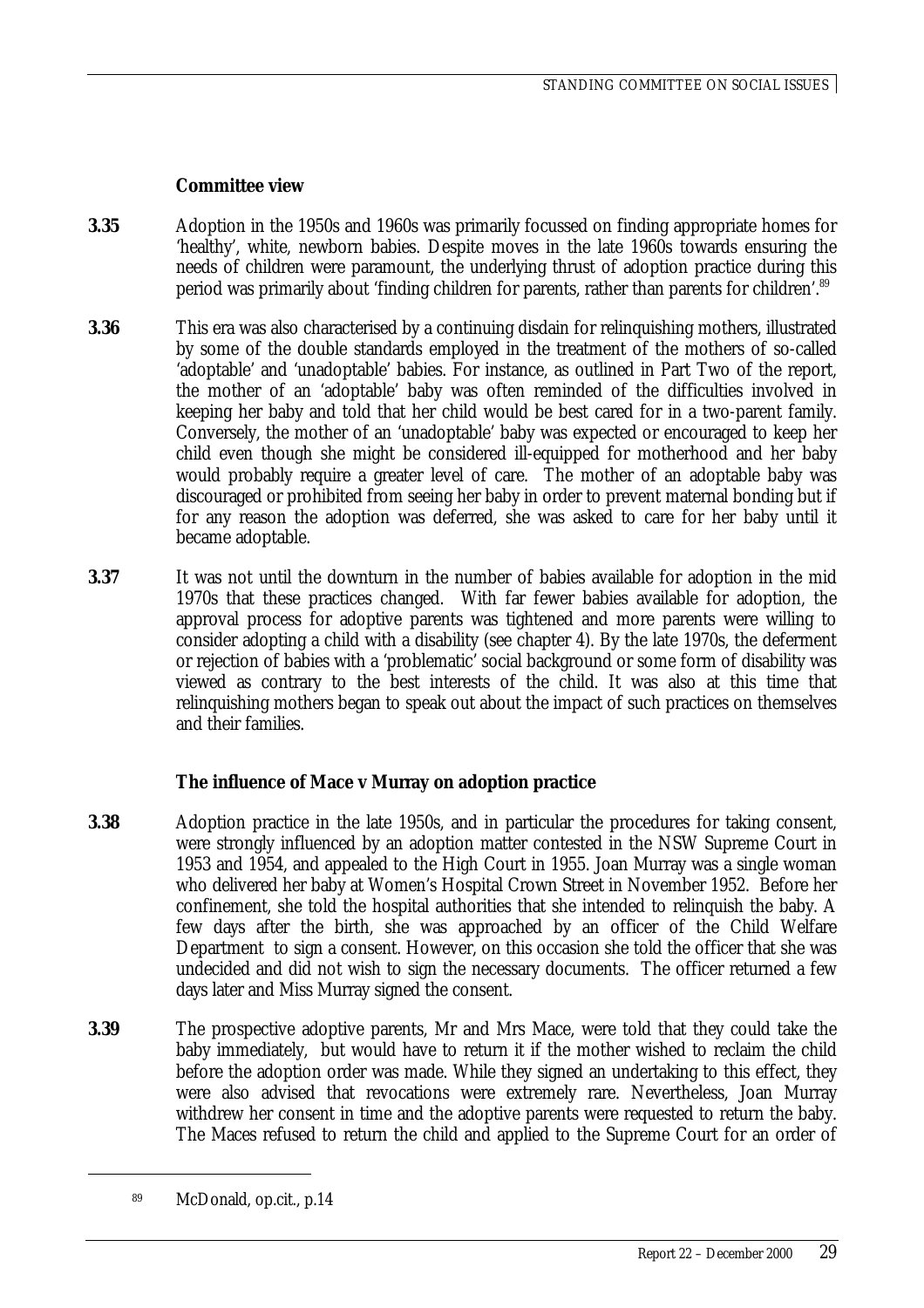adoption. Despite opposition from Miss Murray, the order of adoption was granted in June 1953.

**3.40** The judgment was overturned on appeal to the Full Court of the Supreme Court, but the original judgment was reinstated on appeal to the High Court by the Maces. Throughout the protracted court battles, which were funded by two rival tabloid newspapers, the baby never left the custody of the adoptive parents.

## **The** *Adoption of Children Act 1965*

**3.41** The increasing acceptance of adoption during the 1950s was accompanied by a recognition by welfare authorities of the need to implement uniform adoption legislation across Australia so that an adoption order made in one State or Territory would be recognised in every other State. It was also seen as a good opportunity to address adoption practices of concern, particularly the increase in the number of private adoptions and the need for a set revocation period demonstrated by the *Mace v Murray* litigation. During 1963-64, State and Federal Attorneys-General drafted a model bill on adoption, which was enacted in the ACT in 1965. By the end of the 1960s similar, although not uniform, adoption legislation had been introduced throughout Australia<sup>90</sup>. Common to all of the new Acts was the principle that in any adoption, the interests of the child should be paramount. The contribution of NSW to nationally consistent adoption legislation was the *Adoption of Children Act 1965* which was heralded as a forward-looking and progressive piece of social legislation.<sup>91</sup> The key provisions of the Act are summarised below.

#### **Private adoptions prohibited and private agencies established**

- **3.42** The Adoption of Children Act prohibited private adoptions unless the child was related to the adoptive parents. As noted above, this was seen as a necessary measure to guard against the potential for abusive or unprofessional practices in privately arranged adoptions. From this time on non-familial adoptions could only be arranged by the Department or a private agency approved to operate as an adoption agency.
- **3.43** The charitable agencies already involved in adoption work were key players in the development of the Act and thereafter were accorded a central place in adoptions.

In this State several of the churches in particular have developed organizations through which adoptions can be arranged. The bill recognizes the valuable work that such organizations are in fact doing and makes provision for the approval of private adoption agencies.<sup>92</sup>

**3.44** By the time the Act came into operation in 1967 six private agencies had been registered. These were the Catholic Adoption Agency; Church of England Adoption Agency;

- <sup>91</sup> The Hon E. Furley, NSWPD, Legislative Council, 8 December 1965
- 92 The Hon A.D Bridges, NSWPD, Legislative Council, 8 December 1965

<sup>90</sup> Marshall, op.cit., p.38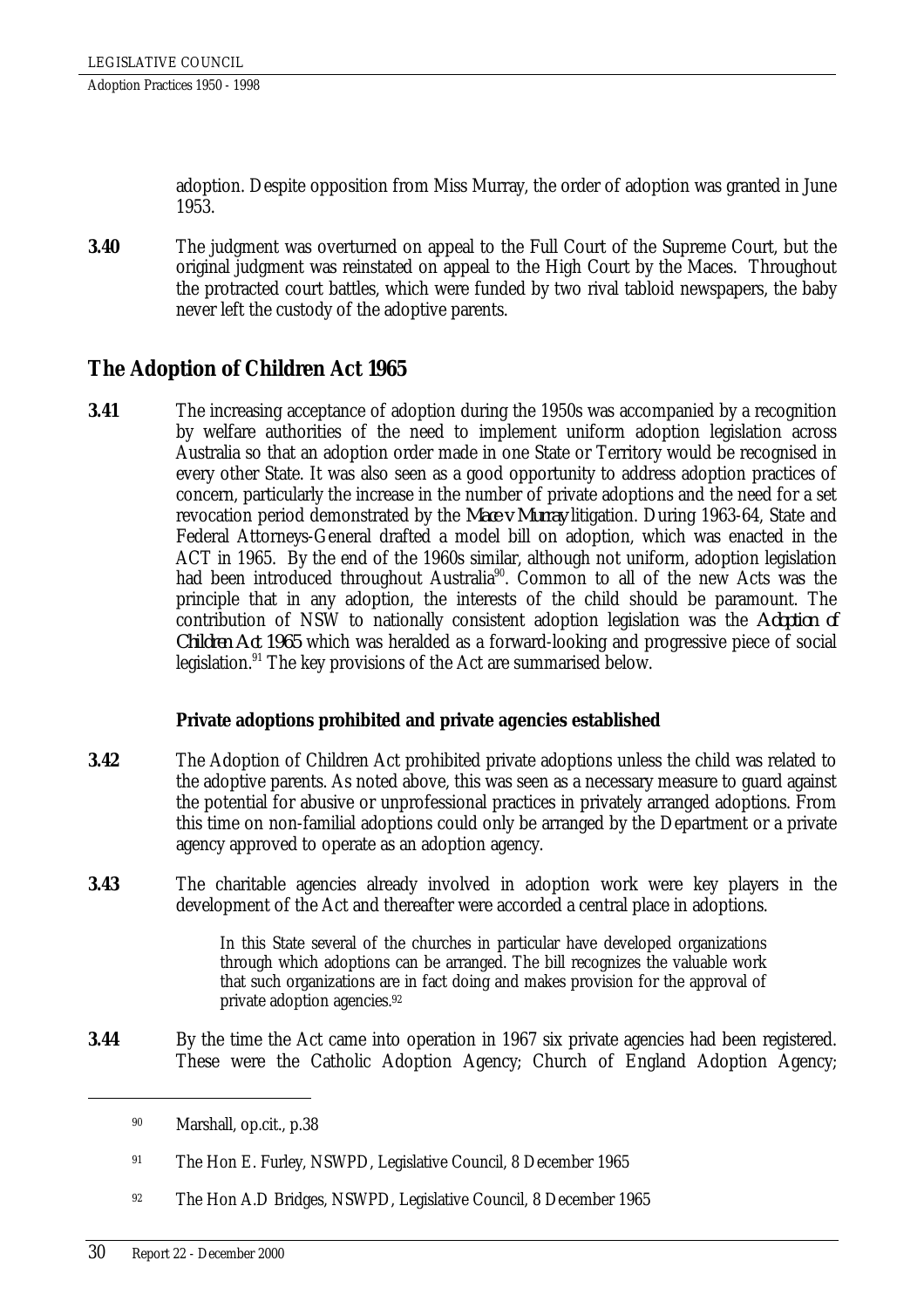Methodist Adoption Agency; Presbyterian Adoption Agency; Salvation Army Adoption Agency and the Sydney Rescue Work Adoption Agency. The Benevolent Society Adoption Agency was registered in 1969.<sup>93</sup>

#### **Secrecy designed to ensure a clean break**

- **3.45** The *Child Welfare Act 1939* did not prohibit the parties to an adoption from discovering each other's identity. In many cases, the adoptive parents would know the identity of the birthparents because their names were included on the adoption order. In private adoptions, the parties would often be known to each other already. $94$  However, the opportunities for members of the 'adoption triangle' to know each other's identity were severely curtailed by the Adoption of Children Act.
- **3.46** One of the principal aims of the Act was to make sure that adoption arrangements were kept secret and there would be no contact between the parties. When an adoption order was made, an amended birth certificate was issued by the Registry of Births, Deaths and Marriages, showing the adopted person to be the child of the adopters. The adopted child, even as an adult, had no right to access the original birth certificate, except on the order of a court. Similarly, birthparents had no right to obtain a copy of the amended birth certificate. <sup>95</sup> As noted earlier, the rationale for this provision was to ensure a clean break between the birth parent(s) and the child.

Since under the new Act the child is to become the child of the adoptive parents as though born to them in lawful wedlock, the complete confidentiality of the proceedings should be safeguarded and the identity of parties to an adoption should not be revealed.<sup>96</sup>

#### **Set revocation period**

**3.47** Before 1967 a mother could withdraw her consent at any time before an adoption order was made. The new Act introduced a set period of 30 days in which consent could be revoked. Revocation rights are discussed in detail in chapter 8.

- <sup>94</sup> Law Reform Commission of NSW, *Review of the Adoption Information Act 1990* (NSW) NSW LRC, Sydney, July 1992, p.11
- <sup>95</sup> ibid, p.12

 $\overline{a}$ 

<sup>96</sup> B. A. Langshaw, 'Implementing the Adoption of Children Act', *Social Service*, Vol.18 No 3 November/December 1966, p.11

<sup>93</sup> Thompson, op.cit., p.60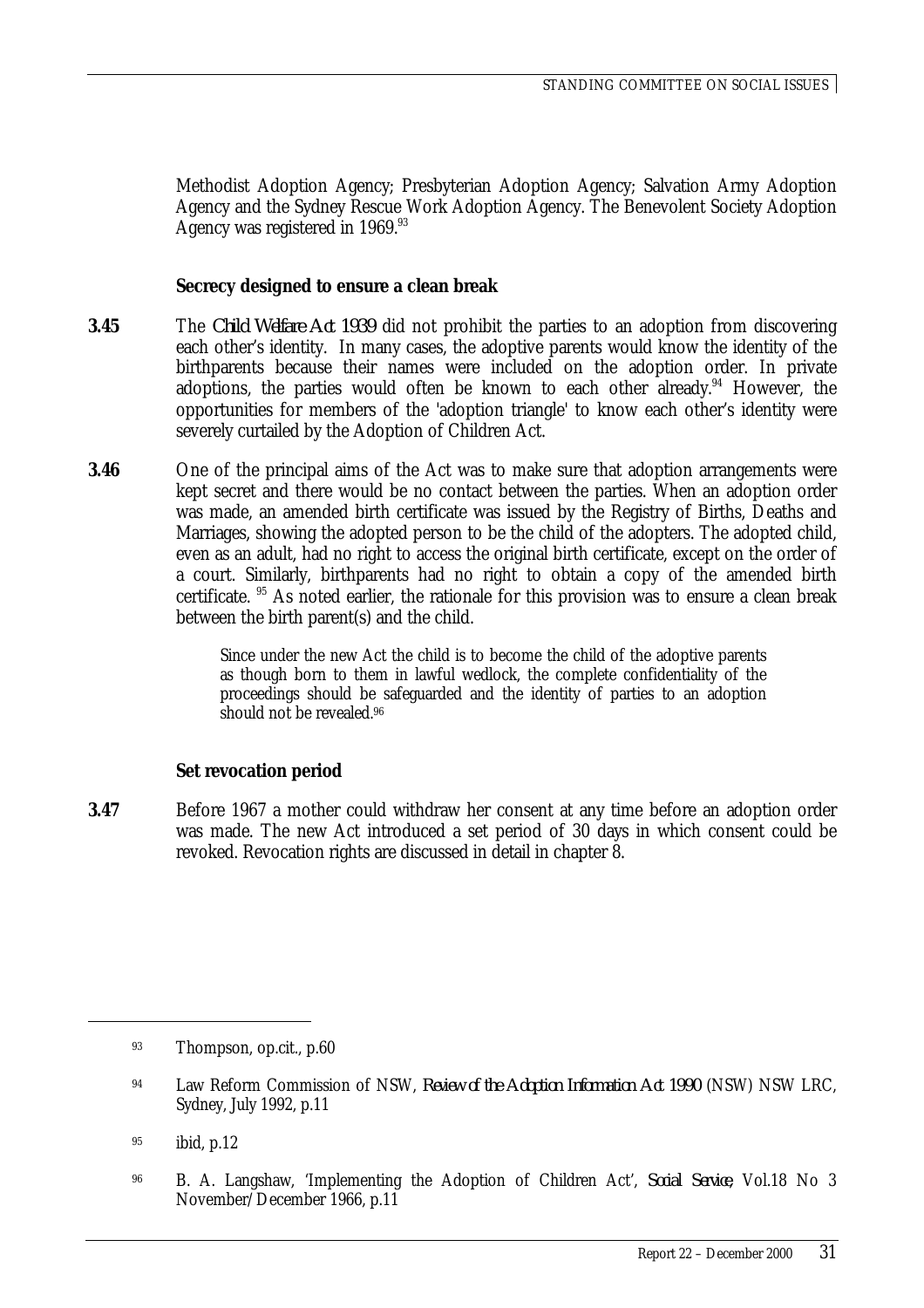## **Non-adoption alternatives**

**3.48** The consensus among former adoption workers who provided evidence or submissions to the Committee was that until the introduction of the Supporting Mother's Benefit in 1973, a woman without the support of her family or the father of her child would have had little option but to relinquish her baby. This view is also expressed by academics Anne Summers and Shurlee Swain, who suggest that the level of income support provided by either State or Commonwealth governments made it virtually impossible for a woman to keep her child.<sup>97</sup> This section looks at the extent and nature of non-adoption alternatives before the introduction of the Supporting Mothers Benefit in 1973.

#### **Commonwealth income support**

- **3.49** From 1947 single mothers could receive certain Commonwealth benefits, during a short period before and after the birth.<sup>98</sup> Special Benefit could be paid for a period of twelve weeks before the birth of a child and six weeks after. The rate for an unmarried person in 1968 was between \$3.50 and \$4.75 per week.<sup>99</sup> Maternity Allowance was a lump sum payment to assist with the costs associated with the birth of a child. In 1968 the allowance was \$30. Child Endowment was also paid for dependent children of married and single mothers. In 1968 this was \$0.50 per week for the first child.
- **3.50** Single mothers were ineligible for the Commonwealth Widows Pension for the first six months after the birth of their baby. During this period a mother could apply for assistance from State social welfare departments (see below).
- **3.51** In 1973 the Whitlam Government introduced the Supporting Mothers' Benefit which brought all single, deserted and widowed mothers into one administrative category and paid them a uniform allowance, which in 1973 was \$26.00 per week. The impact of this allowance is discussed in chapter 4.

#### **Assistance provided by the State Government**

**3.52** As noted above, the State provided social welfare services to people who did not qualify for or were waiting to qualify for a Commonwealth pension or benefit. In NSW these services were originally provided by the Department of Labour and Industry but responsibility was transferred to the Department of Child Welfare and Social Welfare in 1956.

- <sup>98</sup> Swain, op.cit., p.200
- <sup>99</sup> Year Book of Australia, 1968, Commonwealth Bureau of Census and Statistics, Canberra, 1968 p.473

<sup>97</sup> Summers, op.cit., p.448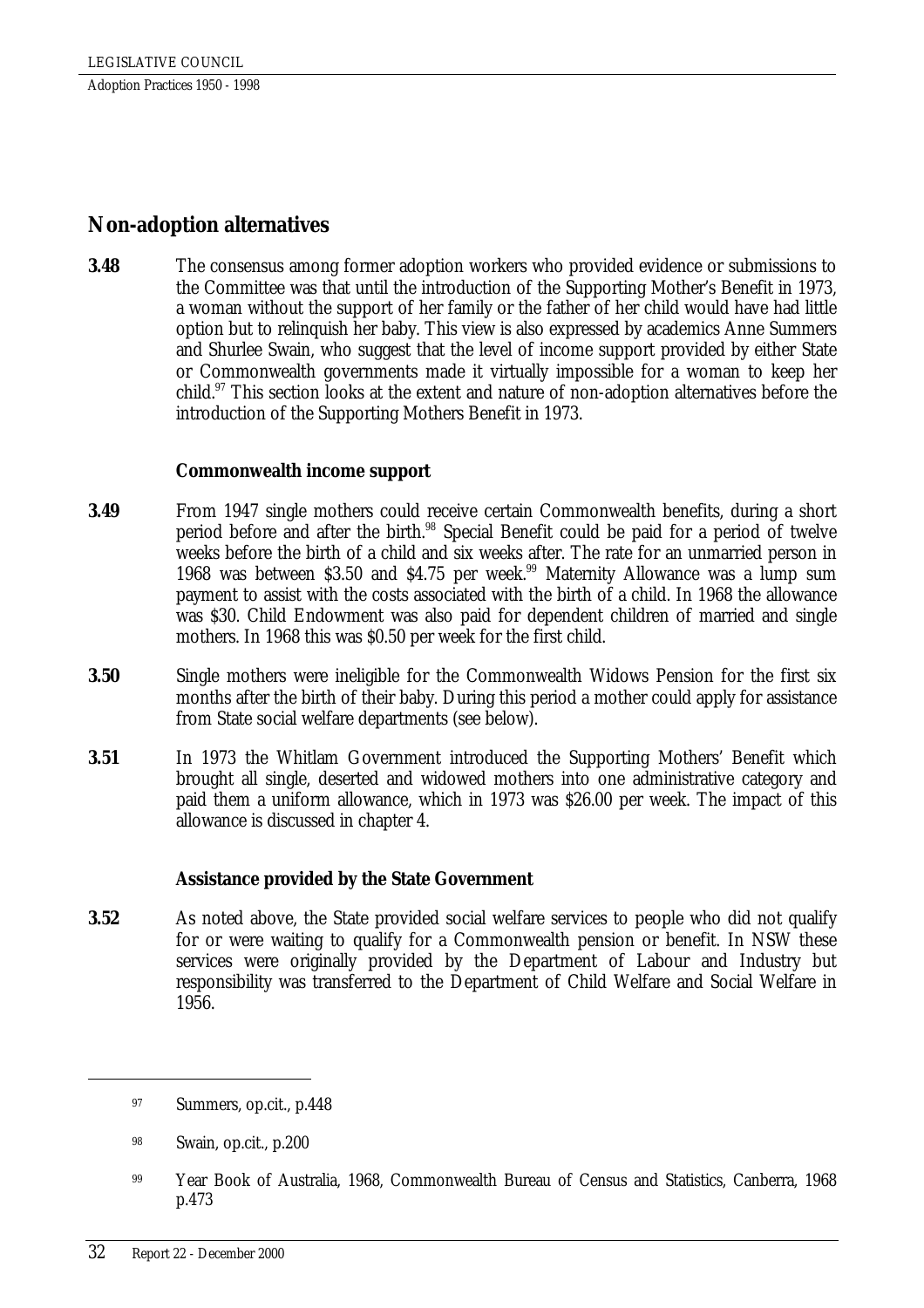- **3.53** The main type of assistance provided by the Department was in the form of 'cash assistance' and 'food relief.' The maximum rate in 1968 for a woman over 21 years of age with one dependent child was \$9.00 food relief and \$16.00 cash sustenance, per fortnight. She might also qualify for 'mothers allowance' of \$12 per fortnight. A single mother might also qualify for Section 27 allowance, which was cash assistance originally provided for under section 27 of the *Child Welfare Act 1923.*<sup>100</sup> The rate of section 27 allowance varied in accordance with the claimant's means and in 1968 ranged from \$0.50 to \$2.00 per week for each eligible child.<sup>101</sup> Therefore, the maximum assistance provided by the Department to a single mother over 21 years of age in 1968 was between \$19.00 and \$20.50 per week. In practice, with a stringent means test and other conditions in force, a single mother was unlikely to receive the maximum.
- **3.54** According to a social worker writing in 1968, the Department's allowance did not provide a 'livable' income.

Personal knowledge of some of these mothers trying to manage on this allowance has shown that they can only do so if they receive additional help from the voluntary relief-giving agencies such as the Smith Family. If they are trying to manage on their own the only alternative for them is to return to work once they have arranged day care for the child such as a day nursery or a daily minder. Alternatively, they may take a live-in job with the baby which occasionally works out well but which is often full of hazards.<sup>102</sup>

- **3.55** To qualify for any of the State social welfare allowances, the mother was required to make an affiliation statement, which involved identifying the father of her child. The statement was used by the Department to pursue an action for maintenance either in court or by way of a voluntary agreement. The requirement to name the putative father was a significant disincentive for a woman who might otherwise qualify because she might not want to name him. If the woman was less than 16 years of age, the young woman might not want to expose the putative father to a prosecution for carnal knowledge.
- **3.56** According to a former senior departmental officer, Mr Barry Francis, many women found affiliation proceedings extremely humiliating because they had to provide extensive details of their sexual relationships to a district officer and then in court. If they qualified for this allowance, further embarrassment was likely as they were required to collect their cheques in person from local church or community halls, rather than receive a payment in the mail like many other recipients. $103$

<sup>103</sup> Personal conversation, 17 November 2000

<sup>100</sup> Submission 260. This allowance evolved from the 1920s when children of poor families were removed into care. Subsequently a boarding out allowance was established so that children of poor families could be 'boarded out' with their families. The 1923 Act extended this right to single women on the assumption that the allowance was sufficient to keep the child, not the parent, alive.

<sup>101</sup> Bureau of Census and Statistics, Official Year Book of New South Wales, No 60, 1969, Government Printer, 1969, p. 238

<sup>102</sup> P. Roberts, Some of the needs of the unmarried mother who keeps her child, *Social Service*, July/August 1968, p.3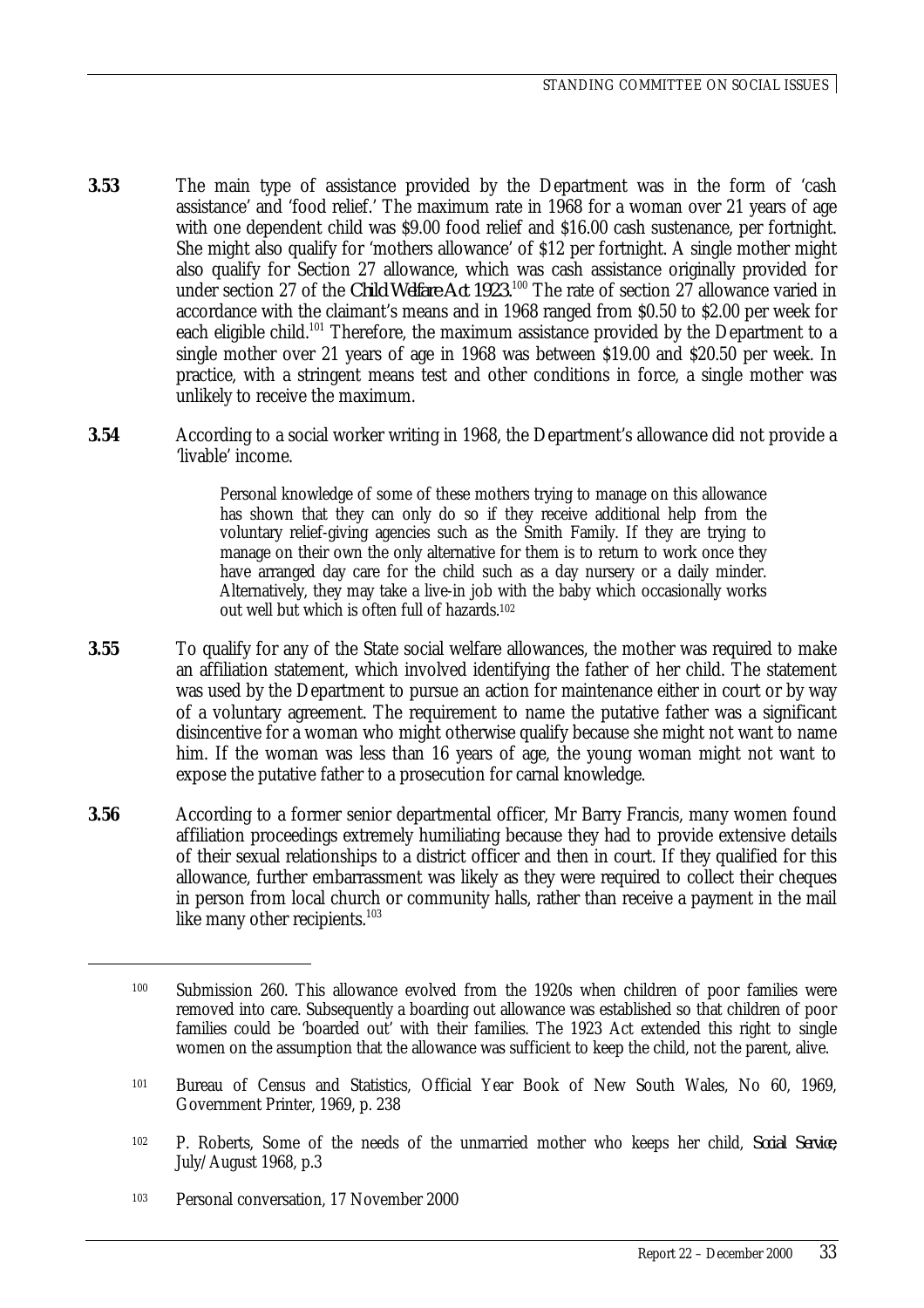**3.57** Furthermore, the recipients of the Section 27 allowance were subject to supervision by district officers, which some women may not have appreciated:

> …as approximately 99 per cent of all recipients are women who are alone in bringing up their children for some reason, an authoritative male figure is available to help with any problem arising with the children. The latter is regarded as a regular part of field duties and of course another role of the district officer in relation to these allowances is a general supervision to make sure that the recipients eligibility is retained.<sup>104</sup>

**3.58** As noted earlier, after a period of six months on State benefits, single mothers were able to receive a Commonwealth Widows Pension. In 1968 the Widows Pension for a woman with one dependent child was approximately \$17.00 per week. <sup>105</sup>

#### **Temporary accommodation for the child**

**3.59** The Department offered two options for a woman who required temporary accommodation for her baby until she was in a position to resume custody. The child could be temporarily admitted to State control (wardship) in which case it would be placed in an institution. Alternatively, the child could be placed in a private home which was licensed by the Department.<sup>106</sup> The Committee has not received any evidence regarding the number or the circumstances of women who sought such assistance from the Department.

#### **Housing and child care**

- **3.60** The availability of public housing and appropriate child care was extremely limited in the 1950s and 1960s. In the late 1960s there were only six nurseries in NSW which catered for under two-year-olds and these were all in metropolitan Sydney. The Annual Reports of the Sydney Day Nursery Association in the mid to late 1960s document the Association's concerns about the lack of appropriately trained staff and the ever-increasing demand for nursery services.<sup>107</sup>
- **3.61** The average wait for Housing Commission accommodation in NSW in 1969 was three to three and a half years.<sup>108</sup> Single parents were not given any special priority and there is no specific reference to single mothers in the Annual Reports of the Housing Department until the late 1960s.

<sup>105</sup> ibid

- <sup>106</sup> Department of Child Welfare, Annual Report, 1953
- <sup>107</sup> Sydney Day Nursery Association, Annual Reports, 1966-68
- <sup>108</sup> Submission 247

<sup>104</sup> Department of Child Welfare, Annual Report, 1966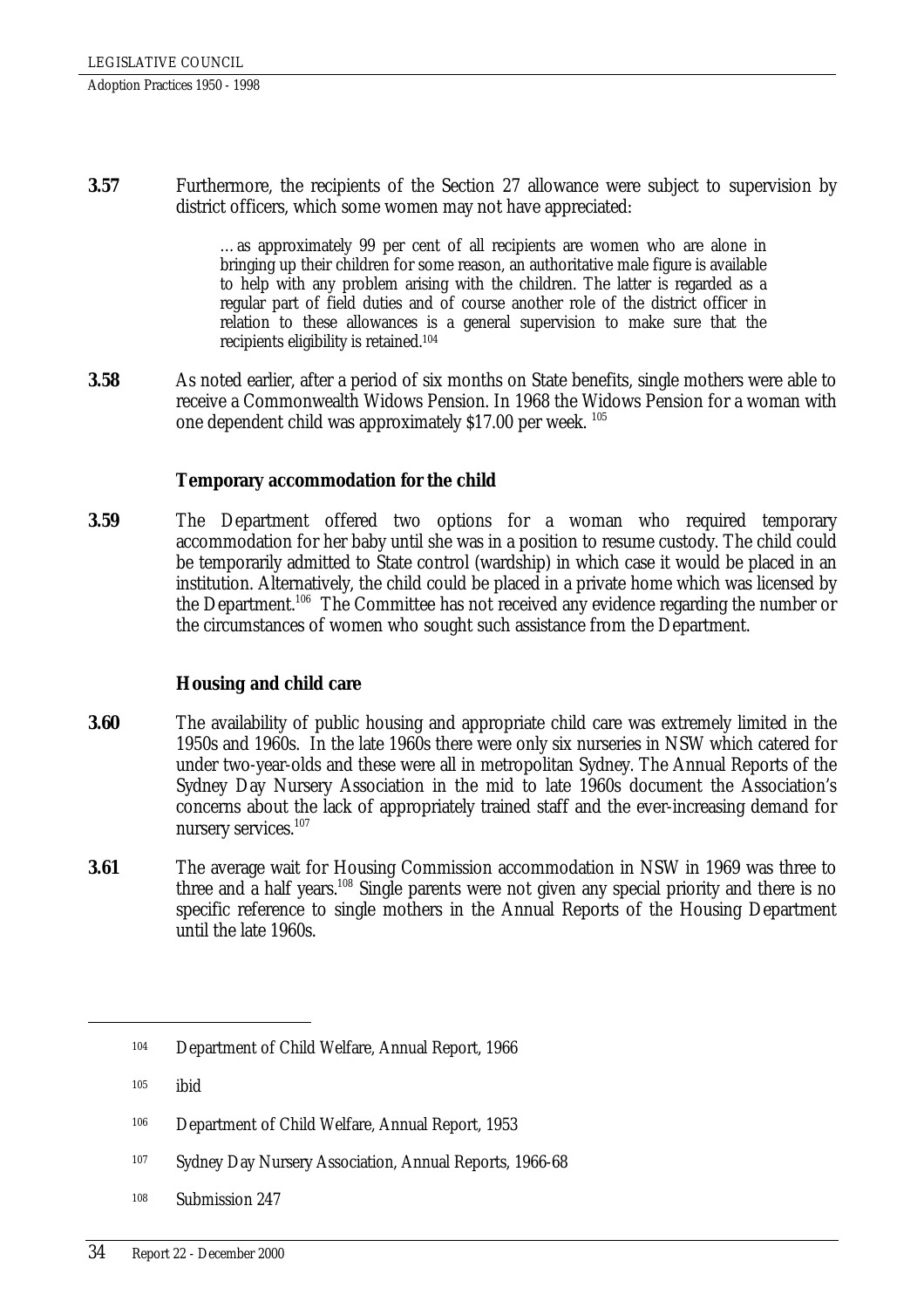#### **Assistance from non-government agencies**

**3.62** Some maternity homes and private adoption agencies provided temporary accommodation for single mothers with or without their children. This was mostly in the form of institutional care, as foster care only became widely available in the  $1970s^{109}$ . For example, the Infants Home in Ashfield and Scarba House in Bondi offered temporary accommodation for babies of unmarried mothers until the mother was able to arrange alternative accommodation as well as employment and child care. Evidence to the Committee suggests that institutional accommodation was difficult to secure and not viewed favourably by professionals:

> …temporary care was often not available and residential care units or institutions were reluctant to accept infants into care, believing it to be contrary to their developmental needs.<sup>110</sup>

#### **Was income support for single mothers adequate before 1973?**

- **3.63** One of the main concerns raised by mothers who participated in this inquiry is that they were not properly advised about the availability of income support and other alternatives if they chose to keep their babies. Even if information was provided, many say they were told the level was insufficient to support themselves and their child. A large number of mothers have indicated that the failure of adoption professionals to provide them with complete and accurate advice about alternatives to adoption was a critical factor in their decision to relinquish their child.
- **3.64** For this reason, the Committee felt it was necessary to consider whether the level of income support available during this period was sufficient to support a mother and child by reference to relevant indicators in the late 1960s.
- **3.65** The Committee has been advised that the poverty line for a single non-working parent with one child in the March quarter of 1968 would have been \$21.29 per week and the average weekly wage for a woman in 1968 was \$35 per week.<sup>111</sup> As explained in paragraph 3.53, a single mother was unlikely to receive the maximum in State allowances (\$20.50) per week. Furthermore, housing and child care were extremely limited during this period. Without family or other support a mother would have had to live with her child on an income below the poverty line and probably less than half the average wage of women at the time. For the first six months of motherhood she was dependent on State assistance which

<sup>109</sup> ibid

<sup>110</sup> Submission 250

<sup>111</sup> Poverty lines are benchmarks of disposable income needed to provide for the basic needs of a particular family unit. Poverty lines are relative. In other words, as incomes in the community rise, so will the poverty line. The poverty line for Australian families was first calculated by Professor Ronald Henderson in 1973. The figure quoted above for 1968 was calculated by Professor David Johnson of the Melbourne Institute of Applied Economic and Social Research, University of Melbourne. A description of his calculation is provided at Appendix 7.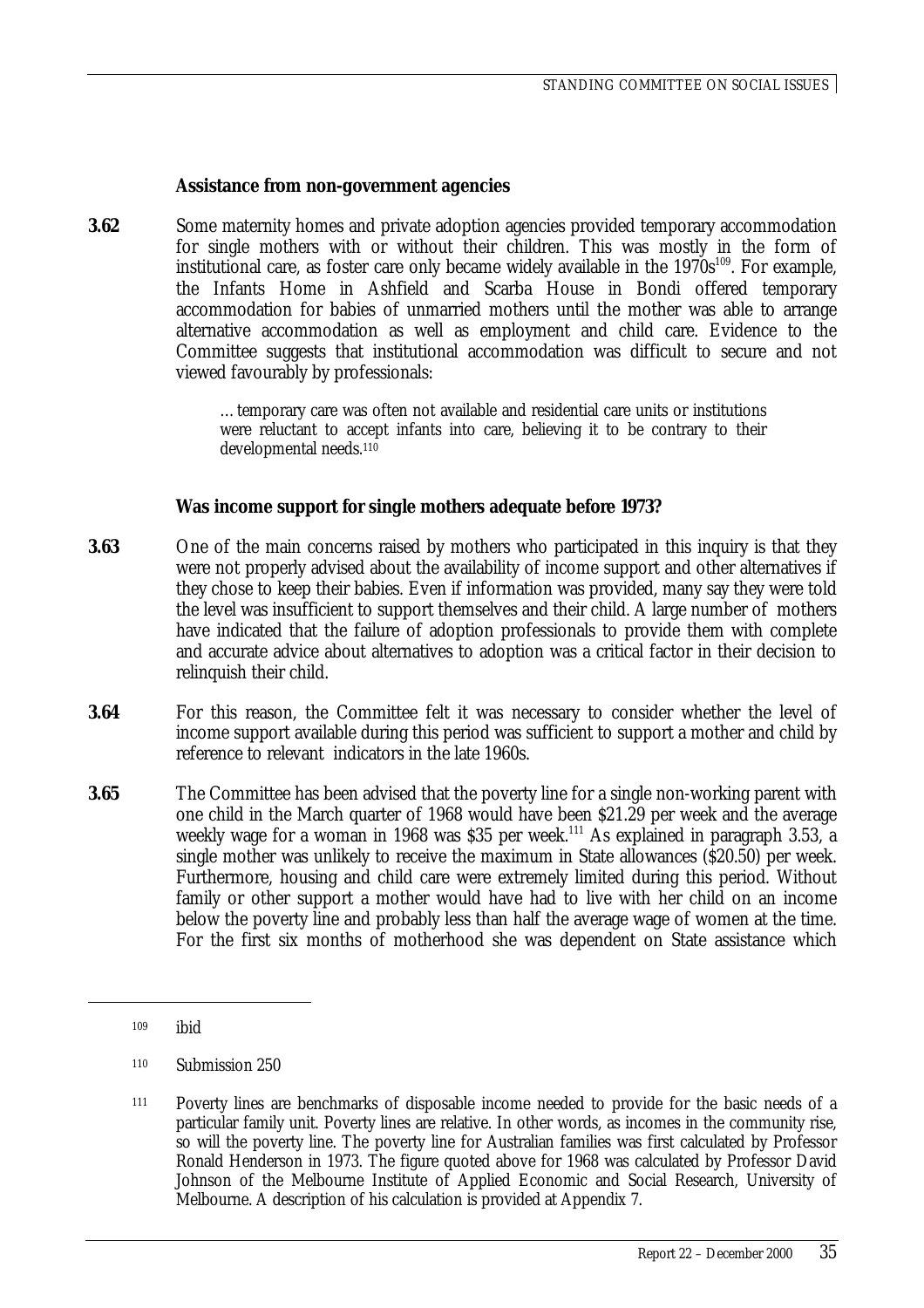required her to reveal and publicly document intimate details of her sexual life and to queue at a church hall to collect her allowance.

**3.66** The Committee accepts that without any other form of support, it would have been extremely difficult for a single mother to support herself and her child before the introduction of the Supporting Mothers' Benefit in 1973. This is not to say that women should not have been advised of the assistance or services available, no matter how meagre, if they wished to keep their child. This issue is addressed in chapter 8.

## **Conclusion**

- **3.67** Adoption in the 1950s and 1960s was generally perceived to be the ideal solution to the problem of ex-nuptial pregnancy. It provided the 'healthy' white child with a two-parent family and legitimacy, the birth mother with an opportunity to 'get on with her life' and infertile couples with a child to care for and cherish. Alternatives to adoption for a woman without the support of her family or the father of her child were very limited and would not have provided adequate support for a woman and a dependent child.
- **3.68** The period was characterised by the increasing professionalisation of adoption practice and the move to eliminate practices causing concern, particularly those relating to private adoptions. Adoption professionals welcomed the progressive reforms introduced by the Adoption of Children Act in 1967 and the principle that the child's interest should be paramount. Even after the introduction of the Act, certain practices persisted which did not further the best interests of the child or of some mothers, such as the practice of deferring or rejecting the adoption of babies with a disability. The so-called adoption crisis was a major impetus to further changes to adoption policy and practice in the 1970s, as will be discussed in chapter 4.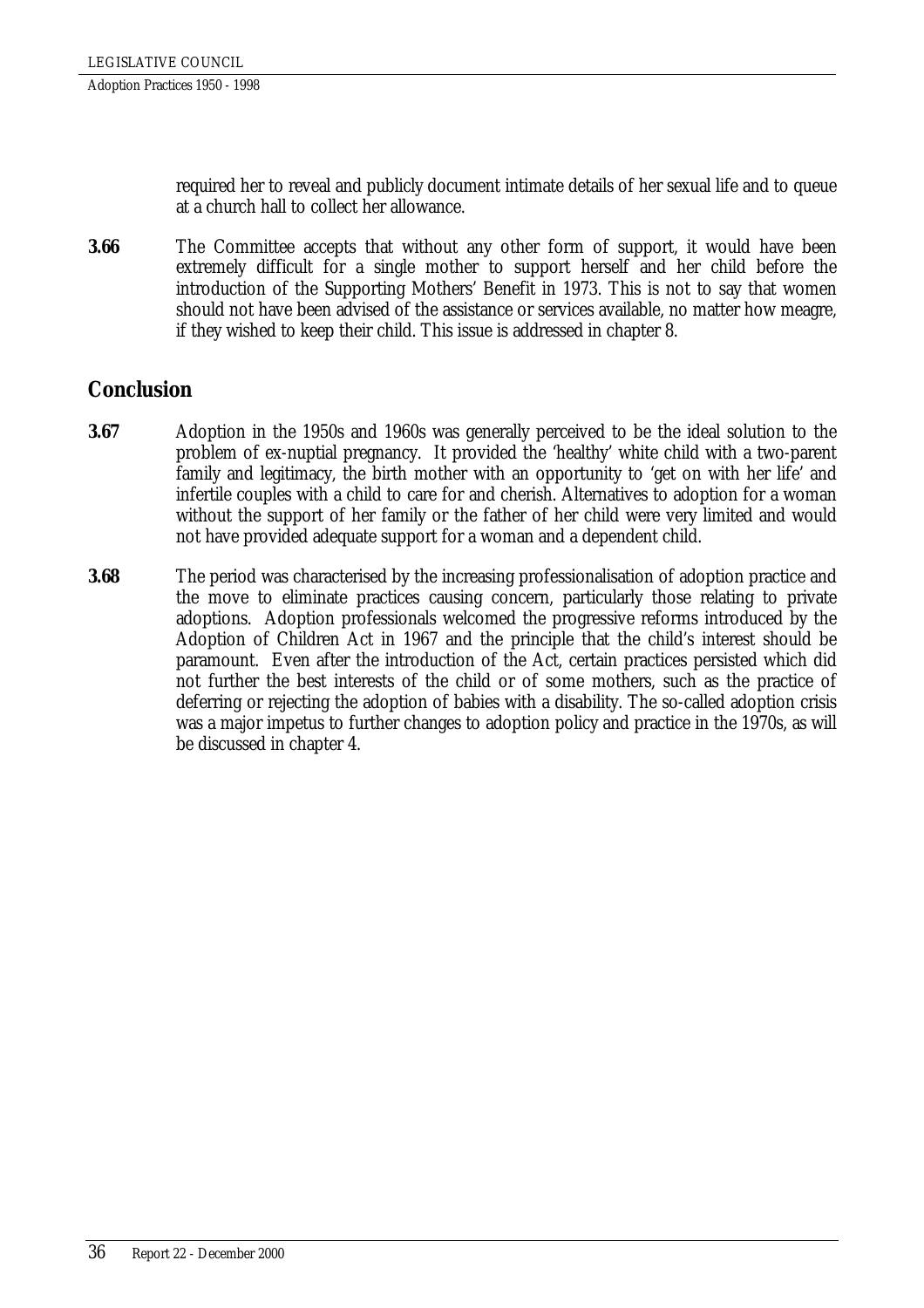## **Chapter 4 Adoption - mid 1970s to 1998**

During the 1970s there was a growing acceptance of the unmarried mother and a considerable number of formal and informal support mechanisms were developed to assist her to keep her baby. This chapter looks at the diminishing number of babies available for adoption after 1972 and some of the reasons for this so-called 'adoption crisis', such as changes in attitude to single mothers, availability of financial assistance and access to contraception. The chapter considers the changes in adoption legislation, policy and practice for the period from the mid 1970s to 1998.

## **Adoption trends**

 $\overline{a}$ 

- **4.1** By the early 1970s the proportion of unmarried mothers keeping their babies had begun to increase. As explained in the previous chapter, adoption in NSW peaked in 1972. The total number of adoptions in NSW in 1968 was 1,986 and by 1971 the number had risen to 3,630. By 1975 there was a rapid reduction of the number of "healthy white babies" available for adoption with only 1,889 adoptions and by 1984 there were only 741 adoptions. In the year 1999 there were a total of 178 adoptions in NSW. A complete table of the number of adoptions in NSW is included in Appendix 5.
- **4.2** An interesting trend in adoptions in the early 1970s was the change in the proportion of ex-nuptial and nuptial women relinquishing a child to adoption. Single women were beginning to reject adoption as the primary option. According to an analysis by John Kraus in 1976 the proportion of the total number of babies adopted in 1968 (1,659 adoptions) was ex-nuptial births  $95.4\%$  and nuptial births  $4.5\%$ .<sup>112</sup> By 1971, the proportion of single mothers who kept their baby was significantly more and a higher proportion of married women chose adoption. The total number adopted in 1971 was 3,275, with 85.9% ex-nuptial births and 14.0% nuptial births. By 1975 the total number of adoptions had dropped to 1,799 adoptions but the proportions remained much the same with ex-nuptial births 85.3% of the total and nuptial births 14.7%.
- **4.3** The increasing tendency for single women to keep their babies from the late 1960s was noted by adoption professionals.

During the past few years it has become quite usual for unmarried mothers to keep their babies … The recent enthusiasm in encouraging single women to keep their babies should give rise to a great deal of thought and the outcome of these decisions should be thoroughly investigated.<sup>113</sup>

**4.4** While the number of adoptions decreased radically after 1975, there was an increase in the proportion of births amongst unmarried teenagers. In 1971, out of every 1000 girls aged

<sup>112</sup> The figures for adoption differ slightly from those provided by the Registry of Births, Deaths & Marriages. For an explanation of the reason for the differences, see J. Kraus, 'Historical Context of the Adoption "Crisis" in New South Wales', *Australian Social Work*, Vol 29, No 4, December 1976.

<sup>113</sup> F. Grunseit, op.cit., p.851-857. See also P. Roberts, 'The hospital's responsibility to the unmarried mother and her child', *Hospital Administration*, Vol. 16 No 12, December 1968, p.10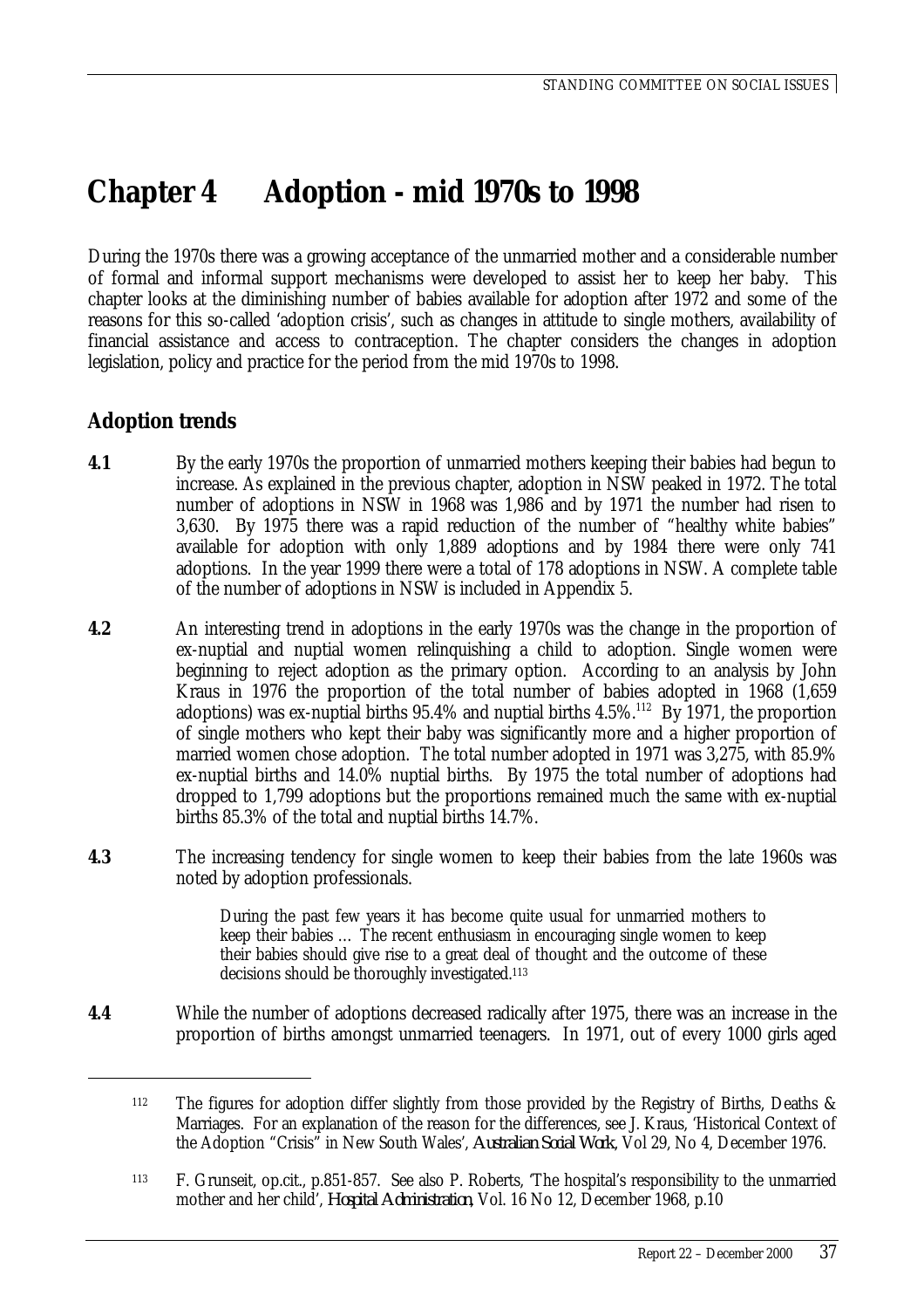15 to 19 years, 22 would have married because of pregnancy. By 1985 this had declined to 3 in every 1000.

Because more young women are rearing their babies as single mothers, teenage pregnancy is more readily identified.<sup>114</sup>

**4.5** As noted above, from 1971-75 a relatively high number and proportion of babies for adoption were relinquished by married women. Some commentators argued that the difficulties of accessing divorce and abortion during this period contributed to this rise.<sup>115</sup> However, Elspeth Browne, writing in 1977, argued that these impediments existed prior to the 1970s and that various other social factors most likely contributed to this trend, including the decline in fertility control services, the escalating cost of child rearing and the reduction in employment opportunities for women during the economic recession of the late 1970s. 116

#### **The 'adoption crisis'**

- **4.6** There was considerable debate in the 1970s about the reasons for the so-called adoption crisis. While some commentators believed the crisis was a direct result of changing attitudes and access to abortion, others suggested it was due to a range of complex and interrelated factors including the changes in attitudes to single parents, and better access to abortion, contraception, financial benefits and child care support.
- **4.7** The adoption crisis had a major impact on the 'adoption industry'. By 1984 a review of adoption policy and practice stated that:

The existing Adoption Services are all…in a state of crisis. They are caught in a situation where, as a result of rapid social changes…there are very few new-born healthy babies available for adoption. Yet many people, mostly those couples with fertility problems, still have an expectation that they can adopt a baby. Many of these people have already been applicants for a number of years and the system has reinforced their expectation. The reality is that only a fraction of people will, in fact, have their expectations met. The community generally is still unaware of the crisis, and assumes that an unsuccessful application is to be the exception and not the rule'…Concerted and immediate action is required to educate the community generally, and the prospective adopters in particular, that adoption as it has been understood, is virtually finished.<sup>118</sup>

- <sup>115</sup> J. Kraus, op.cit., p.24
- <sup>116</sup> Browne, op.cit., 1977, p.38
- <sup>117</sup> ibid, p.38

 $\overline{a}$ 

<sup>118</sup> A. Marshall., *Adoption policy and practice in New South Wales, Review of New South Wales,* Department of Youth and Community Services, December 1984, p.3

<sup>114</sup> S. Siedlecky & D. Wyndham, op.cit., 1990. See below for more information on access to contraceptives and family planning services for teenagers.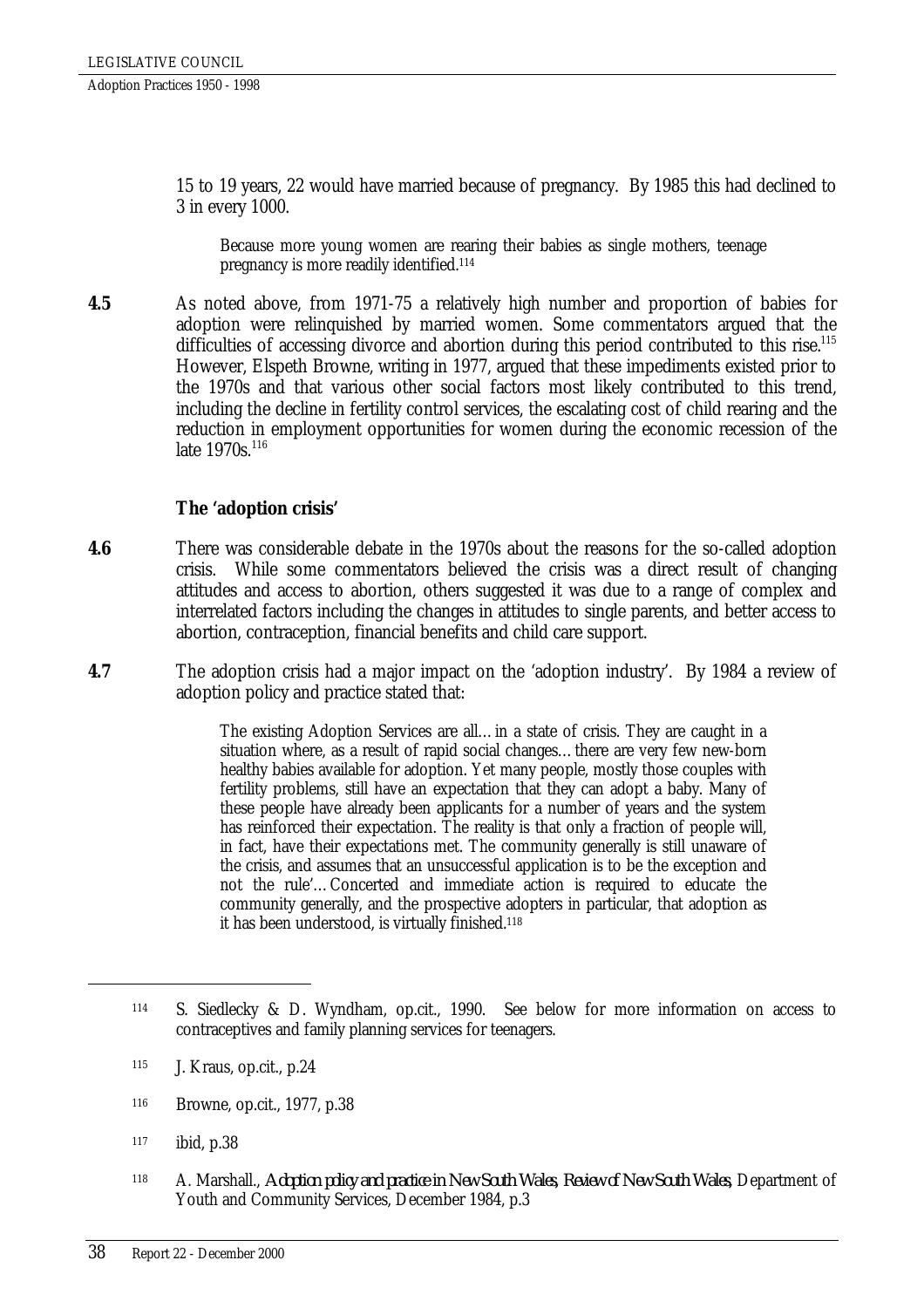**4.8** The trend towards alternative solutions was to have a profound impact on adoption practice including, as outlined in the sections below, the change from adopting locallyborn, healthy babies to adopting overseas and children with special needs. In addition to this, there was an increased focus on the needs and rights of birth parents and the importance of access to adoption information.

## **Attitudes to single mothers**

**4.9** The marked reduction in adoptions in the early 1970s coincided with an increasing acceptance of single mothers as well as improvements in financial and social assistance and options for preventing the pregnancy. This section discusses the major shifts in attitudes and alternatives to adoption.

#### **The mobilisation of single mothers**

**4.10** As early as the turn of last century feminists and the suffragists were challenging traditional notions of 'family' and insisting that marriage and family should not be necessary for the recognition of individual worth. They argued very strongly for the rights of women to support themselves. By the early 1970s and the 'second wave' of feminism in Australia many of these early ideals were beginning to have a major impact on the lives of women. In particular, single mothers were beginning to speak out about their rights.

> Radical changes in attitude to sexuality, the family and the status of women enabled single mothers to move from a position of negotiation within the system to one of greater social and economic independence.<sup>119</sup>

**4.11** The development of self-help groups in the late 1960s and early 1970s such as CHUMS (Care and Help for Unmarried Mothers) in NSW and the Council for the Single Mother and Her Child in Victoria provided an important voice for many women. These self-help groups developed alongside increasingly vocal feminist lobby groups such as the Women's Electoral Lobby which had as its priorities government support for child-care and equal opportunity legislation.<sup>120</sup> Wendy McCarthy explained the strong connection between the Women's Electoral Lobby and CHUM.

> One of the most powerful first members of the Women's Electoral Lobby was a young woman called Sue Thompson who at that stage was the Chairperson of CHUMS…I think the importance of that group, the fact that they were brave enough to set up their own group and draw attention to themselves, should never ever be underrated.<sup>121</sup>

**4.12** The activities of these groups and the fact that an increasing number of single women were rejecting adoption contributed to a growing acceptance of single motherhood. However as

<sup>120</sup> ibid

 $\overline{a}$ 

<sup>121</sup> McCarthy evidence, 25 October 1999

<sup>119</sup> Swain & Howe, ibid, p.196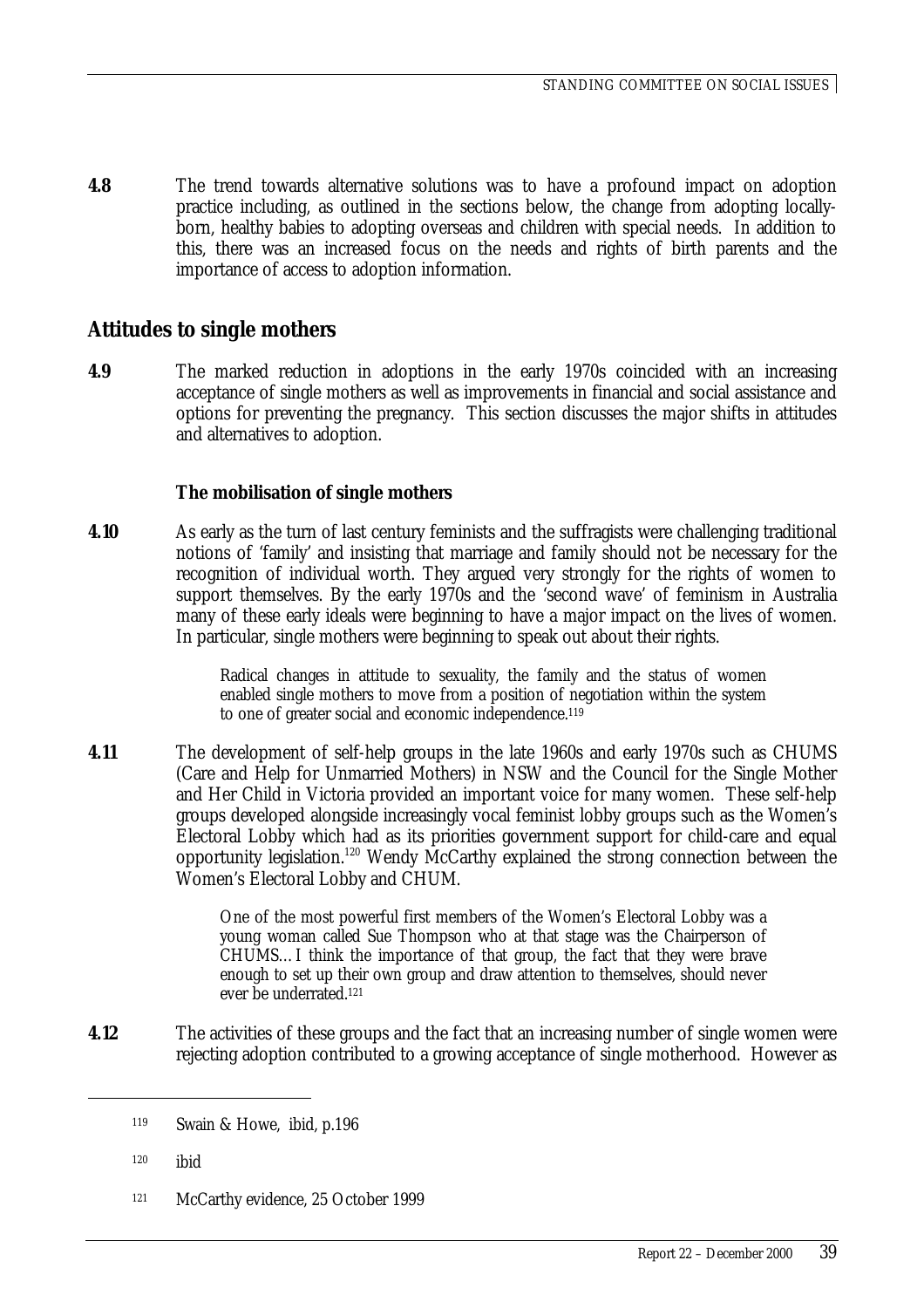Swain and Howe pointed out, the stigma of single motherhood was remarkably persistent and many women continued to experience discrimination.<sup>122</sup>

**4.13** By the 1980s studies conducted on and written by relinquishing mothers were emerging and influencing adoption practice, and contributed to the downward trend in the number of children placed for adoption. Several of these books addressed the issue of the impact of adoption on the relinquishing mother. The study by the Institute of Family Studies, *Relinquishing Mothers in Adoption* and books such as Kate Inglis' *Living Mistakes* told stories of the long-term grief experienced by some women. The importance of these works was that:

> The assumption that a women (sic) could put the experience behind her and get on with her life as if nothing had happened was destroyed once and for all.<sup>123</sup>

**4.14** The feminist movement contributed significantly to women's health issues and developments in reproduction and fertility treatment and practices.<sup>124</sup> However feminism was not the only philosophy to have an impact on changes to adoption and other healthrelated practices. According to the NSW Branch of the Australian Association of Social Workers, the rise to prominence of the consumer rights movement brought about broader community understanding of health care issues.<sup>125</sup> These two movements had a specific impact on the participation of women in ensuring better health care for themselves and their children.

#### **Supporting Mothers' Benefit, 1973**

- **4.15** The introduction of the Supporting Mothers' Benefit (SPB) in 1973 brought all single, deserted and widowed mothers into one administrative category and paid them a uniform allowance six months after they became eligible for the benefit. The federal Whitlam Labor Government provided financial assistance to single-parent families and removed some restrictions such as the requirement to take maintenance action against the father. This meant that a single mother could obtain an income from the Federal government to allow her to support herself and her child. In 1977 the eligibility of the benefit was extended to include fathers, and became the SPB. 126
- **4.16** There are varying opinions on the impact of the SPB on providing the opportunity for single mothers to keep their babies. Some commentators argued that while the amount payable was still not enough to support most families, the introduction of the SPB signalled a change in attitude to single mothers. Anne Summers said of the SPB in 1975:

- <sup>124</sup> McCarthy evidence, 25 October 1999
- <sup>125</sup> Submission 252
- <sup>126</sup> Commonwealth Year Book, 1988, op.cit., p.381

<sup>&</sup>lt;sup>122</sup> A number of women told this inquiry about discrimination they experienced as unmarried pregnant women in the 1970s and 1980s.

<sup>123</sup> M. McDonald, 'Adoption in the 1980s', *Current Affairs Bulletin*, September 1988, p.12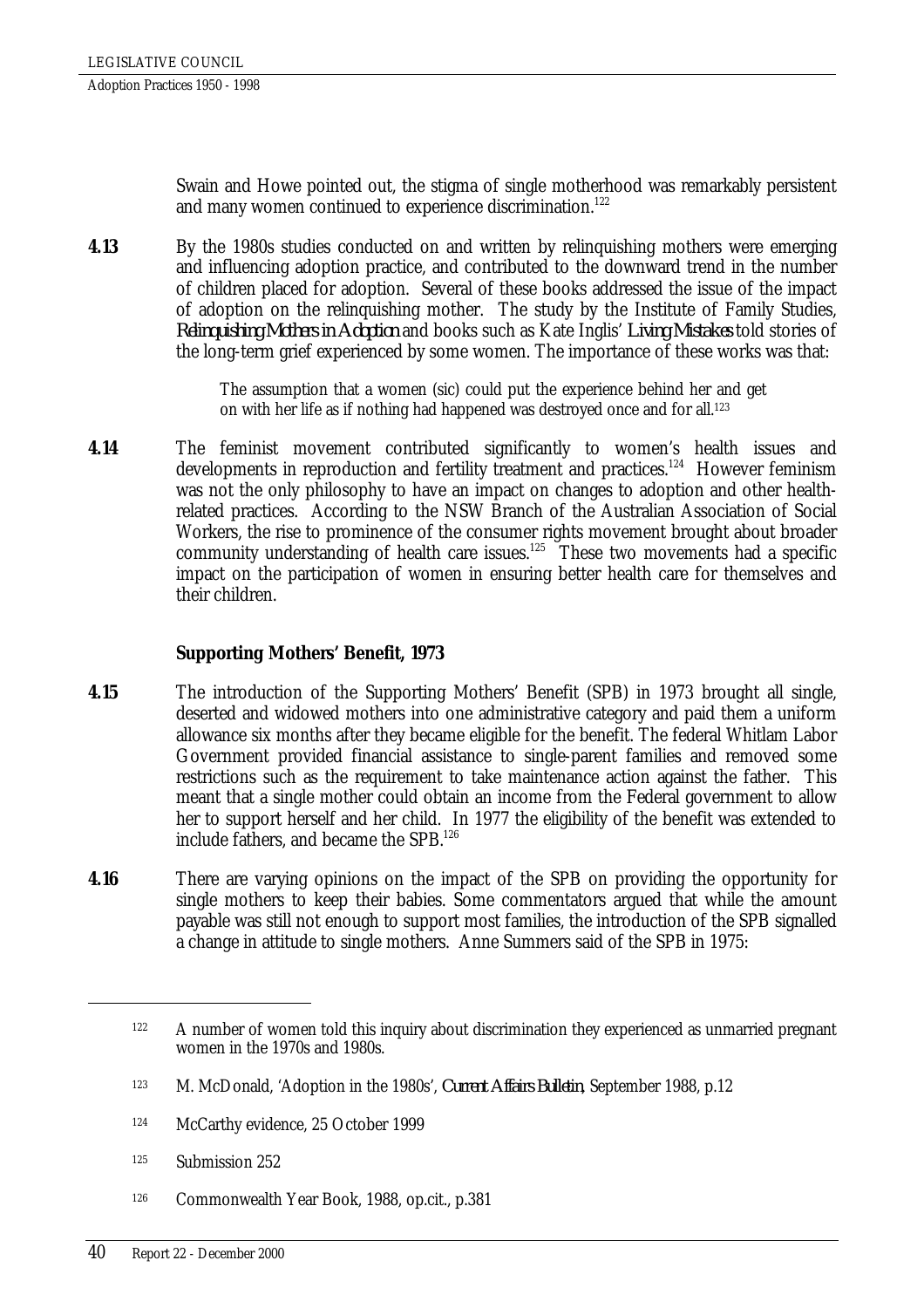The amounts paid are still inadequate but the Government is at least not discriminating against single mothers: all fatherless families receive the same amounts.<sup>127</sup>

**4.17** The symbolic importance of the SPB in providing "some modicum of choice for the unmarried mother deciding whether to keep or surrender her child"<sup>128</sup> was increasingly recognised by other contemporary practitioners.

#### **National adoption conferences**

**4.18** National adoption conferences played a significant role in shaping adoption policy and practice. The first national conference on adoption held in Sydney in 1976 was organised by social workers and brought together leading practitioners in the field. From this time on, there were regular conferences on adoption. At the earlier conferences, issues such as the development of overseas adoptions and the rights of adoptees were discussed, however there was very little discussion on the needs of single mothers. By the 1982 Adelaide conference 'Changing Families', interest and concern for single mothers had risen dramatically with a large percentage of papers by or about unmarried mothers. The conference saw the formation of the Association of Relinquishing Mothers (ARMS) and was marked by:

> the 'coming out' of women who had placed children for adoption. At almost every session they strongly, often fiercely, put their views, expressing grief at the loss of their children and their anger at the social pressures which had forced them to place the children for adoption.<sup>129</sup>

- **4.19** It is widely accepted that prior to the national conferences and the establishment of groups such as CHUMS and the Association of Relinquishing Mothers there was little acknowledgment of the long-term effects of adoption on birth mothers.<sup>130</sup> The public acknowledgment of the grief and loss experienced by mothers at these conferences contributed to the changing face of adoption. $131$
- **4.20** The most recent adoption conference, 'Putting the Pieces Together' was held in Hobart in May 2000 where a wide range of papers were presented on current issues such as overseas adoptions, indigenous child placements, reunions, and the long term impact of adoption on birth parents, adoptees and adoptive parents.

- <sup>129</sup> McDonald, op.cit., 1988, p.12
- <sup>130</sup> Submission 260

 $\overline{a}$ 

<sup>131</sup> For more information on the long-term effects of adoption, see chapter 9.

<sup>127</sup> Summers, op.cit., p.449

<sup>128</sup> E. Browne, 'Adoption and Abortion: A Comment', *Australian Social Work*, March 1977, p.38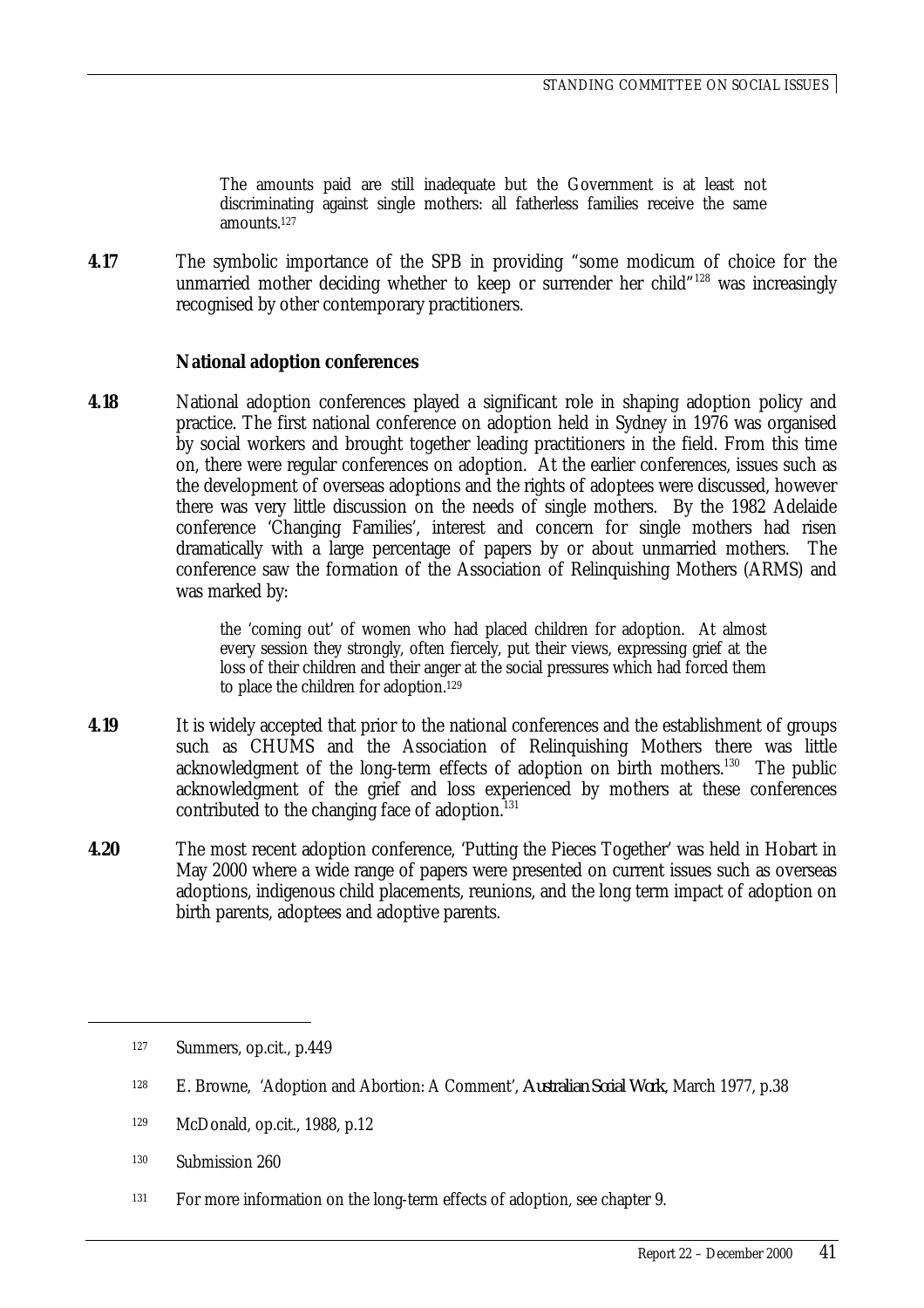## **Access to abortion, the pill and family planning services**

- **4.21** There was considerable progress from the 1960s in the development of contraceptive and reproductive technologies and in education on preventing pregnancy. While women used a range of contraceptive methods to prevent pregnancy prior to the 1960s, the impetus for reform in contraceptive technology coincided with and was facilitated by the second wave of feminism, and increasing acceptance of sexual relations outside marriage. The early 1960s was marked by the advent of the contraceptive pill and renewed calls for the reform of abortion laws. In 1962, the Humanist Society of NSW suggested that many women were forced into 'criminal transaction' because of the lack of acceptable alternatives to unplanned pregnancy. The humanists considered that contraception should be the 'first line of defence' where pregnancy was not wanted.<sup>132</sup>
- **4.22** The introduction of the pill in 1961 was one of the most dramatic changes in the history of contraception and has contributed to new patterns of family formation, resulting in a rise in the age when women have their first child and reduction in the average size of families. According to Wendy McCarthy, a former CEO of Family Planning Association:

The availability of the pill changed the whole nature of male/female relationships. … It gave women a sense of independence and it gave them the means to be able to control their reproductive lives and I think it probably will go down as one of the most significant public health results this century.<sup>133</sup>

- **4.23** While the pill was available to married women from 1961, there was early resistance to the provision of the pill to unmarried women. Prior to the 1970s unmarried women were dependent on informal information and the limited contraceptive advice doctors and pharmacists were prepared to give them. At the time of the introduction of the pill many doctors were reluctant to prescribe the pill for unmarried women unless it could be justified by medical reasons.
- **4.24** There was also a reluctance of many Family Planning Association (FPA) clinics to provide services to unmarried women. This reluctance prevailed well into the late 1960s in some clinics, and the 1966 Annual Report of the Association commented that while it was not their policy to 'moralise', the official attitude was to remain cautious and fearful of public reaction. Some clinics did provide services to unmarried mothers as staff located doctors with more 'liberal views'.
- **4.25** Prior to the late 1960s abortions were performed illegally by doctors, with many charging large fees and not conforming to safe standards of care. A national push to reform laws relating to abortion was driven by the Humanist Society and the establishment of Abortion Law Reform Associations (ALRA) in all the states of Australia. The activities of the ALRA resulted in considerable public attention to the abortion debate and resulted in changes in most states.

<sup>133</sup> McCarthy evidence, 25 October 1999

<sup>132</sup> Siedlecky & Wyndham, op.cit., This section on alternatives relies largely on the information provided in this book.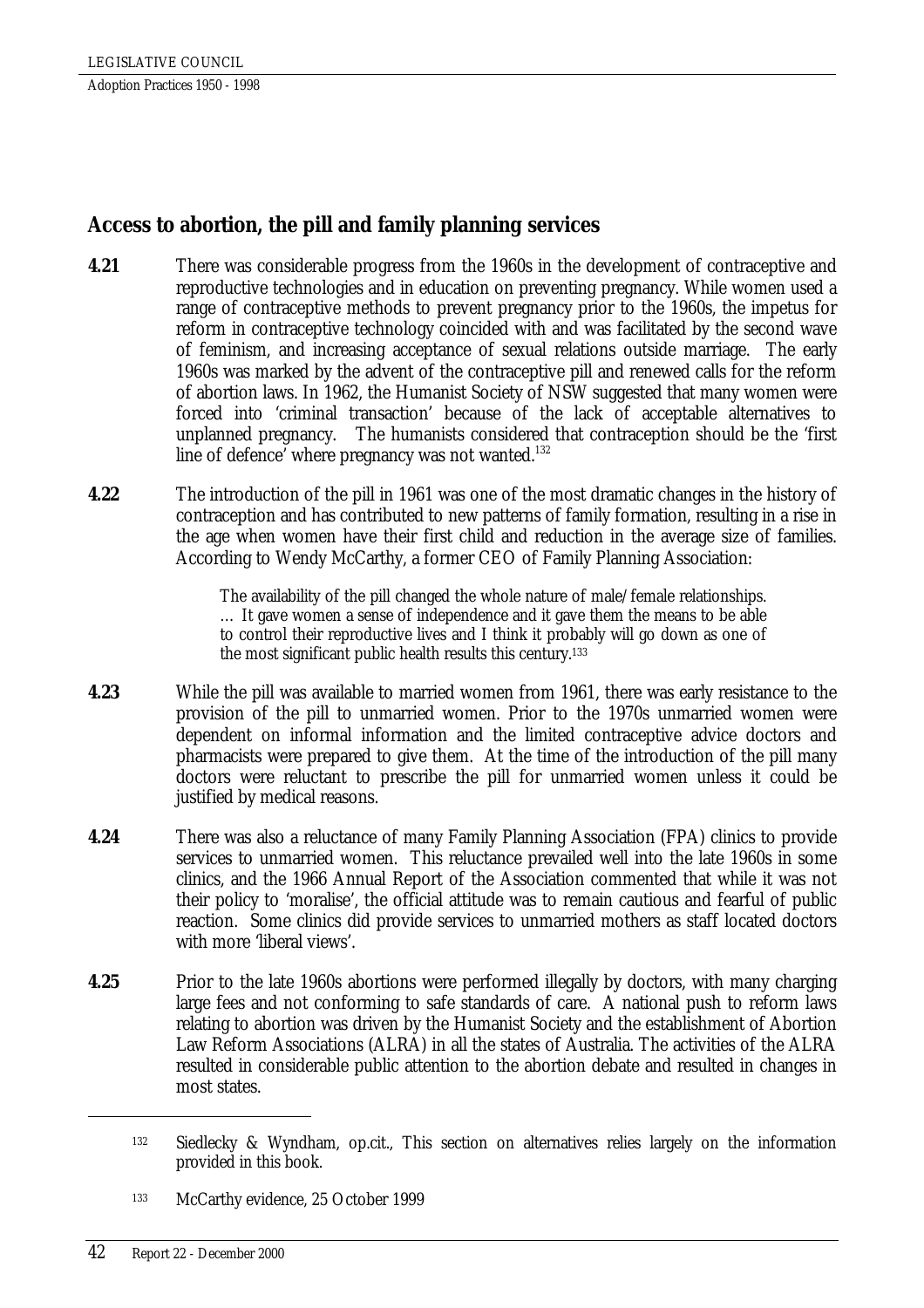- **4.26** In NSW, abortion prior to the 1972 Levine judgement was only legal when a woman's health was considered to be threatened. In a climate of considerable public attention to the abortion debate, charges relating to abortion were brought against several doctors in 1972. Dismissing the charges, Mr Justice Levine extended the definition of mental health to include the effects of economic or social stresses.<sup>134</sup> This considerably increased the availability of abortion.
- **4.27** By the early 1970s the FPA advertised that its services were "for everyone over the age of consent, married or unmarried, male or female".

This was the first time that a public statement had been made that unmarried women, including women under 21, could attend FPA …<sup>135</sup>

- **4.28** Access to these services allowed women to better control their fertility. Further changes occurred in the early 1970s which improved access to advice on contraception. In 1972 the sales tax was removed from the contraceptive pill, and it was included on the pharmaceutical benefits list. In 1973 the Whitlam government lowered the legal age of maturity to 18 and in 1975 with the introduction of Medibank, all family planning services provided by doctors, including abortion, were covered. A system of health program grants from the Commonwealth government meant that FPAs no longer had to charge a fee.
- **4.29** While access to services became commonly available for unmarried women, access to services for minors continued to be restricted until the mid 1970s. By 1975 a number of drop-in centres were established, mainly in Melbourne, called ACTION centres. These centres provided independent advice and counselling to adolescents without the knowledge of their parents. While the centres were slow to be established in Sydney, by the mid 1980s family planning clinics aimed at providing education and contraceptive advice to adolescent girls were in operation in places with a higher proportion of teenage pregnancies such as Penrith in Western Sydney.

#### **Teenage pregnancies**

- **4.30** The importance of family planning education and services, and access to abortion and the contraceptive pill, cannot be underestimated, particularly for preventing teenage pregnancies. Between 1971 and 1985 the teenage birthrate in Australia fell by almost 60 per cent. Siedlecky and Wyndham argued that this was largely due to better contraceptive measures. Despite this, for those continuing with the pregnancy there was a trend towards young teenage girls opting to keep their babies rather than choosing adoption.
- **4.31** Until quite recently, schools provided limited education on sexuality and contraception. There had been very little sex education provided to young women at primary or high

<sup>134</sup> According to Siedlecky and Wyndham, despite the judgement, many doctors and hospitals were still hesitant about performing terminations and organisations such as the Australian Medical Association (AMA) remained sceptical about the judgement.

<sup>135</sup> Siedlecky & Wyndham, op.cit., p.126-129. As the authors note, some doctors, including several in the FPA remained sceptical about prescribing contraception and providing advice to unmarried women and to minors well into the 1970s.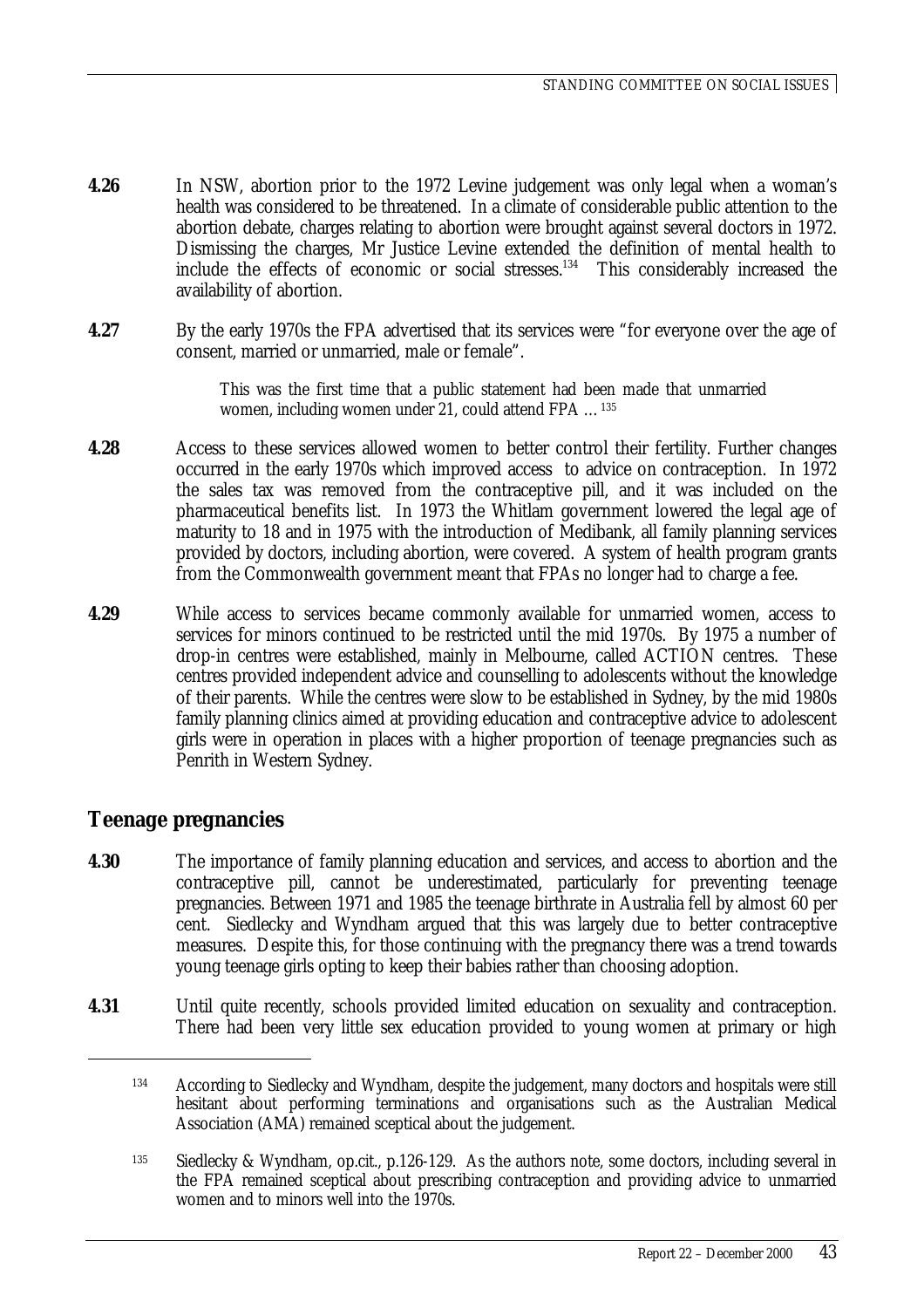school level in the 1950s and 1960s. There was no set curriculum on sex education although from 1968 some reproduction information was provided as part of the health syllabus. While the 1970s saw changes in attitude and improvements in the education options available to young women, the extent and nature of the information provided to students was determined by individual teachers and school principals. It was not until 1991 that sex education was a compulsory component of the secondary school curriculum. For government primary schools, a draft curriculum guiding education provision on personal development was provided to schools in 1992 and the final syllabus document was prepared in 1999.<sup>136</sup>

**4.32** Despite the changes in attitude in the 1970s, many young women still at school and pregnant experienced discrimination during this period. In evidence to the Committee Wendy McCarthy explained that during her time as a teacher at TAFE in the early 1970s she taught many pregnant girls:

> who were thrown out of their school and were sent to TAFE, so at least they had some rehabilitation.<sup>137</sup>

**4.33** The NSW Department of Education issued its first written policy document in 1968 on the practices of government schools in providing educational facilities for schoolgirls who were pregnant.<sup>138</sup> According to the document, the time when a girl leaves school "is a matter for discretion" and her education could be continued through the Correspondence School. The Department recommended that the school counsellor provide advice and assistance and that "the girl may return to normal schooling when her medical advisers approve". Despite this, correspondence to a Member of Parliament in 1973 suggested that discrimination against pregnant schoolgirls continued to hinder their education.

> It has recently come to my notice that girls are still subject to expulsion from school in this State should they become pregnant. I find it quite horrifying that in this supposedly enlightened age there remains such discrimination against unmarried mothers, particularly at an age when they are unable to defend themselves and when education is so vital to their future lives.<sup>139</sup>

- **4.34** The Department continued to issue memoranda in the 1970s and 1980s to principals restating the policy of the Department to ensure that education was provided to young pregnant schoolgirls.<sup>140</sup> However, in practice pregnant schoolgirls continued to experience varying levels of discrimination.
- **4.35** The Committee understands that the attitudes to pregnant schoolgirls are different today, and in most cases, the young woman is encouraged to continue her education during the
	- <sup>136</sup> Personal communication, Department of Education, 12 September 2000
	- <sup>137</sup> McCarthy evidence, 25 October 1999
	- <sup>138</sup> J. Buggie, *Departmental circular*, Department of Education, 9 December 1968
	- <sup>139</sup> Correspondence to Mr David Leitch, Member for Armidale, 15 May 1973
	- <sup>140</sup> NSW Department of Education, *Memorandum to Principals*, 1977; NSW Department of Education, *School Manual*, *Education Management, The education needs of pregnant school girls*, 1987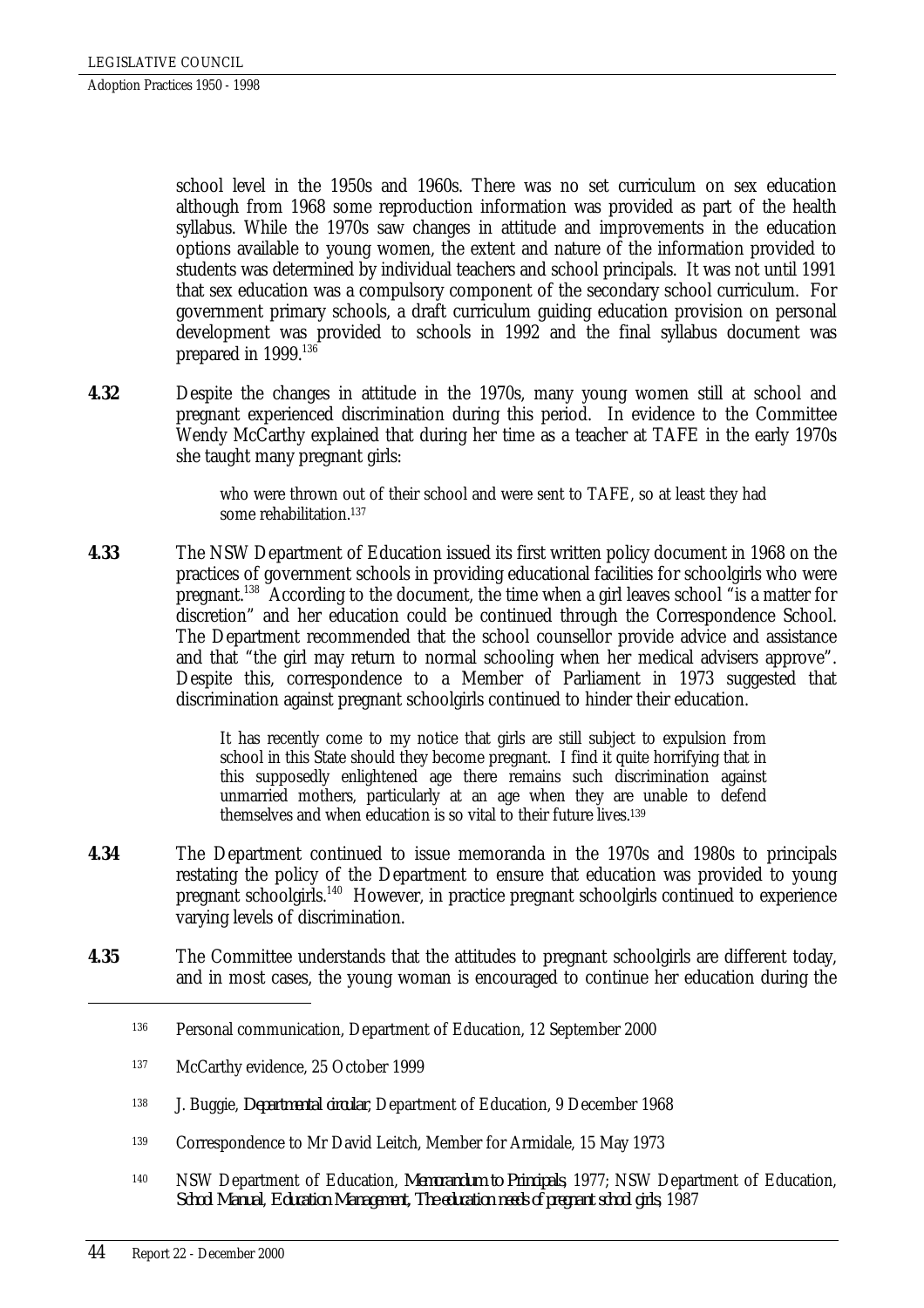pregnancy and return to school after the birth of the baby. In a 1997 memorandum to secondary schools, the Department reminded staff of the importance of developing proactive strategies to help young pregnant students to "continue their education without discrimination". The Department made available to schools a package of material "Young Mothers in Education" including a video, activities and information on issues dealing with teenage pregnancy and discrimination.

## **Changes to adoption legislation and policy**

 $\overline{a}$ 

**4.36** There were a number of major changes to adoption policy and practices after the 1970s despite the fact that only nominal amendments have been made to the *Adoption of Children Act 1965* since its introduction in 1967.<sup>141</sup> The *Adoption Information Act 1990* introduced rights to adoption information. The dramatic reduction in the number of healthy, Australian born babies available for adoption changed the role of the key providers in the provision of adoption-related services. The two major government departments responsible for adoption, the Department of Youth and Community Services and the Department of Health, produced major new policy documents on adoption in the late 1970s. Other key service providers such as the adoption agencies also developed formal policies on adoption at this time. This section looks at this development as well as other changes in policy including a move away from secrecy to a more open adoption process, access to adoption information, inter-country adoption, and open adoption arrangements.

#### **Policy development in the Department of Community Services**

- **4.37** From the late 1970s the Department produced several comprehensive manuals dealing with adoption. The current manual used by the Department to guide adoption practice is *Practice Manual: Working with Children and Families, 1997.* This Manual provides extensive instruction and information on pre and post adoption responsibilities for departmental staff, including counselling to a parent considering adoption consent, adoptive parent assessment and selection, and assistance with reunions.
- **4.38** There have been a number of significant reviews within the Department on adoption policy beginning in 1984 with the Marshall report. This study was commissioned by the then Minister in response to the need to review policy in light of the adoption crisis. The report reviewed all adoption services in NSW and provided recommendations on future needs and directions. The review showed that, while the Department continued to handle its own caseload of adoption applications and to license private agencies, practices were directed towards allowing a greater degree of openness between the parties to an adoption and in facilitating 'special needs' and inter-country adoptions. See the sections below for more details on these issues.

<sup>141</sup> The *Adoption Act 2000* was introduced into the Parliament by Minister for Community Services, Hon Faye Lo Po' in June 2000.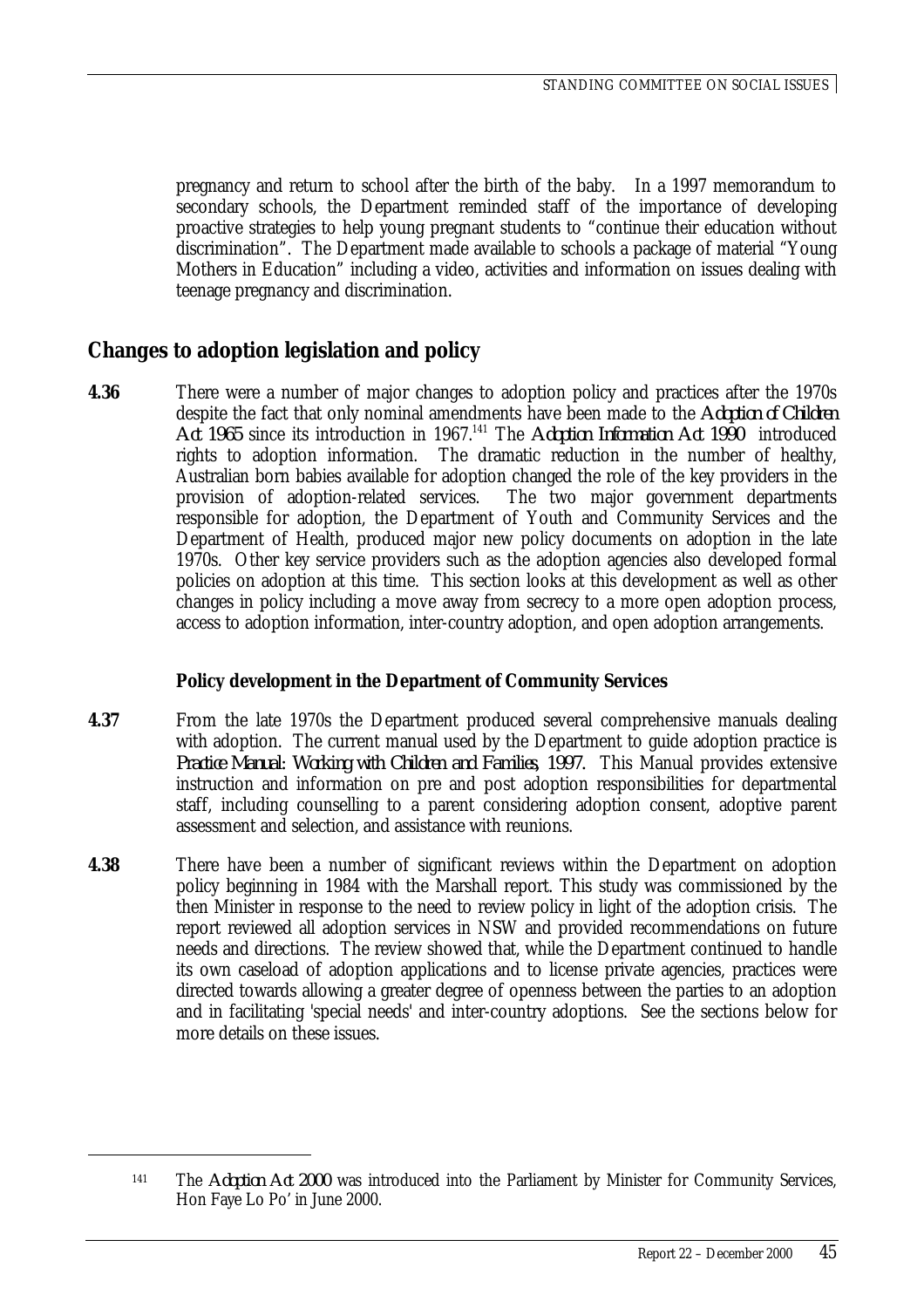#### **Hospital policy and the role of government**

**4.39** Many of the concerns outlined in Part Two of this report relate to the treatment and practices in NSW hospitals. The lack of clear policy on the treatment of women contemplating adoption prior to the 1980s led to considerable variation in practice. As noted by the Standing Committee on Adoption:

> It seemed clear that both patients and staff suffered from the lack of a formulated and accepted policy – the staff member acting in good faith on his own view of how the welfare of mother and baby could best be served, but this view being often strongly at variance with the mother's wishes and needs.<sup>142</sup>

- **4.40** As a result of these concerns the Health Commission issued in 1979 a draft policy statement on 'The rights of parents planning to surrender a child for adoption and hospital practices in regard to such parents'. However, it was not until 1982 that the Health Commission issued a formal policy to address concerns about hospital practices, that clearly articulated the legal rights of the biological mother.<sup>143</sup> The practices of concern included undue pressure being placed on unmarried mothers to surrender their child for adoption, unwillingness of hospital personnel to allow mothers considering adoption access to their child, and inadequate attention to privacy and confidentiality for these women and their babies. These practices and the response of the Health Commission are discussed in chapter 7.
- **4.41** Further policy changes occurred in the late 1980s when the NSW Health Department undertook a comprehensive review of maternity services in NSW. A final report was produced with recommendations for improved maternal and infant contact during their stay in hospital. Although the review did not deal specifically with mothers considering adoption, the changes in practices included all new mothers.
- **4.42** Current maternity practice for women considering adoption is guided by a number of principles including:
	- A woman considering adoption has exactly the same rights as any other woman giving birth.
	- The mother retains guardianship of the baby until the adoption consent is signed.
	- The woman has the right to decide who visits the baby, name the baby, know of the baby's health status, be informed about and make decisions as to medical treatment of the baby.
	- The mother has the right to choose how much contact she has with the baby.
	- The mother is encouraged to build tangible memories of her baby and participate in plans for the future of the baby.

<sup>143</sup> Submission 259

<sup>142</sup> Minutes of Special Meeting, Between the Standing Committee on Adoption and representatives of Maternity Hospitals and others involved in the care of unmarried mothers, 1977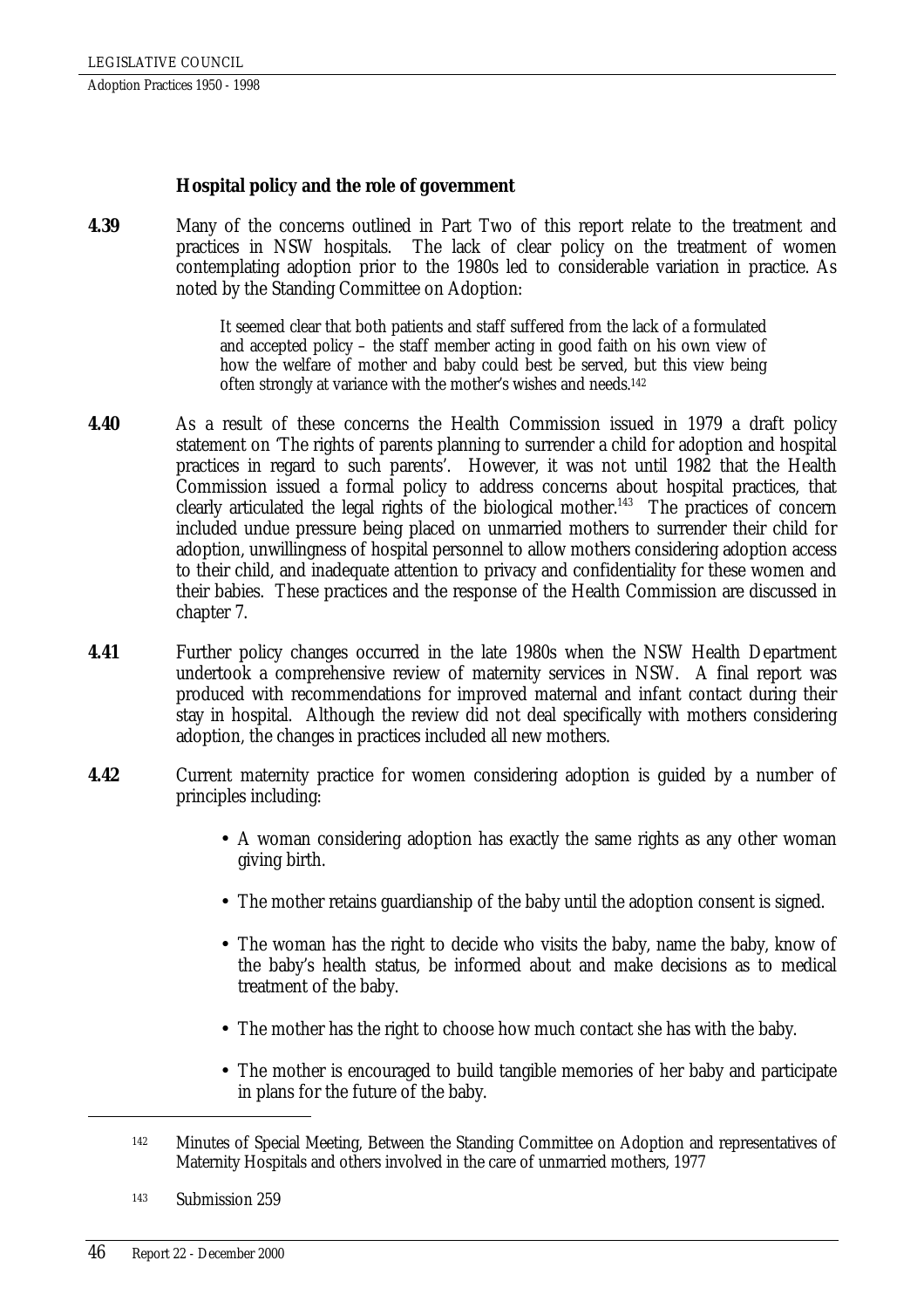• The woman and her family have access to support and counselling services.<sup>144</sup>

#### **Policy development by private adoption agencies**

- **4.43** As explained in chapter 1, there were many agencies operating in NSW in the early 1970s. Evidence presented to the Committee suggested that policy on adoption was regularly updated after the mid 1970s. While there was some suggestion that formal written policy would have been required at the time of registration after the introduction of the Adoption of Children Act in 1967, the Committee was not provided with any such policy documents.
- **4.44** Anglicare currently has two adoption programs, one for the adoption of healthy babies, and the second for the adoption of children with a disability. All staff are provided with the policy documents outlining standard practices of the two programs. In 1999, Anglicare administered five adoptions of healthy babies, and three adoptions of babies or children with a disability. Centacare also provides a wide range of adoption services today, including assessment of adoptive applicants, arranging pre-adoptive foster care, counselling to women and couples considering adoption, and post adoption support. Centacare also has extensive documentation on adoption policy and procedure. In 1999, Centacare arranged eight infant adoption and expects that for the year 2000, the agency will have made 12 infant adoptions.
- **4.45** Barnardos *Find a Family* program offers an integrated service of adoption and permanent family care to children requiring long term placement and young people who have been permanently removed from their birth parents by the Courts and who have been made Wards of the State, or whose parents have signed consent for their adoption. In recent years Barnardos has been involved in the placement of children over the age of 2 years with severe emotional disturbances. Between 1984 and 1999 270 children have come into the program and received a service. A total of 81 children and young people have been adopted.<sup>145</sup>

## **Removing the secrecy – a move to open adoption**

**4.46** By the mid-1970s the practice of 'secret' adoption stipulated by the Adoption of Children Act was under attack. Adoptees and birthparents began to speak about the negative consequences of secrecy and to campaign for changes to the laws and practice that prohibited adoptees from discovering their true origins and birthparents from finding out about their relinquished child. At the same time as the stigmas of illegitimacy and unmarried parenthood were fading the legal disadvantages confronting ex-nuptial children were being overcome by the passage of legislation.<sup>146</sup>

<sup>144</sup> Submission 259

<sup>145</sup> For an extensive overview of the services provided by Barnardos, Fantasy and Reality: Older Age Adoption, paper presented to *Putting the Pieces Together, 7th Annual Adoption Conference*, Hobart 2000

<sup>146</sup> Traditionally, a child born out of wedlock suffered gross discrimination in law and from the community. In the mid 1970s, all Australian States except WA enacted specific legislation removing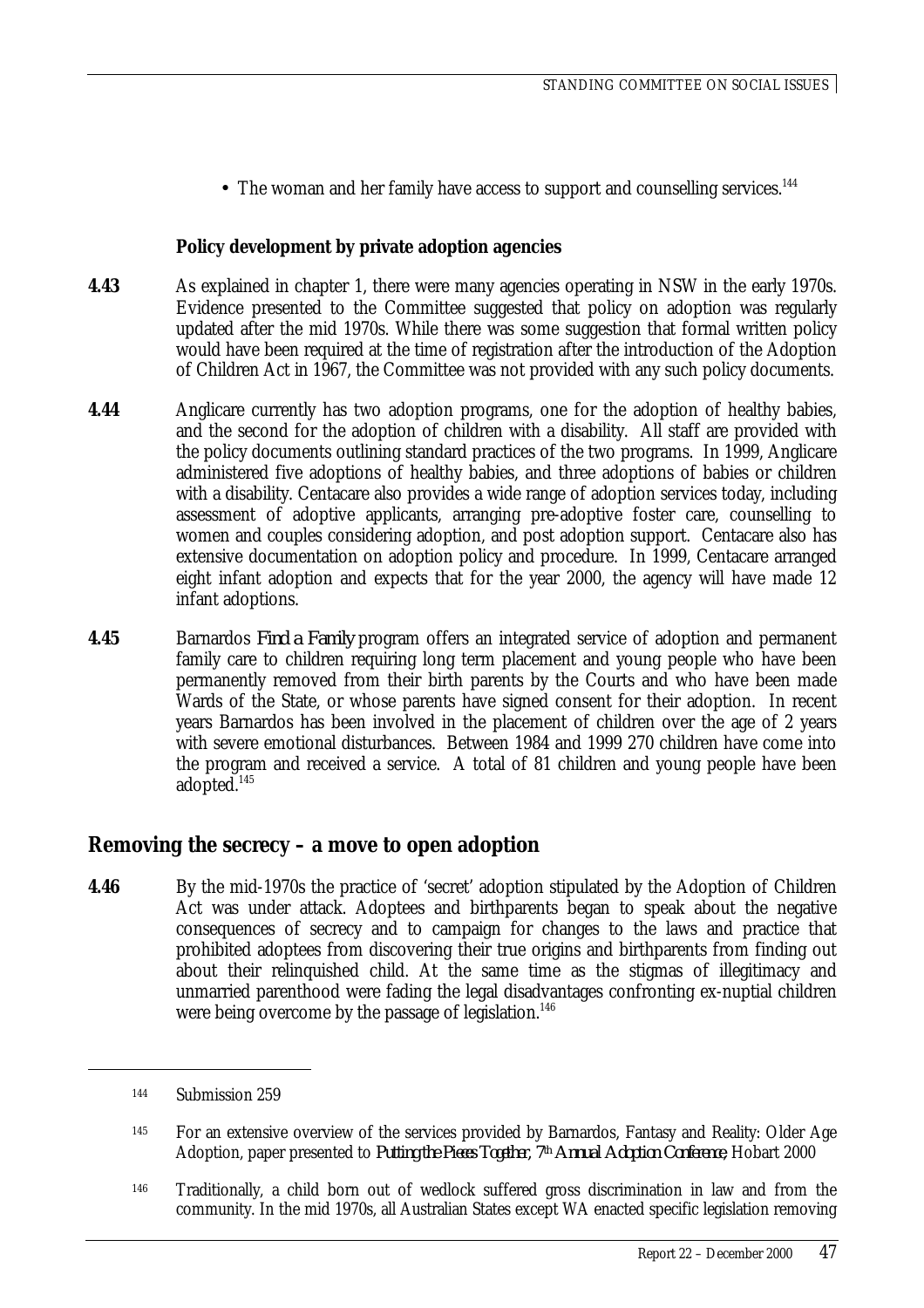The view that adult adoptees should have access as of right to their original birth records began to be discussed enthusiastically and rapidly become the dominant view of professionals working in the area of adoption.<sup>147</sup>

- **4.47** In the mid 1970s parties to an adoption were able to have some degree of information about or contact with each other. This was the beginning of 'open adoption' – the possibility of some form of on-going relationship between the child and the birth mother or father, or some other member of the original family. While the contact between parties was restricted in the 1970s, in the early 1980s the Department organised several adoptions which allowed for varying degrees of contact between the parties to the adoption.
- **4.48** The *Adoption Act 1984* (VIC) was landmark legislation which provided for contact between children, birth families and adoptive families to be included in adoption orders. This legislation was unique to Australia and internationally, and was to have an impact on openness in adoption in other states. In NSW major changes to adoption law to allow for access to records occurred in 1990 with the Adoption Information Act.
- **4.49** While the *Adoption of Children Act 1965* was not changed substantially prior to 1998, adoption practices changed radically in NSW to allow for a more flexible approach to adoption. In particular, by the 1980s, more attention was given to the needs of the mother, including improvements in counselling and support before and after the adoption. Other changes to practices included the provision of photographs of the child for the birth parent(s), meetings between the birth parent(s) and adoptive parents at the time of placement and afterwards, and the involvement of the birth parent(s) in the selection of the adoptive parents.

#### **Adopted persons contact register**

- **4.50** In 1976 NSW became the first state to establish an Adopted Persons Contact Register. The Register established a system whereby contact and reunion could be achieved by an adoptee over the age of 18 years and a birth parent or other member of the biological family. The Department was responsible for administering the register and providing nonidentifying information from adoption files for adoptees and birth parents. Adopted children under the age of 18 could only register if they had the consent of their adoptive parents. The interest in the Register increased over time and by 1989 there were 8000 names on the Register.
- **4.51** Many adoptees and birthparents were dissatisfied with the limited rights to information provided by the Contact Register and lobbied for the right to access 'identifying information', such as original and amended birth certificates and medical or social information that could identify or trace another party to an adoption. The first Australian Conference on Adoption in 1976 demonstrated strong support for access to identifying

<sup>147</sup> NSW Law Reform Commission., *Review of Adoption Information Act 1990*, NSW Law Reform Commission, Sydney, 1992

the status of illegitimacy and providing that the parent-child relationship should be determined regardless of whether the parents were married to each other.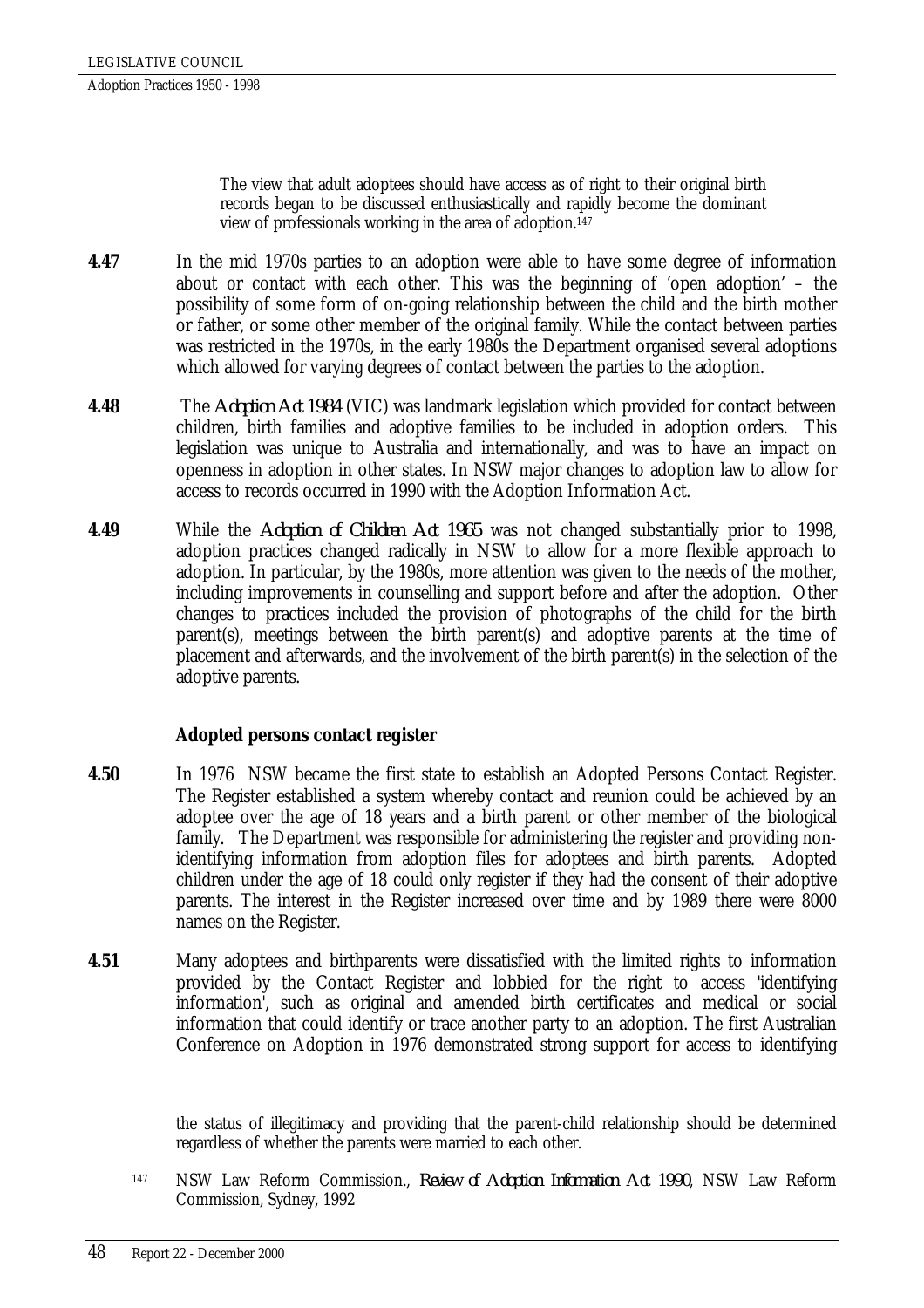information. The impetus for reform in NSW was further strengthened by the freeing of adoption records in several overseas jurisdictions and other Australian States.

#### *Adoption Information Act 1990*

- **4.52** In 1989, the NSW Legislative Council's Standing Committee on Social Issues completed its inquiry into adoption information. The Committee recommended unanimously that adoptees should have unqualified access to their original birth certificate once they reached 18 years of age and further information to enable identification if necessary. The Committee also recommended that birth parents have retrospective access to the amended certificate and other information if needed to assist identification once adoptees reached 18 years of age. The inquiry and final report received wide support and recognition and most of the recommendations were enshrined in the Adoption Information Act.
- **4.53** The Act gives adopted people and birth parents the right to access 'identifying' information about each other and the opportunity to make contact. The Act also allows adopted people and birth parents to register a contact veto with the Department. This means that access to the birth certificate will only be allowed if the person seeking it undertakes not to attempt to contact the other person. Contravention of the veto is a criminal offence.

#### **Review by the Law Reform Commission**

**4.54** In 1997 the NSW Law Reform Commission (LRC) released the final report of its review of the Adoption of Children Act.<sup>148</sup> The Commission recommended that the Act be rewritten to reflect contemporary attitudes to adoption practice and to children's rights. In particular, it suggested that the adoption process should be characterised by openness, instead of the secrecy promoted by the 1965 Act. The recent *Adoption Act 2000* incorporated most of the recommendations made by the LRC (Aspects of the new Act are discussed in chapters 5 and 11.)

## **Intercountry adoptions**

 $\overline{a}$ 

**4.55** Before 1973, the adoption of overseas-born children was uncommon. Inter-country adoption is said to have really commenced in Australia in 1975 when several hundred war orphans were airlifted to Australia from South Vietnam. While adoptive parents taking the Vietnamese children were motivated primarily by humanitarian concerns the event generated considerable interest for infertile couples with little chance of adopting a local infant.

> Greater interest in adopting 'needy' children from overseas coincided and was influenced by the fall in the number of local children available for adoption. Couples with fertility problems began to see inter-country adoption as their solution.<sup>149</sup>

<sup>149</sup> McDonald & Marshall, op.cit., chapter 8

<sup>148</sup> *Review of the Adoption of Children Act 1965 (NSW)*, NSW Law Reform Commission, Sydney, March 1997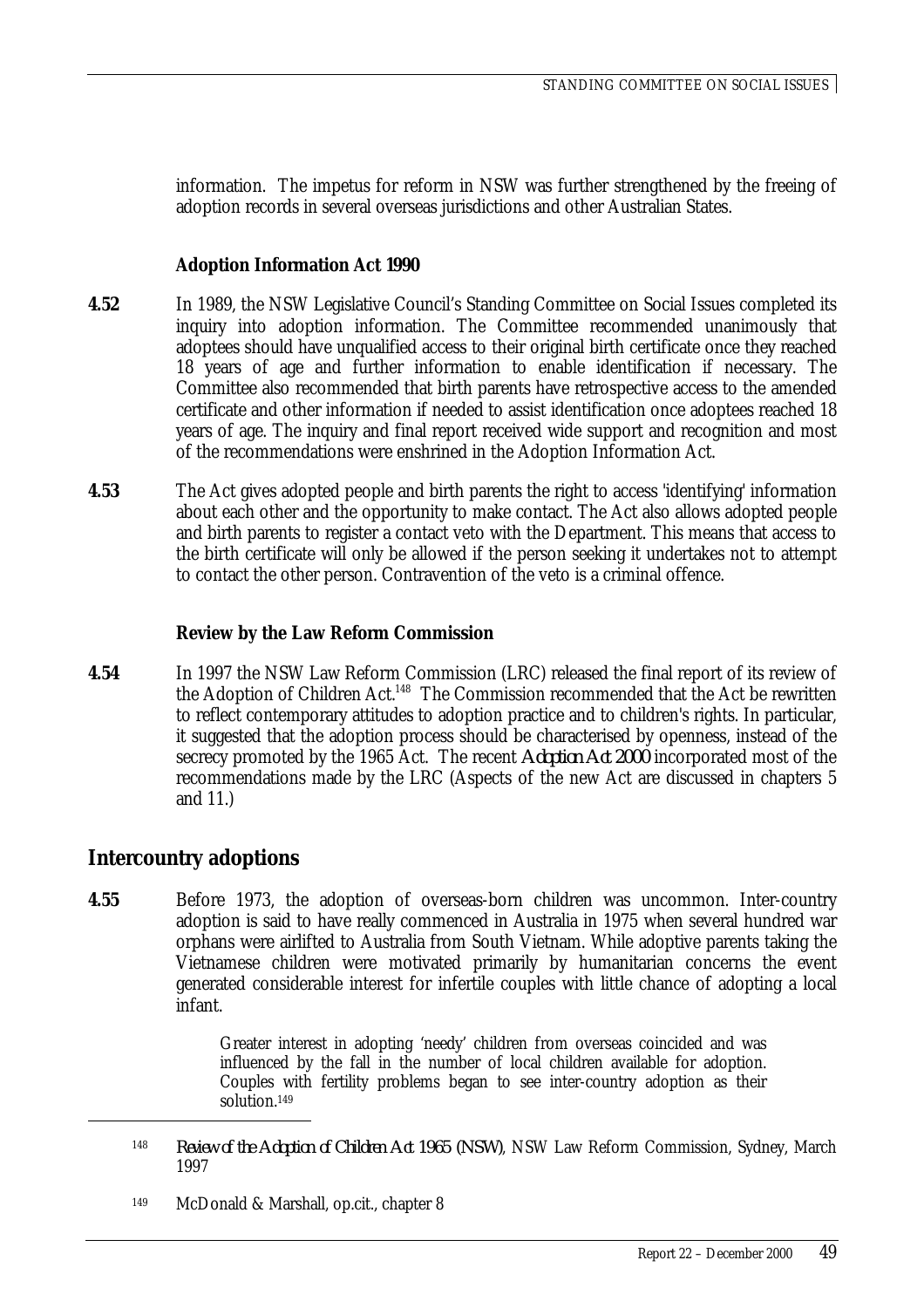**4.56** The Department also noted the correlation between the 'adoption crisis' and the demand for overseas adoptions. In the 1975 Annual Report the Department observed that:

> Generally, it is expected that the number of applications to adopt children from overseas countries will continue to grow whilst the present level of demand is maintained and the number of local children becoming available for adoption continues to fall.<sup>150</sup>

**4.57** In the following year's Annual Report, the Department suggested that because of the downturn in the number of babies becoming available for adoption "restructuring of the branch is planned to place more emphasis on the adoption of wards…and the growing interest in the adoption of children from overseas countries".<sup>151</sup> By the 1980s nearly 20 per cent of the Adoption Branch's staff were allocated to servicing the requirements of people wishing to adopt children from overseas. The 1981 Annual Report noted that inquiries about adoption of children from another country exceeded inquiries for adoption locally and by 1991:

> The adoption of children from other countries continued to be the most significant area of the department's adoption program.<sup>152</sup>

- **4.58** There were initial problems associated with the inter-country adoption program including the misconception that there was an infinite number of overseas children awaiting adoption. While many in the community believed there were large numbers of children from developing countries awaiting adoption, governments and adoption practitioners were concerned about the safety of these children. In 1987 a major NSW program to adopt babies and children from Sri Lanka was closed following the public disclosure of a baby-farming racket involving placement with couples in West Germany.<sup>153</sup> As the complex and difficult matters associated with overseas adoption were better understood, the Department responded with the employment of more specialist staff.
- **4.59** The assessment of adoptive parents for intercountry adoptions was similar to the assessment for adoptive parents seeking a local adoption. A major difference was that the former group was required to demonstrate an understanding of and commitment to crosscultural issues. In her paper to the 7th Annual Adoption Conference, Janette Pepall explained that since the early 1970s she and her husband have adopted five children from Australia, Vietnam, Sri Lanka and Hong Kong.

Raising a child of a minority race in a majority culture is not easy, but it can be done successfully as long as we are prepared for the task, and prepared to take the responsibility it entails.<sup>154</sup>

- <sup>150</sup> Department of Community Services, Annual Report, 1975
- <sup>151</sup> Department of Community Services, Annual Report, 1976
- <sup>152</sup> Department of Community Services, Annual Report, 1991
- <sup>153</sup> M. McDonald, 'Adoption in the 1980s', *Current Affairs Bulletin*, September 1988.
- <sup>154</sup> J. Pepall, The Intercountry Child Building Self-esteem and Racial Identity, *7th Australian Adoption Conference, 'Putting the Pieces Together'*, Hobart 2000, p.121-132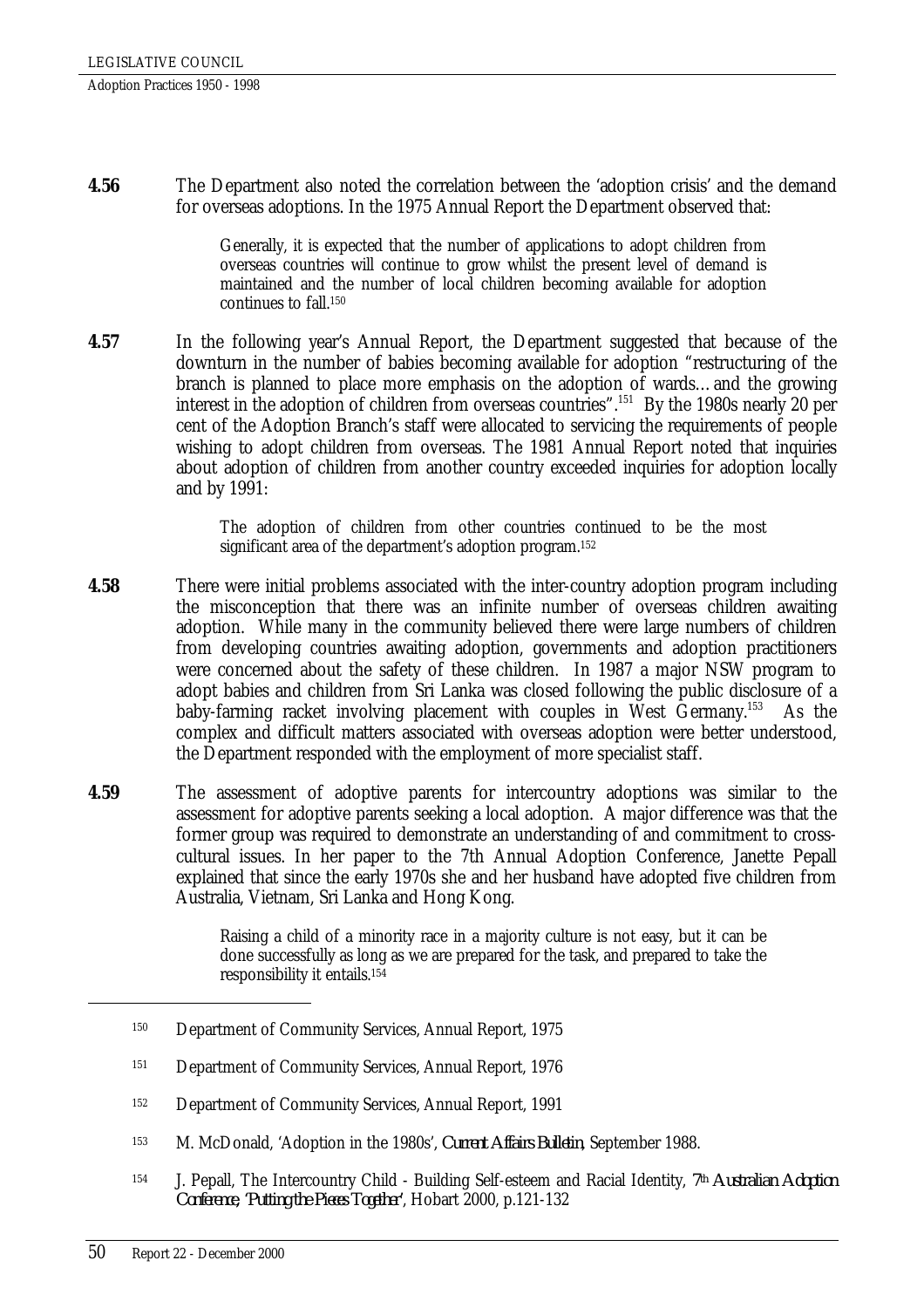- **4.60** The establishment of support groups for families who had adopted a child from overseas assisted in improving the resources available and made overseas adoption a more attractive option for other prospective parents. By the mid 1980s there were specific support groups for families adopting children from India, Sri Lanka, Columbia, Chile, Bolivia and Brazil. These groups provided support and counselling, as well as important cultural links for the children.
- **4.61** Intercountry adoptions in Australia have increased by 400% since 1979-80 with an increase from 66 children adopted in that year to 244 in 1998-99. While information on the country of origin of these children has only been collected since 1987-88, the largest group of adoptions came from South Korea, with 41%, followed by India at 10%, Sri Lanka 9%, the Philippines 7% and Thailand 7%.<sup>155</sup>
- **4.62** The Committee understands that the number of intercountry adoptions is likely to continue to increase. The recent bilateral agreement signed between Australia and China as well as the Australian signing of the Hague Convention on Protection of Children and Cooperation in Respect of Intercountry Adoption has created conditions conducive to an increase in the intercountry adoptions in the future.<sup>156</sup> At the time of writing the report, a number of Australian families were given approval to adopt babies from China.

## **Special needs programs**

- **4.63** Policy on special needs adoption was slow to develop in NSW. The practice of deferring the adoption of children with special needs described in chapter 3 meant that prior to the mid 1970s, babies with a serious physical or intellectual disability, or older children, were considered to be 'unadoptable'. These children usually lived indefinitely in institutions or in a series of foster placements.
- **4.64** Whereas adoption agencies in the United States and the United Kingdom had programs aimed at matching families and children with special needs, no such program existed in NSW until the late 1970s. The impetus for change came as a result of the presentations by overseas social workers at the early national adoption conferences in 1976, 1978 and 1982. The head of the NSW Adoptions Branch in 1978, Mr T. O'Mara, commented at the time that the experience of overseas agencies with special needs children available for adoption "enlivened several of us in NSW to take positive action".<sup>157</sup> In 1982 the Department established a special unit to cater for such adoptions. With this unit in operation, the placement of children with disabilities began in earnest.
- **4.65** Several of the private adoption agencies have also developed special needs programs. These programs require extensive work in the recruitment of adoptive families and the management of interim foster care arrangements. Post adoption services are also an

157 Marshall., op.cit., 1984, p.11

<sup>155</sup> S. Kelly, Adoption in Australia - an overview, op.cit., Hobart 2000, p.107-120

<sup>156</sup> For more information on the Hague Convention and intercountry adoptions see Catherine Gray's paper, The Hague Convention at the *7th Australian Adoption Conference, 'Putting the Pieces Together,* Hobart 2000, p.93-106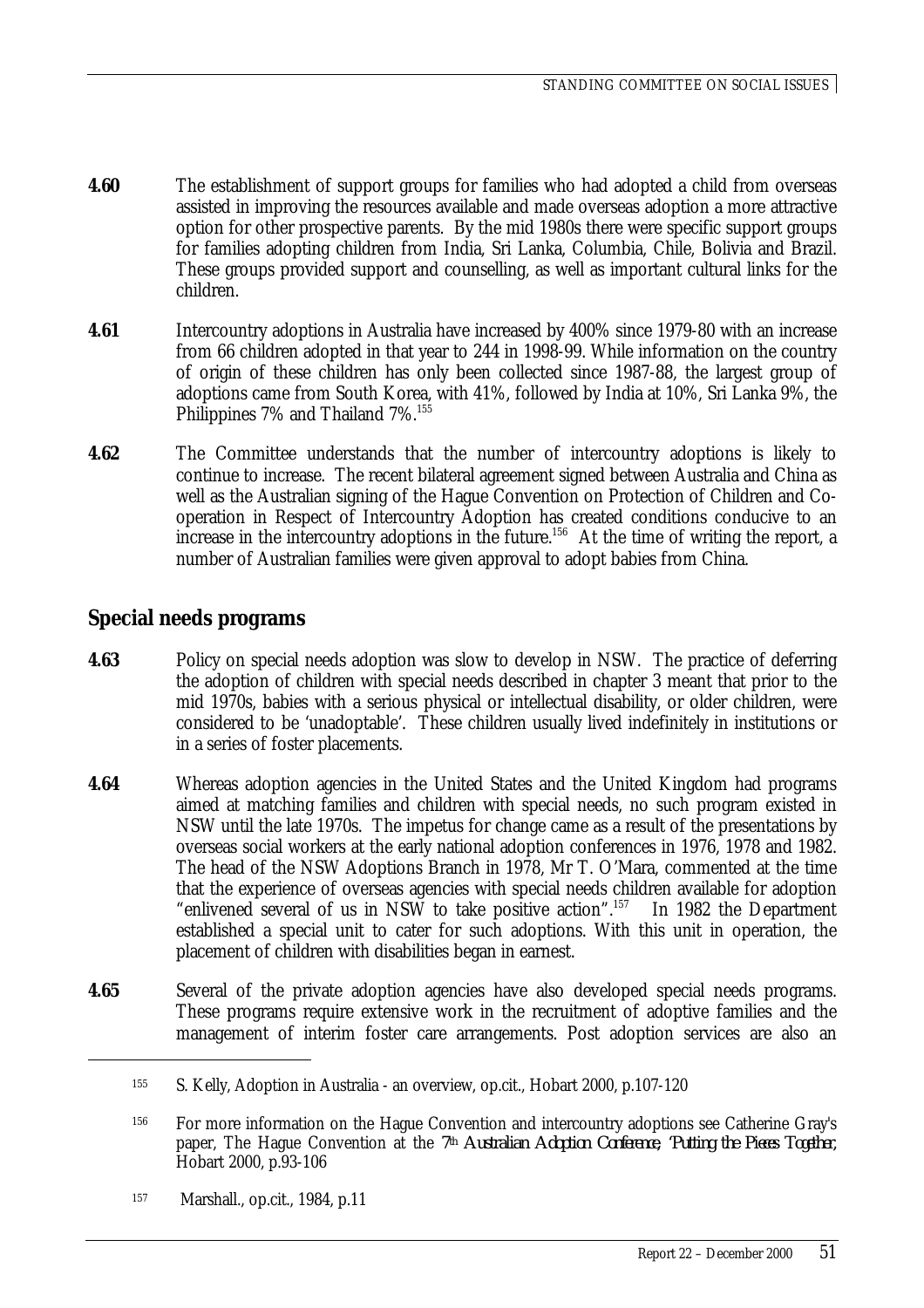integral and essential part of the program. As explained in chapter 1, Anglicare has a program for the adoption of babies and children with special needs which has been running for 13 years.

At any given time there are around twelve children with special needs in our program between placement in foster care and the finalising of the adoption order. Working with these children, their birth families, foster families and adopting families is intensive.<sup>158</sup>

**4.66** Barnardos *Find a Family* program also provides a service for children with special emotional and behavioural needs. Centacare does not operate a specific special needs program but organises a small number of special needs adoptions as required.

## **Conclusion**

- **4.67** Most professionals working in the adoption field told the Inquiry that the early to mid 1970s mark the beginning of the changes in attitude and adoption practice. In the 1970s the situation for unmarried mothers began to change in regard to alternatives to adoption. This is indicated by the sharp drop in the number of healthy, Australian babies placed for adoption. The key factors contributing to this change included the introduction of significant income support from the Federal government, improved access to childcare and public housing, and the growing acceptance of single parents and the rights of women. Similarly, there was improved access to family planning information, abortion and the contraceptive pill. There was also a major change in thinking that it was in 'the best interests of the child' to be protected from illegitimacy by providing a two parent nuclear family. The move to a more open adoption process shifted the emphasis to maintaining biological connections.
- **4.68** Changes by the 1980s resulted in a better understanding of the impact of adoption on the single mother and a more sensitive approach to adoption practice. Despite this, as outlined in Part Two, many of the submissions from mothers who relinquished a child in the late 1970s and 1980s suggest unmarried mothers were still being treated in a punitive and patronising way. The Committee recognises that attitudes changed at different paces, and that a number of adoption professionals were reluctant to abandon past practices. As a result, some women continued to suffer. As Wendy McCarthy explained:

…the stigma attached to being an unmarried mother did not go away miraculously from one decade to another. It lingered on for a long time.<sup>159</sup>

<sup>158</sup> Anglicare Adoption Services, Annual Report, 1998

<sup>159</sup> McCarthy evidence, 25 October 1999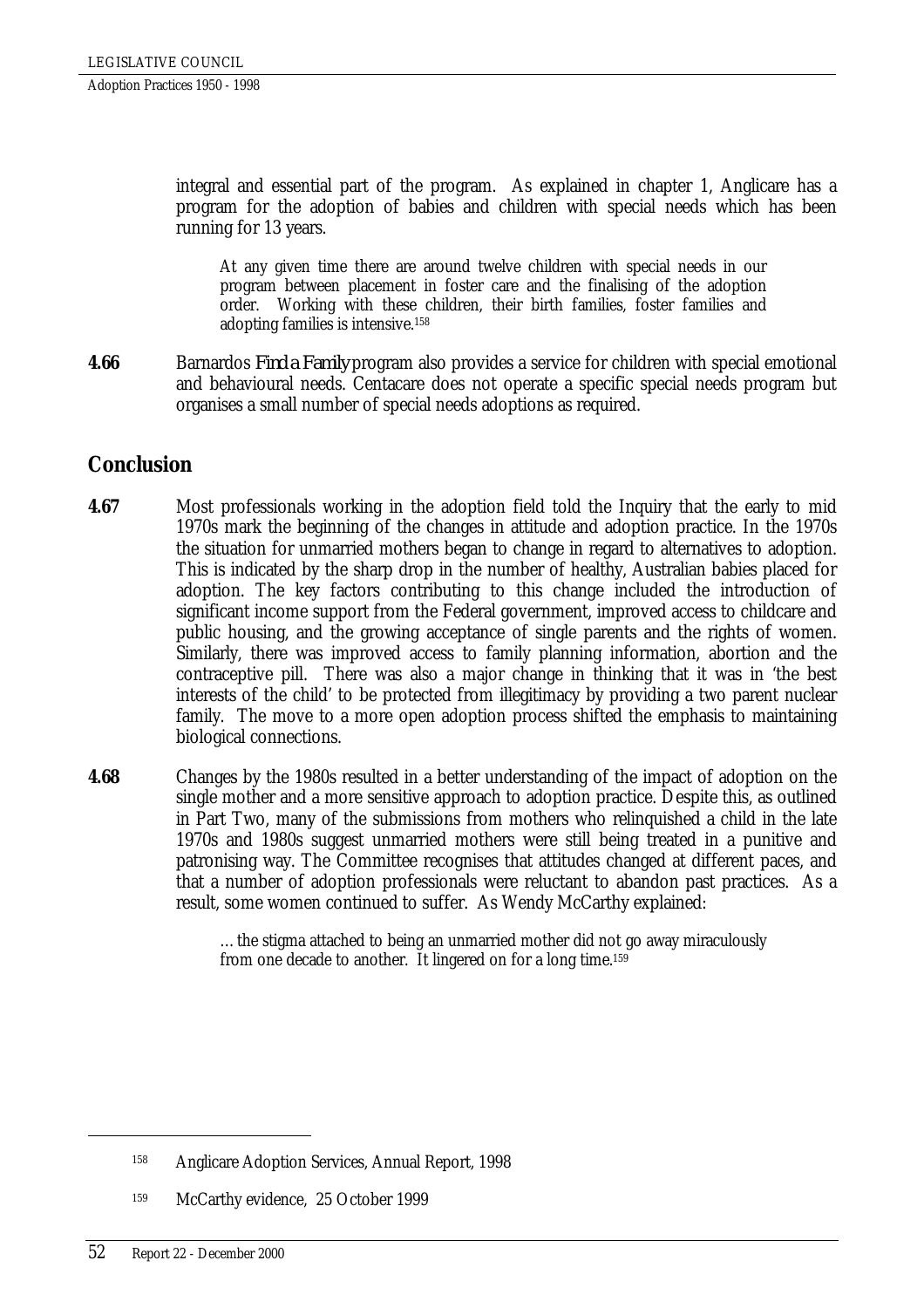## **Chapter 5 Defining unethical and unlawful practices**

*Custom and law in a society do not always describe what is truly ethical however. The law may permit actions that are unethical while disallowing actions that are ethical. For example, the U.S. Supreme Court's Dred Scott decision declared slaves to be property, not citizens, a decision that was unethical but still legal (60 U.S. 393, 19 How. 15L. Ed. 691). A law or standard defining certain actions as legal does not, therefore, mean that the action is ethical*<sup>160</sup>

The terms of reference for the inquiry asked the Committee to consider whether professional practices in the administration and delivery of adoption and related services involved unethical or unlawful conduct. This chapter outlines how the Committee has approached the questions of whether past practices were unethical or unlawful. Initially the chapter outlines the distinction between law and ethics in the context of adoption and examines the dilemmas faced by the Committee in deciding whether past practices were unethical. The chapter then provides an overview of the legal and ethical standards that, in the Committee's view, applied during the period examined by the inquiry.

#### **Distinguishing between unethical and unlawful conduct**

- **5.1** The Committee has considered the question of whether unethical practices took place separately from the question of whether unlawful practices took place. This section explores the distinction between unethical and unlawful conduct for the purposes of this inquiry.
- **5.2** On one level it could be argued that law and ethics are essentially the same that is, they identify conduct that is either 'right' or 'wrong'. Yet the practices examined in this inquiry demonstrate that law and ethics do not necessarily coincide. Laws are often framed or amended in response to perceived community standards and acknowledged ethical principles. The nature of statutes is such that subsequent interpretation and implementation do not always coincide with the ethical principle, especially when social mores continually change ahead of legislation.
- **5.3** The laws governing adoption reflected certain ethical values but did not provide a comprehensive guide to ethical adoption practice. For example, adoption law in NSW has always included the ethical principle that the best interests of the child must be the prime consideration when making adoption arrangements. However, the law has only recently begun to deal with ethical questions of how best to support or counsel a mother who is considering relinquishing a child for adoption. By contrast, from the 1950s onwards, professional codes of conduct and documented procedures for departmental adoption workers have provided increasingly detailed ethical guidelines for the care of all parties involved in the adoption process.
- **5.4** An examination of whether past practices were unethical goes beyond the question of whether professionals adhered to the law to a consideration as to whether or not past

<sup>160</sup> L. Babb , *Ethics in American Adoption*, Westport Connecticut, Bergin & Garvey, 1999, pp.73-74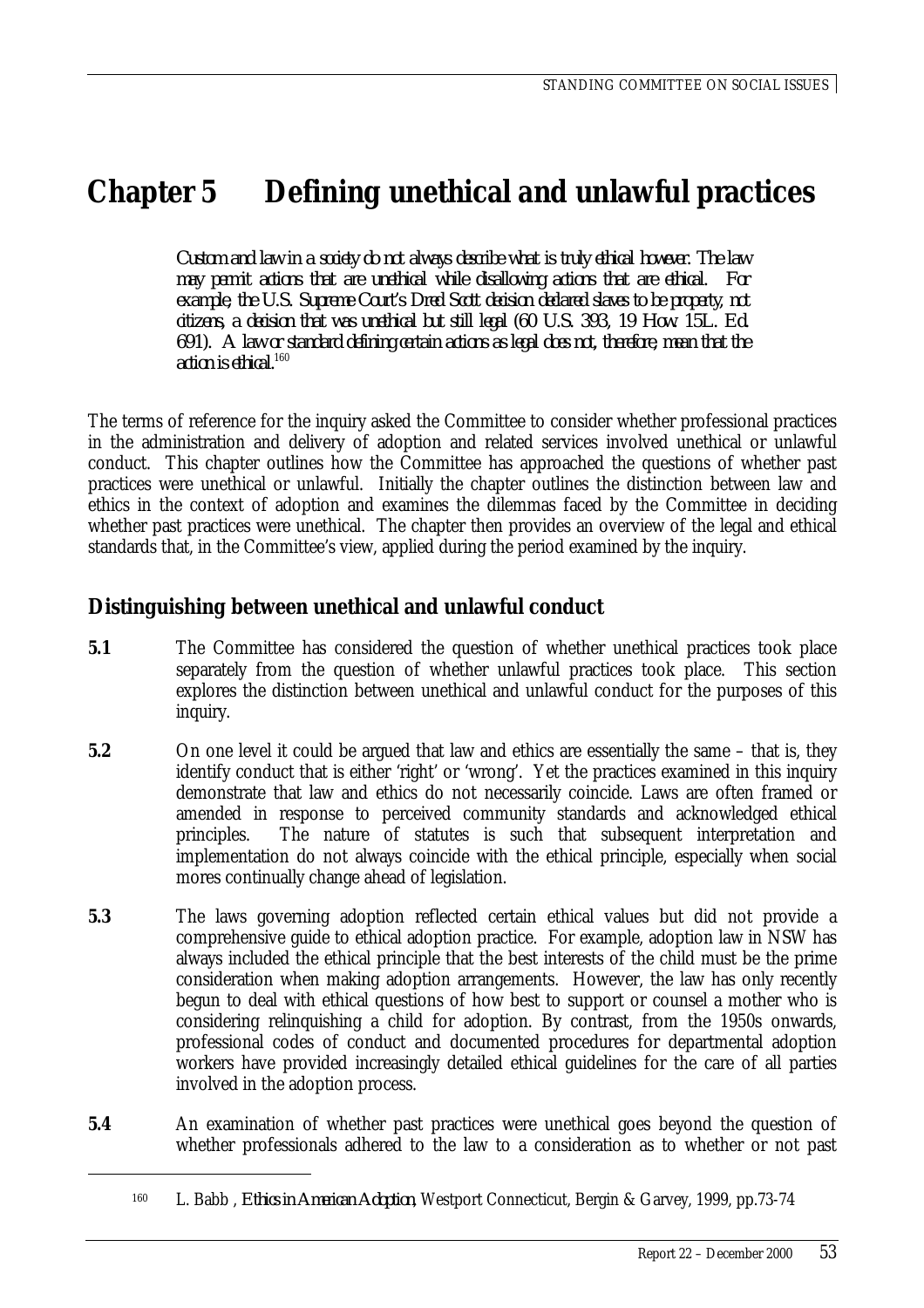adoption professionals applied proper professional standards. While law provides general guidelines for adoption practices, the question of whether unethical practices occurred involves careful examination of the way that adoption professionals discharged their duties.

- **5.5** It is quite possible for ethics and law to conflict. That is, some practices considered to be the 'right' or 'ethical' thing to do may actually have been unlawful. A number of witnesses before the Committee have stated that certain practices, such as not allowing a mother to see her child, were based in a belief that what they were doing was best for both mother and child. In their view, this would have constituted ethical practice. However, other evidence has suggested that refusing to allow a mother to see her child prior to signing consent to adoption was unlawful. The law may also permit acts that are widely accepted as being unethical: a prime example was legalised slavery in the southern states of America.
- **5.6** A further distinction between law and ethics is that ethical values are rarely uniform. The evidence to this inquiry has demonstrated that at any point in time, different ethical views co-existed within society. For example during the 1950s and 1960s, many people held deeply negative views about single mothers. Yet during this period there was also considerable support for the right of single women to keep their children. As noted in chapter 2, this support was reflected in the parliamentary debates surrounding both the *Child Welfare Act 1939* and the *Adoption of Children Act 1965*. Looking back at past adoption practices, it is often possible to identify in the treatment of birth parents multiple and contradictory practices that reflected competing ethical values.
- **5.7** By contrast, only one set of laws applied to adoption practices in NSW at any given point in time. While the law changed during the period under review, past practices need to be examined by considering only one set of standards. It is therefore relatively easy to determine what types of practice are lawful or unlawful, however questions of ethics are often more complex and difficult to answer definitively.
- **5.8** It is also important to note that the consequences of unethical and unlawful practices are quite different. Unlawful conduct may have significant practical consequences. Depending on the nature of the conduct, an unlawful act may result in a person being found to be guilty of a criminal offence. A person who suffered legally recognised loss as a result of unlawful conduct may be entitled to compensation. Significantly, a failure to follow proper legal requirements in relation to adoption may, in some cases, allow an adoption order to be challenged in court.
- **5.9** Unethical practices do not have the same range of clearly defined consequences. A finding that practices were unethical would normally give rise to community concern and might have professional or personal consequences for those practitioners involved. However, such a finding would not affect the legal validity of the adoption.

## **What does 'unethical' mean?**

**5.10** Broadly speaking the word 'ethical' can be understood as relating to the morality of human conduct: ethics therefore form a set of moral principles to guide human action. Ethics are bound up in questions of personal value and morality. Different groups within society may hold competing ethical beliefs with the result that a society may display a range of ethical values, some of which are incompatible with others.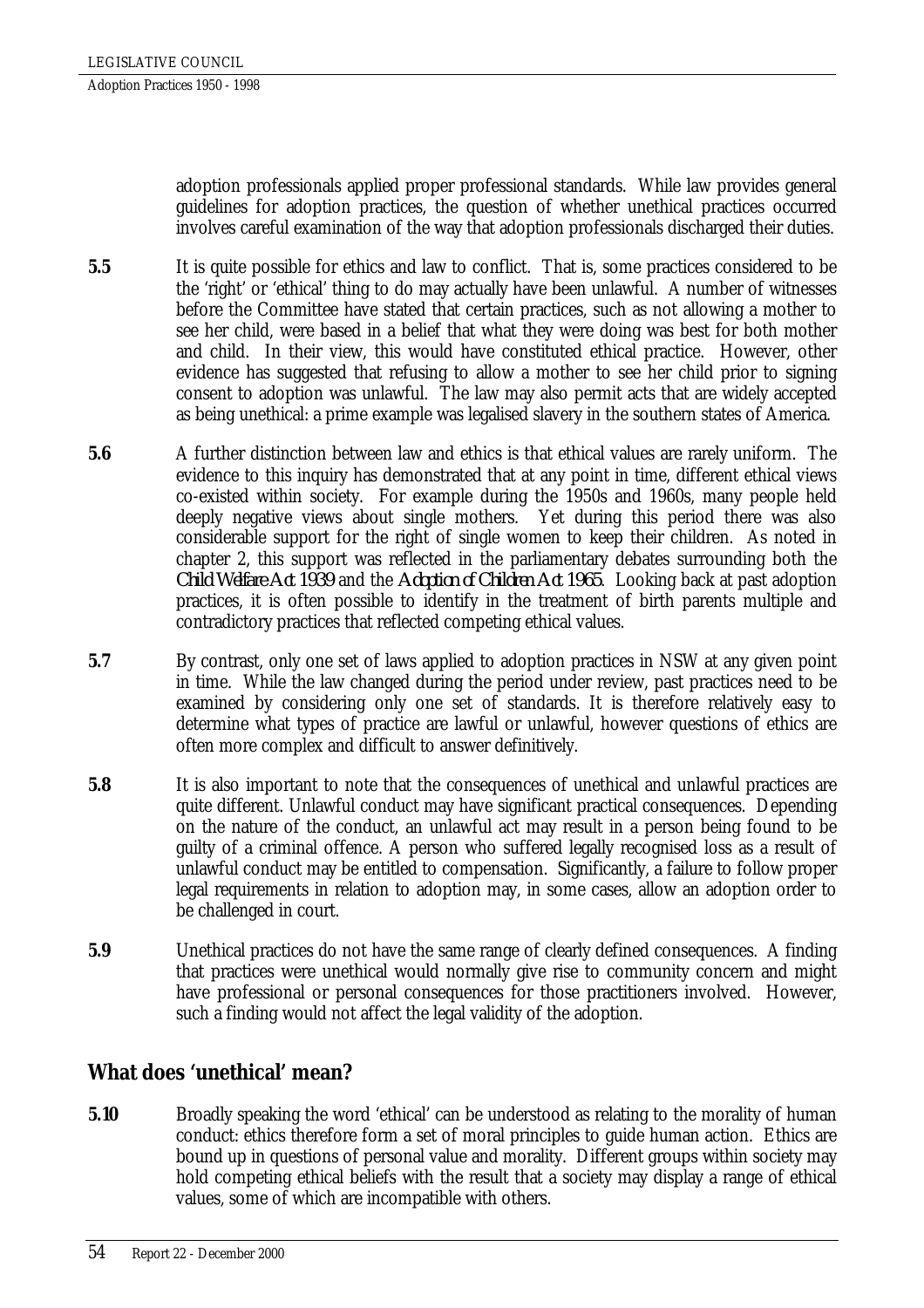- **5.11** Within professions, however, there is generally a shared commitment to commonly recognised ethical principles. Doctors have been required to subscribe to the highest standards of ethical and moral conduct since Hippocrates more than 2000 years ago. The World Medical Association adopted the modern version of the Hippocratic Oath in 1948. Similarly, the nursing profession has codes of conduct and minimum standards for professional practice. In the Australian context, nurses were guided by the code of ethics developed by the International Council of Nursing in 1953.
- **5.12** A feature of professional organisation is that members agree to a set of common moral values that form the basis of ethical practice. It is therefore generally accepted that ethical professional behaviour involves adherence to the rules of conduct adopted by a particular profession. Thus, the Australian Association of Social Workers 1999 Code of Ethics defines ethics as:

A system of beliefs about what constitutes moral judgement and right conduct. Ethics are moral principles adopted by a culture, group, profession or an individual to provide rules for *ethical* conduct.<sup>161</sup>

In the context of adoption, Babb has noted that professional ethics should be distinguished from less precise moral concepts such as 'values':

I define *values* as those ideals regarded as desirable in adoption practice, and *ethics* as the formal, professional rules of right and wrong conduct.<sup>162</sup>

**5.13** The Committee agrees that in the context of adoption practices, 'ethics' refers to formal rules of right and wrong conduct that govern the behaviour of professionals who delivered adoption and related services. In many cases, these rules will be in the form of written codes or practice guidelines that have been adopted by the governing professional association – for example the Australian Association of Social Workers Code of Ethics. Unlike broader issues of morality and ethics, professional rules are usually uniform within the profession, and relatively easy to identify. Whilst ethical rules may be open to interpretation, or may require practitioners to weigh competing considerations, they provide a consistent set of standards by which conduct can be examined. The Committee has therefore examined the question of whether professional adoption practices were unethical by reference to professional standards of conduct.

#### **Core values of adoption professionals**

- **5.14** During the period under review, a range of professions were involved in adoption, particularly prior to the commencement in 1967 of the *Adoption of Children Act 1965*. These included social workers, doctors, lawyers, nurses and the clergy. While different professions have different codes, the Committee considers that codes of conduct for all professions involved in arranging adoptions incorporate the following core obligations:
	- to act honestly and in a manner that promotes the welfare of society,

<sup>161</sup> Australian Association of Social Workers, *Code of Ethics*, 1999, p.28

<sup>162</sup> L. Babb op.cit., p.28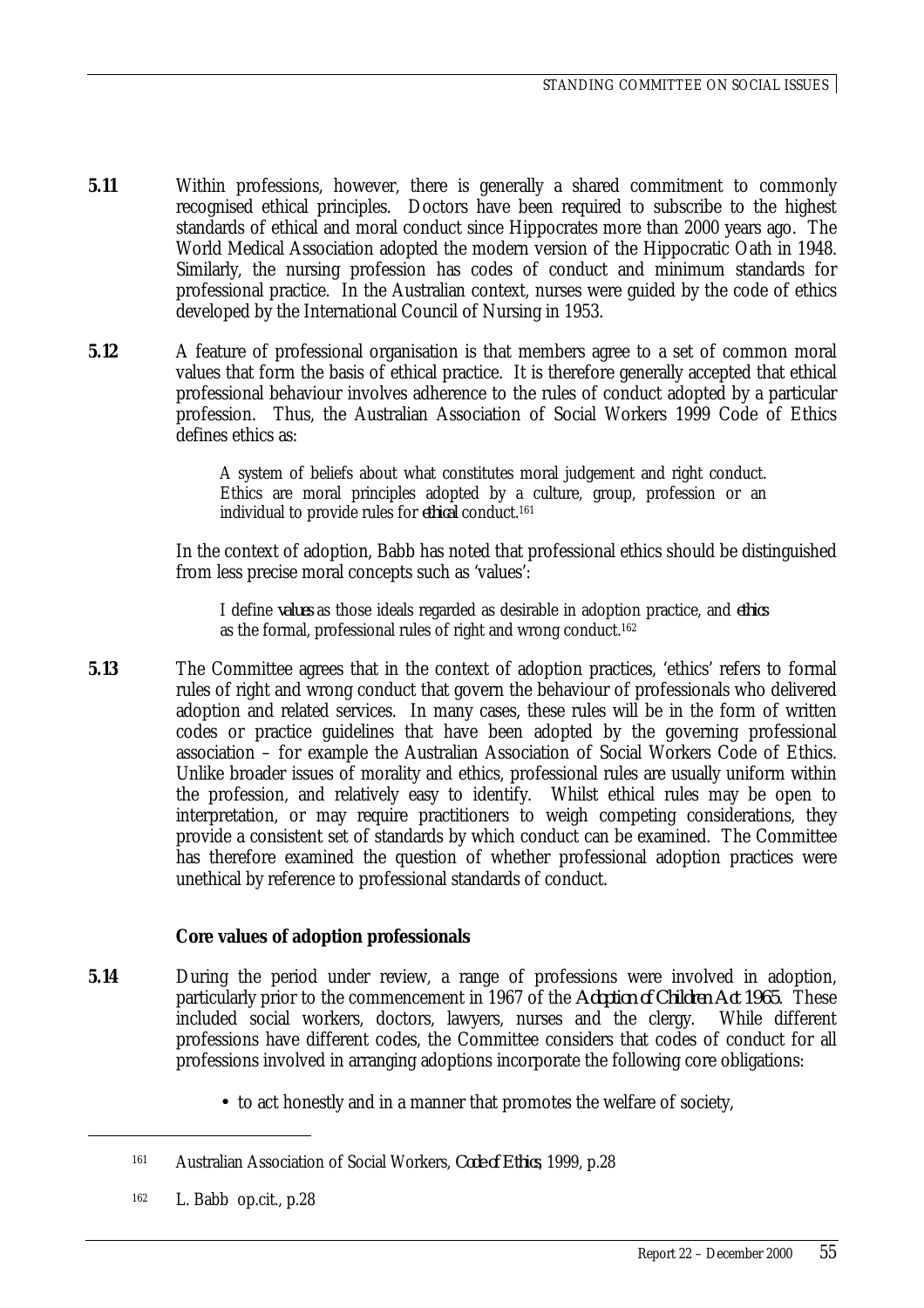- to act in the best interests of the client this involves the use of specialised professional knowledge to promote the best possible outcome for the client,
- to respect the autonomy of the client this involves ensuring that the client is able to make an informed choice which the professional will then act upon,
- to respect the privacy of the client,
- to avoid conflicts of interest for example, by not acting for two or more clients whose interests conflict,
- to ensure that they remain up to date with professional knowledge in their field so as to apply 'best practice' when acting in their client's interests.<sup>163</sup>
- **5.15** These obligations recognise that there can be significant power imbalances in the relationship between a professional and people who rely upon them for assistance. Robert Fullwinder has noted that people who seek assistance from medical or legal professions are particularly vulnerable:

Faced with possibly terrible consequences for their well-being, they not only are unable on their own to devise means to serve their needs, they are unable even to understand their needs except as assessed by the doctor or lawyer…This makes patients and clients especially vulnerable to exploitation – to being told they have needs which they do not.<sup>164</sup>

The ethical codes for those professions are therefore intended to ensure that such vulnerability is not exploited. Rather, professional expertise should be used to ensure that a person seeking assistance does not suffer as a result of their disempowered position.

**5.16** Many pregnant women considering adoption of their child were in a position of similar vulnerability with respect to professionals who advised them. Evidence to the Committee indicates that women were often unaware of what the effects of pregnancy would be, they were unsure about the options available to them, and were not able to devise solutions to problems they were experiencing without expert assistance. By contrast professionals possessed specialist knowledge about pregnancy and adoption. Many professionals, such as doctors, also occupied positions of significant authority within the community. These professionals were ethically obliged to properly assist the women.

## **Identifying the client**

**5.17** In many cases, the natural mother was not the client of the professional. Rather, the professional acted on behalf of parents who wished to adopt a child. For example, solicitors involved in arranging adoption were often engaged by adoptive parents. In other

<sup>164</sup> R. Fullwinder, 'Professional Codes and Moral Understanding' in M. Coady and S. Bloch, (Eds), *Codes of Ethics and the Professions*, op.cit., p.73

<sup>163</sup> For more discussion of professional ethics, see M. Coady and S. Bloch, (Eds), *Codes of Ethics and the Professions*, Melbourne University Press, 1996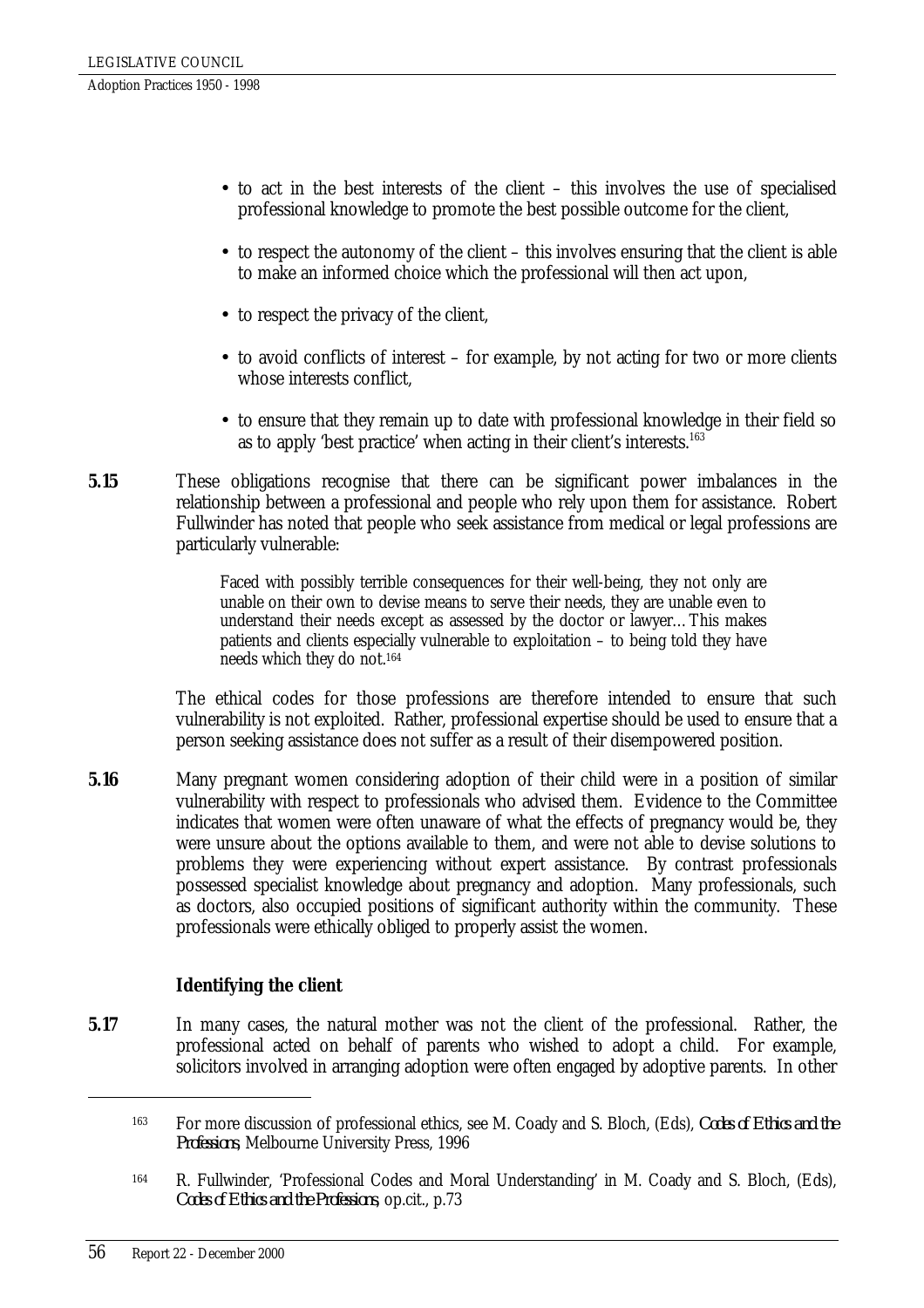cases they were initially engaged by the mother's parents. Because professional codes of ethics often emphasise the need to service the interests of the client, it could be argued that mothers were not always protected by the ethical obligations of adoption professionals.

- **5.18** However, as will be discussed below, identifying the client was often complex in adoption arrangements. Often a single individual would advise more than one party to the adoption. For example, the Committee has heard evidence from a number of mothers that, on discovering that they were pregnant, they were referred to an obstetrician who then made arrangements for another patient to adopt the child. Such arrangements, involving provision of service to clients with different interests in the same 'transaction', clearly raise significant ethical concerns about conflict of interest.
- **5.19** Even where a pregnant woman was not formally the client of an adoption practitioner, the Committee considers that practitioners had an obligation not to rely on the woman's vulnerability to advance their client interests. For example, it would have been inappropriate for a lawyer acting for prospective adoptive parents to advise a pregnant woman that adoption was the best course of action.

#### **Should practices be judged by current or past standards?**

- **5.20** Most people who appeared before the Committee would agree that by today's standards, many past adoption practices were unethical. Testimony to this inquiry about the impact on individuals of past practices is now supported by extensive literature that details the lifelong and often traumatic impact of adoption on relinquishing parents and their children. As a result, current adoption practice is dramatically different to past practice. Adoption professionals, such as social workers, now have extensive ethical codes, manuals and handbooks that require them to ensure that any parent considering relinquishment of their child is thoroughly counselled about all aspects of adoption including long-term consequences and alternatives to adoption. These practices are reflected in the *Adoption Act 2000,* which will commence operation in 2001.
- **5.21** However, the Committee has been careful not to judge past practices by current standards. It is sufficient to note that past practices did not meet current standards and it is therefore important to ensure that there is no return to past practices. Issues for current and future adoption practice are explored in Part Three.
- **5.22** The Committee has considered past practice by reference to the ethical standards in place at the time. The failure to meet the standards of the time is a far more serious matter than failure to meet current standards which, for example, may be based on a more complete knowledge about the consequences of adoption. It is also difficult to justify criticism of professionals on the basis that they did not adhere to ethical standards which were not then in existence.
- **5.23** The Committee has therefore sought out the professional standards that applied during the period of this inquiry. The Committee has also attempted to determine the state of contemporary professional knowledge about adoption and its long-term consequences in order to determine whether adoption professionals adhered to standards of best practice.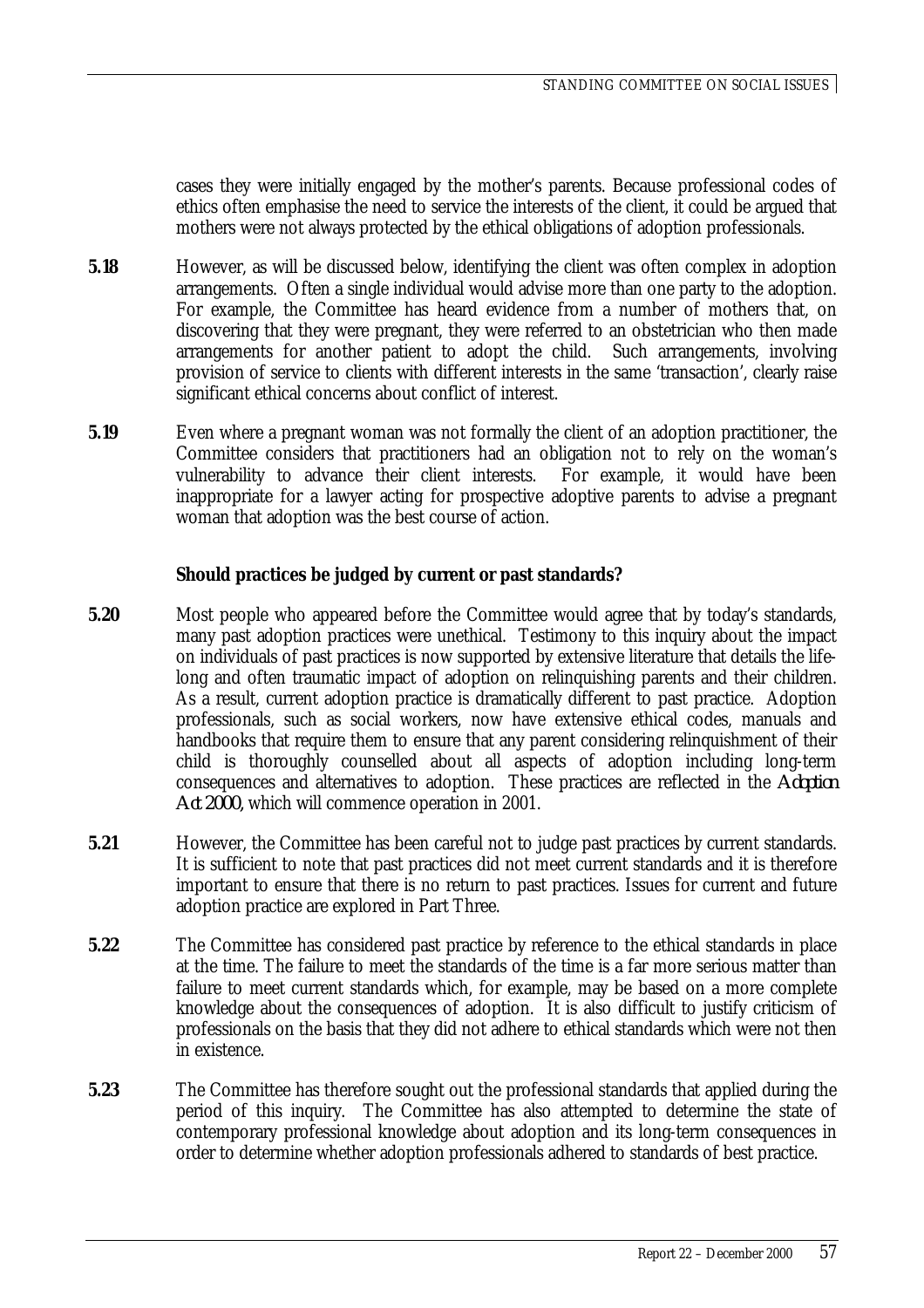### **Ethical social work practice**

- **5.24** During the period under review, social workers played an increasingly important role in the administration and delivery of adoption services. Many concerns raised during the inquiry relate to social work practices. While concerns have been raised in relation to all professions involved in adoption, this section outlines the Committee's understanding of social work ethics during the period.
- **5.25** Over the past fifty years, social workers have put a considerable amount of work into defining their professional ethics and values. The literature from the 1950s and 1960s identifies four key values of social casework: acceptance, self-awareness, client selfdetermination and knowledge.
- **5.26** The principle of *acceptance* is based on a belief in the innate worth of the individual and is demonstrated by a worker:

maintaining an attitude of goodwill toward the client, whether or not his (sic) way of behaving is socially acceptable and whether or not it is to the worker's personal liking.<sup>165</sup>

Acceptance is a prerequisite for developing a climate of trust between the client and the worker, without which it is almost impossible to help the individual.

**5.27** *Self-awareness* refers to the worker's own knowledge of herself, including an awareness of her needs, prejudices, blind spots, likes and dislikes, so as to avoid imposing her own ideals and prejudices on the client.<sup>166</sup> Self-awareness is essential to developing a relationship with the client which is neither coercive nor moralistic and which will allow the client to establish a trusting relationship with the worker.

> Only if we understand to some extent our own motivation can we leave the client free to establish himself securely, first with the social worker and thus later with others.<sup>167</sup>

**5.28** The AASW's 1959 interim code included a principle that combined acceptance and selfawareness.

> The social worker has an ethical responsibility to arrive at an understanding of himself and his own professional attitude and to develop qualities of objectiveness, tolerance and understanding.<sup>168</sup>

**5.29** *Client self-determination* requires the worker to assist the client to make his own decisions, but not to make them for him:

- <sup>166</sup> G. Hamilton, (Ed), *Theory and practice of social case work*, 2nd edition, New York, Columbia University Press, 1951, p.40
- <sup>167</sup> ibid

 $\overline{a}$ 

<sup>168</sup> AASW, Interim Code of Ethics, August 1957

<sup>165</sup> F. Hollis, *Casework: a psychosocial therapy*, New York, Random House, 1964, p.14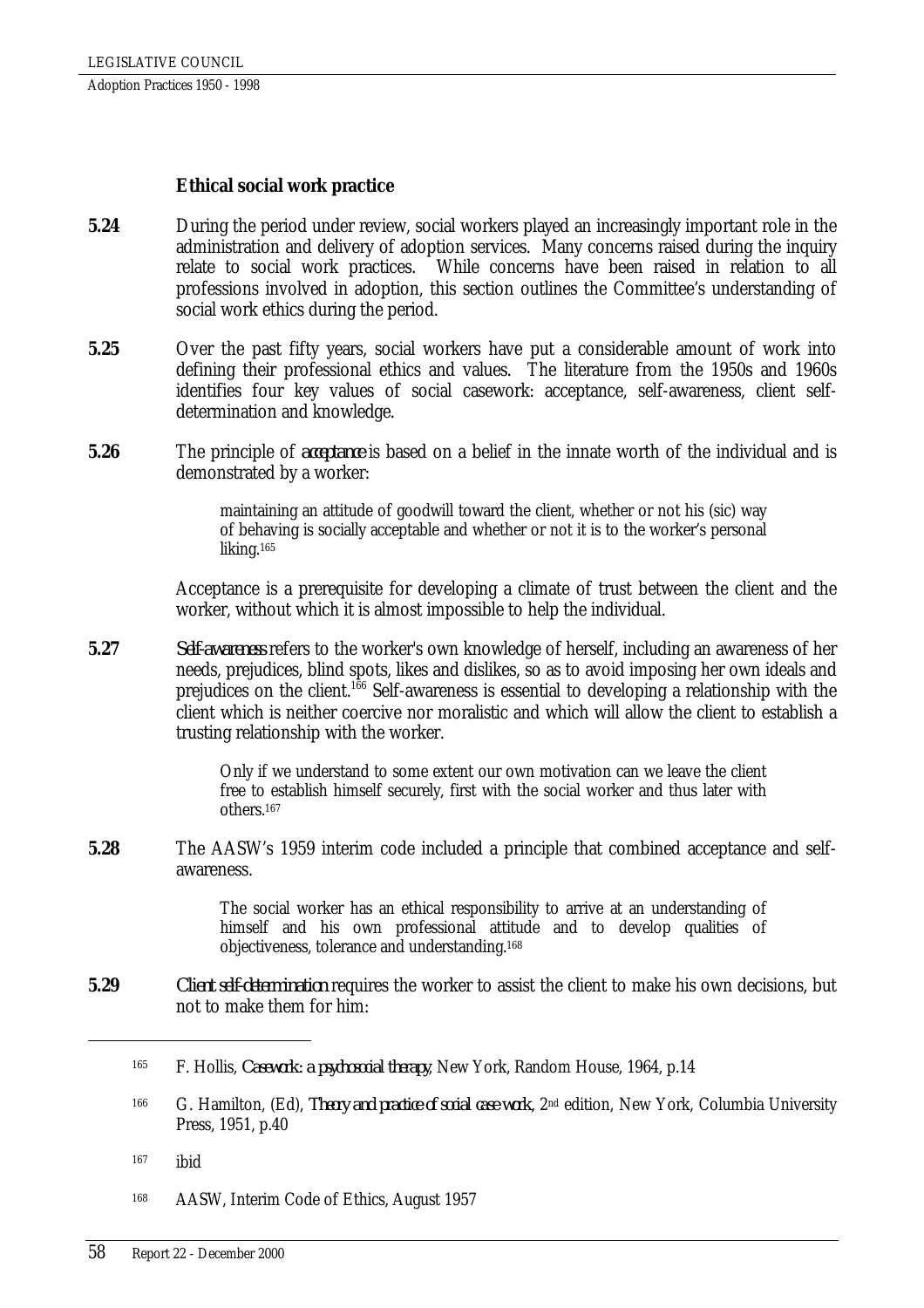the more he can make his own decisions and direct his own life the better, and the less the caseworker tries to take over these responsibilities the better.

This does not mean the worker is passive: he or she can offer suggestions and advice but only as opinions that the client is free to accept or reject and always with a view to enhancing his own ability to make decisions.<sup>169</sup> Nor is the principle absolute. If it appears the client may harm themselves or others, the worker would be expected to take a more authoritative approach. $170$ 

In 1957, the AASW code of ethics included the following description of self-determination in its code of ethics:

Social workers recognise the client's right to make his own decisions, to use his own resources and to work out his own problems.

**5.30** The principle of knowledge is based on the responsibility of social workers to develop and maintain proficiency and understanding of the profession.

> A social worker shall endeavour to increase his professional competence, shall be willing to share his professional knowledge with his colleagues, and to apply it for the good of the community.<sup>171</sup>

**5.31** The principles of social work were reflected in the *Adoption of Children Act 1965*, which considerably expanded the role of social workers in adoption. In 1967, Sister Mary Boromeo outlined social workers' legislative responsibilities under the new Act.

> Since the social work profession is traditionally concerned with individuals and their dignity as individual persons, social workers operating within the framework of the N.S.W. legislation would seem to have responsibility to natural parents in the following areas: The natural mother must be given all information and assistance about her sole right to keep or surrender her baby as she decides is best...*<sup>172</sup>*

## **Unlawful Conduct**

**5.32** The Committee has identified three possible types of unlawful conduct in relation to past adoption practices: procedural or administrative errors; criminal offences; and civil wrongs. The consequences of each are different.

<sup>170</sup> ibid

- <sup>171</sup> AASW, Interim Code of Ethics, August 1957
- <sup>172</sup> Sister Mary Borromeo, 'The Natural Parents', *Australian Journal of Social Work*, February 1967, p.12

<sup>169</sup> F. Hollis, op.cit., p.15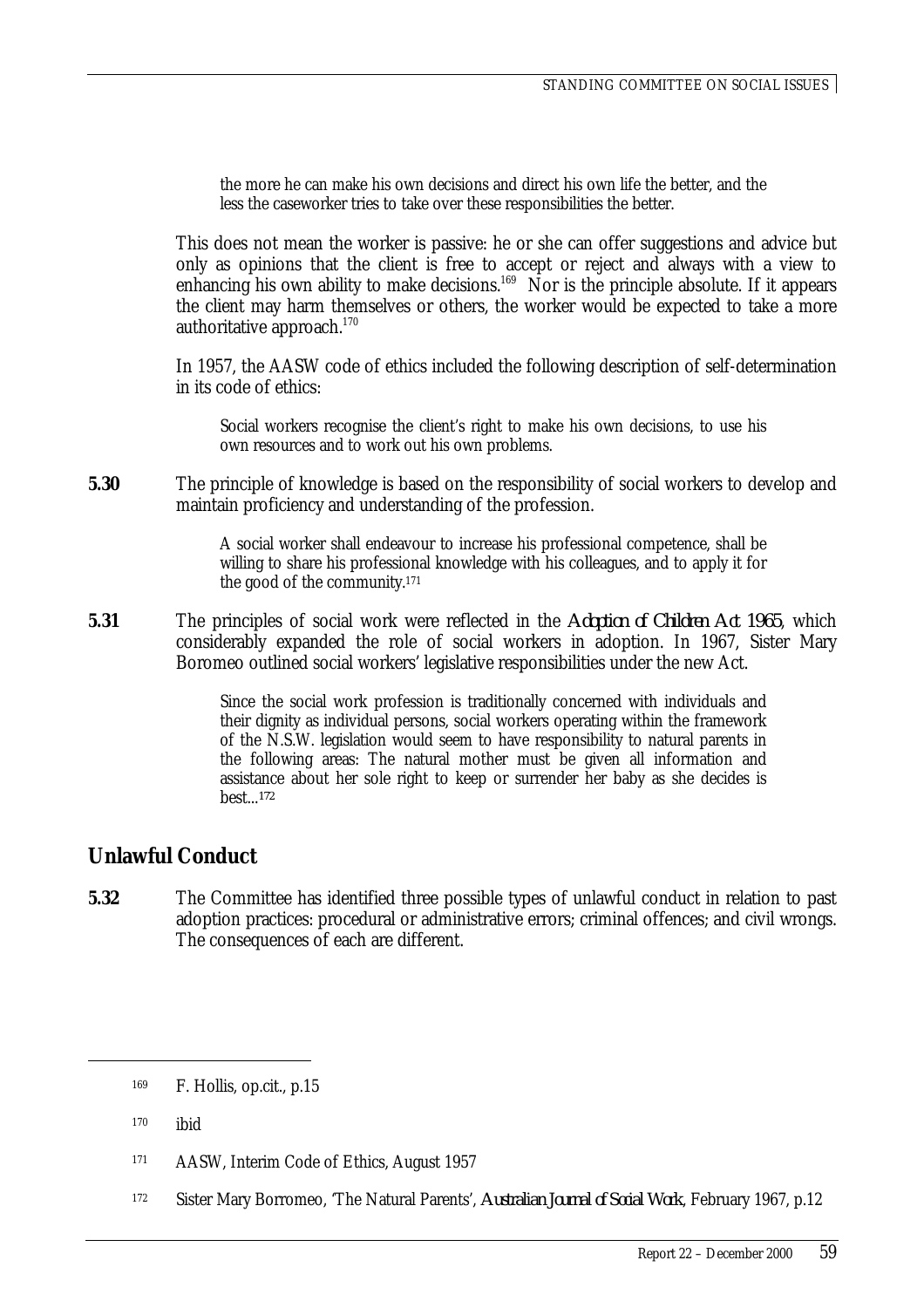#### **Procedural errors**

- **5.33** Adoption legislation establishes set procedures for key steps of the adoption process such as applying for an adoption and taking consent. Over time these procedures have become more detailed, for example the *Child Welfare Act 1939* contained no requirements about how or when consent could be taken; the *Adoption of Children Act 1965* established certain requirements including the three day waiting period; the *Adoption Act 2000* creates further requirements, including the need for counselling prior to signing consent.
- **5.34** A failure to comply with the procedural requirements of adoption legislation would be unlawful. In most cases, such a failure would mean that an adoption order would not be made. For example, if an application for an adoption was made by someone who was not permitted to apply for an adoption, or if a consent was not properly witnessed, then the Court normally would not make an adoption order (provided that the Court was aware of the problem).
- **5.35** In relation to consents, the Adoption of Children Act included the following procedural requirements:
	- consent must normally be given by each person who is a guardian of the child, $173$
	- consent should not be obtained by fraud, duress or other improper means,  $174$
	- $\bullet$  the consent document should not have been materially altered.<sup>175</sup>
	- the person giving the consent was at the time of signing the consent in a fit condition to give the consent and understood the nature of the consent,  $176$
	- consent should not be taken before the birth of the child, $177$
	- consent should not be taken within three clear days of the birth of the child unless a medical practitioner certifies that the mother was in a fit condition to give  $const$ <sup>178</sup>
- **5.36** Under past and present law, once the Court has made an adoption order, it will remain valid regardless of whether or not the procedural requirements of adoption legislation were followed. For example, an adoption order based on an invalid consent is nevertheless a valid adoption order. As explained in chapter 10, procedural errors can, however, provide a

 $174$   $s31(1)(b)$ 

- $175$   $s31(1)(c)$
- $176$  s31(1)(d)
- $177$   $s31(2)$
- $178$   $S31(3),(4)$

<sup>173</sup> Depending on the domestic circumstances and age of the child, see s26.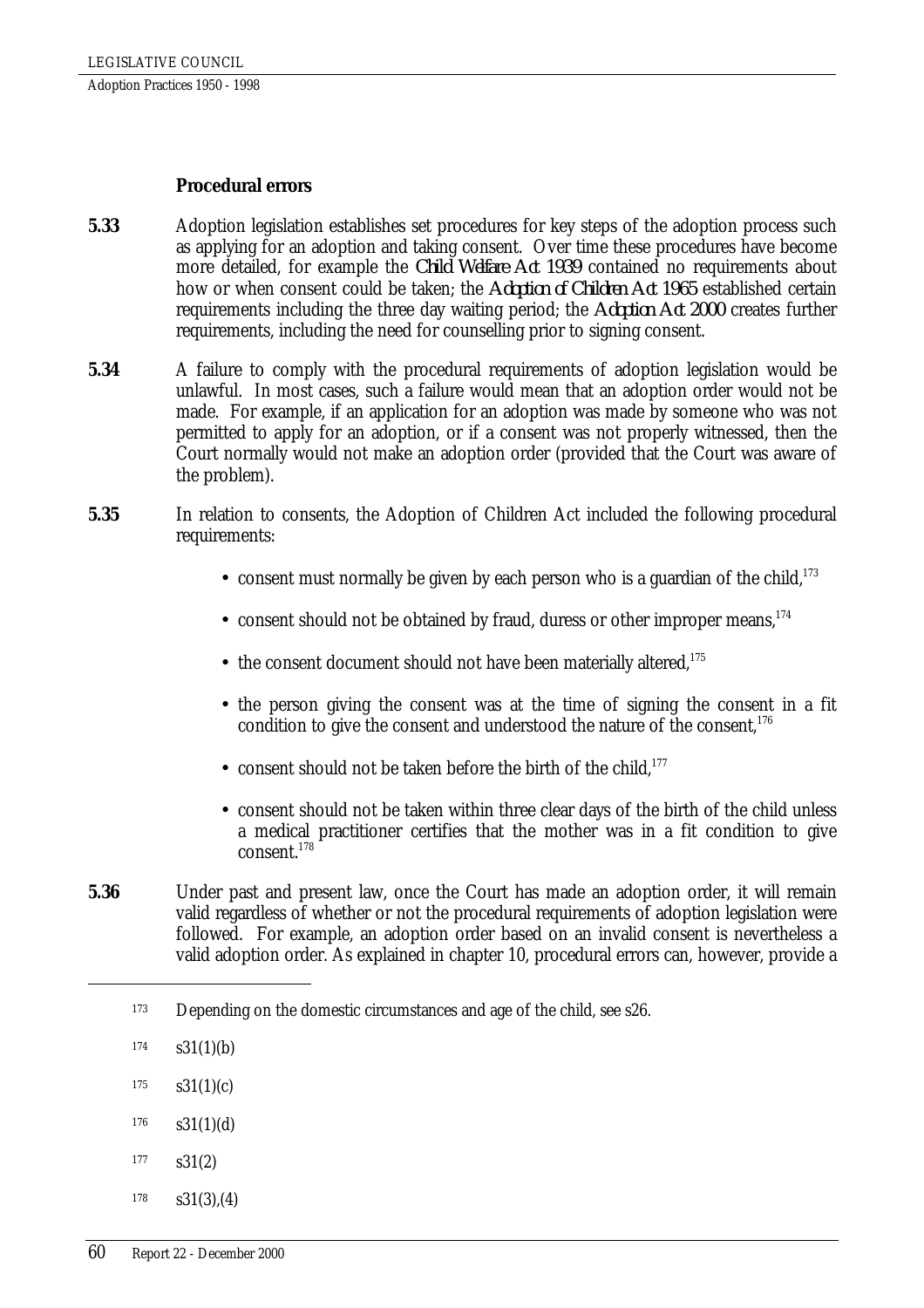reason for the Court to discharge an adoption order, provided that discharge of the order is in the best interests of the child. Unlawful conduct therefore does not automatically terminate an adoption order.

**5.37** While a failure to meet procedural requirements can be described as unlawful, such a failure it is not in itself a 'criminal' act. Procedural requirements of adoption law are quite separate to the criminal elements of the law. For example, under the *Adoption of Children Act 1965* taking a consent less than three days after birth without a doctor's certificate means that the consent will be 'defective' as defined by s 31 of the Act. But the consent taker will not have committed a criminal offence solely because they did not wait the requisite three days. People who fail to comply with procedural requirements of adoption legislation cannot be described as criminals unless they also commit a criminal offence.

#### **Criminal conduct**

- **5.38** Criminal actions, or 'offences', are actions that are unlawful and which result in a penalty being imposed on the person who committed the act. Adoption legislation creates a range of criminal offences. For example, Part 6 of the *Adoption of Children Act 1965* contains a series of sections that create specific offences. These include: presenting a forged consent, improperly witnessing a consent; and using undue influence to induce a person to offer (or refrain from offering) a child for adoption.<sup>179</sup>
- **5.39** In some cases, practices that are unlawful because they do not comply with procedural requirements will also be criminal. For example, section 31(1)(b) of the Adoption of Children Act imposes a procedural requirement that consent must not be obtained by 'fraud, duress or other improper means'. Failure to comply with section 31(1)(b) would not amount to a criminal offence. However, section 57 makes it a criminal offence to use or threaten to use 'force or restraint' to induce a parent or guardian to offer (or refrain from offering) a child for adoption. In many cases, use of force or restraint would amount to 'duress' or other 'improper means' under the Act.
- **5.40** Time limits apply to when a prosecution for an offence under the *Adoption of Children Act 1965* can take place. Section 60(3) of the Adoption of Children Act requires that prosecution must commence either within 12 months of the date of the offence, or within six months of when the offence came to the knowledge of the complainant.<sup>180</sup> The Crown Solicitor has advised the Committee that:

The effect of s60(3) of the *[Adoption of Children Act 1965]* is that it is not possible to prosecute any offences under the Act for conduct that occurred during the 1960's, 1970's or 1980's. Although if a complainant was only made aware of the conduct constituting a breach of the [Act] within the last six months then that offence would still be within time, …<sup>181</sup>

<sup>180</sup> s60

 $\overline{a}$ 

<sup>181</sup> Crown Solicitor's Office NSW, *Advice*, 4 December 2000

<sup>179</sup> For a full list of offences, see *Adoption of Children Act 1965*, Part 6; *Adoption Act 2000*, chapter 9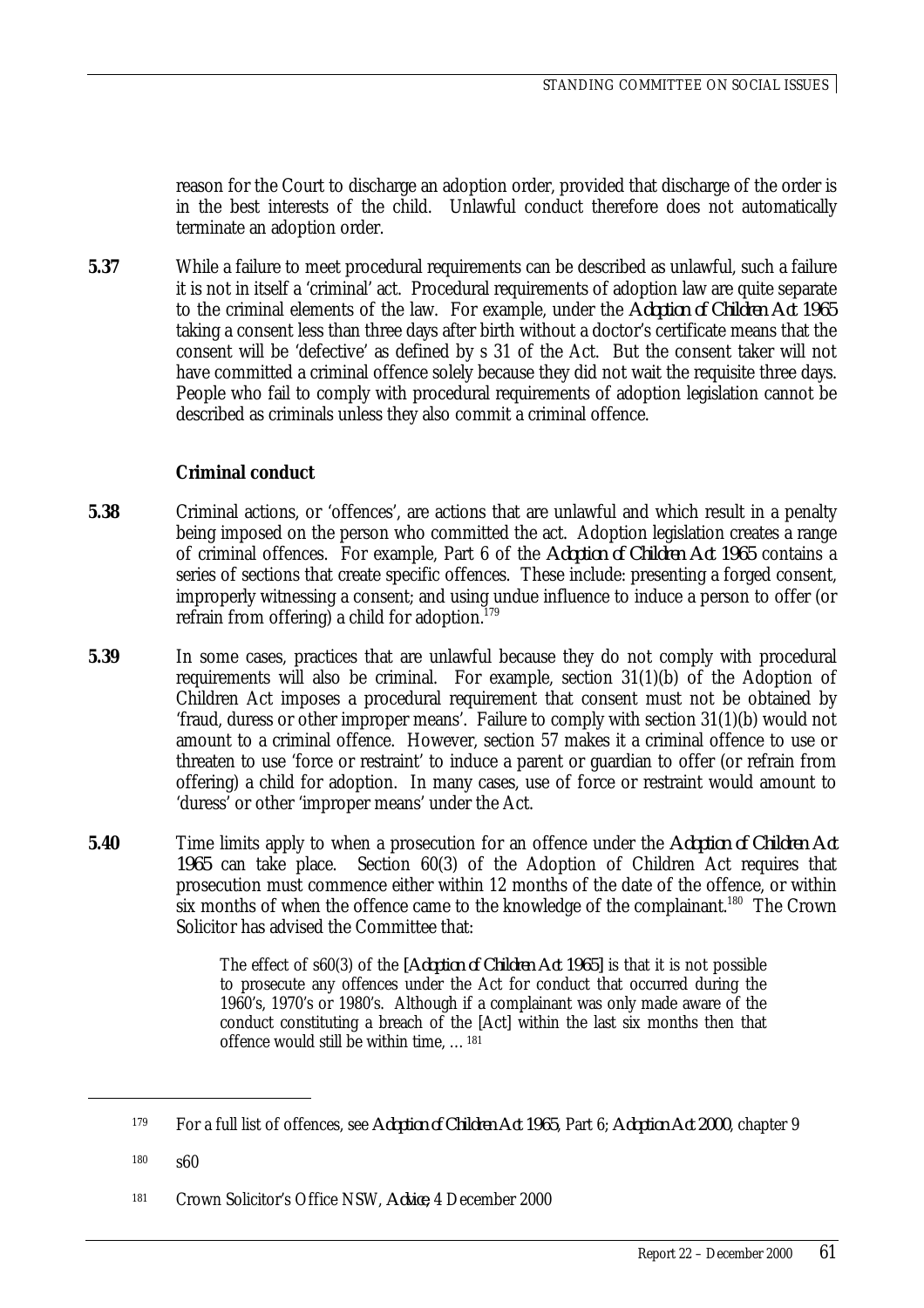In addition, the written consent of the Minister must be obtained before any prosecution may commence.<sup>182</sup>

- **5.41** Apart from specific criminal offences outlined in the *Adoption of Children Act 1965*, it is possible that some past practices may at times have constituted offences under the *Crimes Act 1900*, or other Acts that create offences. Time limits do not always apply to such offences. In this inquiry, the Committee has not examined legislation that does not specifically relate to adoption.
- **5.42** Under the criminal law, a person is presumed to be innocent of an alleged offence until proven guilty. A successful criminal prosecution requires the prosecution to prove 'beyond reasonable' doubt that a person is guilty of an alleged offence. Courts impose strict requirements on the types of evidence that can be produced. Given that a significant period of time has elapsed since many of the alleged adoption offences took place, it is unlikely that sufficient legally admissible evidence could now be obtained to support prosecution. In this regard, the Crown Solicitor has advised that:

Establishing any offences beyond reasonable doubt would be difficult due to the fact that with the effluxion of time the necessary evidence may all be lost.<sup>183</sup>

#### **Civil wrongs**

- **5.43** Apart from the specific obligations imposed by adoption legislation, the law imposes general duties on people involved in adoption. These include a 'duty of care' to avoid actions that can cause reasonably foreseeable harm to others. Breach of duty of care is usually referred to as negligence. A breach of duty of care, or another legally imposed duty, that results in harm to a person can be referred to as a 'civil wrong'. Civil wrongs are in a sense unlawful, but a person who has committed a civil wrong will not be a criminal.
- **5.44** Where a person has suffered injury as a result of a civil wrong, they may in some cases be able to launch court action to recover monetary compensation for 'personal injury'. The law imposes strict time limits on when a person is allowed to commence an action for personal injury. In most cases, a personal injury action must be brought before the court within three years of the civil wrong having been committed. This means that it is generally not possible to claim compensation for personal injury resulting from adoption practices that occurred during the 1960s and 1970s. Compensation and time limits are discussed further in chapter 10.

#### **Adoption laws**

**5.45** Under past and present law, an adoption is a judgment of the Supreme Court of NSW. These judgments are usually referred to as adoption orders. An adoption order terminates the legal relationship between the child and its natural parents and establishes a new legal relationship between the child and the adoptive parents. Effectively, all legally recognised

<sup>182</sup> *Adoption of Children Act 1965* s59

<sup>183</sup> Crown Solicitor's Office NSW, *Advice*, 4 December 2000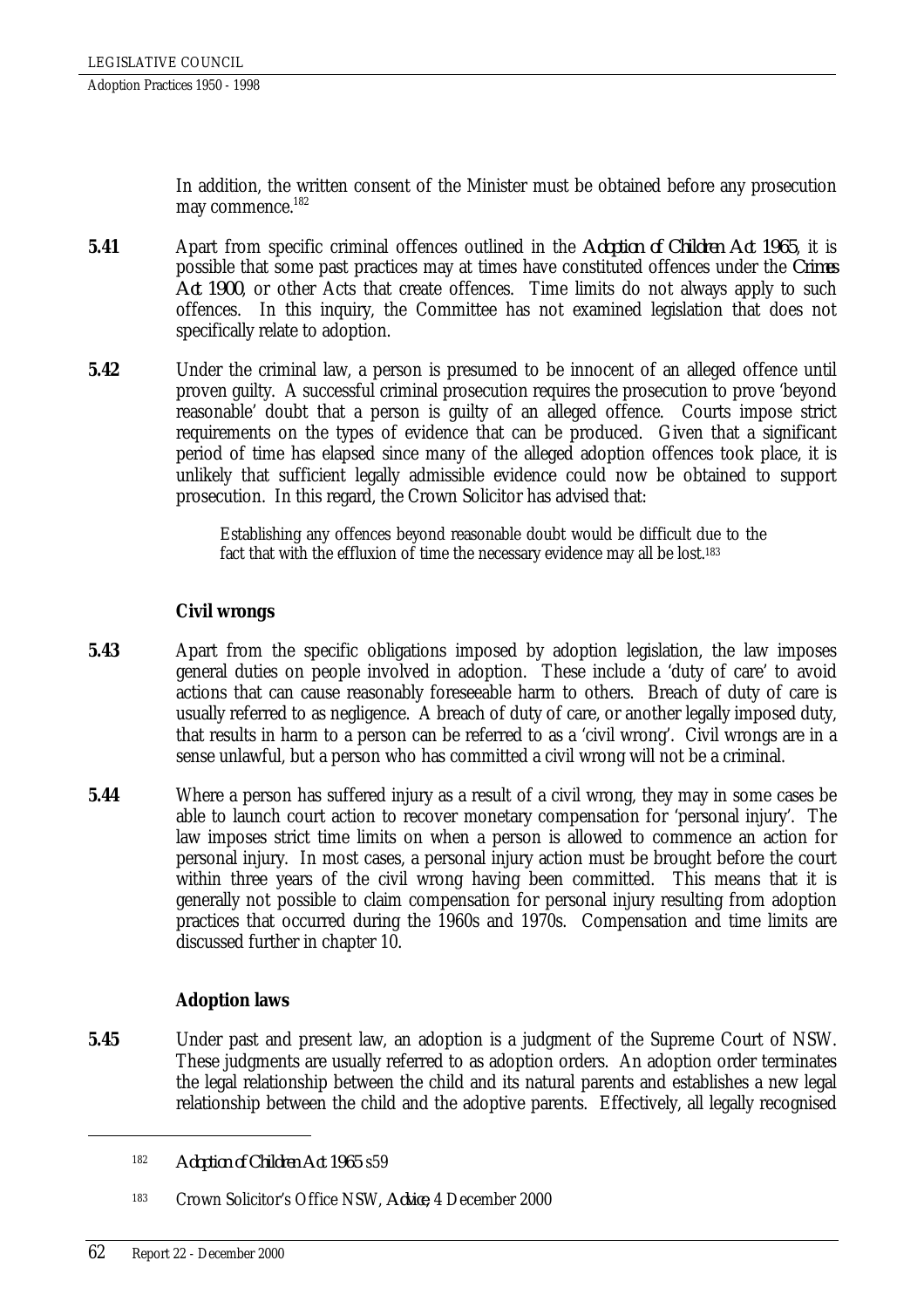rights and obligations of the natural parents are transferred to the adoptive parents. These rights include the right to care and custody of the child and the right as guardian to make decisions regarding the health and welfare of the child.

- **5.46** During the period under review, two different Acts of Parliament have governed adoption. Between 1950 and 1967, adoptions were governed by the *Child Welfare Act 1939*. In 1965, the NSW Parliament passed the *Adoption of Children Act 1965.* The Adoption of Children Act became law on 7 February 1967. Up until 1967 therefore, all adoptions were dealt with under the Child Welfare Act. At the time of this report, the Adoption of Children Act remains in force. However, in October 2000, the Parliament passed the *Adoption Act 2000*; this Act will replace the Adoption of Children Act and become law in early to mid 2001.
- **5.47** A past adoption practice was unlawful if it was contrary to the law in force at the time that the practice occurred. For example, arranging a private adoption after the *Adoption of Children Act 1965* came into force in 1967 would have been unlawful. However, it was completely lawful to arrange a private adoption prior to the 1967 commencement of the Act. Adoption law has changed considerably during the period covered by this inquiry. The Committee notes therefore that some practices that took place during the period examined in this inquiry were lawful at the time but are now unlawful. The key features of adoption law between 1939, and 2000 are outlined in Table 2. One of the most important changes to adoption law during the past decade has been the introduction of the *Adoption Information Act 1990*. Table 3 outlines the main features of the law relating to accessing adoption information.

## **The Committee's approach to allegations of unethical or unlawful conduct**

- **5.48** The Committee has heard a range of allegations about past adoption practices. These are considered in Part Two of this report. At times it has been difficult to determine whether some allegations are accurate, and if so, how widespread such alleged practices were. In some cases there is common agreement that certain practices occurred during the period under review. For example, it is widely accepted that mothers were often denied access to their child after birth. In other cases it difficult to independently verify individual allegations of misconduct. This does not mean that such misconduct did not take place; however, there is now only limited evidence in relation to some practices.
- **5.49** The Committee has not been able to follow up all allegations made in this inquiry and has therefore concentrated on those allegations which have been most commonly presented during the inquiry and which are most serious. These allegations relate to treatment during the pregnancy and birth, as well as the consent-taking process. Rather than concentrate on individual cases, the Committee has described the alleged practices and then stated whether it considers such practices to have been unethical or unlawful.
- **5.50** In looking at the question of whether a practice would have been unlawful, the Committee has not distinguished between the various types of unlawful conduct discussed in this chapter. The Committee has merely stated whether or not, in its view, certain practices that have been described in this inquiry were unlawful.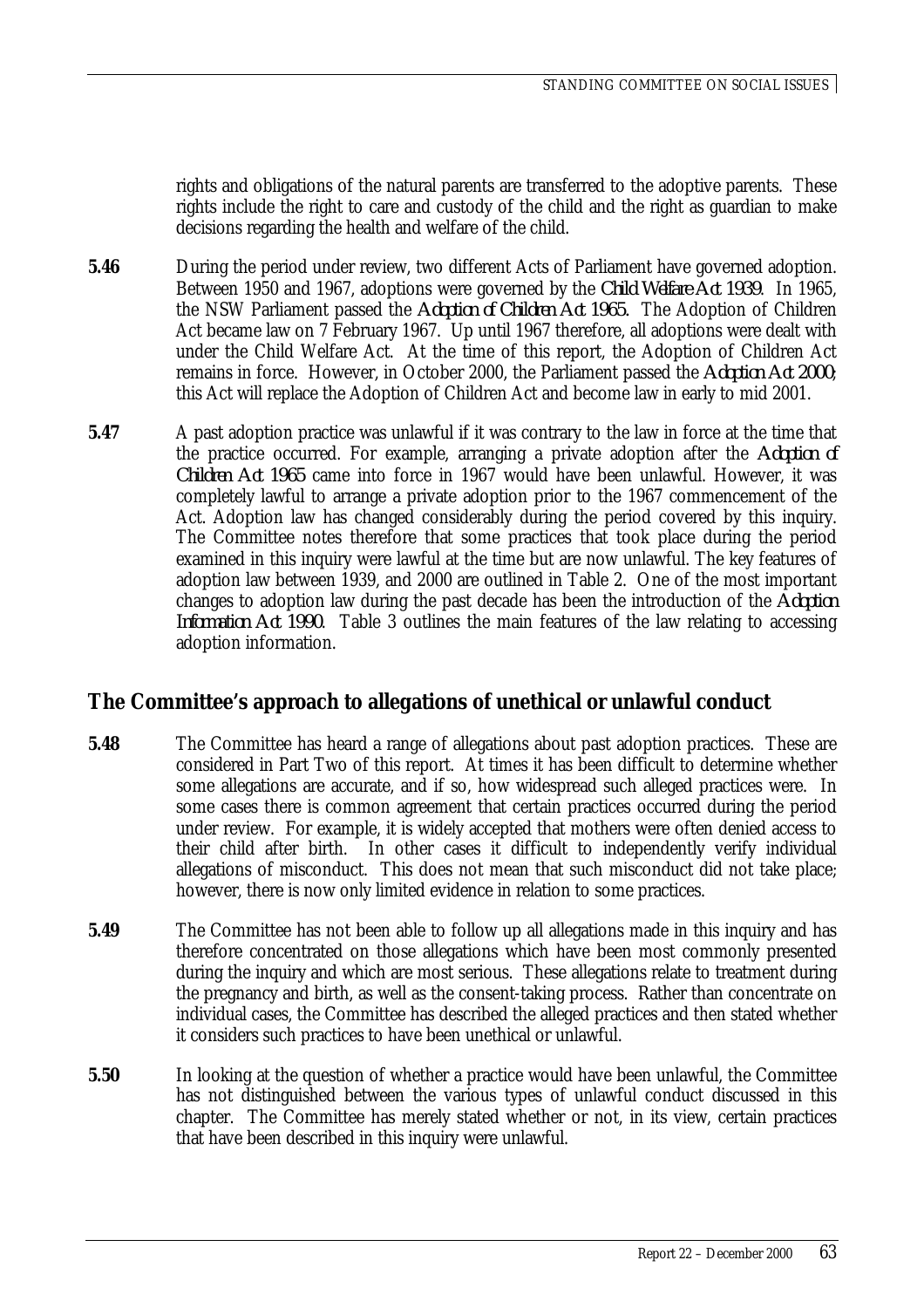|                                        | <b>Child Welfare Act 1939</b>                                                                                                                                                                                                                                         | <b>Adoption of Children</b><br><b>Act 1965</b>                                                                                                                                                                                                                                                                                      | <b>Adoption Act 2000</b>                                                                                                                                                                                              |
|----------------------------------------|-----------------------------------------------------------------------------------------------------------------------------------------------------------------------------------------------------------------------------------------------------------------------|-------------------------------------------------------------------------------------------------------------------------------------------------------------------------------------------------------------------------------------------------------------------------------------------------------------------------------------|-----------------------------------------------------------------------------------------------------------------------------------------------------------------------------------------------------------------------|
| Commencement<br>date                   | 1 December 1939                                                                                                                                                                                                                                                       | 7 February 1967                                                                                                                                                                                                                                                                                                                     | Early 2001 (proposed)                                                                                                                                                                                                 |
| <b>General matters</b>                 |                                                                                                                                                                                                                                                                       |                                                                                                                                                                                                                                                                                                                                     |                                                                                                                                                                                                                       |
| Guiding<br>principles                  | 'That the welfare and interest of<br>the child will be promoted by<br>the adoption': $s167(c)$ .                                                                                                                                                                      | The welfare and interests of the<br>child shall be regarded as the<br>'paramount consideration': s17.                                                                                                                                                                                                                               | In addition to the 'paramount<br>consideration' the Act requires<br>adoption to be a service to the<br>child, not to adoptive parents<br>wishing to care for a child: s7.                                             |
| Effect of<br>adoption order            | Most of the parental rights of<br>the birth parents transferred to<br>the adoptive parents except the<br>right of the child to inherit<br>property. The child became the<br>child of the adoptive parents, as<br>if 'born to the parents in lawful<br>wedlock': s168. | The transfer of parental rights<br>to the adoptive parents is<br>maintained in the Act with the<br>addition of the child's right to<br>inherit property from the<br>adoptive parents: $s35(1)(a)$ , (b).                                                                                                                            | The Act recognises that the<br>legal status of the child is<br>transferred from one family to<br>another. However, it also<br>recognises the benefit of<br>maintaining a relationship with<br>the birth parents: s95. |
| Private<br>adoptions                   | The Act permitted the<br>arrangement of adoptions by<br>private individuals with minimal<br>involvement from the<br>Department (private adoptions).                                                                                                                   | Private adoptions were not<br>permitted, unless the child was<br>related to one of the adoptive<br>parents. All non-familial<br>adoptions must be arranged by<br>the Department or a registered<br>adoption agency: ss10, 16.                                                                                                       | Private adoptions not permitted.<br>All adoptions, including<br>applications by relatives or step-<br>parents, must be arranged by<br>the Director General or a<br>licensed private agency: ss10, 11.                 |
| Discharge of<br><b>Adoption orders</b> | An adopting parent or<br>'reputable person' on behalf of<br>an adopted child could apply to<br>the court to vary or discharge an<br>adoption order, 'subject to such<br>terms and conditions as it thinks<br>fit': $s170$ .                                           | The Director-General and the<br>Attorney-General could apply to<br>the Court for discharge of an<br>adoption order. Discharge can<br>only be granted if in the 'best<br>interests' of the child: s25.                                                                                                                               | All parties are able to apply to<br>the Court for discharge of an<br>adoption order. Discharge can<br>only be granted if in the best<br>interests' of the child: s93.                                                 |
| Consent                                |                                                                                                                                                                                                                                                                       |                                                                                                                                                                                                                                                                                                                                     |                                                                                                                                                                                                                       |
| Who can give<br>consent?               | If the parents of the child were<br>married the consent of both<br>parents was required. If the<br>parents were not married, only<br>the mother's consent was<br>necessary: s167(d).                                                                                  | If the parents were married, the<br>consent of both parents was<br>required. If they were unmarried<br>and not living together, only the<br>mother's consent was necessary.<br>Since the early 1990s the<br>consent of the father has usually<br>been required, even if he is not<br>living with the mother:<br>$s26(3)(a)$ , (3A). | Consent must be provided by<br>each parent, regardless of their<br>marital status: s52.                                                                                                                               |

## **Table 2: Key features of Adoption Law 1939-2000**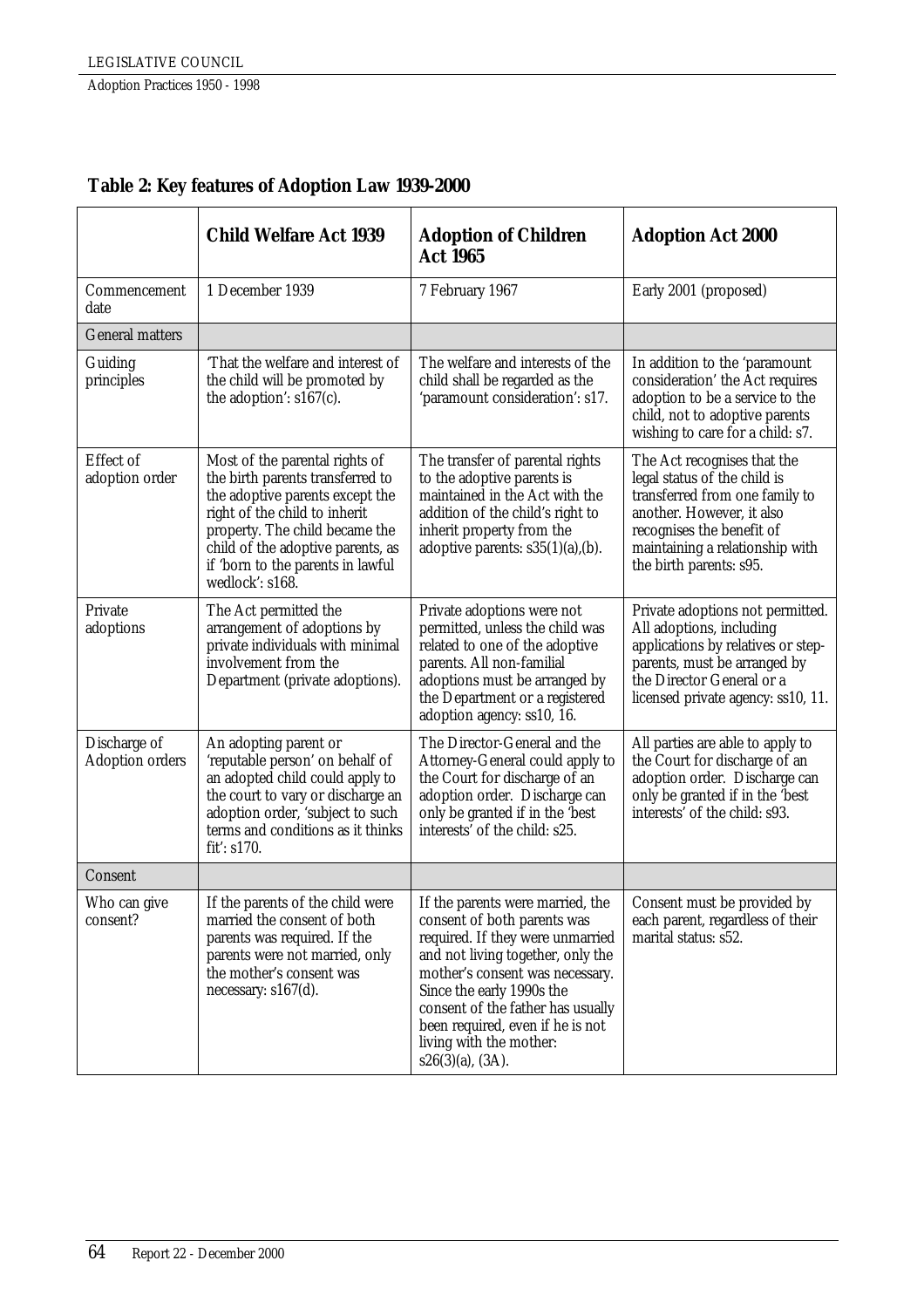| When can<br>consent be<br>given?         | Consent could be taken any<br>time after the birth of the child.                                                                                                                                                                      | Consent normally could not be<br>taken until three clear days after<br>the birth (in effect, this meant<br>that consent could not be taken<br>until the fifth day after birth).<br>However, the Act allowed<br>consent to be given earlier<br>provided that a medical<br>practitioner certified that the<br>mother was in a fit state to give<br>consent: $s31(3)$ . | Consent may not be taken until<br>at least 30 days after the birth of<br>the child and 14 days after the<br>person giving consent is given<br>copies of the consent document<br>and written information about<br>adoption: s60.                                                   |
|------------------------------------------|---------------------------------------------------------------------------------------------------------------------------------------------------------------------------------------------------------------------------------------|----------------------------------------------------------------------------------------------------------------------------------------------------------------------------------------------------------------------------------------------------------------------------------------------------------------------------------------------------------------------|-----------------------------------------------------------------------------------------------------------------------------------------------------------------------------------------------------------------------------------------------------------------------------------|
| Dispensing with<br>consent               | The consent of a parent or<br>guardian could be dispensed<br>with if the court deemed it was<br>'just and reasonable to do so':<br>s167.                                                                                              | The Act lists several grounds on<br>which the court may dispense<br>with consent including if the<br>person is not capable of giving<br>consent or is considered by the<br>court to be unfit to fulfil a<br>parental role: s32.                                                                                                                                      | The new Act reduces the<br>number of specific grounds on<br>which consent may be<br>dispensed with but includes a<br>general provision for the court<br>to dispense with consent if in<br>the child's best interests: s67.                                                        |
| Counselling                              | There was no requirement for<br>counselling under the Act.                                                                                                                                                                            | No requirement in the Act, but<br>under the Adoption<br>Regulations, counselling was<br>supposed to be provided by<br>private adoption agencies to<br>assist an expectant mother to<br>make a decision about the<br>future of her child.                                                                                                                             | Consent may not be given<br>unless a counsellor certifies that<br>the person giving consent has<br>received counselling: s63.                                                                                                                                                     |
| Revocation                               | The Act did not change the<br>common law position that<br>consent could be revoked at any<br>time until the adoption order<br>was made.                                                                                               | Consent could be revoked at<br>any time until 30 days after the<br>consent is given, provided the<br>court had not already made an<br>adoption order: s28.                                                                                                                                                                                                           | Consent can be revoked before<br>the end of the period of 30 days<br>beginning on the day on which<br>the consent document was<br>signed: s40.                                                                                                                                    |
| Guardianship                             |                                                                                                                                                                                                                                       |                                                                                                                                                                                                                                                                                                                                                                      |                                                                                                                                                                                                                                                                                   |
| Guardianship<br>prior to the<br>adoption | The Act did not change the<br>common law position that<br>where the parents were not<br>married, the mother was the<br>legal guardian until the time that<br>the court made the adoption<br>order.                                    | Guardianship was transferred to<br>the Director-General after the<br>consent was completed: s34.                                                                                                                                                                                                                                                                     | Following consent, guardianship<br>will continue to be transferred<br>to the Director-General: s75.                                                                                                                                                                               |
| <b>Offences</b>                          |                                                                                                                                                                                                                                       |                                                                                                                                                                                                                                                                                                                                                                      |                                                                                                                                                                                                                                                                                   |
| Offences                                 | The Act originally included<br>offences of a general nature that<br>were not specific to adoption.<br>In 1961 the Act was amended to<br>prohibit unauthorised<br>advertising and payments in<br>relation to adoption: ss171,<br>171A. | A range of offences were listed in<br>the Act including the improper<br>witnessing or forging of consents,<br>making unauthorised payments in<br>relation to adoption and<br>unauthorised attempts by the<br>birth family to communicate with<br>the adopted child. A prosecution<br>could not be commenced without<br>the Minister's approval: Part 6.              | Most of the offences outlined in<br>the 1965 Act are reproduced in<br>this Act, except for those<br>designed to prevent contact<br>between members of the birth<br>family and adoptive family,<br>reflecting the principle of<br>openness enshrined in the new<br>Act: chapter 9. |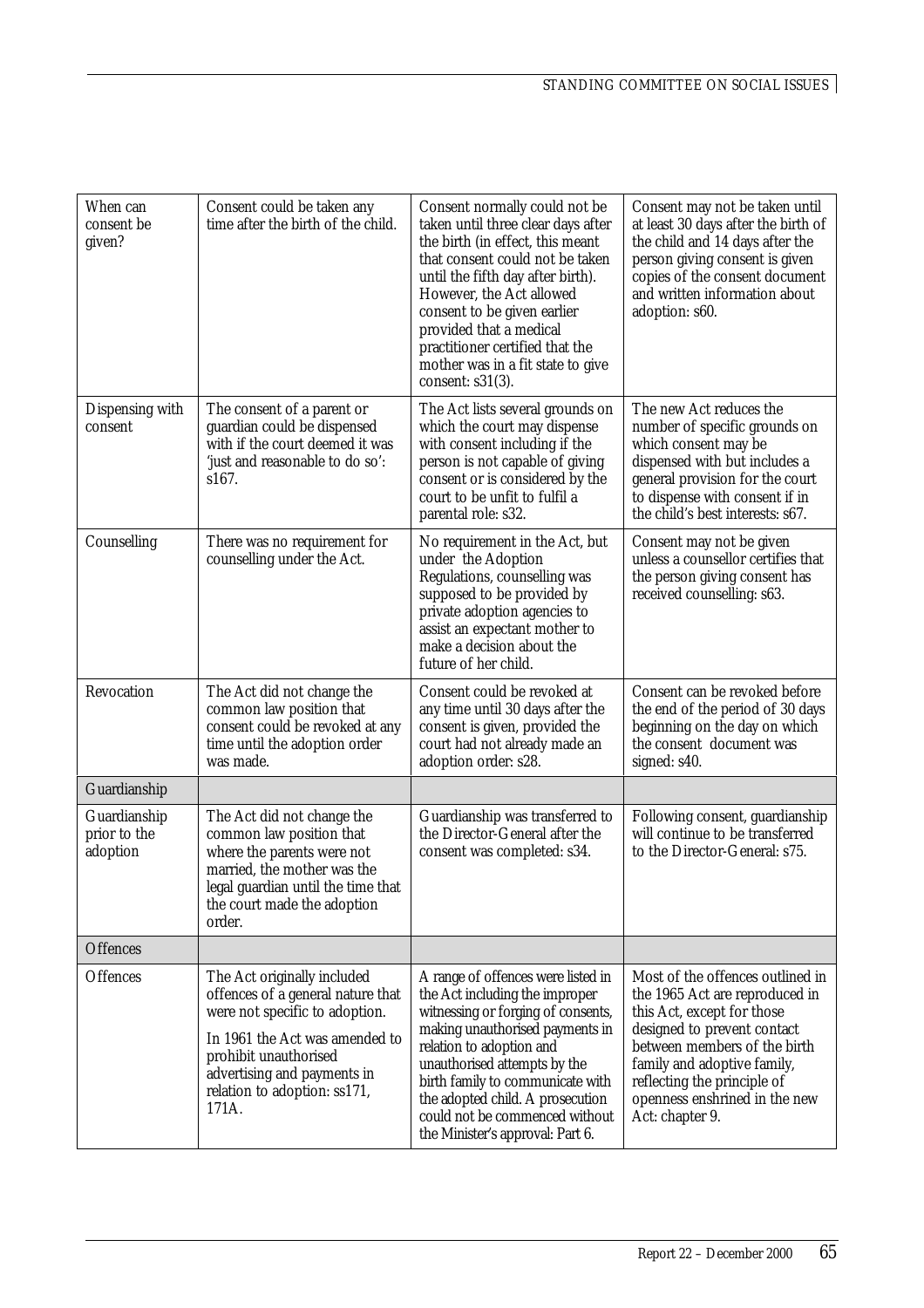| Unauthorised<br>payments | Payments to adoptive parents were<br>prohibited (unless authorised by<br>the Court) but payments to the<br>natural parents were originally<br>permitted. Therefore, commercial<br>adoption arrangements were<br>lawful. However, in 1961<br>payments in relation to adoption<br>were prohibited, unless authorised<br>by the Court or Director<br>General:s170. | The Act maintained the general<br>prohibition on adoption<br>payments, with limited<br>exceptions, including the<br>payment of medical and hospital<br>expenses in relation to the birth,<br>or other payments authorised by<br>the Court of the Director<br>General. | The Act prohibits unauthorised<br>payments in relation to<br>adoption.                                                                  |
|--------------------------|-----------------------------------------------------------------------------------------------------------------------------------------------------------------------------------------------------------------------------------------------------------------------------------------------------------------------------------------------------------------|-----------------------------------------------------------------------------------------------------------------------------------------------------------------------------------------------------------------------------------------------------------------------|-----------------------------------------------------------------------------------------------------------------------------------------|
| Advertising              | Advertising in relation to<br>adoption was originally allowed.<br>This was prohibited following<br>amendments in 1961: s171A.                                                                                                                                                                                                                                   | Advertising is generally<br>prohibited unless approved by<br>the Director General: s51.                                                                                                                                                                               | The new Act includes minor<br>amendments to the relevant<br>provisions but the prohibition<br>on advertising remains in place:<br>s178. |

## **Table 3 Access to adoption information 1965-2000**

|                                      | <b>Adoption of Children</b><br><b>Act 1965</b>                                                                                                                        | <b>Adoption Information</b><br><b>Act 1990</b>                                                                                                                                          | <b>Adoption Act 2000</b>                                                                                                                                                                                                     |
|--------------------------------------|-----------------------------------------------------------------------------------------------------------------------------------------------------------------------|-----------------------------------------------------------------------------------------------------------------------------------------------------------------------------------------|------------------------------------------------------------------------------------------------------------------------------------------------------------------------------------------------------------------------------|
| Commencement<br>date                 | 7 February 1967                                                                                                                                                       | 2 April 1991                                                                                                                                                                            | Early 2001 (proposed)                                                                                                                                                                                                        |
| Guiding<br>principles or<br>objects  |                                                                                                                                                                       |                                                                                                                                                                                         |                                                                                                                                                                                                                              |
|                                      | The Act introduced strict<br>confidentiality requirements in<br>relation to adoption.                                                                                 | To provide adult adopted<br>persons and birth parents<br>greater access to identifying<br>information about each other<br>and to facilitate contact: s3.                                | Objects of the Act include 'to<br>ensure that adoption law and<br>practice assist a child to know<br>and have access to his or her<br>birth family and cultural<br>heritage' and 'to encourage<br>openness in adoption': s7. |
| Access to<br>adoption<br>information |                                                                                                                                                                       |                                                                                                                                                                                         |                                                                                                                                                                                                                              |
|                                      | Not applicable.                                                                                                                                                       | The Act allows adopted people<br>and the birth parents of an<br>adopted child more that 18<br>years of age to access identifying<br>adoption information.                               | The new Act maintains the<br>rights to identifying adoption<br>information enshrined in the<br>1990 Act.                                                                                                                     |
| Contact and<br>reunion               |                                                                                                                                                                       |                                                                                                                                                                                         |                                                                                                                                                                                                                              |
|                                      | The Act did not facilitate<br>contact or reunion. In 1976 the<br>Department established a<br>voluntary Adopted Persons<br>Contact Register to facilitate<br>reunions. | The Act changed the name of the<br>Adopted Persons Register to the<br>'Reunion and Information<br>Register' but the purpose and<br>function remained the same: Part<br>$\overline{4}$ . | The purpose and function of<br>the Reunion and Information<br>Register is maintained under the<br>new Act: Part 5.                                                                                                           |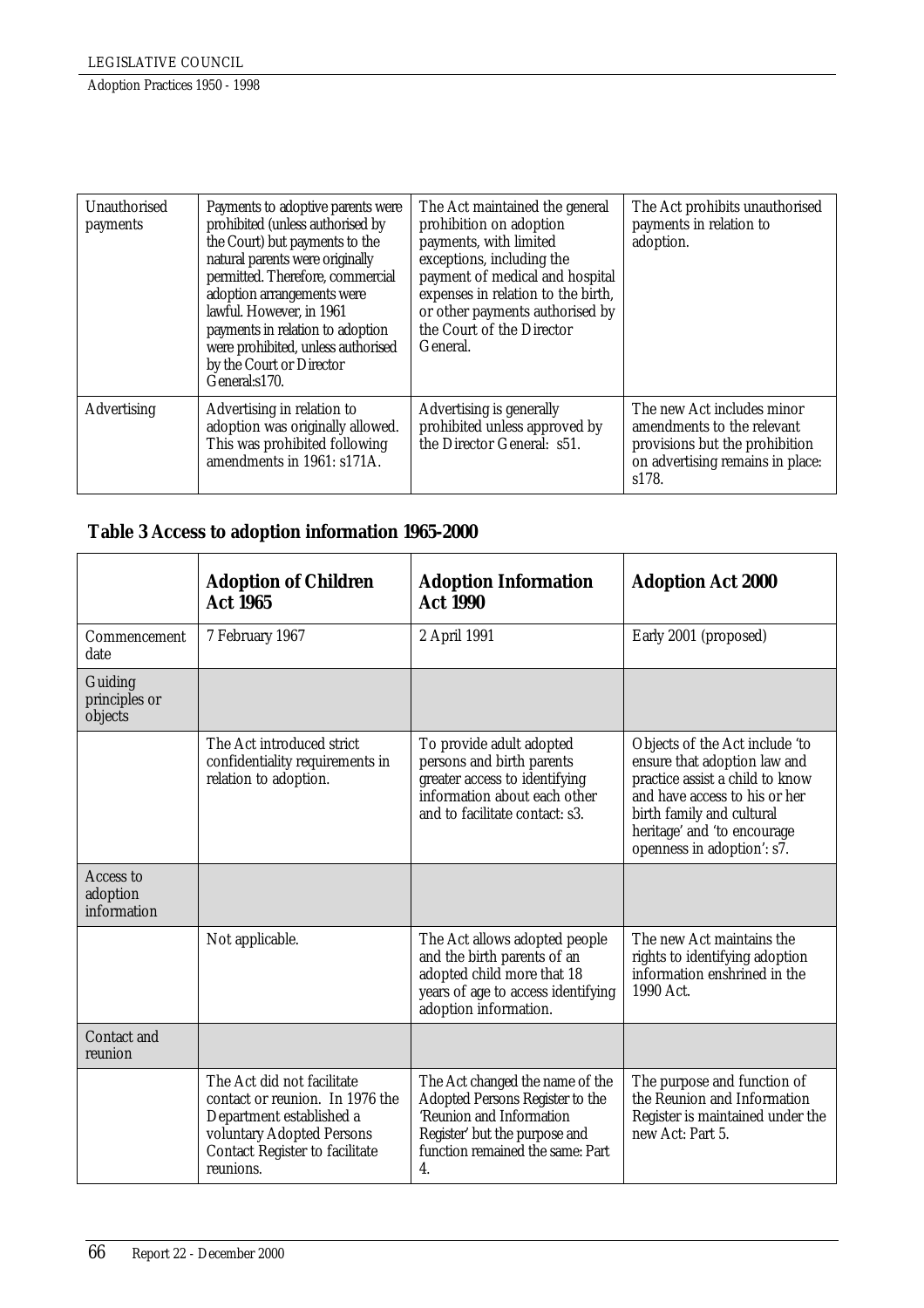| <b>Advance Notice</b>           |                                                                                                                                                           |                                                                                                                                                                                                                                                                                                                                                                                                                                                                         |                                                                                                                                                                                                                                                                                          |
|---------------------------------|-----------------------------------------------------------------------------------------------------------------------------------------------------------|-------------------------------------------------------------------------------------------------------------------------------------------------------------------------------------------------------------------------------------------------------------------------------------------------------------------------------------------------------------------------------------------------------------------------------------------------------------------------|------------------------------------------------------------------------------------------------------------------------------------------------------------------------------------------------------------------------------------------------------------------------------------------|
|                                 | Not applicable                                                                                                                                            | The Act was amended in 1995<br>to establish an Advance Notice<br>system to delay the release of<br>personal information if<br>requested: Part 2.                                                                                                                                                                                                                                                                                                                        | The new Act maintains the<br>Advance Notice system: Part 3.                                                                                                                                                                                                                              |
| <b>Contact vetoes</b>           |                                                                                                                                                           |                                                                                                                                                                                                                                                                                                                                                                                                                                                                         |                                                                                                                                                                                                                                                                                          |
|                                 | Not applicable                                                                                                                                            | The Act allows for either the<br>birthparent or adopted person<br>to put a veto on contact with<br>the other party. If a veto is in<br>place, identifying information<br>will only be released if the<br>person signs an undertaking not<br>to contact the person. The veto<br>remains in force until removed<br>by the applicant or the death of<br>the applicant: Part 3.                                                                                             | The Contact veto system is<br>maintained in Part 4 of the Act.                                                                                                                                                                                                                           |
| <b>Contact Veto</b><br>Register |                                                                                                                                                           |                                                                                                                                                                                                                                                                                                                                                                                                                                                                         |                                                                                                                                                                                                                                                                                          |
|                                 | Not applicable                                                                                                                                            | The Act required the<br>establishment of a Contact Veto<br>Register: s19. Section 29 of the<br>Act originally required the<br>Director General to report to the<br>Minister ten years after the<br>commencement of the section on<br>whether the Contact Veto<br>Register should be closed.<br>However, this section was<br>omitted in 1995 to prevent<br>closure of the register without<br>Parliament's consideration:<br>Adoption Information Amendment Act<br>1995. | The Contact Veto Register can<br>not be closed without<br>Parliament's consideration.                                                                                                                                                                                                    |
| <b>Offences</b>                 |                                                                                                                                                           |                                                                                                                                                                                                                                                                                                                                                                                                                                                                         |                                                                                                                                                                                                                                                                                          |
|                                 | The Act included various<br>offences designed to prohibit<br>unauthorised contact between<br>the adopted child and its birth<br>parents: ss 49, 49A & 53. | It is an offence to contact an<br>adopted person or birth parent<br>if they have registered a Contact<br>Veto: s28, or to disclosure<br>adoption information without<br>the appropriate authorisation:<br>s15.                                                                                                                                                                                                                                                          | Under the new Act it will be an<br>offence to try to contact a person<br>who has registered a contact veto:<br>s188. It will also be an offence<br>for a prospective adoptive parent<br>to make unauthorised contact<br>with a birth parent before the<br>child has been allocated s187. |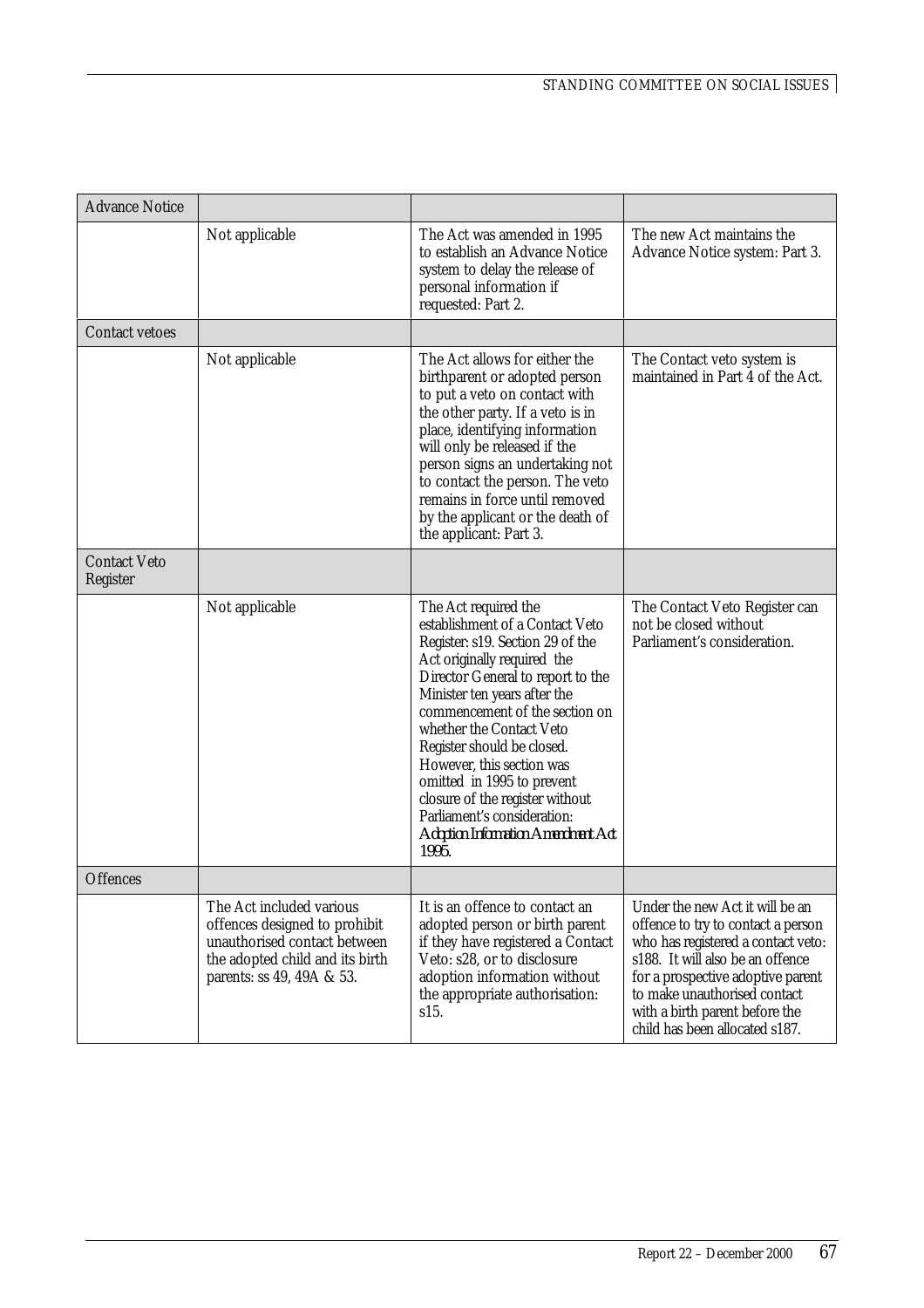# **Chapter 6 The pregnancy**

This chapter describes the experiences of mothers, fathers and families during the pregnancy. The chapter examines the young woman's reaction to her pregnancy as well as the reaction of family members and the father of the child.

In many cases the pregnancy resulted in the woman being sent away from the family home for the duration of the pregnancy and birth. This often involved leaving school and moving to an unfamiliar place with little emotional support from close family and friends. While some women had family support during the pregnancy and were able to remain in the family home, this chapter primarily examines the options available to those women who left the family home during this period. These options included accommodation in a maternity home, being sent to live with relatives and boarding with a family in the community. The level of professional support during this period will also be discussed.

## **Reaction to the pregnancy**

- **6.1** Many women told the Committee about their initial reaction to the news of their pregnancy. When I realised I was pregnant in 1952, I was afraid, as much as I was disillusioned and embarrassed.<sup>184</sup> How did I feel about it? I really did not think I was [pregnant], I suppose. I guess I was in denial for quite some time …<sup>185</sup> **6.2** The news of the pregnancy was made worse for some women who had become pregnant as a result of rape. At the very young age of 16 I felt ashamed and guilty (I had been raped and of course, not believed).<sup>186</sup> **6.3** The Committee heard that some women were shocked but happy about the pregnancy but were too afraid to express their joy because of the reaction of those around them. I had not been ashamed of the fact of my pregnancy when I initially found out but I was given no choice but to assume shame because of the punitive response I received from everyone I informed. In actuality I was privately quite excited and publicly quite scared.<sup>187</sup> **6.4** The reaction of family members was often hostile and unsupportive.  $\overline{a}$ <sup>184</sup> Submission 22 <sup>185</sup> Witness D evidence, 17 June 1999
	- <sup>186</sup> Submission 36
	- <sup>187</sup> Submission 114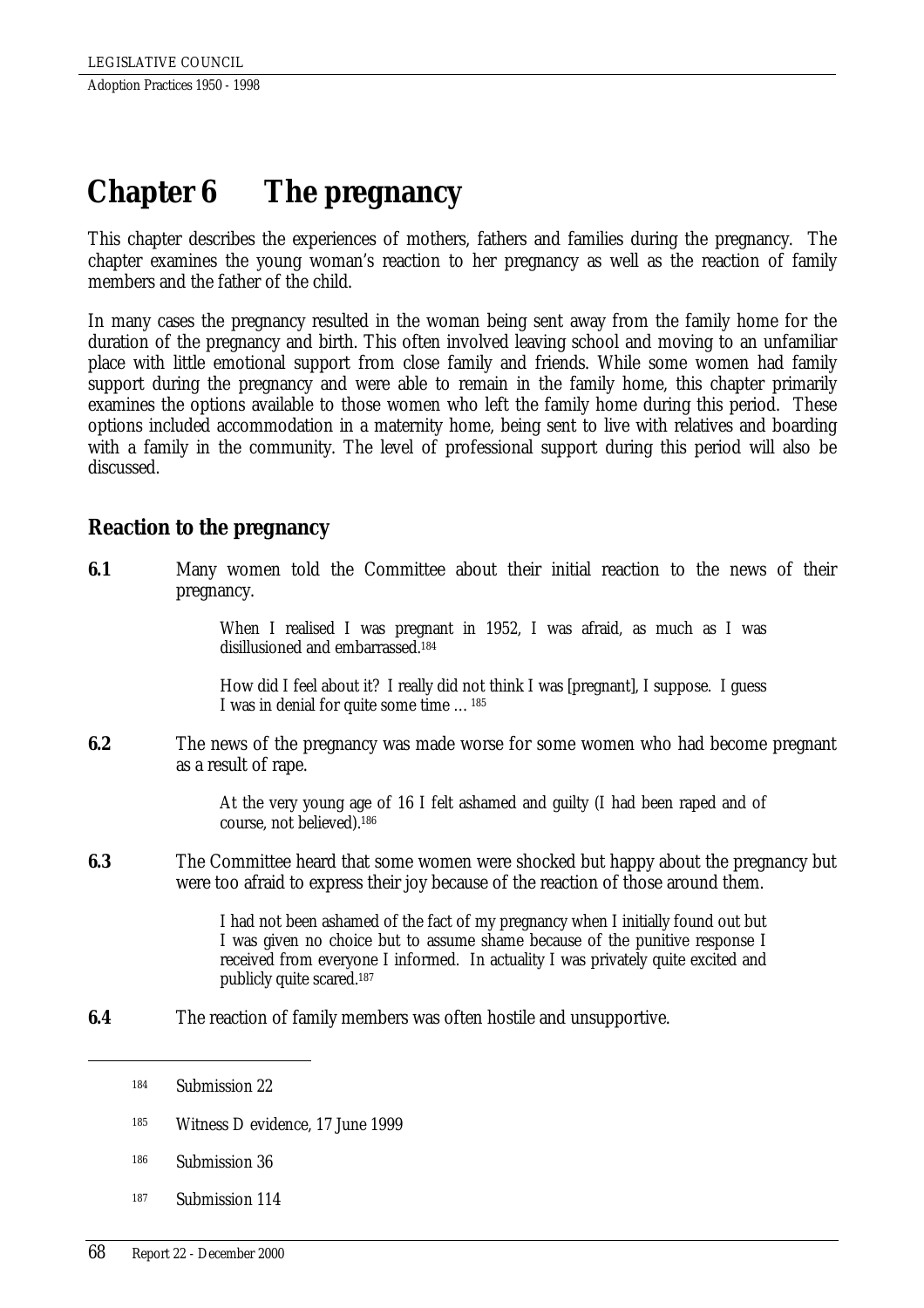My mother was unsupportive and was fully aware that I did not wish to surrender my baby. However she insisted that if I were to keep my baby she would never accept him as her grandchild and would never speak to me again. Her rejection and lack of support weighed heavily on my mind as a frightened 16 year old.<sup>188</sup>

**6.5** The stigma attached to being single and pregnant resulted in some families sending the young woman away.

> At that time (1969), social structures were extremely rigid and my mother feared for my future reputation, so felt it best I not return to my hometown.<sup>189</sup>

In some extreme cases, women were sent interstate in order to keep the pregnancy a secret, even from family members.

Although I am a Western Australian, my son was born, adopted and now lives in NSW. I was sent to Sydney by my parents to hide the shame of my pregnancy. I was seventeen at the time.<sup>190</sup>

I have three older sisters and they were not aware (of my pregnancy) until very late in my pregnancy when my mother told my older sister.<sup>191</sup>

**6.6** Not all families reacted with hostility, and many parents of young unmarried women offered their support and advice. Diane Stebbings said that when her mother learned of her teenage pregnancy, she:

> was upset (but) wanted to help me, so she took me to her gynaecologist, to a doctor she trusted.

> Well, after that first visit to the doctor my parents talked to him alone, probably on the 'phone. I was not a party to these conversations. Apparently Mum and Dad wanted to keep the child in the family, and they proposed to adopt him themselves. I did not actually know this at the time. The doctor told them that was a really bad idea, that you cannot do that sort of thing…<sup>192</sup>

**6.7** Louise Greenup told the Committee that while the news of her pregnancy in 1977:

was an horrendous experience and one that shocked my family greatly … my parents were very supportive and the only question that truly needed to be answered was "what was the right thing to do" for myself and the baby. … The options were to adopt out my baby or to keep my baby. The latter option was one that was truly considered …<sup>193</sup>

- <sup>189</sup> Submission 97
- <sup>190</sup> Submission 52
- <sup>191</sup> Eagles evidence, 19 October 1998
- <sup>192</sup> Stebbings evidence, 19 October 1998
- <sup>193</sup> Submission 107

<sup>188</sup> Submission 67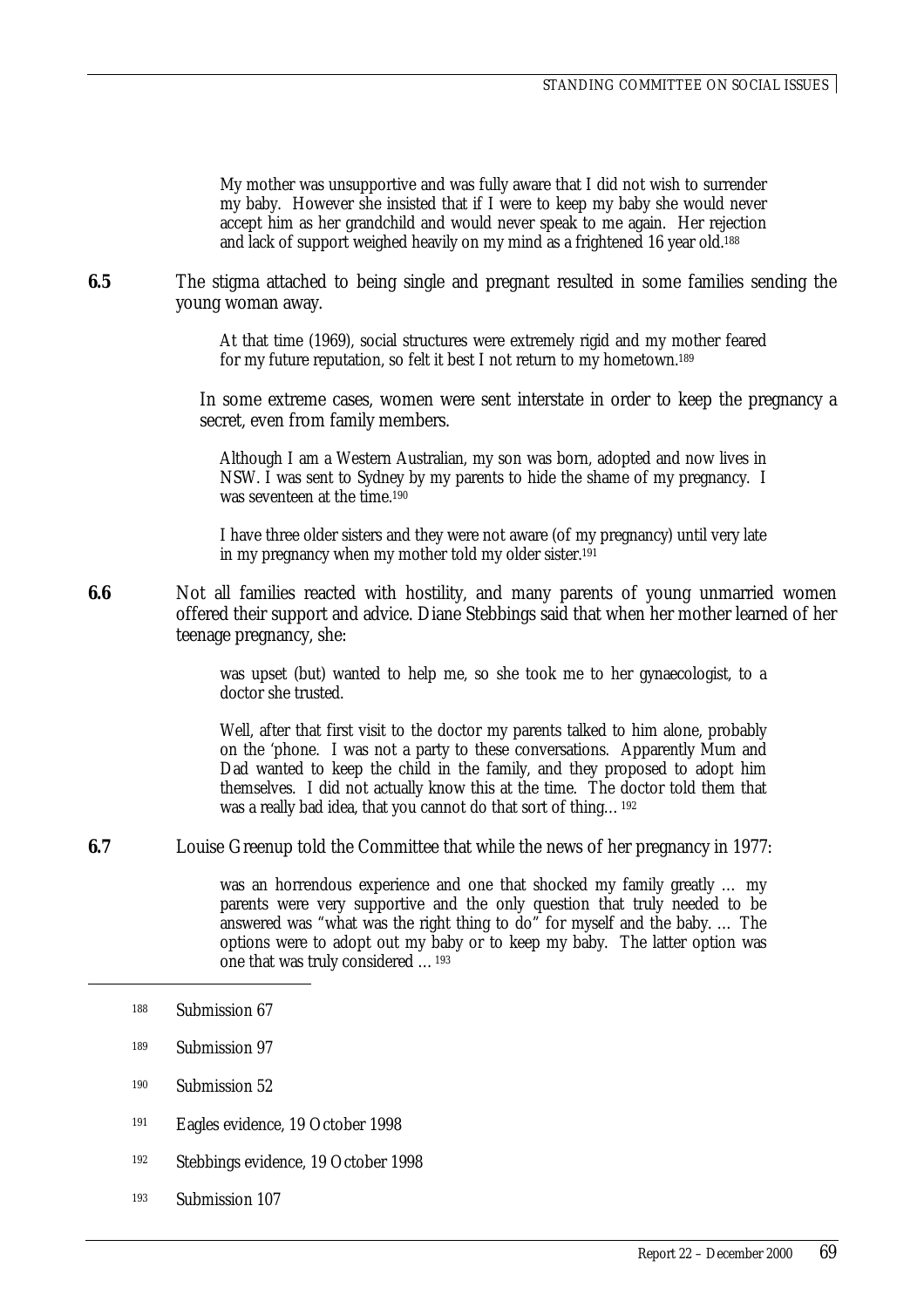**6.8** The news of the pregnancy was a disruption to employment or study for some women and many employers wanted to keep the pregnancy a secret. Julia Dickson was a third year student nurse in 1962 when she discovered she was pregnant.

> With nowhere to turn I spoke to the Acting Matron where I was a student about my situation. She told me that these things were best kept very private and suggested that I spend the final months "away from everyone" at the Queen Victoria Hospital for Women & Babies. I was also told to seriously consider that adopting my child out would be "best for everyone" and that if I consented to adoption I could come back and finish my training with my PTS group and graduate on time.<sup>194</sup>

**6.9** In evidence to the Committee one witness explained how arrangements were made for her to leave work in Tamworth and live at a maternity home in Sydney for the duration of her pregnancy.

> The people who sent me down there were very clever at organising everything. They got me leave of absence.… (My aunt) organised my leave from work. She had my boss up at the house. I worked as a telephonist on the telephone exchange and she organised all of that. When I came back she organised my job back for me … I just walked in on a morning shift one morning, sat down and started answering the calls again, and nobody really acknowledged it – they all said "Hi, how are you going?"<sup>195</sup>

- **6.10** The Committee understands that it was common for a young woman to resign from her job as soon as she discovered she was pregnant for fear that her pregnancy would be revealed to her employers and colleagues.<sup>196</sup>
- **6.11** The interpretation of a young woman's reaction to her pregnancy was often influenced by the condescending attitude towards unmarried mothers prior to the mid 1970s. In her address to adoption workers gathered in 1967 to discuss the introduction of the *Adoption of Children Act 1965*, Sister Boromeo stated that many girls reacted with such guilt and anxiety:

that their re-action can almost be labelled pathological…Cases of extreme denial patterns, conversion-hysterias and acting-out behaviour are quite common enough.<sup>197</sup>

#### **The reaction of the 'putative' father**

**6.12** The evidence to this inquiry showed that in many cases the 'putative' father<sup>198</sup> of the baby was in his teens and was either not told of the pregnancy or was unprepared to cope with it.

- <sup>195</sup> Witness D evidence, 17 June 1999
- <sup>196</sup> Sister Borromeo, Residential care for the unmarried mother, Blackfriars course for adoption workers, 1967
- <sup>197</sup> ibid

<sup>194</sup> Submission 39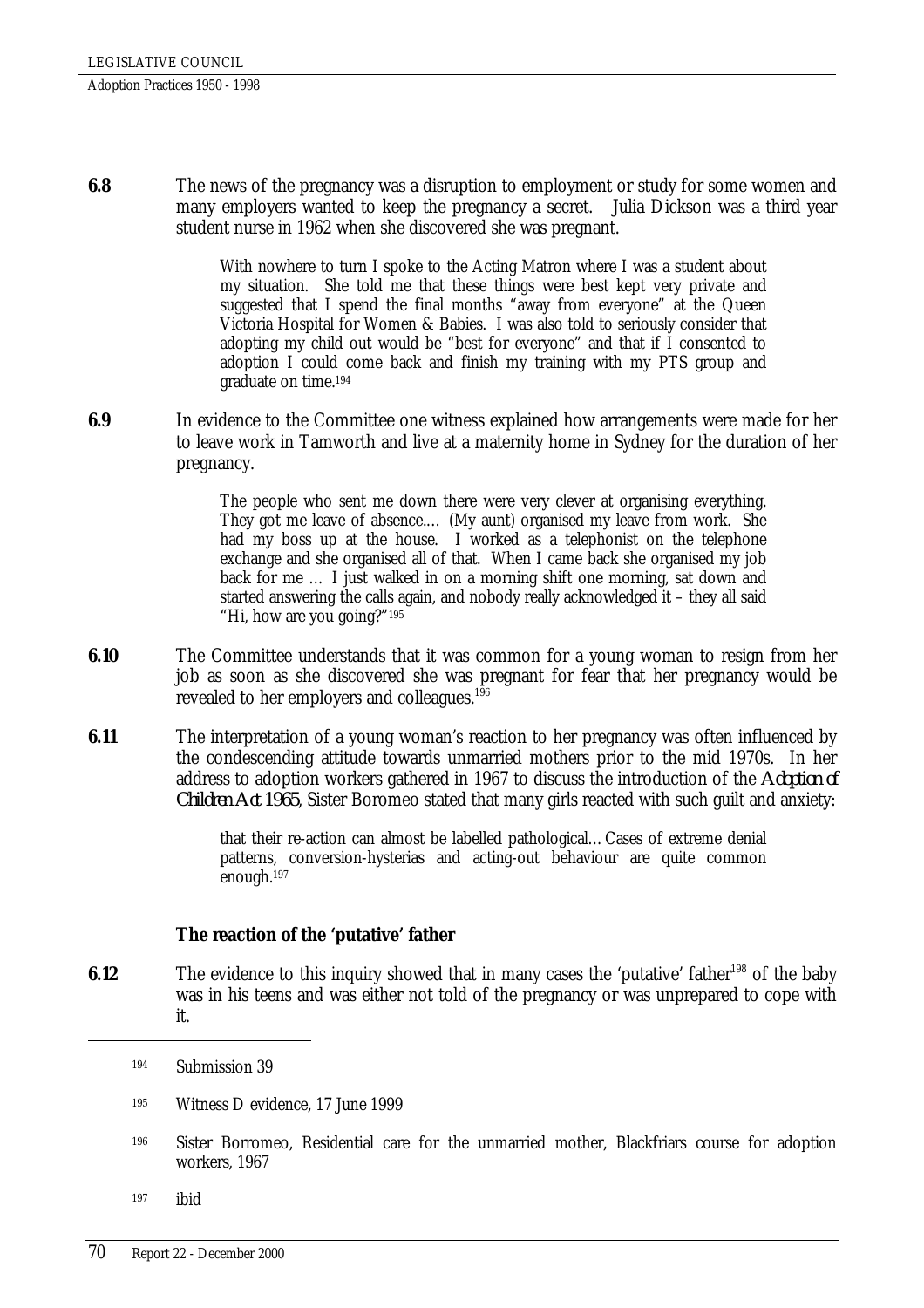I had no intentions of telling him I was pregnant. He found out I was pregnant quite late in my pregnancy at about six and a half months when my eldest sister felt he should know. Even though we were going out together, he was not aware that I was pregnant.<sup>199</sup>

**6.13** The Committee heard that some men were told but were unable or unwilling to provide the young woman with the emotional and practical support she required.

> I moved in with Richard, who was having a good time, until he found out I was pregnant. Then the situation changed, he probably felt his freedom being taken from him and did not want to accept responsibility, after all, he was not that sure about me, and felt he may have been pressured into a marriage, which he did not want at his young age of 20.<sup>200</sup>

**6.14** The father's rejection of the young woman sometimes resulted in extreme action on the part of the young pregnant woman.

> I was 17 years old, unmarried, and had no support from the father of the child. My solution was to run away to Queensland and virtually 'live off the street' till 5 months pregnant.<sup>201</sup>

**6.15** The Committee received some evidence from men who were supportive. Despite the good intentions of these young men, family members and professionals often treated them with disdain. Angry and resistant parents often prevented them from seeing their pregnant girlfriend. In some cases, the girl's family would threaten to call the police and have the young man charged with carnal knowledge.

> So I went up with the young lady and saw her father …the fact that his daughter was pregnant with my baby did not endear me to him at all. In fact, he got pretty angry. He ordered me from the house…The next day two detectives arrived at our doorstep and wanted to talk to me and my father, which they did. They informed me that they were arresting me, which they did. They charged me with carnal knowledge.<sup>202</sup>

- **6.16** The already difficult and distressing situation was made worse for such young men by the involvement of the police. The Committee heard that some young men were charged with carnal knowledge at the time the pregnancy was revealed to the parents of the young girl. In the case of one man writing to the inquiry, charges were laid against him for carnal knowledge in the weeks after the birth of the child.<sup>203</sup>
	- <sup>198</sup> Until the late 1970s the father of the baby was regularly referred to as the 'putative' father.
	- <sup>199</sup> Eagles evidence, 19 October 1998
	- <sup>200</sup> Submission 72

- <sup>201</sup> Submission 97
- <sup>202</sup> Witness C evidence, 16 June 1999
- <sup>203</sup> Submission 272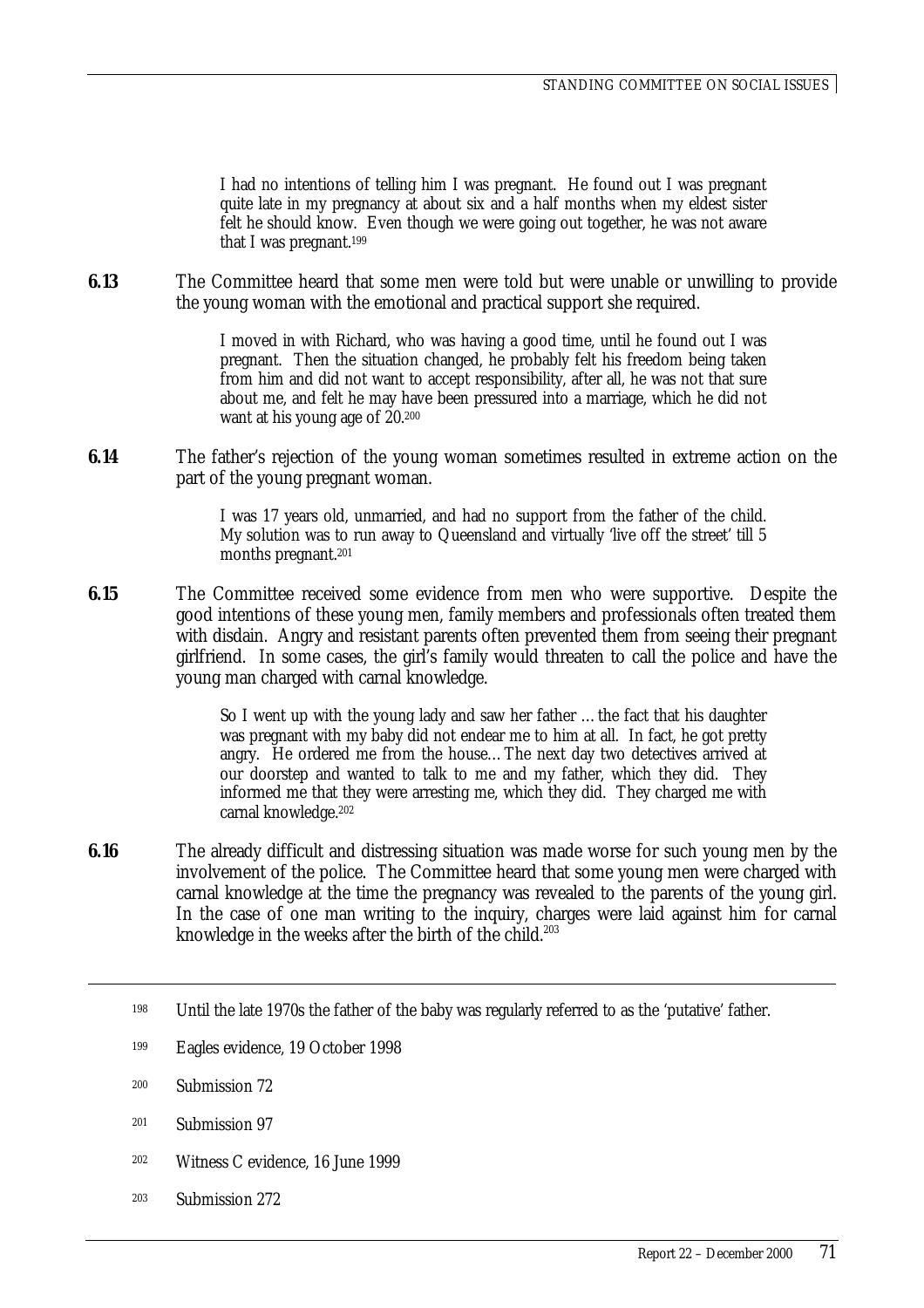**6.17** The Committee was surprised by the number of submissions from people who married after the adoption of their first child.

> The pregnancy was obviously not planned, but nor was it an absolute surprise to us. At the ripe old age of seventeen at the time I just assumed we would get married. I felt I could persuade my parents that was the way forward…There was one meeting between my parents and Diane's parents to discuss the situation. As Diane said, they were not keen that we get married at that age, although we did get married two years later … (A)fter that we had our first child of the two girls that we kept.<sup>204</sup>

> My partner and I married two years later, so why did I lose my son? We had three more children, all the time seeing my other children grow up without their brother and him without them.<sup>205</sup>

- **6.18** The Committee understands that prevailing social attitudes meant that particularly in the period prior to the 1970s, a young woman who became pregnant was considered to be 'sinful', 'easy' or 'weak'. With this in mind, it is not surprising that many young women reacted to their pregnancy with shock and fear, and sought to conceal their pregnancy. For other young women, the desire to keep the pregnancy a secret appears to have been largely the decision of her parents, relatives, her boyfriend or doctors. The Committee acknowledges that while the reaction of some men to the pregnancy was to deny responsibility, other men attempted to provide support and comfort but were thwarted by the attitudes and actions of family members, doctors, social workers, nuns and other professionals.
- **6.19** The Committee believes that many women and men suffered as a result of the attitudes of family, friends and professionals. These attitudes often contributed to the young woman's decision to have her baby adopted, and at other times left the young woman believing she had no other choice. This crucial lack of support helped to ensure that adoption was an almost pre-determined outcome for unmarried and pregnant women. Regardless of the values of the time, the reaction of some people to the news of the pregnancy was cruel and unsupportive and contributed to the suffering of many women and men.

## **Maternity homes**

 $\overline{a}$ 

**6.20** Many young women were sent to maternity homes for the later stages of their pregnancy, particularly in the period prior to the mid 1970s.<sup>206</sup> These homes were run primarily by the churches and hospitals. Many had their origins in infants' asylums or foundling homes during the first world war, when the homes provided a shelter for the young woman and

<sup>204</sup> Stebbings evidence, 19 October 1999

<sup>205</sup> Submission 45

<sup>206</sup> Maternity homes were variously referred to as unmarried mothers' homes, maternity hostels and hospital annexes. In this report they are referred to as maternity homes. Maternity homes are also described in chapter 1.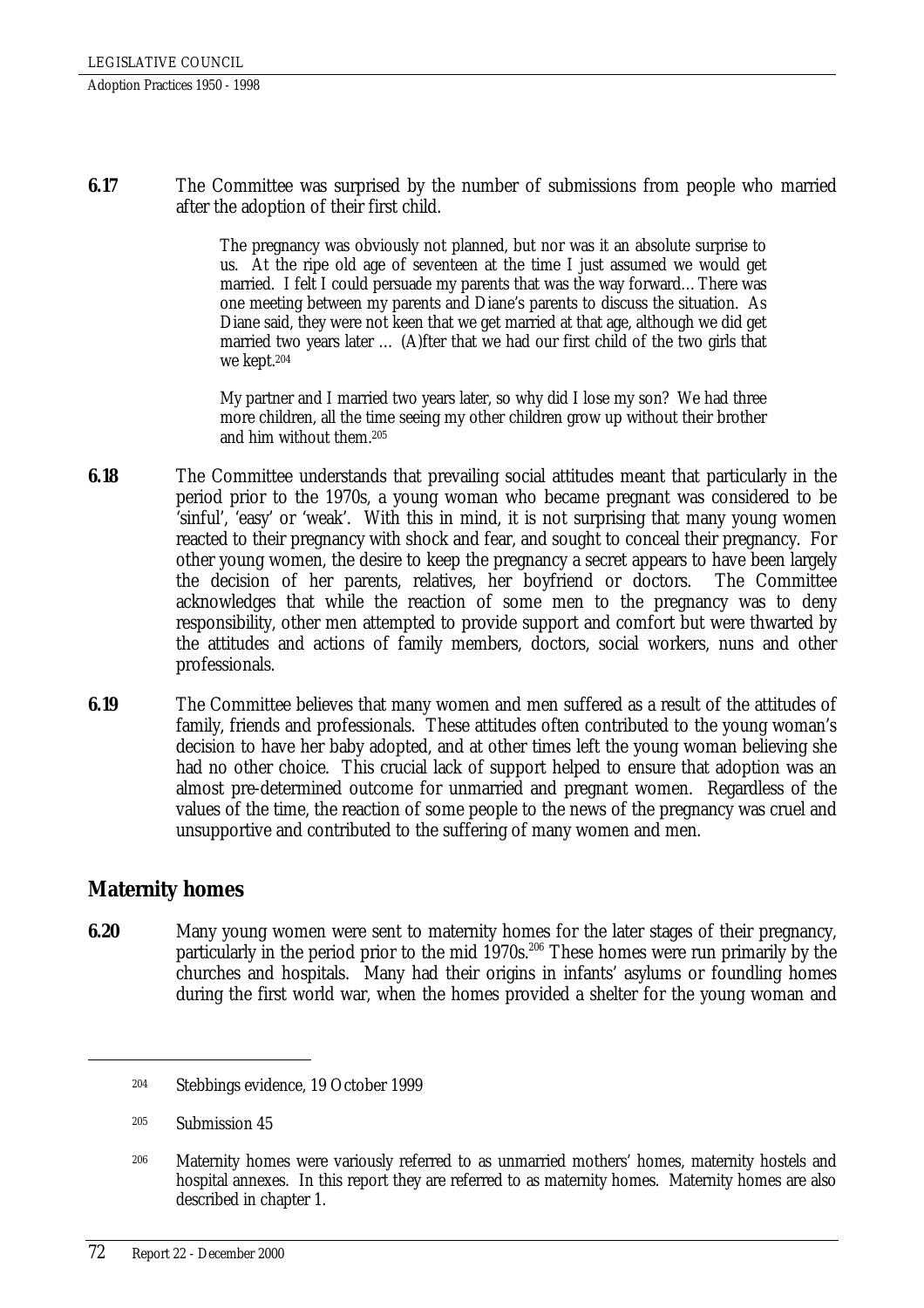her baby in an attempt to combat baby-farming and the high rates of infant mortality.<sup>207</sup> While there was a drop in numbers of mothers choosing to enter the homes in the interwar years in Victoria, by 1925 a new style of home began to emerge there and also in NSW.

Focusing exclusively on the woman and offering complete secrecy rather than reformation or shelter, the new, denominationally based, maternity homes tapped into a far wider clientele. Indeed, for the middle-class woman, without convenient family interstate or out of town, they became *the* place to go when pregnancy occurred.<sup>208</sup>

**6.21** Many maternity homes were well established in Sydney by the middle of the 20<sup>th</sup> century and continued to operate until the mid to later 1970s when most of them closed down.

#### **Arrangements made by parents or family doctor**

**6.22** Typically, once a young, single woman discovered she was pregnant, she was sent to a maternity home for the last five or six months of her pregnancy. The arrangements were commonly made by the girl's parents, and in other instances by another relative, the family doctor, or the family priest or minister.

> I became pregnant at the age of 16 ½ years (1970) whilst still at high school. I lived in a small country town with my parents and 2 other siblings. My shame, my parents' shame and the lack of support in small country towns made this a very difficult time for my family. Luckily for me the family doctor took control and arranged for me to go to Lady Wakehurst Home in Waverley to have my baby.<sup>209</sup>

> My mother and my doctor saw it as a haven, a refuge for me, and also a way of getting me out of the way.<sup>210</sup>

**6.23** In evidence to the Committee, Alison Croft from Anglicare Adoption Services confirmed that most women who came to Carramar:

> were there because their families had sent them there and there was considerable distress in terms of feeling rejected by their families, together with home sickness.<sup>211</sup>

**6.24** It was usually presumed that young women who sought to conceal their pregnancy by booking into a maternity home intended to relinquish the baby.

- <sup>208</sup> S. Swain & R. Howe, *Single Mothers and their children*: *disposal, punishment and survival in Australia*, Cambridge, Cambridge University Press, 1995
- <sup>209</sup> Submission 48

- <sup>210</sup> Witness A evidence, 30 September 1998
- <sup>211</sup> Croft evidence, 30 September 1998

<sup>207</sup> Dr Patricia Farrar, 'How the Print Media Constructed Adoption', 7th Annual Adoption Conference, Hobart 2000, pp.265-289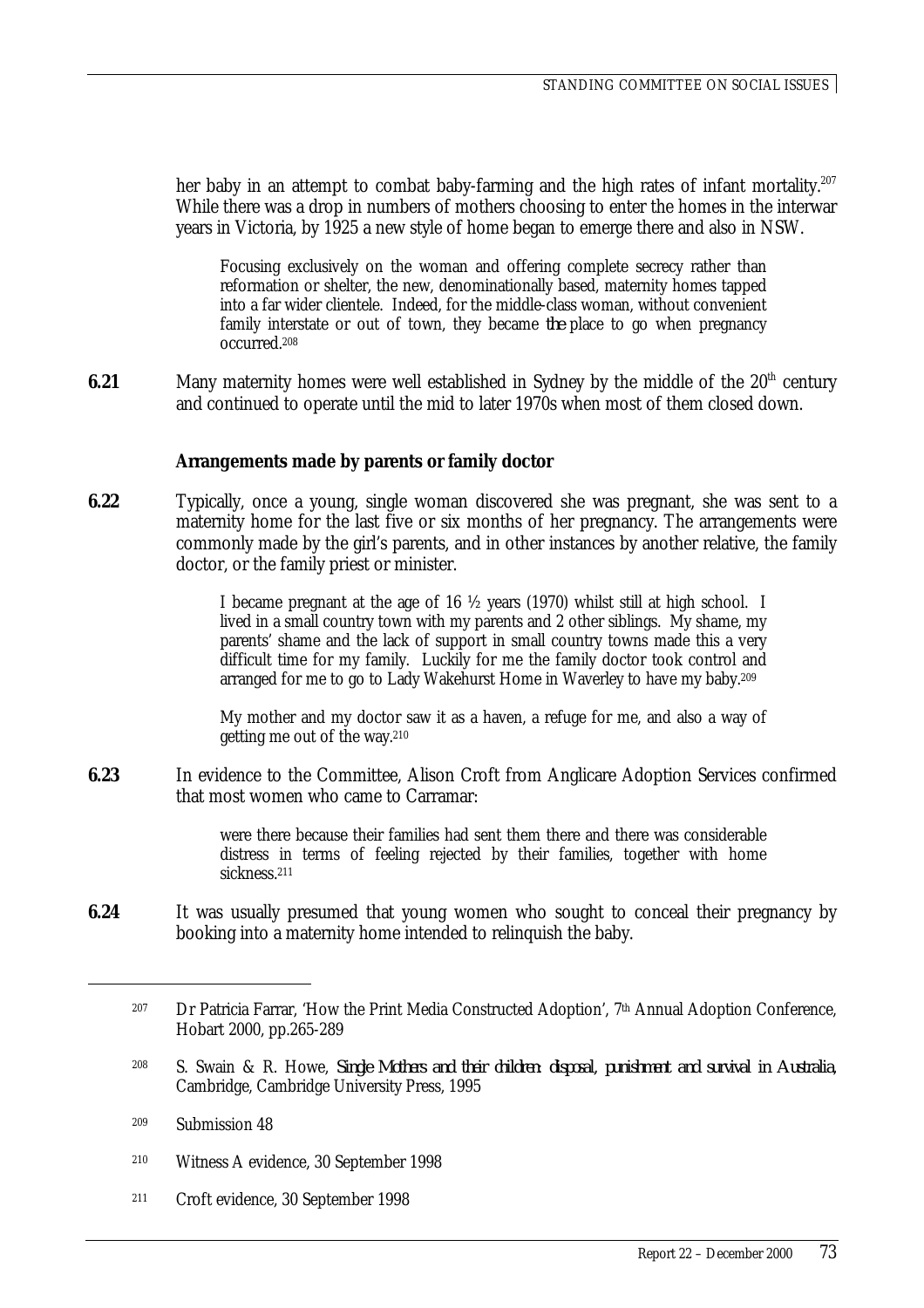About half the unmarried mothers confined in public hospitals keep their babies, but very few girls who go to maternity shelters do. Presumably this is because the girl who intends to retain her child has the support of her family during the pregnancy and does not require accommodation. Many girls enter maternity shelters to conceal their pregnancy, but this will obviously be less important for the girl who intends to keep her child.<sup>212</sup>

**6.25** In a minority of cases, young women checked themselves into the maternity homes to conceal their pregnancy and keep it a secret from family, friends and work colleagues.

#### **How the homes operated**

- **6.26** Most of these homes provided hostel-style accommodation for unmarried women only and the average age of residents was between 18 and 21 years. Most homes gave priority to young women under the age of 21 years, and for first pregnancies. The Committee understands there was a greater need for accommodation for younger girls who were not able to remain in the family home.
- **6.27** A review conducted by the Benevolent Society in 1972 described the seven major Sydney hostels as primarily operated by religious organisations offering accommodation to a total of approximately 175 unmarried mothers at any one time. The largest homes were St Anthony's with 50 beds and Our Lady of Mercy Home with 36 beds, both run by the Catholic Church.<sup>213</sup>
- **6.28** The review also found that all homes charged a fee ranging from \$17.00 per week at Carramar to \$2.10 at the Presbyterian-run Queen Victoria Hostel. All residents were required to help in the domestic work in the hostel. In most cases a roster was established for duties including cleaning, preparation of food, cooking, serving and washing up.
- **6.29** The Committee understands that as many of the hostels were run by religious organisations, the conditions and rules were often strict with obligations to attend religious observations A representative of Anglicare Adoption Services told the Committee that some women who attended Carramar found it difficult to live with the "inevitable structure of an institution" and regular requirement of attending prayers.<sup>214</sup> According to the 1972 Benevolent Society review of services, enforced religious practice in the hostels varied from "some rigidity to great flexibility according to the denomination concerned".<sup>215</sup>

#### **An isolating and lonely experience**

- **6.30** The Committee was told that in the 1950s and 1960s the atmosphere in the homes was punitive and authoritarian. For the majority of women presenting evidence to the inquiry,
	- <sup>212</sup> E. Thompson, op.cit., 1971, p.65
	- <sup>213</sup> Benevolent Society, *Minutes of the Community and Social Welfare Committee*, 1972
	- <sup>214</sup> Croft evidence, 30 September 1998
	- <sup>215</sup> Benevolent Society, op.cit., 1972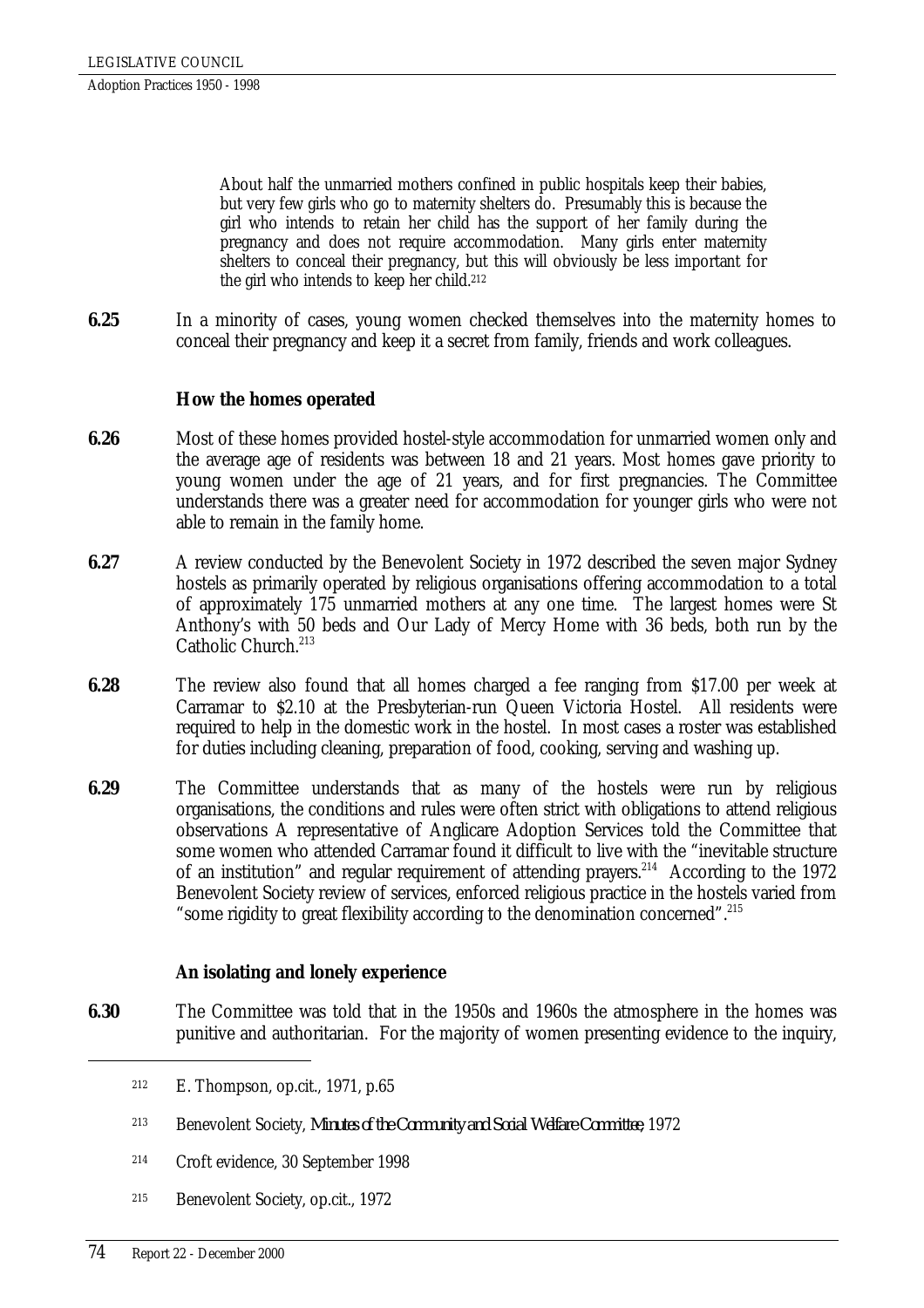the time spent in the home was an isolating and lonely experience. A number of women providing evidence were very angry about the way they were treated in the homes and believed that their treatment was harsh even by the moral standards of the time. While a few women remember being treated with kindness, most women told the Committee they were treated 'as though we were sinners' and were 'hidden away from public view'.

The idea of being in an unmarried mother's home, was supposed to be for my well-being, but in reality it was to save other people the shame and embarrassment of knowing that I was pregnant, I was in fact 'hidden away'.<sup>216</sup>

My mother and my aunt used to say that being pregnant was the one sin that showed and they would look at each other and smile.<sup>217</sup>

**6.31** For other women the homes were impersonal and disorienting. A large number of women told the Committee that residents were known only by their first name to maintain their anonymity and privacy. Other women were expected to change their name to avoid confusing them with other residents. $^{218}$  In evidence to the Committee, one witness explained:

> They changed my name while I was there. They did not call me Dianne...it was because there were two Diannes. So they decided we could not have Dianne 1 and Dianne 2. …Well they said 'Pick out a name'.<sup>219</sup>

**6.32** For women sent to the hostels from rural areas and interstate, the experience was an especially isolating one.

> I had no one to talk to during this time. I was very isolated, my family were in Adelaide… I was told not to make friends with the other girls. It was a lonely scary time.<sup>220</sup>

- **6.33** The Committee received evidence from mothers with positive experiences of the homes in the period prior to the 1980s but these witnesses also expressed reservations. Some women told the Committee that the nuns were "kind enough if you were not well…but always very sanctimonious".<sup>221</sup>
- **6.34** In the archival material collected for this inquiry the Committee found many examples of this occasionally kind but commonly patronising attitude towards unmarried mothers. In a 1967 article the author was concerned that unmarried mothers were not seen as "'Dead end kids' with no future". While there was a level of concern for their emotional well-being,

- <sup>217</sup> Witness A evidence, 30 September 1998
- <sup>218</sup> Submission 42
- <sup>219</sup> Witness D evidence, 20 September 1998
- <sup>220</sup> Submission 39
- <sup>221</sup> Witness D evidence, 20 September 1998

<sup>216</sup> Submission 82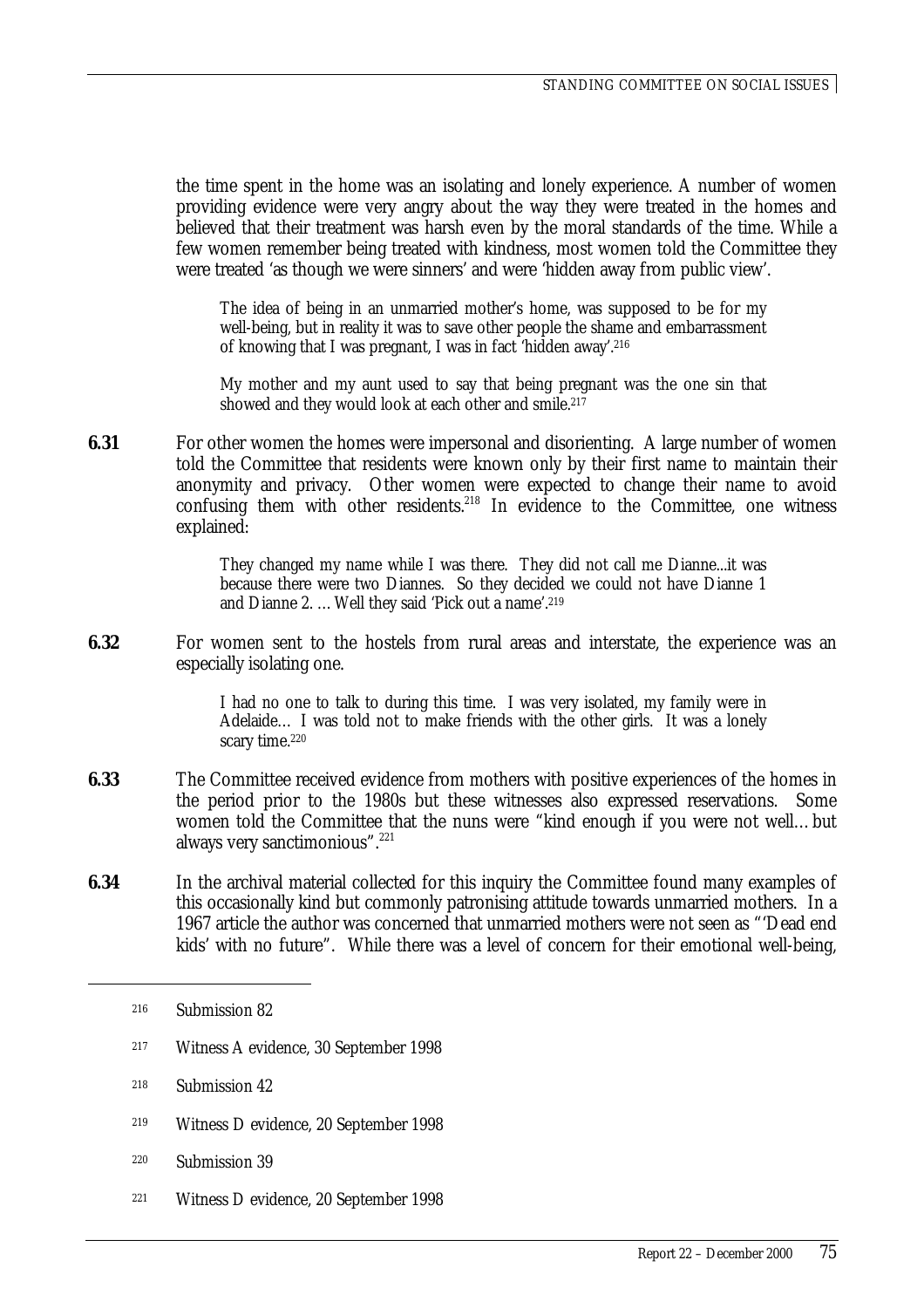this practitioner was equally as concerned about a young woman's deportment. In the same article she wrote:

it is important that the girls be encouraged to take an interest in their appearance during pregnancy – to use make-up, wear pretty smocks or maternity gowns and have frequent hair-dos. A visit from a Beauty Consultant is always appreciated by them. This attention to their appearance is something they will always remember later on when they marry …<sup>222</sup>

**6.35** Peoples' recollections differ greatly and practitioners may have viewed conditions in the homes from a very different perspective to mothers. The Committee acknowledges that the adverse impressions of treatment and attitude experienced in the homes may have been influenced by the mother's circumstances. A report from the Queen Victoria Hospital questioned the impression within the community at the time that hostel accommodation was a place where a "girl can be made to pay for her mistakes".

> There is no punitive atmosphere at QVH, rather girls are encouraged to lead as normal a life as possible. They pay \$2.10 p.w. for maintenance…do approximately 3 hrs. light domestic work daily but in leisure hours are free to occupy themselves as they wish.<sup>223</sup>

**6.36** As noted above, many of these homes were run by religious organisations, and the attitudes to the young women were often a reflection of the attitudes of the church. The Committee understands that while many of the individual practitioners in these homes were kind and sympathetic, they were influenced by a belief that having a child out of wedlock was sinful and immoral. The Committee understands some social workers and psychologists<sup>224</sup> attempted to improve conditions and warn staff about their treatment of these young women.

> [The] danger is the development of a certain attitude towards [unmarried mothers] which has its roots in traditionalism and in the unconscious urge for every human being to present himself or herself in a more favourable and acceptable light than others. … [T]here is a great scope for the Church to show these girls something of the love of God.<sup>225</sup>

**6.37** Until the early 1970s a common community view was that the homes were an effective way to conceal the young woman from public view as a way of keeping the pregnancy a secret. In a 1967 address to Principal Officers at the time of the introduction of the 1965 Act, Sister Boromeo told the gathering:

- <sup>223</sup> Queen Victoria Hospital, untitled, c.1950s
- <sup>224</sup> The Committee understands the work of Mr Wilfred Jarvis was important to the improvements in the treatment of unmarried mothers, particularly regarding the long-term effects of adoption. This is discussed further in chapter 9.
- <sup>225</sup> Queen Victoria Hospital, 'The Church and The Unmarried Mother', Presbyterian Church of Australia, c.1960s

<sup>222</sup> Sister Ambrosie, The Unmarried Mother's relationship with her child, Blackfriars course for adoption workers, 1967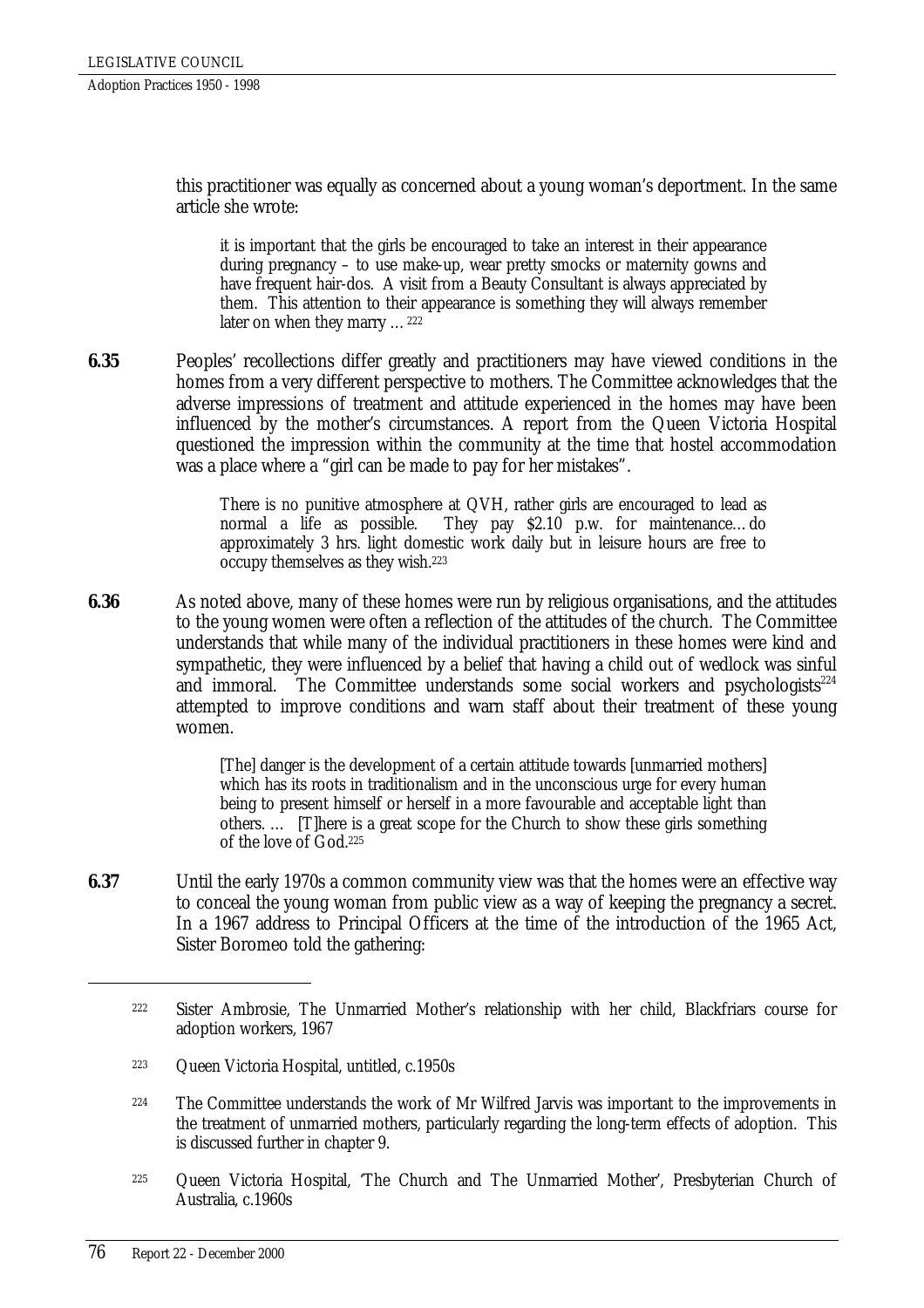I am sure if we asked members of the public what they saw as being the purpose of Maternity Homes, they would say: "They are places providing secrecy and concealment for unmarried mothers. They give them protection against the censures of society and perhaps, in some cases, protection from themselves.<sup>226</sup>

- **6.38** On the other hand, Sister Boromeo went on to explain, representatives from the agencies which 'sponsor' the homes argued that the homes were primarily 'centres for rehabilitation' with an aim to do more than just feed, clothe and keep occupied young pregnant women. Boromeo suggested that one of the strengths of the homes was the acceptance and support the staff could provide and "a feeling of safety and a lessening of anxiety".
- **6.39** The Committee was told that some women found the homes 'a haven', away from the prying eyes of society. According to Alison Croft, social worker with the Anglicare Adoption Agency, some had come from very sad and difficult circumstances and there was relief in being able to be there. While some women formed long-lasting friendships, Ms Croft believed:

No-one was there by choice or was really happy to be there. A lot of women were homesick, lonely and upset about their family's reaction to their pregnancy.<sup>227</sup>

**6.40** The Committee understands that the attitudes of the staff and the conditions in the homes have changed over time. There are a number of small maternity homes operating today, including accommodation provided by the Anglican Church in Sydney's western suburbs and St Anthony's Pregnancy Support Unit run by the Sisters of St Joseph. One mother's experience of St Anthony's in 1996 was that she was encouraged at all times and:

> never once was any suggestion made that I should adopt my baby. I was never judged and always treated with dignity.<sup>228</sup>

#### **Chores and work**

**6.41** Most women who spent time in the homes were given chores as part of their accommodation arrangements. These included washing linen, cooking and child minding, and where the residential care was attached to a hospital the chores included working on the wards $229$ 

> All the girls who lived in the hostel were required to serve meals to the 'mothers' in the hospital with no consideration given to our feelings/privacy. … The hospital used the girls as cheap labour; for example I was 'kitchen hand'. This meant assisting the cook in the hospital kitchen. I was up at just after 6.00am, was expected to lift heavy pails of milk, prepare vegetables, wash, clean etc.<sup>230</sup>

- <sup>226</sup> Sister Borromeo, op.cit., 1967
- <sup>227</sup> Anglicare evidence, 30 September 1998
- <sup>228</sup> Submission 46

- <sup>229</sup> Submission 3
- <sup>230</sup> Submission 36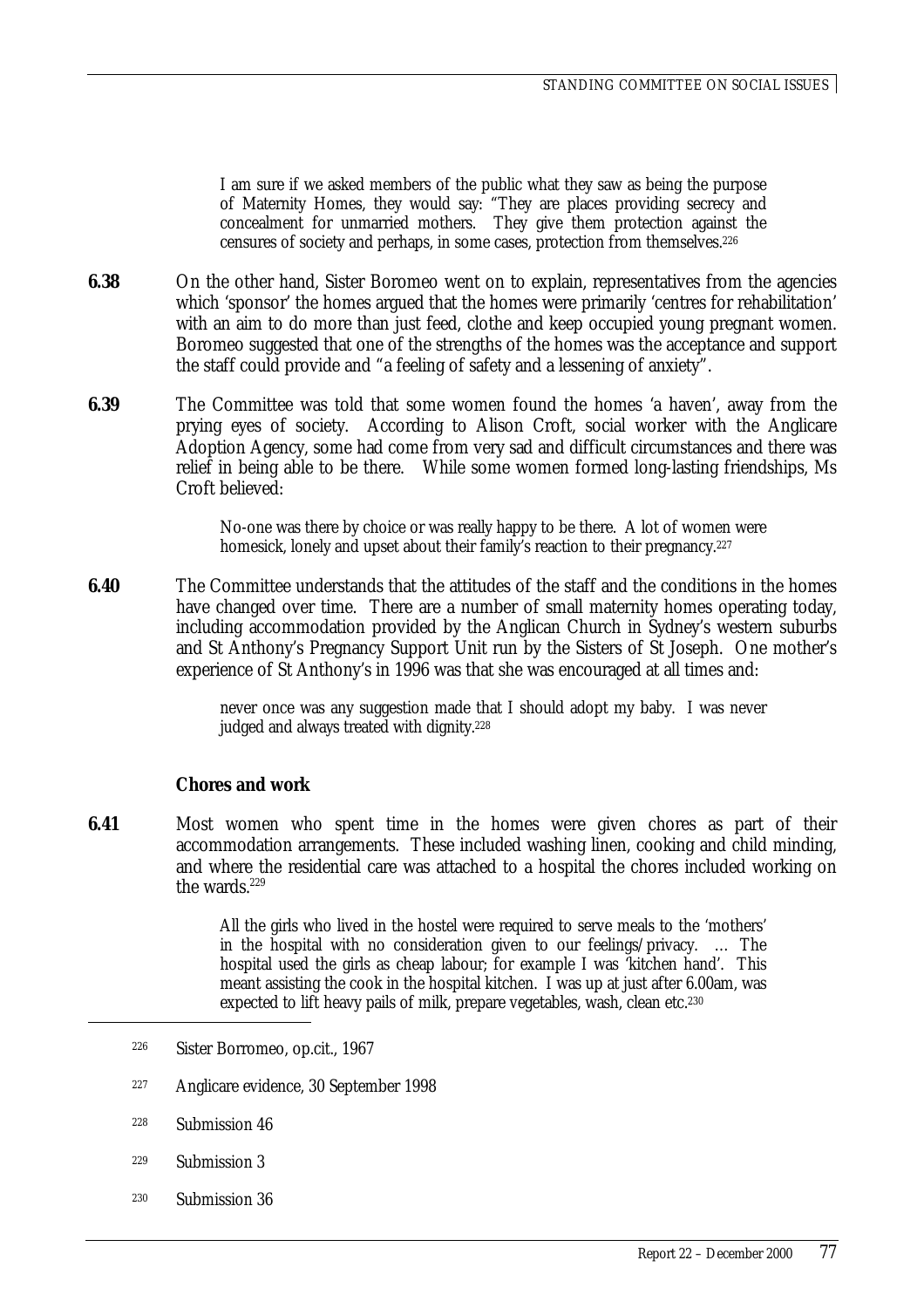**6.42** Other women worked within the hospital and found the experience of assisting in the nursery a difficult one. Ellen Cochrane remembers her time at the Benevolent Society's home in the late 1960s.

> This was a large ward in the basement of the hospital. The woman social worker 'looking after' the young girls there took a group of us up to the nursery and we looked at the babies, we were told there were people waiting for babies and we should hurry up with ours.<sup>231</sup>

**6.43** A 1969 report described the working arrangements for women residing at the Royal Hospital for Women. The young women were employed by the fund raising and printery departments of the Benevolent Society and also by the accounts department of the hospital.

> This employment has not only offered remuneration, but has been a means of changing environment and experience from time to time. The independence and self-esteem which is concomitant of employment has been readily discernible.<sup>232</sup>

**6.44** From the 1960s accommodation was provided by the Sisters of St Joseph in St Anthony's Home, Croydon. In her evidence, a representative from the Sisters of St Joseph confirmed that residents assisted with hospital food preparation, office work and sewing in return for food, accommodation and medical care.

> The girls were allocated light duties, partly to keep them occupied and partly to give them a sense of independence and self-worth.<sup>233</sup>

**6.45** The 1972 Benevolent Society review of Sydney hostels argued that the duties allotted in the hostels were not unduly arduous nor time-consuming and that adequate time was available for rest periods and free time.

> All hostels require girls to do some work within the hostel and some require them to assist in activities conducted by the same organisation. This is regarded as partpayment of board.<sup>234</sup>

#### **Access to parents, family members and the father of the baby**

**6.46** Many women told the inquiry they were not encouraged to speak about their pregnancy and had very little contact with family and friends. Josette Heininger told the Committee about her experiences at a maternity home in Leichhardt, Sydney:

> During the time I resided at the 'home' I was not allowed contact with friends, family (except my mother and once with my father) or my brothers. I felt isolated and paranoid. No one seemed to appreciate the grief I was experiencing.<sup>235</sup>

- <sup>232</sup> Benevolent Society, *Minutes of the Community and Social Welfare Committee*, 1968 to 1970
- <sup>233</sup> Sisters of St Joseph evidence, 19 October 1998
- <sup>234</sup> Benevolent Society, op.cit., 1968 to 1970

<sup>231</sup> Submission 297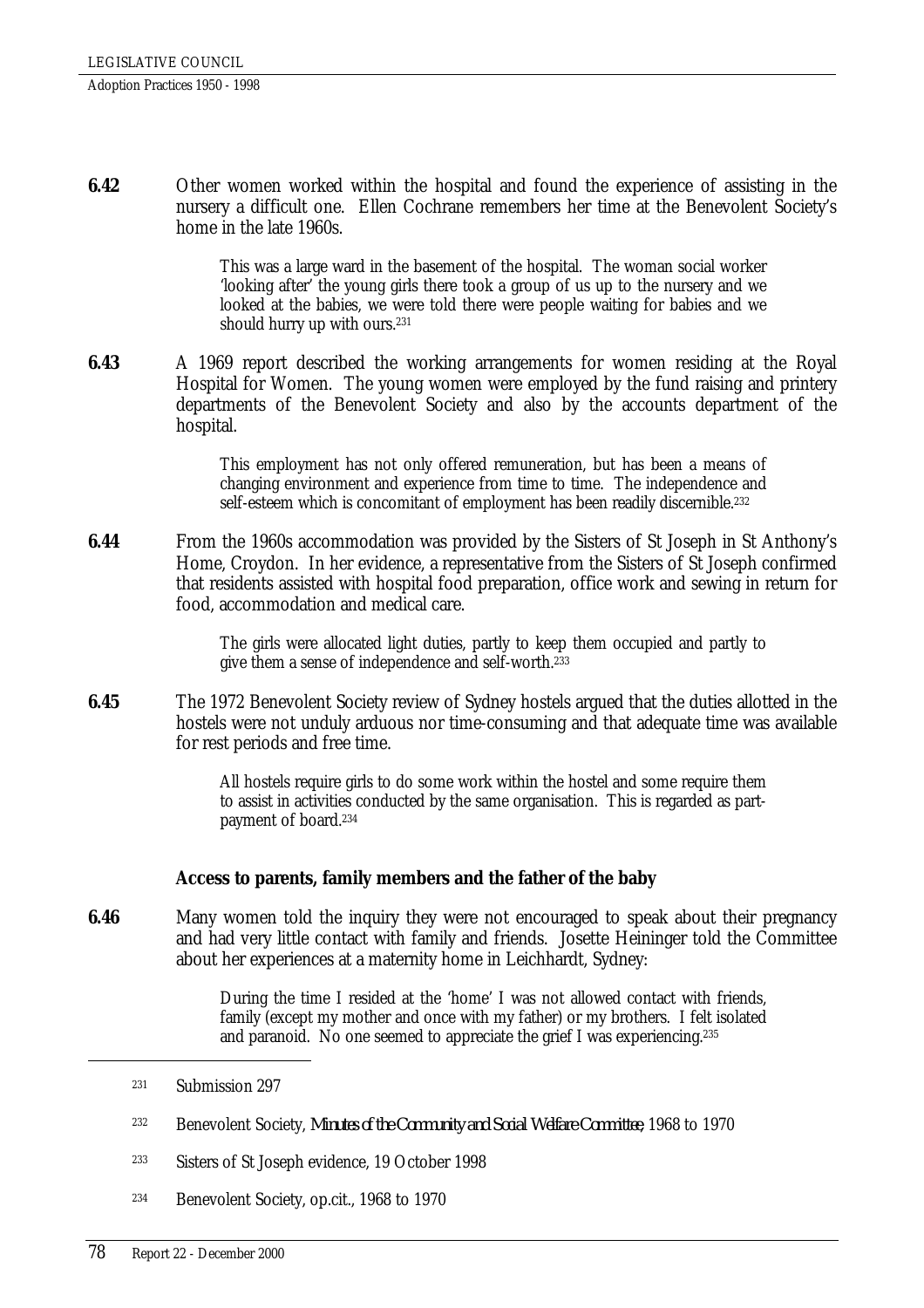**6.47** Similar experiences were recounted by other mothers:

I was also kept from the outside world. Visitors were screened because of secrecy.<sup>236</sup>

**6.48** Several fathers said they were not permitted to visit their girlfriend while she was residing at the home. James Wade told the Committee that when his girlfriend found out she was pregnant she was placed in St Anthony's by her strict Catholic parents.

> She was imprisoned there until the time that she was to give birth at St Margaret's Hospital. I was not allowed to visit or speak with her in any way.<sup>237</sup>

**6.49** While other men were permitted to visit the homes, they were not encouraged to participate in decisions about the future of the baby. The Committee heard from a man who at 18 years of age was determined to marry his 17-year-old girlfriend and keep the baby. The young woman's family had made the decision to send her to Carramar for the final four months of the pregnancy. The father explained that he maintained close contact with his girlfriend and "visited regularly". He argued that his desire to keep the baby was not respected by his girlfriend's family or the staff at Carramar.

> I was interviewed once by a social worker from 'Carramar', Linda wasn't present. I stated my desire for marriage and parenthood. This was glossed over. I received no advice or encouragement to pursue this plan.<sup>238</sup>

**6.50** The policy at the maternity homes differed in relation to the restrictions placed on a young woman's contact with her boyfriend and other friends and family. The 1972 review of hostels found that in many homes visits by parents and relatives were encouraged but:

> putative fathers are only tolerated at, for example, the Salvation Army hostels (not permitted inside) but are elsewhere accepted (Carramar, Waitara, Queen Victoria).<sup>239</sup>

**6.51** At Carramar in the 1960 those fathers who were supportive of the young woman were permitted to visit, however:

> Sometimes, of course, the families themselves did not want the fathers to visit and so we had to comply with their wishes.<sup>240</sup>

**6.52** The Committee is aware that in the 1960s some professionals acknowledged the importance of contact with the father of the baby, particularly for those in need of

- <sup>236</sup> Submission 10
- <sup>237</sup> Wade evidence, 18 October 1999
- <sup>238</sup> Submission 269
- <sup>239</sup> Benevolent Society, op cit., 1968 to 1970
- <sup>240</sup> Witness J evidence, 20 September 1999

<sup>235</sup> Submission 160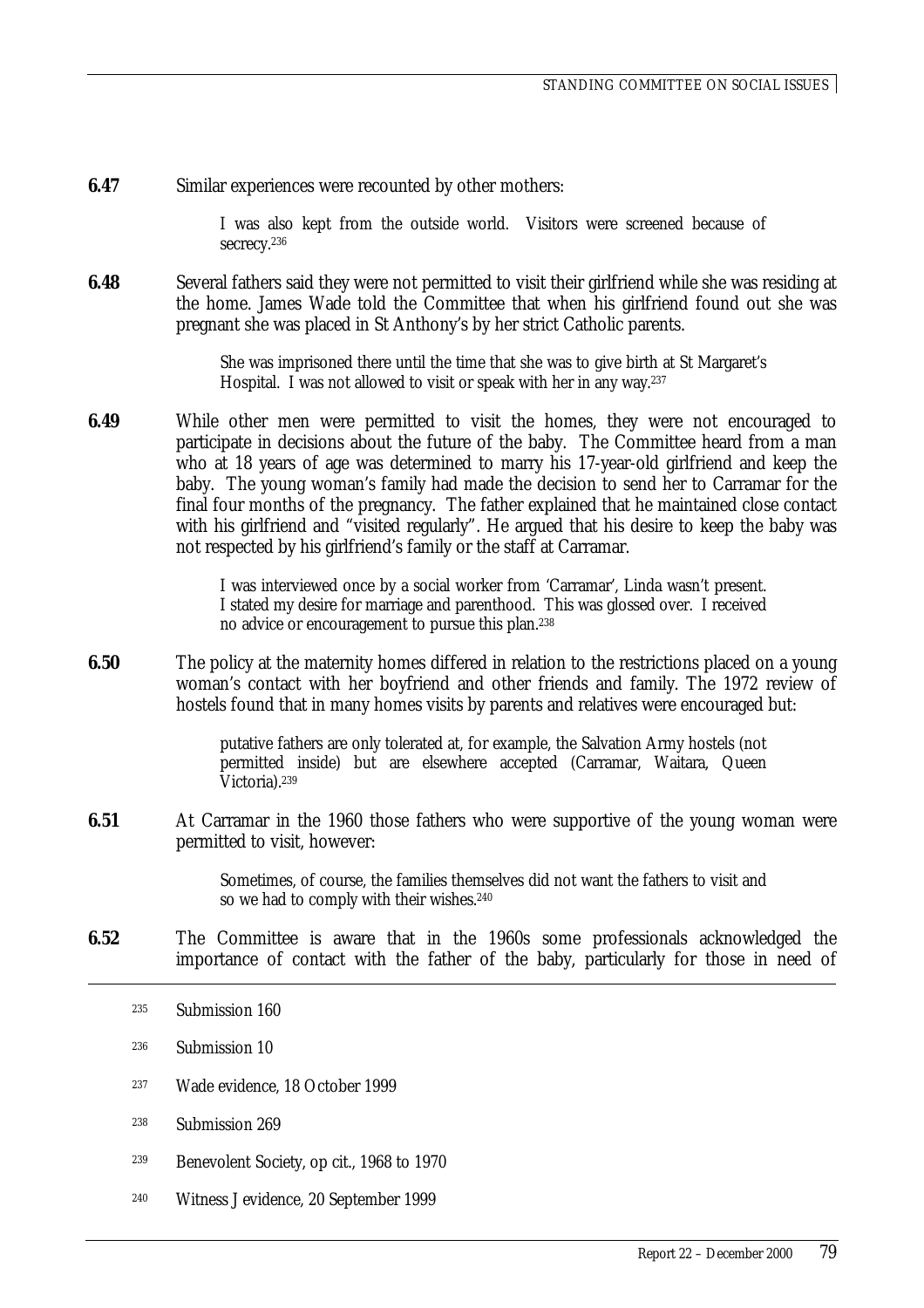emotional support. It was the opinion of at least one practitioner that if women were allowed this contact during the pregnancy it helped them "sort themselves out and make a better adjustment afterwards."<sup>241</sup> However, other professionals argued that young women needed to be protected from 'these men'.

## **Access to school education**

- **6.53** The Committee did not receive evidence from any mothers who continued to pursue their education while living in the homes. However, the Committee understands that at some homes, including the hostel attached to Queen Victoria Hospital, residents still at school were provided with supervised correspondence school lessons and were encouraged to return to school after the birth and complete School and Higher School Certificates. In the 1960s and 1970s, the school-aged residents of Carramar were also given the opportunity to continue their education by correspondence.<sup>242</sup>
- **6.54** There were a number of other activities arranged for the young women, including handicraft classes, cookery classes, games evenings and outings. In evidence to the Committee, a former Principal Officer for Carramar admitted that, in retrospect, these activities seem inappropriate to the circumstances and did not provide the young women with necessary life skills. However, the former Officer explained, the activities were designed to make the young women's stay as much like normal home life as was possible.<sup>243</sup>

## **Pre-natal care and information**

**6.55** Many mothers living in the homes prior to the 1970s told the Committee they received little or no pre-natal instruction. Rosemary Chaney spent five months at Lady Wakehurst in 1965 and:

> Never during my entire time as a patient within the hospital, was I given any classes or instructions or knowledge of the procedure of giving birth nor post natal classes either, nor to my knowledge, were any of the other girls incarcerated along with me.<sup>244</sup>

**6.56** The Committee was told that mothers residing in St Margaret's and St Anthony's homes visited the hospital outpatients clinic on the basis of monthly visits until 32 weeks, fortnightly till 36 weeks and then weekly until delivery. Preparation for childbirth was given by a physiotherapist or a midwife.<sup>245</sup> Pre-natal care at Carramar in the 1960s was provided by a woman doctor who gave lectures on antenatal care and what to expect about labour and post-natal care. In addition, a physiotherapist visited every week to give

- <sup>242</sup> Anglicare evidence, 30 September 1998
- <sup>243</sup> Witness I evidence, 20 September 1999
- <sup>244</sup> Submission 14
- <sup>245</sup> Submission 261

<sup>241</sup> Sister Ambrosie, op.cit., 1967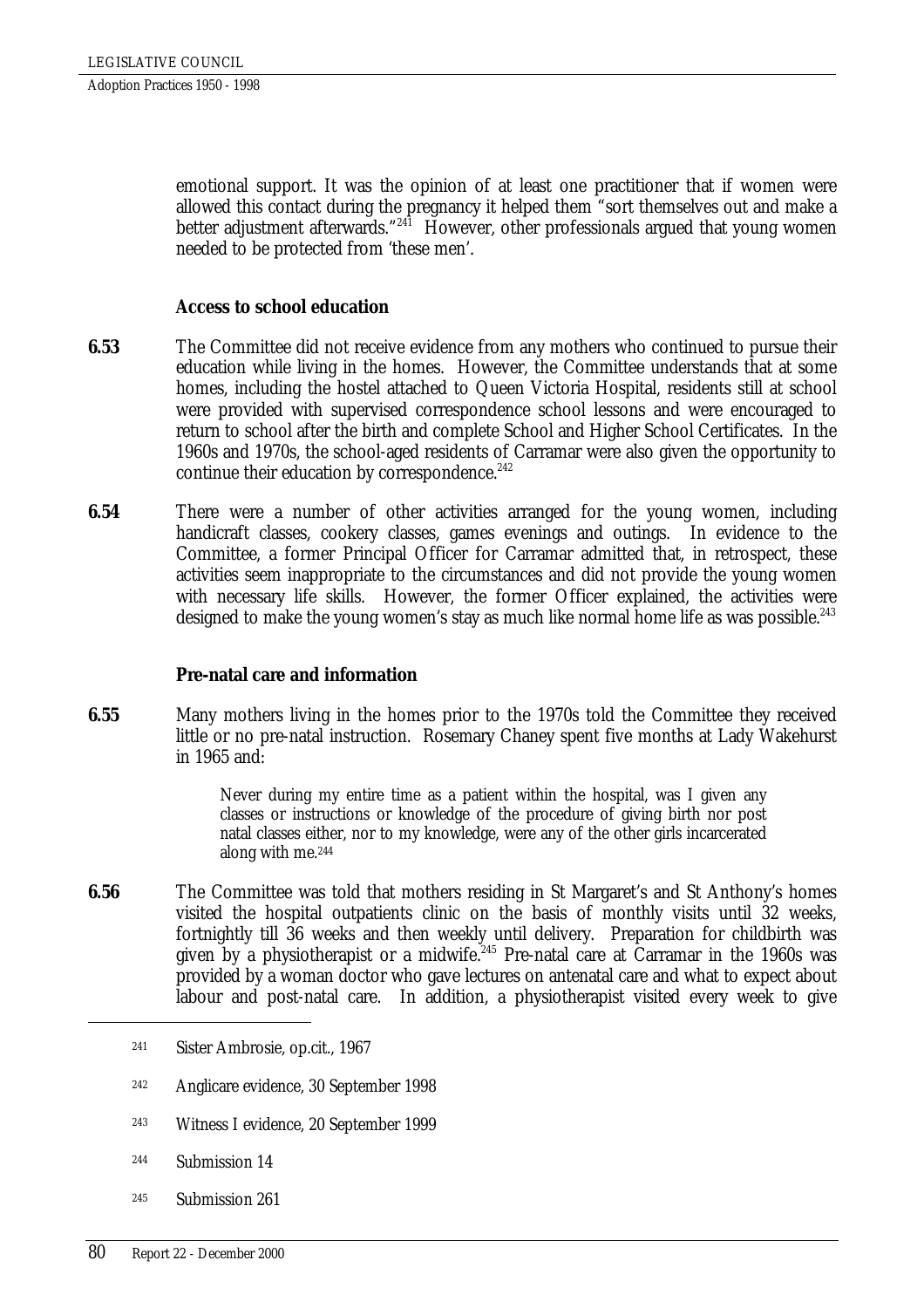antenatal exercises.<sup>246</sup> According to a social worker report, a doctor visited the Queen Victoria hospital almost every week to treat residents and was available for phone consultations when individual problems arose.<sup>247</sup>

#### **Counselling and support**

- **6.57** The majority of single, pregnant women had some contact with or received some form of casework service from a social worker during the pregnancy. The worker may have been attached to a public hospital, a maternity home or the adoption agency with which the mother was registered. The Child Welfare Department employed a small number of social workers, also referred to as allotment officers, to conduct adoption work, but they were mainly responsible for taking consents and usually only saw the mother on two occasions: one to gain background information and the second time to take the consent. They did not provide a casework service. The responsibility of adoption professionals in the taking of consent is discussed further in chapter  $8.^{248}$
- **6.58** The Committee received a range of views on the availability of counselling and information at maternity homes. The level of counselling differed depending on the era and the hostel in which a young woman was residing. According to one mother at St Anthony's in 1971 "we did not have any counselling, there were no discussion groups".<sup>249</sup> Other women told the Committee that the contact with social workers was for the purpose of collecting factual information. Carol Muston told the Committee that during her stay at Carramar in 1969 she was only visited once by a counsellor.

She asked me for my medical background and the medical background and physical attributes of the baby's father.<sup>250</sup>

**6.59** Other mothers argued that, while they received a considerable amount of counselling, it was primarily directed at the promotion of adoption. However, a past adoption worker at Carramar in the 1960s gave contrary evidence, telling the Committee that social workers conducted:

> a very thorough interview and assessment and counselling for each young woman and explained adoption if that was what the young woman wanted…<sup>251</sup>

**6.60** The 1972 review of hostels found that qualified social workers were available to most homes from the related adoption agencies and that:

- <sup>247</sup> Queen Victoria Hospital, Social worker report, 1967
- <sup>248</sup> Submission 252

- <sup>249</sup> Witness A evidence, 30 September 1998
- <sup>250</sup> Submission 185
- <sup>251</sup> Witness J, 20 September 1999

<sup>246</sup> Witness J evidence, 20 September 1999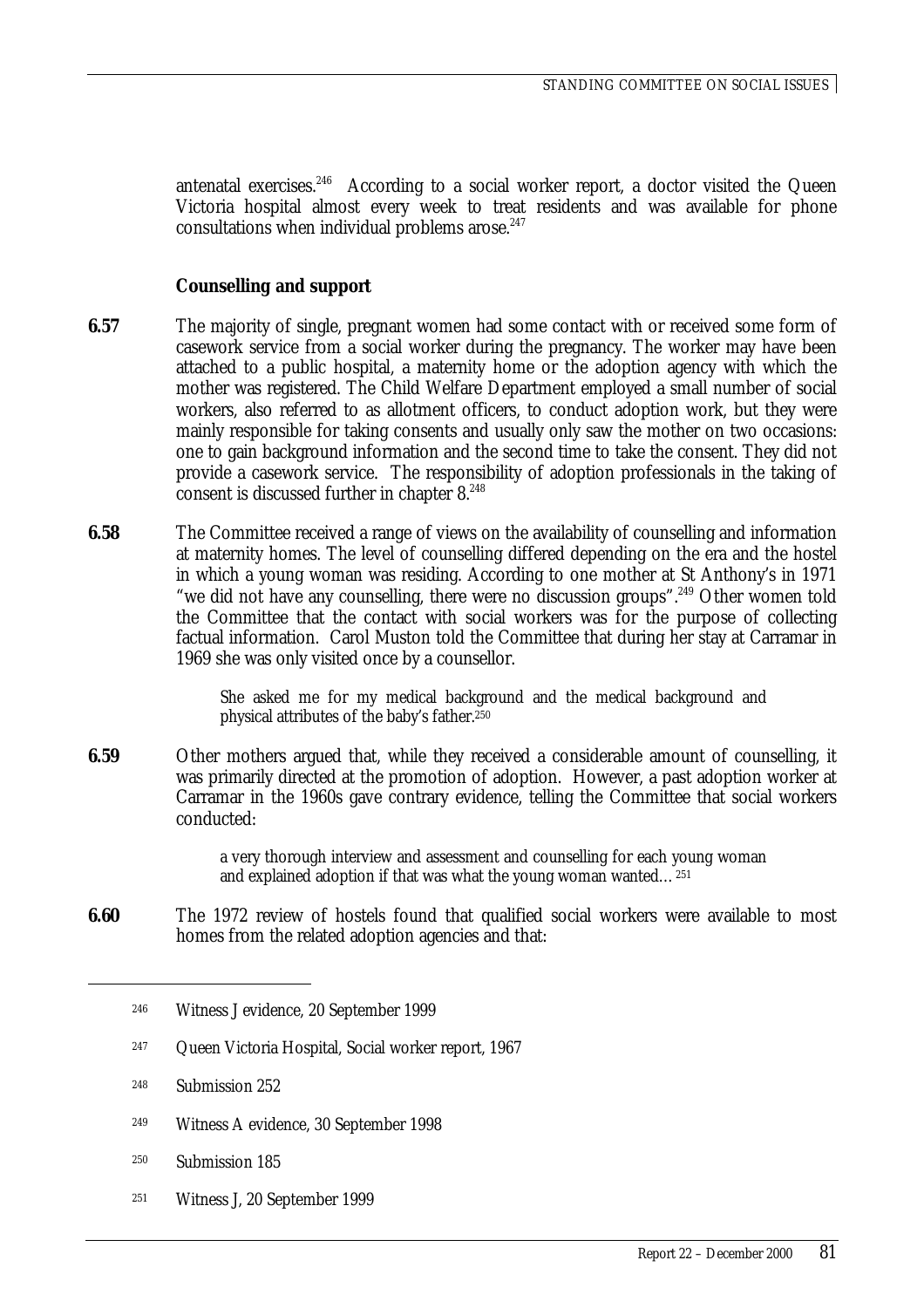in all instances, mothers are helped irrespective of whether they plan to surrender their babies or not, or even if they plan to surrender their babies to another agency.<sup>252</sup>

**6.61** According to the submission from the Royal Hospital for Women, all single pregnant women who were to deliver at the hospital were routinely referred to the social worker at their booking-in visit.

> The women were given a lot of opportunity to see a social worker and to discuss the dilemma, and would often be seen (as now) at every antenatal clinic visit.<sup>253</sup>

- **6.62** Evidence from Anglicare suggested that all Carramar residents were seen by a social worker. The social worker would have completed a social history form and provided counselling and advice on their pregnancy. Carramar social workers conducted both weekly discussion groups and individual counselling on adoption and other options.<sup>254</sup>
- **6.63** The Sisters of St Joseph told the Committee that counselling for girls at St Anthony's and St Margaret's was provided prior to the 1965 Act by the social work department of the hospital or by social workers with the Catholic Welfare Bureau. After the commencement of the Adoption of Children Act in 1967, and the establishment of the Catholic Adoption Agency, all counselling services were provided by social workers employed with the Agency.<sup>255</sup>
- **6.64** The Committee understands that in the 1960s Dr Wilfred Jarvis provided counselling to mothers at a number of homes including Queen Victoria hostel and Pittwood. Dr Jarvis conducted intelligence tests and provided observations on a young woman's emotional stability and intellectual capacity as well as running weekly group discussions with young women. The discussions appeared to be about the conditions in the homes and the restrictions placed on the young women as much as they were about the pregnancy and their future plans.
- **6.65** The Committee believes that while there were differences in the counselling provided, there was a similarity in the nature and focus of that counselling across the homes, particularly in the period prior to the 1970s. The majority of evidence provided by mothers to the inquiry suggests that they did not appear to receive counselling on the decision about adoption, on revocation rights or the long-term impact of their decision.<sup>256</sup> Their recollections suggest that they were more often counselled on the reasons for the pregnancy and how to modify their future behaviour. As explained in the 1972 review of hostels:

<sup>253</sup> Submission 253

- <sup>254</sup> Anglicare evidence, 20 September 1998
- <sup>255</sup> Submission 261
- <sup>256</sup> See chapter 8 for more information.

<sup>252</sup> Benevolent Society, op.cit., 1968 to 1970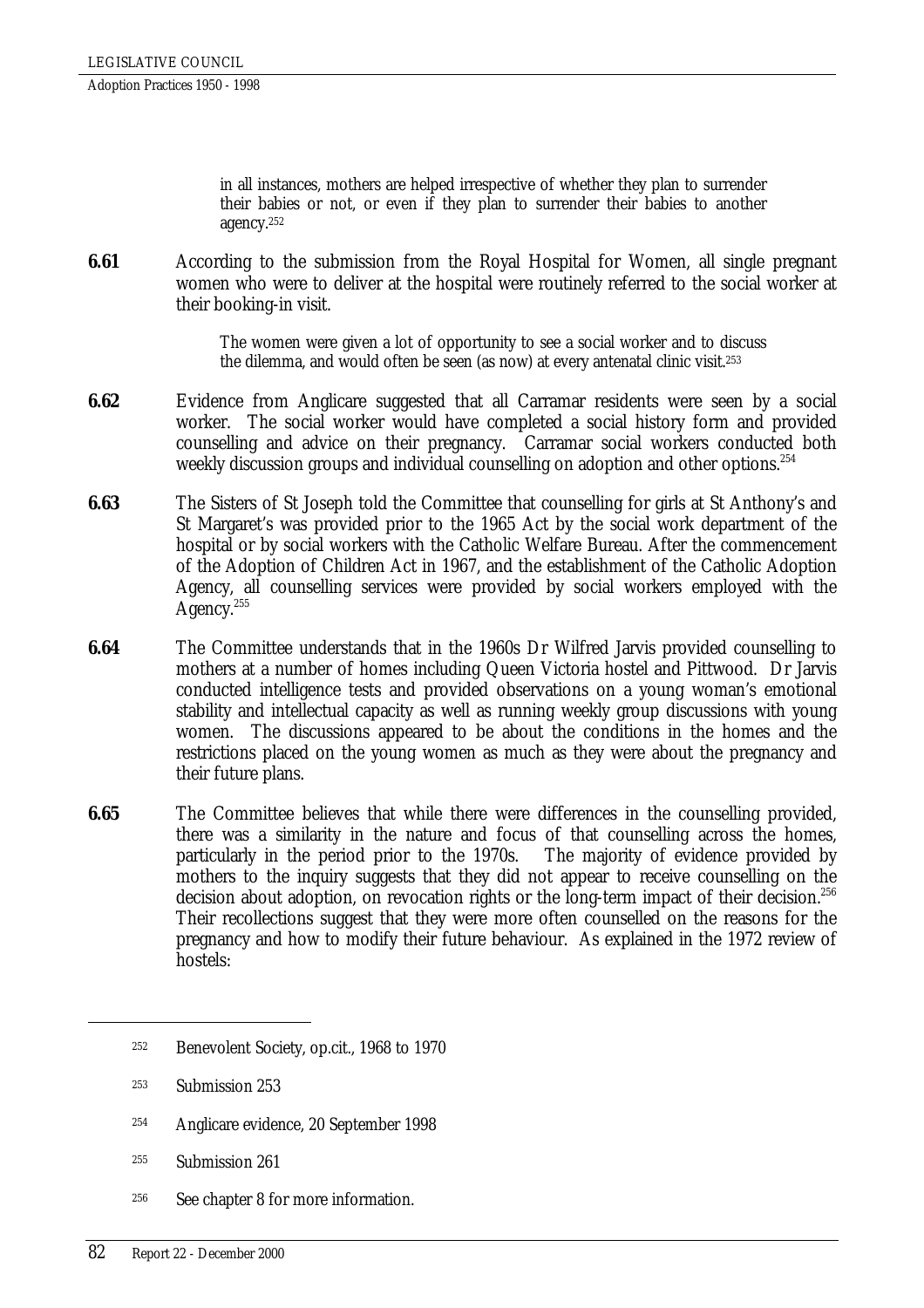If girls are to respond constructively to counselling and hostel activities, they need to be motivated before becoming too lethargic because of the pregnancy and have sufficient time to resolve the emotional difficulties both underlying and caused by the pregnancy.<sup>257</sup>

#### **Were women told that adoption was the only option?**

**6.66** Apart from concerns about the limited extent of counselling in homes, evidence to the inquiry has indicated that counsellors actively promoted adoption as the most realistic outcome for women. According to many women, there was a general assumption that if you were a resident in the maternity home, you were going to relinquish your baby. As one mother told the Committee, during counselling sessions with a social worker at Villa Maria hostel, East Maitland, she:

> (R)einforced (adoption) as the only option available to me. (She made) statements such as "If you love your baby you will put him up for adoption". "If you are a good mother you will give your baby to a married couple who themselves can't have children." "Every baby deserves a real family with both parents."… "No man will marry you with a child".<sup>258</sup>

**6.67** In evidence at the Adoption Forum, Vivian Lindsay explained that during her time at the Sisters of Mercy Convent, Waitara she was regularly told:

> "You are too young; you are not married; you are selfish if you keep the child; how will you provide for the baby; it won't be a baby forever, you know".<sup>259</sup>

- **6.68** The Committee understands that there was an expectation that the residents of Carramar intended to relinquish their babies. Despite this, the Committee was told that social workers at Carramar felt a professional responsibility to explore alternatives with residents and provide information on accommodation, employment and child care.<sup>260</sup>
- **6.69** In evidence a representative from the Sisters of St Joseph said it was generally assumed that those young women who resided at the St Margaret's and St Anthony's homes intended to have their babies adopted.

For some care givers the very fact of offering shelter and seclusion and arranging adoptions was seen as concurring with the decision of the expectant mother and/or her family.<sup>261</sup>

- <sup>259</sup> Lindsay evidence, 18 October 1998
- <sup>260</sup> Anglicare evidence, 20 September 1998
- <sup>261</sup> Sisters of St Joseph, 19 October 1998

<sup>257</sup> Benevolent Society, op.cit., 1968 to 1970

<sup>258</sup> Submission 114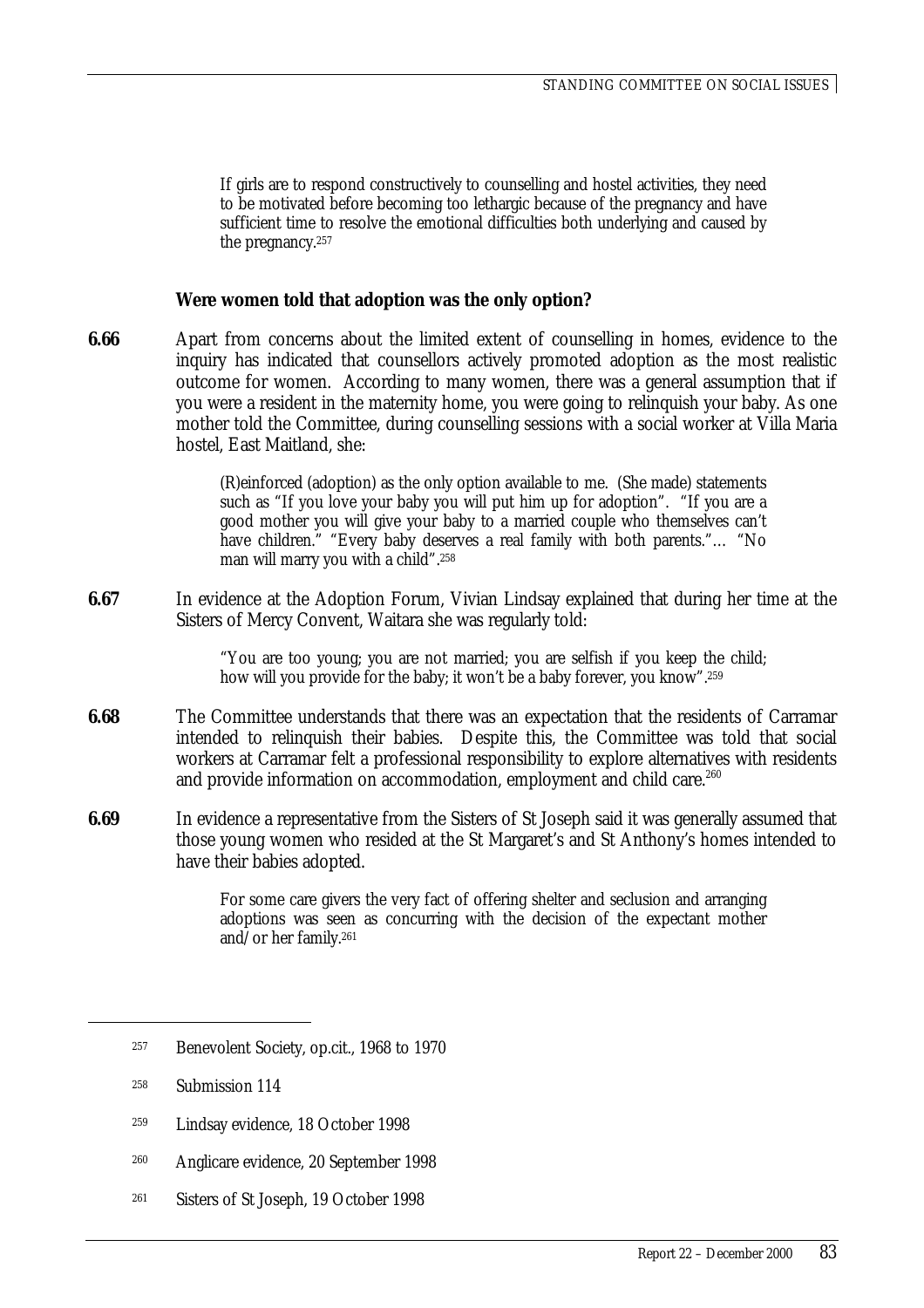- **6.70** Up until the mid 1980s, access to St Anthony's was primarily given to mothers who wished to have their babies adopted. By 1986, practices in St Anthony's had changed and single women who intended to keep their child were admitted.<sup>262</sup>
- **6.71** In their submission, the Sisters of St Joseph suggested that the policy of not having mothers who intended to keep their babies with mothers who did not was based on "the belief that one group would influence the other in their decision making".<sup>263</sup> The submission noted that "in hindsight" it is possible that the assumption that the baby would be adopted was that of the family, and not necessarily what the young pregnant woman wanted.

## **Keeping the baby**

- **6.72** The Committee did not receive evidence from mothers who were residents of a maternity home, and who kept the baby. The Committee understands that only a small percentage of mothers in the homes kept their babies prior to the mid 1970s, although exact figures were not made available to the Committee.
- **6.73** Family support was a critical factor for mothers who were able to keep their baby. One mother residing at St Anthony's in the early 1970s said:

The only girls at the home that I saw keep their babies were the ones who got support from their families. I saw that as being fundamental.<sup>264</sup>

- **6.74** According to archival material, staff in several of the homes provided limited support and material assistance for mothers keeping their babies such as layettes, baby clothes and other equipment.<sup>265</sup>
- **6.75** The submission from the Sisters of St Josephs stated that during the period 1952 to 1966 residents of St Anthony's could stay at the home for six to 12 months, where they could have the baby cared for while they tried to find employment and accommodation. After the commencement in 1967 of the *Adoption of Children Act 1965* mothers could stay at St Anthony's during the 30 day revocation period. The Sisters of St Joseph were unable to ascertain how many single women were able to access these options.<sup>266</sup>
- **6.76** At Carramar in the 1960s the social worker would look for live-in domestic work for mothers who wished to keep their babies, but according to one past practitioner this usually failed.

- <sup>263</sup> Submission 261
- <sup>264</sup> Witness A evidence, 30 September 1998
- <sup>265</sup> Queen Victoria Hospital, Report, c.1950s. The Sisters of St Joseph have archival and photographic evidence of some women who stayed on in employment at St Margaret's after their babies were born and kept their babies. Baldwin evidence, 19 October 1998
- <sup>266</sup> Submission 261; Baldwin evidence, 19 October 1998

<sup>262</sup> Submission 261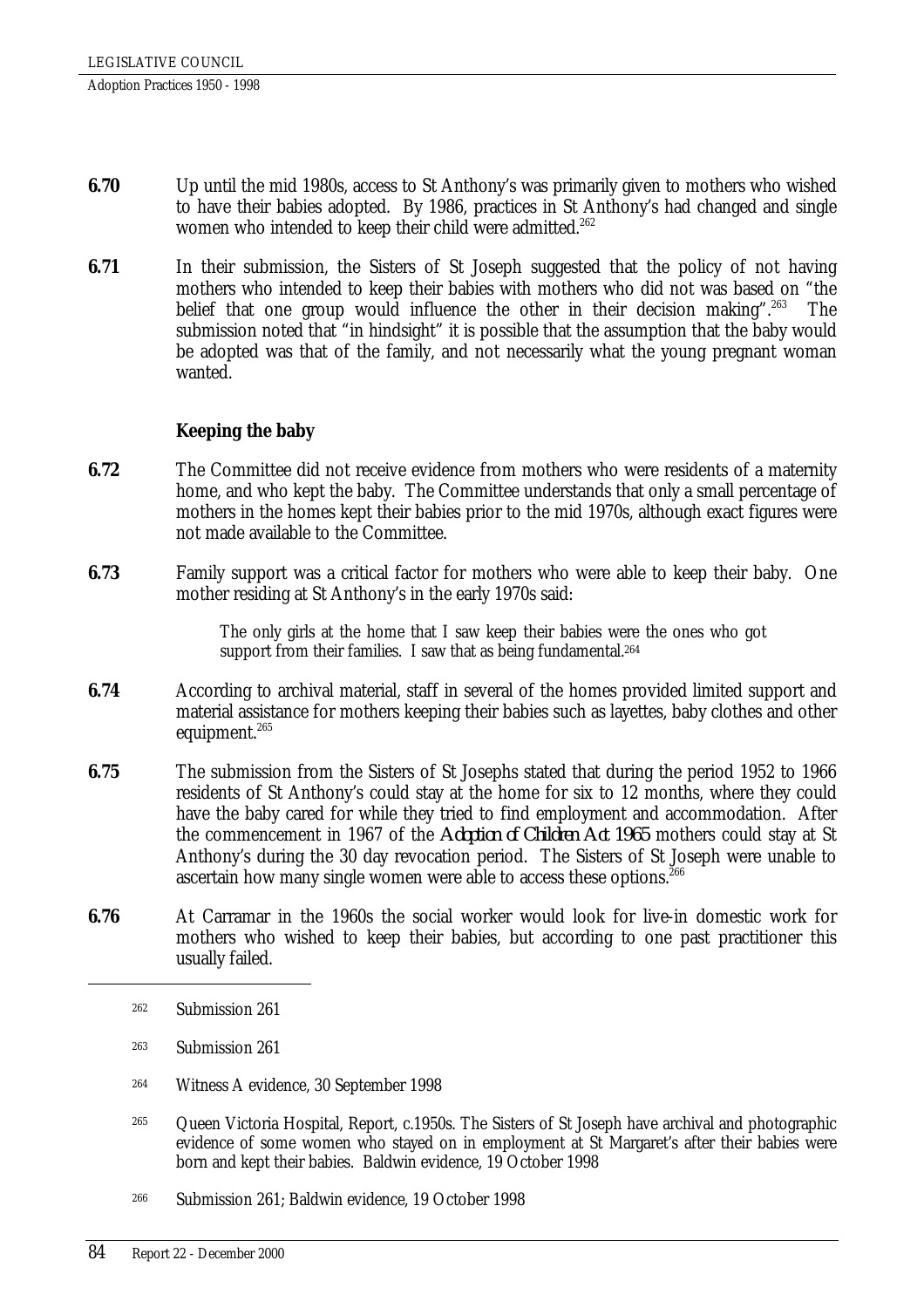I remember one young woman coming back saying that she had a domestic live-in position with her baby but the male occupant of the house was sexually harassing her.<sup>267</sup>

**6.77** The Queen Victoria Hospital reported in 1967 that they had a "very useful list" of private foster mothers for situations when a young mother keeps the baby but is unable to care for the child immediately, or when the parents refuse to let her take the baby home. The report commented that while the foster arrangements provided some assistance to unmarried mothers:

> an ideal situation would be the provision of a nursery or extension of the present one…to cater for the girl who needs short term accommodation for her baby …<sup>268</sup>

#### **Changes in the late 1970s**

**6.78** By the late 1970s there were decreasing numbers of women seeking accommodation in maternity homes. In 1985 Carramar relocated to a small two-storey house, as there was less demand for live-in services. From the 1970s the number of mothers in Carramar who placed their children for adoption dropped dramatically.<sup>269</sup> In evidence to the Committee, past Carramar staff explained that family, social and economic changes meant that more mothers kept their babies. As a result:

> our counselling procedures had more emphasis on that and more help (was) given to the young mothers if they did retain custody.<sup>270</sup>

- **6.79** There were similar changes at St Anthony's home where by the mid to late 1970s the numbers of women who kept their babies were increasing. As mentioned above, this trend prompted a shift in emphasis from accommodation for mothers who wished to give up their babies for adoption to services for mothers who wished to keep their babies.
- **6.80** This trend is reflected in policy documents issued in 1979, 1984 and 1986 by St Margaret's Hospital containing information on birth procedures and fostering arrangements for mothers residing in St Anthony's. By the 1990s, women came to St Anthony's for a number of reasons, including the need for a place to live while making decisions about the future and to escape pressure from family or partners about having an abortion or having the baby adopted. The Committee understands that the residents now receive extensive counselling and are assisted with continuing their education. After the birth, the young woman can return to the home with or without her baby for a period of eight weeks.

 $\overline{a}$ 

<sup>270</sup> Witness J evidence, 20 September 1999

<sup>267</sup> Witness J evidence, 20 September 1999

<sup>268</sup> Queen Victoria Hospital , Social Worker Report, 1967

<sup>269</sup> Anglicare evidence, 20 September 1998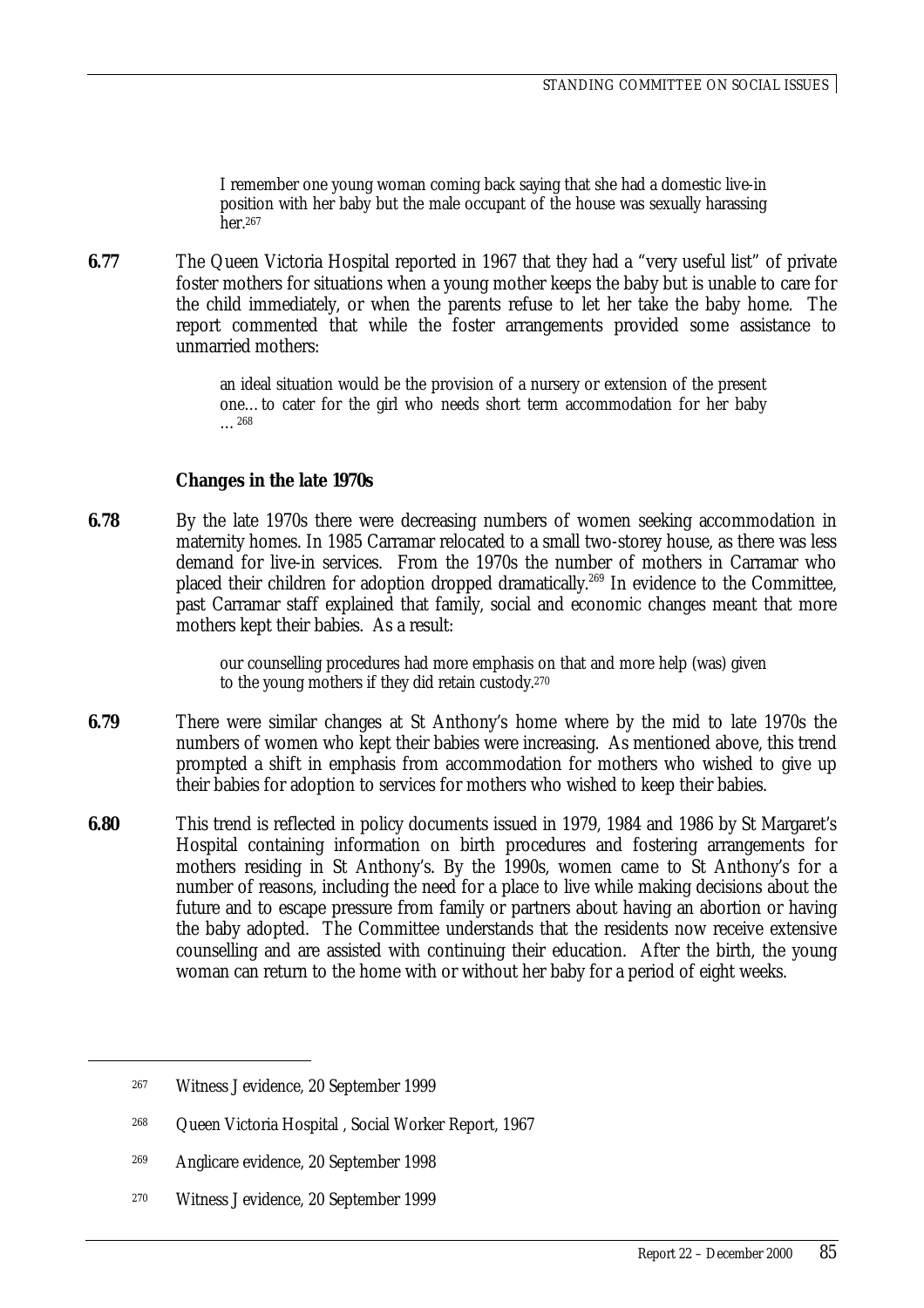#### **Committee view**

- **6.81** The Committee believes that the time spent in the maternity home was an unhappy time for the majority of mothers presenting evidence to this inquiry. The attitude to single mothers was, at best, kind but patronising and, at worst, punitive and cruel. Some mothers told the inquiry they were deprived of their rights including the freedom to come and go, use of their own name, and access to family, friends and the father of the unborn baby. The view of single pregnant women as inherently dependent, passive and lacking in selfesteem resulted in many professionals treating these women as 'second class citizens'. For instance, participation in tasks such as washing linen and food preparation and attending beauty treatment so as to improve 'independence and self-esteem' is indicative of the stereotypical attitudes towards unmarried mothers that governed practices in the homes prior to the 1970s. The attitudes of the churches running these homes that a child out of wedlock was sinful and immoral also had a significant influence on policy and practice.
- **6.82** The Committee acknowledges that these homes provided accommodation to young women who otherwise might have been destitute as a result of being asked to leave the family home. There was an obvious need for accommodation options, particularly for younger pregnant women not in employment. Many of the professionals involved have since acknowledged that "no-one was there by choice or was really happy to be there"<sup>271</sup> and that in retrospect they were operating on the wishes of the parents of the young woman and not necessarily the woman herself. However not all practitioners were punitive in their treatment of unmarried mothers, and several of them attempted to improve attitudes and conditions in the homes.
- **6.83** For women sent to a maternity home it was almost inevitable that adoption was the outcome. There is considerable evidence from past practitioners and in archival records that professionals, family members and in many cases the young pregnant woman believed adoption was the only option. Prior to the 1970s there appears to have been very little counselling on alternatives to adoption and the potential long-term effect of adoption. There is also evidence to suggest that some counsellors actively promoted adoption as the only option available to women in homes. The Committee believes that this was inappropriate to the needs of these young women and in certain individual cases was in violation of the professional codes of practice. The responsibility of adoption professionals to provide information about alternatives is discussed in chapter 8.

## **Other accommodation options**

**6.84** This section looks at the other accommodation options for young women not able or willing to stay in the family home. These include being sent to live with relatives and friends and 'live-in' accommodation with families in the community. A few mothers who gave evidence remained with their own families or lived independently.

<sup>271</sup> Croft evidence, 30 September 1998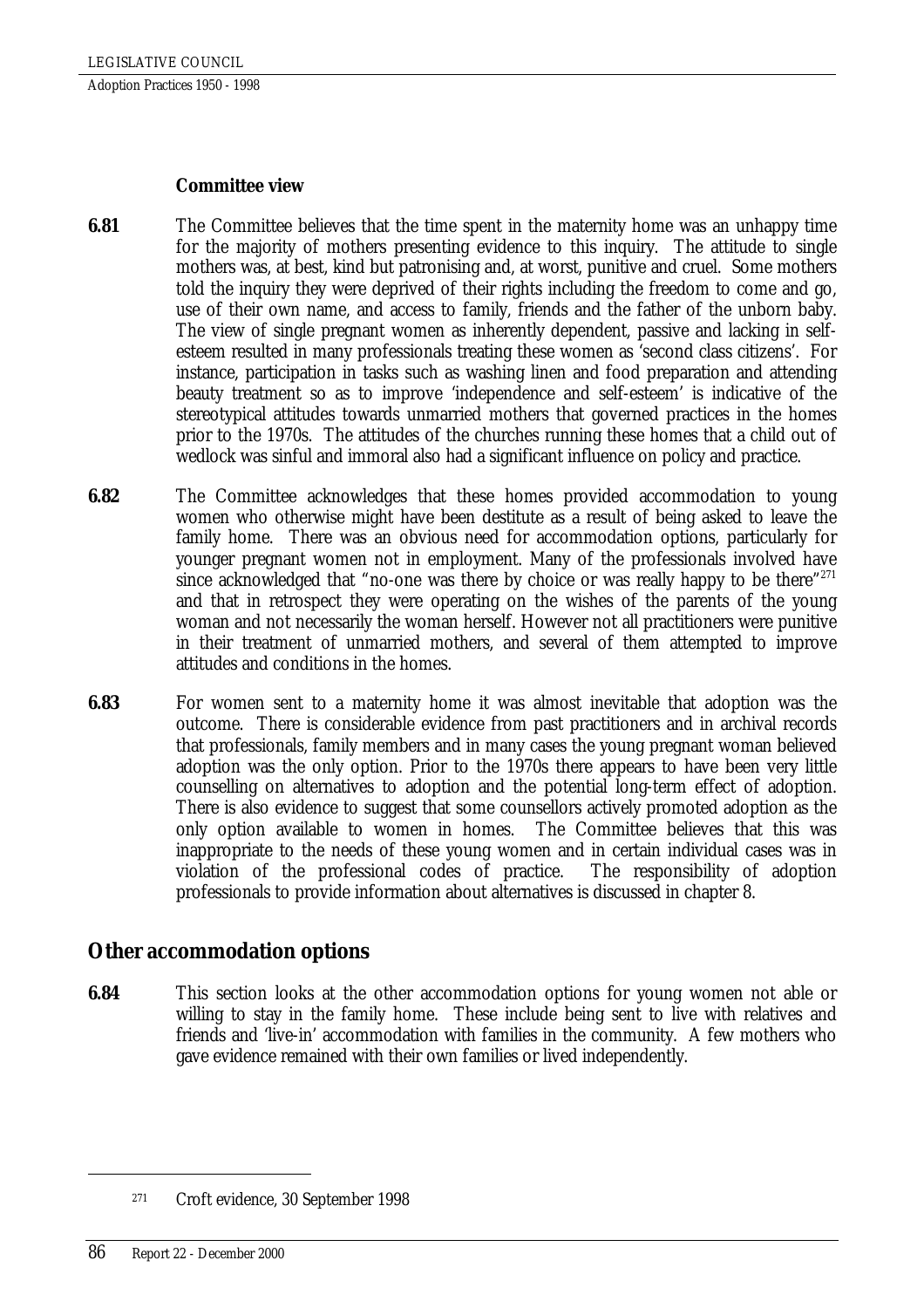#### **Living with relatives or friends**

**6.85** A number of submissions to this inquiry came from women who were sent away to live with relatives or family friends for the duration of the pregnancy, many of them interstate. Ms Helen Caceres, Co-ordinator of the Association Representing Mothers Separated from their children by adoption (ARMS), Western Australia, told the Committee of her experiences.

> I was 17 years old in 1966 when I discovered I was pregnant…(My mother) arranged for me to go to Newcastle in N.S.W. to stay with a distant aunt and have the baby there and have it adopted. I arrived at my aunt's place at about five months pregnant.<sup>272</sup>

**6.86** For young women in rural and regional areas, the news of the pregnancy was compounded by the intimate nature of smaller communities and resulted in them being sent away.

> My story goes back to late 1959, I was then 22 years old and lived in a country town … where needless to say everyone knew everyone and their business. When I discovered I was pregnant a mild form of panic set in … I did what many other girls had done, I left my home town and went into hiding with relatives in another country town hundreds of miles away …<sup>273</sup>

#### **'Live-in' accommodation**

- **6.87** Some young women were sent, or chose, to work and live in the home of a married couple with children. The young woman would perform child care and domestic duties in return for accommodation and meals. These arrangements were generally made by a general practitioner or a social worker and were often with families known to these professionals.
- **6.88** Ms Cheryl McNeil told the Committee that her mother took her to Women's Hospital Crown Street when she discovered she was five months pregnant:

where we were introduced to a social worker. From there on I was given a choice of whether I wanted to spend the rest of my pregnancy in a Home, or out in the community. …I chose to go out into the community and work in the home of a divorcee woman with three children. When I look back, wow, she had a really good deal. For about \$10 a week, I think it was, accommodation and food I looked after her children ... and I did some office work and cleaned her home.<sup>274</sup>

**6.89** Many young women were sent away from their home town by parents eager to keep the pregnancy a secret. This often left the young woman feeling lonely and isolated.

> At 17 years old from a country town, sent to Sydney when I was pregnant. I had no family or friends in Sydney. I was placed in a family home to care for their home and 2 children. I had no support as in what was happening to me or what

 $\overline{a}$ 

<sup>274</sup> McNeil evidence, 27 August 1998

<sup>272</sup> Submission 256

<sup>273</sup> Submission 21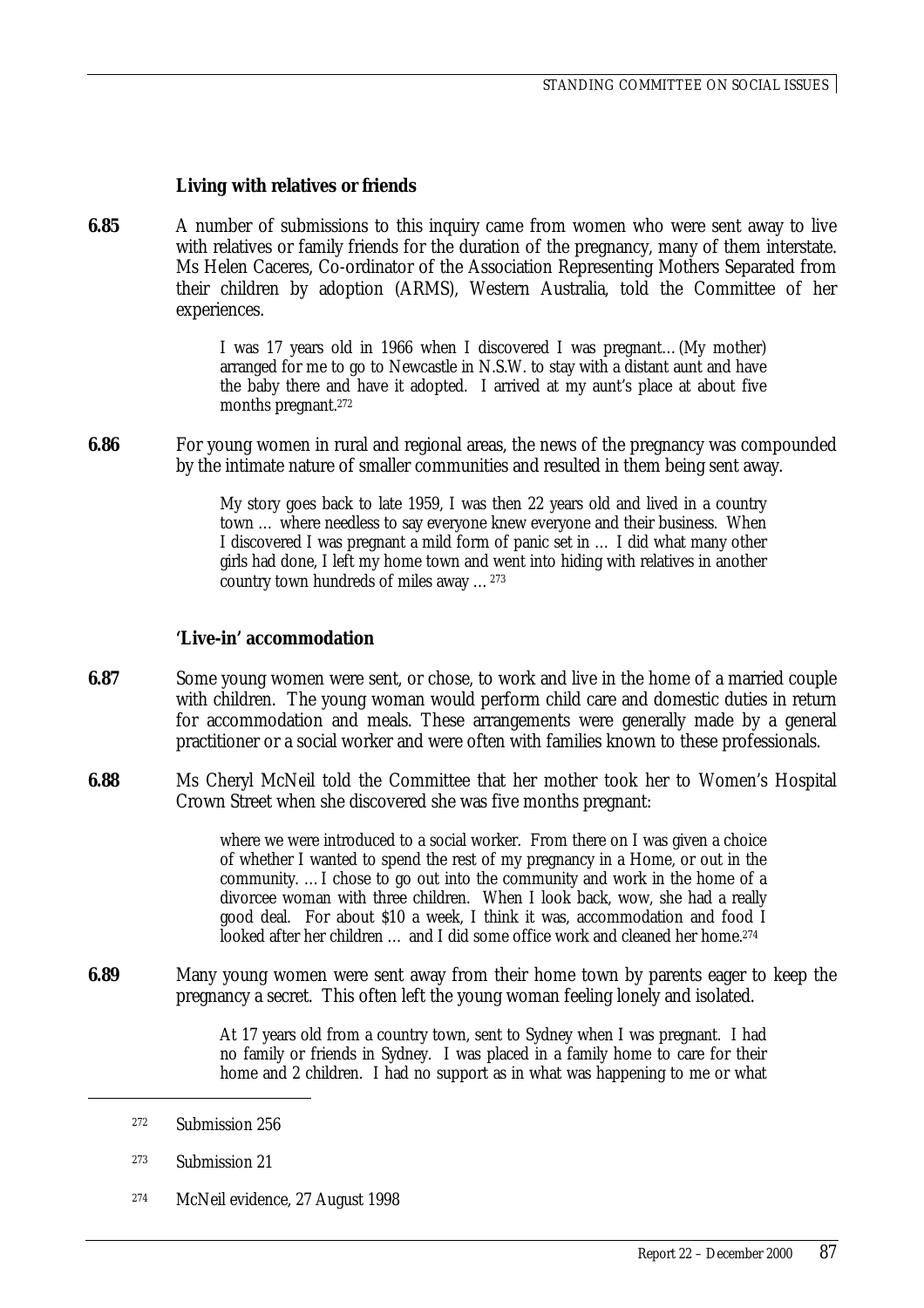to expect. All I can remember is I was constantly frightened, due to being left in isolation.<sup>275</sup>

**6.90** In evidence to the Committee, Dr Edith Weisberg explained her experience of taking single mothers into her home while they were pregnant.

> My experience was that I had four young girls over a period. They usually stayed with me for about two to three months from about six months of pregnancy... All of them were in the same situation, that their families were horrified when they found out that they were pregnant and felt that the shame of it all was more than they could cope with. The families actually told them to go away and to come back after the child was born.<sup>276</sup>

**6.91** Some women felt they were exploited:

I was isolated out in the community where I was cheap labour for a mother with three children.<sup>277</sup>

**6.92** Dr Weisberg commented that:

Looking back on it now, I think it was the most shocking exploitation and I am really ashamed of my part in it … But it was the accepted practice at the time and a number of my friends also had these girls. We were all working and we needed help with our children and they worked as mothers' help and did light housework, but I still think it was exploitation.<sup>278</sup>

**6.93** The Committee understands that a maternity home would sometimes make arrangements for a young woman when there were no vacancies at the home. In these cases the homes would administer and monitor the "live-in" positions. A report by the Queen Victoria Hospital explains that every family was required to satisfy them that they had:

> the right attitude towards the unmarried mother, that (they) will be understanding and sympathetic without condescension. If there is evidence that this requirement is not being met, that person's service is terminated.<sup>279</sup>

- **6.94** Despite this there appears to have been little or no monitoring of the majority of households in which the young women were placed. The Committee acknowledges that a failure to monitor the condition of the homes and the employment arrangements inevitably resulted in the exploitation of some young women.
- **6.95** As with the maternity homes, pre-natal care and counselling received by those mothers in 'live in' accommodation appears to have varied considerably. Submissions to the inquiry

- <sup>276</sup> Weisberg evidence, 25 October 1999
- <sup>277</sup> Submission 125
- <sup>278</sup> Weisberg evidence, 25 October 1999
- <sup>279</sup> Queen Victoria Hospital, untitled, c.1950s

<sup>275</sup> Submission 53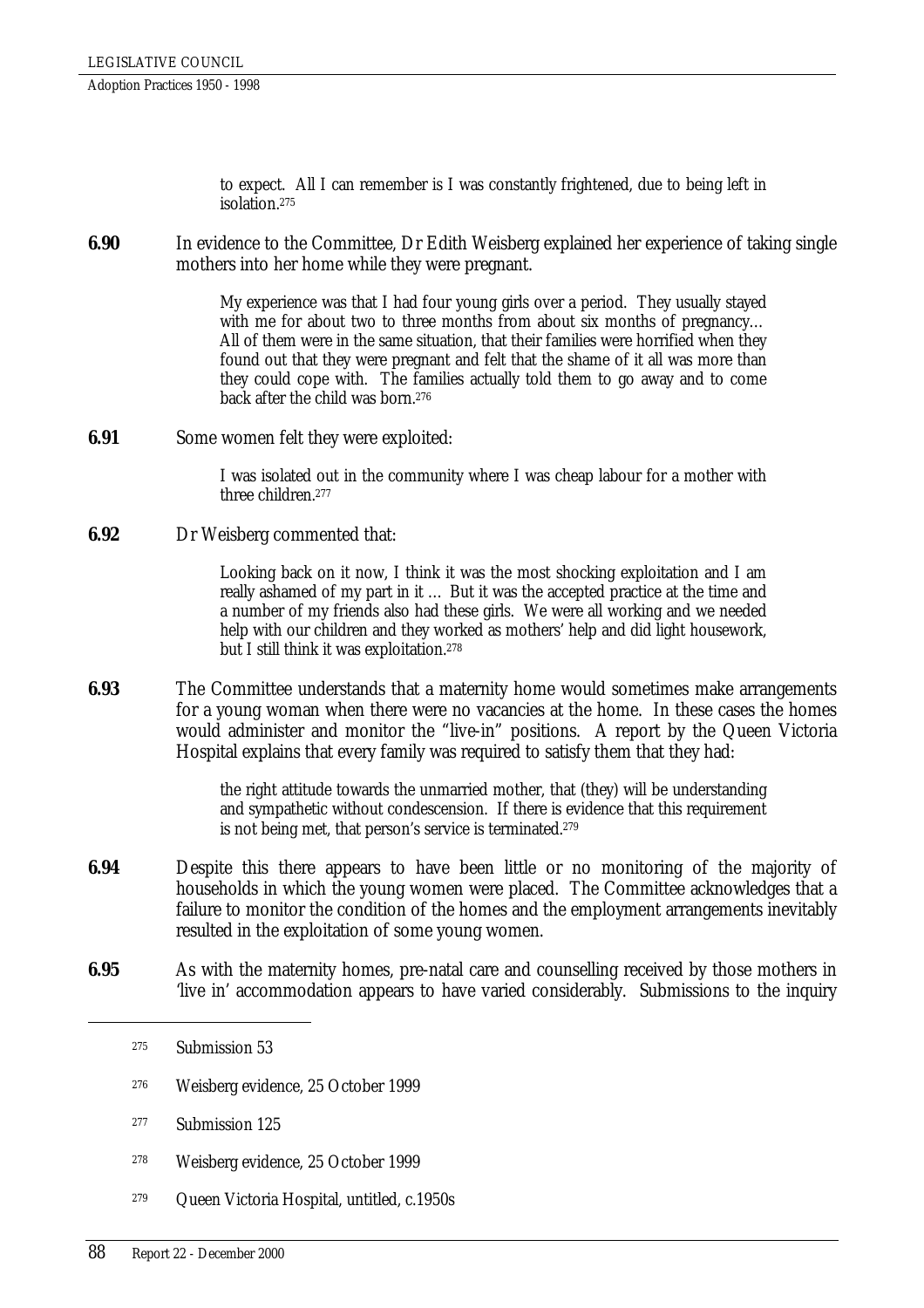indicated that access to social workers during the pregnancy was limited, particularly prior to the 1970s. Women reported that they received only basic medical care and counselling or emotional support.<sup>280</sup>

**6.96** As with maternity homes, there was an expectation that adoption would be the likely outcome for women in 'live in' accommodation and without family support. This assumption was summed up by Dr Weisberg:

> There was no question for these women but that they would have an adoption because they had no means of support.<sup>281</sup>

#### **Living with the family or independently**

**6.97** The Committee received a limited number of submissions from mothers who remained in the family home or lived independently. While some of these mothers were provided with support, many others were not. One father, Cameron Horn, described the experiences of his girlfriend who remained in the family home throughout her pregnancy.

> Perhaps the problem was that my girlfriend was locked in her room from February 7 to May 12 1980 … at seven months' pregnant she and her mother were thrown around their kitchen by her father as they tried to stop him coming at me with deadly intent as I tried to get out of the house.<sup>282</sup>

**6.98** The Committee understands that some women living independently had access to social workers and counselling services. One mother said that during the last four months of her pregnancy in 1967 she was in constant contact with a social worker at Royal North Shore Hospital. As in the maternity homes, adoption was presented to this young woman as the only option.

> This woman held my hand and never stopped telling me how she was my 'only friend' at that particular time, and that she knew what was best for my 'baby'. The only option she ever offered me was adoption …<sup>283</sup>

**6.99** For other women, the issue of adoption never came up in discussions with social workers and others during pre-natal check ups. Barbara Hardy told the Committee that she was able to stay in the family home for her pregnancy and during the regular visits to Nepean Hospital for pre-natal care:

never once did anyone discuss the subject of adoption.<sup>284</sup>

- <sup>282</sup> Horn evidence, 18 October 1999
- <sup>283</sup> Submission 184

 $\overline{a}$ 

<sup>284</sup> Submission 37

<sup>280</sup> Submission 52; Submission 97

<sup>281</sup> Weisberg evidence, 25 October 1999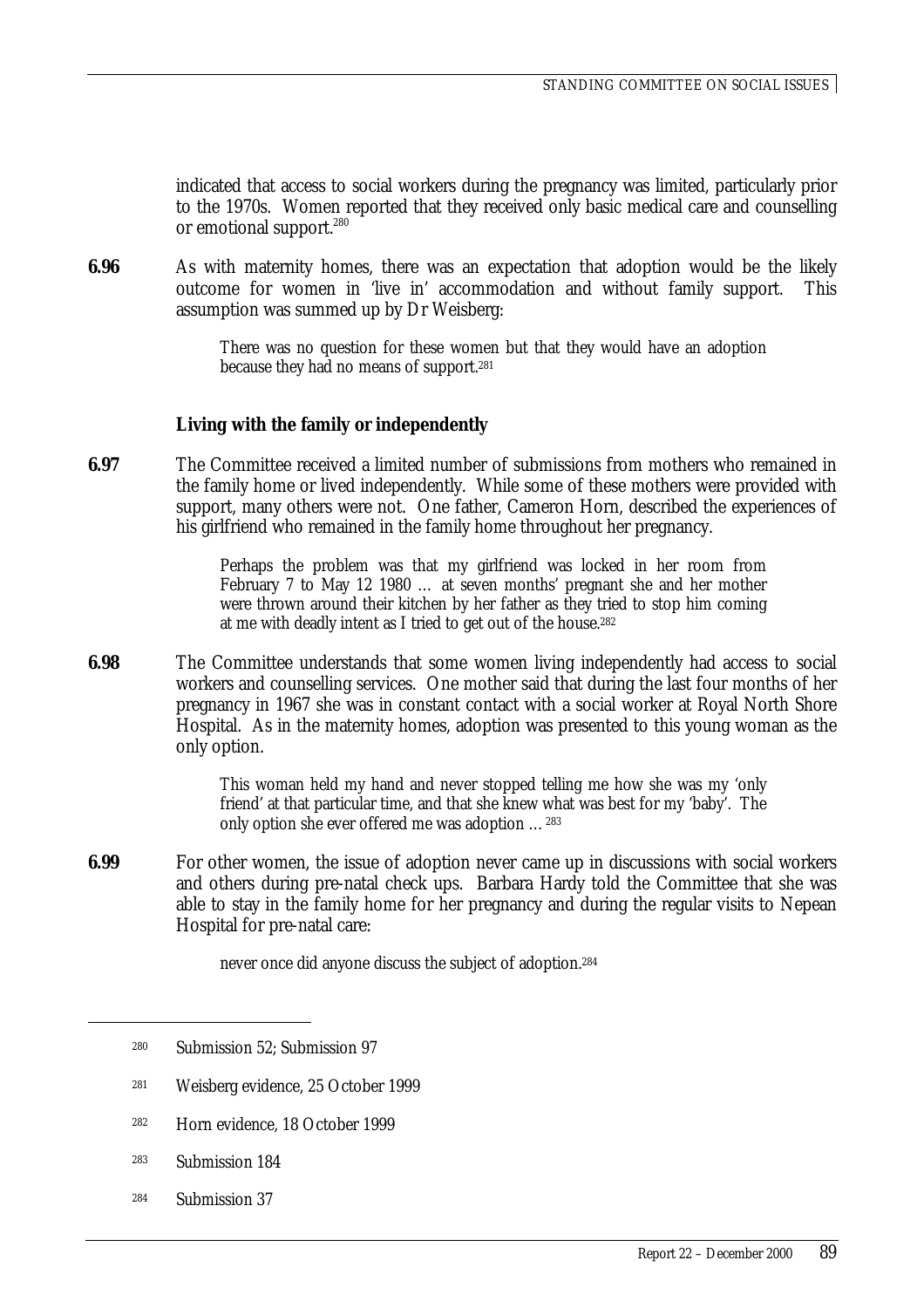## **Conclusion**

- **6.100** The information provided to the Committee suggests that the level of support provided to unmarried pregnant women varied greatly and depended on when they were pregnant, and where they spent the last months of the pregnancy.
- **6.101** The reaction of the young woman and her family and friends to the pregnancy in the period up to the 1970s reflected the attitudes at the time. The wishes of family members, doctors and others to conceal the pregnancy meant that many young women were sent away from the family home and into maternity homes or "live-in" accommodation. The secrecy surrounding the pregnancy created many problems for the young woman. In particular, many young women were isolated and lonely and treated with contempt by some adoption professionals.
- **6.102** The Committee received conflicting evidence on the level and nature of counselling prior to the birth of the baby. While some mothers told the Committee that they never saw a social worker before going to hospital, other mothers suggested that they saw social workers who were interested only in convincing them to relinquish their child for adoption. While mothers accommodated in a maternity home had access to social workers, some counselling appears to have been directed towards discovering the reasons for the pregnancy, and access to adoption advice for young women in 'live-in' accommodation and those living with relatives was usually limited. Live-in accommodation was not closely monitored and was an arrangement open to exploitation.
- **6.103** These practices persisted into the 1970s when changing attitudes to single parents led to changes to practices in maternity homes. By the 1980s adoption services had begun to provide clear information about alternatives and comprehensive counselling to people contemplating adoption.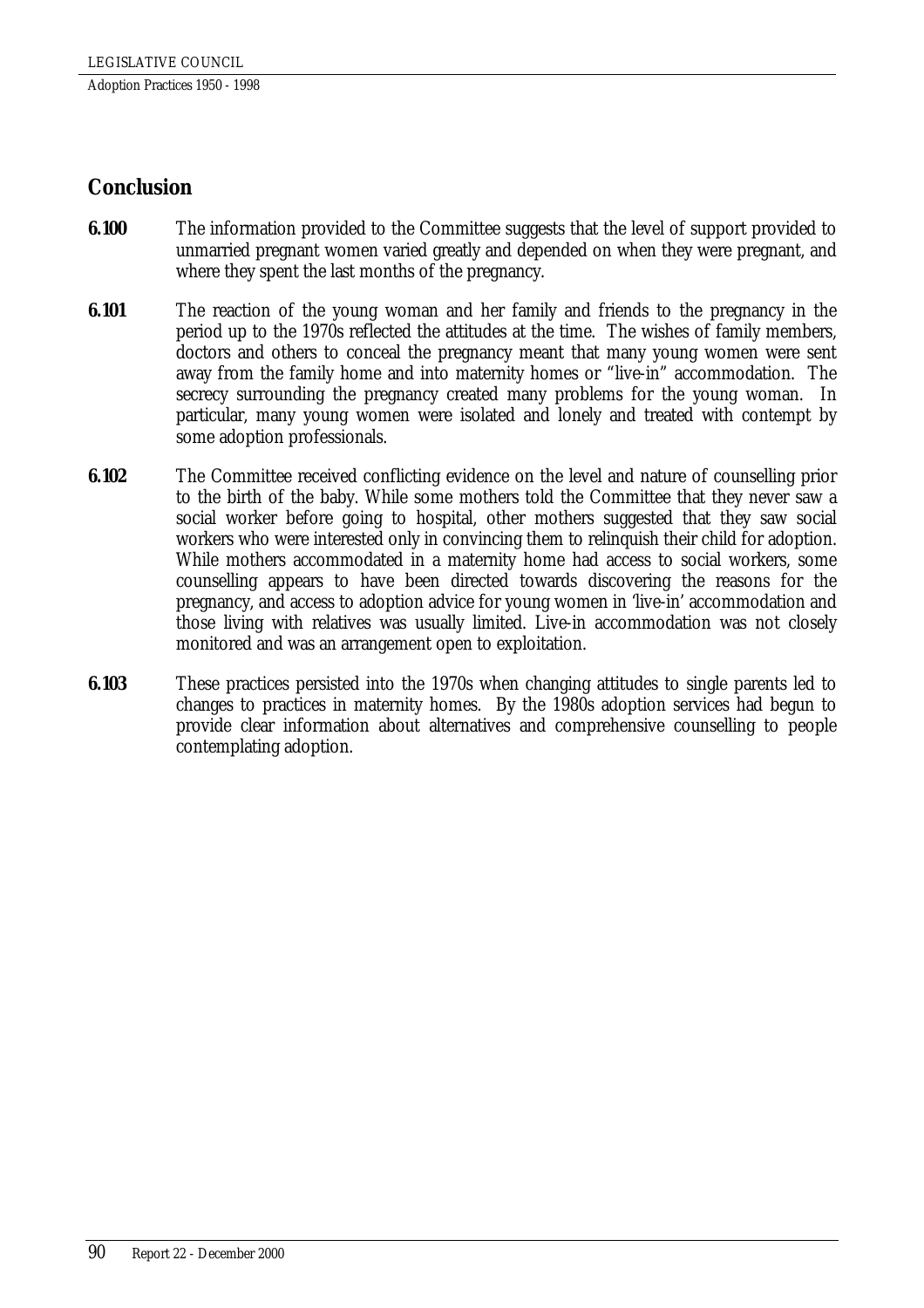# **Chapter 7 Birth**

This chapter considers past adoption practices relating to the birth of the baby, and the days spent in hospital after delivery. The chapter reviews the evidence on the treatment of unmarried mothers during delivery, and how this may have differed from the treatment of married women, particularly in the period prior to the mid 1970s.<sup>285</sup> It describes the use of a sheet or pillow to shield the view of the baby during delivery, the information provided to mothers regarding the gender and condition of the baby, and access to the baby in the days after the birth. The administration of medication to unmarried mothers, the medical treatment of mothers and babies during their stay in hospital and the access of fathers during and after delivery are also considered.

# **The obstetric treatment of married and unmarried women**

**7.1** There have been a number of significant changes to obstetric and midwifery practices in the period under review for this inquiry. In particular, attitudes to childbirth in the 1950s and 1960s were marked by failure to acknowledge parental rights. Fathers were rarely allowed into the delivery room to support women during labour until the late 1960s. This section looks briefly at whether there was a difference in the treatment of unmarried and married women, the implications of marking an unmarried mother's chart 'baby for adoption' and the difference in treatment of public and private patients.

## **Did unmarried women receive a different standard of care?**

**7.2** One of the concerns raised by mothers during this inquiry was that unmarried mothers considering adoption were treated differently to married women at all stages of pregnancy and birth. Toni Mustchin told the Committee that during her pre-natal check ups:

> There was a definite division between the married and unmarried patients, the married ones were given preferential treatment over the married. The married patients were examined by qualified doctors, the unmarrieds scored the interns and the students.<sup>286</sup>

**7.3** One mother told the Committee that during her labour hospital staff were not the "slightest bit compassionate" and that unmarried mothers in general were:

> treated like second class citizens, disgraceful people, and unworthy of being in their hospital. At all times other patients came before the three girls in the side room.<sup>287</sup>

 $\overline{a}$ 

<sup>287</sup> Submission 186

<sup>285</sup> This chapter deals primarily with the medical and nursing treatment of unmarried mothers. For information on the role and responsibility of social workers see Chapter 8.

<sup>286</sup> Submission 97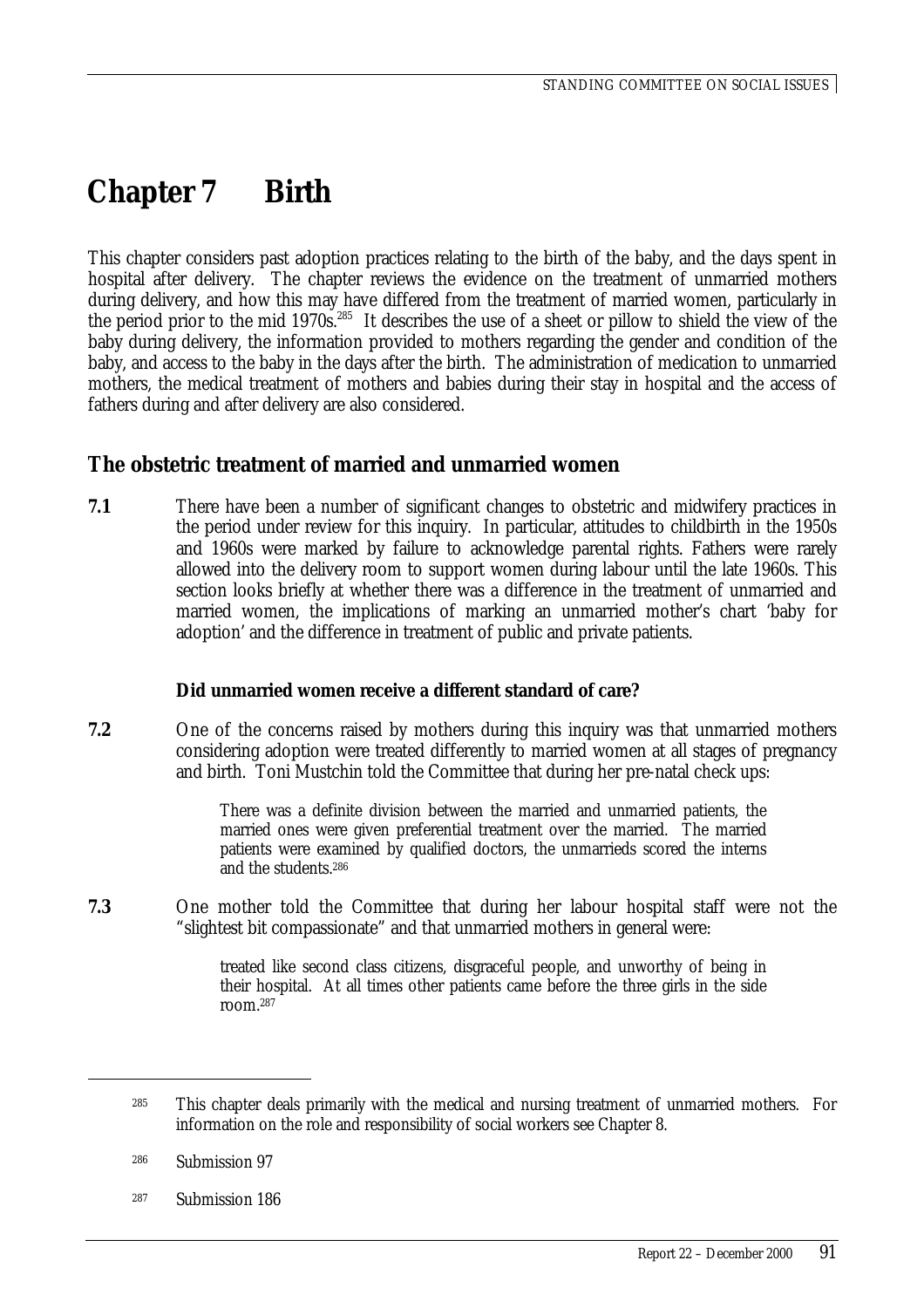**7.4** The Committee understands that at some hospitals unmarried mothers were placed in a different ward to married women and may have been treated differently as a result of this separation.

> Because I was coming from St Anthony's I was in a whole ward full of people who were adopting. It is probably hard for me to compare from that experience. … Everyone knew if you were in that ward you were going to adopt, so they did not have to treat you in the same way that they would treat other mothers.<sup>288</sup>

**7.5** At other hospitals, there was no such segregation and single mothers were placed in wards with married women. In some cases, compassionate staff indicated their awareness of discriminatory attitudes: some women were given wedding rings to wear by the hospital staff<sup>289</sup> and others were referred to as if they were married.

> The stay in hospital, in a large public patient's room, full of married women was incredibly distressing. I had the title of "Mrs Hardy" attached to my bed …<sup>290</sup>

**7.6** Some mothers remember being left alone for long periods during labour, and being treated with contempt.

> The attitude of the two Sisters-in-charge … during the birth (no doctor attended) was very unsympathetic, and I clearly recall them telling me to 'shut-up' when I started to cry out in pain.<sup>291</sup>

> I was left to cope alone for most of the labour and when the staff were in attendance, I was treated with hostility and blatant bias instead of receiving the care and compassion that a woman would normally receive during the birth of a child. The staff made no attempt to hide their disapproval of unmarried mothers.<sup>292</sup>

**7.7** The Post Adoption Resource Centre suggested that while the treatment of unmarried women might have differed from hospital to hospital:

> many women felt that they were given 'second class' service in the hospital, when comparing their own treatment to that of married women on the same ward.<sup>293</sup>

**7.8** According to practitioners who gave evidence, there was no formal difference in the treatment of married and unmarried mothers. The NSW Midwives Association said:

- <sup>290</sup> Submission 37
- <sup>291</sup> Submission 37
- <sup>292</sup> Submission 122
- <sup>293</sup> Submission 244

<sup>288</sup> Witness A evidence, 30 September 2000

<sup>289</sup> Submission 14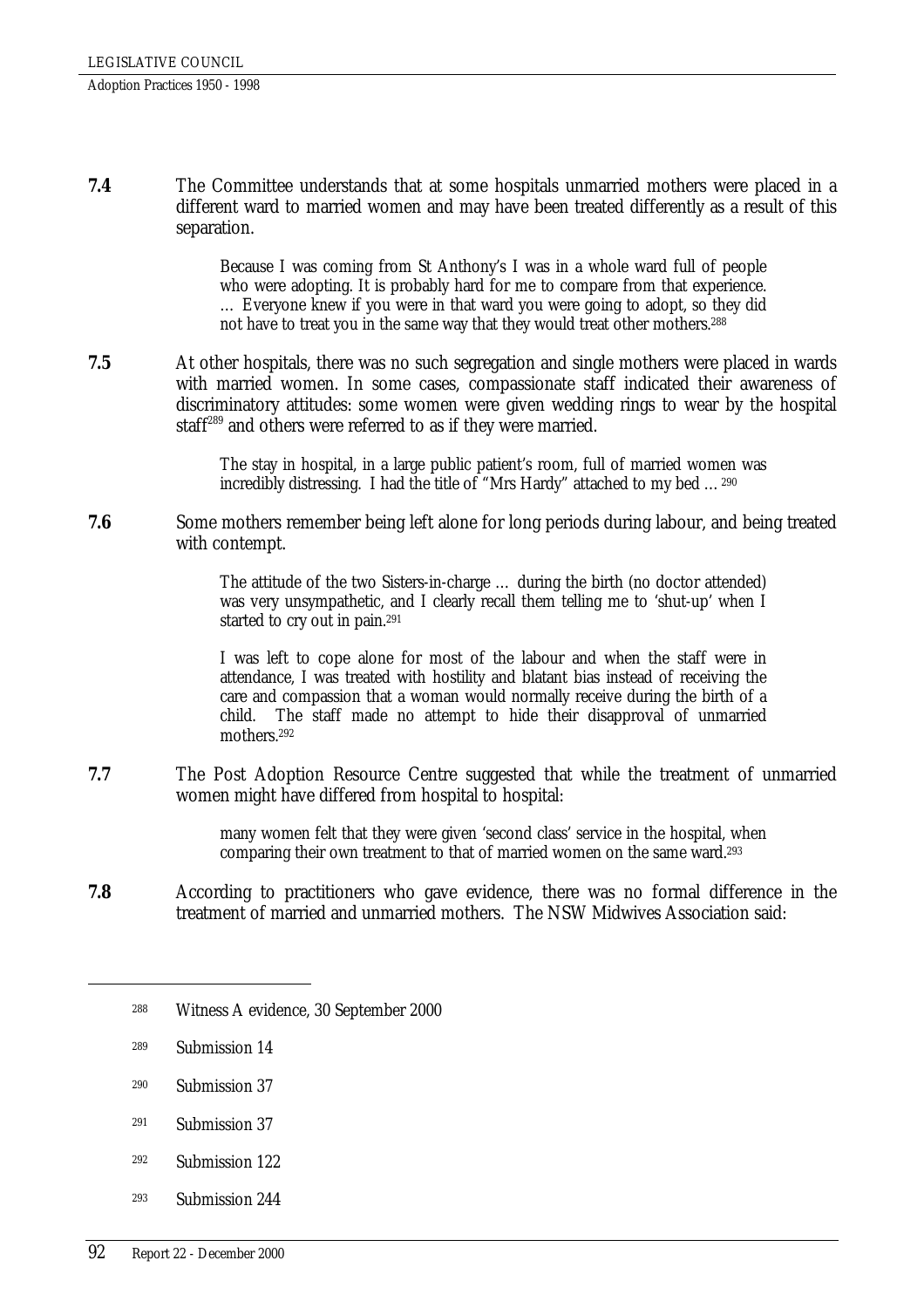there was never any differences in the management of pregnancy, labour and puerperium for single or married women, other than minor changes.<sup>294</sup>

**7.9** Other practitioners such as the Medical Superintendent at the Women's Hospital Crown Street between 1968 and 1980, Dr Tischler believed that in some respects single women considering adoption at Crown Street were treated better than married women.

> For example, girls from the country or with no relatives in Sydney were housed in a hostel-type accommodation on the premises, where they had a large degree of freedom and received excellent individualised antenatal care, thus avoiding the crowd and long waiting times in the Outpatient Antenatal Clinics.<sup>295</sup>

**7.10** A representative from the Sisters of St Joseph explained that:

(past practitioners) tell me that the single mother was given preferential care in labour. Student midwives as well as the nursing sisters would stay with her during labour, even when they were meant to be off duty because of her youth and her situation. Every effort was made to minimise scarring, particularly for the single mother.<sup>296</sup>

- **7.11** Dr Smyth from the NSW Department of Health told the Committee that birth practices in the 1950s and 1960s were very different from today for all women. For instance, it was routine practice to separate the baby from the mother, regardless of whether or not she was married. It was common practice for the baby to be taken to the nursery immediately after the birth. Access to the baby was only allowed at set times, usually dictated by feeding regimes.
- **7.12** In a 1989 review of maternity services in NSW the authors noted that prior to the development of maternity services in the 1970s there was little emphasis on childbirth as a "normal event". Prior to this, birth had been viewed as a medical procedure, controlled and directed by the medical professions. The review reported that by the late 1970s:

more flexible labour ward practices have been introduced offering greater choice in birthing positions, encouragement of ambulation and non-medicated pain relief in labour, presence of support persons during labour and birth and postnatal rooming-in.<sup>297</sup>

#### **Marking an unmarried mother's medical chart**

- **7.13** In the majority of NSW hospitals in the 1950s and 1960s the pre-natal clinic card of women who were considering adoption was marked with one of the following codes:
	- BFA (baby for adoption)
	- <sup>294</sup> NSW Midwives Association, Correspondence, 31 July 2000
	- <sup>295</sup> E. Tischler, Correspondence, 14 March, 2000

- <sup>296</sup> Sisters of St Joseph evidence, 19 October 1998
- <sup>297</sup> R. Shearman, *Maternity Services in New South Wales*, *Final Report*, NSW Department of Health, 1989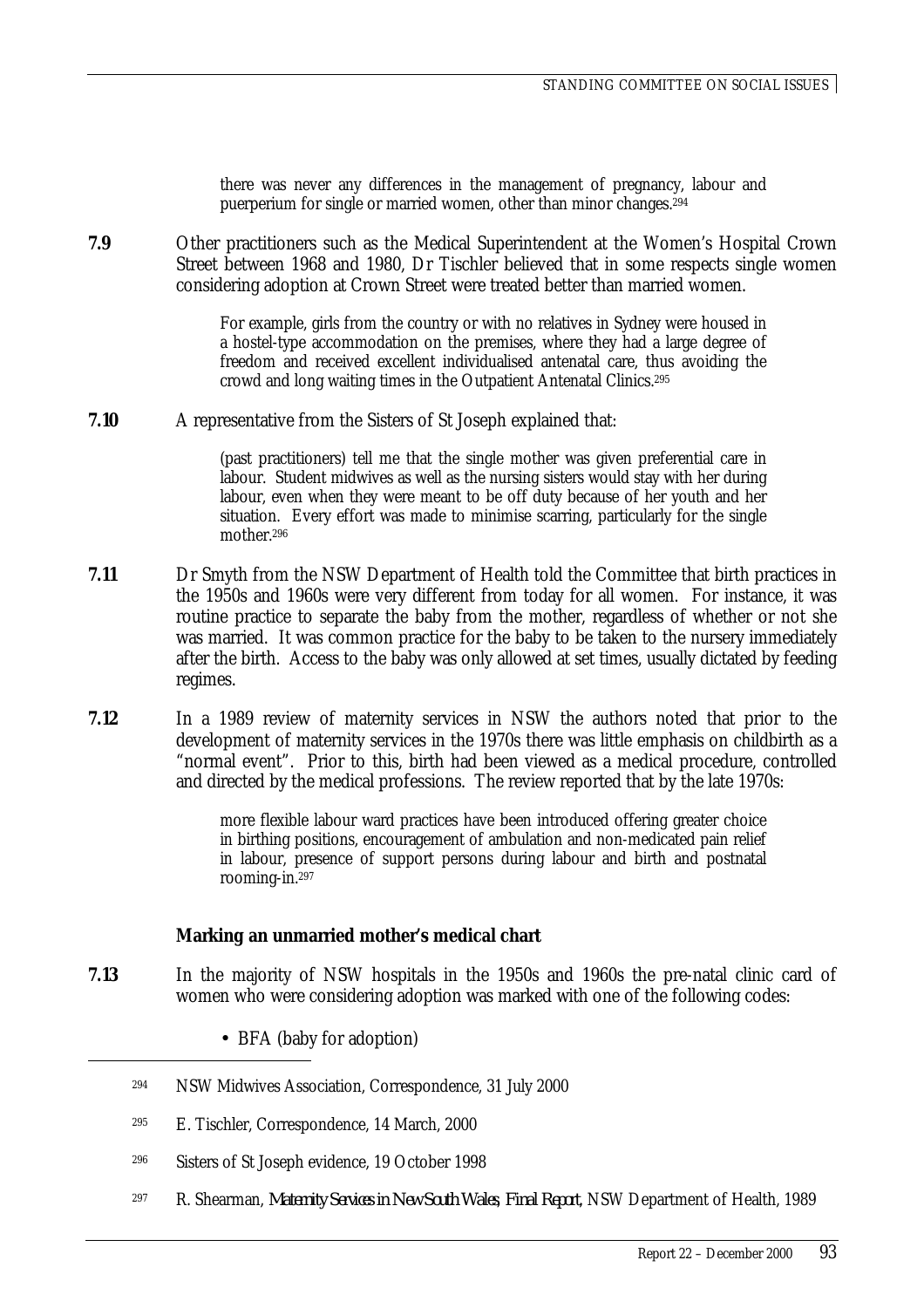- BNFA (baby not for adoption)
- MBFA (married and baby for adoption).
- **7.14** The practice changed in most NSW hospitals in the late 1960s and early 1970s to record:<sup>298</sup>
	- UB+ (unmarried keeping baby)
	- UB- (unmarried baby for adoption)
	- MB- (married baby for adoption).
- **7.15** Many mothers believe that the marking of the chart in this way significantly altered the care they received.<sup>299</sup> At the adoption forum for this inquiry, several women told of their experiences of having their charts marked with such a code to signify 'baby for adoption'. In most cases these women were unaware that their charts had been marked until many years later when they were given access to their medical records. Wendy Jacobs explained the circumstances of the birth of her first child at Queen Victoria Hospital in 1972 where she was in a ward with several mothers who had their babies brought to them.

My baby was not brought to me and I had no idea why …Twenty years later I got copies of my hospital records … The words 'baby for adoption' are underlined in red ... I have also seen records belonging to another mother who had her baby in Queen Victoria Hospital in 1966. 'Babe for adoption' is written in red in her records too. The only reason I can think of for making these entries in red is to alert the hospital staff to the fact that these mothers and babies required special treatment. <sup>300</sup>

**7.16** Ann Jukes had her son at the Women's Hospital Crown Street in the early 1970s.

I was labelled UB minor, as that was the system in those days, all single mothers were labelled UB minor, and I was put on the conveyor belt for single mothers.<sup>301</sup>

**7.17** The Committee understands that the marking of a mother's chart in this way did have an impact on some elements of her treatment. Master Greenwood explained in his judgment in the case *W v State of NSW* that the marking was:

> a guide only and could be changed if there was a change of mind by the mother. The marking would affect the procedures surrounding the birth in three ways. First, as to the contact the mother would have with the child. Secondly, as to

- <sup>298</sup> According to the NSW Midwives Association the change was brought about under the orders of several obstetricians at the State health pre-natal clinics in the Liverpool and Fairfield areas. The stamp was placed on the card after a woman was interviewed by a social worker.
- <sup>299</sup> Many women told the Committee the marking of the chart meant that they were prevented from seeing the baby and that this practice was unethical. See section below for more information.
- <sup>300</sup> Jacobs evidence, 18 October 1999
- <sup>301</sup> Jukes evidence, 18 October 1999; Submission 266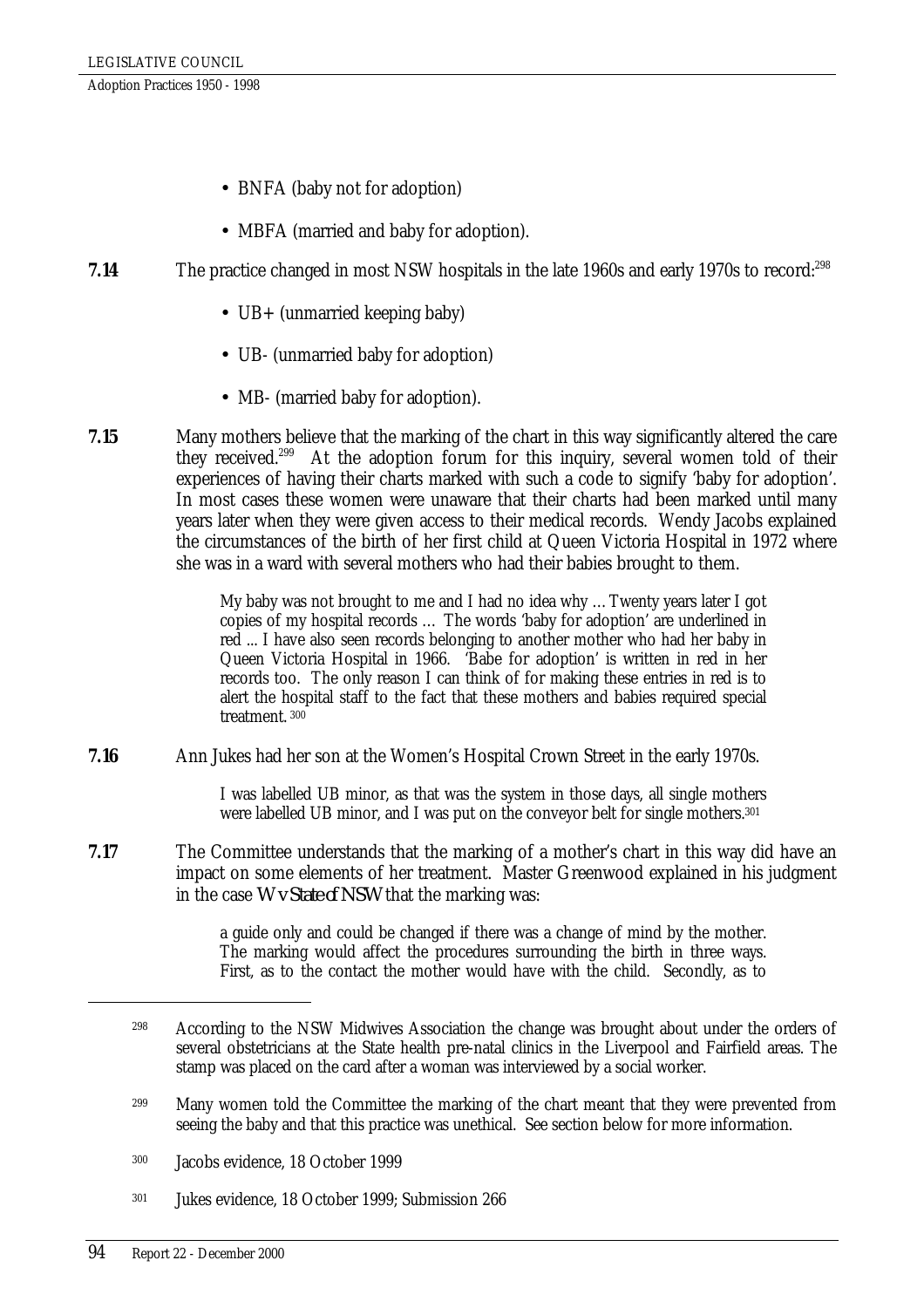accommodation of the mother and child after the birth. Finally as to the medication that would be administered to the mother.<sup>302</sup>

**7.18** A former midwife at St Margaret's Hospital explained that the marking of the chart in this way was important to ensure that the unmarried mother received the appropriate care:

> and in the outpatients department she would be directed to a clinic held specially for these mothers, so they would not run the risk of meeting someone who knew them 303

**7.19** Organisations such as the NSW Midwives Association argued that the marking of charts did not affect the status of the woman and was only a guide for treatment during delivery, when the mother usually did not see the baby, who was moved to the nursery as soon as possible.<sup>304</sup>

#### **Treatment of public and private patients**

**7.20** Several women believed they were not admitted as private patients, despite having private insurance, because they were unmarried. Witness B was a 22 year old teacher in 1971 and when she discovered she was pregnant she was seen by a social worker at Wollongong Hospital.

> As a teacher I had private health insurance. (The social worker) was really quite insistent that I go into a public ward, where girls like me go—she used those terms—because that is where I would feel comfortable. I asked her about antenatal classes and she advised me not to go because they were for married woman. She was quite insistent that I not use my private health insurance. That was the only time that I stuck to my guns and I said, "Well, I am. I've got it, I've got my own doctor." I had arranged that already and I said I was going to use my private health insurance and go into an intermediate ward. She was not very happy with  $me^{305}$

**7.21** For some women, the major issue about their treatment as public patients was that medical students attended the delivery of their babies. In many cases, these women were not consulted or asked for permission for this to occur. Cheryl McNeil recounted her experience at the Women's Hospital Crown Street in 1969.

> I have some recollection that I was just about to give birth and there was a yell at the door and, next thing, the room was full of these male doctors witnessing me giving birth.<sup>306</sup>

- <sup>303</sup> Witness K evidence, 20 September 1999
- <sup>304</sup> NSW Midwives Association, Correspondence, 31 July 2000
- <sup>305</sup> Witness B evidence, 30 September 1998
- <sup>306</sup> McNeil evidence, 27 August 1998

<sup>302</sup> Submission 290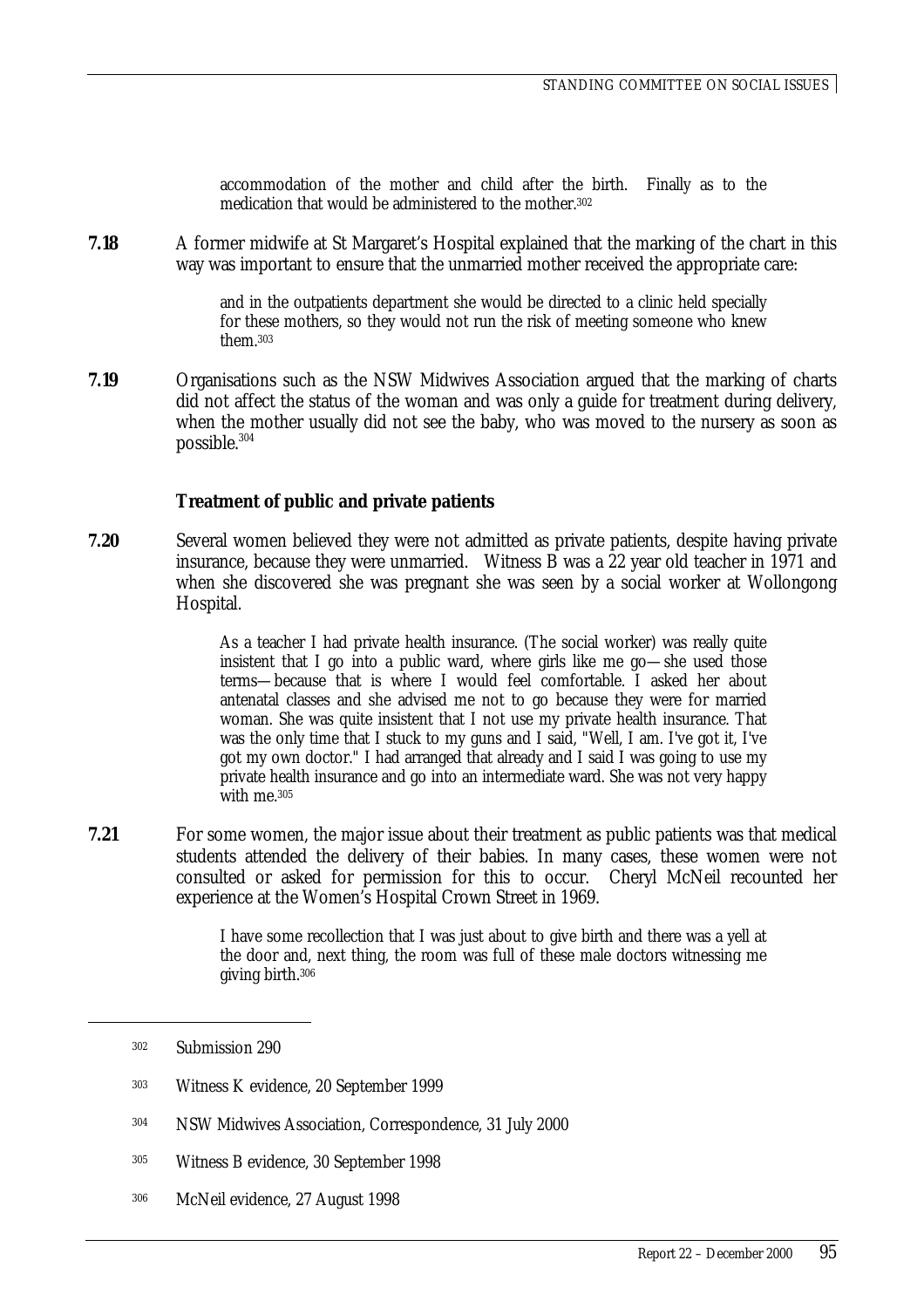**7.22** While Ms McNeil remembered the kindness of a student nurse during the delivery "holding my hand", other women told the Committee that the treatment by some student doctors and nurses was cruel and discriminatory.

> During the delivery and before, a Dr. (sic) was showing a student Dr. what to do. … [After the birth] the Dr. in charge was showing the student Dr. how to stitch me up. I found the stitching very painful and I moaned. The Dr. told me to shut up and keep still. I apologised to him and tried to be good in case they mistreated my baby.<sup>307</sup>

**7.23** According to Dr Siedlecky all public patients who came to Crown Street hospital in the early 1950s were "used as training material". Dr Siedlecky explained that all public patients were seen in the outpatients clinic by one of the specialists or one of the other doctors running the clinic, and by students.

> When they came into the labour ward, the same thing would apply. Usually one or two students would be allotted to a patient and that woman would be confined by that student or by a midwife student under the supervision of the midwife sisters.<sup>308</sup>

- **7.24** Dr Hinde, clinical superintendent of King George V Hospital in the 1960s, told the Committee that there was no special policy in the hospital on allocating relinquishing mothers to any particular group or type of care. Mothers were admitted either as public or private patients and were treated according to the usual practice relative to their classification. The delivery of babies for all public patients, including unmarried and married mothers, was attended by a student doctor or midwife supervised by a trained midwife, and honorary medical staff were called in only for complex and complicated deliveries.<sup>309</sup>
- **7.25** According to Dr Hinde there was no policy at King George V Hospital allowing students to attend the labour of single women although it was a requirement of a student doctor's training in the 1950s to witness a certain number of deliveries. With regard to the negative comments made by some student doctors, Dr Hinde said:

... it would not come to me as a great surprise because it reflected community attitudes towards the single woman having a baby at that stage. I have no personal recollection, but if somebody had said that they felt that they were treated with disdain in that way in the 1950s and perhaps into the early 1960s, yes, I think it is quite possible.<sup>310</sup>

**7.26** Dr Siedlecky also argued that while unmarried mothers were treated with kindness by some student doctors and nurses, judgments were also made.

<sup>307</sup> Submission 155

- <sup>308</sup> Siedlecky evidence, 25 October 1999
- <sup>309</sup> Hinde evidence, 25 October 1999
- <sup>310</sup> Hinde evidence, 25 October 1999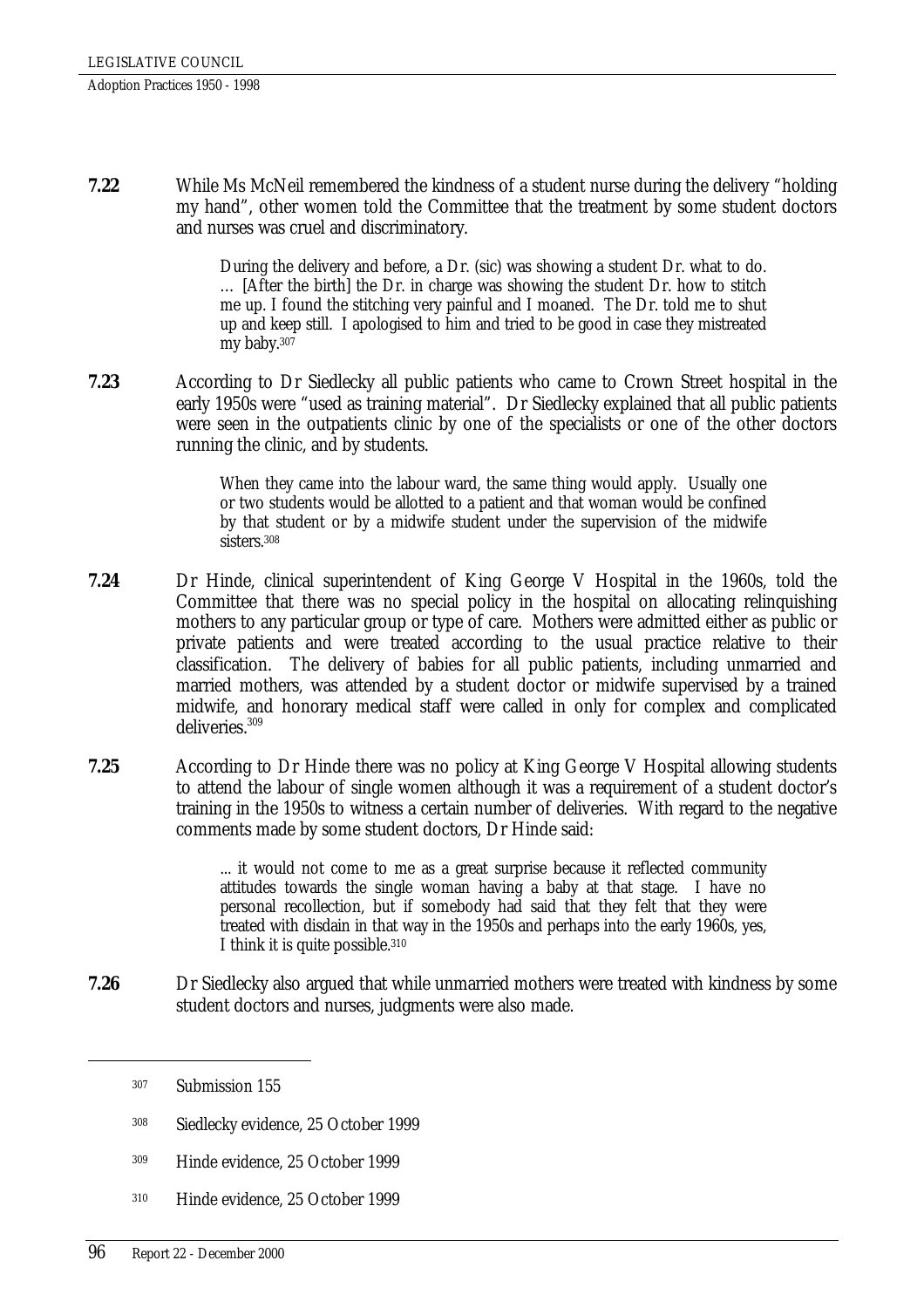The labour ward nurses were kind to them and certainly the students were, but there was still that general judgmental and punitive attitude that these women were very lucky that someone was going to do this for them.<sup>311</sup>

## **Committee view**

- **7.27** The Committee believes that while the obstetric care of married and unmarried women was generally similar, the negative stereotype of unmarried mothers at this time may have affected the level of care received by some single women. In particular, the Committee believes that while the marking of the chart 'baby for adoption' was designed as a notation to staff on the status of the patient, evidence to this inquiry suggests that some women were treated inappropriately as a result of this marking.
- **7.28** Instances where a woman was refused treatment as a private patient because she was unmarried, or where a woman was discouraged from using private health care, were clearly discriminatory. It is beyond the scope of this inquiry to investigate individual cases, but the Committee believes that, in general terms, the discouragement or refusal to allow a woman to use private health insurance was unethical.
- **7.29** The Committee accepts that it was common for all public patients to be seen by student doctors, and that permission was often not obtained from these women. The Committee was not able to ascertain conclusively whether unmarried public patients were treated differently from married public patients on a systematic basis. Evidence to this inquiry suggests that while many professionals treated unmarried mothers with kindness, some doctors, nurses and students treated unmarried mothers with disdain. This treatment may have reflected prevailing attitudes, however the ethical obligations of health care professionals required them to treat patients to the best of their ability regardless of their personal beliefs. The Committee believes that failure to do so would constitute unethical behaviour contrary to professional codes of conduct maintained at the time.

# **Access to the baby at and after delivery**

**7.30** Many women providing evidence to this inquiry were prevented from having access to their babies during and after labour. As explained above, the marking of a woman's chart 'baby for adoption' was intended as a guide to hospital staff on her treatment, including restricting access to the baby.

## **The experience of mothers**

**7.31** Origins representative Dian Wellfare explained the various methods used to prevent contact, including:

> placing a sheet on the mother's chest or at her face, holding a sheet up to obstruct her view, turning lights down or off, using blindfolds, turning the mother's head away, standing in her way of vision, rushing the baby out of the labour room

<sup>311</sup> Siedlecky evidence, 25 October 1999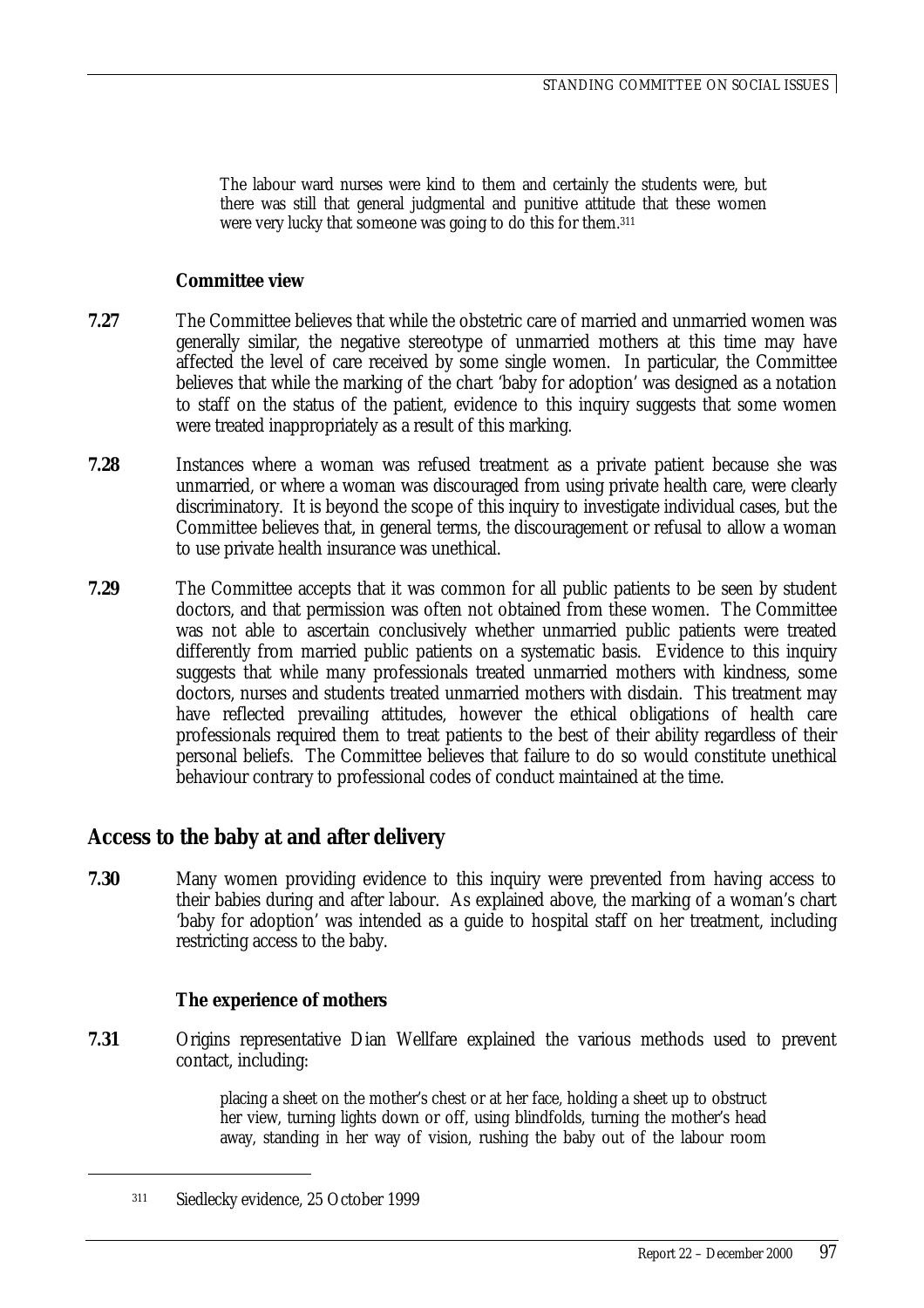immediately upon birth, using heavy sedation during labour, holding the mother's shoulders down to prevent her from lifting herself up, pushing the mother back down if she sat up, and shackling the mother to the bedhead …<sup>312</sup>

**7.32** Many mothers were not told why they could not see their baby and this contributed to their distress.

> I was pushed down and a pillow was shoved in front of my face. I had no idea why. I thought it must have been because I had given birth to some kind of freakish monstrosity that they didn't think I could bare (sic) to look at … I didn't know that the pillow in front of your face was a common hospital policy to prevent mothers from bonding with their babies.<sup>313</sup>

**7.33** Women were given limited information about the well-being or gender of their child and were often prevented from finding out more despite their requests. Witness A told the Committee about the delivery of her twins in 1971. It had been a difficult delivery and after the birth:

> I asked were they all right and were they boys or girls, but beyond that no-one would give me any information. I wanted to know whether they were identical twins or whatever. No-one would ever tell me and I only found that out in the past year or so.<sup>314</sup>

- **7.34** Many women told the Committee that despite repeated requests, they were physically stopped from seeing their child or told they could only have access to the baby once the consent form had been signed. The impact of this practice on the consent is discussed in chapter 8.
- **7.35** The Committee understands there were long-term consequences from not allowing women to see or hold their baby in the days after the birth. Many women said they would have coped better with the adoption decision, had they been allowed to see or hold the baby.

(H)ow much better I would have felt about this decision had I been allowed to see him freely (without arguments) and been treated differently and as though the decision was mine to make and would be respected whatever I decided.<sup>315</sup>

**7.36** According to the Post Adoption Resource Centre the single factor causing the greatest distress to mothers was being denied the opportunity to see their child.<sup>316</sup>

<sup>313</sup> Submission 8

- <sup>314</sup> Witness A evidence, 30 September 1998
- <sup>315</sup> Submission 87
- <sup>316</sup> Submission 244

<sup>312</sup> Origins evidence, 2 September 1998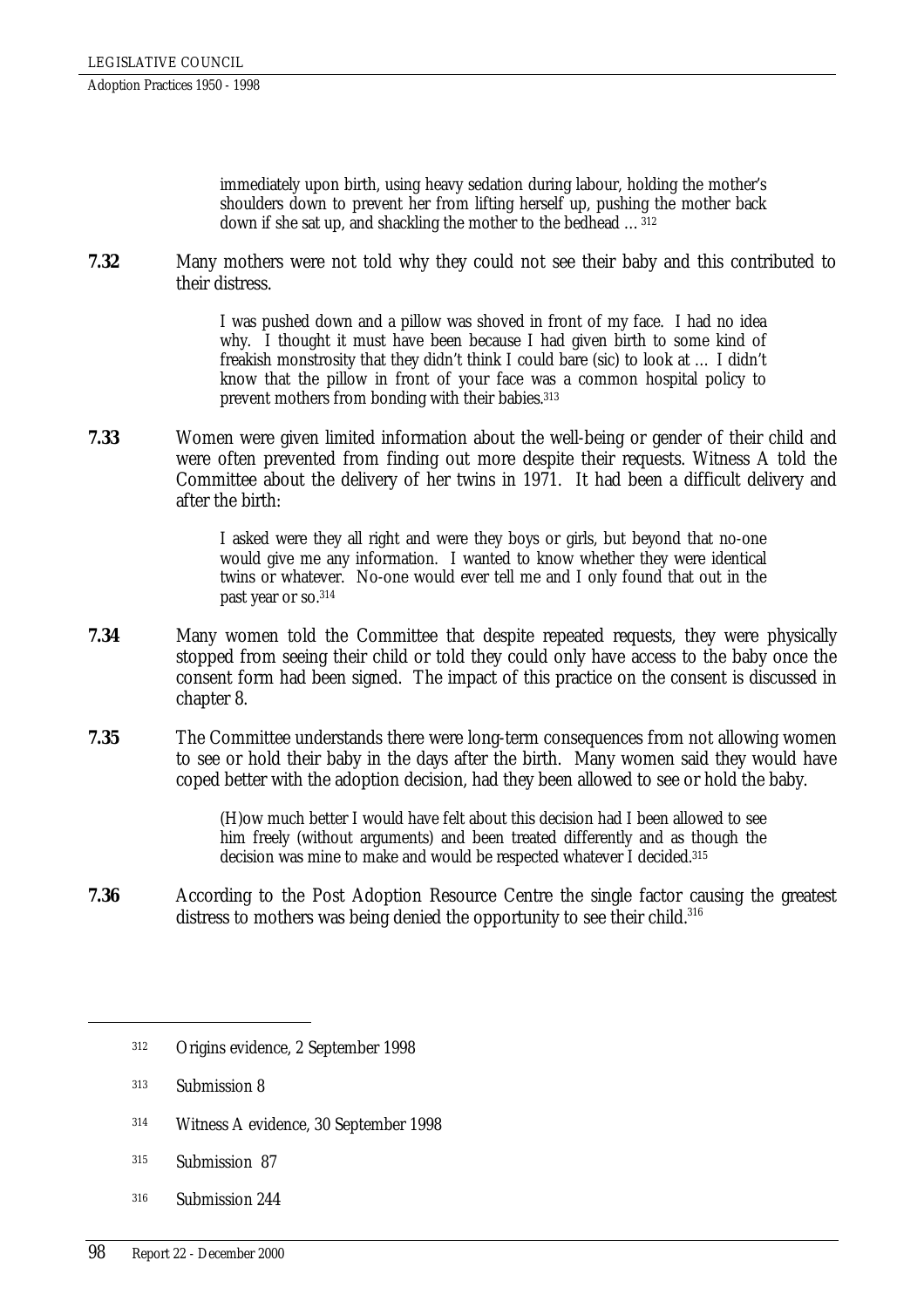#### **The rationale**

**7.37** The practice of shielding the mother's view of the baby at delivery and denial of access to the baby in the days after birth was common in most - although not all - NSW hospitals from the 1950s until the 1970s. The practice was intended to prevent maternal bonding and make it easier for a woman to relinquish her baby. As explained by Anglicare:

> In the 1960 era, there was a belief that a mother would cope better and "get on with her life" if she did not see her baby. This led to the practice of removing the baby immediately after birth or of transferring the mother to a convalescent unit.<sup>317</sup>

**7.38** Dr Tischler explained that this practice was not generally viewed as inappropriate.

This practice was initiated by the nursing staff and it was not felt at the time that it was unethical or illegal.<sup>318</sup>

- **7.39** According to the Australian Association of Social Workers, (AASW), some unmarried mothers in the 1950s and 1960s believed that seeing the baby would make relinquishment more difficult and often asked not to be told the sex of the child so they could remain emotionally distant.<sup>319</sup>
- **7.40** The Committee was told there were similarities between the treatment of mothers experiencing a stillbirth and the post-birth practices for unmarried mothers. As with a stillbirth, the mother was not encouraged to see or hold the baby, and did not receive any tangible memories such as photographs. Dr Stefania Siedlecky said that in the 1950s and 1960s unmarried mothers were:

… asked to treat their babies as though they had been stillborn. This is not my experience but I know they were virtually told to regard it as a death.<sup>320</sup>

#### **Professional disagreement about the practice**

- **7.41** Before the 1950s, it was common practice to allow mothers to care for and often breastfeed their babies prior to the adoption. For example both St Anthony's and Bethesda maternity homes encouraged mothers to breastfeed and care for their children for several months before relinquishing the child for adoption.<sup>321</sup>
- **7.42** However the NSW Midwives Association said:

- <sup>318</sup> E. Tischler, Correspondence, 14 March 2000
- <sup>319</sup> Submission 252
- <sup>320</sup> Siedlecky evidence, 25 October 1999
- <sup>321</sup> McHutchinson evidence, 25 October 1999

<sup>317</sup> Submission 247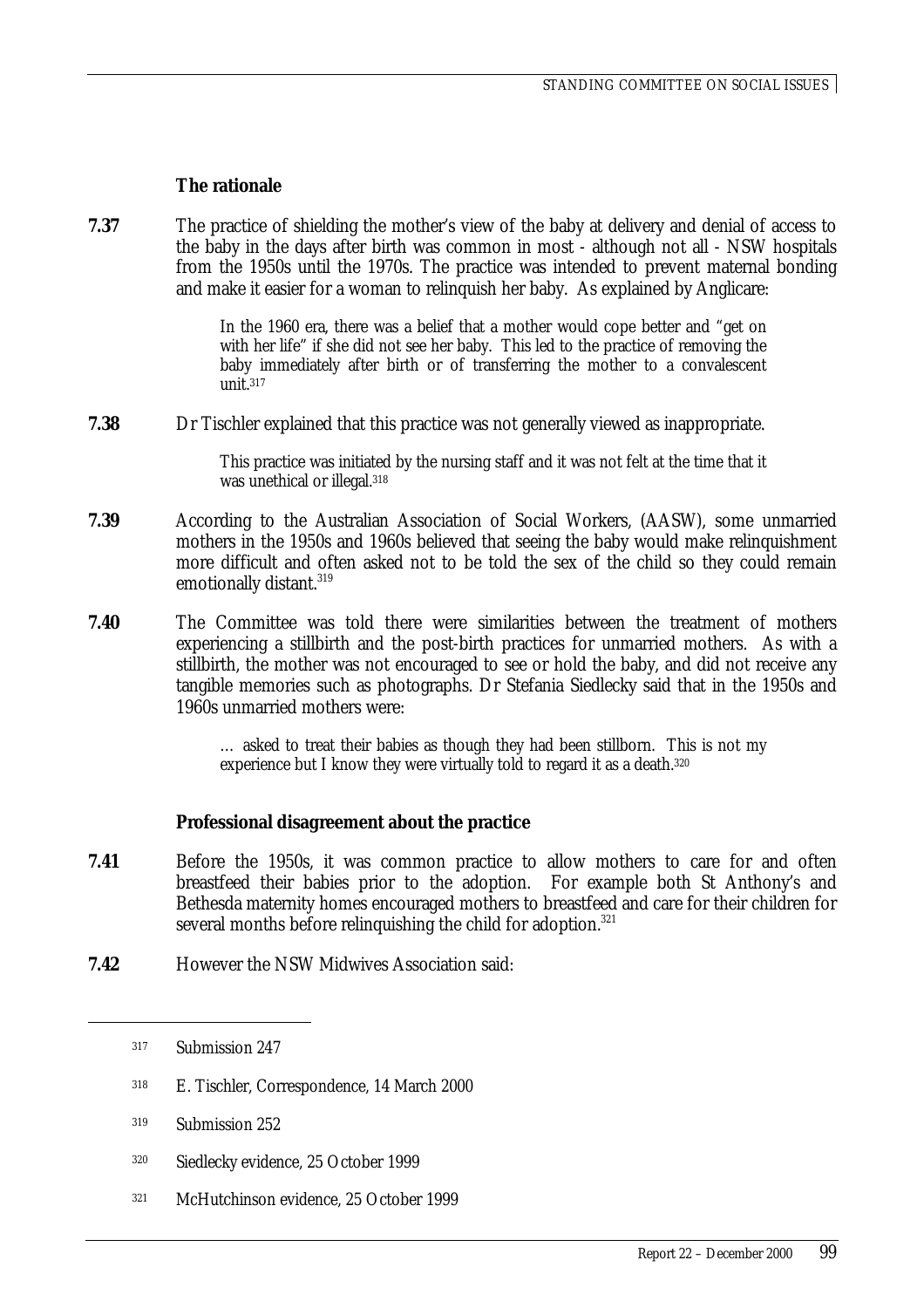… the practice of adopting mothers breast feeding their infants for several days ceased in the early 1950's, as the mothers became so distressed.<sup>322</sup>

**7.43** While limited access was common in the 1950s and 1960s, some nursing and social work staff did allow unmarried mothers to see and hold their babies. One mother explained that during her time at St Margaret's Hospital in 1962, the sister in charge would allow the unmarried mothers who had come across from St Anthony's to have the baby with them after birth.

> (The babies) were brought in with all the other babies for their feeds and everything, only we bottle fed them and the other mothers there all appeared to breast feed. We had our babies.<sup>323</sup>

**7.44** While many practitioners believed at the time that the practice of denying access to the child was appropriate,  $324$  there were some dissenting voices on the validity of the practice as early as the mid 1960s. A 1963 article warned:

> To many women, the opportunity to see and handle the infant represents a logical culmination of a process that started long before the birth of the baby. To deny a women, even a teenager, this right if she so desires is unnecessarily cruel.<sup>325</sup>

**7.45** There was often resistance amongst the staff in the hospitals despite requests from some social workers to stop the practice, as explained by a former worker at Carramar.

> (T)he staff of the hostel did not only explain but discussed it with the young mothers and the matron would constantly go to the hospital and try to persuade the maternity staff to allow the young mothers to see their babies and then she would come back and talk to the young mothers about this. We did finally make a breakthrough fairly early in the sixties.<sup>326</sup>

**7.46** In 1965, Mary Lewis, a social worker with the Catholic Family Welfare Bureau, gave a stern warning about the rights of the unmarried mother to see her child.

> Many Agencies in this country have punitive, illegal and harmful rules regarding the unmarried mother's inalienable right to physical contact with her child, when she has decided on adoption.

> Some Agencies refuse to allow the unmarried mother to see her child, nor do they tell her the child's sex. While this may be done from the best motives, these misguided people should look more carefully into the situation.<sup>327</sup>

- <sup>322</sup> NSW Midwives Association, Correspondence, July 31 2000
- <sup>323</sup> Witness D evidence, 17 June 1999
- <sup>324</sup> The vast majority of past practitioners today acknowledge that the practice was inappropriate.
- <sup>325</sup> Morris A. Wessel, 'The unmarried mother: A social work medical responsibility', *Social Work*, Vol. 8, No.1, January 1963
- <sup>326</sup> Witness J evidence, 20 September 1999
- <sup>327</sup> M. Lewis, op.cit., 1965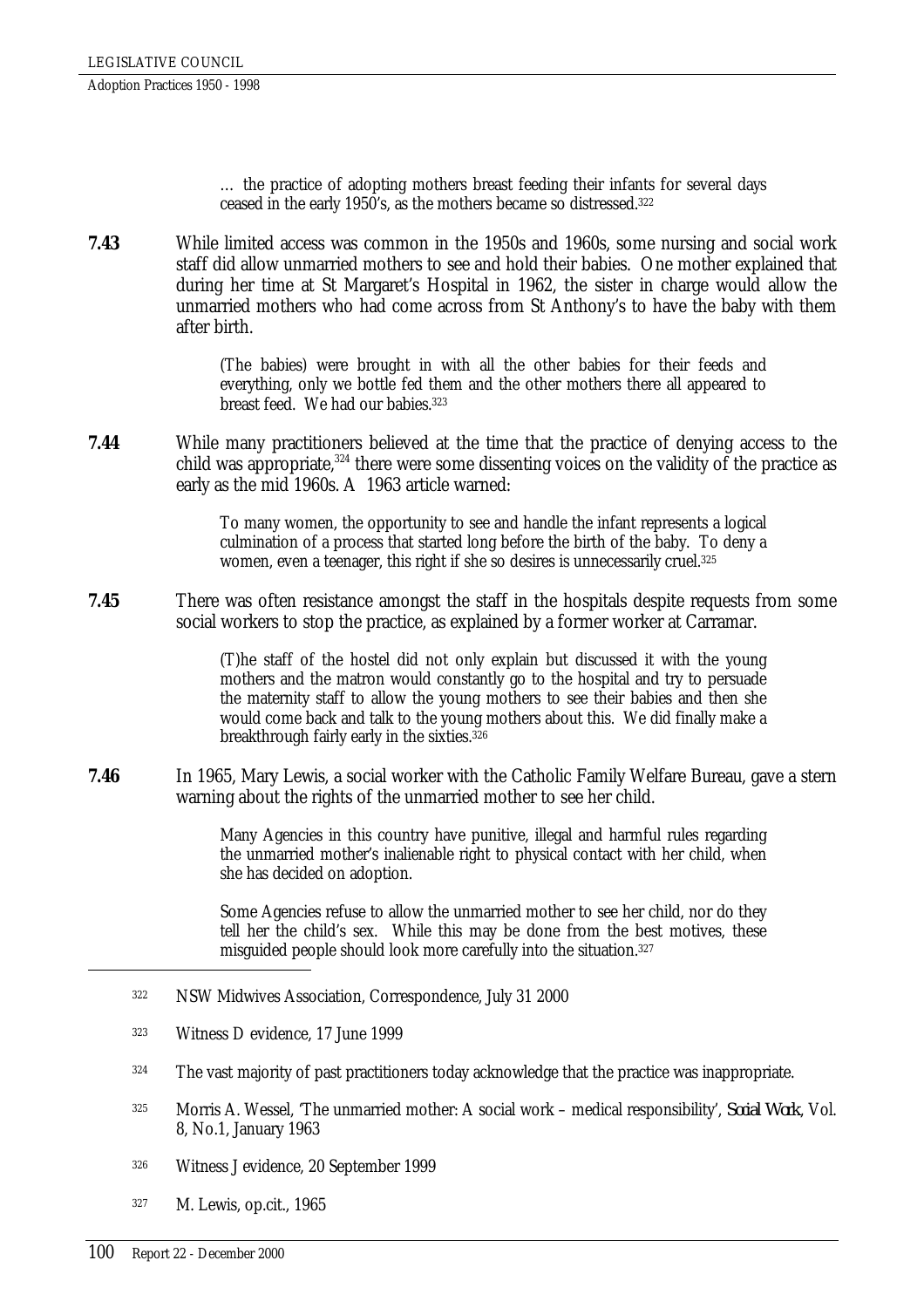**7.47** By the late 1960s the practice was increasingly challenged. In 1968, the Benevolent Society stated firmly that the practice was no longer allowed at a number of Sydney hospitals:

> The girls should be aware that they are able to see their baby even if it is to be adopted, provided they are accompanied by a Social Worker to the nursery. This is the current practice at the Crown Street Women's Hospital and Hornsby District Hospital. Our Lady of Mercy Home at Waitara even allows the unmarried mother to bring the baby home from hospital and place it in the nursery family unit herself.<sup>328</sup>

**7.48** The inappropriateness of disallowing access was further emphasised in the AASW's *Adoption Manual* in 1971. The Manual argued firmly in favour of the rights of natural parents prior to relinquishment.

> Before relinquishment of parental rights, the natural parents should have perfect freedom as to access to their child and it would be morally and ethically indefensible to refuse an unmarried mother opportunity to see, nurse or nurture her child if she so chooses. Parental rights should never be subjugated to hospital or institution routine.<sup>329</sup>

**7.49** Despite these warnings access to the baby continued to be restricted. In a 1972 letter to the ACT Unmarried Mothers Committee, a social worker from one Sydney maternity hostel explained the procedure in the attached hospital:

> The girls do not have anything to do with their babies if they are for adoption, but if they wish, they can be taken to see their babies in the Nursery.<sup>330</sup>

#### **The role of the Health Commission in changing the practice**

**7.50** By the late 1970s the practice of restricting access had been completely discredited. In 1976 the Standing Committee on Adoption raised concerns with the Department of Health about the practice. One of the concerns raised by the Standing Committee was the:

> unwillingness on the part of hospital personnel to grant the same rights of information and contact with their infants to women who are considering surrendering their infants for adoption as are accorded other women.<sup>331</sup>

**7.51** In response in 1979, the Health Commission issued a draft policy paper on adoption stating that:

<sup>329</sup> Australian Association of Social Workers, NSW Branch, *Manual of Adoption Practice in New South Wales*, 1971, p.4

<sup>331</sup> NSW Health Commission, op.cit., 1982, p.1

<sup>328</sup> Minutes of the Board of Directors, Benevolent Society Archives, State Library, 1968

<sup>330</sup> Private correspondence to ACTUM Committee, 24 May 1972, p.2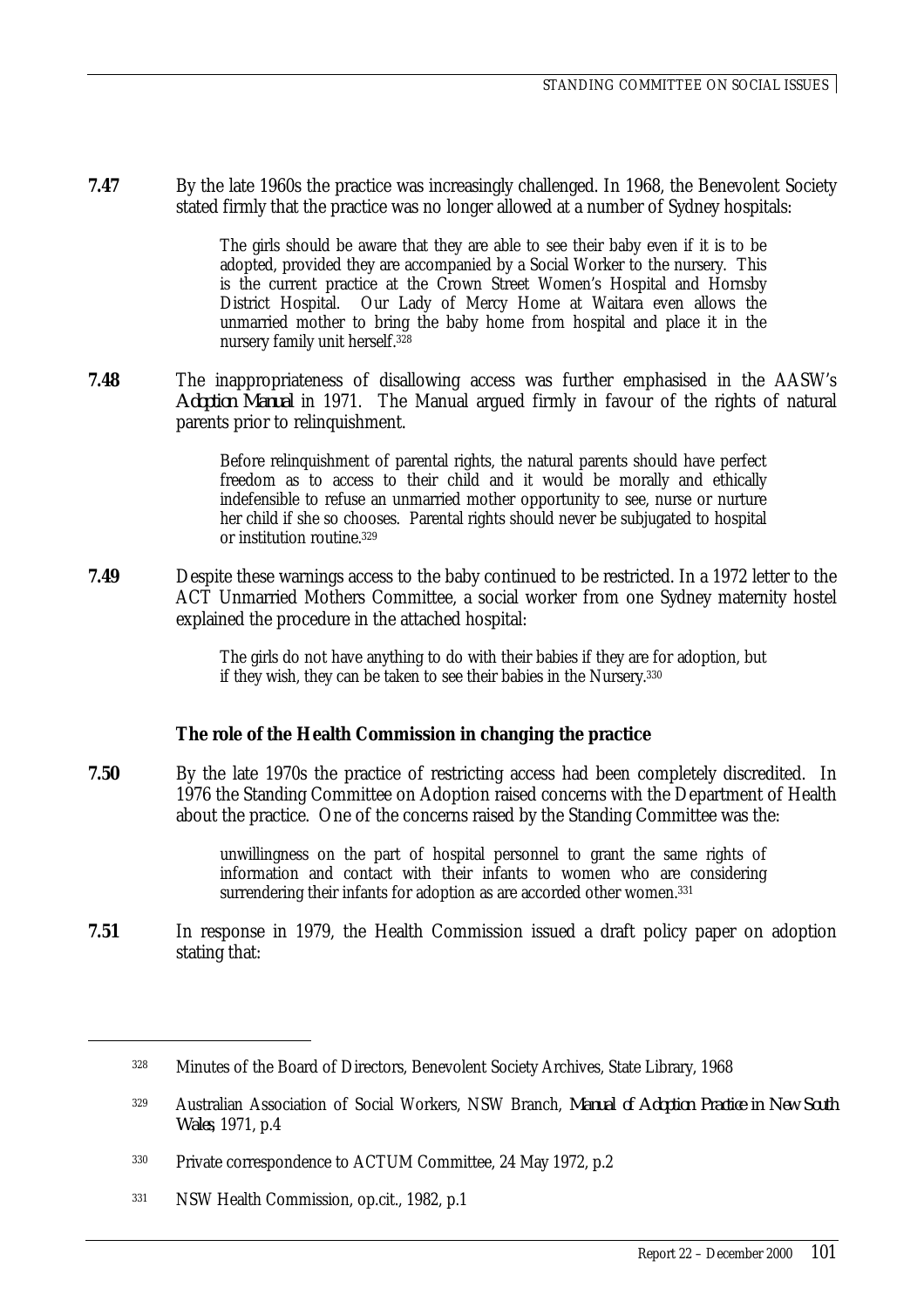a single mother whatever her age is the sole legal guardian of her child and remains so until a consent to adoption is signed. She therefore has the rights of access to her child and cannot legally be denied this.<sup>332</sup>

**7.52** In the period between 1979 and 1982, hospitals and others providing services to unmarried mothers were given the opportunity to respond to the Commission's draft policy statement and were urged to develop their own policies on adoption. Many hospitals responded favourably to the policy statement, and concurred with the views presented by the Commission. The Child Development Unit at a Newcastle hospital wrote:

> The comments in the document are very much in line with my own experience of restrictive practices current in hospitals until very recent times, and perhaps still current in some centres. Clearly the mother considering relinquishing her child has a number of rights which have not always been granted to her in the past and which this document is an attempt to redress.<sup>333</sup>

However, there was some resistance to the suggested changes from a number of hospitals and other agencies and individuals. For example, a doctor at Maclean District Hospital disagreed that the mother should have continued contact with the baby once the adoption papers were signed.<sup>334</sup> Other hospitals felt the policy documents should make a provision for advice to the mother that "viewing the child may not be in her best interest".<sup>335</sup>

**7.53** The period between the release of the draft document and the formation of policy was said to be a period of extensive consultation. However, the Deputy Director General, NSW Health, Dr Smyth said:

> I would have to agree that the period of time from 1979 to 1982, was far too long and it was certainly a very protracted process.

> In agreeing that it was far too long, I would also emphasise that the actual distribution of that draft policy statement in 1979 led to changes in hospital practice.<sup>336</sup>

**7.54** The Committee is aware from reviewing the departmental files relating to the policy that the hospitals and professional bodies consulted on the policy were requested to provide their feedback by the end of January 1979 and the deadline was generally adhered too. As Dr Smyth told the Committee the development of formal policy took "far too long". While the draft policy document may have influenced adoption practices in some hospitals, the formal policy should have been implemented sooner than 1982, especially given stated concerns that illegal and inappropriate practices were occurring in NSW public hospitals.

- <sup>333</sup> Child Development Unit, untitled letter, Newcastle, 1979
- <sup>334</sup> Maclean District Hospital, untitled letter, 1979
- <sup>335</sup> Dangar Hospital, Singleton, untitled letter, 1979
- <sup>336</sup> Smyth evidence, 27 August 1998

<sup>332</sup> ibid, Appendix 2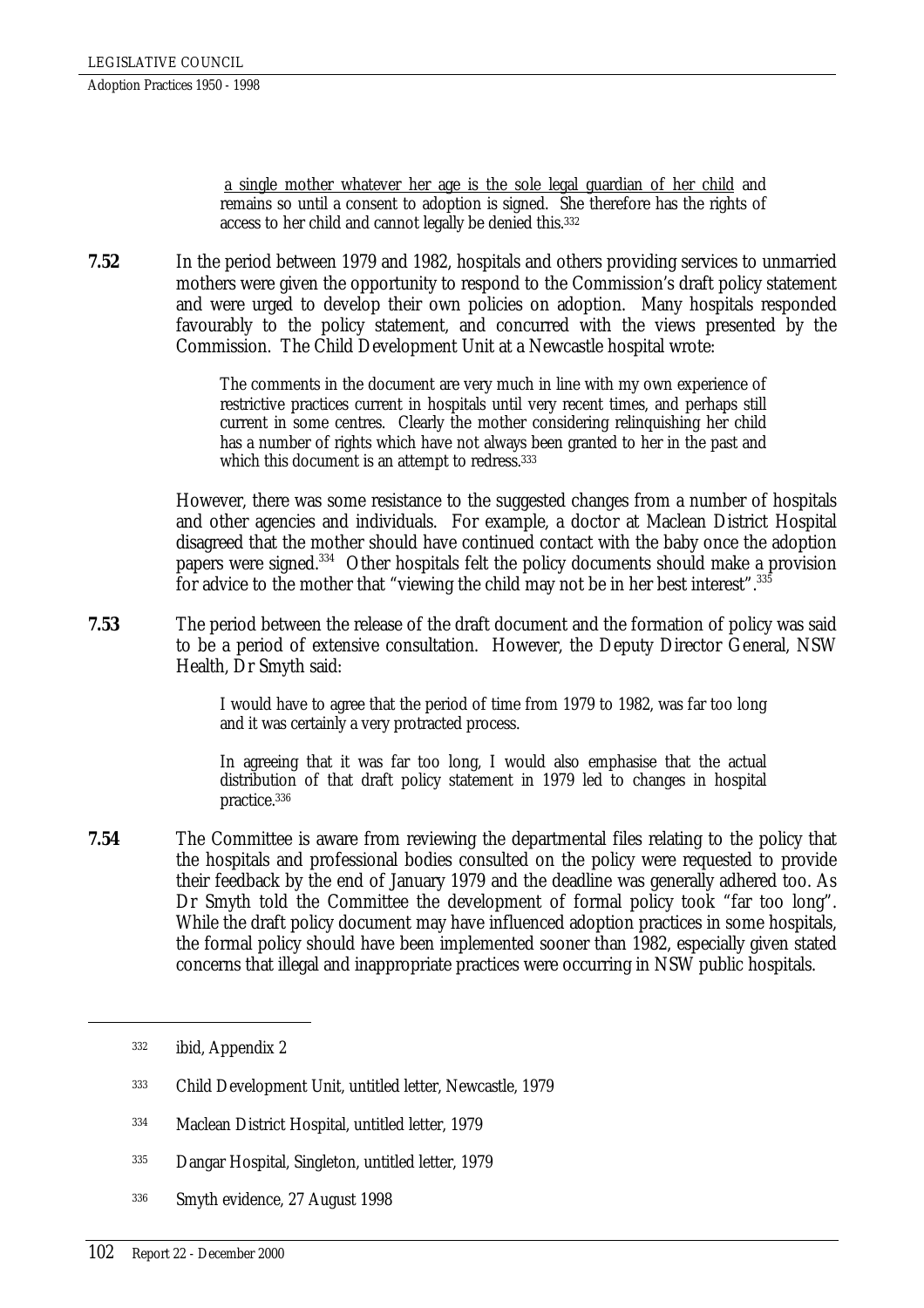**7.55** The Committee believes that the Health Commission should have acted much earlier than 1979 not only with regard to the access of unmarried mothers considering adoption to the baby, but also about other practices. According to the social worker in charge at the Women's Hospital Crown Street there was a lack of hospital policy on 'good patient care' for unmarried mothers. In the December 1968 edition of *Hospital Administration*, Ms Roberts said in relation to unmarried mothers:

> the (hospital) administrator should have formulated in his hospital broad lines of policy about the care of these patients, and he has the responsibility to see that these are known to all staff and that they are carried out in the spirit as well as the letter of the law.<sup>337</sup>

**7.56** Dr Smyth told the Committee that neither the Hospitals Commission (1929-1972) nor the Health Commission (1972-1982) had the statutory power to 'direct or control' public hospitals. He argued that this power was not gained until the *Area Health Services Act* in 1986 which introduced a power for the Minister to direct and control activities of area health services, including hospitals. Prior to this time:

> the actual operation of public hospitals were a matter for those public hospitals and their boards. The Hospitals Commission was primarily the funder of the hospital.<sup>338</sup>

- **7.57** Dr Smyth implied that the Commissions did not have the power to enforce a policy on adoption before 1986. Despite this, both the Hospital Commission and the Health Commission attempted to influence adoption practices in public hospitals prior to 1986. For example, before the introduction of the *Adoption of Children Act 1965*, the Hospitals Commission issued a circular to hospital authorities to ensure appropriate written consent from the Director of the Child Welfare Department was obtained before a child was relinquished for adoption.<sup>339</sup> Dr Smyth's statement is also contradicted by the preamble to its own adoption policy which states that "the health service has an important part to play in shaping as well as in implementing public policy in this area".
- **7.58** The Committee believes that during the 1950s and 1960s the Hospital Commission and the Health Commission should have acted to ensure hospitals formulated policy and practice on the treatment of unmarried mothers considering adoption. These bodies clearly influenced policy and took action in hospitals prior to 1986 on a variety of issues.

## **Was the denial of access to the baby unethical or unlawful?**

**7.59** Refusing a mother's access to the baby was common practice until the late 1970s. The practice was intended to prevent maternal bonding and make the relinquishment easier. In the 1950s and early 1960s, there is little evidence that this practice was challenged. By the mid 1960s individual practitioners and the AASW took a stand against the practice. The

<sup>339</sup> Submission 259

<sup>337</sup> P. Roberts, op.cit., 1968, p.10

<sup>338</sup> Smyth evidence, 27 August 1998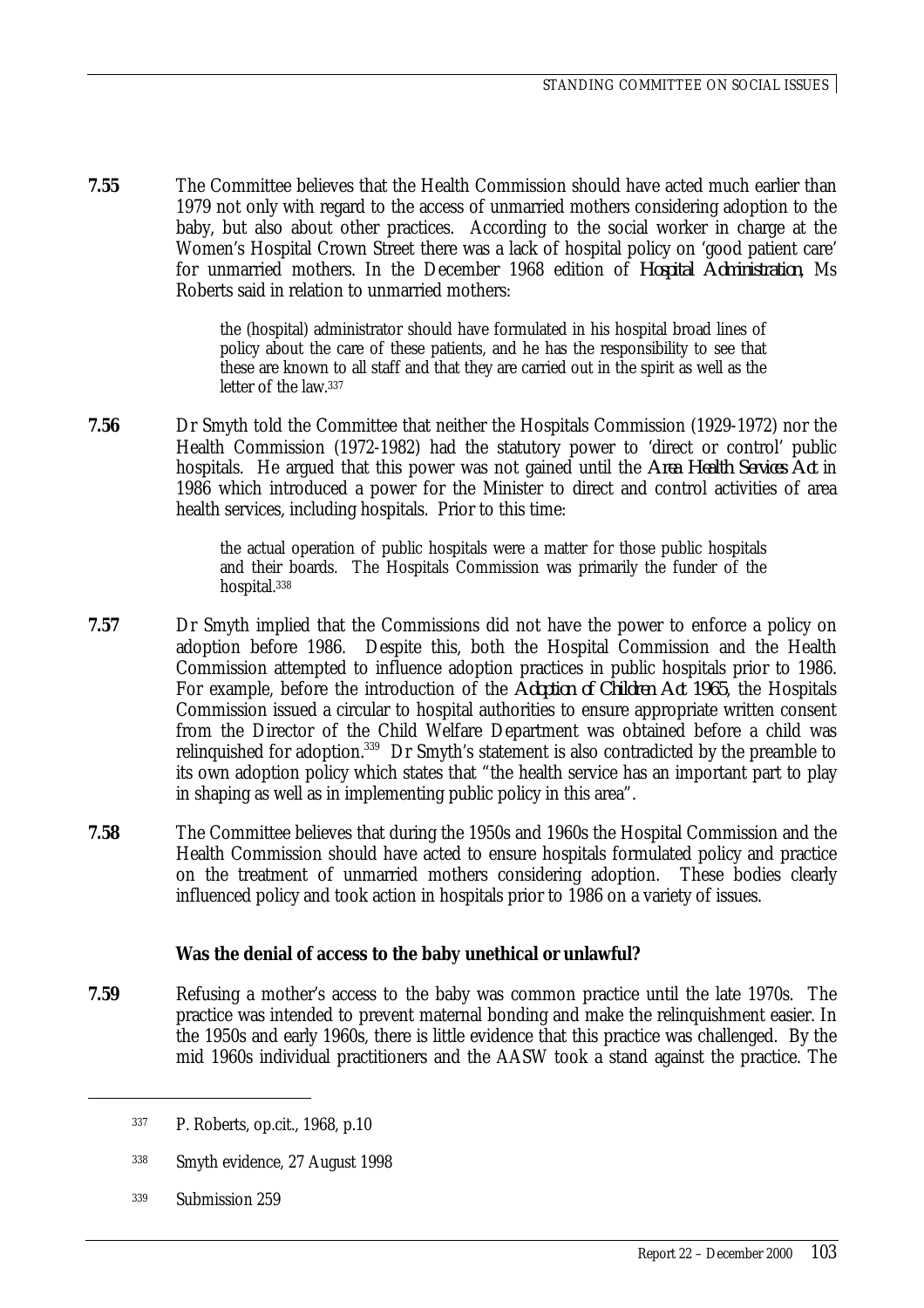Committee believes that by this time there was enough informed criticism to warrant a more rigorous examination of the suitability of the practice by adoption professionals. By the mid 1970s, the NSW Standing Committee on Adoption also strongly and publicly opposed the practice. By this time, it would clearly have been highly unethical to deny access.

- **7.60** The Committee believes professionals failed to act quickly enough to halt what was already recognised as a damaging and inappropriate practice. As discussed above, the Committee is particularly concerned about the failure of the Hospitals Commission and Health Commission to prevent the practice and considers that more could have been done to ensure hospital practices reflected the patient's needs.
- **7.61** Mothers argued that the practice denied their legal rights as guardian of the child. As explained above, the Health Commission stated that the mother was the legal guardian of the child until the signing of the consent form. Justice Richard Chisholm agreed that the mother remained guardian of the child until she gave consent and that preventing her from having access to the child prior to the consent "would not have been authorised".<sup>340</sup>
- **7.62** The Committee therefore believes that the practice of denying a mother access to her child prior to the signing of consent was unlawful. Those professionals who contributed to the process where access was denied were clearly acting unlawfully.
- **7.63** Whatever the rationale for the practice, the Committee believes that in all cases women should have been consulted about this issue prior to the birth and that a woman should not have been denied access to her child if she requested it. Therefore, failure to grant access constituted an unlawful and unethical action.

# **Administration of medication**

**7.64** The Committee received many submissions from women with allegations of inappropriate administration of medication during labour and in the days after delivery. These drugs included sedative drugs as well as Stilboestrol, the medication for the suppression of lactation. This section examines the allegations made by mothers and the evidence presented by medical professionals on the administration of medication during and after labour.

## **The administration of sedative medication**

**7.65** Many women told the Committee about the range of sedative medication they were given during their time in hospital after the delivery of their baby, including Sodium Amytal, Pethidine, Largactil, Codeine, and Pentobarbitone.<sup>341</sup> Many women presenting evidence to the inquiry believe they were given large doses of sedative and other drugs to keep them 'calm' and 'drowsy' and to ensure they did not change their mind about the adoption. Barbara Moyes gave birth to her baby in 1963 at Hornsby Hospital.

<sup>341</sup> Submission 93; Pratten evidence, 18 October 1999

<sup>340</sup> Chisholm evidence, 25 October 1999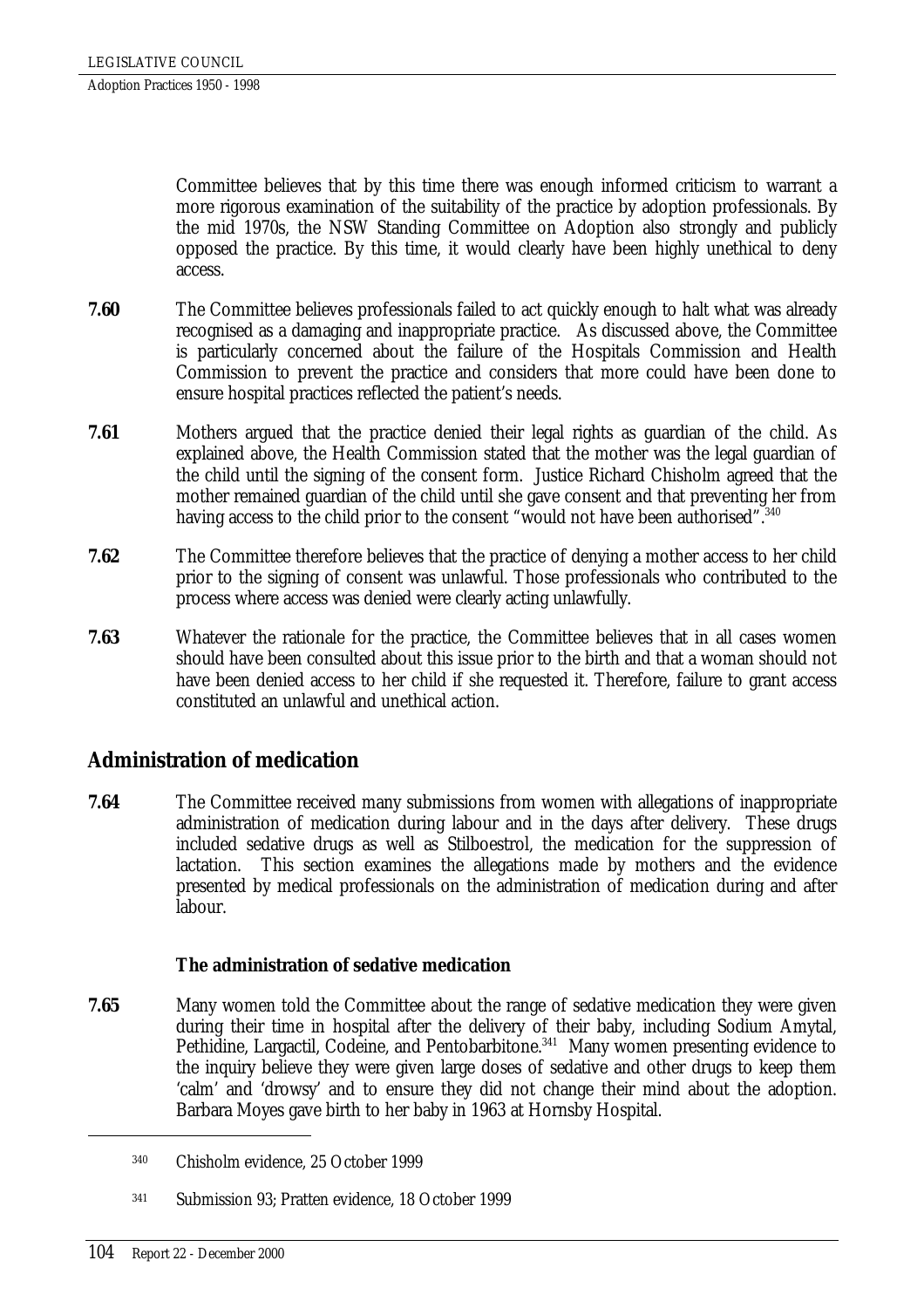During my stay in hospital, and my records state, I was systematically given pentobarb, phenobarb, Bonadorn and Stilboestrol. I was kept very calm indeed, the drugs certainly kept me in that state. This was part of the system.<sup>342</sup>

**7.66** Other women believe that they were given different drug treatment to married women.

Did they give these drugs to women who were married and were having babies? I did not have them with my second birth.<sup>343</sup>

**7.67** Dr Smyth told the Committee that prior to the 1970s:

there was a general feature that women would have some form of pain relief during and after labour. The most common drugs used for that pain relief were some form of sedative. Epidural anaesthesia only came into practice in the early 1970s.<sup>344</sup>

- **7.68** According to Ms Debra Thoms, Executive Director of the Royal Hospital for Women, sedation during the birth was the norm for all women in the 1950s and 1960s. This would have caused the woman to feel hazy and could have resulted in an incomplete memory of the birth.<sup>345</sup>
- **7.69** A 1956 medical textbook recommended sedative drugs for all women in labour for the purpose of lessening the pain, "to bring about a drowsiness in which nervousness and apprehension are allayed and to abolish memory".<sup>346</sup> Dr Fred Hinde told the Committee that as sedative drugs were given to induce amnesia it was considered a highly desirable drug to give women who were going to surrender a baby for adoption.

I lay some emphasis on this, not to justify it but to say to you, clearly in an era when people were told,… have your baby, put it behind you, get on with it, a drug regime which would blot out the memory would be regarded as highly desirable, reinforcing that.<sup>347</sup>

**7.70** It is standard hospital practice for doctors to make an order on a patient's hospital chart with instructions on drug type and dose up to a certain maximum. In the case of medications such as sedatives and analgesics a doctor may request that the drug be administered as required, often noted in the chart as 'PRN'. The nursing staff, based on the needs of the patient, then administer the medication. The Committee has been told that in the case of mothers who were considering relinquishing a child for adoption, maximum doses may have been given to mothers experiencing anxiety.

- <sup>343</sup> McNeil evidence, 27 August 1998
- <sup>344</sup> Smyth evidence, 27 August 1998
- <sup>345</sup> Submission 253

- <sup>346</sup> Professor Chassar Moir (ed), 1956, quoted in Hinde evidence, 25 October 1999
- <sup>347</sup> Hinde evidence, 25 October 1999

<sup>342</sup> Moyes evidence, 18 October 1999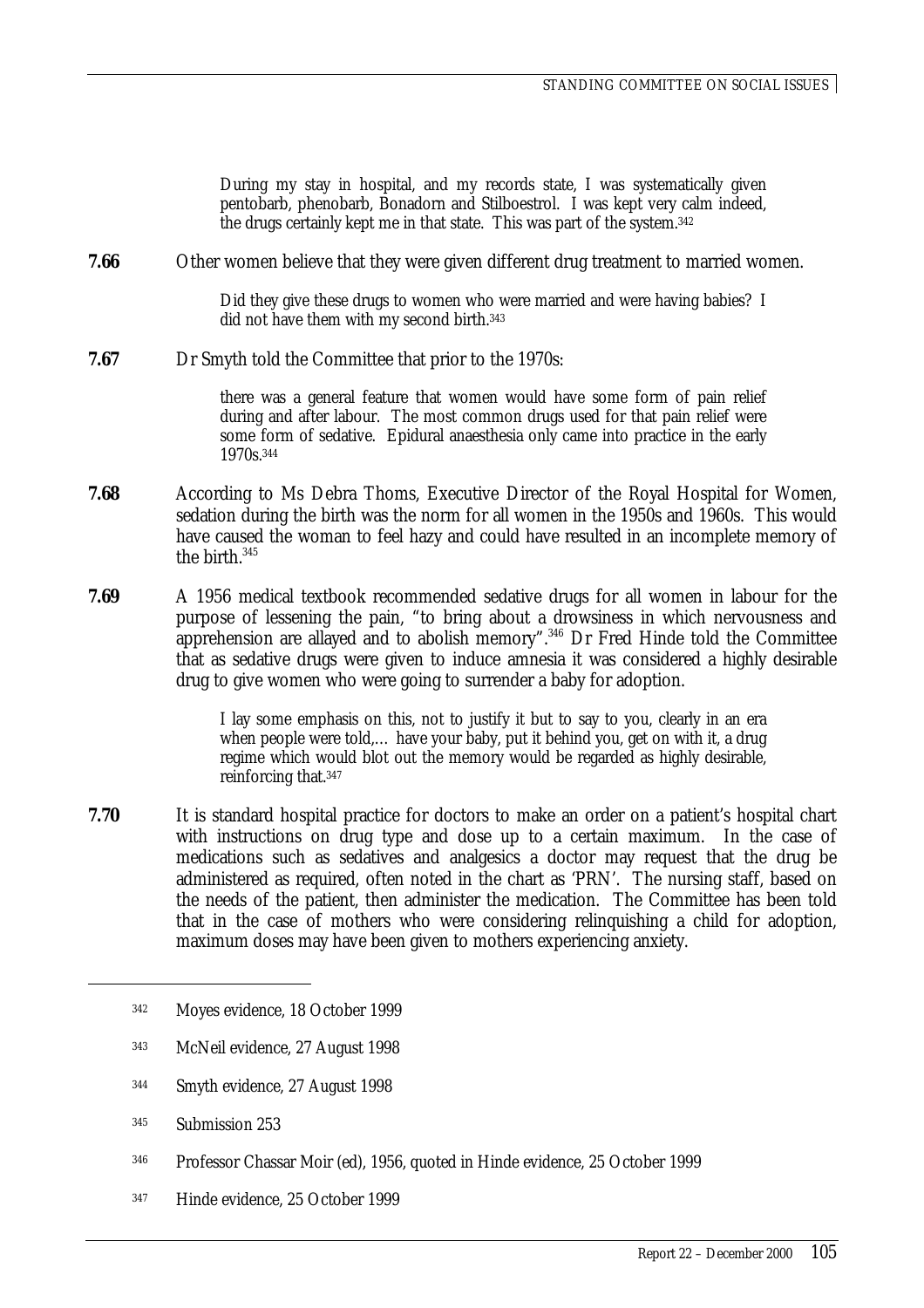- **7.71** Barbiturates such as pentobarbitone were commonly used up to the 1970s for the treatment of anxiety and insomnia and as a general anaesthetic pre-medication. The barbiturates act mainly on the central nervous system and their effects range from mild sedation to coma. According to a 1993 report by the Departments of Pharmacology and Pharmacy at the University of Sydney, the margin of safety for barbiturates is narrow, and due to the high risk of fatal overdose they have been largely replaced in the treatment of anxiety by the benzodiazepines.<sup>348</sup> The impact of sedative medications such as barbiturates on a woman's capacity to give informed consent to adoption is discussed in chapter 8.
- **7.72** A number of women also told the Committee that they did not give their consent for the administration of sedative medications. Cheryl McNeil said that she could not remember giving permission for the administration of the sedative medications in the days after the delivery of her baby at Crown Street Hospital in 1969. In the years after the birth Ms McNeil accessed her hospital records and was "astounded" to discover she was administered pentobarb every night before sleeping, including the night before signing the consent.

I cannot find anywhere in the paperwork where I gave permission for this. I do not know whether one is supposed to.<sup>349</sup>

**7.73** According to Dr Tischler it was part of hospital protocol that the patient's "blanket consent" for confinement included the administration of drugs. Dr Hinde also told the Committee that when people came into hospital they signed a general consent form. The medical officers ordered all medications, and were not required to have a specific consent for each individual medication administered.

## **The administration of Stilboestrol to unmarried women**

- **7.74** The drug Stilboestrol, or Di-ethyl-stilboestrol (DES) is a synthetic oestrogen drug and was given to unmarried women considering adoption to suppress lactation in the post-delivery period. The drug was also prescribed to pregnant women in the period 1938 to the early 1970s in the belief that it prevented miscarriages and ensured a healthy pregnancy.<sup>350</sup>
- **7.75** Many women providing submissions believe that they were inappropriately given Stilboestrol. The support group Origins suggested that:

- <sup>349</sup> McNeil evidence, 27 August 1998
- <sup>350</sup> DES Clinic, *Information on DES*, Women's Service Royal Women's Hospital Melbourne, DES webpage, hppt://wellwomen.rwh.org.au/des.htm

<sup>348</sup> Starmer, G. A. DJ Mascord, B Tattam, JH Vine & TR Watson, *The effects of single acute therapeutic doses of Pentobarbitone, Alone and in Combination with Alcohol, on Human Performance in Driving-Related Tests: Exploration of the Relationships Between Performance Decrements and Blood Concentrations of Pentobarbitone and Alcohol,* Roads Safety Bureau, June 1993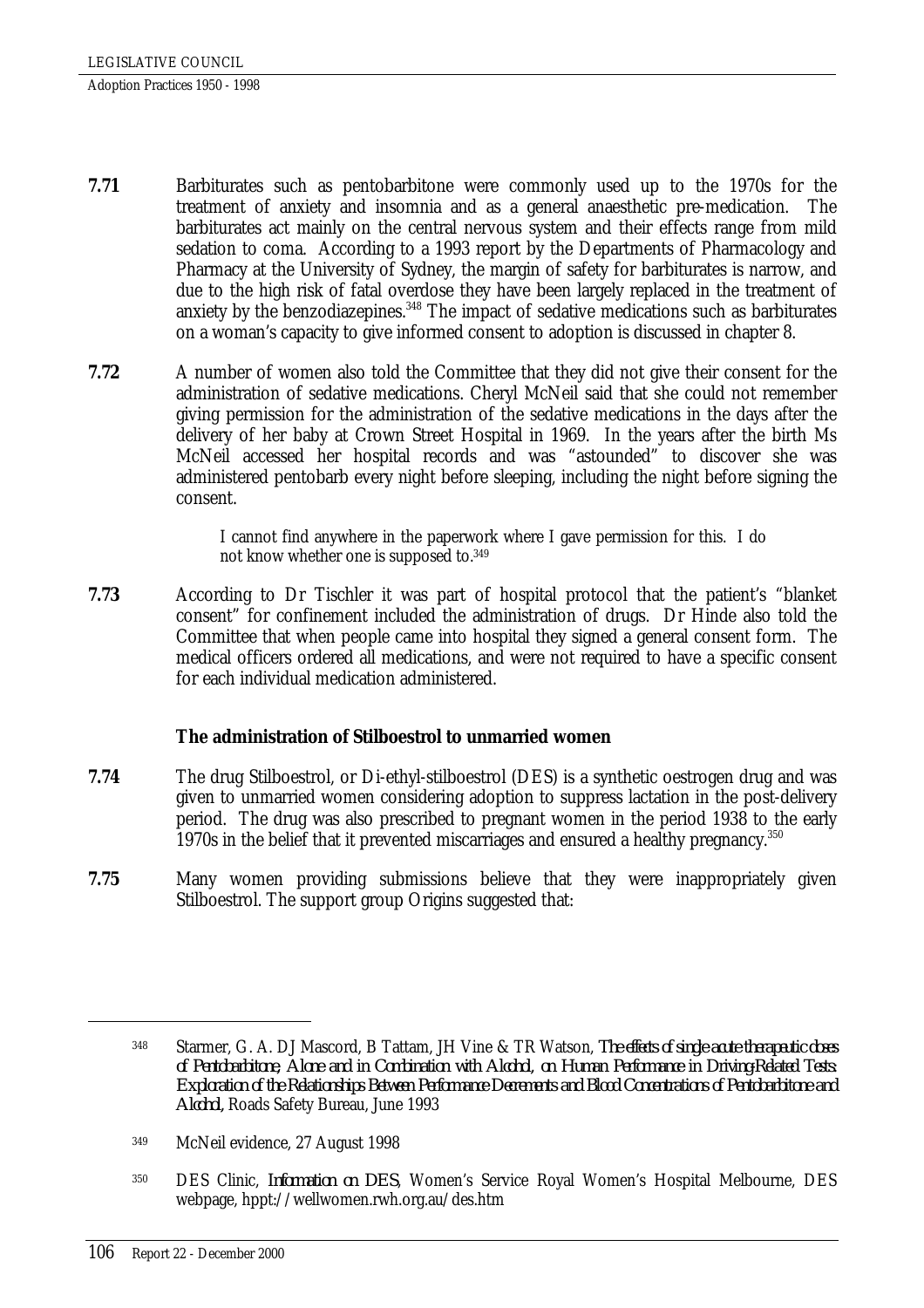Large doses of Stilboestrol were given to young unmarried women in large doses during the adoption period of the sixties through to the mid seventies. We can only guess the effects this has had on our developing bodies.<sup>351</sup>

**7.76** A number of women were not told of the reasons for the administration of Stilboestrol.

My son was born on the 1st of March, 1967 at Crown Street Women's Hopsital, Sydney, NSW ... I was given Stilboestrol to dry my milk (I was not told what it was for) within hours of delivering my son.<sup>352</sup>

I was then given another drug I now know to be Stilboestrol during the remainder of my stay, although it was never explained to me as to why I was given this drug.<sup>353</sup>

- **7.77** The Committee understands that in many NSW hospitals it was 'policy' and common practice to administer Stilboestrol to women whose charts were marked BFA. The drug treatment usually began several hours after the birth to ensure the best possible results. According to Dr Hinde, large doses were given to these women and due to the high levels of oestrogen in the body at this time, "you have to give sizeable doses in order to achieve effect".<sup>354</sup>
- **7.78** In submissions to the inquiry, several women suggested that the dangers of Stilboestrol, including the increased risk of cancer, were known as early as the 1950s and 1960s. One mother who gave birth to her baby in the early 1960s at Crown Street explained:

I was made to express my milk, but was also given pills to suppress it (Stilboestral (sic) now known to be cancenogenic (sic), perhaps for several generations).<sup>355</sup>

**7.79** In the period after the 1970s DES was found to be both ineffective and damaging to the future health of both women who took DES in their pregnancy and their babies. According to Dr Hinde, a report produced in the 1960s showed that in women taking Stilboestrol there was a higher incidence of thrombosis – clots in the leg – than in women who did not. Dr Hinde argues that it was for this reason the administration of Stilboestrol was stopped. According to Dr Hinde, the only cancer risks associated with the drug occurred when it was given during pregnancy in the case of a threatened miscarriage.

> I just want to emphasise that in fact the use of Stilboestrol postpartum has absolutely no relationship whatsoever to that cancer risk.<sup>356</sup>

- <sup>352</sup> Submission 60
- <sup>353</sup> Submission 14
- <sup>354</sup> Hinde evidence, 25 October 1999
- <sup>355</sup> Submission 8
- <sup>356</sup> Hinde evidence, 25 October 1999

<sup>351</sup> Submission 263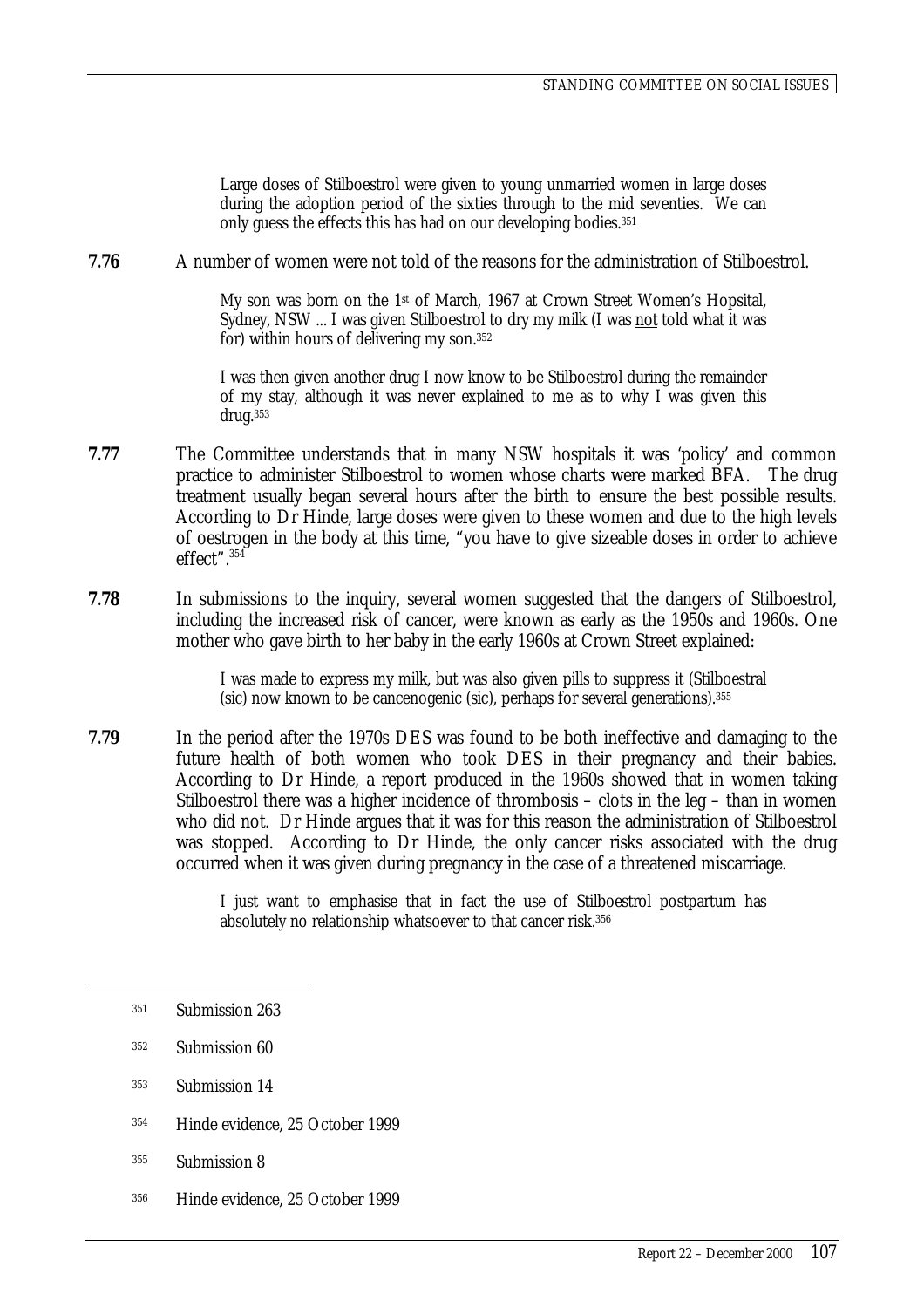**7.80** In correspondence to the Committee, the head of the DES Clinic at Royal Women's Hospital Melbourne, Dr Ross Pagano, confirmed that there was no evidence of health risks for women given Stilboestrol in the post-natal period for the purpose of suppressing lactation. Dr Pagano explained, that, while there is a slight health risk to women given the drug during pregnancy:

> using the drug post delivery reflects a completely different chemical situation as the background oestrogen levels in a lactating women are extremely low compared to the oestrogen levels during pregnancy which are obviously very high and so the two clinical situations cannot be compared.<sup>357</sup>

#### **Committee view**

- **7.81** While the anecdotal evidence presented to this inquiry suggests that unmarried mothers were given large doses of sedative drugs, particularly at labour and in the days after birth, the Committee was not able to do a systematic comparison of these drugs and dosages with those of married women. The Committee believes that judgments on whether the administration of medication to unmarried women was unethical or unlawful would require further comparative research studies. The effect of the administration of medication on the validity of the consent for adoption is discussed in chapter 8.
- **7.82** The Committee accepts the advice of Dr Hinde and Dr Pagano that there is little or no health risk to women administered Stilboestrol (DES) for the purpose of lactation suppression. Dr Pagano states that women given DES as a lactation suppressant do not require any specific treatment or follow-up as a result of the administration of DES. (See Appendix 7 for the correspondence from Dr Pagano.)
- **7.83** The Committee notes the changes in obstetric practice in the late 1970s and 1980s. The use of barbiturates and Stilboestrol ceased around this time as they were thought to have negative side effects. In addition to this, there was an increasing awareness of the importance of involving the pregnant woman and her partner in the development of birth plans. The birth plans would involve discussions with the obstetricians or midwives about how the woman would like the birth managed, including the nature of pain relief.<sup>358</sup>

# **Other allegations about birth practices**

**7.84** A number of other examples of the treatment of some unmarried mothers during and after labour were raised with the Committee. These include rapid adoption, limiting the access of the father, naming the baby and medical treatment of the baby.<sup>359</sup>

- <sup>358</sup> Smyth evidence, 27 August 1998
- <sup>359</sup> The issue of refusing to discharge a woman from hospital until she signed the consent to adoption is discussed in Chapter 8.

<sup>357</sup> Dr. Ross Pagano, Correspondence, 14 November 2000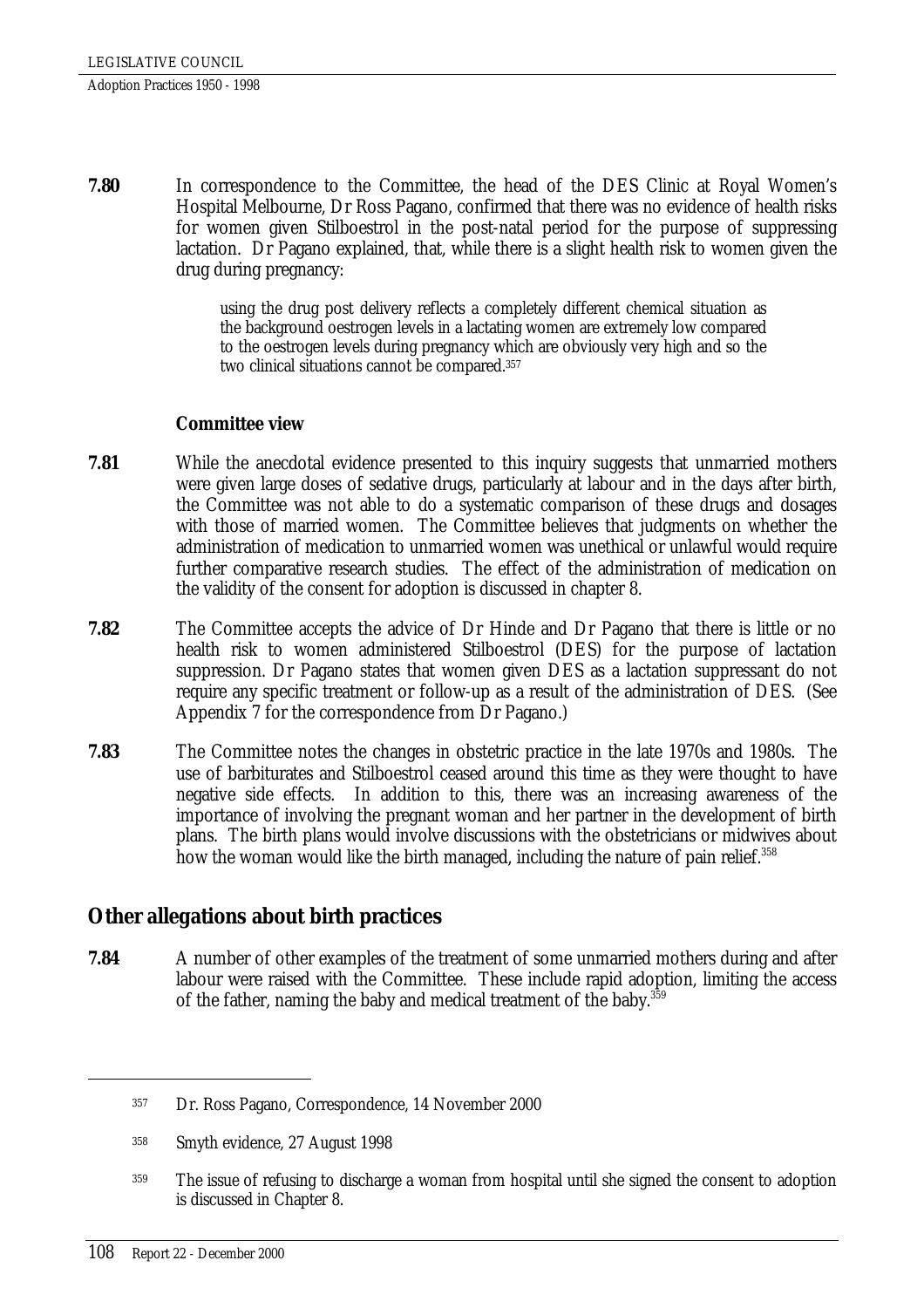#### **Rapid Adoption**

**7.85** Rapid adoption was described in a 1967 seminar organised by the Department of Child Welfare as the immediate allotment of a child to a mother just confined of a stillborn child.<sup>360</sup> While it is difficult to determine the prevalence of the practice, there is some evidence to suggest it was occurring in the 1950s and 1960s. In 1953 Matron Shaw of Crown Street Hospital described the practice.

> I can … remember many cases when a married mother had lost several babies through difficult childbirth and wanted to adopt one while still in hospital. In very worthy cases like these we could come to an agreement with the Child Welfare Department that these mothers could immediately adopt illegitimate children still in the hospital and start feeding them. Within a matter of two weeks these mothers could take the baby home as if it were their own. All adoption papers were completed before they left the hospital.<sup>361</sup>

**7.86** According to past practitioner Margaret McDonald the practice was "certainly accepted and in some cases promoted…it seems likely there were only a relatively small number of exceptional cases".<sup>362</sup> In evidence to the Committee Dr Siedlecky said that during her time at Crown Street in 1944-45 only two or three women had rapid adoptions.

> Usually it was a private patient as I recall. I do not actually recall it happening to a public patient, but I could be wrong. If a private patient had lost their baby it would be the honorary gynaecologist or the honorary obstetrician who might have been involved in it.<sup>363</sup>

**7.87** It is clear that rapid adoption did occur, but it also attracted criticism from some practitioners. At a 1967 seminar to discuss the Adoption of Children Act, several speakers expressed concern about the practice from the perspective of the adoptive parents, suggesting that it might deprive a mother of the opportunity to mourn her lost baby and adoptive fathers might feel they had been 'stampeded' into the decision to adopt. Other speakers raised concerns about administrative difficulties created by the disregard of departmental waiting lists and by the waiving of usual assessment procedures. While some were anxious about the possible short- and long-term impact on the child others felt the practice had much to recommend it, and had "rarely if ever failed".<sup>364</sup> In fact, a paediatrician at Royal Alexandra Hospital for Children and St George Hospital commented that a woman who had just lost a baby, but was physiologically and psychologically prepared for nursing a baby, was "perhaps one of the most desirable adoptions".<sup>365</sup>

- <sup>363</sup> Siedlecky evidence, 25 October 1999
- <sup>364</sup> Proceedings of a seminar, Department of Child Welfare, 1967
- <sup>365</sup> W. Grigor, The Child, Proceedings of a seminar*,* Department of Child Welfare, 1967

<sup>360</sup> Dr Blow, Proceedings of a seminar, Department of Child Welfare and Social Welfare, 1967

<sup>361</sup> *Women's Weekly*, 7 0ctober 1953

<sup>362</sup> Submission 246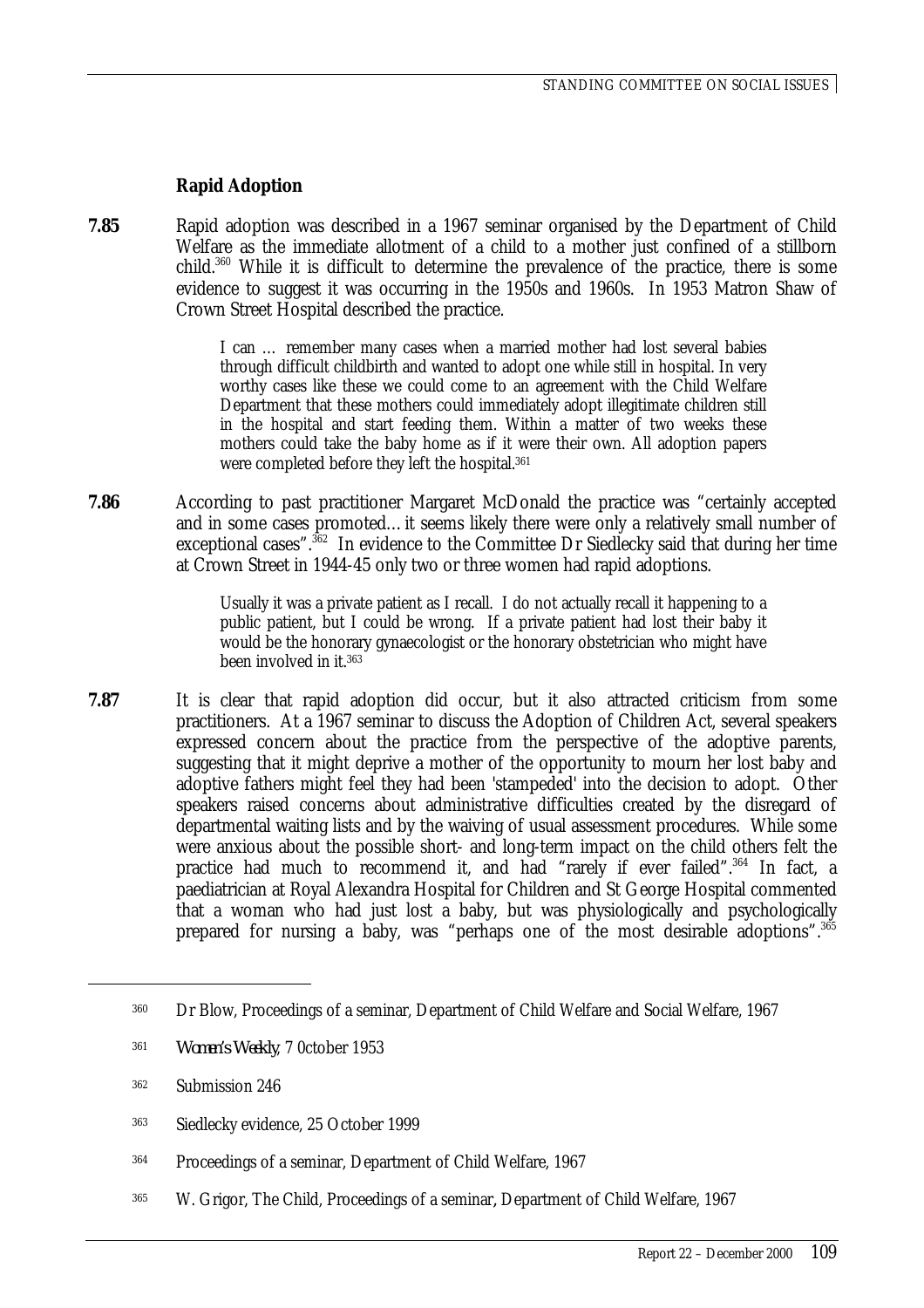However, the possible impact of this practice on the birth mother was not recorded in the conference papers.

**7.88** The Committee received a very small number of allegations concerning rapid adoption from individual women. One mother gave birth to her baby at Marrickville Salvation Army Hospital in 1968:

> I saw my baby and gave him his bottle at feed times. A week later I was called to the office and told to say good-bye to him as his parents had come to collect him. Years later I learnt from his adopted mother that she was in the hospital giving birth to a daughter at the same time as me. Her baby died. Her doctor advised her not to try again as she had had several miscarriages, he said why not take one of ours?<sup>366</sup>

- **7.89** Other interpretations have been made of the practice of rapid adoption. The support group Origins told the Committee that they and other self-support groups have been inundated with inquiries "from mothers who had been told their babies had died and/or were found by their so-called babies". According to Origins Chairperson, Linda Graham, this type of rapid adoption where the birth mother was told her baby had died was more likely to have occurred after the introduction of the *Adoption of Children Act 1965* and the introduction of the 30 day revocation period. The issue of rapid adoption and the impact on revocation is discussed in chapter 8.
- **7.90** The Committee has taken these allegations about rapid adoption very seriously, and referred one such case to the Health Department for further investigation.<sup>367</sup> With the approval of the woman involved, the Committee provided the Health Department with the details of this case, as well as the hospital records. The NSW Health Department has provided the Committee with details of their investigation. The Committee is satisfied with the Department's investigation and has provided a copy of the Department's response directly to the mother concerned.
- **7.91** The Committee considers that the practice of rapid adoption involving the immediate allotment of a child to a mother just confined of a stillborn child was particularly misguided, despite suggestions at the time that it produced one of the most "desirable adoptions". The Committee was extremely concerned with other allegations made about birth mothers being told that their baby had died, only to find out years later that their child was alive and was adopted. While not able to substantiate these claims the Committee believes that such actions, if they did occur, would constitute a serious breach of law and ethics.

<sup>366</sup> Submission 17

<sup>&</sup>lt;sup>367</sup> The details of the case are not provided here to protect the privacy of the persons involved.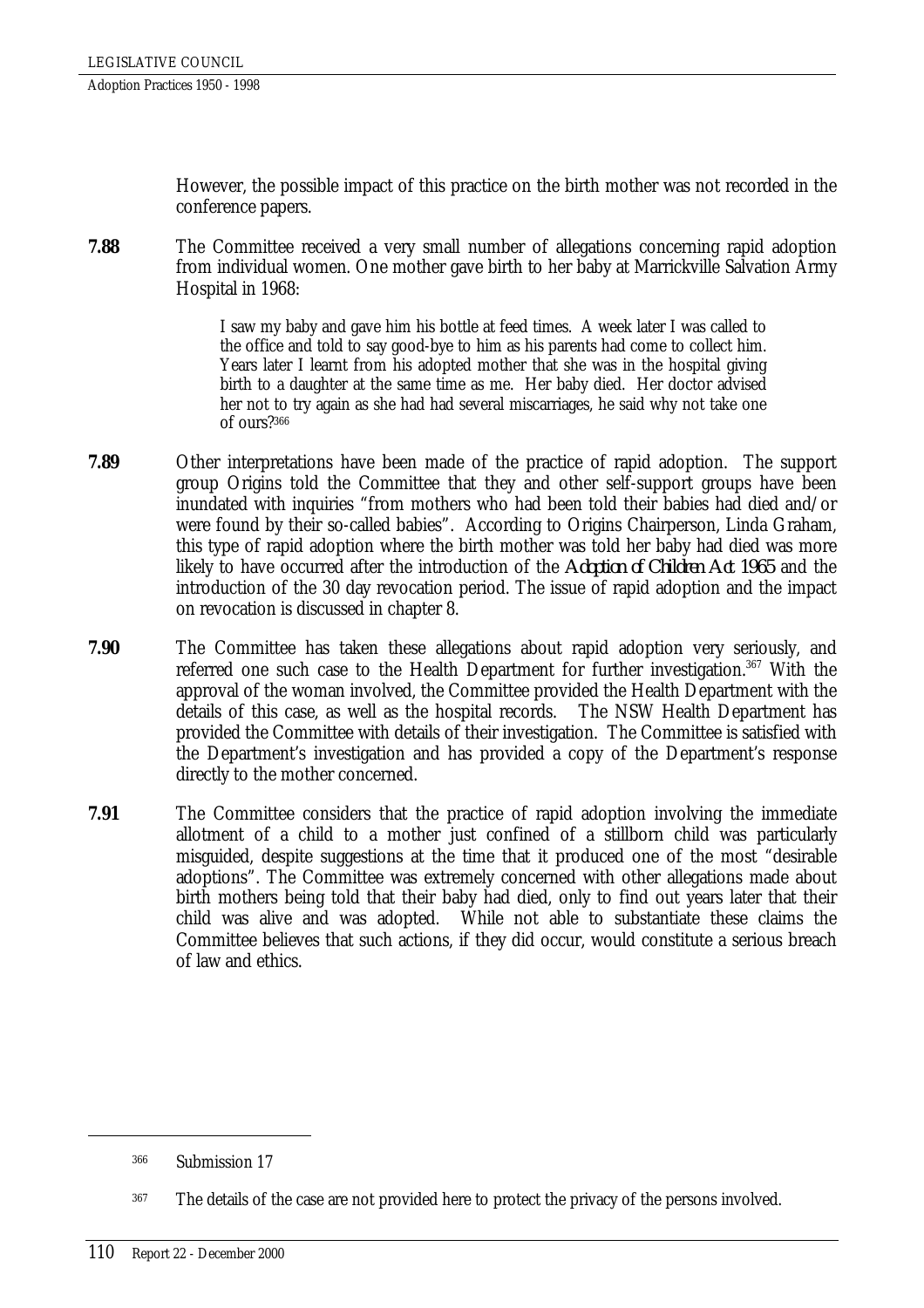#### **The treatment of fathers at and after the birth**

**7.92** It would appear that very few fathers were given access to the mother of their unborn baby or to their child while in hospital in the period prior to the 1970s.<sup>368</sup> Evidence to the inquiry suggested that while most fathers were either not told of the baby, or were not able to provide support, the few young men who did attempt to visit the hospital were generally greeted with hostility and contempt by the staff. Diane and Peter Stebbings were a couple, although not married at the time of their first pregnancy in 1965. When Peter visited the hospital at the time of the birth:

> I guess I had become the invisible man. I was tolerated but not really encouraged. Most of the time I would visit her we would spend outside rather than in the ward, and I guess looking back that was because we were made to feel uncomfortable being together.<sup>369</sup>

**7.93** The Committee is aware of several cases in the period after 1970 where fathers were actively discouraged from visiting the mothers and attending the labour.

> I gave birth to a dark-haired beautiful baby girl on 3rd February 1971 … When I was in the third and final stage of labour I asked for my boyfriend to be allowed to stand beside me for the birth … The response from the theatre staff was "absolutely not, but you can have your mother in here with you, but you can't have the father of your baby in here".<sup>370</sup>

> In 1977 at 15 years of age, I gave birth to a baby boy at Camden … The natural father of my baby was told by the hospital that he could not visit the hospital.<sup>371</sup>

**7.94** Linda Graham told the Committee about the delivery of her baby son at Hornsby Hospital in the early 1970s. While the pregnancy was not planned, Linda and her boyfriend at the time decided they would marry and keep the baby. Neither's parents were supportive of their decision. As Linda explained, when he attempted to visit:

> My boyfriend was repeatedly denied access to my ward each time he tried to visit me. … On the evening of the day that our son was born, Stephen rushed to the hospital after work to be with me only to be denied access.<sup>372</sup>

**7.95** The importance of family support in allowing the young man access to his girlfriend appeared to be critical. In the bed next to Linda Graham, another unmarried mother had been admitted whose parents visited her regularly, and according to Ms Graham:

- <sup>369</sup> Stebbings evidence, 19 October 1998
- <sup>370</sup> Submission 112

- <sup>371</sup> Greenup evidence, 18 October 1999
- <sup>372</sup> Graham evidence, 25 October 1999

<sup>368</sup> The Committee notes that at this time there was little acknowledgment of the role of all expectant fathers during labour and in the post-natal period.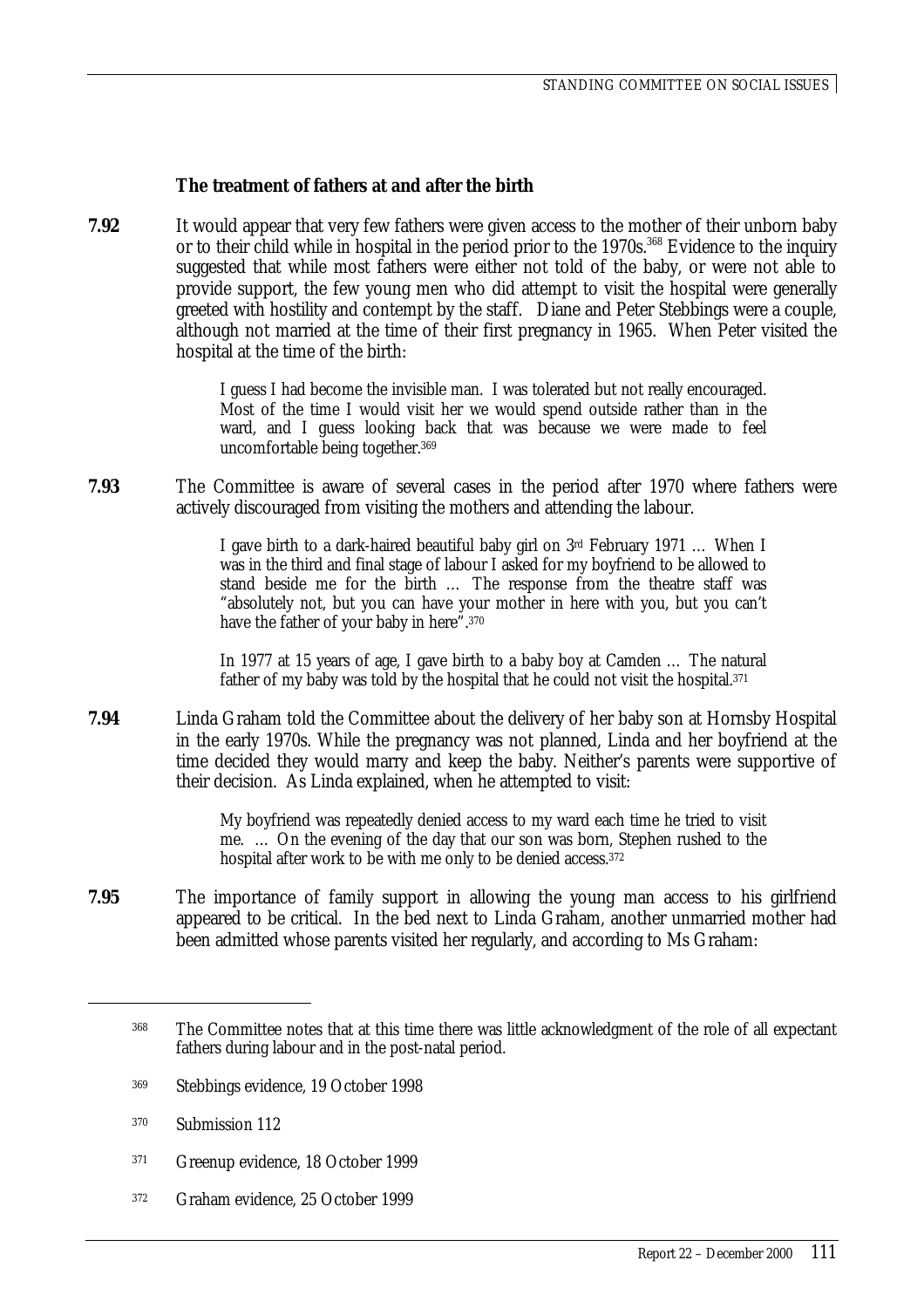Had the parents not been as supportive I very much doubt that her boyfriend would have been allowed in the ward to see her.<sup>373</sup>

**7.96** In his submission to the inquiry, Ms Graham's then boyfriend explained that his attempts to gain access to Linda and the child were denied.

> My recollection of events at this time and the feelings this evoked in me were confusion, powerlessness, complete denial of my rights and lack of any information. In fact my belief is that I was looked upon as an inconvenience by those in power.<sup>374</sup>

**7.97** While some men were permitted into the ward to visit the baby and mother, their wishes about the care of the baby and the adoption were ignored. Cameron Horn explained that after the birth of his daughter in 1980 he visited the hospital to find the mother of his child and the social worker discussing adoption.

> I replied "This is wrong, completely wrong" … [The social worker] listened to every word. She didn't leave the room and give us some privacy. She sat down on the other side of the bed from me and heard, not for the first time, how I felt about adoption.<sup>375</sup>

**7.98** While the Committee was unable to ascertain whether there was written policy at individual hospitals on the access of fathers, there is little likelihood that such policy existed prior to the 1970s. However, despite evidence to the Committee suggesting that very limited access was provided, particularly prior to the mid 1970s, some past practitioners argued that access was allowed. According to a former midwife at St Margaret's Hospital:

> The putative father was given the same rights as other visitors who wished to see the mother, and she decided if or who could see her baby, so there was no difference, other than that.<sup>376</sup>

## **Father's name on the birth certificate and other records**

**7.99** A number of mothers and fathers told the Committee that despite their requests to have the name of the father recorded on the birth certificate, these wishes were ignored.

> In my particular case I requested that the father's name be included on the birth certificate as he had indicated that he would like this to occur.<sup>377</sup>

<sup>374</sup> Submission 269

- <sup>375</sup> Horn evidence, 18 October 1999
- <sup>376</sup> Witness K evidence, 20 September 1999
- <sup>377</sup> Submission 27

<sup>373</sup> Graham evidence, 25 October 1999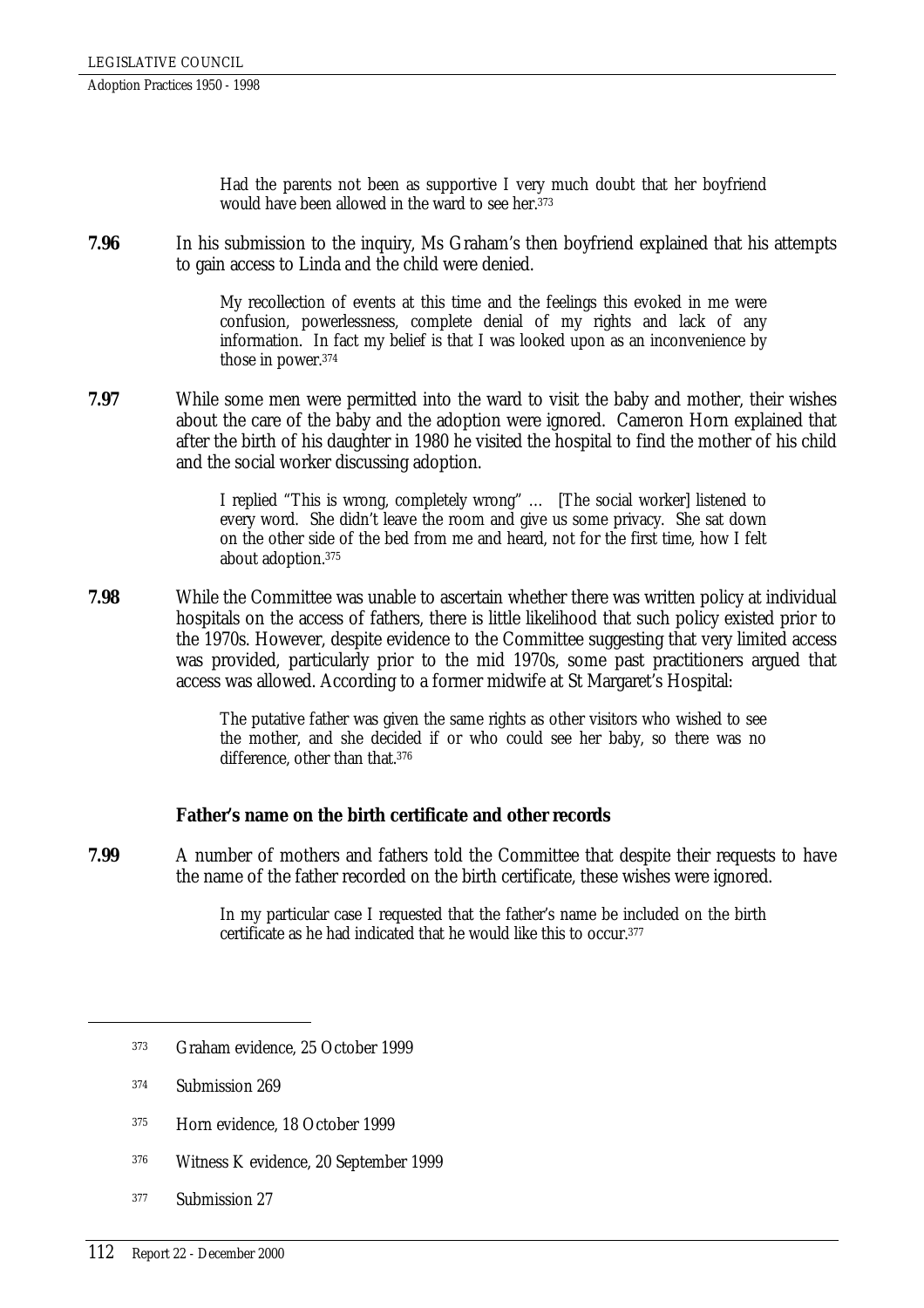**7.100** Some women suggested they were not told what was required to ensure the father's name was recorded and many were distressed to find years later, upon accessing their records, that there was no reference to the birth father.

> (T)here was no information in these records regarding (my daughter's) birth father. Why not? I had given lots of information about both H.C and myself ... I was disappointed to be told that all references of her father were not recorded not even his name.<sup>378</sup>

**7.101** According to the AASW, in cases where a mother was to relinquish the child for adoption, the hospital social worker would consult the young woman about whether or not she wanted the name of the father to be recorded on the birth certificate.

> If she wanted the father's name it would be necessary for the father to sign, I think, a statutory declaration in front of a JP to give his permission for his name to be given.<sup>379</sup>

**7.102** The recording of the father's name on the birth certificate was "legally impossible" if he was not married to the mother of the child, unless a separate form was signed by the father. As Ms Georgina Taylor from NSW Registry of Births, Deaths and Marriages explained:

> Unless the father had acknowledged that he was the father, either on the birth registration form or subsequently, he could not be included on the birth certificate.<sup>380</sup>

Ms Taylor believed that less that two per cent of original birth certificates from the period up until the 1980s included the name of the birth father. She suggested this may have been due to the reluctance of fathers to contact a justice of the peace, or their lack of knowledge of this requirement.

**7.103** Senior Manager at PARC, Sarah Berryman, told the Committee that many birth fathers have contacted PARC to get information about their child, particularly since the introduction of the new regulations in 1996 allowing birth fathers greater access to information. For many of these fathers, the discovery that their name was not recorded on the birth certificate despite the request of the birth mother was very upsetting.

> It is distressing for these men to discover that they were not named on the birth certificate or to learn of the sometimes complicated steps they have to go through, including contacting the birth mother after an absence of perhaps 20, 30 or 40 years, to have their name added to the certificate.<sup>381</sup>

- <sup>379</sup> Davidson evidence, 27 August 1998
- <sup>380</sup> Taylor evidence, 16 June 1999
- <sup>381</sup> Berryman evidence, 2 September 1998

<sup>378</sup> Submission 39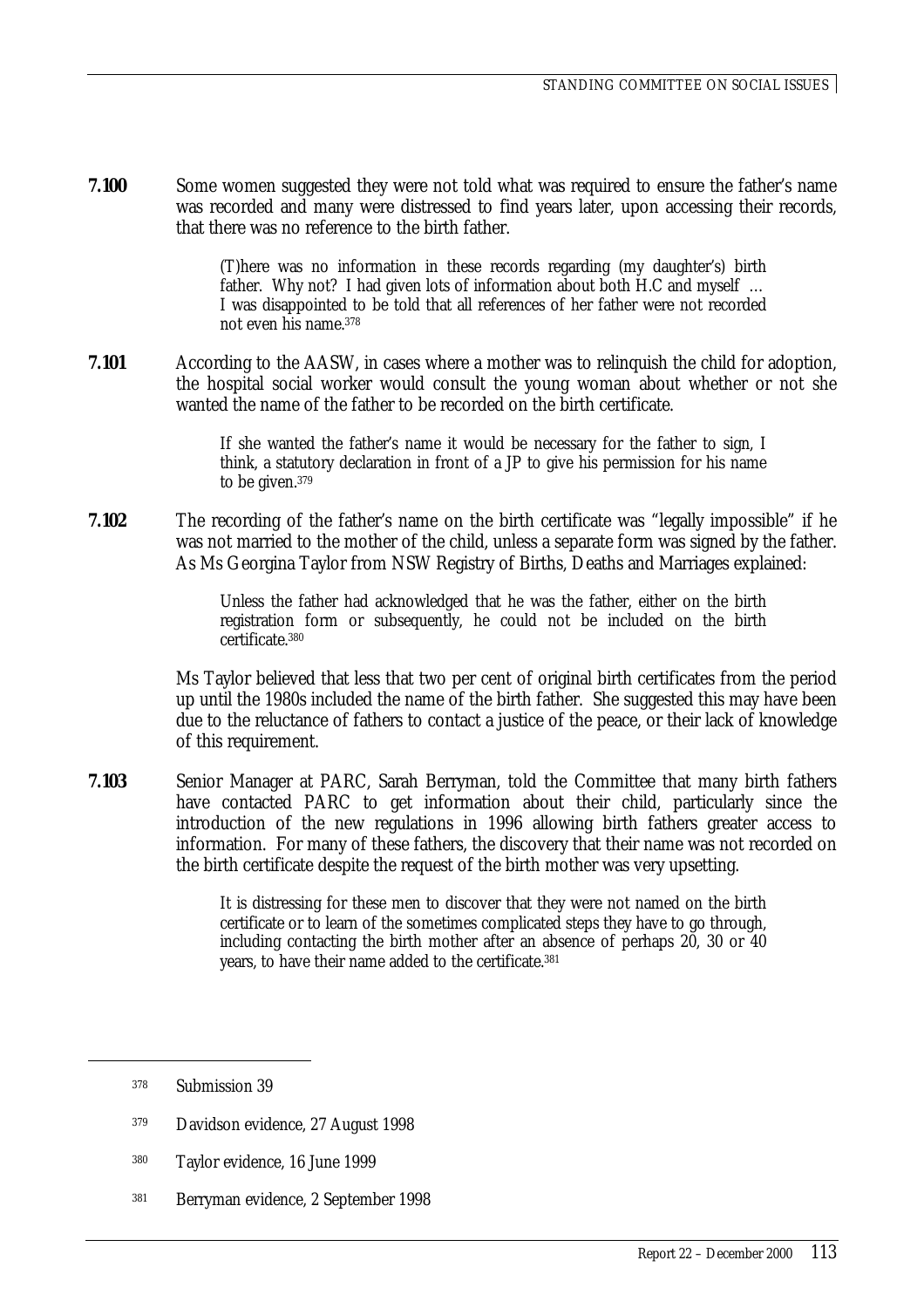**7.104** As a social worker with Anglicare suggested, fathers were a neglected group in the period particularly up until the 1980s. Ms Croft explained that in the Carramar records there is often a lot of information on the father and over the years there have been:

> quite a few fathers who have come back and wanted to be identified so that they can apply to have their names on birth certificates and then be entitled to the same rights as a mother on the adoption information.<sup>382</sup>

**7.105** The lack of information about the birth father on the birth certificate and on other records can also be troubling for many adopted people. Without adequate recorded information on the father, many adoptees may assume that their father was unknown to their mother, and this may influence the way in which they understand their conception and birth. The Committee was pleased to note that when a father desires it, the Registry of Births, Deaths and Marriages will "do all we can" to facilitate his name being recorded on the original record. Ms Taylor explained to the Committee:

> If we can corroborate his claim we will add it. For example, the mother may have written his name, but he was not available to sign; he may have been named by her in a report by a social worker; he may have had a maintenance order against him … If we can turn up with proof we presume he is the father and we can fix the record. This means that the adopted children have the chance to find information about both parents, which they otherwise often do not have.<sup>383</sup>

**7.106** The treatment of those fathers who took an interest was often poor and as most past practitioners have acknowledged, very little consideration was given to their needs. Very little was done for fathers and they were rarely consulted. This explains, in small part perhaps, the fact that only 2% of fathers were named on the original birth certificate prior to the 1980s. The Committee regrets that so little was done for fathers but is pleased to note that action has been taken to ensure they can be recorded on the birth certificate and access adoption information.

# **Naming the baby**

**7.107** The evidence to the Committee suggests that in the period before the 1970s, the mother was not encouraged to provide a name for the baby. In many hospitals, the nursing staff gave the child a name for the period of time before the adoption consent was signed.<sup>384</sup> Many women giving evidence to this inquiry were told not to name the baby as it would "help prevent bonding". The Committee understands that it was a common occurrence in the period prior to the 1970s for a birth mother to be advised not to name the baby. In a letter to an adoptee from the NSW Department of Community Services, an officer explained that "some birth mothers were advised or thought it best, to allow the adoptive parents to name the baby."<sup>385</sup>

- <sup>383</sup> Taylor evidence, 16 June 1999
- <sup>384</sup> ABC TV, *Four Corners*, 1966
- <sup>385</sup> Submission 99

<sup>382</sup> Croft evidence, 30 September 1998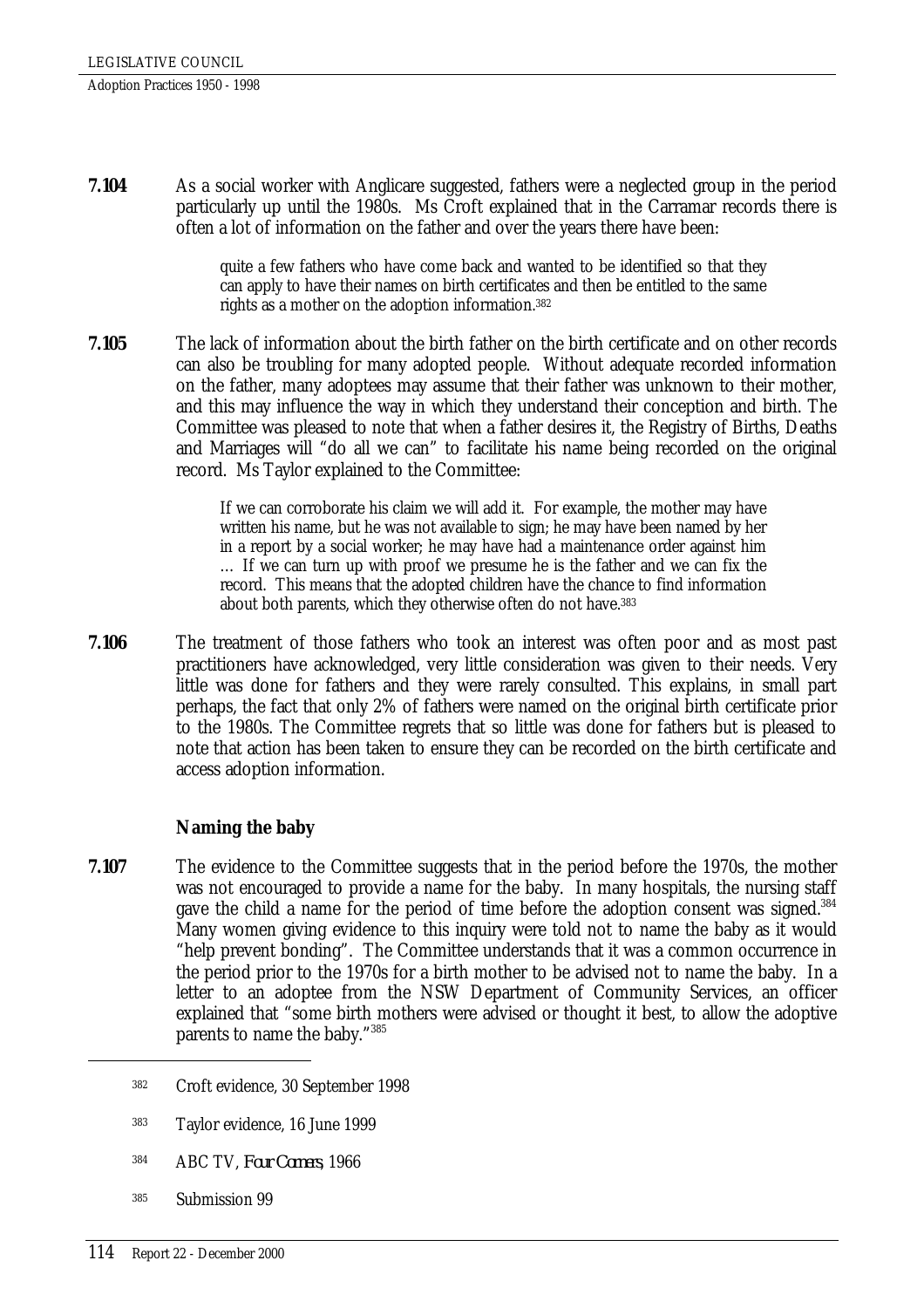**7.108** Other women remembered providing a name for the baby and believed this name to be recorded on the birth certificate, only to find out later that the original birth certificate recorded the baby as 'unnamed'. Sharon Kemp gave birth to a baby son in 1973 in a rural NSW hospital. Throughout the pregnancy, Ms Kemp planned to keep the baby and she placed a birth notice in the local paper, including the name of the baby. After three weeks with the baby, Ms Kemp made the decision to relinquish her child for adoption.

> My major grievance is related to the registration of my child, done in early March. This does not show up in official records. The only registration that shows up is the one done by persons unknown on 3 April 1973 stating, 'baby unnamed'. I KNOW I registered him. . I had every intention of keeping him. I put his birth notice in the paper.<sup>386</sup>

**7.109** Ms Taylor from the Registry of Births, Deaths and Marriages explained that the birth registration form is lodged with the Registry to allow for the completion of the birth certificate. Ms Taylor told the Committee:

> I have not come across a case of a form being received with a name on it and then being changed to "unnamed". If we receive the form with a name we register the birth with that name.<sup>387</sup>

Ms Taylor suggested that a young woman could have placed a name for the baby on one of the many forms she had to fill out for the adoption, and presumed that this name would be transferred to the birth certificate.

**7.110** A representative of the support group Adoption Triangle, Ms Bessie Knox, told the Committee about the impact on the adoptee of the policy of discouraging mothers from naming the child.

> Many birth mothers were not allowed to see their babies. In some cases they did not know the sex of the child. Some were discouraged from naming their child. This caused pain and disappointment to adoptees when seeing their original birth certificate with no Christian name on the form. It sometimes takes quite a lot of convincing by the counsellor that this was not a reflection of the birth mother's feelings for her baby but quite often the result of some very bad advice: "Don't name the baby and it won't be real."<sup>388</sup>

**7.111** The failure to record the given name of the baby on the birth certificate has caused, and continues to cause, considerable distress for many women and adoptees. As Ms Kemp explained:

> What distressed me so much was the fact that my child has applied for his Original Birth Certificate and would have found no name or evidence of caring by me, and this may have influenced his decision not to have any contact with me yet. … I want him so much to know that I did care enough to give him a name …

 $\overline{a}$ 

<sup>388</sup> Knox evidence, 29 July 1999

<sup>386</sup> Submission 115

<sup>387</sup> Taylor evidence, 16 June 1999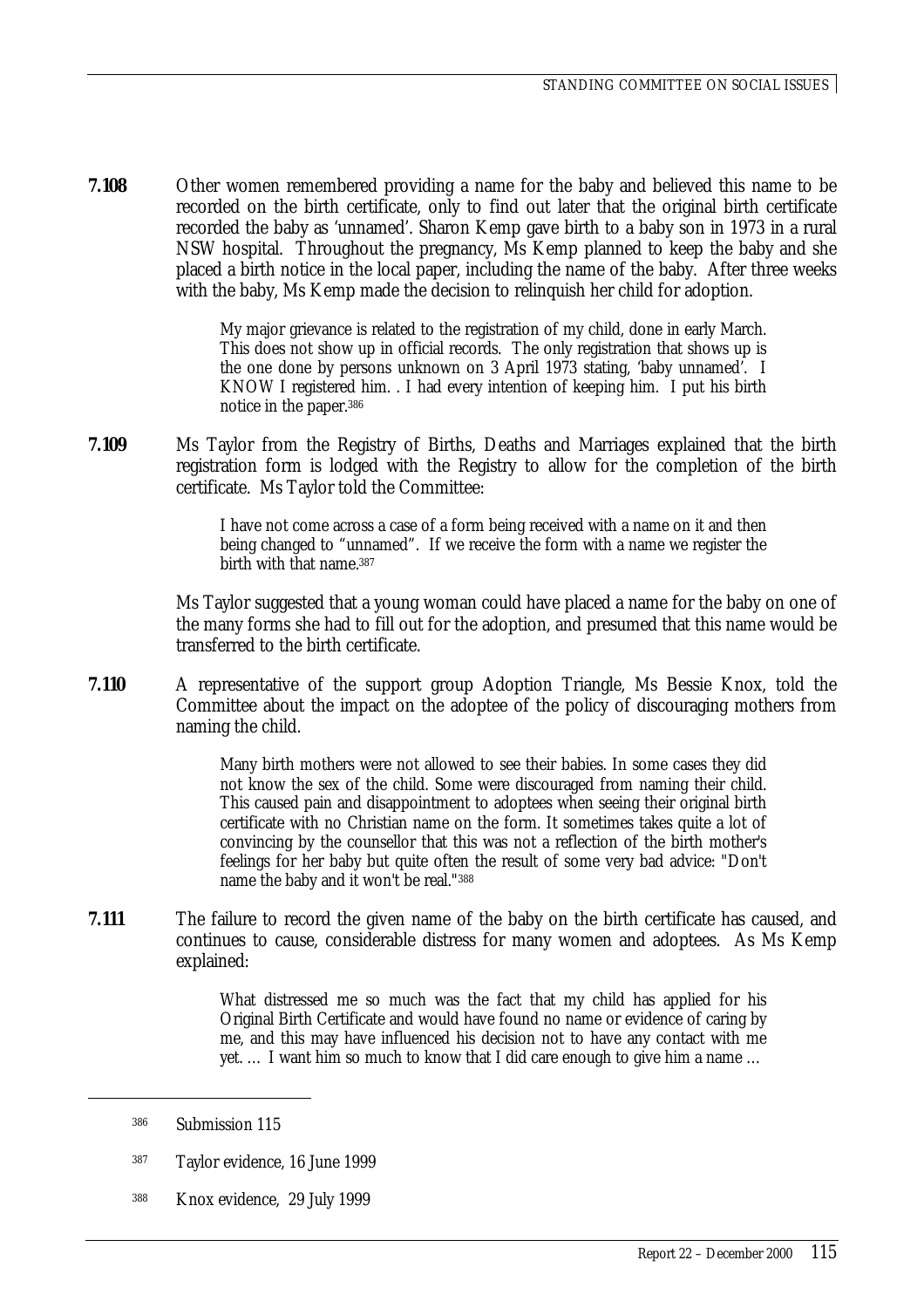- **7.112** The Committee understands that many women did name their baby, and asked that the name be recorded on the original birth certificate, and believes that it would have been unethical not to carry out the wishes of the mother. As discussed throughout this report, very little policy on adoption procedures existed within adoption agencies and hospitals until the late 1970s. However, in the Health Commission's 1982 policy document on adoption, it is clearly stated that "the mother has the right to name her child".<sup>389</sup>
- **7.113** The information provided to this inquiry suggests that many women in the period prior to the 1980s gave their baby a name and believed that name would be recorded on the certificate. While it is understandable that there may have been some confusion about the number of forms required for the birth and consent for adoption, the discovery that the name had not been recorded has caused considerable distress for many mothers, fathers and adoptees. The Committee believes that more should have been done to ensure the name given to the baby by the birth mother was formally recorded.
- **7.114** The Committee understands that the Registry is now able to facilitate the correction of adoption information so that if the mother completes a declaration as to her intention about the name of the child, the Registry will add that to the certificate.

# **Consent to medical treatment of the mother and baby**

**7.115** A number of allegations were made about the provision of consent for medical procedures on mothers and babies. The Committee was told of a case where the Matron of Carramar maternity home gave her consent in 1963 for a 17 year old resident to undergo surgery at Hornsby Hospital. The young woman gave birth by Caesarean section, and included with her submission the consent form signed by the Matron.<sup>390</sup> In response to the Committee's questions about this case, and whether or not this was a regular practice, Carramar past practitioners explained:

> I believe that we usually asked the parents to sign this document. I have been in touch with the matron of the hostel […] and she cannot recall having signed such a document.<sup>391</sup>

The practitioner believed that it was unlikely that this was a common practice.

**7.116** One of the issues of greatest concern to many of the mothers providing submissions to this inquiry was the discovery that their babies had been in need of sometimes serious medical treatment but they were not informed nor consulted about this treatment. After the birth of her baby at Crown Street in 1965, Rosemary Chaney's son was "diagnosed as having fluid on his lungs for which he received an (unauthorised by myself) xray".<sup>392</sup>

- <sup>390</sup> Submission 73, Confidential
- <sup>391</sup> Witness J evidence, 20 September 1999
- <sup>392</sup> Submission 14

<sup>389</sup> NSW Health Commission, op.cit., 1982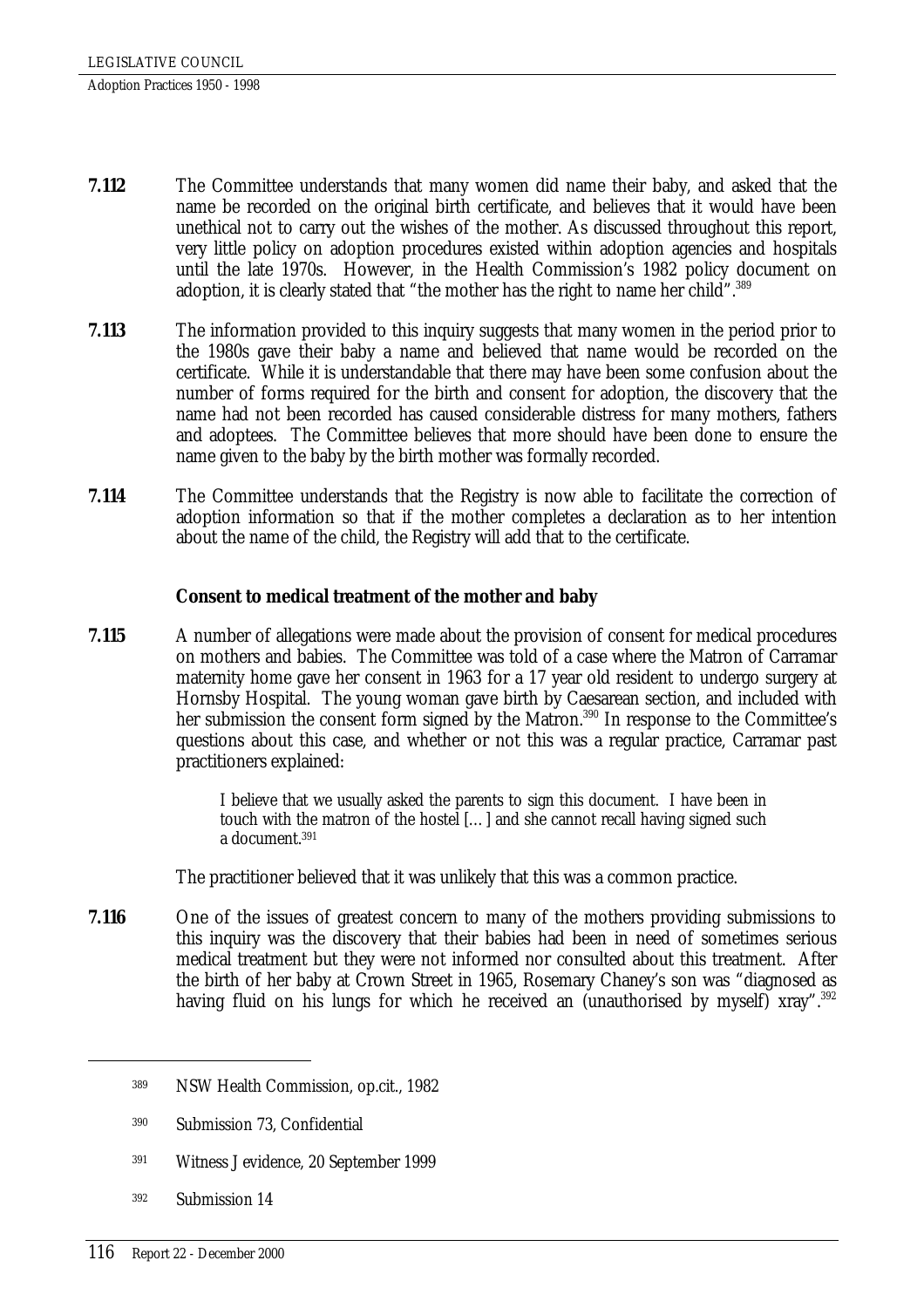According to another mother who gave birth in 1974, after the birth her son was placed in a humidicrib and when she was taken to see him:

I questioned why he was receiving phototherapy treatment in the humidicrib and as his legal guardian I had not been informed of his condition and had not been asked permission to treat him.<sup>393</sup>

- **7.117** The Committee received an allegation from one mother that her three-day old baby was used in a medical experiment conducted by a Sydney-based research foundation in 1966. The nursery report attached to the mother's submission shows that when the baby was three days old he was transferred to a research centre where he was administered with one 4ml dose of Phenergan<sup>394</sup> at 9.30am, followed by another 2ml dose at 1pm and was then returned to the nursery at 3pm on the same day. The mother believes that the doctor responsible for the experiment was conducting research on the respiratory problems of premature babies and that her baby was part of a 'control' group of full term, healthy babies.<sup>395</sup> According to the child's medical records, he was in general good health during his stay in hospital, although he appeared to have a slight rash before and after the administration of the medication. It would seem that the mother's consent for the experiment was neither sought nor given. She also expressed concern that her baby had received a drug, which is now not recommended for children less than two years of age.
- **7.118** The Committee raised the above allegation in correspondence to the Royal Australian and New Zealand College of Obstetricians and Gynecologists (RANZCOG). The Committee asked if the College had any knowledge as to whether babies expected to be relinquished for adoption were ever used by hospitals or research organisations in medical experiments and if so, whether such cases as that referred to above could be considered illegal or unethical. The president of the College, Dr Ian Fraser, stated that RANZCOG was unable to comment on the Committee's questions 'since they relate to a time when this College was not in existence, and it has not made any pronouncements on these issues'.<sup>396</sup> While the College was able to provide contact with a past practitioner, obstetrician Dr Harry Tischler, the Committee was disappointed that the College was unable to provide more information on this and other issues.
- **7.119** The Committee is aware of revelations in 1997 concerning the use of children in medical experiments in Victorian institutions between 1945 and 1970. It was alleged that children, many of whom were State wards, participated in non-therapeutic research in which informed consent was not obtained from their guardians.<sup>397</sup>

 $\overline{a}$ 

<sup>394</sup> Phenergen is the product name for promethazine hysdrochloride, a long acting antihistamine medication. MIMS Annual, Twenty-fourth Edition, June 2000, p.12-997

- <sup>396</sup> RANZCOG, Correspondence, 6 March 2000
- <sup>397</sup> *The Age*, 28 June 1997 p.1

<sup>393</sup> Submission 13

<sup>395</sup> Submission 42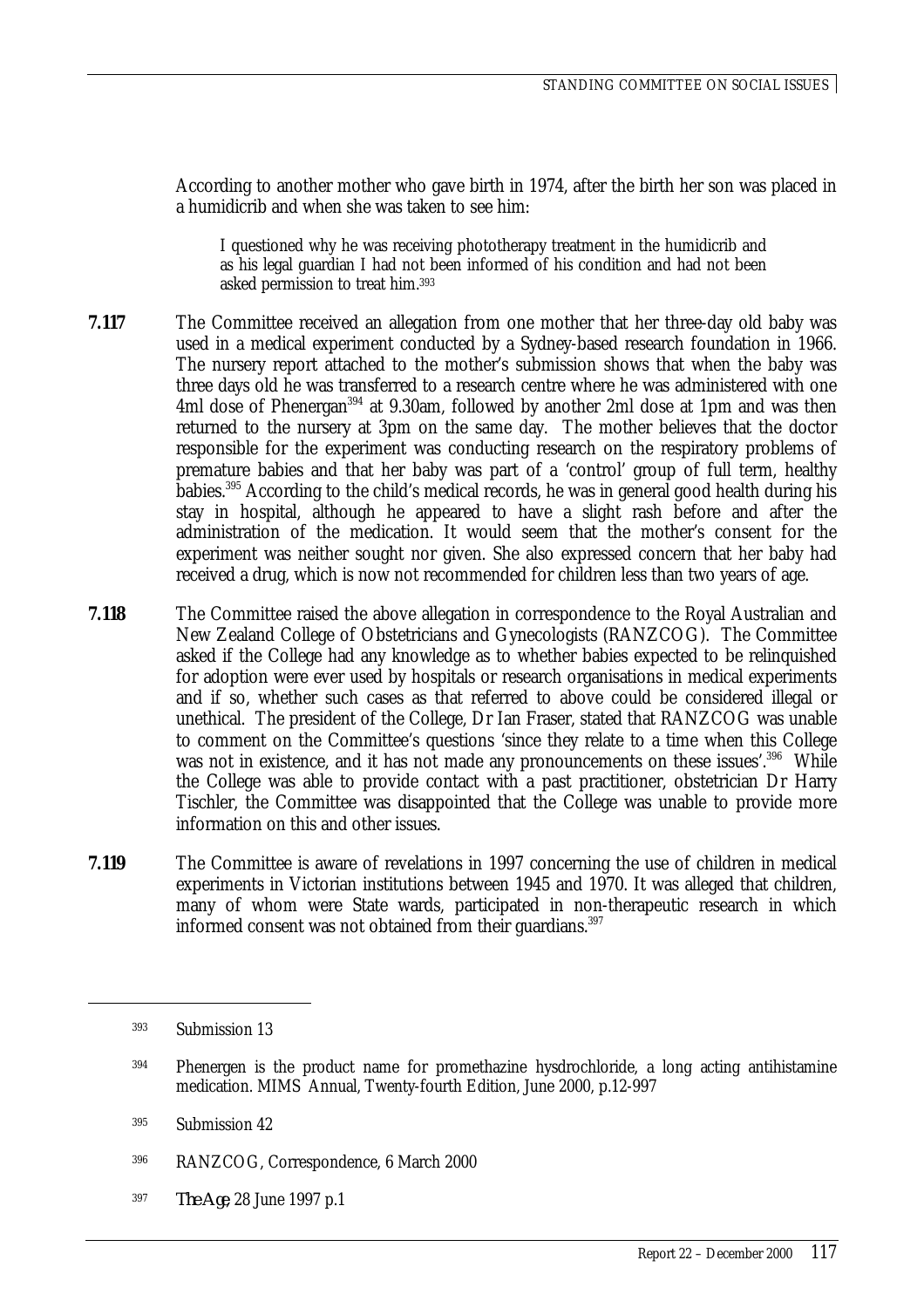- **7.120** In response to public anxiety generated by these revelations, the NSW Department of Health conducted an 'exhaustive' search of its archives and found no evidence that NSW children were subjected to similar experiments.<sup>398</sup>
- **7.121** While there was very little formal regulation of clinical trials by State or federal Australian governments until the 1970s, medical practitioners were ethically required to obtain informed consent under either of the two international codes on human experimentation relevant at the time (the Nuremberg Code and the Declaration of Helsinki).<sup>399</sup> Nevertheless, failure to obtain consent from research subjects was apparently not unusual during this period. According to Professor Miles Little, the understanding of medical ethics generally during the 1950s and 1960s was 'primitive' and researchers worked within a 'paternalistic' medical model<sup>400</sup> in which they felt they knew what was best for their patients or subjects.
- **7.122** The Committee is concerned about the mother's allegation and notes that vulnerable people have often been the target of medical experimentation, particularly before more effective regulation was introduced in the 1970s and 1980s. If such an experiment occurred without consent it would have constituted a serious breach of medical ethics.

# **Conclusion**

- **7.123** The period 1950 to 1998 saw radical changes in birth practices and procedures for all women, and in particular women who relinquished a child for adoption. The Committee notes that while obstetric practice prior to the 1970s meant that very often married and unmarried women alike were left alone during labour and were not consulted about their treatment, unmarried women perceived this as further discrimination as a result of the negative attitudes towards them.
- **7.124** The evidence to this inquiry suggests there were a number of practices during and after the birth that were inappropriate, unethical or unlawful. The Committee believes that it was unlawful for mothers to be refused access to the baby prior to the signing of the adoption consent. The Committee acknowledges that while this practice was initially done 'in good faith' to protect the mother from bonding with the child, the effect of the practice was to cause the mother considerable and sustained suffering. It is a matter of serious concern that the practice persisted despite evidence of its harmful nature.
- **7.125** The evidence to this inquiry suggests that many women were alarmed by the sedatives given at the time of birth and after. Further research would be required to determine whether unmarried women were given larger doses than married women, and whether these doses were excessive. Nevertheless, the Committee accepts that many women,

<sup>400</sup> A. Sarzin, Experiments on Children: how are we to judge?, *Medical Observer,* 22 August 1997, p.45

<sup>398</sup> *Sydney Morning Herald*, 6 December 1997, p.8

<sup>399</sup> P. McNeill, *The Ethics and Politics of Human Experimentation,* Cambridge University Press, Melbourne, 1993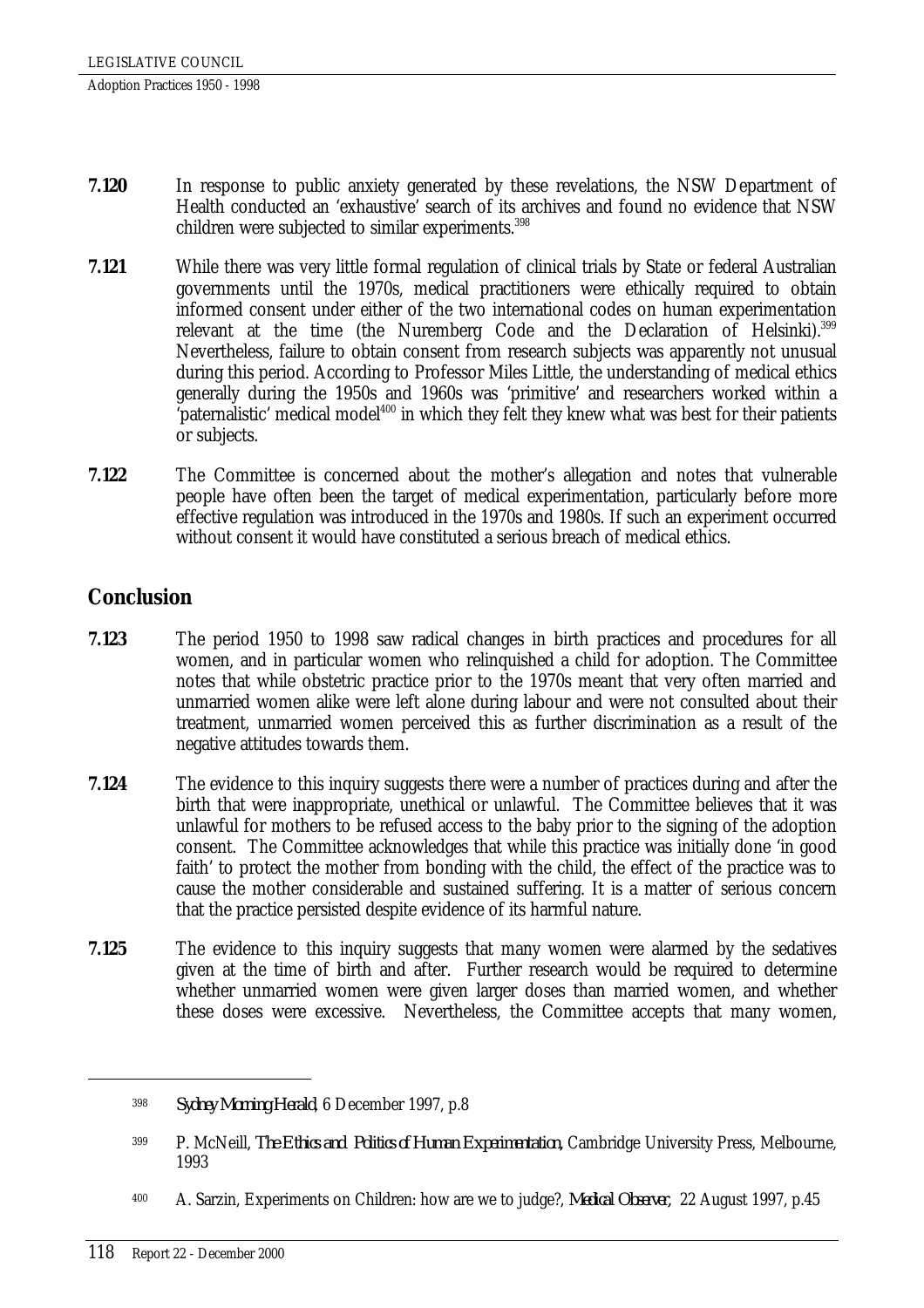particularly unmarried mothers considering adoption, were given sedative drugs with the intention to 'blot out memory'.<sup>401</sup>

- **7.126** The fathers were disregarded and very little was done to consult or involve them during the birth and in the postnatal period. The Committee believes that this failure to acknowledge fathers was wrong and caused long-term harm to those involved. The failure to record the birth father's name, and the name of the child given by the birth mother, has also caused pain and suffering to them and to other people, including adoptees.
- **7.127** In the light of the evidence received on the past failure of professionals to respect the rights of mothers, the Committee is encouraged by this statement by the Deputy Director General, Policy, NSW Department of Health.

There is now an absolute recognition of the rights of mothers and the rights of all patients to be informed about what might happen and their clinical options, and to be involved in decisions about their care.<sup>402</sup>

<sup>401</sup> Hinde evidence, 25 October 1999

<sup>402</sup> Smyth evidence, 27 August 1998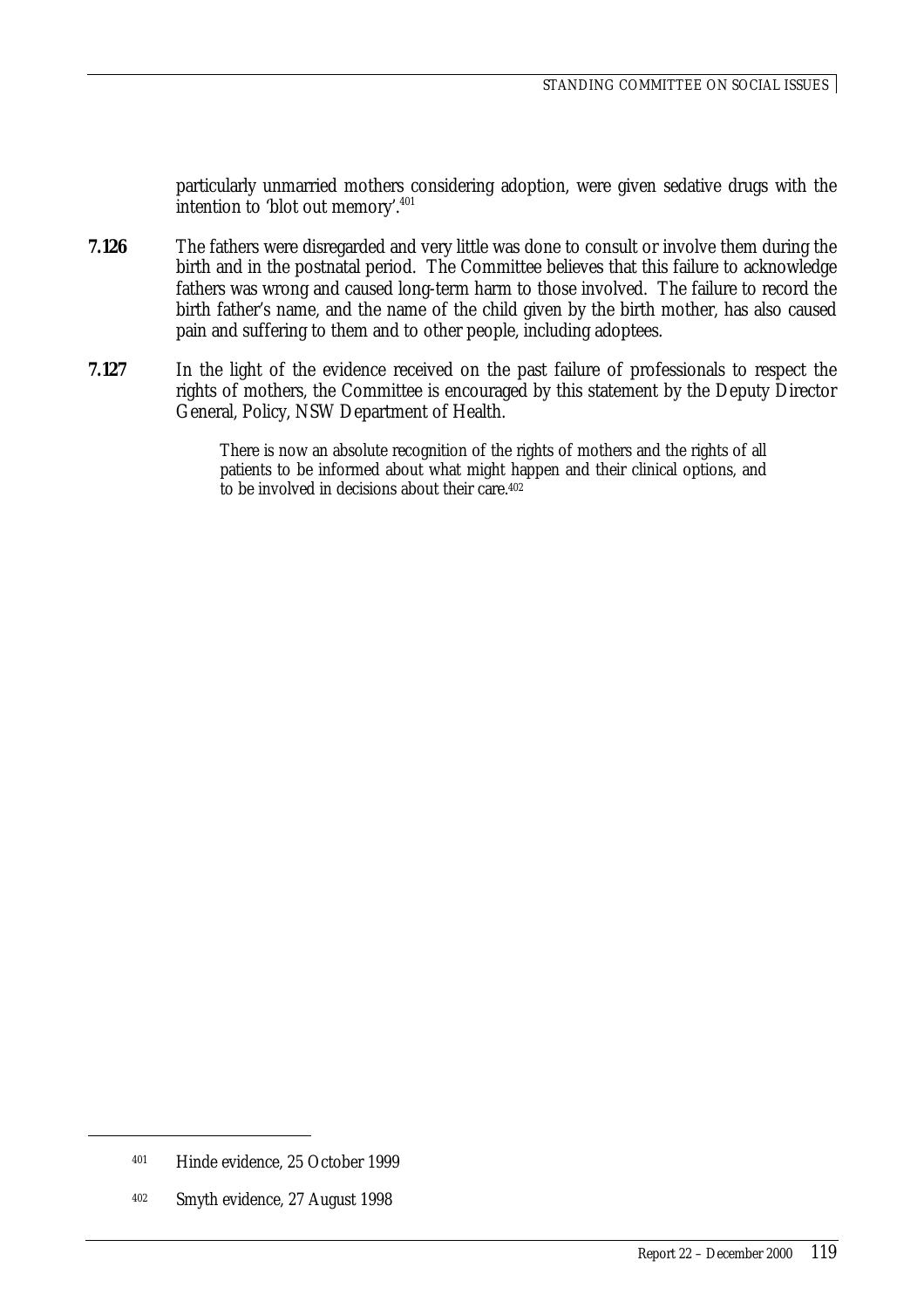# **Chapter 8 Consent and revocation**

*The mother should then be asked if she understands the wording and the meaning of what she proposes to sign, and the meaning of consent should be re-stated again in words as simple as is indicated for the maturity and intelligence of the particular mother, e.g.*

*You understand, don't you, that this paper you are signing means that you are giving up your baby for always? It means your baby will belong to strangers, for always, and you will never see him or hear of him again. He will, in fact, become legally their child just as if he had been born to them and not to you .<sup>403</sup>*

# **Introduction**

As the above quote so vividly demonstrates, the completion of an adoption consent by a relinquishing mother is a critical event in an adoption experience. Yet many mothers who presented evidence or submissions to the Committee claim that their consent to adoption was neither free nor informed. This Chapter examines the professional practices related to the consent to an adoption during the period under review, but particularly from 1950 to 1975.<sup>404</sup> The allegations of unethical and unlawful practice made by mothers relate to three main areas: information provided by social workers in the weeks and months preceding the adoption consent; a range of practices which occurred in the period between the birth and the consent-taking interview; and thirdly, various matters concerning the mother's right to revoke consent. The chapter begins with a brief overview of the relevant legislation regarding the consent to an adoption.

# **Consent provisions before and after 1967**

## **Consent under the** *Child Welfare Act 1939*

- **8.1** Before 1967, adoption practice was regulated by the *Child Welfare Act* 1939 and by Supreme Court Rules. However, neither the Act nor the Rules provided much guidance regarding the taking of consents.
- 8.2 The people eligible to witness a consent included doctors, legal practitioners, ministers of religion and justices of the peace, among others. Employees of the Department of Child Welfare responsible for taking consent were most commonly Justices of the Peace. The person who witnessed the consent had to swear an affidavit that the document had been read and explained and in their view had been understood by the surrendering parent. In private adoptions, a private solicitor acting on behalf of the adopting parents usually

<sup>403</sup> Australian Association of Social Workers, NSW, *Manual of Adoption Practices in New South Wales*, 1971, p.8

<sup>404</sup> While there are a small number of alleged unethical or illegal practices in relation to adoptions after 1980, the vast majority of these claims relate to adoptions before 1980.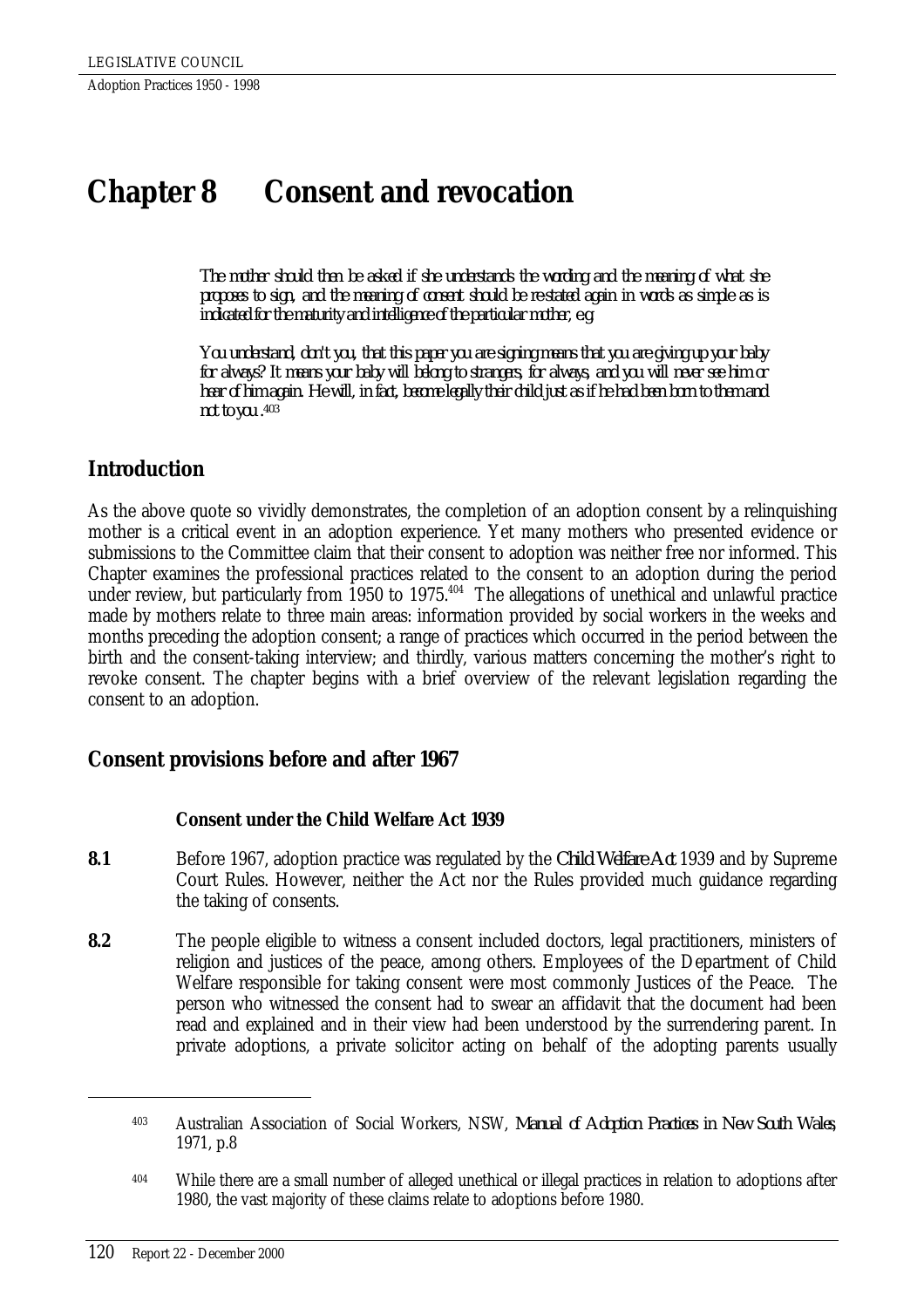witnessed consents. Maternity homes would as a rule engage a firm of solicitors who would undertake the work in relation to most of their placements.<sup>405</sup>

- 8.3 The natural parent could nominate the adoptive parents or the parents could be selected by the department. The consent document included the name of the adoptive parents. The adoptive parents received a copy of the adoption order, which included the name of the mother, but a copy was not provided to the mother.
- **8.4** The Act did not stipulate when an adoption consent could be taken and so could be completed any time after the birth. There was no process for revocation of consent but the consenting parent remained the guardian of the child until an adoption order was made and could withdraw their consent until this time.<sup>406</sup>
- **8.5** Consent could be dispensed with if the Court deemed it 'just and reasonable to do so' and might include, for example, cases where a parent had abandoned or abused the child or where the parent could not be found.<sup>407</sup>

# **Consent under the** *Adoption of Children Act 1965*

- 8.6 Under the Act, a consent could not be taken until the fifth day after the birth, unless there were special circumstances. The Act also introduced a set period for revocation of consent, which could occur within 30 days of the signing of a consent or before the day an adoption order was made, whichever was earlier. Once the consent was signed, the Director General of the Department of Child Welfare assumed guardianship of the child.
- **8.7** The consent documents required by the Court consisted of two forms. One was the instrument of consent (Form 7) and the other was Form 9*: A Request to Make Arrangements for the Adoption of a Child.* This form included a paragraph relating to the right to revoke consent within 30 days from the signing of the consent. The person taking consent was required to explain the effect of giving consent, allow the mother to read the documents and be satisfied she had understood them.<sup>408</sup>
- 8.8 Prior to amendment of the Adoption of Children Act in 1980, the father of the baby had no legal rights with regard to an adoption consent.<sup>409</sup>

- <sup>407</sup> Chisholm evidence, 25 October 1999
- <sup>408</sup> Australian Association of Social Workers, NSW Branch, op.cit., 1971, p.7. Section 31 of the Act states that consent should not be taken within three days of the birth of the child. The Committee understands that the three day period commenced on the day after the day of birth, meaning that in effect, consent could not be taken until the fifth day after birth.
- <sup>409</sup> Submission 246

<sup>405</sup> McDonald & Marshall, op.cit., chapter 3

<sup>406</sup> ibid, p.65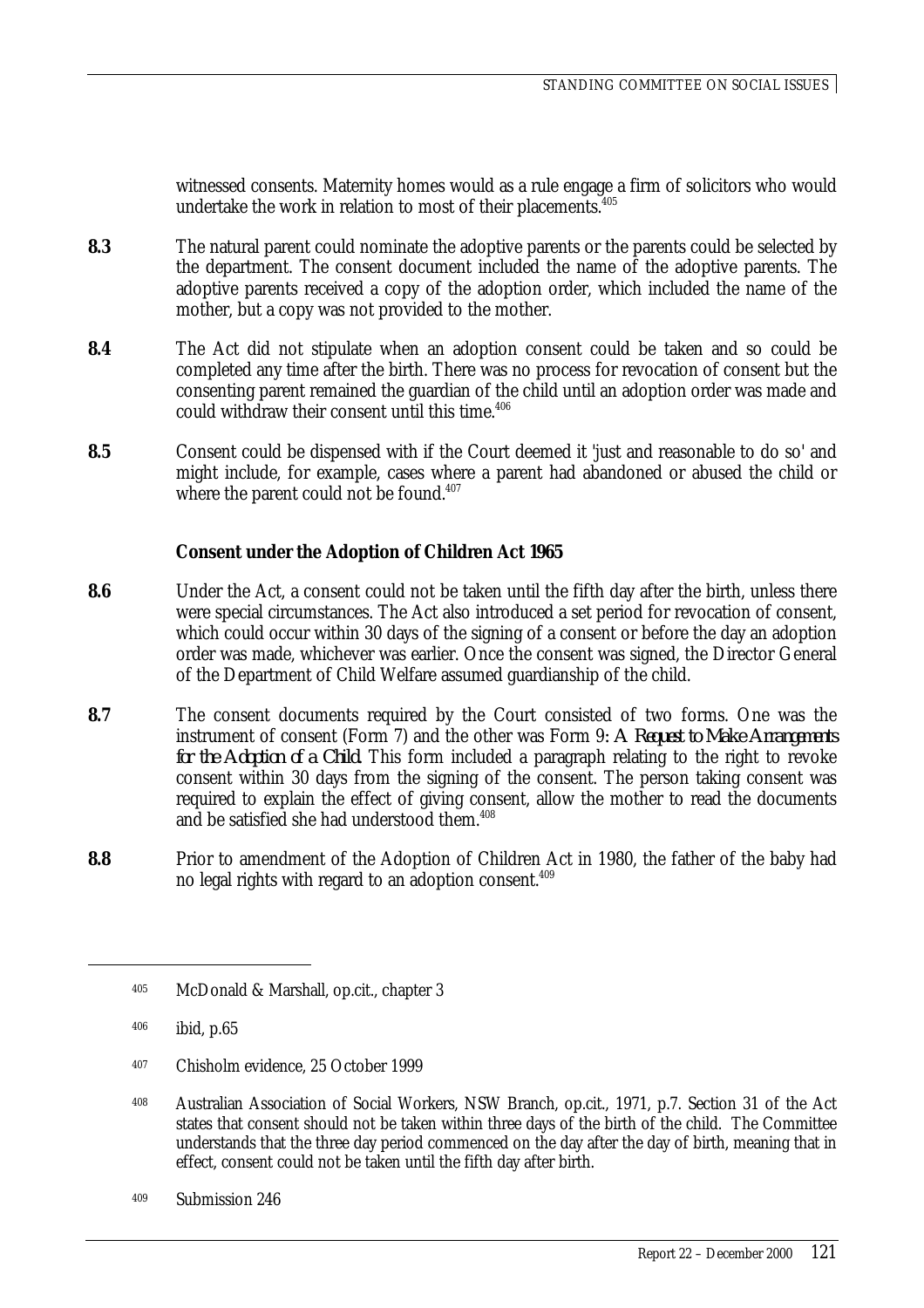# **Defective consents**

- 8.9 Under both the Child Welfare Act and the Adoption of Children Act, consent-takers were required to demonstrate that the implications of the consent were fully understood by the person signing the consent and that the consent was given freely. The requirements to ensure free and informed consent were more clearly spelt out in the Adoption of Children Act, including the circumstances in which a consent could be deemed to be 'defective'. Section 31 of the Act states that defective consents include those obtained by 'fraud', 'duress' or other 'improper means', or if the person giving consent did not understand the nature of the consent or was not of a fit condition to do so.
- **8.10** Duress was not defined under the Act, but is generally understood to refer to the use of threat to compel someone to do something against their will. Fraud, also not defined, usually refers to any behaviour involving a known element of deceit, dishonesty, unfairness or lack of care calculated to deceive others and to bring some advantage over, or loss, to those who have been defrauded. Improper means are not defined in the Act, but can be understood as referring to ways of obtaining consent that are contrary to the intention of the Act. The Act also creates an offence of 'undue influence' whereby a person could be prosecuted for a criminal offence if they sought to induce a person to offer their child for adoption or if the consent-taker failed to follow the appropriate steps to ensure the person signing the consent understood its implications.

# **The right to make a free and informed decision about adoption**

**8.11** An unmarried mother's right to make a free and informed decision about the future of her child was a fundamental principle of adoption law and practice, both before and after the Adoption of Children Act. For example, in 1961, the Minister for Child Welfare, Mr Frank Hawkins said that:

> Natural parents must be helped to make their decision to surrender a child for adoption only after mature consideration of the alternatives available and should be protected from any attempt to persuade them to place the child unsuitably.<sup>410</sup>

**8.12** The Adoption of Children Act strengthened parents' rights to make a free and informed decision about adoption by stipulating that the 'natural parents' should receive casework to ensure all relevant matters are considered before making a decision to relinquish.<sup>411</sup> This right was not impaired by the principle that the welfare and interests of the child should be paramount.<sup>412</sup>

<sup>412</sup> Hon McGaw, MLA, NSWPD, Legislative Assembly, 7 December 1965, p.3007

<sup>410</sup> Hon F. Hawkins, MLA, NSWPD, Legislative Assembly, 19 September 1961, p.927

<sup>411</sup> W. C. Langshaw, *Statutory Provisions for Adoption*, Adoption Services in New South Wales, Proceedings of a Seminar, 3 February 1967, Department of Child Welfare, p.8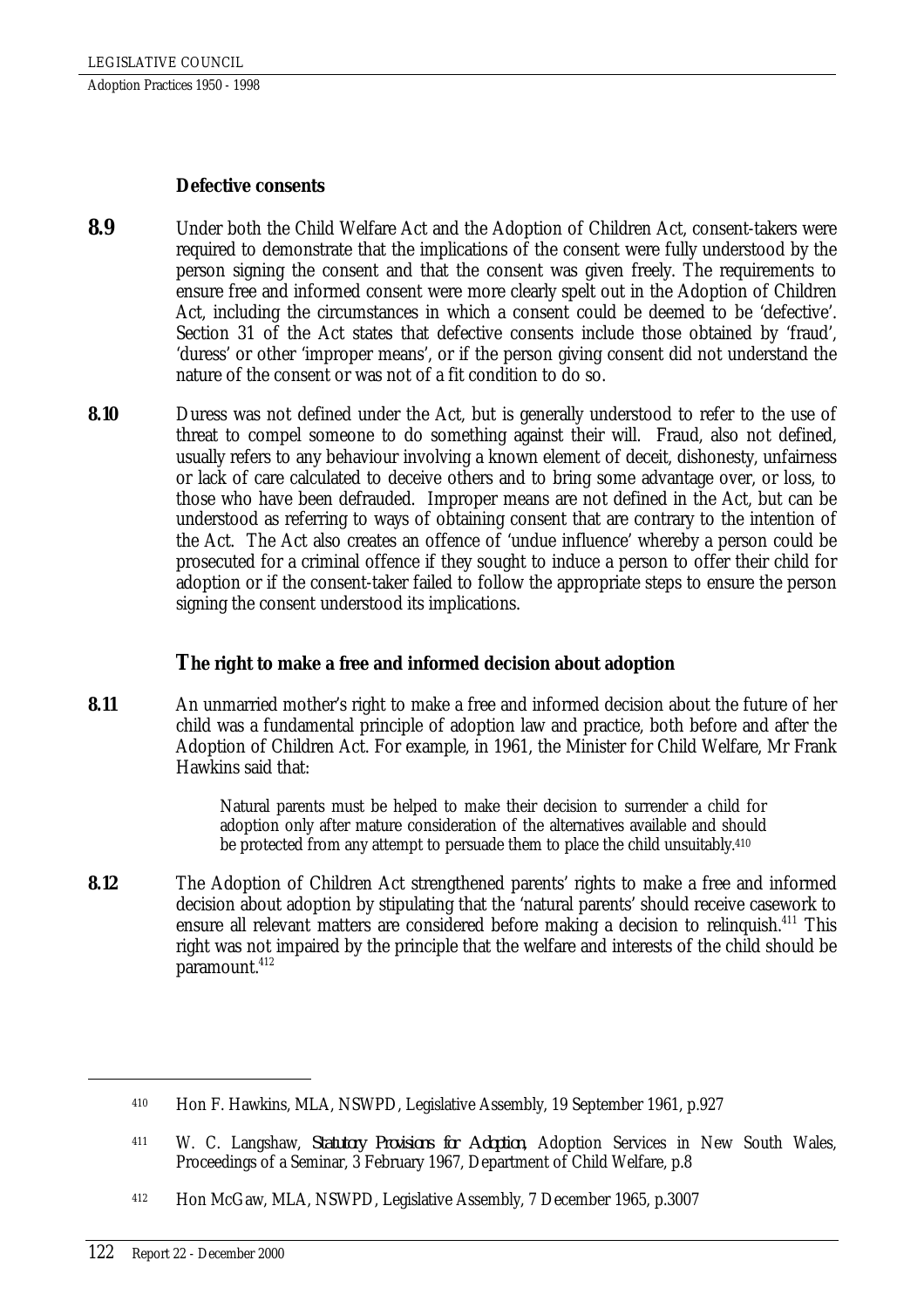# **Practices relating to the period prior to consent**

8.13 The first group of allegations regarding adoption consents relate to information about adoption provided by social workers and others in the weeks or months preceding the consent. Some women allege that social workers blatantly promoted adoption and failed to advise them of the alternatives to adoption and the possible adverse consequences of relinquishment.

# **Did social workers promote adoption?**

8.14 As discussed in chapter 6, many mothers claim that social workers presented adoption as the only option for a mother who truly loved her baby because it would provide the child with a 'proper' two-parent family. Marianne Himmelreich, whose baby was born in 1973, was told by an adoption professional:

> ….. that if I loved my child then I would want what was best, and that was for my child to go to a two parent established home, to a much better life than I as a single mother with no present means of support, would be able to give my  $child...$ 413

8.15 Former adoption professionals told the Committee that in their experience, mothers were not coerced by social workers to relinquish their babies. They emphasised the significance of family and social pressures on a woman's decision and suggested that many women had decided firmly on adoption before their first interview. However, they also noted that social workers, like many people in the 1950s and 1960s, presumed that adoption was the best option for an unmarried mother without support from her family or the father of the baby. According to Angharad Candlin from Centacare

> ... adoption workers, all it appears, qualified Social Workers, worked largely within existing social parameters. Values and beliefs such as the worth of a child being reared in a two-parent family were undoubtedly held.<sup>414</sup>

- **8.16** A presumption in favour of adoption was evident in much of the professional literature during this period.<sup>415</sup> As discussed in chapter 6, social workers in the 1940s and 1950s were strongly influenced by psychoanalytic theories which presented relinquishment as the most appropriate way for a woman to resolve her emotional conflicts.
- 8.17 Given the widespread support for adoption in the professional literature and the community generally, it is possible that social workers did present adoption as the most suitable decision for a woman without support. While this might in many circumstances have been ethically acceptable behaviour, it was clearly not ethical for a social worker to attempt to persuade a woman to relinquish. Such behaviour would most likely contravene

 $\overline{a}$ 

415 D. Brodzinsky, op.cit.

<sup>413</sup> Himmelreich evidence, 18 October 1999, p.145

<sup>414</sup> Submission 257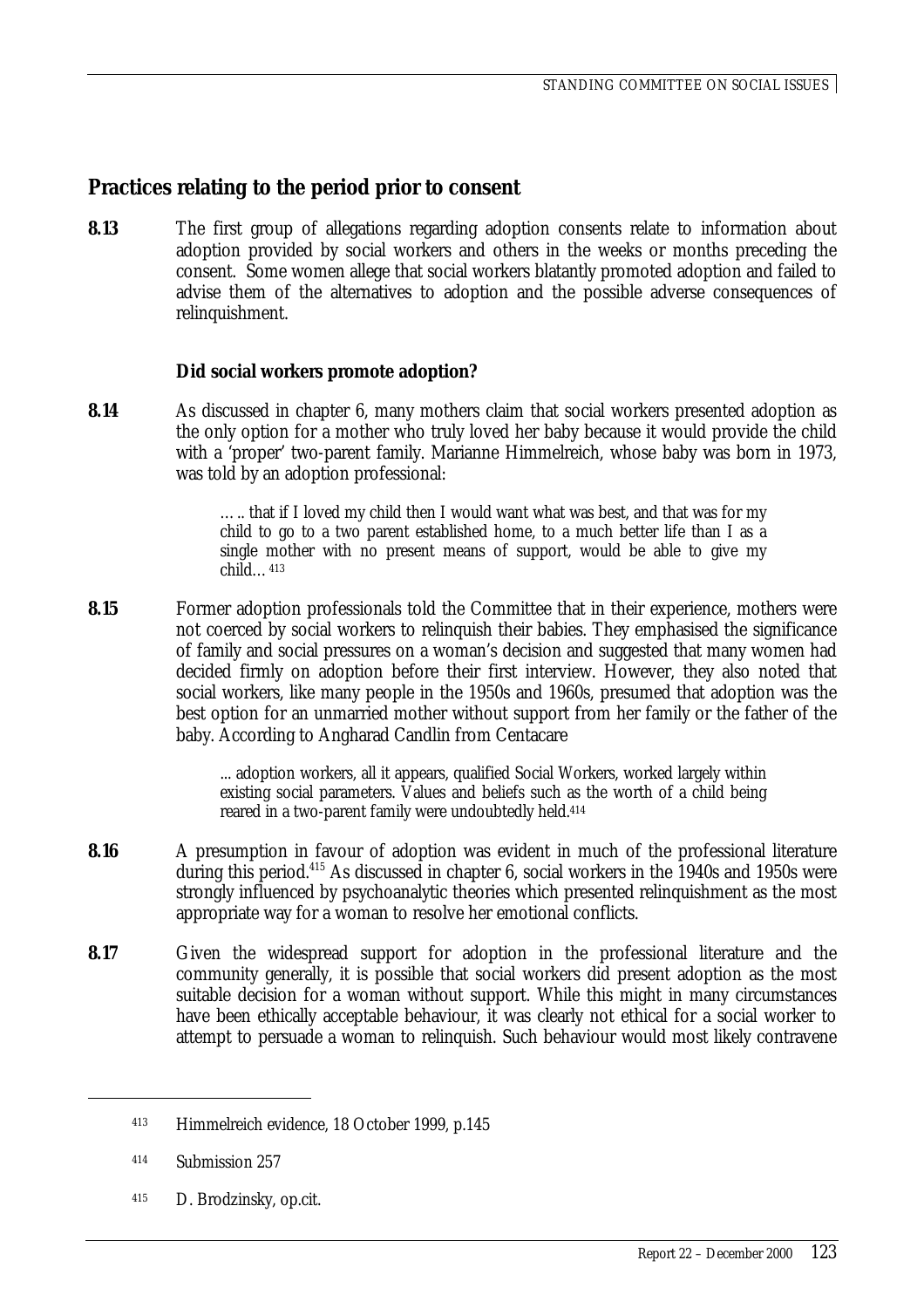the social work principle of client self-determination. Under certain circumstances, it might even be unlawful, as Professor Richard Chisholm told the Committee:

I do not have any doubt that forcefully reminding expectant mothers of the difficulties (of keeping the child) could, in some circumstances, constitute duress<sup>416</sup>

#### **Information about alternatives prior to the consent-taking interviews**

8.18 As discussed in Chapter 3 non-adoption alternatives for those women without family support were extremely limited. The Chairperson of Origins, Dian Wellfare, told the Committee that none of its 2000 members knew that any of these alternatives were available prior to 1973, until they were informed of their existence relatively recently by Origins. They suggest that social workers withheld this information to make sure mothers would relinquish their babies.<sup>417</sup> The majority of mothers who provided evidence or submissions to the Committee also claim that they were never told about alternatives to adoption, including Barbara Moyes who spoke during the Adoption Forum:

> … I was never given any other information that would help me make an informed decision about keeping my child….. Those who had the knowledge of the means of support I could obtain if I were to keep my child kept silent. <sup>418</sup>

**8.19** In cases where the mother informed the social worker that she had decided to relinquish, this decision was apparently accepted without question and alternatives were never raised

> I did walk in the door saying that I thought adoption was the best thing, because my mother was working, I could not see how I could look after my child. It was as if I was picked up and taken along with yes, I want to adopt. For all these years I didn't know there were alternatives. I was not given any alternatives. It was as if I walked in the door and said "I want to commit suicide" and she said "Very well. Do you want to go into the community and commit it or do you want to go into a home and commit it?". <sup>419</sup>

- 8.20 As discussed earlier, under the Adoption of Children Act private adoption agencies were required to provide a casework service to all three parties to an adoption, including the natural parents. Counselling for natural parents was supposed to help them to explore their feelings and make a decision about the baby. It was understood that alternatives to adoption should have been discussed in order to achieve this goal, as suggested by the Manual on Adoption produced by the AASW in 1971:
	- <sup>416</sup> Chisholm evidence 25 October 1999
	- <sup>417</sup> Wellfare evidence, 2 September 1998
	- <sup>418</sup> Cameron evidence, 18 October 1999
	- <sup>419</sup> McNeil evidence, 27 August 1998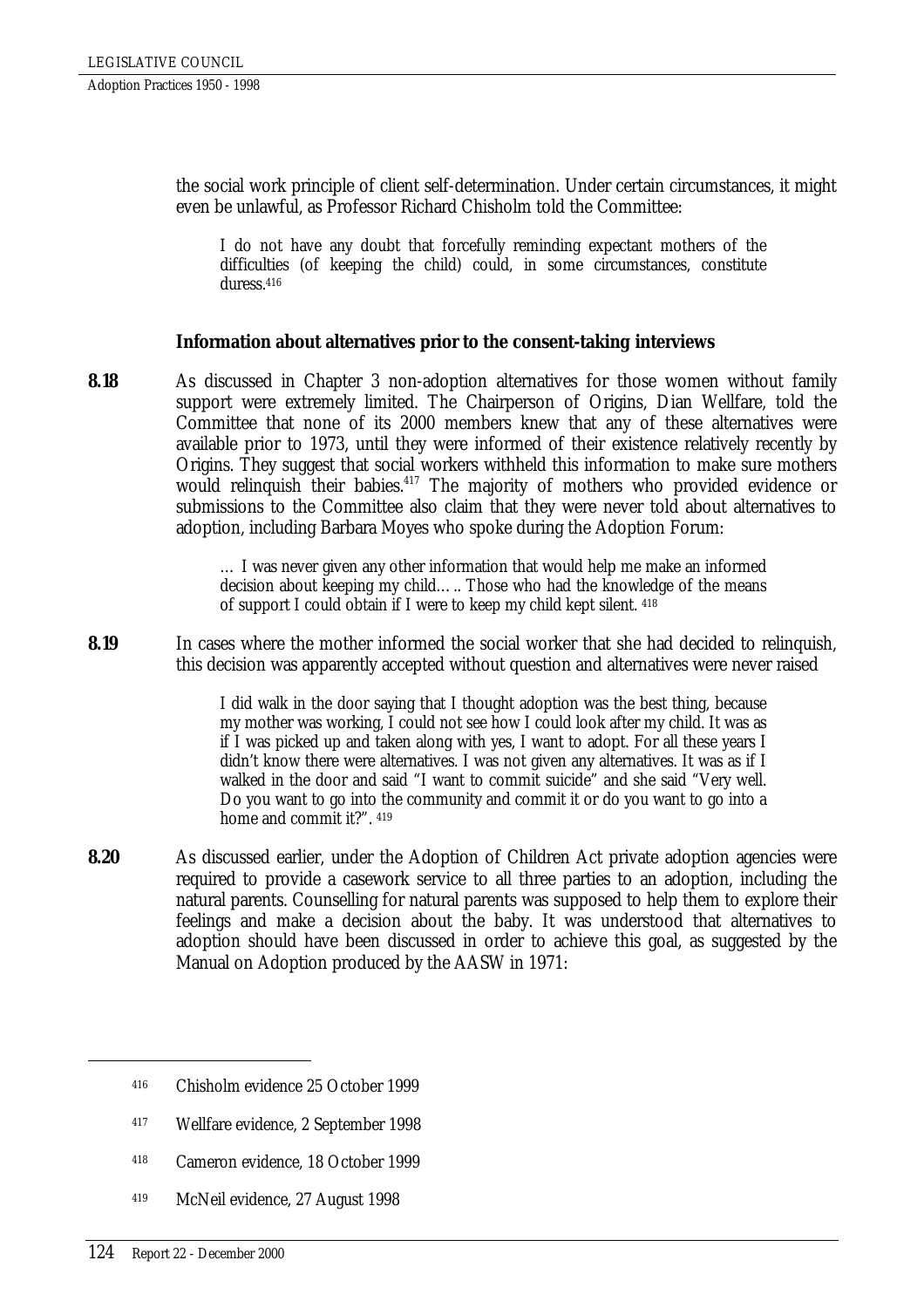She (the mother) should be informed of the alternatives available, and directed to the most appropriate sources of counselling and of material and physical care.<sup>420</sup>

**8.21** The manual also advised against making an assumption that a woman had made up her mind about adoption.

> When a client approaches an adoption agency initially with a request for help during pregnancy and confinement, it should not be presumed that the client has, thereby, definitely decided on the adoption of her child…<sup>421</sup>

**8.22** This view was reiterated by the AASW in its evidence to the Committee:

It is part of the self-determination aspect. …Even if a mother says, "I just want my baby adopted", your starting point should be, "Let us go back to when you found out you were pregnant. What did you do then? Who knows about this?" You should try to find out what supports might or might not be there. You should ask, "Have you talked to your parents about this?" What are they doing? …That would be part of working out what options might be there, and that is what would be expected.<sup>422</sup>

8.23 Former adoption workers told the Committee that social workers felt professionally obliged to give a woman information about alternatives and that in most cases, this would have occurred.

> It was certainly seen as best practice. I have now spoken to seven workers from that time and they were quite adamant that there was an obligation to talk about alternatives. <sup>423</sup>

- **8.24** One past adoption worker recalled that workers did offer alternatives but many women would not listen because their minds or their families' minds had been made up for them before they arrived at the agency.<sup>424</sup> Alison Croft told the Committee that some women may not recall being told about alternatives because they might have been emotionally distressed and the options were not provided in writing.<sup>425</sup>
- **8.25** Evidence from the 1950s and 1960s indicates that some social workers did discuss nonadoption alternatives with some mothers. Firstly, alternatives to adoption such as foster care and temporary accommodation were offered by some agencies and maternity

- <sup>422</sup> Talty evidence, 27 August 1998
- <sup>423</sup> Croft evidence, 30 September 1998
- <sup>424</sup> Witness I evidence, 20 September 1999
- <sup>425</sup> Croft evidence, 30 September 1998

<sup>420</sup> Australian Association of Social Workers, NSW, 1971, op.cit., p.1

<sup>421</sup> ibid, p. 2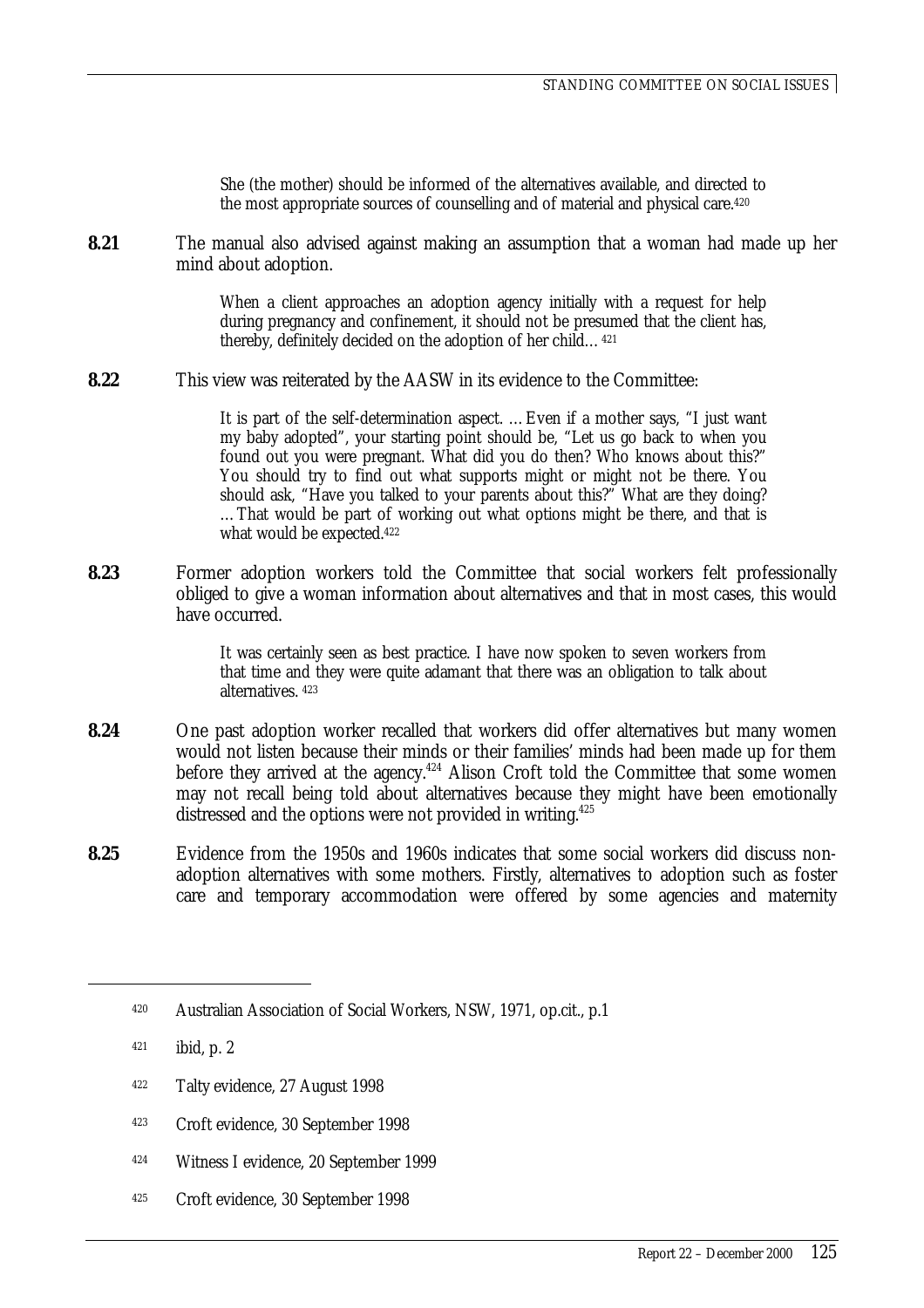homes.<sup>426</sup> The Committee's archival research has identified casework notes which clearly indicate there was some discussion about alternatives.

Girl presented, ambivalent about keeping baby, putative father deceased, little family support, but thought brother could assist.

Casework Plan: Social Worker suggested that X talk with her brother as planned and then come back to see Social Worker the following Friday. Social Worker outlined the help that would be available to X if she decided to keep her baby, and also discussed with her the procedures of adoption.<sup>427</sup>

**8.26** However, the fact that alternatives existed and were utilised does not prove that alternatives were routinely raised with unmarried pregnant women. The former principal officer of the Catholic Adoption Agency, Margaret McDonald, said that while her agency would not have withheld information about options, they did not routinely inform mothers about alternatives

> The young women who came to our private agency had been referred, in the great majority of cases, by a hospital or by a mother and baby home where the preliminary discussion about adoption had already taken place. …we presumed they were going ahead with it. The options were not routinely offered, discussed or brought up. If brought up by the girl, they would have provided whatever information they could

> The worker saw as her principal responsibility in relation to a mother who had decided on adoption that of helping her to implement that decision. Had information about options been withheld in order to ensure that the mother surrendered her child that would certainly have constituted unethical behaviours. The simple truth was that discussion of options was outside our frame of reference, unless the mother herself indicated uncertainty about her decision, in which case she was given whatever help was available to her to come to a final decision….<sup>428</sup>

**8.27** McDonald admits that by today's standards, such an approach would be considered narrow:

> This very narrow definition of the worker's role, what by later standards appears lamentably tunnel visioned and inadequate, was dictated by the role of the agency as perceived at that time and by the resources available and the pressure of competing demands….While it remains true that little was available in terms of options to adoption for the mother of an ex-nuptial child whose family would not support her in keeping the child, she should have been given much greater opportunity to express her feelings and ideas about the choice she had to make. <sup>429</sup>

- <sup>428</sup> Submission 246
- <sup>429</sup> Submission 246

<sup>426</sup> These alternatives are discussed in chapter 6.

<sup>427</sup> Benevolent Society of NSW, *Social Workers' case files*, February 1969.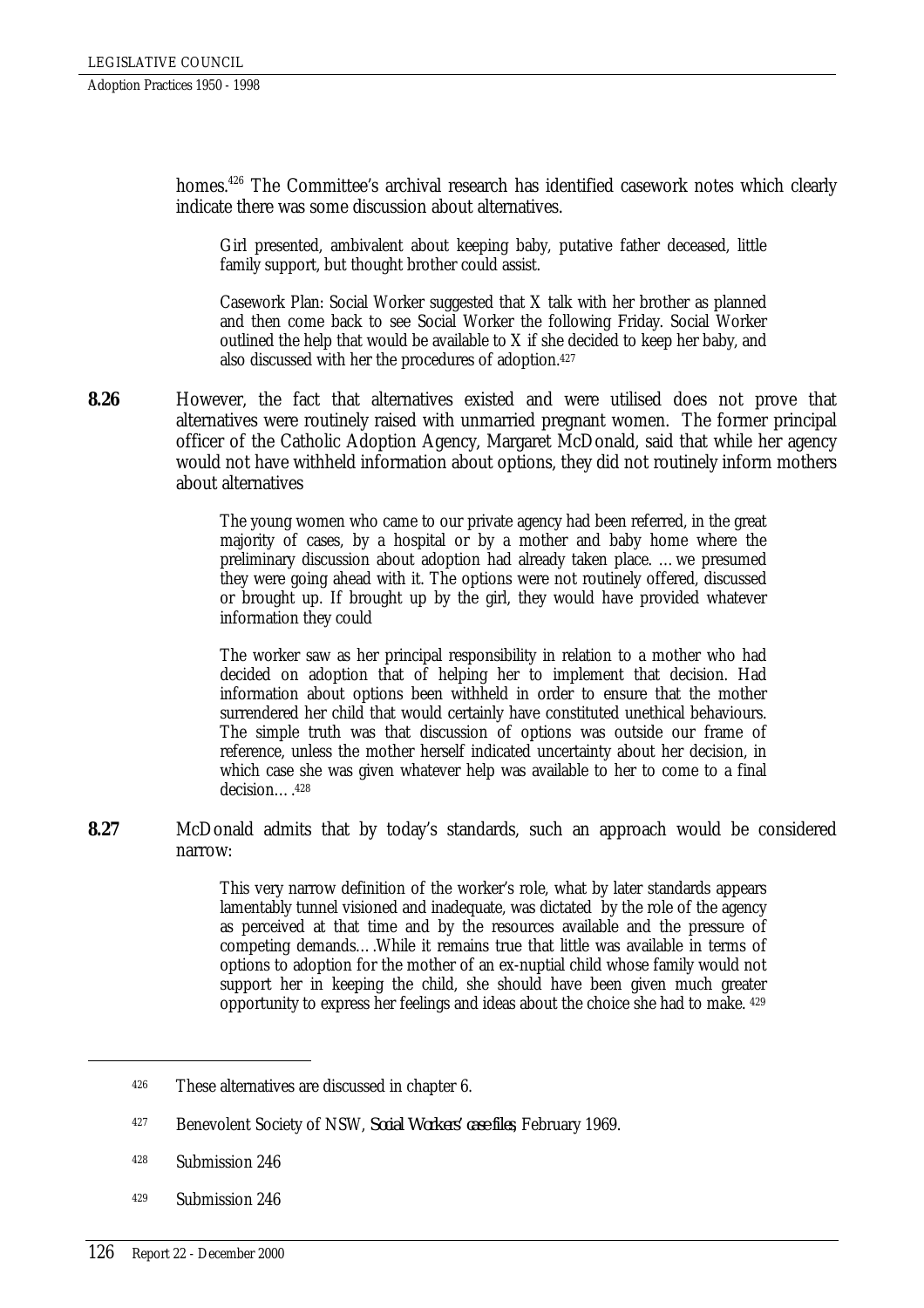- **8.28** McDonald pointed out that the narrow definition of the worker's role was also dictated the need to find suitable homes for babies. The workload faced by adoption workers, especially during the peak adoption years, was extremely large and would have had an impact on whether alternatives were routinely discussed with women who appeared to have made up their minds. Ms McDonald cited an example of a social work graduate at the Women's Hospital, Crown St in 1970 who had a caseload of 400 single mothers.<sup>430</sup>
- **8.29** There are contradictory elements in the evidence from both mothers and former adoption workers as to whether social workers informed mothers about alternatives to adoption. The Origins group claim that none of their 2000 members were told about alternatives and yet the Committee has evidence that such alternatives were utilised by some mothers, indicating there had been some discussion with mothers about these options. In addition, it should be noted that a significant proportion of single mothers kept their child throughout the period under review. For example, in 1972 there were 9766 ex-nuptial births, but only 4239 babies were relinquished for adoption. For some reason, possibly because they were in a stable de facto relationship or had some form of family support, these women were able to keep their babies.
- 8.30 Most of the former adoption workers asked about this issue said that social workers were ethically obliged to discuss alternatives with their clients and this would have occurred. They suggest that women may not recall receiving this information because their minds were made up or the details were not provided in writing. However, the Committee was also told by another worker that it was not routine practice to raise alternatives with women if they thought the woman had already made up her mind to relinquish her child or she lacked family and other support.

# **Information about the psychological effect of adoption**

- **8.31** Many women allege that social workers failed to warn them of the debilitating effect of adoption on the emotions of mothers, and the possible future effect on their mental health, even though these effects were generally well known. They suggest that if they had known about the emotional consequences of adoption they would never have signed the adoption consent. In the Committee's view, adoption professionals should have made a greater effort to investigate the impact of adoption on relinquishing mothers in the 1960s and early 1970s.
- **8.32** However, the Committee does not consider that the knowledge of such effects were wellknown until the early 1980s or that they were obscured by professionals. The extent of knowledge of the long-term effects of adoption is discussed in chapter 9.

# **Practices relating to taking consents**

**8.33** Many mothers told the Committee that their consent to an adoption was invalid because it was obtained as a result of illegal and unethical practices which occurred during the period between the birth of their baby and the signing of the consent to an adoption. These

<sup>430</sup> Submission 246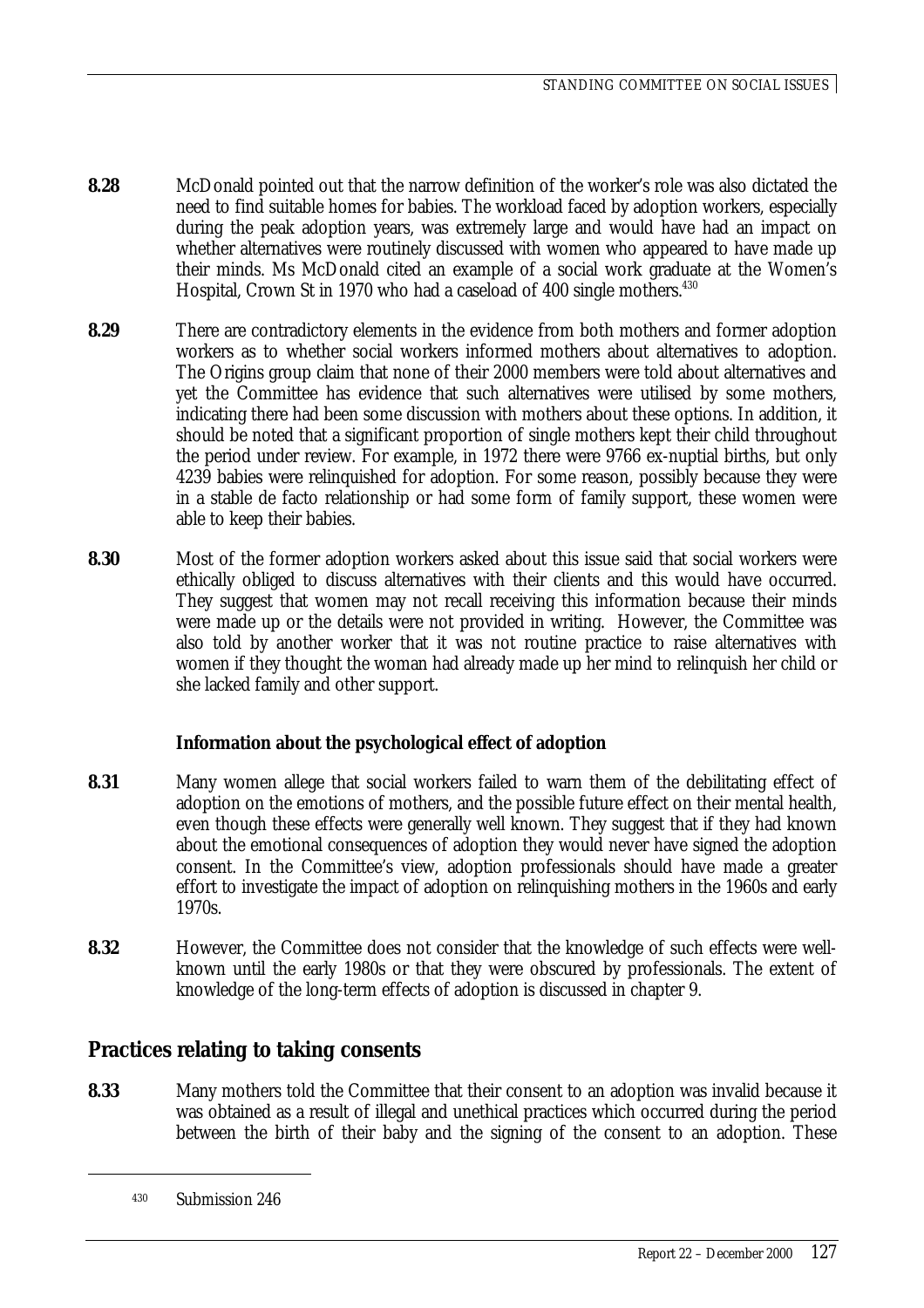practices included completing the consent while under the influence of post-natal sedatives and refusing mothers access to the baby and to information about its well-being and gender until the consent was signed. Unethical and illegal practices also extended to making various threats to secure consent and failing to advise mothers of the alternatives to adoption. The section also deals briefly with other allegations relating to the adoption consent including signing consent before the minimum prescribed time, forging a mother's signature and obscuring parts of the consent document.

### **Medication and consent**

**8.34** As discussed in chapter 6, many mothers told the Committee they received large doses of sedatives before and after the birth. A frequent allegation made by mothers was that the administration of post-natal sedatives rendered them unfit to give their consent to an adoption. Linda Devasahayam told the Adoption Forum about her experience in 1973:

> ...I signed the adoption consent form under extreme duress. My medical records show that I was given morphine for the first four days in hospital as I had a Caesarean section delivery. From the fifth day, when I became ambivalent, I was given pentobarbitone daily for five days. This included the day I signed the papers and the evening before I was discharged. There is no way I was of sound mind and no way I could have comprehended what I was doing at all.<sup>431</sup>

**8.35** Consultant Psychiatrist, Dr Rickarby, who has counselled hundreds of women about their adoption experiences over the past 35 years, told the Committee that the level of sedation received by most of these mothers would have seriously impaired their judgment:

> Largely they were drugged in one form or another. …they were given, in particular, the drug pentobarbitone in its soluble, injectable form. They would have been in no state to have any idea or to work out what the possible futures were for themselves while in that state of mind.<sup>432</sup>

**8.36** Dr Tischler, the Medical Superintendent of the Women's Hospital, Crown Street from 1968 to 1980, said:

> Unmarried mothers may have been given a dose of sedative at or around the time of signing consent for the adoption in particular if they were emotional or tearful at the time.<sup>433</sup>

**8.37** The Clinical Superintendent at King George V Hospital from 1959 to 1963 told the Committee that while there was no specific policy regarding the administration of sedatives to single mothers before the consent taking interview:

> It would not surprise me if, as a doctor, I may well have prescribed a sedative either before or after consent taking because the person was upset at what had

- <sup>432</sup> Rickarby evidence, 2 September 1998
- <sup>433</sup> E. Tischler, Correspondence, 14 March 2000

<sup>431</sup> Submission 183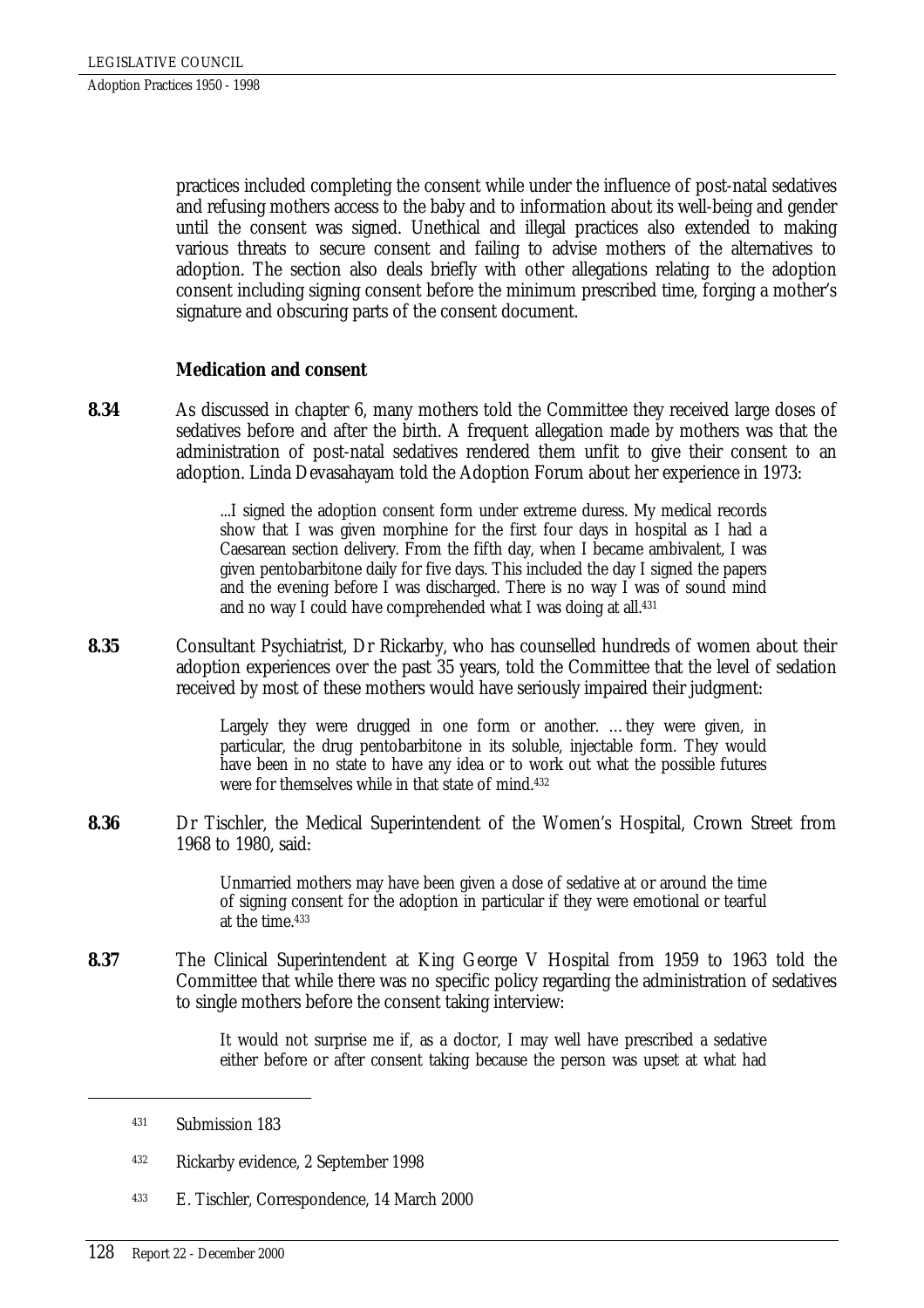happened, you know, the distress of actually putting their signature on a piece of paper…I have little doubt that at times the sister in charge of the ward may well have ordered more on the night before consent-taking on the basis that you have a busy day coming up tomorrow, a big decision, therefore you need a good night's sleep.<sup>434</sup>

**8.38** Former adoption practitioners told the Committee that while they had nothing to do with the administration of medication, they would never have taken consent if a mother appeared to be under the influence of a sedative. In evidence, the former Principal Officers of the Anglican Adoption Agency and the Catholic Adoption Agency stated:

> The mothers appeared to be quite normal, sad of course and quiet certainly, we never detected any signs of dopiness or peculiarities <sup>435</sup>

> I certainly accept that so soon after the birth that if the mother was affected by the sort of medication that Dr Rickarby describes, her ability to take in that information could have been limited, no matter how clearly it was presented. But I never would, nor would any member of my staff or any colleague with whom I associated, take a consent where there was any suggestion that the mother was affected by drugs or not able to understand what she was doing.<sup>436</sup>

- 8.39 The Committee sought expert advice to assist it to evaluate the mothers' claims. Associate Professor Graham Starmer, an expert on the use of barbiturates from the University of Sydney, was asked to comment on the possible effect of postnatal medication on a mother's ability to give informed consent. The Committee provided the professor with the medical records of three mothers who made a submission to the inquiry, excluding any identifying details.
- **8.40** After reviewing the records, Professor Starmer concluded that:

All three cases appear to have involved a degree of sedation which would probably be viewed as excessive if such treatment was given today. Besides sedation, patients who receive barbiturates and, particularly benzodiazepines, can experience confusion and memory loss. Moreover, the residual effects of the drugs (hangover) could have rendered the woman less able to comprehend the import of the documents which they were required to sign for discharge and "social clearance". These residual drug effects could also conceivably have eased the process of the separation of the infant from the mother. However, the patterns of drug administration in the three cases which were reviewed are all different and do not permit speculation as to an underlying common purpose. This might well be achieved by a much more extensive review. It should also be noted that many of the drugs which were used 30 years ago have been replaced by less toxic alternatives (e.g. the barbiturates by the benzodiazepines) while others have just "disappeared" (e.g. Mandrax).<sup>437</sup>

<sup>434</sup> Hinde evidence, 25 October 1999

- <sup>435</sup> Witness J evidence, 20 September 1999
- <sup>436</sup> McDonald evidence, 2 September, 1998
- <sup>437</sup> Associate Professor G.A. Starmer, Psychopharmacology Research Unit, Department of Pharmacology, University of Sydney, Correspondence 7 December 2000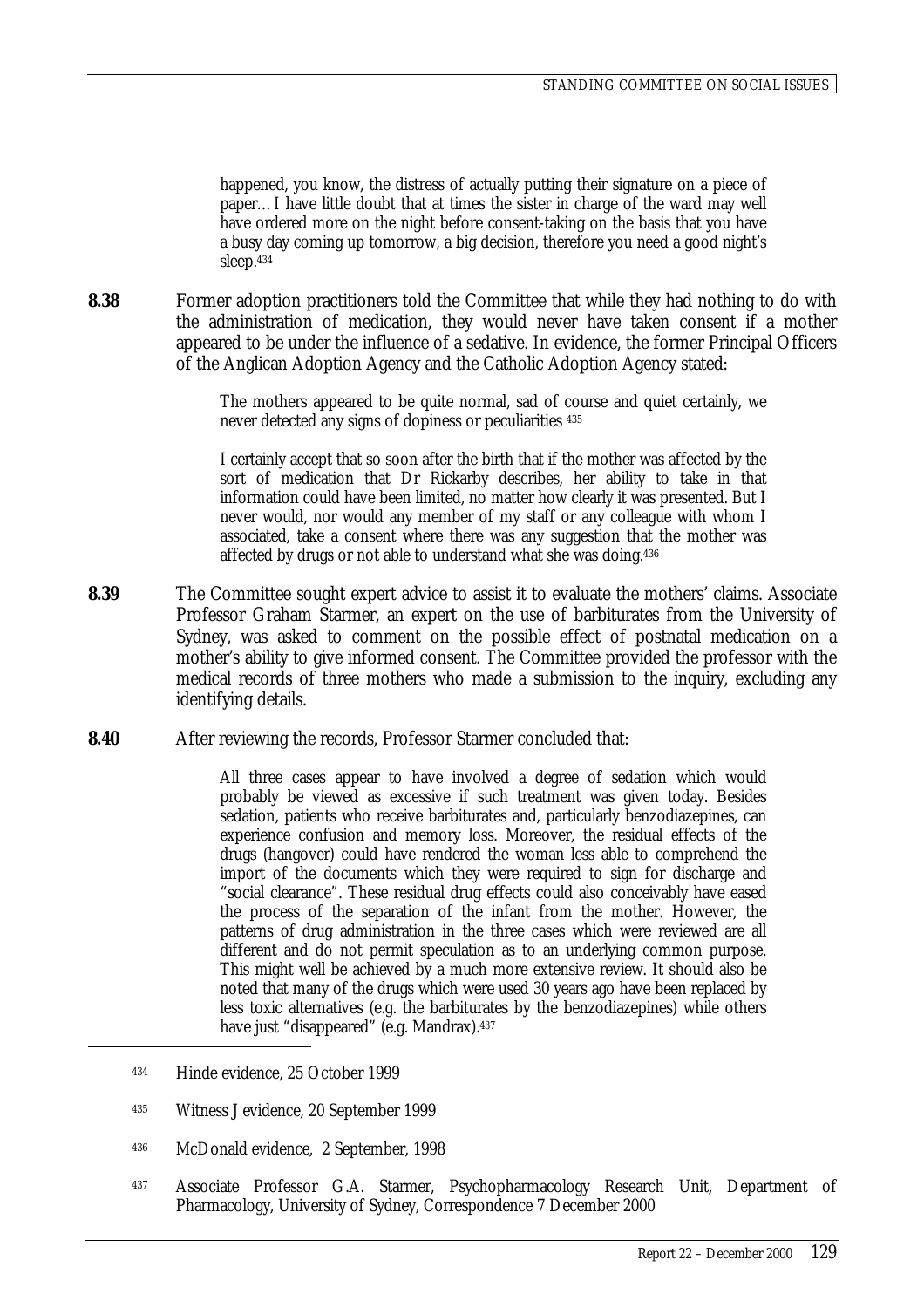- 8.41 While consent takers were not responsible for the administration of medication and may not have been aware of the nature and levels of sedation given, they were responsible for ensuring an adoption consent was, to the best of their knowledge, freely given. The report provided by Professor Starmer raises concerns about the possible effect of postnatal sedation on the ability of a mother to give informed consent. However, as Professor Starmer notes, it would be unwise to speculate on the motivation for giving the medication. It is also possible that the medical records provided to the Committee were atypical and unrepresentative cases. The Committee is aware that high levels of sedation were used generally in obstetrics prior to the mid 1970s. Without a systematic review of medical records, it is not possible to determine the extent and level of medication given differentially, to either married or unmarried mothers. However, research indicates that some of the sedative drugs used have an impact on cognition and memory. This raises ethical concerns over the administration of medication in the period between birth and consent.
- **8.42** The Committee believes that it would have been unethical to have taken consent from a mother who was demonstrably affected by medication. Regardless of the reasons for giving this medication, the Committee believes that it would clearly be unsatisfactory for a person to have received a level or type of sedative medication which could have impaired their capacity to assess their situation and come to a competent decision regarding the future of their child.

### **Access to the child prior to consent**

**8.43** Many mothers told the Committee that they were not allowed to see their babies until they agreed to sign the consent. Maureen Cameron told the Committee about her experience in 1966.

> I continued to refuse to sign the papers and finally, on the ninth day, the social worker told me that if I signed the papers I could see my daughter. All I wanted desperately was to see the daughter that I had given birth to. I signed these papers and was taken to the nursery…I felt as though I had traded my soul for that one brief moment.<sup>438</sup>

- **8.44** They claimed that as the 'sole' or 'natural' guardian of their child, they should have been granted the same rights to hold and care for their baby as any other mother or parent.<sup>439</sup> These mothers' interpretation of their legal rights is essentially correct. Since the late  $19<sup>th</sup>$ century, English and Australian courts have upheld the principle that the mother of an illegitimate child has the same rights to custody and guardianship as the parents of a legitimate child and that these rights 'arise automatically and naturally on the birth of the child'.<sup>440</sup> The principle was restated firmly in a NSW case in 1968, *Ex parte Vorhauer; Re Steep*, by Chief Justice Herron:
	- <sup>438</sup> Submission 207

- <sup>439</sup> Custody is generally understood to mean the physical care and control of a child on a day to day basis. Guardianship is concerned with making long-term decisions concerning the child's life and protecting a child's interests, including carrying out legal transactions on its behalf.
- <sup>440</sup> Bromley P.M., *Family Law*, Butterworths, London, 1966, pp. 387-389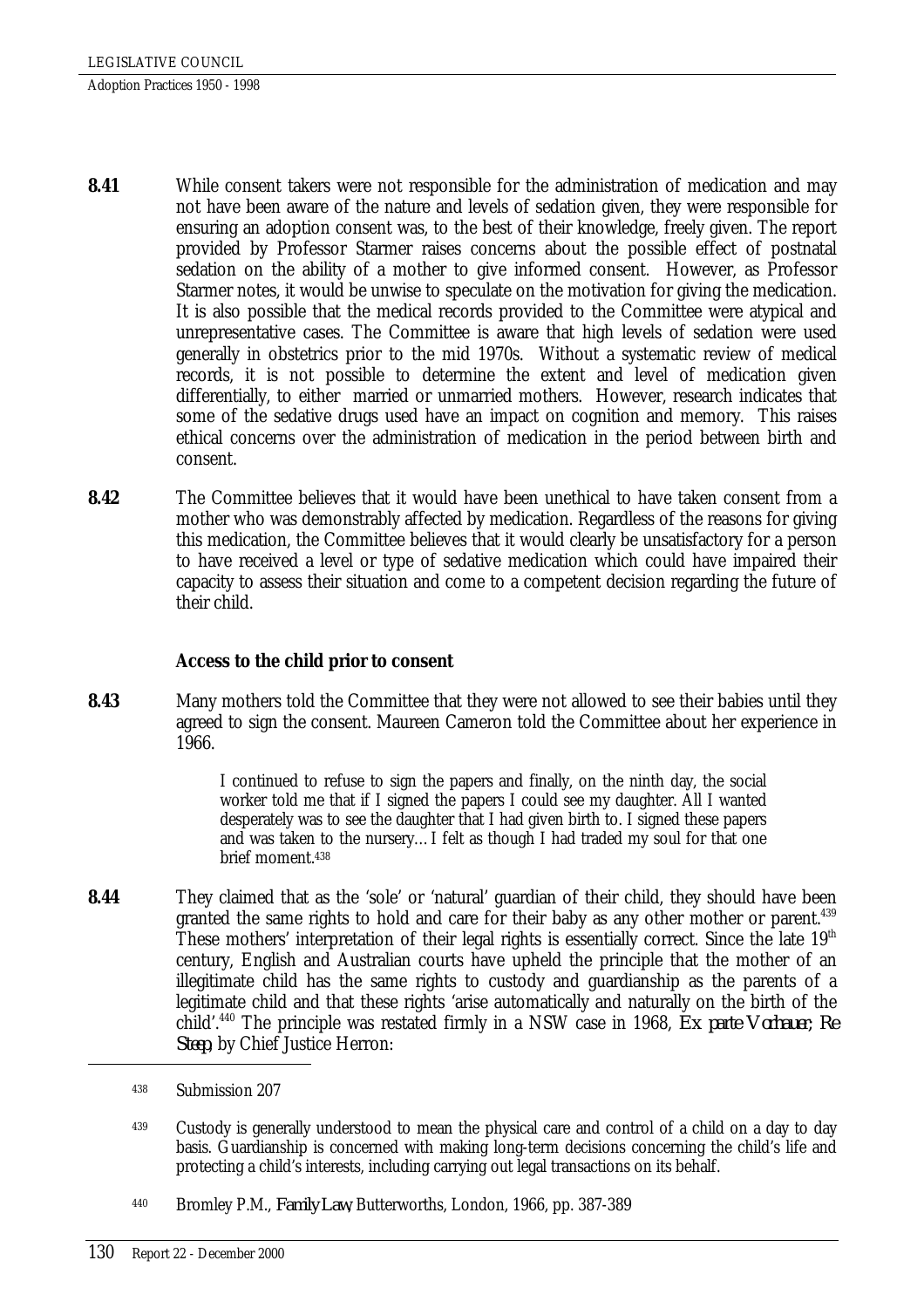(I) am in agreement with the views there expressed as to the right of the natural mother to custody of an illegitimate child, and do not wish to add anything for myself as to the authority of this Court to enforce such a right in favour of the applicant in these proceedings, if the justice of the case requires it.<sup>441</sup>

While the father of an illegitimate child had the right to apply for custody, his claim was generally inferior to that of the mother.<sup>442</sup>

**8.45** As discussed in chapter 6, while the practice of refusing a relinquishing mother access to her child was prohibited by the Health Commission in 1982, it was common in the 1950s and 1960s. The paper accompanying the Commission's 1982 policy noted the possible legal implications of refusing a mother access to her baby:

> Refusing the mother permission to see or handle her child prior to signing the consent, or putting obstacles in the way of her asserting this right, may readily be interpreted as duress if the validity of an adoption consent is being contested.<sup>443</sup>

**8.46** Justice Chisholm interpreted this practice similarly:

I think the technical analysis is that that would be quite improper. In fact I think there is the phrase, "other improper means".<sup>444</sup>

#### **Alleged threats to secure consent**

**8.47** The Committee was told that various threats were made to women to ensure they gave their consent to an adoption. Some mothers allege they were refused discharge from hospital until they had signed the consent. There is considerable documentary evidence to support mothers' claims that hospital authorities insisted on receiving a signed consent as a prerequisite for discharge up until the early 1970s. For example at King George V Hospital in the late 1950s and early 1960s the policy was that

> The mother of a baby being placed for adoption or as a State Ward cannot leave hospital until the Ward Sister is notified that the necessary legal and medical procedures have been completed.<sup>445</sup>

**8.48** A similar policy was followed by the Royal Hospital for Women in 1972

The patient may not be discharged until consent is signed, except in exceptional circumstances.<sup>446</sup>

- <sup>441</sup> *Ex parte Vorhauer; Re Steep* (1968), 88 W.N. (Pt 1) NSW, p.136. See also the historical discussion in *Youngman v Lawson* [1981] 1 NSW LR, p.439
- <sup>442</sup> H. A. Finlay & A. Bisset-Johnson, *Family Law in Australia*, Butterworths, 1972, p.264
- <sup>443</sup> NSW Health Commission, op.cit., 1982
- <sup>444</sup> Chisholm evidence, 25 October 1999

- <sup>445</sup> Almoner Department, King George V Hospital, c.1950s/1960s
- <sup>446</sup> Social Work Department, Royal Women's Hospital, 1972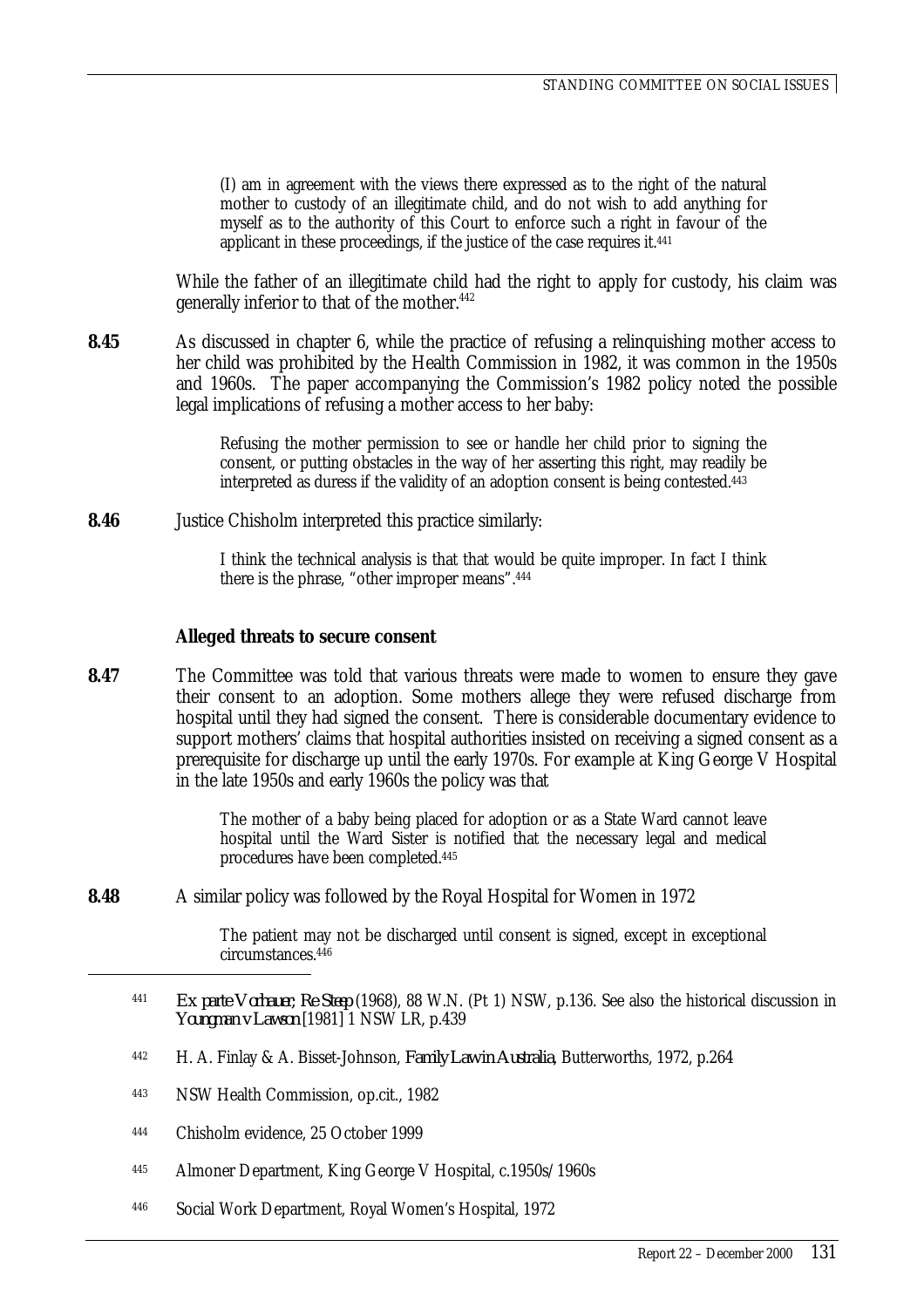- **8.49** Dr Hinde told the Committee that he would not be surprised if hospital authorities made completion of a consent a condition of discharge because of the 'enormous pressure on beds' in public hospitals in the 1950s and 1960s, although he did not have personal experience of the practice.<sup>447</sup>
- **8.50** The AASW argued strongly against this practice in the early 1970s:

…some mothers may feel too emotionally disturbed after confinement to make a satisfactory decision. They would like a little more time to adjust to the fact that the baby has been born and that they now feel rather different. – both physically and emotionally. Such time should be available to them…they should not be bound by problems of Maternity Hospital accommodation to make their final decision within a few days of confinement.<sup>448</sup>

**8.51** According to Justice Chisholm, refusing to discharge a mother from hospital until she signed a consent would, at the very least, constitute an offence under the Adoption of Children Act:

> I think that is duress, no question, and, indeed, depending on what counted as refusing to discharge them from hospital, I would think that would be false imprisonment. I think that is outrageous, but it certainly falls within those words.<sup>449</sup>

8.52 A range of other threats were allegedly made to secure consent. Examples given included threats that unless the woman signed a consent, the baby would be made a State ward or the father of the baby would be removed from the hospital by police or charged with carnal knowledge. Dian Wellfare from Origins told the Committee that women were often threatened with arrest for abandoning their baby if they attempted to leave the hospital before signing the consent. She also said that if a woman continued to refuse to sign, her baby would be taken to an institution.<sup>450</sup> According to one mother who relinquished her child in 1963:

> I was told that if I did not consent to my baby being adopted that as soon as I attempted to leave the hospital ground with my child the welfare would be notified and the child would be placed as a State Ward.<sup>451</sup>

**8.53** Professor Chisholm told the Committee that informing mothers that they would face criminal charges would constitute either fraud or duress:

> I assume that it is just not true that the mothers would be likely to face criminal sanctions as vagrants if they did not consent, and, if it is untrue, then it is unquestionably fraud, trying to get something by a deceitful proposition. If it

- <sup>447</sup> Hinde evidence, 25 October 1999
- <sup>448</sup> Australian Association of Social Workers, NSW 1971, op.cit.
- <sup>449</sup> Chisholm evidence, 25 October 1999
- <sup>450</sup> Wellfare evidence, 25 October 1999
- <sup>451</sup> Submission 65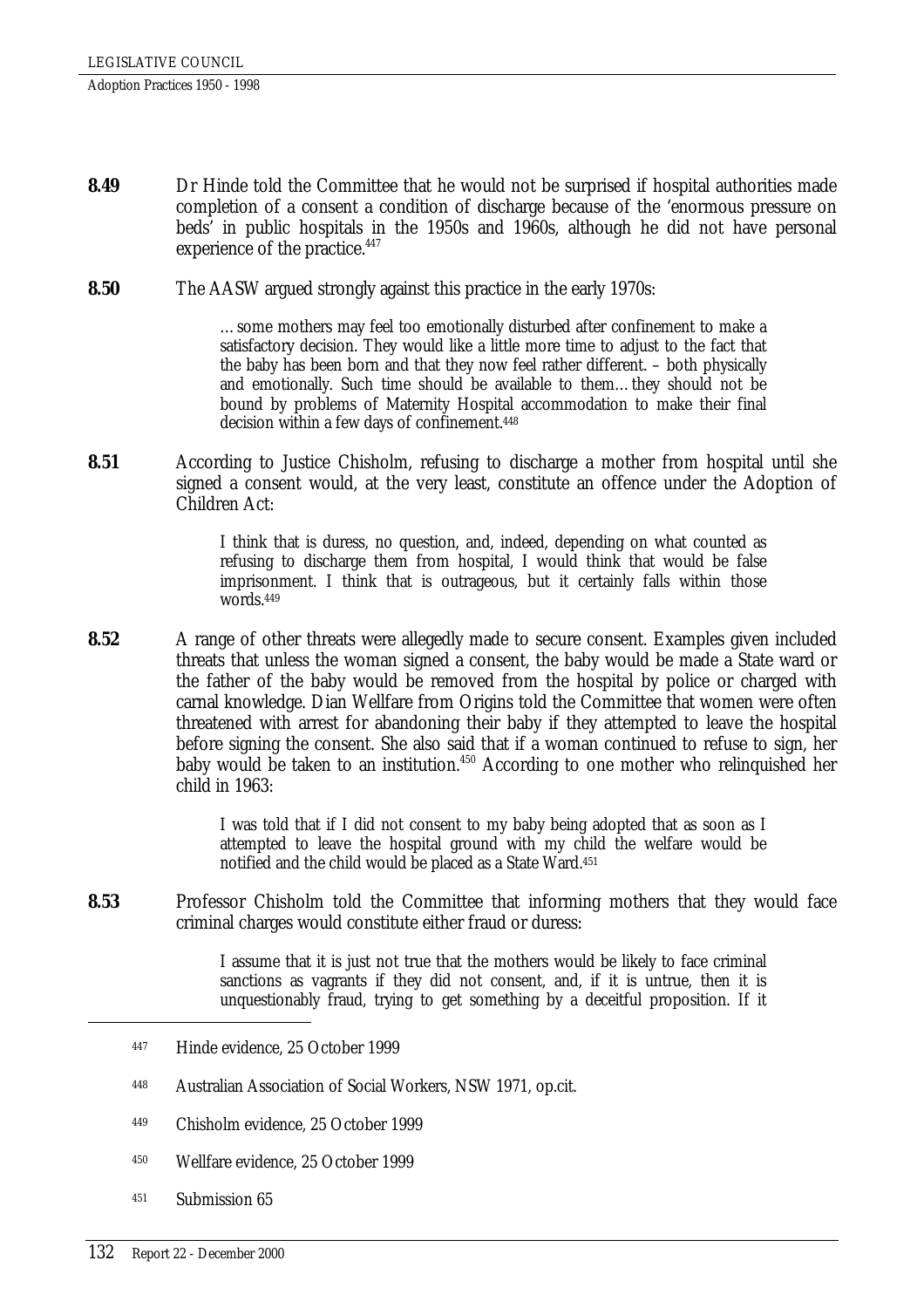means that the consent takers were actually going to ensure that the mother did face such criminal sanctions, then it would be duress.<sup>452</sup>

8.54 The Committee accepts that in many instances, women were subjected to various forms of coercion to ensure their consent to an adoption was given. There is persuasive evidence that many women were refused discharge from hospital until a consent was signed. Justice Richard Chisholm suggested that the issuing of such a threat would at the very least constitute 'duress' and in some cases the serious offence of false imprisonment. He also told the Committee that the issuing of false threats could reasonably constitute the offence of fraud. The Committee accepts that behaviour such as described by the mothers was both unlawful and unethical.

### **Information about alternatives at the consent-taking interview**

**8.55** Many mothers believe they should have been advised of alternatives to adoption at the consent-taking interview:

> I was suppose (sic) to have been informed clearly, before signing the consent forms, of the support that was available and alternatives to adoption. …Why wasn't I told this? Who made the decision not to inform me?

**8.56** Members of Origins suggested to the Committee that social workers were legally required to advise a woman about non-adoption alternatives during the interview:

> The law was very clear in stating how a mother had to be offered all alternatives to enable her to keep her child... <sup>453</sup>

8.57 The departmental instructions in the 1950s and 1960s required departmental officers to inform a mother at the consent-taking interview of the assistance available if she decided to keep her child:

> So that there will not be any question of misunderstanding or that the mother was misled or uninformed, District Officers ought to explain fully to the mother before taking a consent, the facilities which the Department can offer to affiliate the child; to assist with Section 27 aid or by admission to State Control until the mother is in a position to resume custody and control of the child.<sup>454</sup>

**8.58** This requirement was also set out in annual reports and other documents produced by the Department during this period. The Committee has no information as to whether nondepartmental consent takers were similarly required to raise these alternatives at the time of signing consent. It was not required under either the Child Welfare Act or the Adoption of Children Act.

<sup>452</sup> Chisholm evidence, 25 October 1999

<sup>453</sup> Wellfare evidence, 2 September 1998

<sup>454</sup> Child Welfare Department, Departmental Instructions, c. 1960s/1960s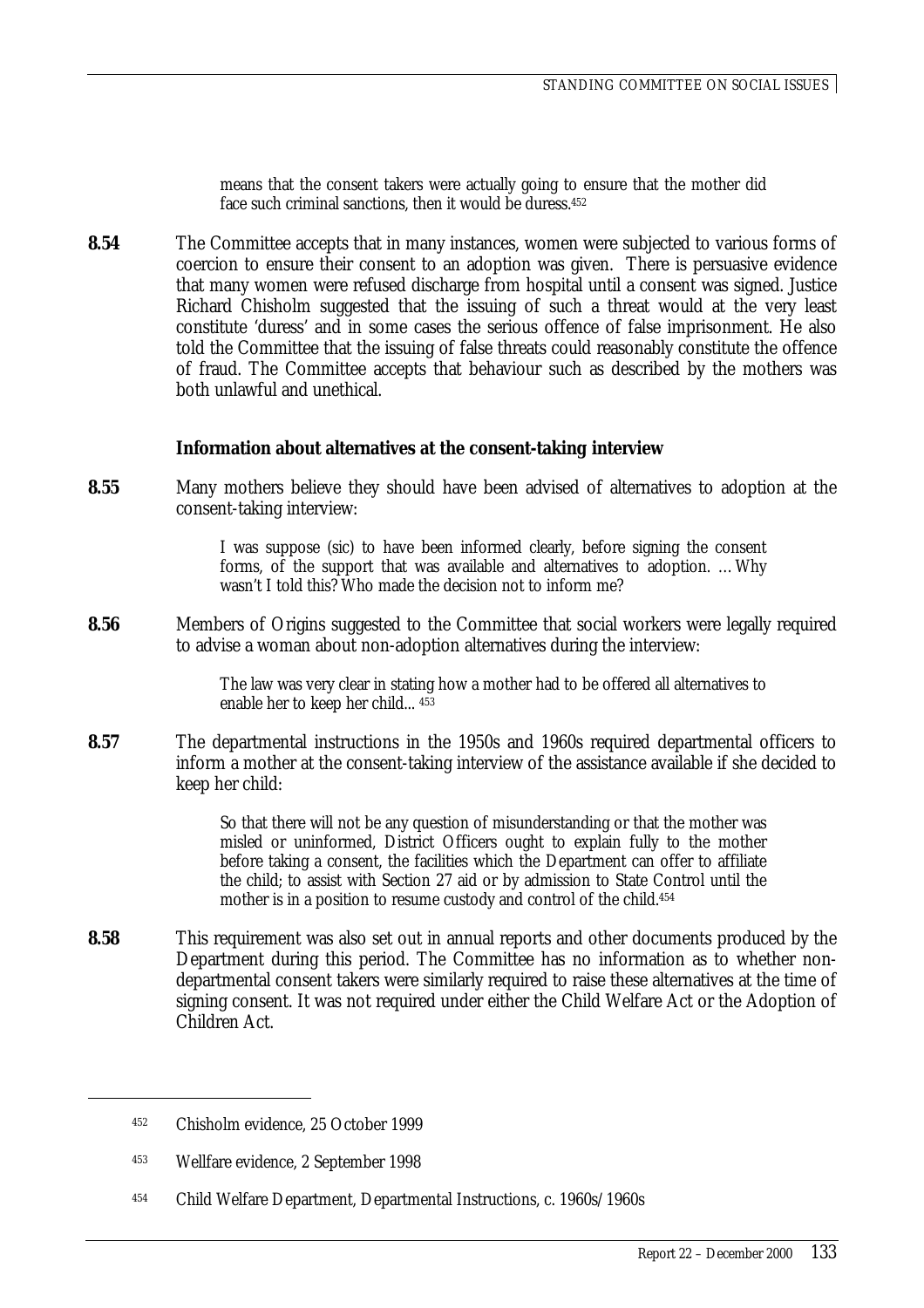**8.59** Failure to outline alternatives to adoption during the consent-taking interview would be a breach of departmental guidelines but was not an offence under either of the two adoption statutes in force during the period under review. Presumably, if this omission was revealed, it may have attracted censure from the department but not legal action. The Committee is not able to determine whether departmental officers routinely failed to outline these alternatives at the consent-taking interview. However, the Committee considers that alternatives to adoption should have been raised by departmental officers or social workers well in advance of the consent-taking interview and has considered this practice earlier in the chapter.

## **Consents signed before minimum prescribed time**

- **8.60** A number of women who relinquished a child prior to 1967 allege that they were asked to sign the consent to an adoption before the minimum time prescribed under the law. The Child Welfare Act did not stipulate when an adoption consent could be taken and so it was lawful to take consent at any time after the birth, including immediately after the birth.
- **8.61** Under the Adoption of Children Act consent could not be taken on or before the fifth day after the birth, unless there were special circumstances. Therefore, prior to the introduction of the Adoption of Children Act in 1967 an adoption consent could be signed at any time after the birth.
- **8.62** While taking consents at any time after birth as allowed under the Child Welfare Act was not unlawful, the Committee considers that the practice was unlikely to have been in the best interests of mother and child in most circumstances. As such, the practice raises ethical concerns.

## **Forged consents**

**8.63** A small number of allegations were made by women suggesting that their signature on the consent document was forged or improperly witnessed. Mareeta Pratten, who gave birth to her son at Queen Victoria Hospital in 1967, said that she was taken to an office and asked to sign some papers. Ms Pratten said the consent taker:

> came from behind the desk and handed me the pen and some papers I don't know what it was but she told me I had to sign it before leaving. Adoption consent was never mentioned.<sup>455</sup>

Ms Pratten stated that the signature on the adoption consent was a "traced signature and NOT signed by me." The Committee viewed the documents but is unable to say whether or not the consent was forged. Another mother told the Committee:

I did not sign the consent to adoption form. However, my name does appear on the form though it is not in my handwriting.<sup>456</sup>

- <sup>455</sup> Submission 63
- <sup>456</sup> Submission 67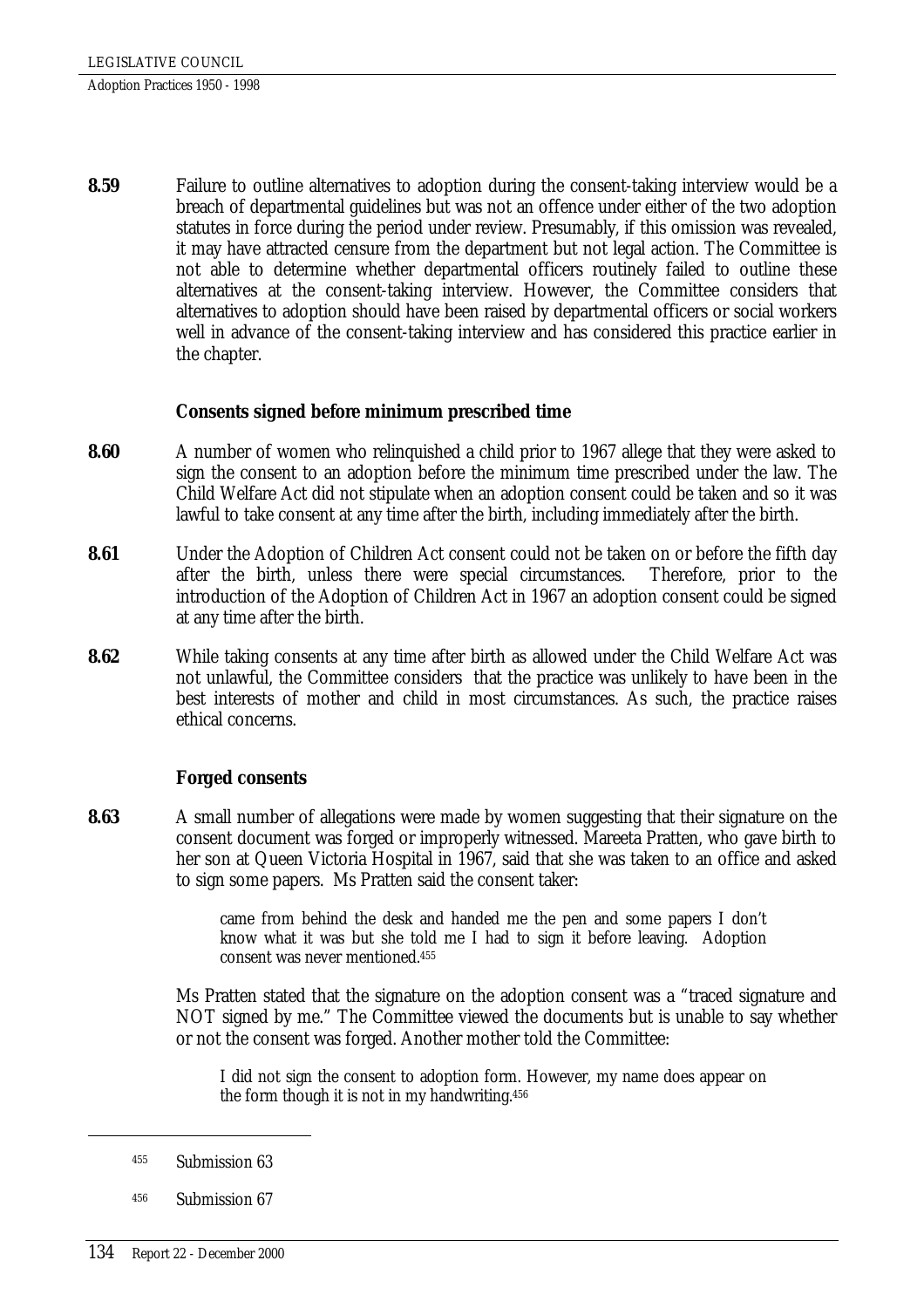**8.64** However, she did not provide any accompanying documents and so therefore the Committee is unable to verify her claims. If consents were forged, this would constitute a serious breach of the law and of ethical practice. However, the Committee believes that any instances of forgery would not have occurred as part of a systematic attempt to deny large numbers of women their rights, and that the bulk of adoption professionals would not have condoned such practices.

## **Obscuring part of the consent form**

**8.65** Several mothers told the Committee that part of the consent document they were asked to sign was obscured. Prior to the introduction of the Adoption of Children Act in 1967, the name of the adoptive parents was included on the instrument of consent. In order to protect the identity of the parents, their names were usually covered up by the consent taker. Some mothers were told why part of the form was being covered up. Elizabeth Duncan was told:

> You aren't allowed to read this as it has the name of the people who are looking after him.<sup>457</sup>

- **8.66** This practice was clearly discriminatory because until 1967, the name of the birth mother was included on the order of adoption and was therefore known to the adoptive parents. The practice ceased in 1967, in keeping with the greater emphasis on secrecy in the Adoption of Children Act.
- **8.67** The issue has also been raised that obscuring part of a consent document was unlawful. In general, the Committee considers that a person signing a consent document should have been able to view the document in its entirety. However, the Committee understands that if the section that was obscured was not material to the substance of consent, it would not invalidate the consent. It could be argued that seeing the names of the adoptive parents was not material to the act of giving consent and therefore, it was not unlawful to obscure their names. Naturally, it would be unlawful to obscure sections of the document that outlined the nature or purpose of the document.

# **Revocation of consent**

**8.68** The following section examines the allegations made by mothers regarding the revocation of an adoption consent. Many mothers claim they were either not informed of their revocation rights or were discouraged from exercising these rights.

### **Information about revocation rights before 1967**

**8.69** Before the implementation of the Adoption of Children Act in 1967, a mother was legally entitled to revoke her consent up until an adoption order was made, which was on average between four and six weeks after consent was taken. However evidence provided to the

<sup>457</sup> Submission 36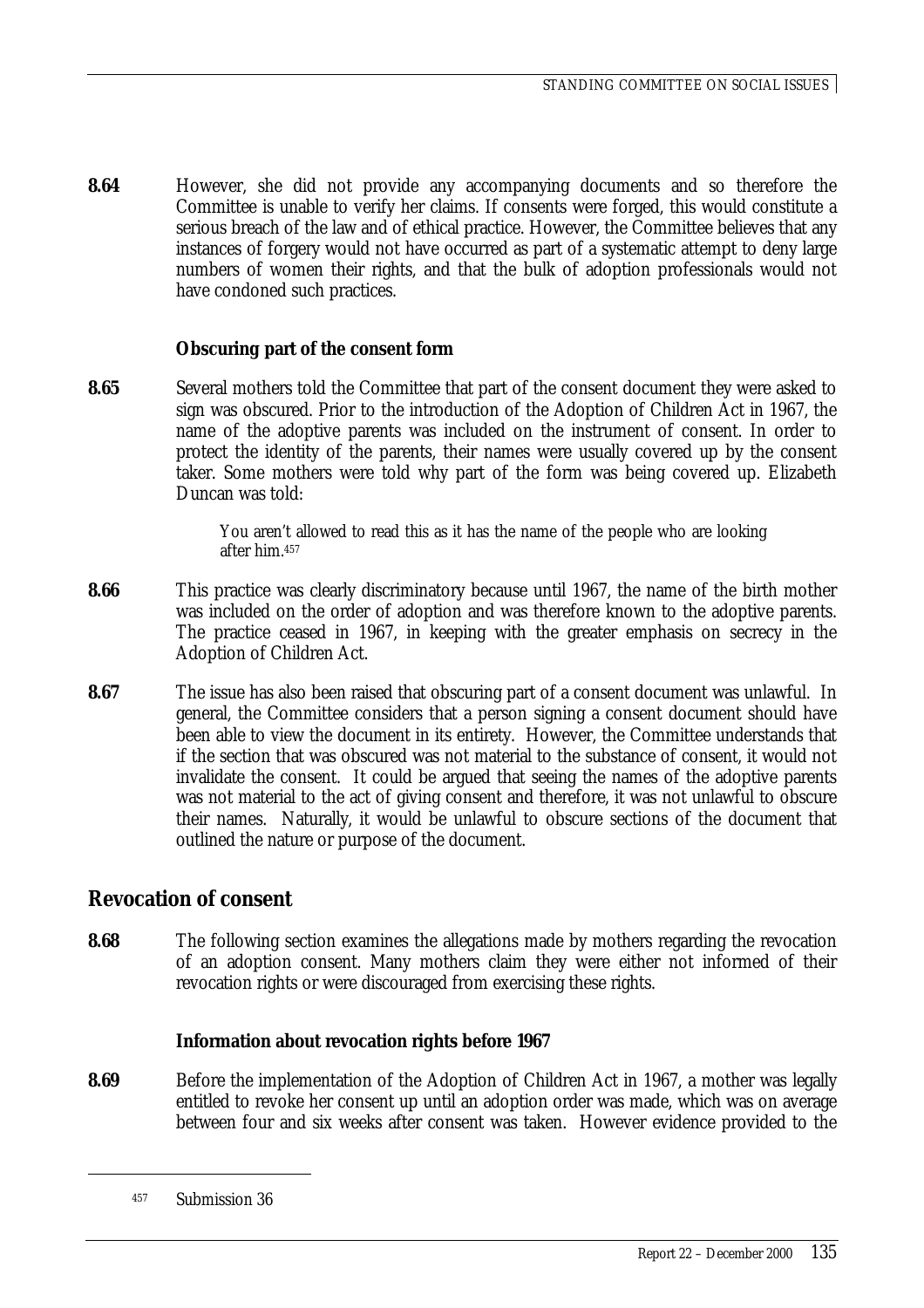Committee and archival material indicate that mothers were rarely, if ever, informed of this right:

Some workers, recalling their experience from this period, say that they worked within the unstated understanding that the consent was final. Withdrawal of consent was not according to these workers a matter routinely raised with the birthparent....<sup>458</sup>

**8.70** Justice McLelland, who presided over the original adoption application in *Mace v Murray*, noted that when Ms Murray agreed to consent to the adoption of her baby she did so thinking that what she was doing was irrevocable and she was not told that she could change her mind.<sup>459</sup> Indeed, he cited Miss Murray's lack of awareness of her revocation rights as one of the reasons for dispensing with her consent and allowing the adoption of her baby to proceed. Diane Stebbings, a mother who told the Committee about her adoption experience in 1965, was also under the impression that her consent was final:

> They omitted to inform me that there was any period of revocation, in fact they said the opposite, that he would cease to be my child upon me signing that document, and that I would no longer be his mother.<sup>460</sup>

**8.71** It is therefore not surprising that the number of revocations during this period was very low, a fact noted in McLelland's judgement:

> …the number of cases in which consent is revoked is rare. Until the end of 1952, nearly two years had gone by in Departmental cases without any consent having been revoked, although since the publicity of the present case there have been three or four instances.<sup>461</sup>

**8.72** In fact, the low revocation rate appears to have been seen by the Department as a vindication of their beliefs and practices:

> The final episode in the adoption story takes place in the Supreme Court, when the order of adoption is made. This will happen some six weeks later, and in the interim there is the faint possibility that the mother will change her mind and revoke her consent – as happened in the Mace-Murray case. But thanks to the Department's careful discussion with the mother, this is extremely rare. <sup>462</sup>

- <sup>459</sup> *Re Murray* (1953) 70 WN [NSW] 257 see chapter 3
- <sup>460</sup> Stebbings evidence, 19 October 1998
- <sup>461</sup> ibid, p. 260
- <sup>462</sup> Adoption in New South Wales, *Progress*, NSW Public Services Board Journal, Vol 3, No 2, February 1964

<sup>458</sup> McDonald, op.cit.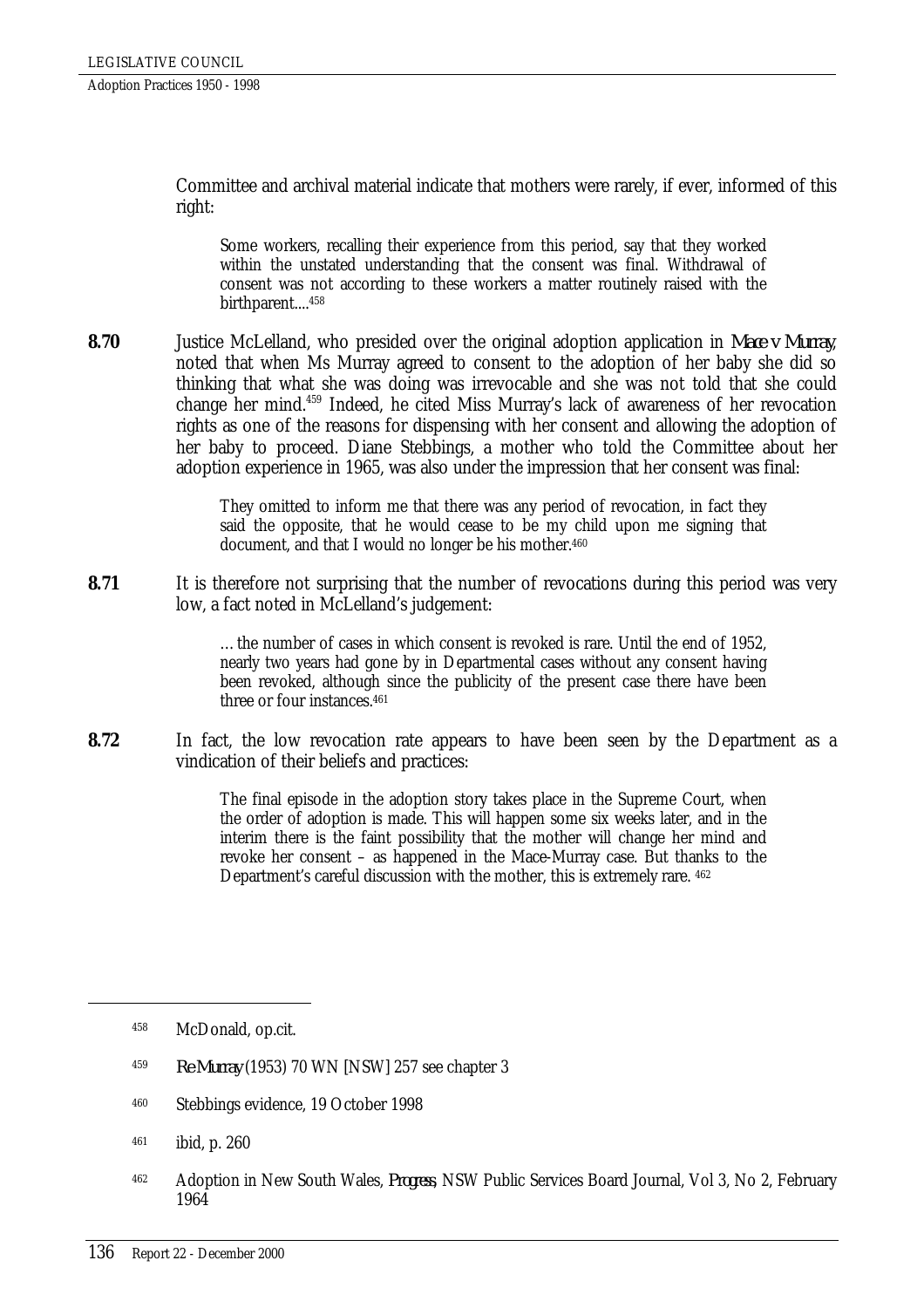### **Should mothers have been informed of their revocation rights?**

- **8.73** There was no requirement under the Child Welfare Act 1939 for consent-takers to advise women about their revocation rights. However, according to the Supreme Court Rules consent-takers were obliged to swear an affidavit that the mother had understood the implications of giving consent. Signing a consent to an adoption did not have any legal effect until the adoption application was considered by the Supreme Court. A consent could therefore have been revoked at any time until the adoption order was made by the Court. Thus, one of the implications of an adoption consent, both then and now, is its revocability. If this was not explained or understood, it could be suggested that the consent did not comply with the requirements of the Supreme Court Rules.
- **8.74** The failure to inform women of their revocation rights before 1967 did not appear to attract criticism at the time. For instance, not one of the nine judges who presided over the various stages of *Mace v Murray* commented on the failure of the consent-taker to inform Miss Murray of her right to revoke consent, or on the fact that it was standard departmental practice not to do so.<sup>463</sup>
- **8.75** The District Officers' Instructions issued by the Department in the 1950s and 1960s were silent on the issue of revocation. There is no evidence before the Committee that departmental officers were required, or encouraged, to inform a woman about these rights. Despite this, it was common practice for departmental and other consent-takers to warn prospective adoptive parents that a mother could withdraw her consent. Yet again, *Mace v Murray* provides a valuable insight into adoption practice in the 1950s. In this case, the baby had been placed with the prospective adoptive parents, Mr and Mrs Mace, before the adoption order was finalised and the Maces were asked to sign a document which said, among other things:

We fully understand that we have no claim on the said child until the Order of Adoption is signed and in the event of the mother of the said child claiming him we will have no option but to give him up.<sup>464</sup>

- **8.76** The Maces were also informed that the likelihood of their being required to hand back the child was remote.<sup>465</sup>
- **8.77** While very few qualified social workers took consents prior to 1967 they were involved in counselling single, pregnant women in hospitals and maternity homes.<sup>466</sup> One of the stated aims of casework with this client group was to assist a woman to make up her mind about the future of her child, based on a thorough exploration of the relevant issues and options. As stated above, social workers employed by the Department did not routinely inform their

- <sup>464</sup> *Re Murray* (1954) op.cit., 89
- <sup>465</sup> *Re Murray* (1954) op.cit. 89
- <sup>466</sup> Submission 252

<sup>463</sup> *Re Murray* (1953) op. cit., *Mace v Murray* (1954) 55 SR [NSW] 110; *Murray v Mace* (1955) 92 CL R 370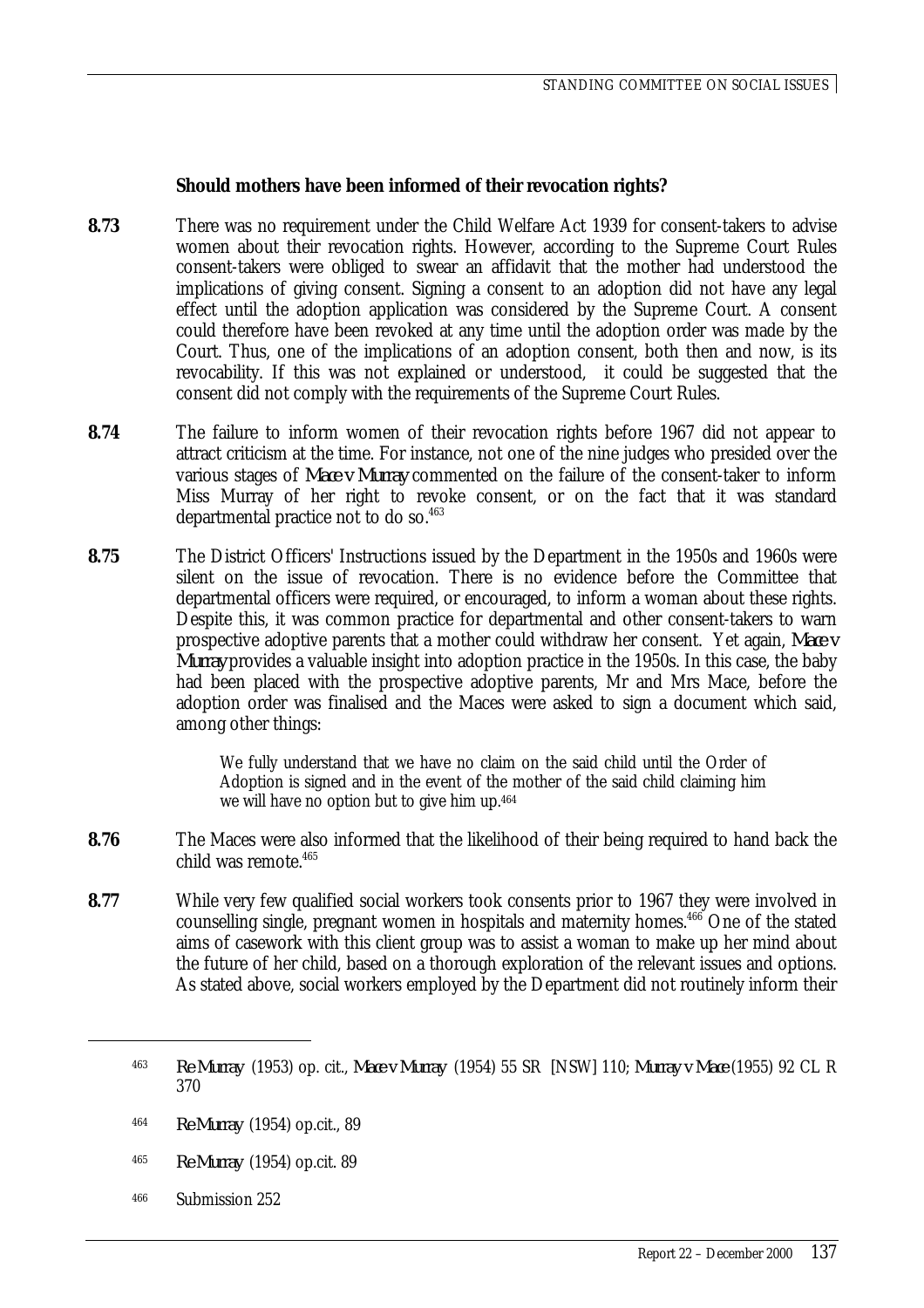clients about their revocation rights and the Committee considers it likely that social workers in other settings followed this practice.

# **Change in law and practice after** *Mace v Murray*

**8.78** As noted, the gap between practice and the law highlighted by *Mace v Murray* was a major impetus for the introduction of a set period of revocation in the Adoption of Children Act*.* However, the Act was not introduced for more than 10 years after the conclusion of *Mace v Murray*. The Committee has not seen any evidence that private agencies, the Department or the social work profession took steps to ensure that women were routinely informed of their right to revoke consent during this time. For example, the Department's instructions and the relevant Supreme Court Rules were not modified during this period and none of the policy documents from private agencies viewed by the Committee shows any change to this aspect of adoption practice.

## **Committee view**

- **8.79** Throughout the 1950s and much of the 1960s mothers remained uninformed about a fundamental aspect of the adoption consent – the right to change their mind. This right continued to be overlooked, despite the lessons that were supposed to have been learnt from *Mace v Murray*. By any standard, this was clearly unethical. The Committee considers it reasonable to expect that a social worker, who was responsible for providing a casework service to a single, pregnant woman, and whose practice was guided by the social work values of client autonomy and self-determination, should have discussed the possibility of revocation with a mother. It may be that in certain cases, depending on individual circumstances, the practice was also unlawful.
- **8.80** It seems particularly unfair that prospective adoptive parents were warned about the possibility of revocation, but the mother was not advised about her own rights. The apparently discriminatory nature of such a practice does not appear to have been commented upon by adoption professionals, including judges, at the time. Given the controversy and the publicity surrounding the *Mace v Murray* decisions, it could be expected that adoption professionals would have been even more conscious of the need to inform mothers about their revocation rights. In the absence of evidence to show that practices changed following *Mace v Murray*, the Committee considers that adoption professionals consistently failed in their duty to inform mothers about their right to revoke consent between the conclusion of *Mace v Murray* and the commencement of the Adoption of Children Act in 1967.

## **Information about revocation rights after 1967**

**8.81** The Adoption of Children Act introduced a set process for revocation whereby a mother could revoke consent within 30 days of signing a consent or before the day an adoption order was made, whichever was earlier. These rights were outlined on one of two consent documents: Form 9*, Request to make arrangements for the Adoption of a Child*, which was supposed to be read and signed by the relinquishing parent(s) before signing the instrument of consent (Form 7).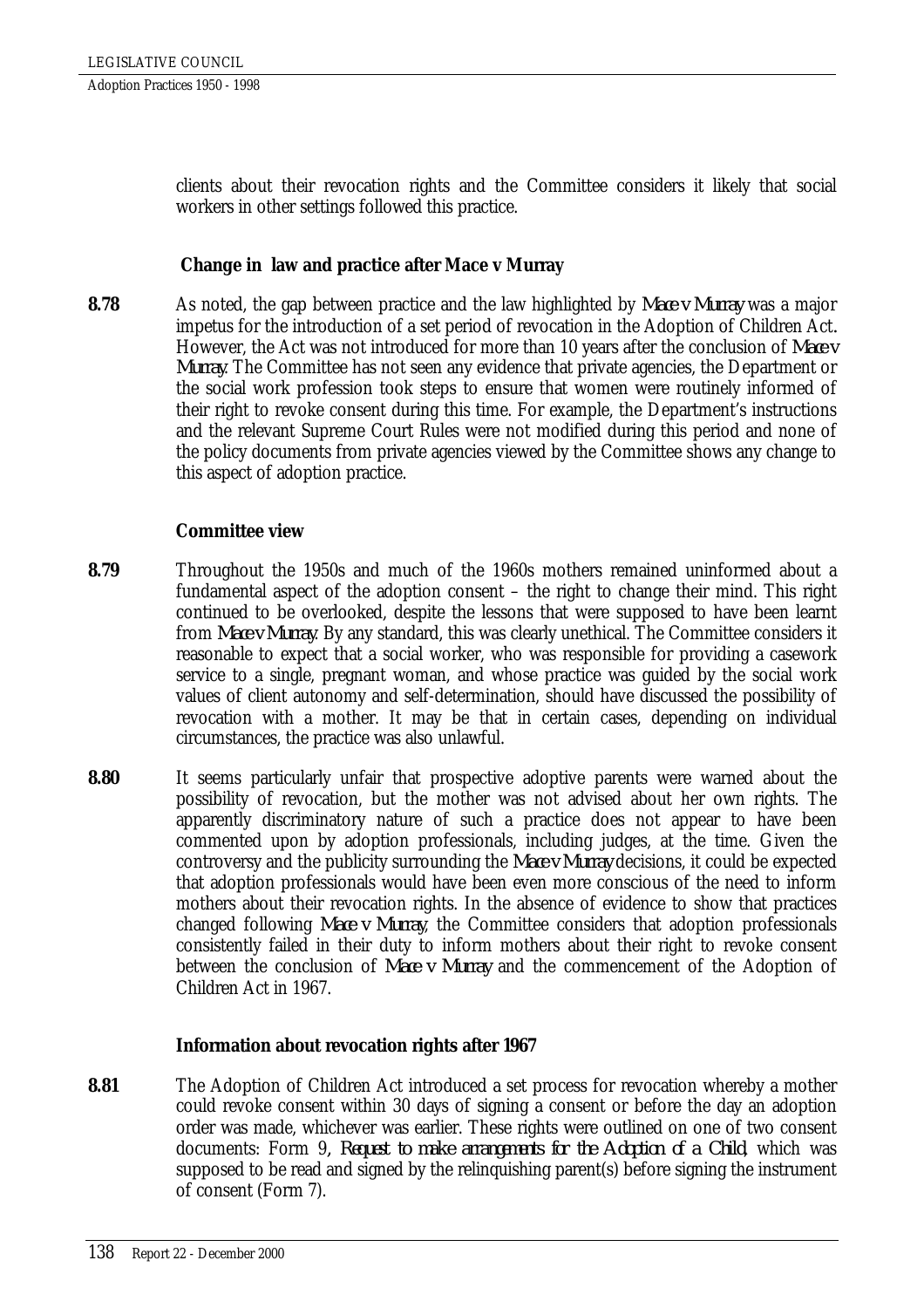**8.82** The Committee heard from many women whose adoption experience occurred after 1967 and who allege that they were not informed of their right to revoke consent. A small number of women said they did recall being informed of this right, but they were not given any details of how this could be accomplished:

> The only information I was given was that I had 30 days to revoke my consent. At no stage was I given any written material to explain my rights, who to contact to revoke the decision, or any action I could take if circumstances were to change.<sup>467</sup>

**8.83** Margaret McDonald told the Committee that the obligation to inform the mother about her revocation rights became an 'almost sacrosanct pillar of practice' after the introduction of the Adoption of Children Act in 1967 and that it would have been unthinkable for her or any other worker to fail to inform a mother of these rights.<sup>468</sup> This was confirmed by several former adoption workers who appeared before the Committee

> I was also very careful to explain to them the facilities for revoking the consent giving them the telephone number and the address of where they had to go to and working out the date before which they had to do that. No one went away without that knowledge.<sup>469</sup>

- **8.84** Alison Croft told the Committee that while copies of the consent forms were put on a noticeboard at Carramar, she felt, in retrospect, that information about revocation should have been provided to the mothers in writing. <sup>470</sup> and that mothers may not recall being told about revocation because of the stressful nature of the consent-taking interview.<sup>471</sup> It is possible that the information on revocation was conveyed in a cursory way. Given the emotional circumstances surrounding the consent, social workers should have taken steps to ensure the mother fully understood what she had been told.
- **8.85** The number of revocations during this period indicates that many women were aware of and did exercise their right to revoke consent. Between 1960 and 1971, 137 mothers revoked their consent to adoptions arranged by the Anglican Adoption Agency, which comprised approximately 7% of the total number of adoptions arranged by them.<sup>472</sup> Over the same period, 15% of mothers revoked their consent to adoptions arranged through the Catholic Adoption Agency.<sup>473</sup>

<sup>467</sup> Submission 282

- <sup>468</sup> McDonald & Marshall, op cit, chapter 3
- <sup>469</sup> Confidential evidence, 20 Septrmber 1999
- <sup>470</sup> Croft evidence, 30 September 2000
- <sup>471</sup> Submission 85
- <sup>472</sup> Submission 247
- <sup>473</sup> Wilson evidence, 21 June 2000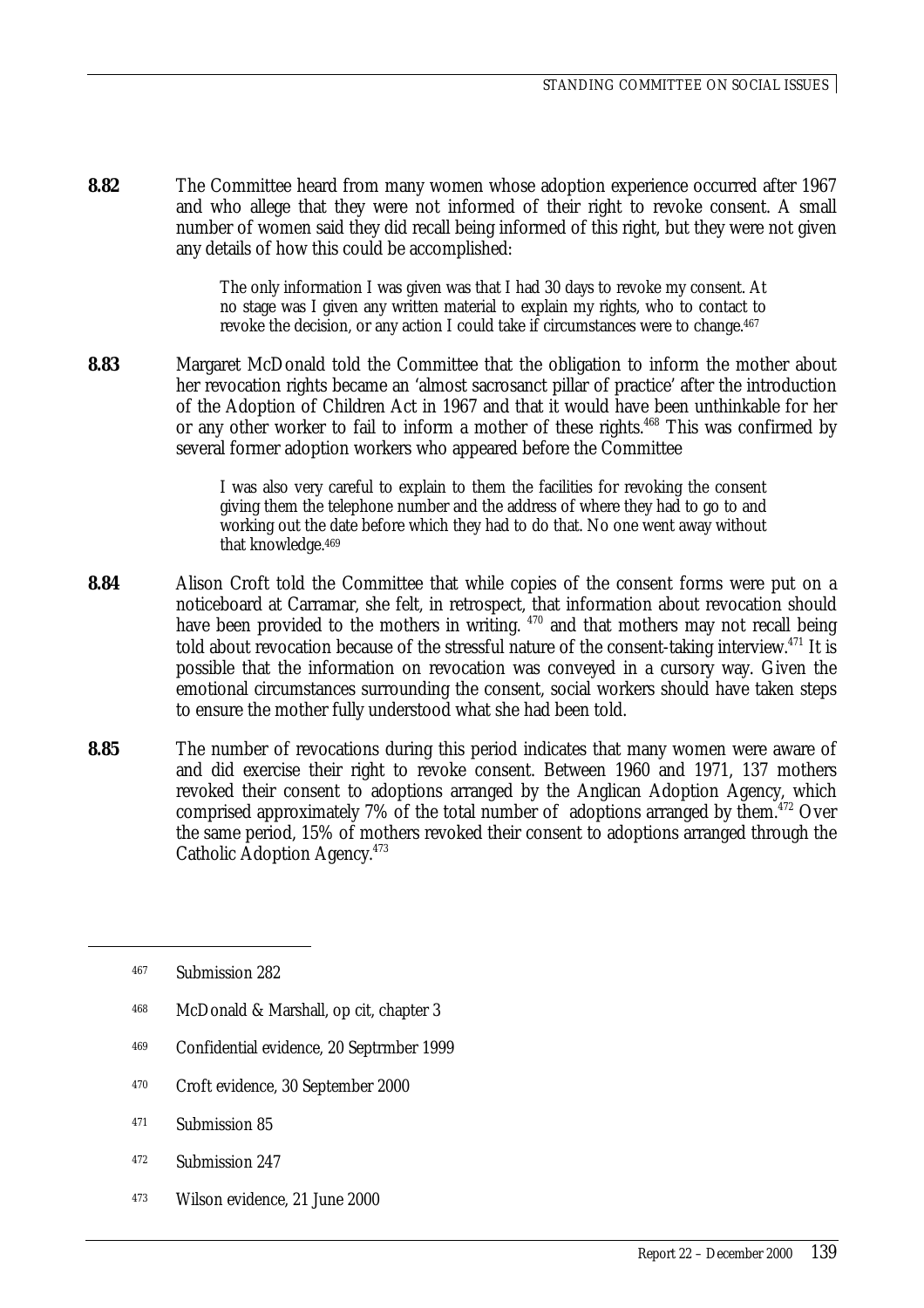### **An opportunity to discuss revocation before the consent-taking interview**

**8.86** All women should have had an opportunity to find out about and discuss their revocation rights with a social worker well before the consent-taking interview. According to the Adoption Manual produced by the AASW in 1971, where possible the social worker who witnessed an adoption consent should be the same worker who provided a casework service to the mother before her confinement

> A casework service is necessary in order to help natural parents come to the most satisfactory decision for their child. It should be used to explore with them the legal situation with regard to the relinquishment of their child – e.g. when their parental rights will actually cease…<sup>474</sup>

**8.87** Presumably, this would include a discussion about revocation rights. The manual also advised that if it was not possible for the caseworker to take consent, the witness should try to see the mother on at least two occasions: the first time to hand her copies of Forms 9 and 7 and to explain her revocation rights, and the second time to witness the consent. If either of these practices regularly occurred, it would be expected that more women would recall being told about their revocation rights. As discussed in chapter 6, some women did not have an opportunity to discuss their situation in any great depth with a social worker. If a woman did receive counselling, it was often directed towards exploring the reasons for the pregnancy or planning for her future after adoption. In these circumstances it is reasonable to assume that revocation should have been a significant topic of discussion.

## **Committee view**

- **8.88** The Committee accepts that in most cases, consent takers after 1967 would have fulfilled their legal obligation to explain revocation rights at the consent-taking interview. This was required under the legislation, departmental instructions and the AASW's Adoption Manual.
- 8.89 Consent-takers were well aware of the serious consequences that could ensue from failure to carry out this obligation. It is possible that failure to inform a mother of her revocation rights could have been used to challenge the validity of a consent. It could also expose the consent-taker to prosecution for an offence under section 58 of the Adoption of Children Act. The Committee accepts that it is quite possible that a woman who was only informed about her revocation rights at the consent-taking interview, and who was not given this information in writing, might not recall being told about revocation.
- **8.90** However, the majority of women should have been told about revocation rights before the consent-taking interview. As discussed above, under the regulations to the Adoption of Children Act*,* adoption agencies were required to provide counselling to assist women to make a decision about the future of their child and to understand the legal implications of adoption. This was reiterated in departmental instructions and the AASW Adoption Manual. Presumably, if revocation was explained before the consent-taking interview, there is a greater likelihood it would have been recalled. However, the Committee has seen very little direct evidence that revocation was regularly discussed in this time frame.

<sup>474</sup> Australian Association of Social Workers, NSW Branch, op.cit., 1971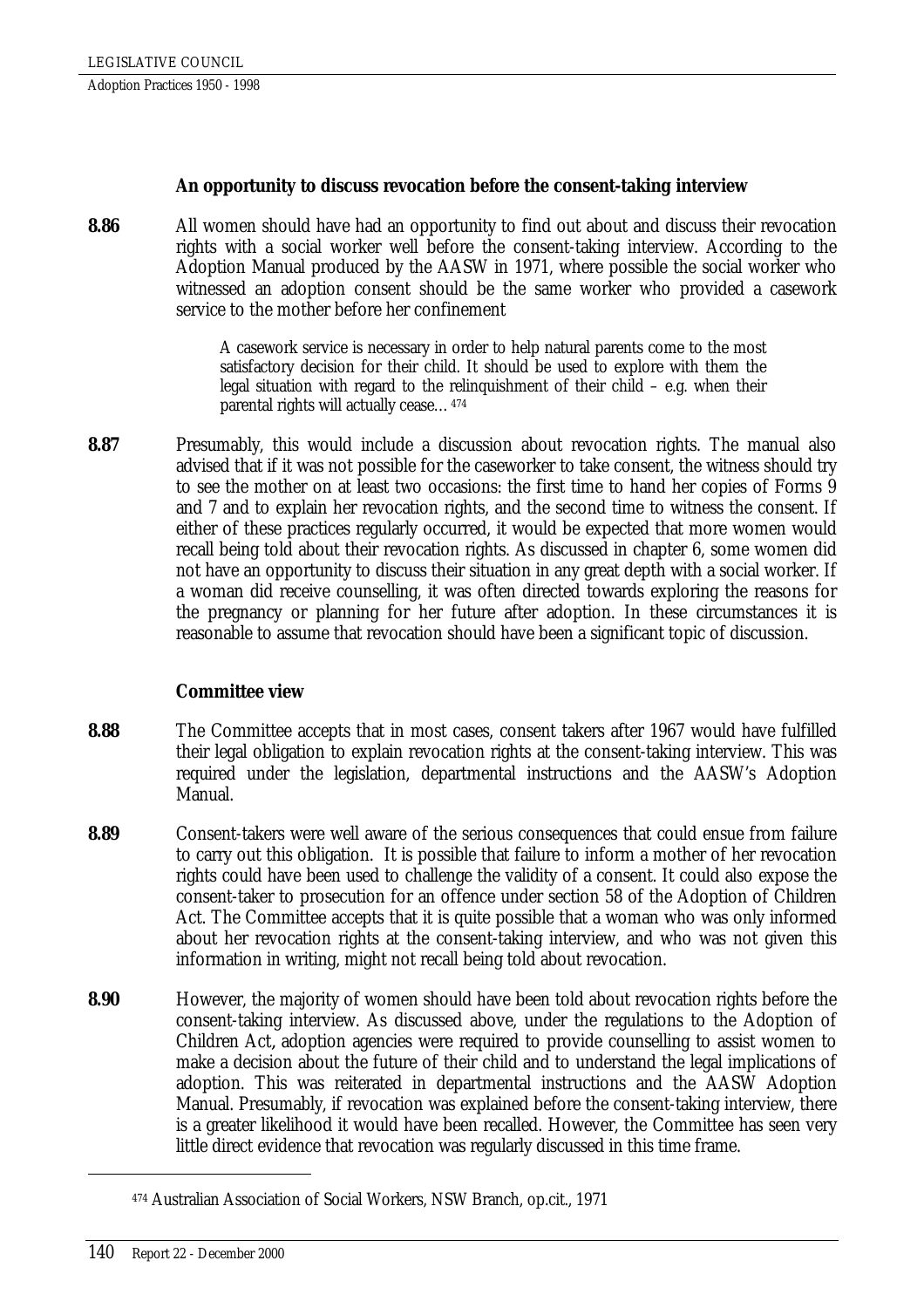8.91 As discussed in chapter 6, casework offered to single pregnant women during this period was often limited and based on an assumption that the woman had already decided on adoption. In this context, and in the absence of evidence to the contrary, it is reasonable to assume that information about revocation was not routinely raised with mothers prior to the consent-taking interview.

## **Placing the child during the revocation period**

**8.92** The placement of a baby with the prospective adoptive parents before the expiration of the revocation period was a common practice in both private agencies and the department up until the early 1970s.<sup>475</sup> Past adoption workers told the Committee that the practice of early placement was strongly influenced by writers such as Bowlby who argued that early bonding and attachment to a consistent mother figure was essential for a baby's healthy development. <sup>476</sup>As pre-adoptive foster care was rarely available and institutions were considered unsuitable for the care of young babies, early placement was said to be in the best interests of the child

> Dr Bowlby's work has demonstrated in a quite spectacular way the effect of maternal deprivation on very young children...Such evidence strikingly illustrates the principle that early adoption (as soon as possible after birth) is in the interests of the baby's mental health. And it is an interesting fact that early adoption, the advantages of which have thus latterly become apparent, has been Departmental practice for many years, the average age of children "allotted" for adoption being less than one month.<sup>477</sup>

8.93 Early placement was only considered if the worker firmly believed that revocation was unlikely and the adoptive parents knew the risks involved. According to the Social Work Department of the Royal Hospital for Women, Paddington

> The baby is usually placed at about fourteen days old unless the natural mother is very doubtful about her decision when baby may be held for 30 days.<sup>478</sup>

## **Were mothers discouraged from revoking consent?**

**8.94** Many mothers told the Committee that the knowledge that their child had already been placed with its adoptive parents discouraged them from revoking consent. Their reluctance to disrupt the baby's relationship with its new parents was allegedly reinforced by social workers. A mother told the Committee about her unsuccessful attempt to revoke consent in 1971:

<sup>476</sup> See chapter 2 for more detail

- <sup>477</sup> ibid. There appear to have been some exceptions to the rule. For example, up until the early 1970s babies born to mothers residing at Carramar usually remained in hospital for the 30 day revocation period.<sup>477</sup>
- <sup>478</sup> Social Work Department, untitled, Royal Hospital for Women, August 1972

<sup>475</sup> Child Welfare Department, Annual Report, 1957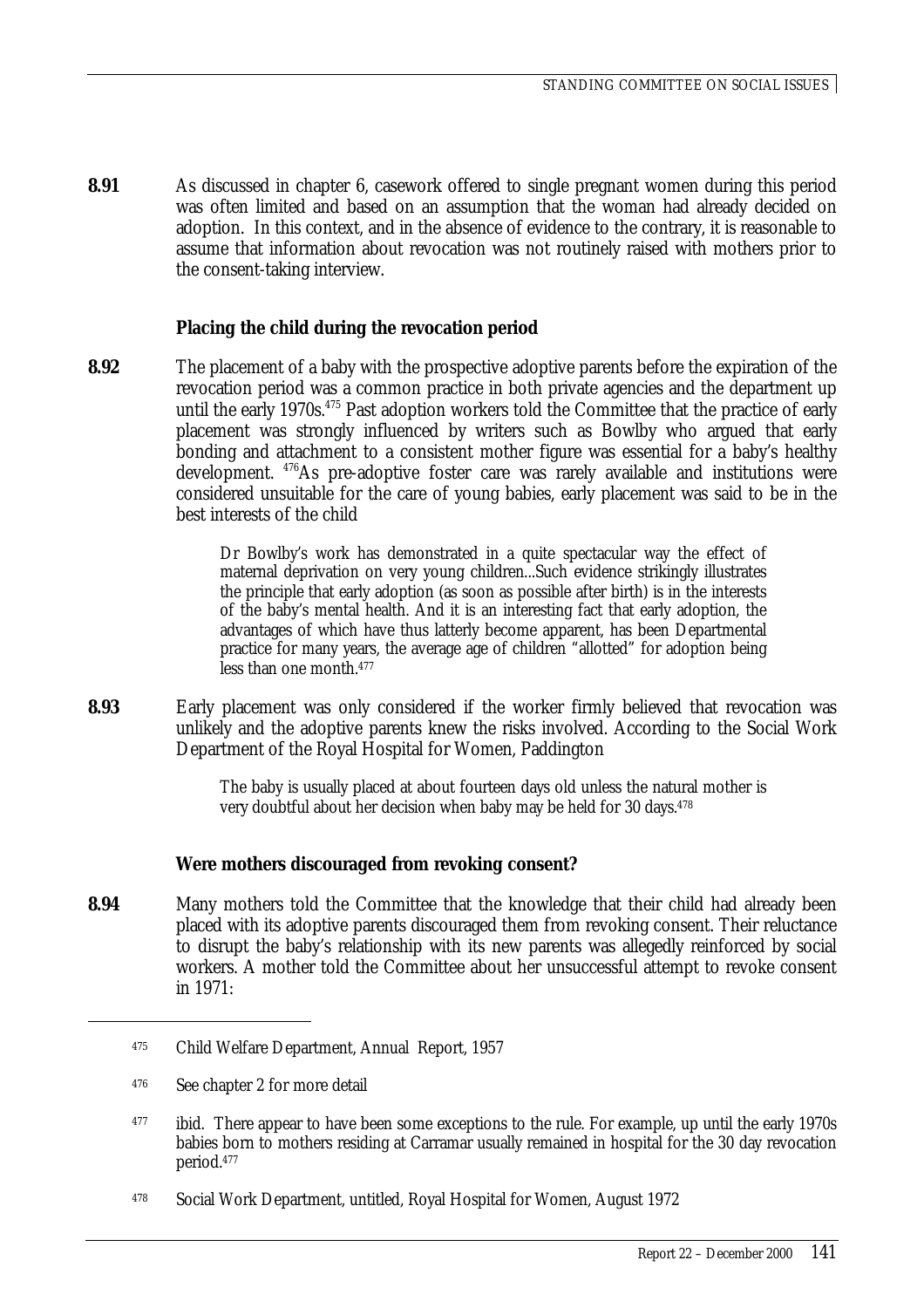I recall a previous conversation we had when I was four months pregnant. During that conversation she made the point that revoking consent was a terrible thing to do to these people, to take the child back from them. Apparently it was not a terrible thing to do to me. The social workers clients were clearly the adopting parents.<sup>479</sup>

**8.95** Some mothers claim they were deliberately misinformed about the whereabouts of the child in an attempt to stop them from revoking consent. Mareeta Pratten explained that when she tried to revoke her consent in 1967:

> The social worker then told us the 30 day period was only a consideration if the child was still in the hospital and unfortunately our son had been collected by his parents. This was a blatant lie, as he was still in the hospital nursery, only metres away from me.<sup>480</sup>

**8.96** A former practitioner acknowledged that some women who returned to the adoption agency were discouraged from revoking their consent.

It seems that there were certainly instances where that happened. <sup>481</sup>

8.97 The Committee considers that while it may be acceptable for an adoption professional to point out the possible negative consequences of revoking consent, any attempt to dissuade a mother or to deliberately misinform her about her rights, would constitute unethical and possibly unlawful practice.

## **Other sources of pressure**

**8.98** In most cases where mothers claim they were talked out of revoking consent, the allegation is made against a social worker or adoption agency worker. However, one mother informed the Committee about an attempt by solicitors acting for the prospective adoptive parents to discourage her from revoking consent. The solicitor wrote to this woman in 1965 about her decision to revoke consent

> Naturally your decision has caused a certain amount of inconvenience and upset for those involved……It is not our place of course to comment on your decision but naturally where we are involved in matters of this nature every day, we have some experience and knowledge which may be of assistance to you. Should you therefore care to discuss the matter with the writer we will be happy to advise you. Our understanding is that you are only sixteen years of age and we do therefore wonder how it will be possible for you to adequately care and provide for the child and give her the future security which she will need. <sup>482</sup>

- <sup>479</sup> Witness B evidence, 30 September 1998
- <sup>480</sup> Submission 63

- <sup>481</sup> Croft evidence, 30 September 1998
- <sup>482</sup> Submission 306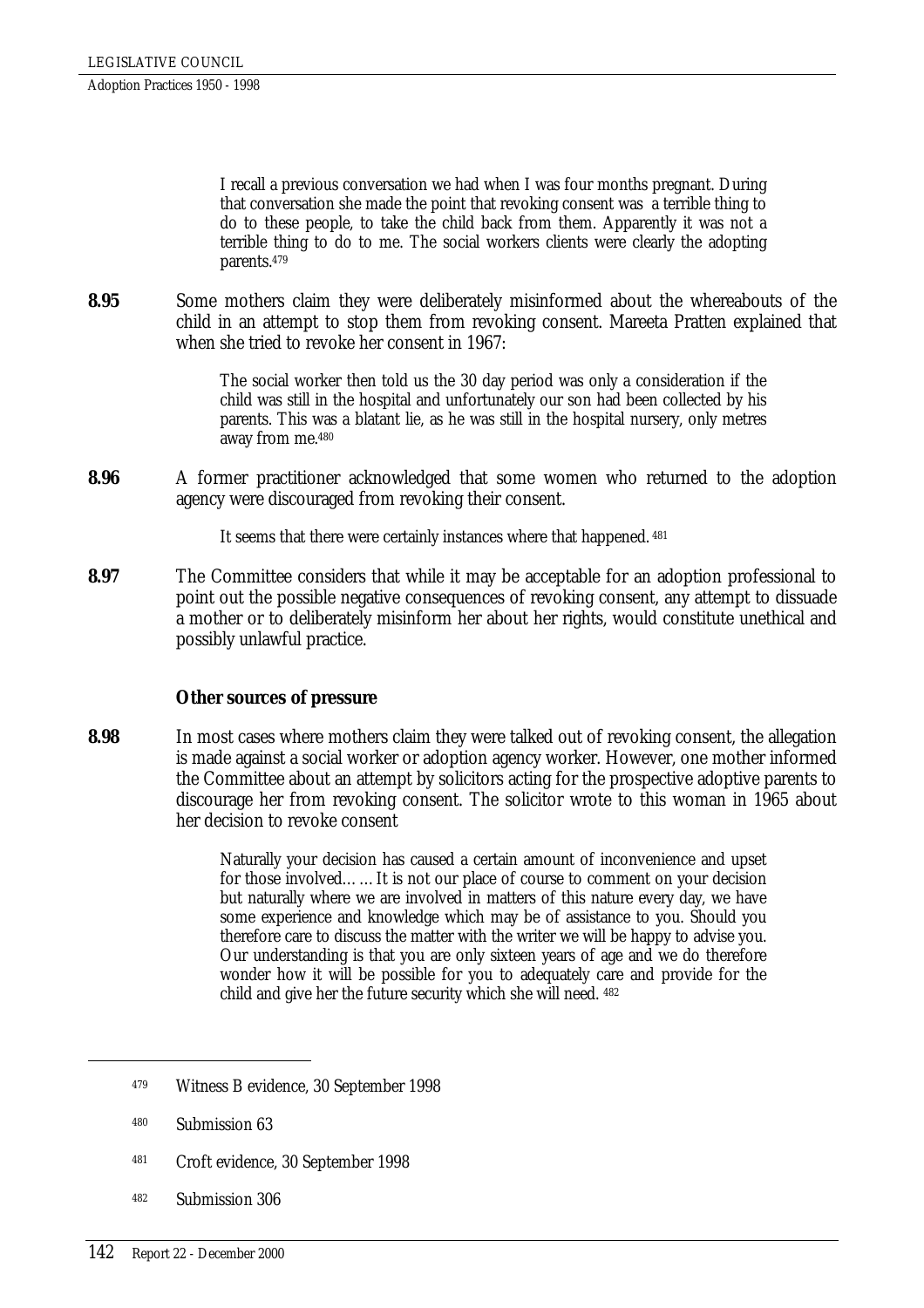STANDING COMMITTEE ON SOCIAL ISSUES

8.99 In this case, the solicitors acting for the adoptive parents gave advice to the mother in their capacity as experts. However, the advice to the mother reflected the interests of the adoptive parents, rather than her interests. The above excerpt illustrates the conflict of interest inherent in many private adoptions, where consents were often witnessed by the solicitor for the adopting parents and there was minimal supervision of private arrangements by the Department.

## **The impact of early placement on a decision to dispense with consent**

**8.100** Under section 167 of the *Child Welfare Act 1939* the court had wide discretion to dispense with the consent of the natural parents to an adoption. This generally occurred if the child had been neglected or abandoned by the mother. However, in at least two NSW cases in the early 1950s, the placement of a child with its adoptive parents was relevant to the decision to dispense with the mother's consent.

> The circumstances which I think make it just and reasonable that the consent should be dispensed with are those relating to the manner in which the applicants came into possession of this child. They received the child on the basis that it would become theirs because of the acts and conduct of the natural mother of the child.<sup>483</sup>

**8.101** In the adoption application in *Mace v Murray*, McLelland J followed this earlier judgement, and its emphasis on the relevance of the expectations of adoptive parents:

> I am satisfied that the applicants on receiving the child did so in the expectation and belief that an order of adoption would be made in their favour and that the child would thereupon become theirs……It is quite clear that the applicants, and in particular, Mrs Mace, immediately took the child to their hearts and regarded it and treated it as their own.<sup>484</sup>

**8.102** The judges who formed the majority in the Supreme Court appeal in *Mace v Murray* took a different view to Roper and McLelland. The full court suggested that a mother should not be deprived of her child unless it could be shown that she had abandoned or neglected it and that the feelings and wishes of the proposed adopting parents should not be taken into account in a decision about whether or not to dispense with consent.<sup>485</sup>

> Neither do the feelings nor the wishes of the adopting parents come in question, and they may be disregarded in considering the reasonableness of the mother's refusal to consent. Thus, in the present case, it may be quite true that the adopting parents have developed an affection for this particular child and are desirous in the extreme of retaining possession of it. But they cannot strengthen their application by arguments on this basis.

 $\overline{a}$ 

<sup>485</sup> *Re Murray* (1954) op.cit., p.98

<sup>483</sup> *Re W* (25 March 1952) unreported

<sup>484</sup> *Re Murray* (1953) ibid, p.259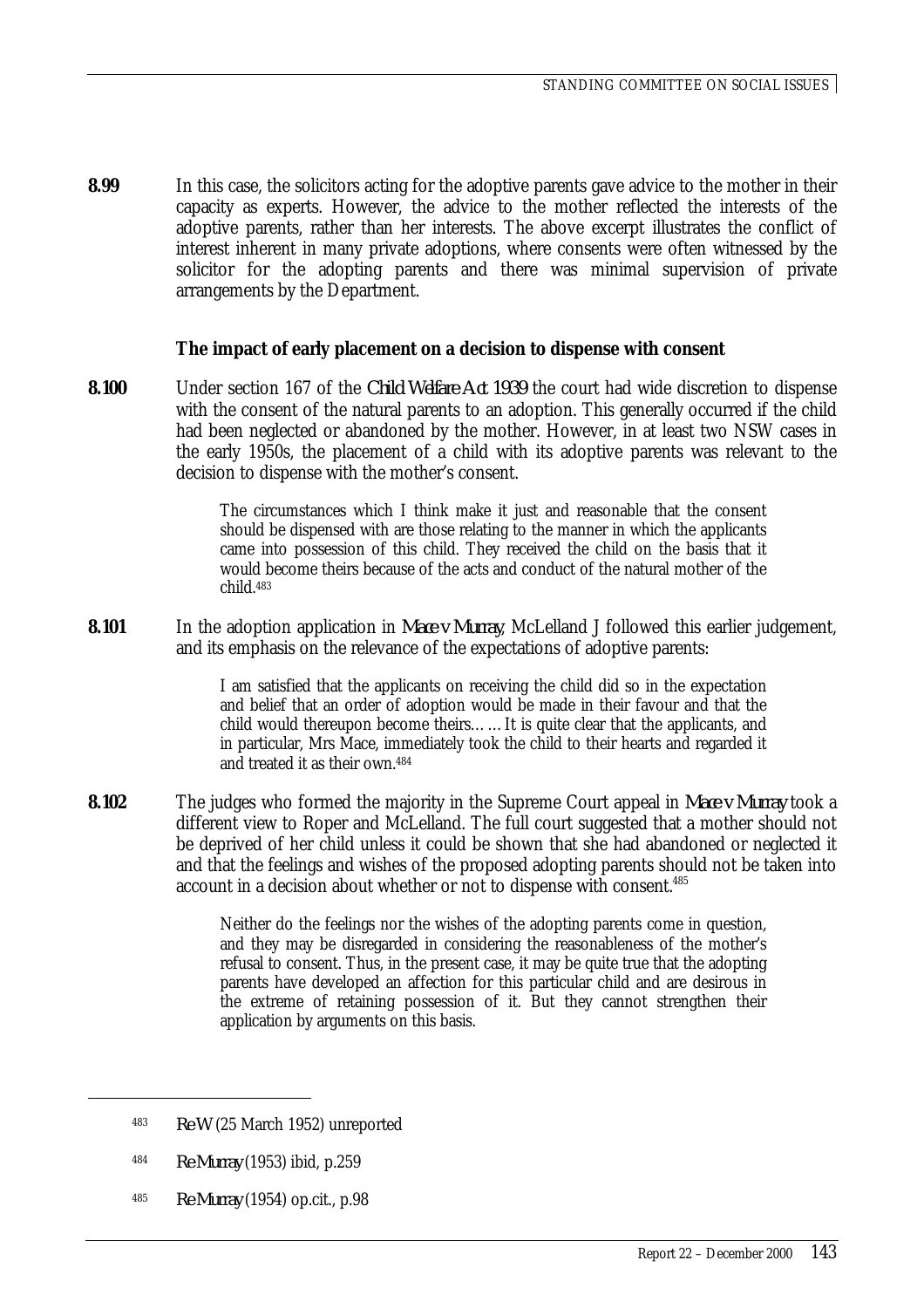**8.103** Indeed the Full Court was scathing of the Maces' refusal to return the child to the Department as they had promised to do, in the event of the mother revoking consent. However, the decision was overturned by the High Court one year later. The High Court supported McLelland J's emphasis on the relevance of the burgeoning parental affection developing between the adoptive parents and the child in the decision to dispense with consent.

> But a problem of a particular kind confronts the court where a mother had made a deliberate decision irrevocably to give her baby, without even seeing him, to others who desire to take him as their own, and has allowed her decision to be known and acted upon over a period in which a virtually parental affection for the child on the part of those who have received him has become deeply rooted. In such a case it is inevitable that the refusal of an adoption order will most bitterly disappoint legitimate expectations on the part of the intending foster parents which the mother herself has been wholly or partly responsible for creating and encouraging.<sup>486</sup>

**8.104** It would appear from the above cases, that had the child remained in hospital or been placed in an institution during the period in which the mother was able to revoke her consent, both mothers may have had a greater chance of keeping their babies. The newspapers' account of the dramatic events surrounding *Mace v Murray* were followed avidly by the public, including adoption workers. Those who read the various judgements in this and similar cases would have been aware that placing the child with the prospective adoptive parents was a practice which held considerable risk for a mother who decided to revoke her consent. Yet there is little evidence of any change regarding this aspect of adoption practice prior to the 1965 Act..

### **The ethics of early placement**

**8.105** The risks associated with early placement were acknowledged in the 1950s and 1960s. However, these risks were primarily viewed from the perspective of the adoptive parents. For example, early placement might not allow enough time for a complete assessment of the baby's physical and intellectual potential and it could also result in having a 'dearly wanted child' taken away from the adoptive parents.<sup>487</sup> The impact of such a practice on a mother's capacity to revoke consent did not seem to be a major concern, although it is clearly acknowledged today, as Centacare told the Committee:

> One could argue that the reality of a placement could affect markedly a woman's freedom to choose to revoke. In that respect at least the ethics of such a practice are certainly questionable. <sup>488</sup>

<sup>488</sup> Submission 257

<sup>486</sup> *Re Murray* (1954) op.cit.

<sup>487</sup> Adoption Services in NSW, *Proceedings of a seminar*, 3 February 1967, Department of Child Welfare, pp.26-27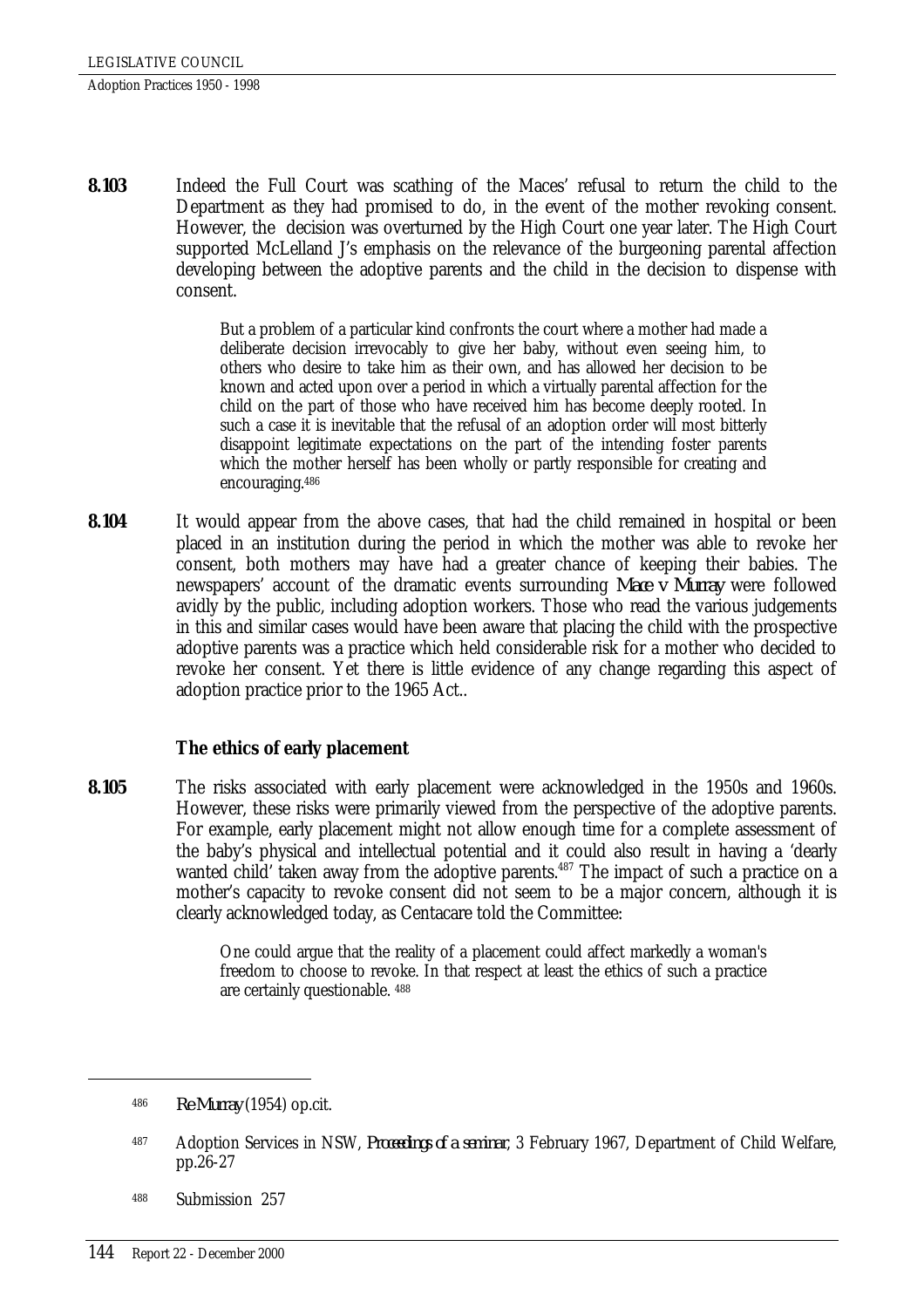8.106 In evidence to the Committee, the Department of Health acknowledged the possible pressure of an early placement on the relinquishing parents' right to revoke their consent but did not think the practice was unethical or unlawful

> Ms Smith: Such placements were not a breach of the adoption legislation. The prospective parents would have been advised at the time of the placement that the relinquishing parent had the right to reverse his or her consent within the time period...The practice, although it had ceased by the early 1980s, was not considered unethical. It was based on a belief that the best interests of the child would have been served by placement with the long-term parents as soon as possible.

> Chair: Because the department makes the comment that the practice ceased. It seems clear that the department was acknowledging that there was a problem with the practice.

> Ms Smith: I think we recognise that a dual issue was involved. The other issue was that if we were placing a child for the purpose of early attachment, the anxiety that rested with the adoptive parents-whether the child was going to remain with them-was also a factor. So I think the two factors were taken into account in our ceasing that practice.<sup>489</sup>

- **8.107** The practice of placing babies with their adoptive parents prior to the expiration of the revocation period was fraught with risk, for all parties concerned. For this reason, the practice was abandoned by the early 1980s. The Committee accepts that the practice was lawful under both the Child Welfare Act and the Adoption of Children Act. However, it is more difficult to evaluate the ethics of such a practice.
- **8.108** On the one hand, the importance of early attachment between a baby and a mother figure was considered to be of crucial importance to a child's future development. Before the 1965 Act, many weeks or months could elapse before the finalisation of an adoption order and unless they were placed with the adoptive parents, babies might have remained in hospital or another institution for this period.
- **8.109** Against this must be balanced the reality in law and practice that early placement reduced significantly a mother's ability to successfully revoke her consent. As a consequence, early placement had an adverse impact on the rights of the mother and possibly the child who may have been denied the opportunity to live with its birthmother. While the practice was apparently well intentioned, it considerably diminished the mother's rights.

## **Rapid adoption and consent**

8.110 Origins told the Committee that mothers were told their babies had died or were systematically denied information about their revocation rights, so as to allow rapid adoptions to proceed:

> It is our belief that rapid adoption, because of its sensitive nature, would be a potential reason why many mothers were either told that their babies had died at

<sup>489</sup> Smith evidence, 27 August 1998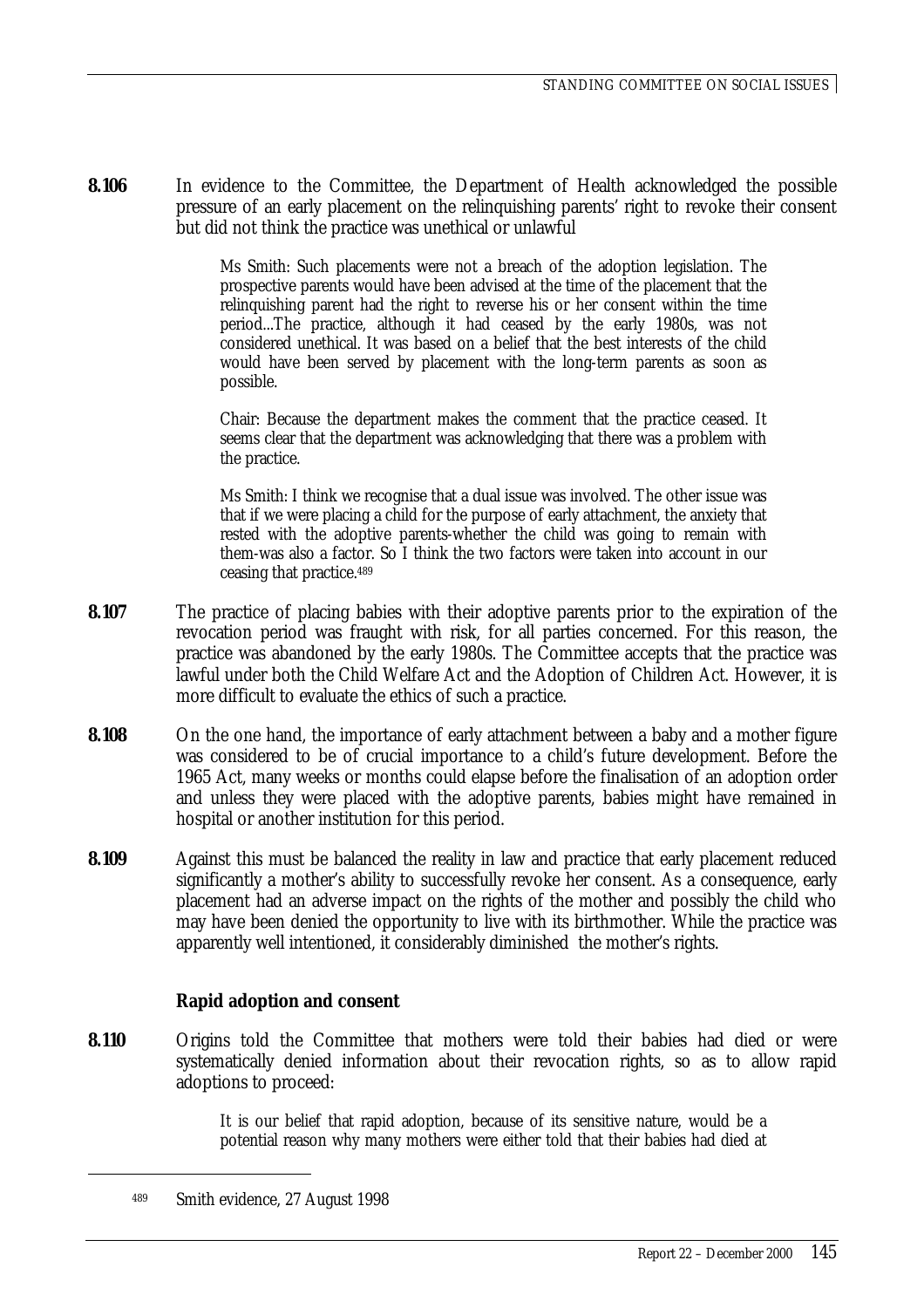birth or were not being informed that the revocation period as it would stand to reason that no obstetrician would risk having to remove the replacement baby from grieving adoptive parents to return it to the rightful mother should she attempt to revoke her consent. <sup>490</sup>

8.111 If a mother was told her baby had died in order to affect a rapid adoption, her consent would presumably not be required. Such an action would undoubtedly constitute unethical and unlawful practice. It would have been extremely difficult for a mother to revoke her consent if she knew her baby had been placed with a woman who had recently lost her own child and this knowledge might well have impeded her right to revoke consent. The practice of rapid adoption could easily have resulted in an unjustifiable denial of the rights and interests of mothers.

# **Conclusion**

- **8.112** Since the introduction of the first adoption statute in 1923, adoption law and policy has been based on respect for the moral and legal rights of all parties to an adoption, including the mother's right to make a free and informed decision about the future of her baby. The importance of the intrinsic bond between a child and its birthparents was acknowledged. However, as this chapter demonstrates, mothers' legal rights in relation to the adoption consent were often overlooked.
- **8.113** The Committee accepts that until the mid 1970s, adoption was seen as a convenient solution to the problem of ex-nuptial pregnancy, and social workers and other professionals were generally unaware of the long-term impact of adoption. While it is likely that workers presented adoption in a positive light, it is not possible for the Committee to conclude whether they attempted to persuade women to relinquish. However, the Committee is confident in concluding that alternatives to adoption were not regularly or fully explained by adoption professionals, despite the fact that they were ethically obliged to do so.
- 8.114 Many mothers told the Committee that their consents were secured as a result of threats or coercion at the time of signing consent. There is considerable documentary and anecdotal evidence that women were not allowed to see their babies or be discharged from hospital until the consent was signed. Some women also suggested that they completed the consent documents while under the influence of post-natal sedatives. There is some evidence to suggest that post-natal medication would have affected some women's ability to give informed consent.
- 8.115 While adoptive parents were warned that a mother might revoke her consent, this information was not adequately provided to mothers prior to 1967. After 1967, it is likely that women were informed of their rights at the consent-taking interview, but this issue was probably not raised or discussed during group or individual counselling throughout the antenatal period. The failure to inform women of their revocation rights at any time during the period under review was a breach of professional ethics. Mothers' revocation rights were further compromised by the policy, albeit well intentioned, of placing a baby with its adoptive parents before the revocation period had expired or placing a baby with a mother whose own

<sup>490</sup> Graham evidence, 25 October 1999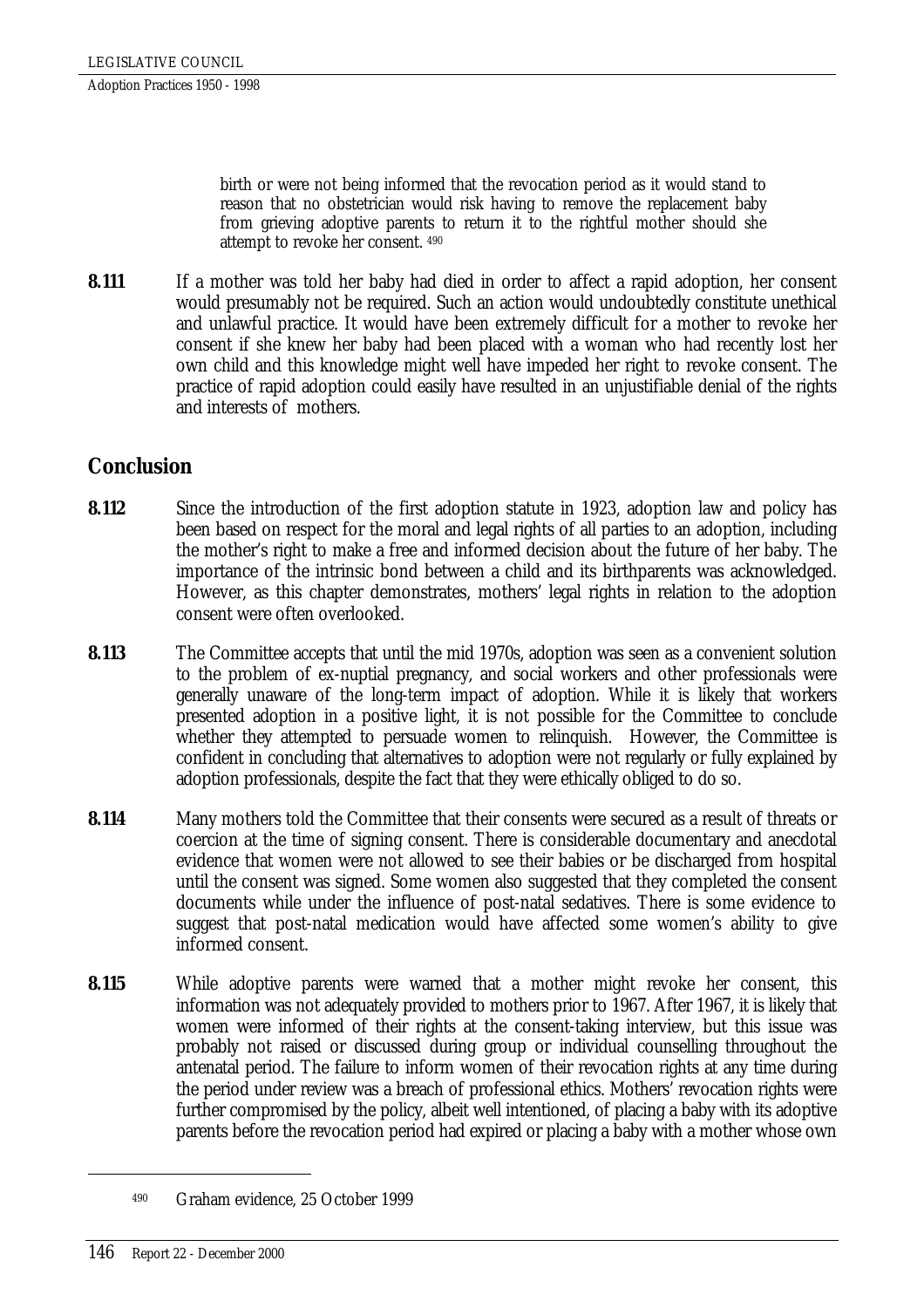baby had recently died. Both practices ceased many years ago, in recognition of their potentially traumatic impact on all of the parties concerned.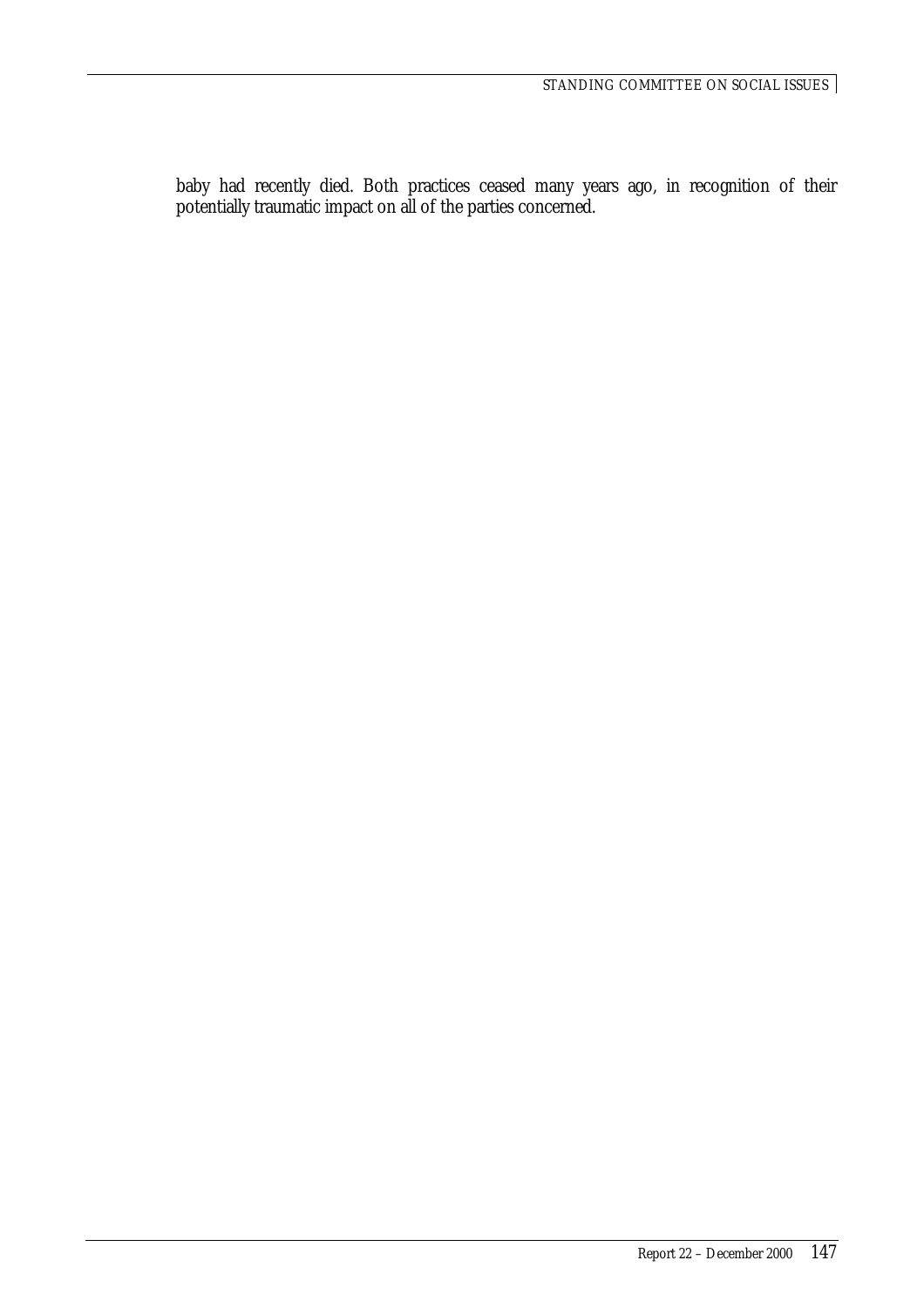# **Chapter 9 The lasting effects of adoption**

Prior to the 1980s, there was very little knowledge or understanding of the long-term effects of relinquishment on the various members of the adoption triangle. It was rarely envisaged that the adoption experience of some people would have a lasting effect and that these effects might be felt by subsequent generations. Given this expectation, counselling and support in the post adoption period were virtually non-existent. This chapter examines the immediate and long-term effects of relinquishment on mothers and to a lesser extent, fathers and adopted people. It also discusses access to post adoption counselling and the extent of understanding among professionals of the emotional and psychological consequences of adoption.

# **The effects of adoption on mothers**

**9.1** For most mothers who participated in the inquiry, the days and weeks following the birth of their babies were extremely difficult. Many women recall experiencing nightmares or insomnia, migraine headaches, restlessness, depression, unpredictable behaviour, and an inability to concentrate and perform their work. $^{491}$  As one mother told the Committee:

> After I left hospital I was very depressed for some weeks and slept most of the time.<sup>492</sup>

**9.2** For some mothers their anguish and distress has never subsided. A mother who relinquished her child in 1970 explained that she is 'never free of the feeling of loss' and that:

> The years of unresolved grief are extracting a very considerable price for me. I find that I sleep poorly, I have always been totally protective of my subsequent children, because of my innate fear that something will happen to them and I will lose them.<sup>493</sup>

**9.3** One mother who gave birth to a baby girl in 1973 told the Committee that:

My life in the last 25 years has been profoundly effected because of this. I have suffered depression, alcoholism, low self-esteem and suicidal thoughts. … It took me 15 years to find out what colour hair my daughter had at birth. My heart has been aching for 25 years wondering where she is. 494

- **9.4** According to Sarah Berryman a 'significant number' of the 8,000 mothers seen by counsellors at PARC since 1991 speak of their battle with mental illness, alcoholism, drug abuse, relationship breakdowns, health and fertility problems. Dian Wellfare from Origins
	- <sup>491</sup> Submission 182

- <sup>492</sup> Submission 51
- <sup>493</sup> Submission 103
- <sup>494</sup> Submission 120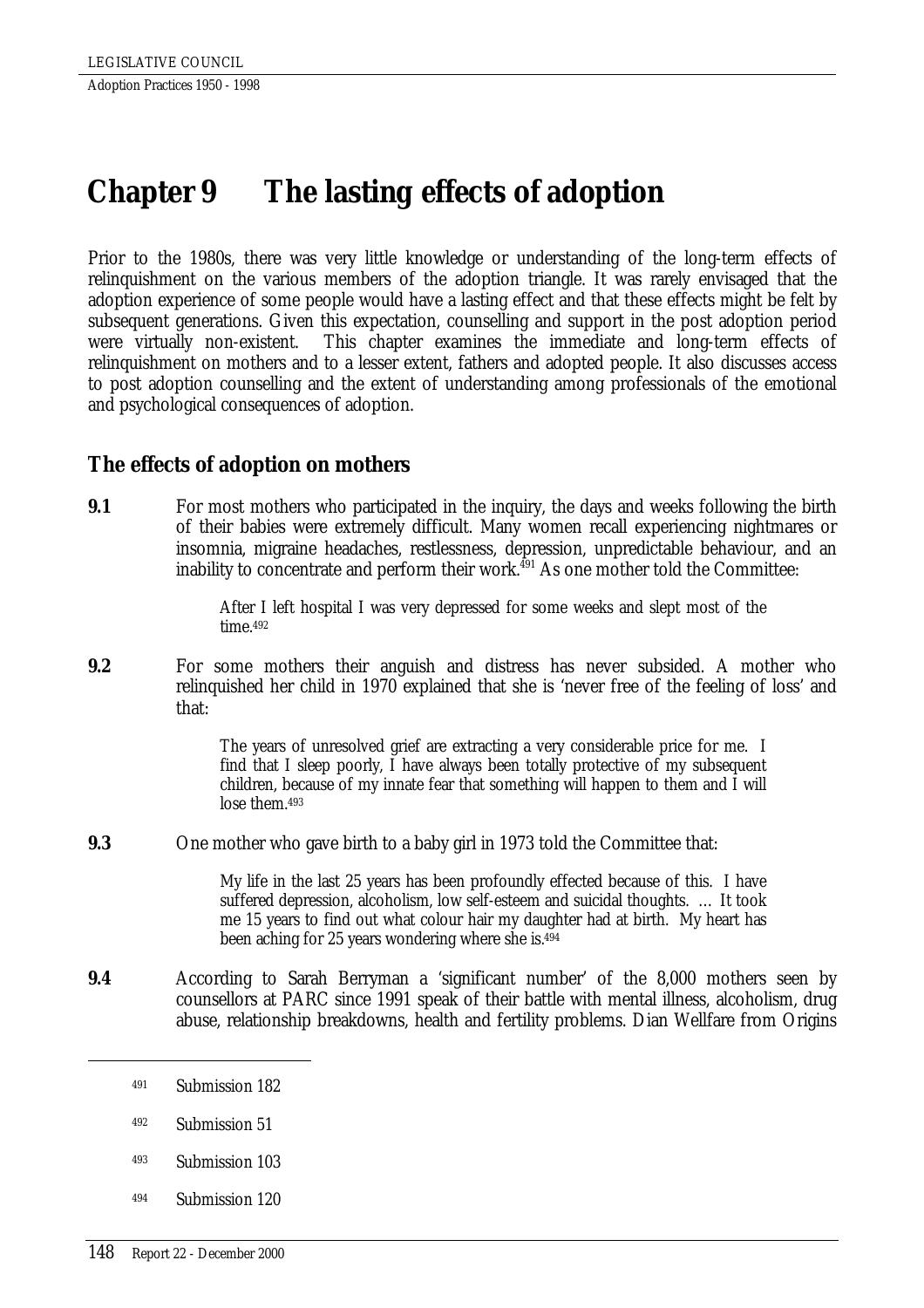told the Committee that while there is no research on the issue, their support group has observed a high incidence of attempted suicide, severe dissociative disorders, chronic depression and anxiety among its membership. Consultant Psychiatrist Professor Rickarby said that in his experience, almost all relinquishing mothers have suffered 'some sort of damage'.

**9.5** For many women, the impact of their loss has extended to their parents, husband and subsequent children. Their depression and despair is often heightened around special events such as birthdays, weddings, Christmas and Mother's Day. Mr Desmond Arthur told the Committee:

> I have seen (my wife) go into depression at the time of her son's birthday. To watch someone you love suffer and not be able to do anything for them apart from comforting them is a most powerless situation…"<sup>497</sup>

**9.6** Not all women continue to suffer long-term ill effects from adoption. A mother who relinquished her child in 1969 told the Committee that while adoption 'is something you cannot forget totally' she believed that as far as her baby was concerned:

> given the times then, it was the only decision that I felt was right for him and for me.<sup>499</sup>

**9.7** Wilfred Jarvis, a psychologist who conducted extensive interviews with single mothers in the 1960s, said that it was unhelpful to say that there must be a permanent trauma associated with an adoption decision.<sup>500</sup>

### **Expecting mothers to 'put the past behind them'**

**9.8** Until the 1980s most mothers did not receive any counselling or support in the weeks and months after signing the adoption consent. According to one mother who gave birth to a baby girl in the mid 1970s:

> There was no counselling afterwards. I was only told that I would feel better, knowing that I had done what was best for her.<sup>501</sup>

**9.9** Once a mother left Carramar Maternity Home, there was little further contact.

- <sup>496</sup> Submission 103
- <sup>497</sup> Submission 291
- <sup>498</sup> *Chequerboard,* ABC TV, 1971
- <sup>499</sup> Forshaw evidence, 29 July 1999
- <sup>500</sup> Staff briefing, 17 November 2000
- <sup>501</sup> Submission 283

<sup>495</sup> Submission 120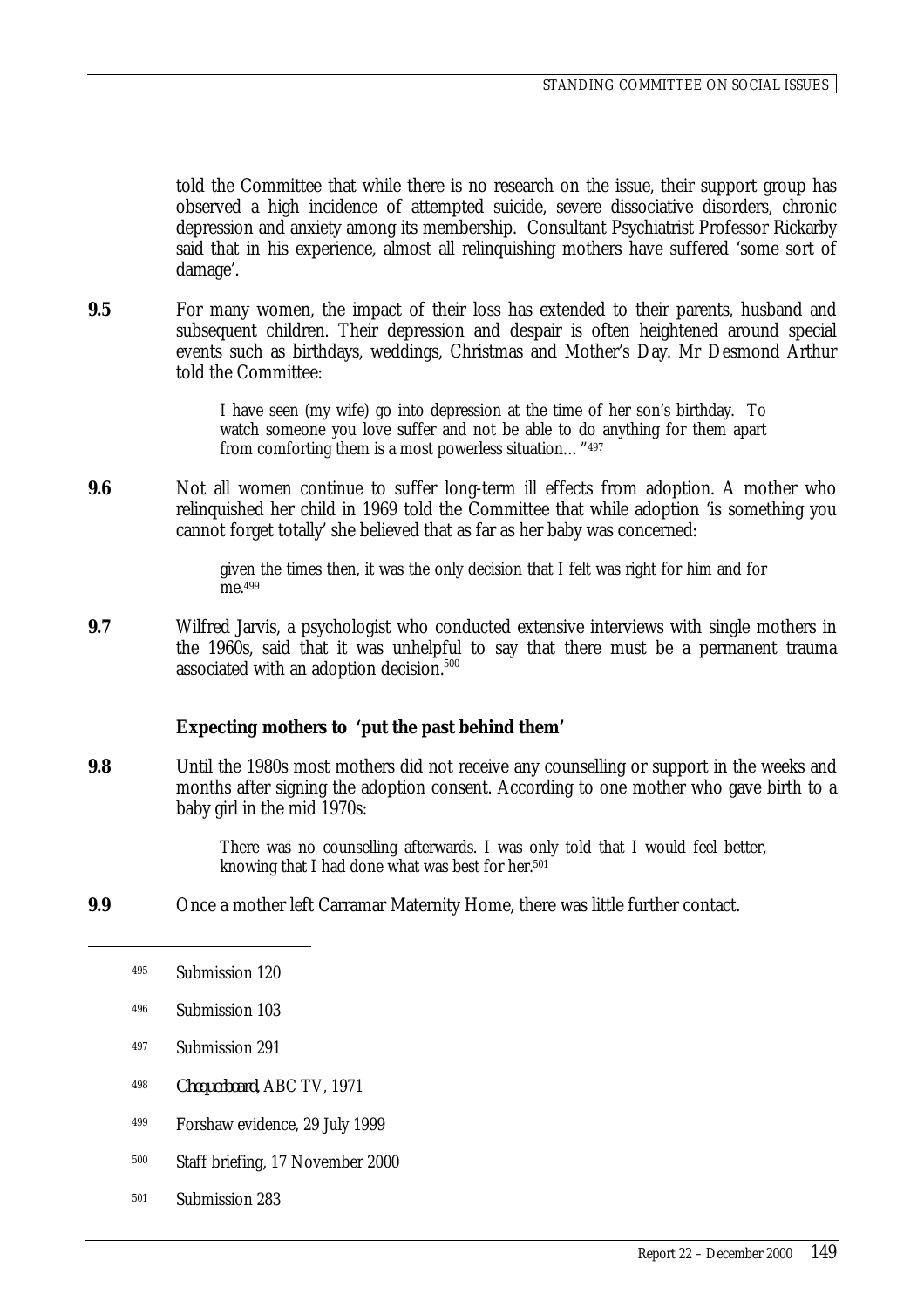The files show there was occasionally contact by letter, but, at a time when the mother was in acute grief, there was no follow-up counselling or support offered by the organisation.<sup>502</sup>

**9.10** For some women the lack of counselling and support in the post adoption period exacerbated their subsequent feelings of grief and loss. The secrecy and shame accompanying ex-nuptial pregnancy and adoption during this period meant that many women were unable to seek solace from family and friends. One young woman who was 14 years old when she discovered she was pregnant, recalled that:

> My parents never spoke about what had happened, they just assumed that I was OK, and wanted to forget it, so a brick wall went up and it was never mentioned again. I had to pretend that it had never really happened.<sup>503</sup>

**9.11** The lack of support offered to women post adoption was part of a 'conspiracy of silence' surrounding the adoption experience

> (H)istorically there has been a pervasive silence around birth mother grief. There were no rituals to honour the birth or loss of the child and quite often friends and family avoided any mention of the pregnancy or child.<sup>504</sup>

**9.12** As the Committee heard on numerous occasions, many women were not able to forget what they had been through. Unable to express their true feelings, many mothers experienced what has been referred to as a form of 'disenfranchised' grief.

> When grief is disenfranchised it is not openly acknowledged or socially supported, and without the opportunity to express and resolve feelings of loss, bereavement reactions tend to become complicated.<sup>505</sup>

**9.13** From the 1980s, there was an increased focus on counselling and support, and by the 1990s with the establishment of the Post Adoption Resource Centre (PARC), post adoption counselling was acknowledged as an essential part of the adoption experience. The importance of post adoption counselling is discussed further in chapter 11.

## **Knowledge of the long term effects of adoption**

**9.14** Many women allege that social workers failed to warn them of the debilitating effects of adoption on their mental health, even though these were generally well known as early as the 1960s. They say they were led to believe that adoption would be the end of the trauma for themselves, not the commencement of lifelong anguish, as it has been for some of them:

- <sup>504</sup> Berryman evidence, 2 September 1998
- <sup>505</sup> Berryman evidence, 2 September 1998

<sup>502</sup> Submission 247

<sup>503</sup> Submission 288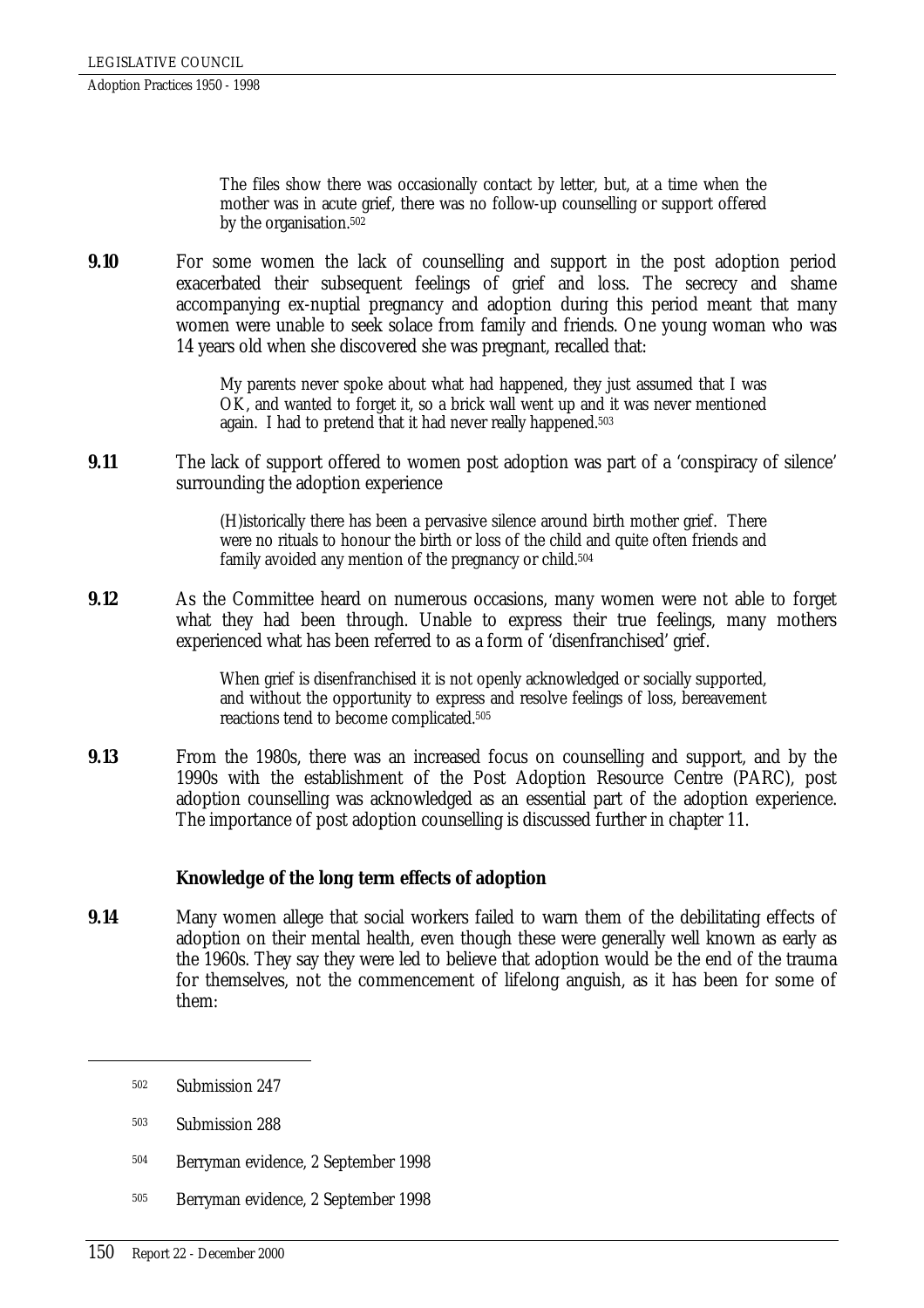I was further led to believe that within time I would adjust to the loss of my son and would be able to get on with my life…As for the grief and loss they made it sound so simple. I would be able to marry in time and would be able to have other babies. But it wasn't that simple…<sup>506</sup>

**9.15** Professionals told the Committee that while relinguishment was seen as a difficult and painful experience, they were unaware of the profound and long lasting effects of adoption on some mothers until after the 1970s. A past practitioner from Carramar suggested that "there was little knowledge in the fifties and sixties of the possible long-term consequences of adoption for the relinquishing mother."<sup>507</sup> According to representatives from PARC, before 1980 there was little understanding of grief and trauma or about the bond that forms between a mother and child during pregnancy.

> Little was known about of the long-term effects we now know were experienced by birth mothers and arguably by the adopted person and the adoptive parents.<sup>508</sup>

**9.16** From the 1960s some social workers and psychologists identified the need for more research into the long-term effects of adoption. In 1968 an adoption professional identified the need for further study of the grief reaction which the natural parent appears to experience some time after adoption of her child.<sup>509</sup> In 1971 Wilfred Jarvis commented that:

> In my view, it's never forgotten that [relinquishment] brings a trauma, guilt, remorse, confusion, regrets, for all people involved in it and therefore this is a most serious and difficult decision for any mother to make.<sup>510</sup>

**9.17** In November 2000, Mr Jarvis told Committee staff that he regrets that some adoption practitioners did not base their practice on evidence:

> What they believed was not founded on reliable evidence but on well established prejudices ... I feel sad that many of the people working in the field then were not better informed about the evidence about the best way to help human beings. That could have saved an enormous amount of subsequent agony.<sup>511</sup>

**9.18** As noted in chapter 6 the primary concern of many practitioners during this period was to find homes for illegitimate babies and assist a mother to get on with her life. In addition, social workers were often dealing with extremely large caseloads. In such a context, the conduct of academic research was unlikely to have been high priority.

- <sup>507</sup> Witness K evidence, 20 September 1999
- <sup>508</sup> Berryman evidence, 2 September 1998
- <sup>509</sup> Borromeo, op.cit., p.13
- <sup>510</sup> *Chequerboard*, ABC TV, 1971
- <sup>511</sup> Staff briefing, 17 November 2000

<sup>506</sup> Submission 122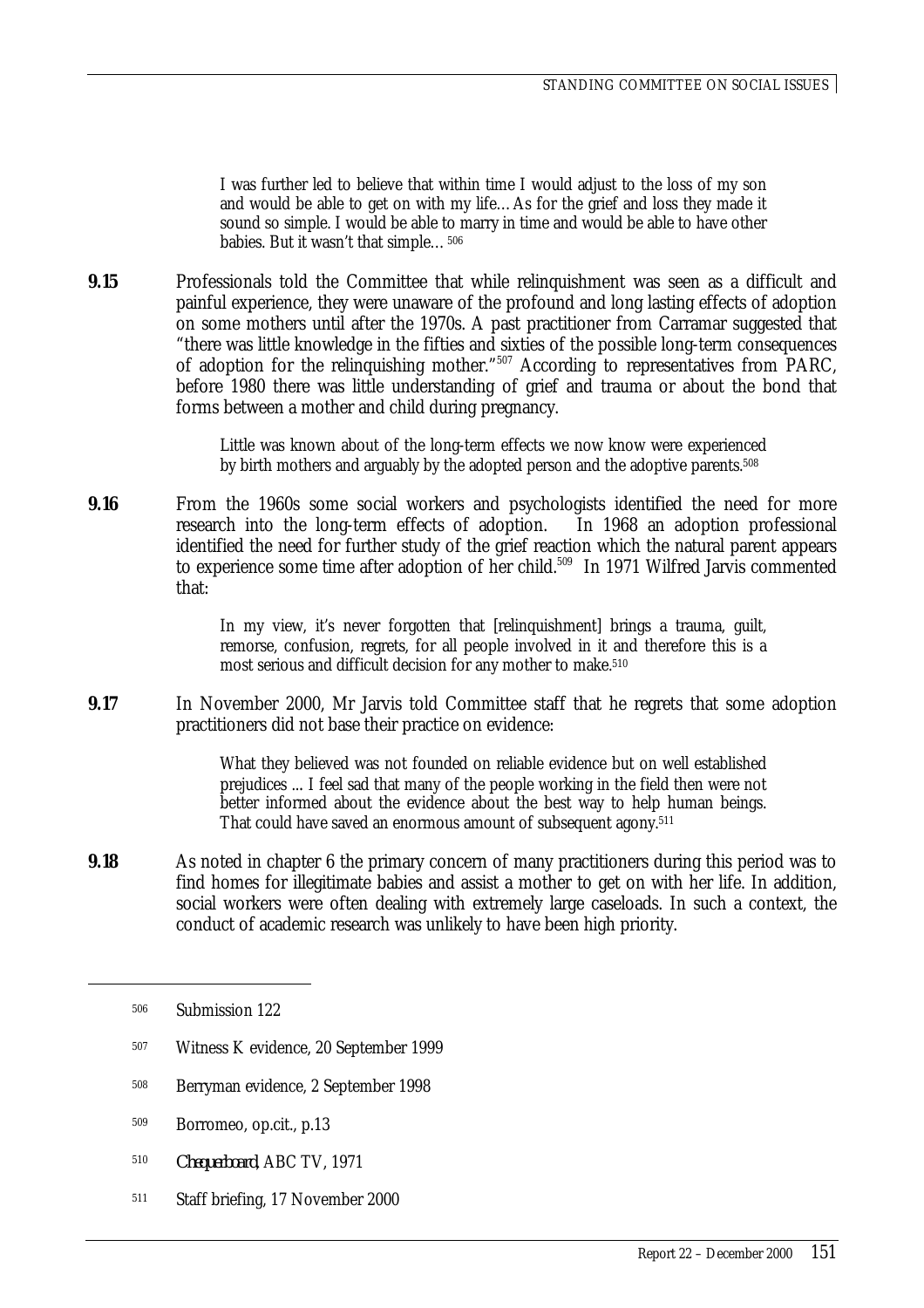### **Recognition of the long-term effects**

- **9.19** By the mid 1970s there was growing recognition of the long-term effects of adoption on relinquishing mothers. Self help groups such as the Care and Help for Unmarried Mothers and the Association of Relinquishing Mothers provided a voice for many single mothers and gave women who had relinquished a child the opportunity to speak out about their experiences.
- **9.20** By the late 1970s there was a number of studies on relinguishment<sup>512</sup> and in 1984 Winkler and van Keppel published their influential work *Relinquishing Mothers in Adoption: their long term adjustment*. The national study of 213 women found that while not all women experienced negative adjustment, for others the effects of relinquishment could be devastating and long lasting. In particular, the study found that it was inappropriate to view relinquishing mothers as women who have put their problems behind them. The authors recommended better counselling and support for mothers and suggested that the study had broad implications for future adoption practice.<sup>513</sup>
- **9.21** Since 1984, a number of studies have been conducted and books published to confirm van Keppel's findings, including Kate Inglis' *Living Mistakes, Mothers who consented to adoption* and Gabrielle McGuire's *You only have one mother*. 514

### **Committee view**

- **9.22** The compelling and evocative evidence from many mothers during this inquiry underscores the research over the last two decades that adoption for some has been a longlasting and painful experience. The Committee accepts that many women suffered greatly and continue to suffer as a result of the relinquishment of their child.
- **9.23** The Committee believes that the inadequacy or absence of any support following the adoption consent, and the failure of professionals, family members and the community in general to acknowledge the gravity of the relinquishment has had a deleterious impact on many women. As discussed in chapter 10, appropriate counselling services for mothers and others affected by adoption are required.
- **9.24** The Committee accepts that there was some understanding of the possible long-term effects of adoption on relinquishing mothers prior to the 1970s. During the 1960s adoption workers had begun to identify the profound implications of the adoption decision and the need for further research into the long-term effects of adoption. The Committee believes that professionals should have acted earlier in response to these concerns.

<sup>514</sup> K. Inglis, op.cit., 1984; McGuire, G., *You only have one mother*, Conference Publication, Springwood, NSW, 1998

<sup>512</sup> M. Iwanek, op.cit., October 1989

<sup>513</sup> R. Winkler & M. van Keppel, *Relinquishing Mothers in Adoption*, Institute of Family Studies, Melbourne, May 1984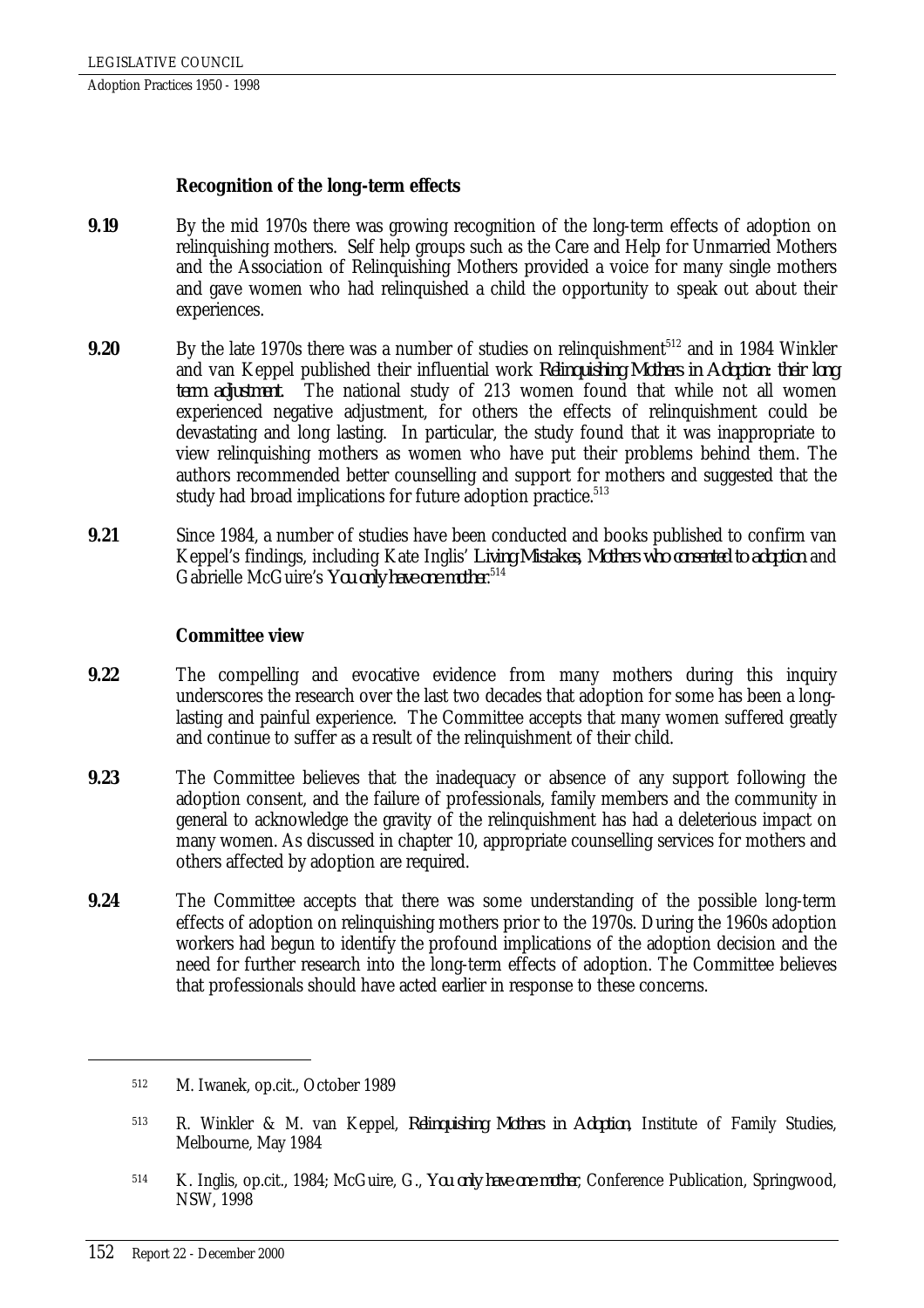**9.25** The Committee also accepts the evidence of past practitioners that prior to the 1970s a primary concern was to ensure that the unwed mother was protected from the moral and social stigma associated with ex-nuptial pregnancy. Similarly, adoption workers were keen to provide an immediate and permanent solution to illegitimacy for the child. Many past adoption professionals now regret that they did not question the commonly held presumption that women could put the adoption experience aside.

> It is a matter of sincere regret, in the light of what is now known about the long term effects of relinquishment, that social workers as a profession did not earlier and more actively question the assumption that a surrendering mother could, after a period of grieving, put the experience behind her and "get on with her life".<sup>515</sup>

# **The effects of adoption on other members of the adoption triangle**

**9.26** While fathers and adopted people did not participate extensively in this inquiry, the Committee did hear from a small number of people from both groups about the effects of their adoption experience. Adoptive parents, like the others parties to an adoption, received very little follow-up or support from adoption agencies after the placement of the child. However, given the very small number of adoptive parents who participated in the inquiry, the Committee is not able to comment on their experience of adoption.

# **Fathers**

**9.27** Some men who attempted to support the relinguishing mother continue to feel a sense of loss and grief in relation to their adoption experience. James Wade, who was reunited with his daughter after 38 years, told the Committee about the effect of their extended separation:

> 38 years is a long time…If the people involved at the time who did not give us any options and did not give us any help could only have realised what it is like to miss out on 38 birthdays, Christmas days, father's days.

**9.28** Another father told the Committee that he has refrained from contacting his son because he does not want to "visit on him any other emotional turmoil in his life" but he still questions the wisdom of this decision.

> I wonder whether he wants me to contact him. I have got to live with the misery of having my son, my flesh and blood, not knowing that his father did love him and did care about him. I have to live with wondering whether he is alive or dead.<sup>516</sup>

**9.29** Professionals now realise that many fathers have suffered as a result of their adoption experience. According to Wilfred Jarvis:

<sup>515</sup> Submission 246

<sup>516</sup> Witness C evidence, 16 June 1999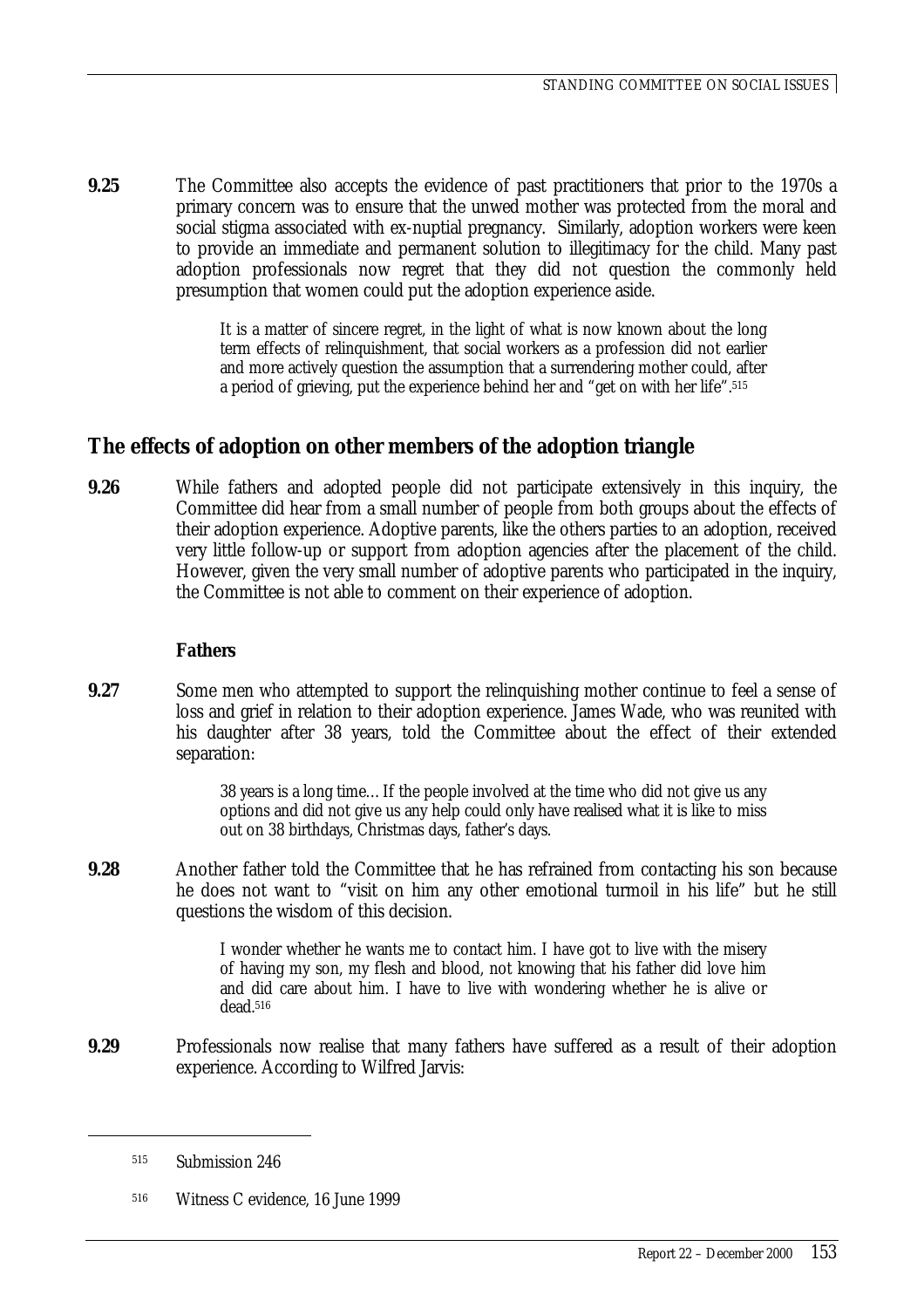There's often been an assumption … that fathers, long term are not greatly bothered about this (adoption). My evidence is to the contrary…<sup>517</sup>

**9.30** McDonald and Marshall note that recent research on fathers' experience of adoption has revealed that the expectation or pressure on men not to talk about their feelings has obscured the pain, guilt and sadness many experience to this day.<sup>518</sup>

# **Adopted people**

**9.31** For many adopted people, their identity has been shaped by the fact of their adoption. As Erika Berzins told the Committee:

> Adoption is, and will always be, a part of who I am because it is such a fundamental part of my life experience, and as such adoption will quite often play a part in my attitude to values and belief systems in daily life as well as in response to life's stresses.<sup>519</sup>

**9.32** One adopted person explained that adoption was "at the core of my very being".

It has had more than its fair share into who I am, my life experiences, my personality, attitudes, feelings about myself and about others.<sup>520</sup>

**9.33** Kylie Key told the Committee that she went through a confused period during her adolescence trying to come to terms with the fact that she had been relinquished.

> I spent a rather rebellious period flitting around from friendship to friendship and generally misbehaving to a point where I would believe that I had gone too far. I felt extremely hurt and misunderstood if I got into trouble. Then I would spend an enormous amount of time trying to prove what a good person I was. My mother was always very generous in giving me any information she could about my birth mother. She told me my birth mother had become pregnant at a very early age and she loved me so much she gave me away. She told me that she had nothing but respect for her. My birth mother loved me so much she gave me away! How many people could say that? She gave me away because she loved me! Love is rejection, love is being left and love is being abandoned.<sup>521</sup>

**9.34** Several adoptees expressed considerable understanding of the decision made by their mother regarding the adoption.

- <sup>518</sup> McDonald and Marshall, op.cit., chapter 1
- <sup>519</sup> Berzins evidence, 27 July 1999
- <sup>520</sup> Submission 227
- <sup>521</sup> Key evidence, 27 July 1999

<sup>517</sup> Staff briefing, 17 November 2000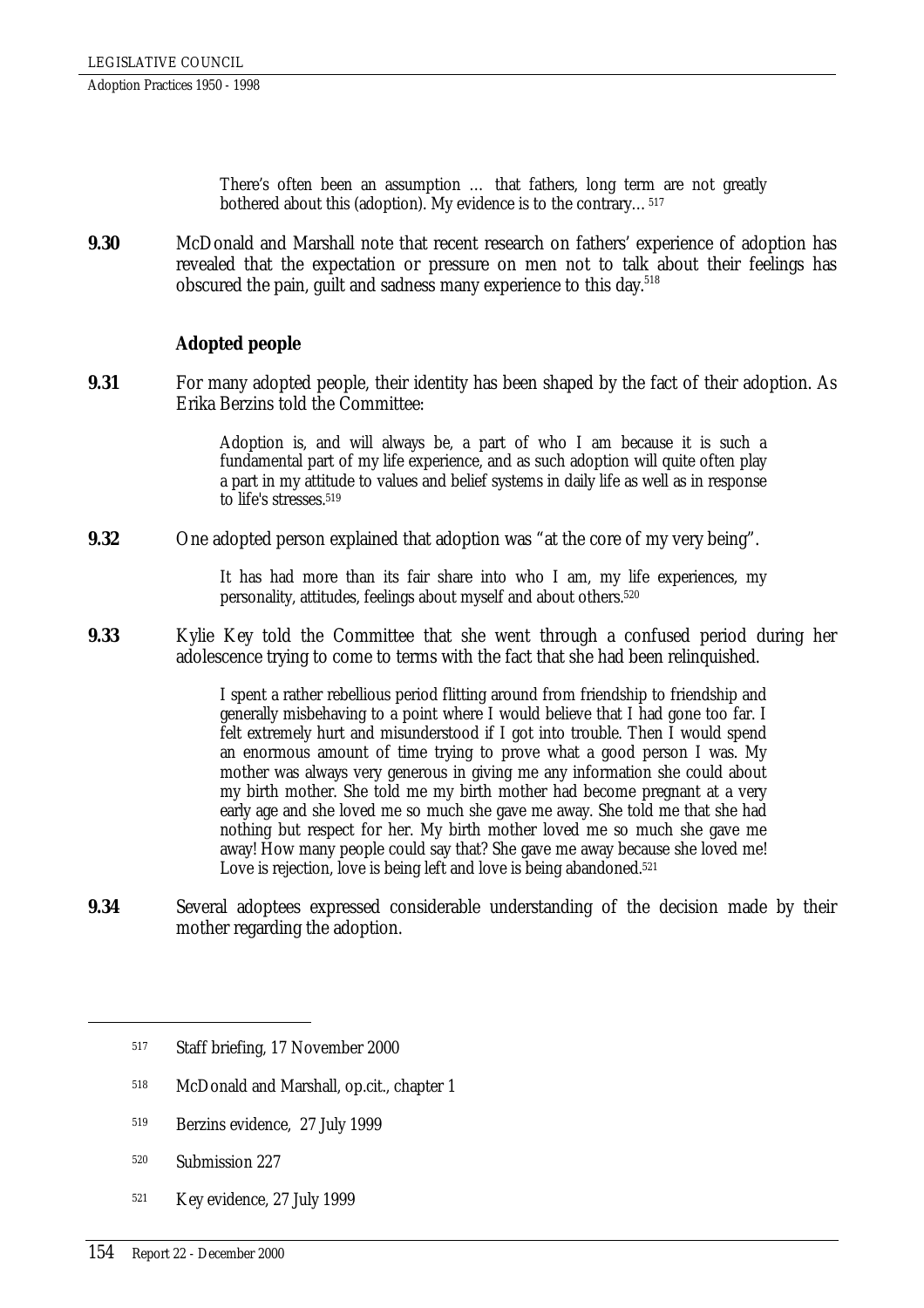From **my** opinion about my adoption I feel that it was the right option for both myself and my Mother. As I told her when we first met she was a child (16 years) having a baby. What sort of life would that have been for her, and me! <sup>522</sup>

**9.35** The Committee understands that some adopted people were never told of their adoption and many did not find out until well into adult life. Margaret Watson told the Committee how she discovered this fact.

> My husband of 12 years left our marriage in 1990. Two weeks after separating, he informed me he had known for those 12 years of my adoption, having been told about it by my adoptive father a few days prior to our marriage … I acknowledge it was always the responsibility of my adoptive parents to disclose this truth to me. My adoptive father did not request that my husband keep this information a secret from me.<sup>523</sup>

**9.36** Ms Watson explains the effect of this new found knowledge.

It was a major identity crisis. For four decades I had had an identity; I had grown up with a history that I thought belonged to me. And then I found that, even though that was where I spent my formative years, actually it was all a lie, that I was genetically connected to other people. In terms of the secrecy, it is ironic, because I was raised to be very open and honest. So the revelation of my adoption felt very bitter, knowing that those who had raised me had been very covert and secretive.<sup>524</sup>

**9.37** For other adopted people, their experience was complicated by inconsistencies in their birth records. Pamela Clifford told the Committee that while she had a very happy childhood, in 1988 she had a 'burning desire' to find out where she came from. Ms Clifford received non-identifying information about her mother but discovered inconsistencies after their reunion. Many years later Ms Clifford had a DNA test with one of her birth mother's sons and discovered they did not share the same mother. Ms Clifford explained that as her hospital records have not been kept, she has no way of finding out about her identity. In the absence of the relevant records the Committee is unable to investigate how discrepancies like this could have occurred.

> The thing that really upsets me is that, it is silly, I will never know when I was really born, I will never know my correct birthday.<sup>525</sup>

**9.38** While the Committee did not receive a great deal of evidence on the effect of adoption on adopted people there is some research on issues such as late discovery. In a paper presented at the recent 7<sup>th</sup> Australian Adoption Conference in Hobart, Lynne Perl explained that a small study by PARC revealed that a significant number of adopted adults who had been contacted by birth family members and had not been aware of their

- <sup>523</sup> Watson evidence, 27 July 1999
- <sup>524</sup> Watson evidence, 27 July 1999
- <sup>525</sup> Clifford evidence, 18 October 1999

<sup>522</sup> Submission 284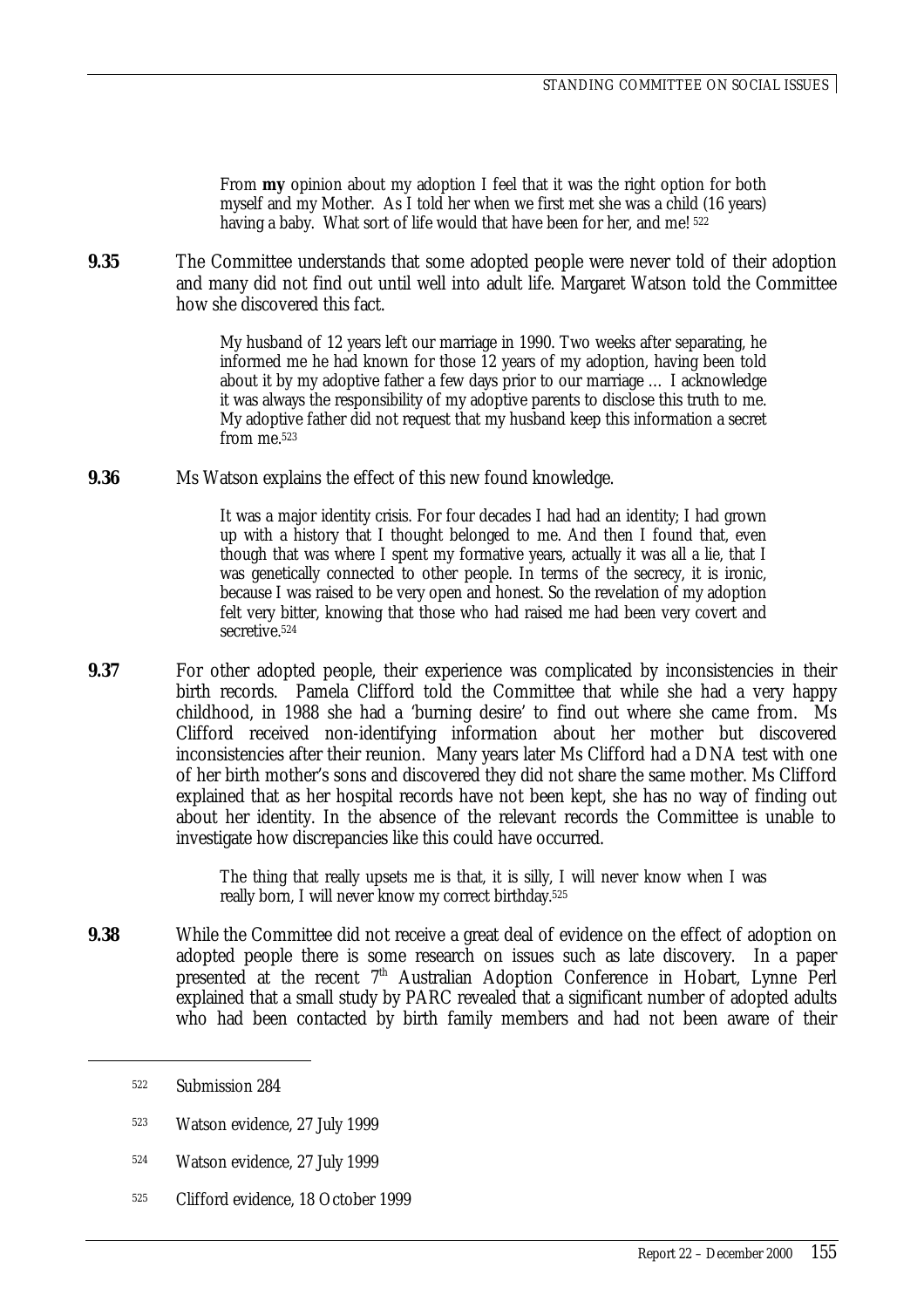adoption until that point. The study revealed that for many late discovery adoptees, "trusting others was difficult, and this affected the ability of participants to form new relationships."<sup>526</sup>

**9.39** The evidence to this inquiry suggests that some adopted people suffered either as a result of their adoption or as a result of the way in which they discovered they were adopted. However, given the relatively small number of adopted people who participated in the inquiry, the Committee is unable to say whether the evidence presented above is representative of other adoptees' experiences. The Committee believes that while research into issues such as late discovery is providing counsellors with valuable information, more support is required to assist adoptees and their families to reconcile with their circumstances.

# **Conclusion**

**9.40** The failure to understand and acknowledge that adoption has profound and lasting effects on many relinquishing parents and adopted people was a major flaw in adoption practice. As a former adoption practitioner acknowledged, where people are harmed, good intentions are not enough:

> … social workers accepted the conventional wisdom that birth mothers would put the past behind them. In this we were misguided. The profession's good intentions were not sufficient to outweigh the paucity of theory.<sup>527</sup>

**9.41** There is a need to extend our understanding of the effects of adoption on present and future generations to assist people who may feel distress and anguish about their experience. Measures to assist such people are discussed in the following chapter.

<sup>526</sup> L. Perl, 'Why Wasn't I told?' making sense of the late discovery adoption, 7th Australian Adoption Conference, Hobart 2000

<sup>527</sup> E., Browne, When good intentions are not enough, *Australian Social Work* Vol 51, No 3, September 1998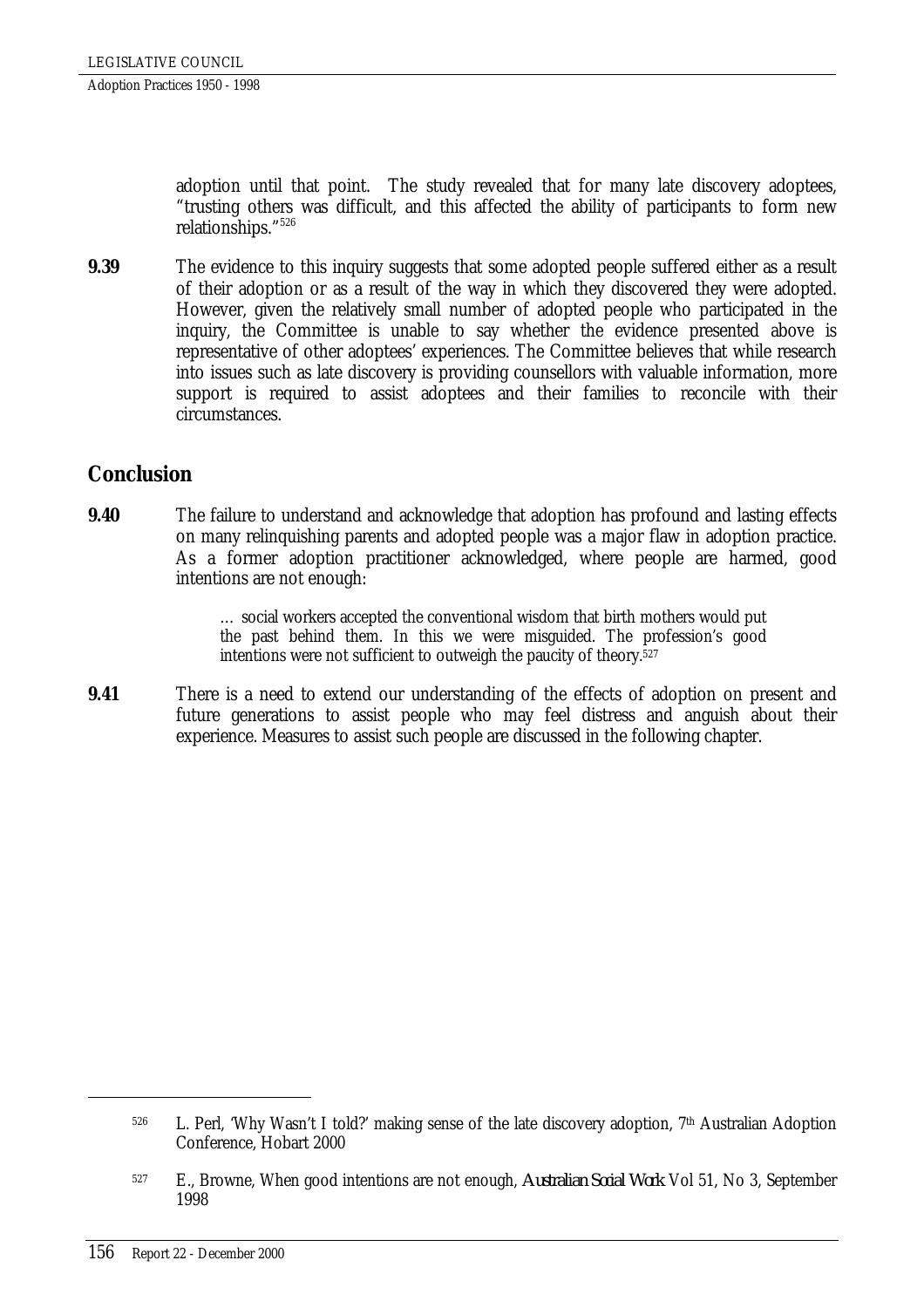# **Chapter 10 Measures to assist people affected by past adoption practices**

The evidence to this inquiry demonstrated that there is a current and future need for support for people affected by past adoption experiences. While much of this report has focussed on a discussion of past adoption practices, this chapter looks to the future, and to measures that may assist people. This chapter provides an overview of various measures proposed in evidence and submissions including the provision of appropriate counselling services, support for reunions, and improved access to adoption information. It also examines demands for financial compensation, changes to the Limitation Act, and the abolition of adoption. The chapter considers the need for a formal apology and acknowledgment of the trauma created by past adoption practices, and the importance of public disclosure of past adoption practices.

# **Counselling and support**

**10.1** The majority of witnesses told the Committee of the great value of counselling for all those affected by past adoption practices, and the need for these services to be widely available and staffed by professionally trained people.

> In my opinion, in order to achieve some resolution for the trauma and with a view towards reaching closure, it is vital for birth parents and other members of the adoption triangle to have access to counselling by skilled adoption workers no matter what the ability to pay.<sup>528</sup>

**10.2** There are currently several ways in which people can access counselling and support services. The establishment of the Post Adoption Resource Centre (PARC) in 1991 to coincide with the introduction of the NSW *Adoption Information Act 1990* has significantly improved the availability of counselling. PARC provides services and resources for adoptees, birth parents, adoptive parents and any others affected by adoption in NSW. In their submission PARC explained:

> The bulk of our work … is listening to and counselling, over the telephone and face-to-face, those upon whom an adoption has had a profound impact. … In total we have had 31,078 counselling calls (to end April 1998) in the past 7 years, with an average of 54% of these being new clients.<sup>529</sup>

**10.3** The major functions of the Centre are to provide information, individual and group counselling, an intermediary service and a library service. PARC is not a crisis counselling service but is able to advise people of the various crisis services available such as LifeLine and the Department of Health's Mental Health Crisis Team. As explained below, they also provide services in rural and regional areas and assistance with reunion information. The

<sup>528</sup> Submission 68

<sup>529</sup> Submission 244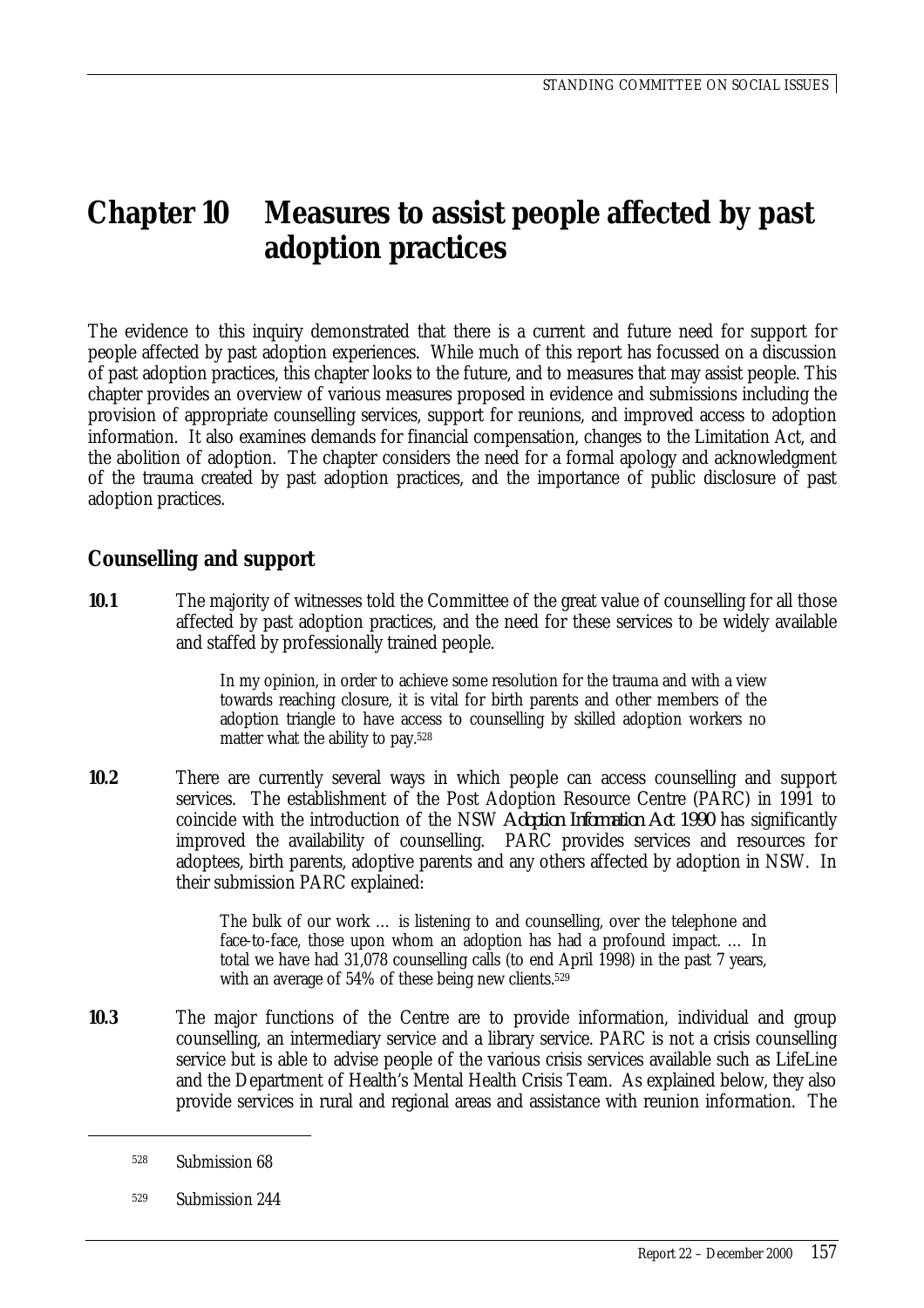Centre has a range of resource material on post adoption issues including information videos, booklets and a monthly newsletter, *Branching Out*. The Centre currently provides counselling via e-mail and is investigating the establishment of chat rooms, and group counselling sessions on the Internet.

- **10.4** The Post Adoption Resource Centre is a valuable resource centre for information on counselling and support. For the last ten years PARC has provided a specialised service for the people of this State, and in that time has identified the need for improvements in adoption information provided to counsellors, health workers, and those in regional centres.
- **10.5** The support group Origins has been critical of aspects of the services provided by PARC, and has raised concerns with the Committee about the current information available on adoption and related issues.
- **10.6** There is an immediate need for accessible information for all people adversely affected by adoption including information on the availability of appropriate counselling. The Committee believes that the development of a post adoption resource kit would address this specific gap in the current resources available and would assist a large number of people. It is essential that the contents of the kit include information to assist all persons affected by adoption, and in particular birth parents, adoptees, adoptive parents and their families. The Committee believes that PARC, as this State's specialised service in post adoption counselling and support, is the most appropriate organisation to co-ordinate the development of the kit. The NSW Standing Committee on Adoption and Permanent Care has representatives from support groups, private adoption agencies and government departments and therefore should be directly involved in the production of the resource kit.

# **Recommendation 1**

The Department of Community Services should provide funding to the Post Adoption Resource Centre to co-ordinate the provision of a post adoption resource kit. The content of the post adoption resource kit should be determined in consultation with the NSW Committee on Adoption and Permanent Care, the Department of Community Services, and the Department of Health.

**10.7** As discussed in chapter 9 many mothers and some fathers who relinquished a child to adoption continue to suffer from past practices, and the subsequent failure to provide appropriate counselling. Mothers told the Committee about their battles with alcoholism, drug abuse, relationship breakdowns, chronic depression and severe dissociative disorders. The post adoption resource kit should provide relevant information on the appropriate treatment and support necessary for mothers and fathers who have relinquished a child to adoption.

**10.8** A number of adopted people told the inquiry about the impact of adoption on them. For many, being adopted is a central and important part of their identity. The Committee understands that adoptees have specific needs, particularly as they relate to late discovery.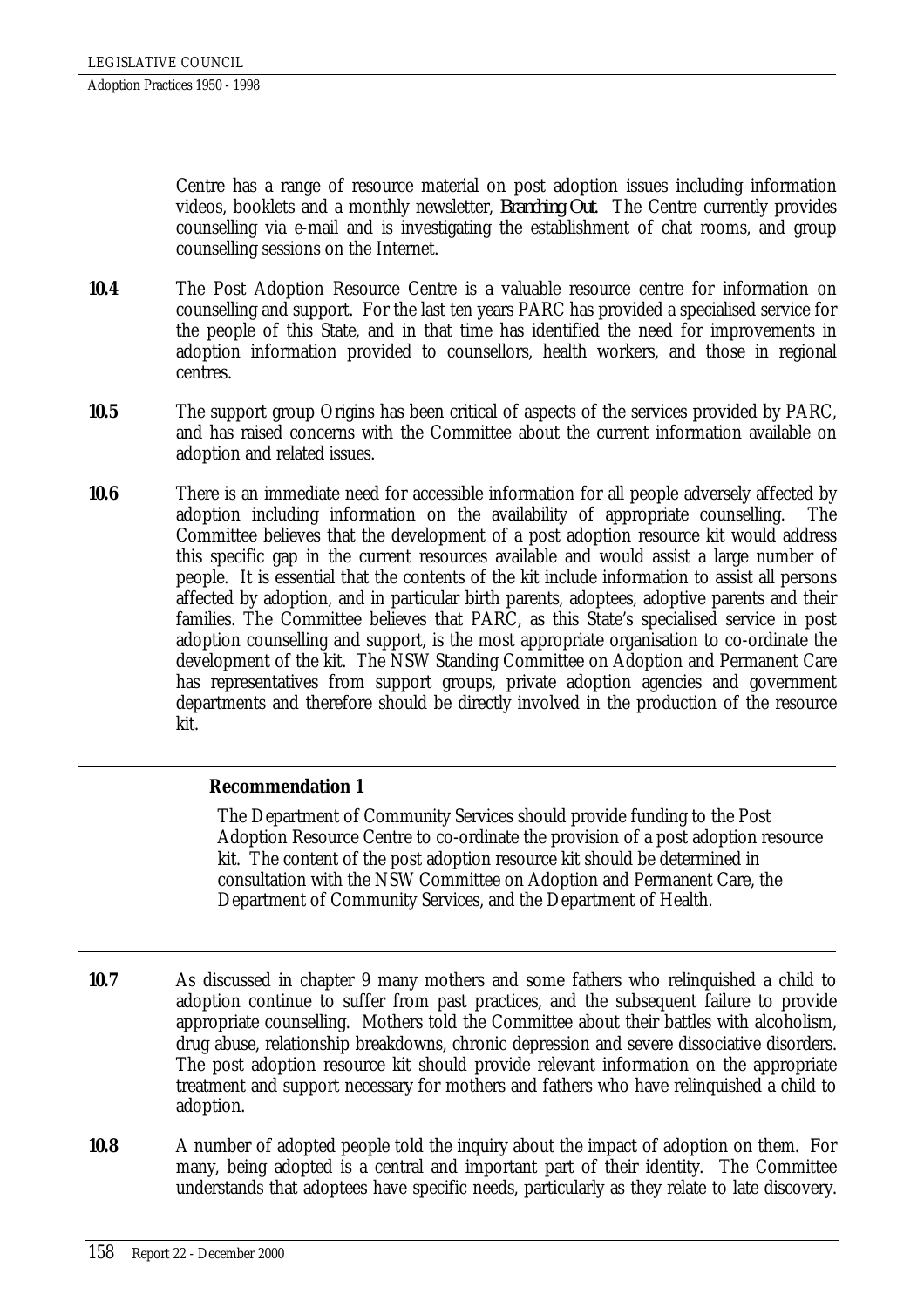The post adoption resource kit should include information appropriate to the counselling and support needs of adopted people.

### **Recommendation 2**

The post adoption resource kit, referred to in Recommendation 1, should contain information regarding support and counselling for parents who relinquished a child to adoption and information regarding support and counselling for adoptees.

**10.9** Private adoption agencies also provide post adoption counselling to mothers, fathers, adoptees and their families. According to agency practitioners, counselling support for mothers is crucial.

> Our experience shows that grief counselling after the event is all important to a mother in helping her to cope with her life.<sup>530</sup>

In some cases, these women have had no support, counselling or follow up in all the years that have elapsed since their adoption experience.

- **10.10** A Centacare representative explained that their counsellors had "a strong commitment to providing counselling/mediation" and that they were often assisting people to come to terms with their adoption experiences. Post adoption work may also involve arranging and providing counselling in reunions. Some practitioners believe that despite its importance, post adoption work within the agency is not adequately funded.<sup>531</sup>
- **10.11** The Department of Community Services' Family Information Service provides a range of services for people involved with adoption. These include maintaining the reunion and information register and assistance with the reunion process. Trained counsellors with the Service also provide telephone counselling to birth parents and limited face to face counselling. The Family Information Service also refers to PARC those people who need more in-depth support and other services.<sup>532</sup>
- **10.12** The NSW Department of Health also provides a network of support and counselling services. The Deputy Director General, Policy, Dr Smyth told the Committee that these services are available through hospitals, as well as at the 200 community health centres across the State. Dr Smyth also suggested that women should consider seeking assistance from their general practitioner and that the Department would:

encourage women who are experiencing distress to seek assistance from persons they have confidence in and they have trust in.<sup>533</sup>

- <sup>530</sup> Croft evidence, 30 September 1998
- <sup>531</sup> Submission 257

- <sup>532</sup> Milson evidence, 27 August 1998
- <sup>533</sup> Smyth evidence, 27 August 1998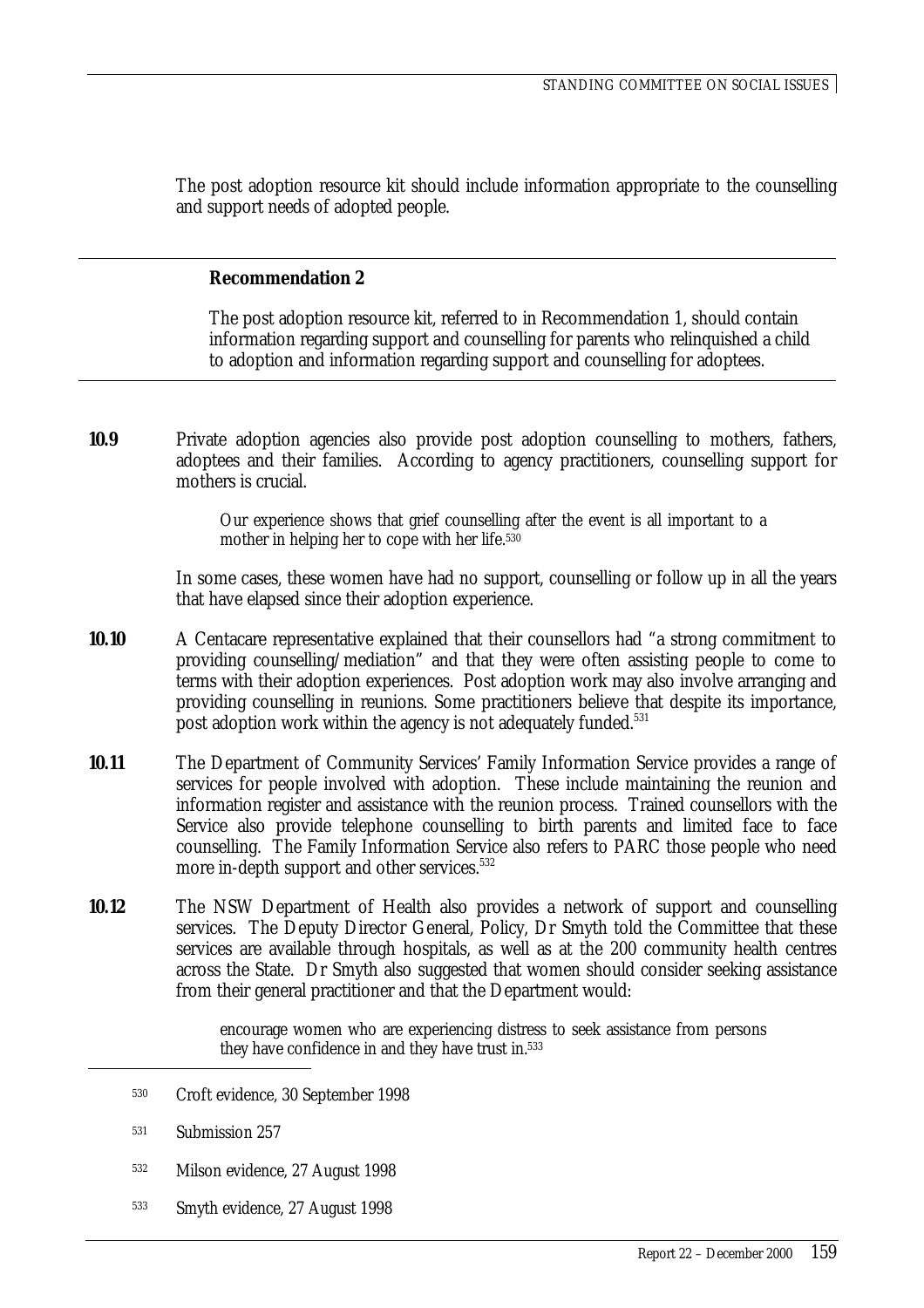# **Shortcomings experienced**

- **10.13** A number of witnesses had sought counselling from their general practitioners and from specialist psychologists and psychiatrists. These witnesses related varying degrees of success with dealing with their depression, grief and sense of guilt. Several of them felt that the cost of these specialised services was prohibitive. A small number of women also said that they did not want to use the services of PARC because of its past association with adoptions. The centre is located in Scarba House, which previously housed the Benevolent Society Adoption Agency, and some of its staff are former adoption professionals.
- 10.14 The Senior Manager Sarah Berryman told the Committee that PARC "is aware and very sensitive to the fact that some birth mothers do not want to come to Scarba House because of its past history". Therefore, PARC offers alternative venues for counselling, including home visits. Ms Berryman told the Committee of the measures employed by PARC to cater for the different needs of its clients.

PARC believes in being open and transparent about our practice. We are open to receiving feedback and we have a very clear complaints procedure. A person approaching the service will be given a choice of counsellors, each of whom is open about her qualifications and her experience. Referrals to alternate counsellors or support services is available.<sup>534</sup>

**10.15** The Committee also heard favourable comments from mothers and adopted people about the services provided by PARC.

> I also acknowledge the professionalism, knowledge and support of the staff of the Post Adoption Resource Centre who also helped facilitate my reunion, with the Child Migrant Trust … They have been a great assistance to me.<sup>535</sup>

**10.16** The Committee supports the work of the Post Adoption Resource Centre and believes the organisation has an important role to play in the continued provision of post adoption support, counselling and information. The Committee believes neither the establishment of duplicate services nor the removal of PARC from its current premises are warranted. The Committee accepts that some mothers are reluctant to access PARC services, however PARC counsellors are sensitive to these issues and are willing to refer these mothers to alternative counsellors and venues. It is important that all counsellors have access to accurate and up to date information about the needs of people suffering distress as a result of adoption. The Committee believes that the post adoption resource kit discussed above would greatly assist counsellors and others in providing appropriate information and support to people affected by adoption. As discussed above, PARC is not a crisis service but can advise people of the most appropriate service to their needs. The Committee believes these crisis services should have access to the post adoption resource kit.

<sup>535</sup> Watson evidence, 27 July 1999

<sup>534</sup> Berryman evidence, 2 September 1998. Please note Ms Berryman has changed her name to Ms Armstrong.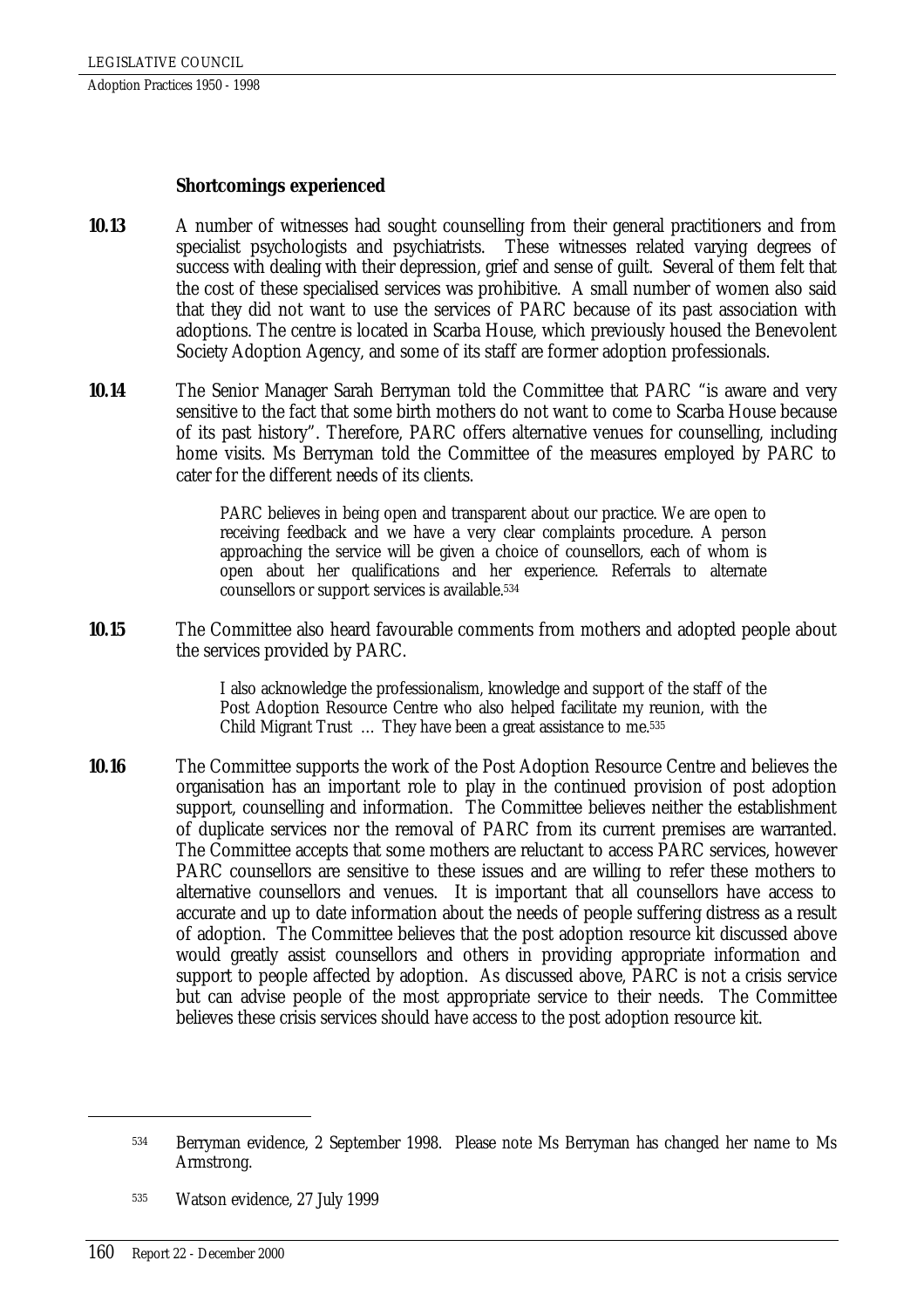### **Recommendation 3**

The Department of Community Services should ensure that the post adoption resource kit referred to in Recommendation 1 is distributed to all counsellors providing support and assistance with adoption and related issues**,** and to crisis services.

### **The importance of support groups**

**10.17** Support groups offer a valuable service for people looking for support from those with similar experiences, and for people who are reluctant to access professional assistance. Since the 1970s, support groups or self-help groups have assisted people affected by adoption and have played a major part in the radical changes to adoption practices.<sup>536</sup> Bessie Knox from Adoption Triangle explained the importance of support groups.

> It is in this forum that people are able to talk openly about themselves and know that there is a true understanding of their feelings, not judgement, and above all, that they feel safe. It seems that the need for support groups will go on for a long time ... It is a relief when they can sit in a group where people nod their heads and say, 'Yes I know how you feel'.<sup>537</sup>

**10.18** Many mothers also emphasised the importance of support groups in providing them the opportunity to share similar experiences.

> After 33 years of silence I am now able to talk to other women who have suffered as I have and the mutual support has afforded some measure of healing.<sup>538</sup>

**10.19** The Committee understands that there are a number of existing support groups and that people affected by past adoption practices seek out the most appropriate support group for their needs. These support groups often struggle to meet basic running costs and the Committee understands that during this inquiry at least one support group was forced to disband. In addition, these groups often conduct their own research and counselling and do so at members' own expense. The Committee believes that, as there are a number of support groups catering to different needs, and because these needs may change over time, it would be inappropriate to provide recurrent financial assistance to a limited number of groups. However, in recognition of the importance of their work, the Committee believes that an on-going program of specific project grants to support groups for tasks such as training, rural outreach programs, research and writing projects should be established.

<sup>538</sup> Submission 89

<sup>536</sup> A discussion of the development of support groups for mothers can be found in chapter 4.

<sup>537</sup> Knox evidence, 29 July 1999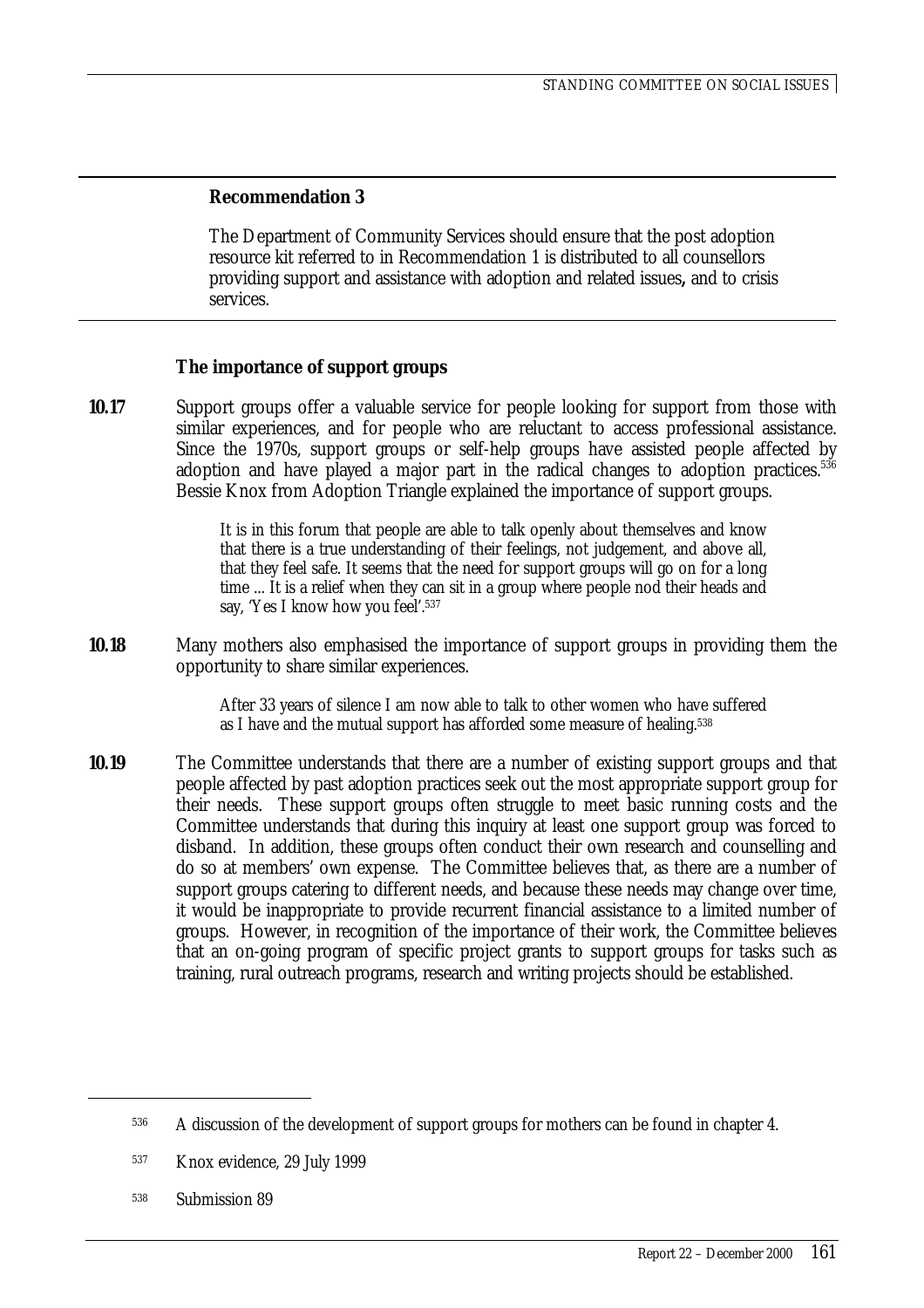#### **Recommendation 4**

The Minister for Community Services should establish a program of specific project grants for NSW parents support groups for the purpose of providing financial assistance for projects related to counselling, training, research and writing on the impact of adoption.

#### **Services in rural and remote areas**

**10.20** People in non-metropolitan, rural and remote areas have minimal access to professional counselling. Erica Berzins, an adopted person who has been active in the adoption community for several years, told the Committee that:

> In country areas there are rarely professionals trained in or with knowledge of adoption and adoption-related issues. Country people are reliant on phone counselling and written material from Sydney and a very occasional visit from Sydney professionals.<sup>539</sup>

**10.21** As part of its brief to provide services to regional NSW, PARC offers assistance to people outside of Sydney. This includes making regular visits to regional centres to consult with local support groups and to assist new groups to become established, as well as hosting information meetings for people affected by adoption and professional development workshops for health and welfare professionals. PARC also provides a NSW toll free number which may be used to access information and counselling. Despite these initiatives, PARC acknowledges that:

> There are many birthparents in rural and regional New South Wales who have no access to any kind of counselling support in their region and we certainly support a need for counselling support to be increased in regional New South Wales.<sup>540</sup>

**10.22** Representatives from PARC proposed that, with funding support, it could alleviate this situation by conducting more training of local counsellors across regional NSW to provide post adoption counselling.<sup>541</sup> This suggestion was also supported by the NSW Branch of the AASW. As noted above, support groups play a key role in assisting people to come to terms with their experiences of adoption and the Committee understands that there is a particular need for the establishment of support groups in rural and regional NSW. The Committee is aware of rural outreach programs in other States such as the program organised by the South Australian branch of the Association Representing Mothers Separated From Their Children By Adoption (ARMS).<sup>542</sup>

- <sup>540</sup> Berryman evidence, 2 September 1998
- <sup>541</sup> Submission 244
- <sup>542</sup> For more information, see ARMS (SA) How best to meet the needs of adults in Australia whose lives have been affected by adoption, in op.cit., Hobart 2000, pp.155-164

<sup>539</sup> Berzins evidence, 27 July 1999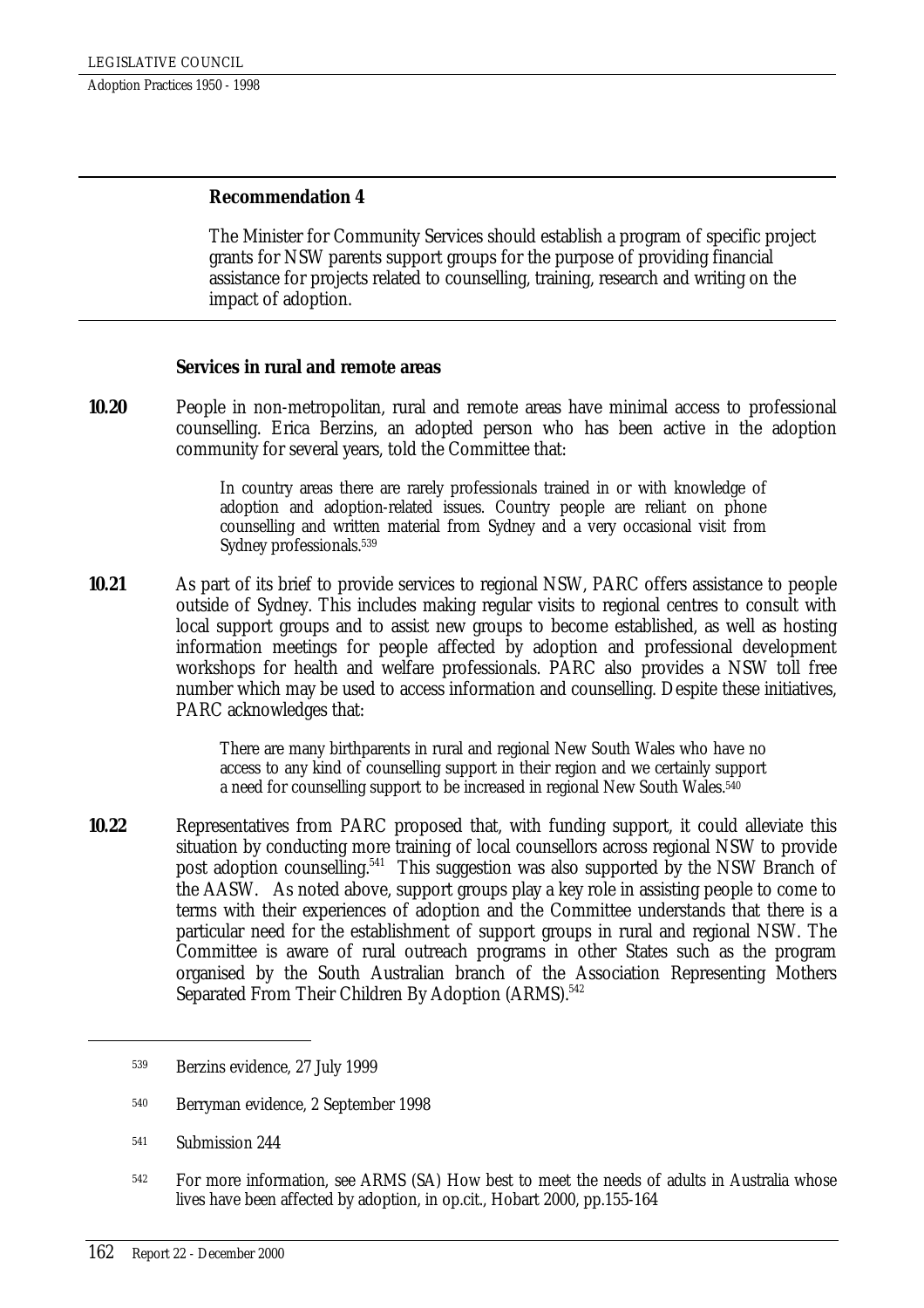**10.23** The Committee acknowledges the crucial importance of counselling and support for women and in some cases families, who are affected by past adoption practices; there are clearly gaps in services in rural and regional NSW. The evidence has demonstrated clearly that failure to meet the needs of people affected by adoption has had a profound and longlasting effect on their well-being and mental health. Resources should be made available to ensure that adequate counselling services are available in rural and remote NSW. The Committee therefore believes that there should be a designated worker within PARC to engage in projects related to the delivery of post adoption support and counselling services in regional NSW. The worker would be responsible for identifying the areas of need for services, training counselling and support staff in rural and regional areas, and assisting with the establishment of support groups.

#### **Recommendation 5**

The Department of Community Services should provide additional recurrent funding to the Post Adoption Resource Centre to create a designated position for rural and regional NSW.

#### **Recommendation 6**

The Department of Community Services should provide funding for travel and related expenses to ensure adoption counselling and support services in rural and regional NSW have face to face contact with the designated worker.

## **Reunions**

- **10.24** Prior to 1990 there were only limited opportunities for reunions. The Department of Family and Community Services did not release identifying information, such as birth and marriage certificates, and this made the location of people separated by adoption very difficult. In 1976 the Department established a Voluntary Person's Contact Register which allowed reunions to occur through the Department, but only if both parties registered with the service (see chapter 4 for details).
- **10.25** The *Adoption Information Act 1990* gave all birth parents and adoptees the opportunity to access birth and marriage certificates and make contact. However restrictions regarding contact are in force if the adoptee is under the age of eighteen, or if either party has placed a contact veto.
- **10.26** The *Adoption Information Act 1990* established a system of contact vetos for adoptions that occurred before assent of the 1990 Act where the Order of Adoption was made in NSW under the *Adoption of Children Act 1965* or made elsewhere and recognised under that Act. The *Adoption Act 2000* retains this provision. The contact veto system was considered necessary to protect the rights of those people who had been given an undertaking that the information about the adoption would remain secret. The 1990 Act included a provision for the system of contact vetos to be reviewed ten years after the assent of the Act. Section 29 of the 1990 Act required that the Director-General report to the Minister on whether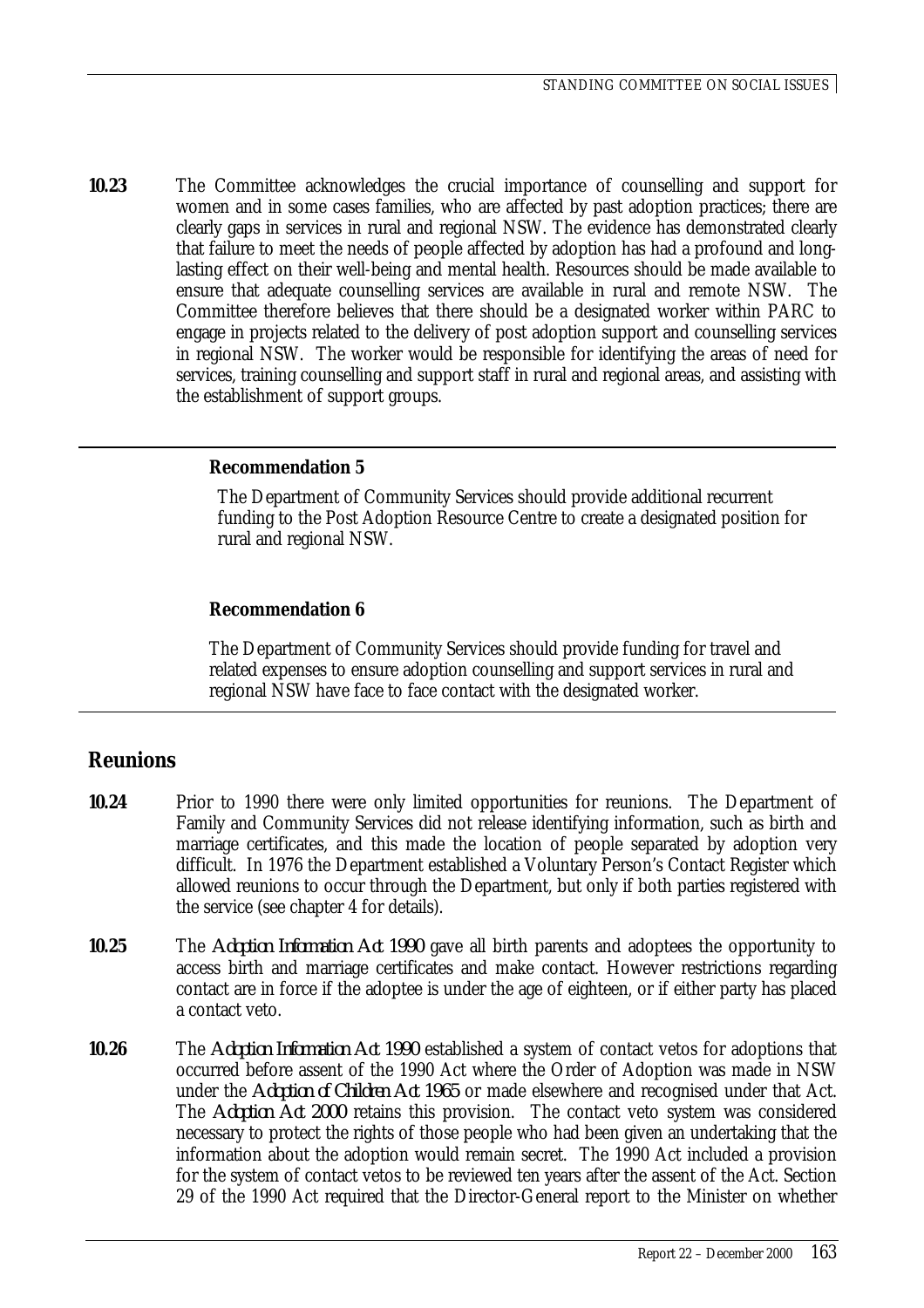the contact veto register should be closed. In 1995 this clause was repealed leaving open the question of whether the contact veto system would remain in place indefinitely.

**10.27** The experience of reunions is a highly complex and emotional issue. While the majority of people arrange their own reunions with only minimal assistance and advice, some people need considerable support and assistance. The majority of submissions from mothers, fathers and adoptees included stories about the reunion experience.

> I am truly fortunate to have the love and support of my daughter. She is now 37 years old and initiated contact in 1991. We have worked together carefully to build a relationship appropriate to our individual needs. At times we have encountered difficulties, but our connection has remained intact, and our relationship is still growing.<sup>543</sup>

**10.28** The Committee notes that adoption-related issues, such as reunions and information about biological heritage, will be important to the grandchildren of mothers who have relinquished a child for adoption, as well as subsequent generations. Some mothers emphasised the importance of establishing a relationship not only with their children, but also their grandchildren.

> In February 1994 my daughter and I met at last. We are in touch by phone, and one day I may get to know my two little grand-daughters.<sup>544</sup>

**10.29** The Committee heard from some mothers that while the reunion was successful, the experience of meeting their child did not remove the feelings of hurt.

> I am delighted to advise that my daughter and I were reunited in 1995. Whilst our reunion has been wonderful and complete in every way, I still deeply mourn for those early days when she was a baby, and I was unable to love and nurture her the way most birth mothers do.<sup>545</sup>

> We had a reunion in 1998 after corresponding for a time with the occasional phone call. The pain will always be there, but it is much easier to bear now I know where she is and that I can contact her at any time.<sup>546</sup>

**10.30** A significant number of mothers told this inquiry that their experience of a reunion was a disappointing one.

> I have met my daughter only to find that she holds me responsible for discarding her, and does not want anything to do with me.<sup>547</sup>

<sup>543</sup> Submission 68

- <sup>544</sup> Submission 89
- <sup>545</sup> Submission 56
- <sup>546</sup> Submission 113
- <sup>547</sup> Submission 33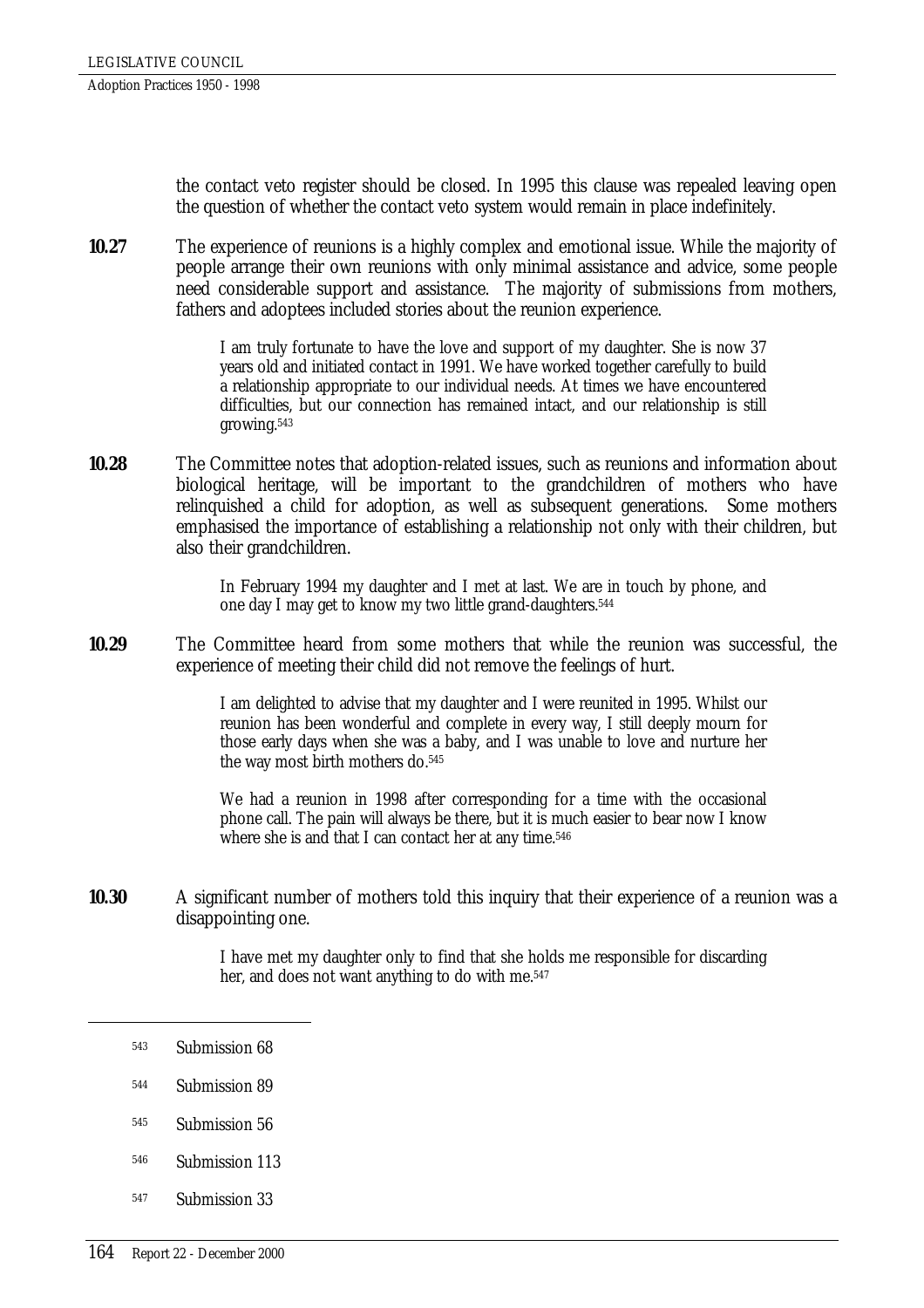10.31 Others found the contact veto difficult to cope with.

When the laws changed I found where my son was living, but was sent a letter to say a Contact Veto had been placed against me. I guess that was pretty final he hated me for what I had done to him.<sup>548</sup>

**10.32** The Committee understands that it is not uncommon for parties to hold conflicting views about what they want from any future relationship. For some mothers the initial contact and the knowledge that their child is safe is sufficient for them to feel satisfied and at peace. Some children who were given up for adoption are content with their adopted family and do not seek a continuing relationship with their birth parents. For a variety of reasons, contact may not be maintained beyond the initial period.

> I had always believed that once I could find my child and reunite with him, I would finally find some peace of mind. I decided to begin a search for my son. We exchanged letters and photographs, at which time we were reunited in person. Our relationship seemed to be going well, and we spoke fortnightly. However during a visit (at his invitation), his attitude towards me suddenly changed, and he has since ceased all contact without reason or explanation.<sup>549</sup>

**10.33** For most adoptees the reunion is a culmination of searching for identity, to find someone with whom they share a biological history, and someone who may "look like me". Adoptees have explained that this has nothing to do with whether the adoption has been good, bad or indifferent, but it is a need to find themselves and to have a background. An adoptee, Erika Berzins, told the Committee about what reunion meant to her.

> As an adult in reunion, adoption meant that I again had to redefine myself, having gained a new knowledge. It meant that I had to find a position for all these family members in my life and that I still had to deal with unanswered questions and secrets, and their insecurities as well as my own. However it also brought enormous value to my life to be able to share in my birth parents' lives as well as the lives of my adoptive parents and each of their families.<sup>550</sup>

**10.34** The Committee understands that reunion also affects other members of the family. In the case of one woman going through a reunion with the daughter she relinquished, there was also an impact on her other children.

> Counselling was available to my children through school counsellors. My second daughter did avail herself of this a few months after the reunion. I went and saw the counsellor with her once and the counsellor suggested some family counselling.<sup>551</sup>

<sup>548</sup> Submission 82

- <sup>549</sup> Submission 122
- <sup>550</sup> Berzins evidence, 27 July 1999
- <sup>551</sup> Roscoe evidence, 27 July 1999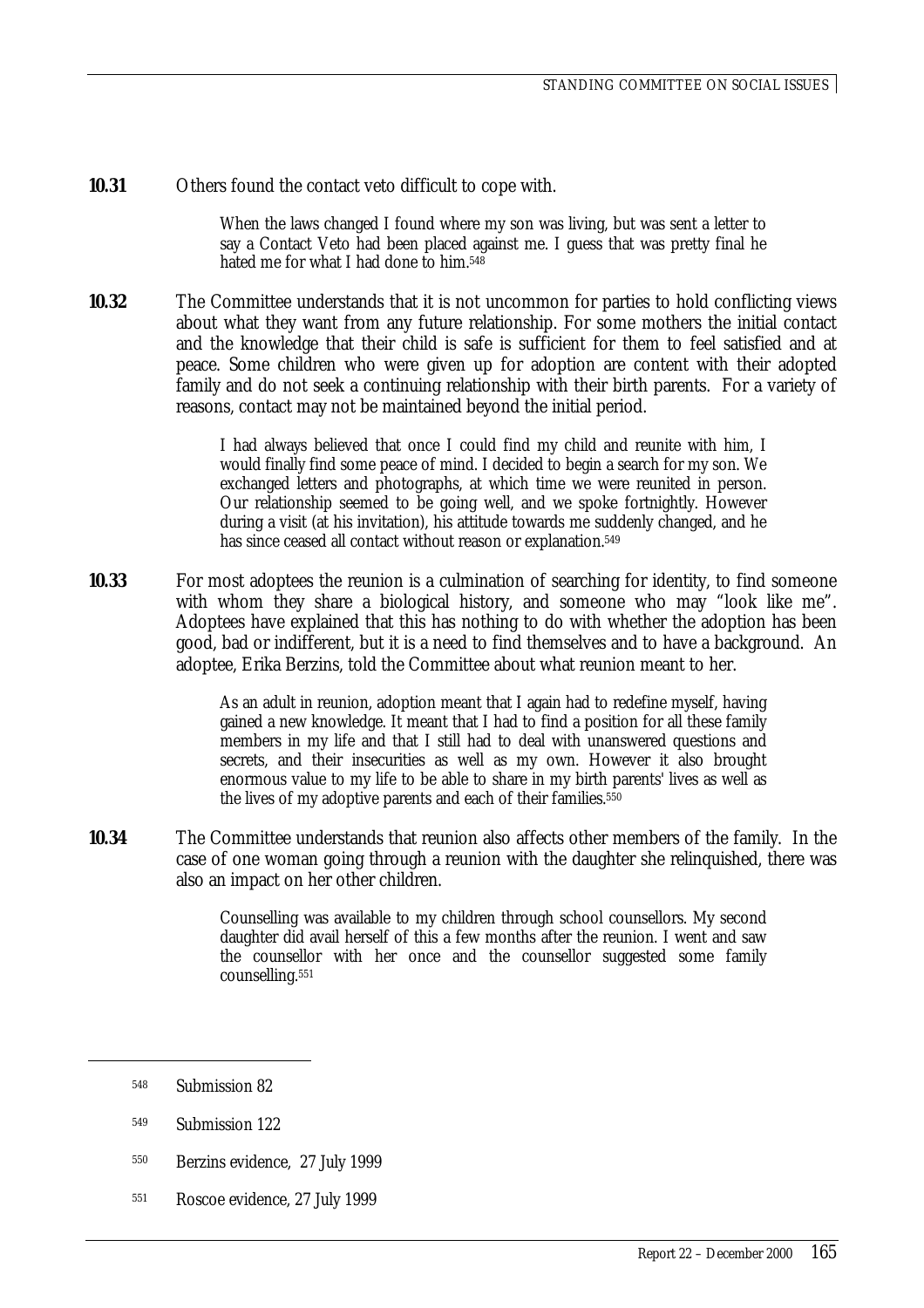## **The need for continuing support with reunions**

- **10.35** As the legislation is only ten years old, knowledge of the impact of reunions on people in this State is relatively limited. The Post Adoption Resource Centre has contributed to the information on adoption search and reunion issues, and has prepared booklets, pamphlets, and a video, *The Path Ahead*. The video provides information on the process of reunion and the experiences of people who have searched and had contact. The NSW Committee on Adoption and Permanent Care has also published accounts of reunion experiences, the most recent being *Down the Track*, published in 1999. There is a growing international interest in the reunion process as demonstrated by the number of papers on reunion at the most recent adoption conference held in Hobart, *Putting the Pieces Together,* and in particular Julia Feast's paper on adoption, search and reunion.<sup>552</sup>
- **10.36** While many people experience extreme joy at and after the reunion, others experience ongoing feelings of grief, anger, abandonment and guilt. There has been limited research undertaken in NSW on the effects of the 1990 legislative changes, and on the impact of reunions on birth parents, adoptees, adoptive parents and other relatives. The Committee believes there is an immediate need for research into the outcomes of the Adoption Information Act, and in particular the reunion process and its impact.

## **Recommendation 7**

The Minister for Community Services should provide funding for a major independent research project on the reunion process and the short- and long-term impacts of reunion on adoptees, birth parents, adoptive parents and their families.

## **Review of contact vetos**

- **10.37** The Committee accepts that some people are not ready for the reunion process to begin, and therefore the contact veto is a desirable measure to allow for protection from contact with the other party to the adoption. However, there is a view that the current contact veto arrangements are too restrictive and do not take into account the possibility that the desire for a veto may change over time.<sup>553</sup> As explained above, the *Adoption Information Act 1990* established a system of contact vetos for adoptions that occurred before assent of the 1990 Act and the *Adoption Act 2000* retains this provision. The 1990 Act reflects the importance now attached to contact between birth parents and adoptive children as part of the adoption experience.
- **10.38** So far as the Committee is aware, there have been no prosecutions for breaches of the contact veto since its introduction with the Adoption Information Act. The Committee understands that the vast majority of people do not breach the contact veto. The Standing

<sup>553</sup> For further discussion, see Report 69, Review of the Adoption Information Act, NSW Law Reform Commission, July 1992, pp.183-189

<sup>552</sup> J. Feast, Adoptive People's Search for Identity & Reunion, op.cit., Hobart 2000, p.1-13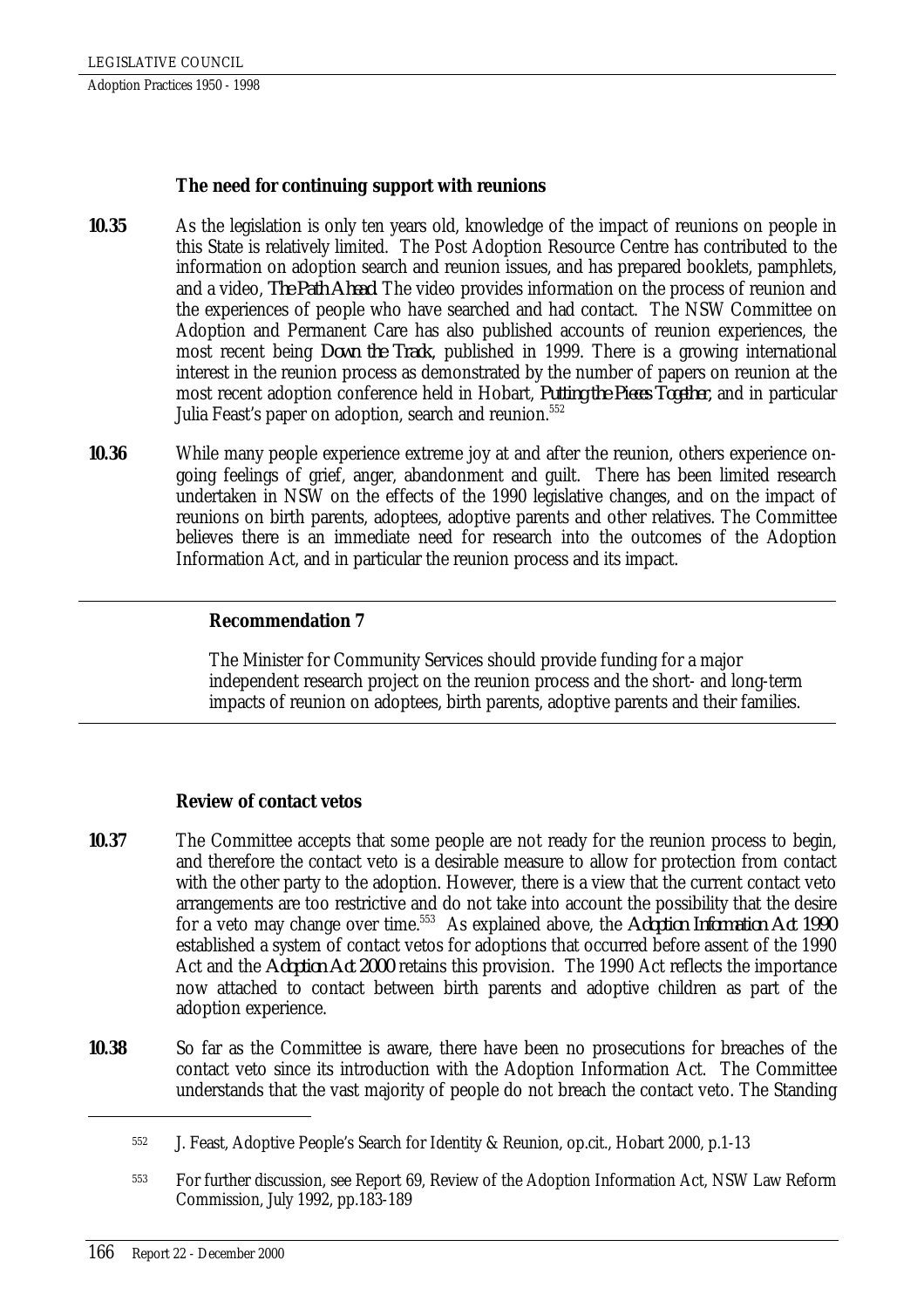Committee on Social Issues report in 1989 on *Accessing Adoption Information* recommended that the contact veto system should cease on 1 January 2000. The *Adoption Act 2000*, however, provides for contact vetos with no period of renewal; hence all vetos remain in place indefinitely. The Committee notes that Part 4, Clause 161 of the new Act allows for the Director General to approach the person who has refused contact under a contact veto to ask whether they wish to confirm, cancel or vary the contact veto.

- **10.39** The Committee understands that a recent review of arrangements in New Zealand showed that very few people who had placed a contact veto renewed that veto.<sup>554</sup> The veto arrangements in other Australian States vary. Section 27B of the South Australian *Adoption Act 1988* provides for the limitation of the right to obtain information which has effect for a period of five years. After five years, the veto must be renewed or it will lapse. In the Victorian *Adoption Act 1984* there is no provision for contact vetos.
- **10.40** The Committee believes that administration of contact vetos should be reviewed. Arrangements for contact vetos in this State appear to be inflexible by comparison to arrangements in other jurisdictions. Because a contact veto can be highly distressing for some people, and research shows that a proportion of people when asked do not wish to renew their contact veto, it would seem appropriate to establish a system of regular reviews of contact vetos. This could be done by amending the *Adoption Act 2000* to require the Department to periodically contact all people who have lodged a contact veto asking them whether they wish to retain or revoke the veto. The veto would only be removed if the person who lodged the veto responded by stating that they wished it to be revoked.
- **10.41** An alternative system would be similar to that in South Australia, whereby automatic cancellation would occur after a fixed period of time unless an optional renewal is exercised. In this case, the onus would be on people who lodge a contact veto to maintain the veto after a substantial period of time has elapsed.
- **10.42** Moving to a system of periodic review of contact vetos would substantially change the existing contact veto system and would require amendment to the *Adoption Act 2000.* The Committee therefore considers that consultation with relevant groups and agencies should take place with a view to determining whether a review is required.

## **Recommendation 8**

 $\overline{a}$ 

In consultation with relevant interest groups, the Department of Community Services should review the current contact veto provisions of the *Adoption Act 2000* with a view to establishing procedures for periodic review of contact vetos. The review should consider whether it is appropriate to establish procedures for renewal and/or cancellation of contact vetos.

<sup>554</sup> For more information, see New Zealand Law Commission, Preliminary Paper 38, *Adoption: Options for Reform*, October 1999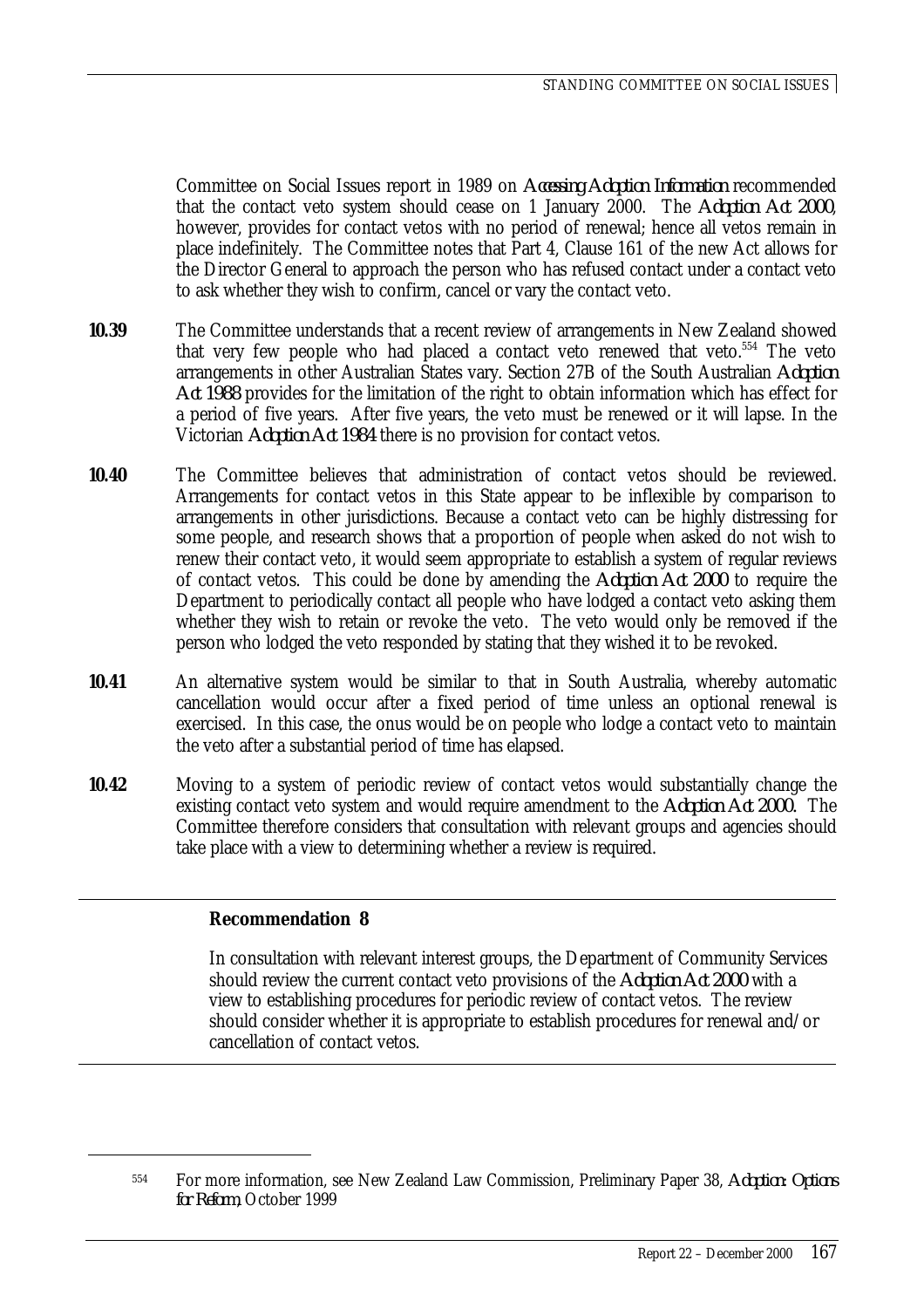**10.43** The lack of consistency between the States and Territories in relation to contact vetos presents particular problems for people who have relatives living in other States. The Committee considers that uniform contact veto procedures are desirable to ensure that people have the same rights to information regardless of where they live in Australia.

#### **Recommendation 9**

The Minister for Community Services should contact her counterparts in all other States and Territories with a view to establishing uniform law and procedures in relation to contact vetos.

## **Reunion services for Aboriginal people**

- **10.44** As explained in the Introduction to this report, this inquiry has not considered in detail the adoption experiences of Aboriginal people. While the Committee did not receive evidence from Aboriginal women who had relinquished a child to adoption, the Committee believes it is appropriate to comment on post adoption support for Aboriginal people.
- **10.45** Link-Up (NSW), established in 1980 for Aboriginal adults who were separated by removal, separation, adoption or fostering, assists people to find their immediate family and reunite them. The *Bringing them home* report identified that for indigenous people:

Reunion is important but very difficult because of the way in which the removal policies were administered. Prior to the establishment of Link-Up most people were not aware of the family records that might provide clues to their identity. Accessing those records was difficult. Between 1980 and 1994 Link-Up (NSW) … reunited more than 1,000 individuals.<sup>555</sup>

**10.46** Since 1994 many more Aboriginal people, particularly adoptees, have used the organisation to locate their families. Link-Up (NSW) suggested that some of the relinquishing mothers who contact their organisation have difficulties associated with reunion.

> They not only need to deal with the impact of the child coming back into their lives and making an approach towards having some kind of contact, but they also have to deal with how to tell the family.<sup>556</sup>

**10.47** The NSW Government provides between 15-20% of funding for Link-Up (NSW), with the remainder provided by the Commonwealth through the Aboriginal and Torres Strait Islander Commission (ATSIC). The NSW Department of Community Service funds one case worker, and the NSW Department of Corrective Services funds a case worker to work

<sup>555</sup> Human Rights and Equal Opportunity Commission, *Bringing them home, Report of the National Inquiry into the Separation of Aboriginal and Torres Strait Islander Children from Their Families*, April 1997, p. 357

<sup>556</sup> Hermeston evidence, 25 October 1999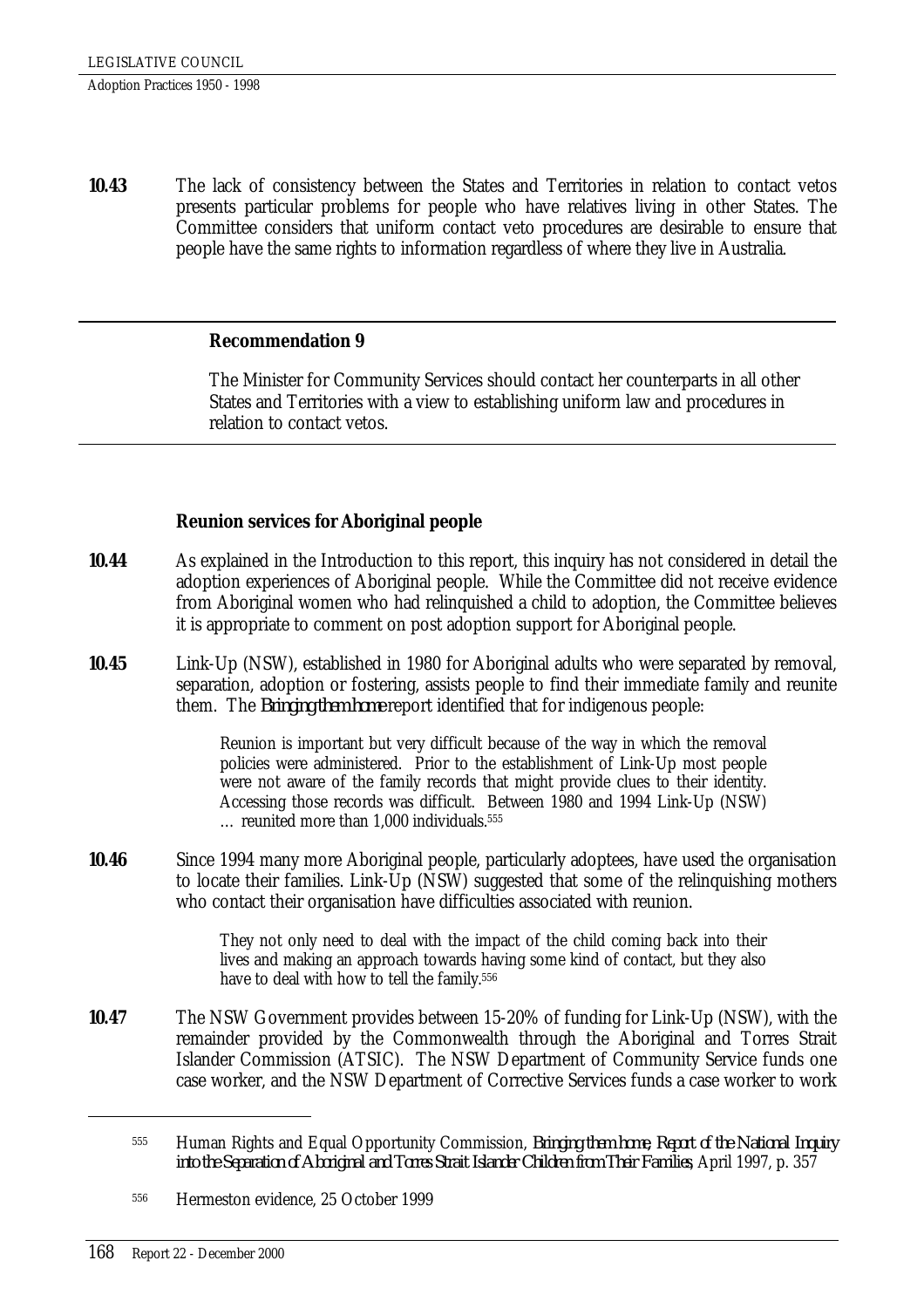specifically in NSW prisons. The latter position was created as a result of the recommendations of the *Bringing them home* report. In addition to this, the Committee understands that also as a result of the recommendations made in *Bringing them home*, the NSW government have contributed considerable funds as one-off grants to assist Link-Up in the provision of services. The Federal government have also increased their funding as a result of the report with particular assistance with information technology resources.

**10.48** The increased funding has been appreciated by Link-Up (NSW). However, the Committee understands there is a continuing need for resources, particularly funding for case workers providing counselling and support for Aboriginal people. While the Post Adoption Resource Centre provides assistance and support to both non-indigenous and indigenous people affected by adoption, the majority of Aboriginal people access Link-Up (NSW). The service provides support and assistance for reunions within the context of understanding the unique and specific issues relating to the forced removal of Aboriginal children, and the impact on indigenous individuals, families and communities.<sup>557</sup>

**10.49** According to the *Bringing them home* report, while Link-Up (NSW) is committed to assisting all aspects of reunion:

> This Inquiry however is not satisfied that the funding they receive adequately takes the needs for cultural renewal and reunion into account.<sup>558</sup>

**10.50** Link-Up (NSW)'s case work load has increased significantly since the release of the *Bringing them home* report, and it is expected that demand for these services will continue to increase. The Committee applauds the NSW government's response to the need for additional services by creating a position for case work in NSW gaols. However, in light of the increasing need for post adoption support with family tracing and reunions the Committee believes that the NSW government should review the current funding arrangements for Link-Up (NSW) with regard to staffing resources for counselling and support case work. This review should take into consideration the Senate report, *Healing: A Legacy of Generations*. 559

## **Recommendation 10**

The NSW government should review the current funding arrangements for Link-Up (NSW) to ensure that current funding levels for support, counselling and reunion assistance for indigenous people affected by past adoption practices are sufficient.

<sup>557</sup> For more information on these issues, see *Bringing them home*, op.cit., April 1997

<sup>558</sup> ibid, p. 367

<sup>559</sup> Senate Legal and Constitutional References Committee, *Healing: A Legacy of Generations*, Commonwealth of Australia, November 2000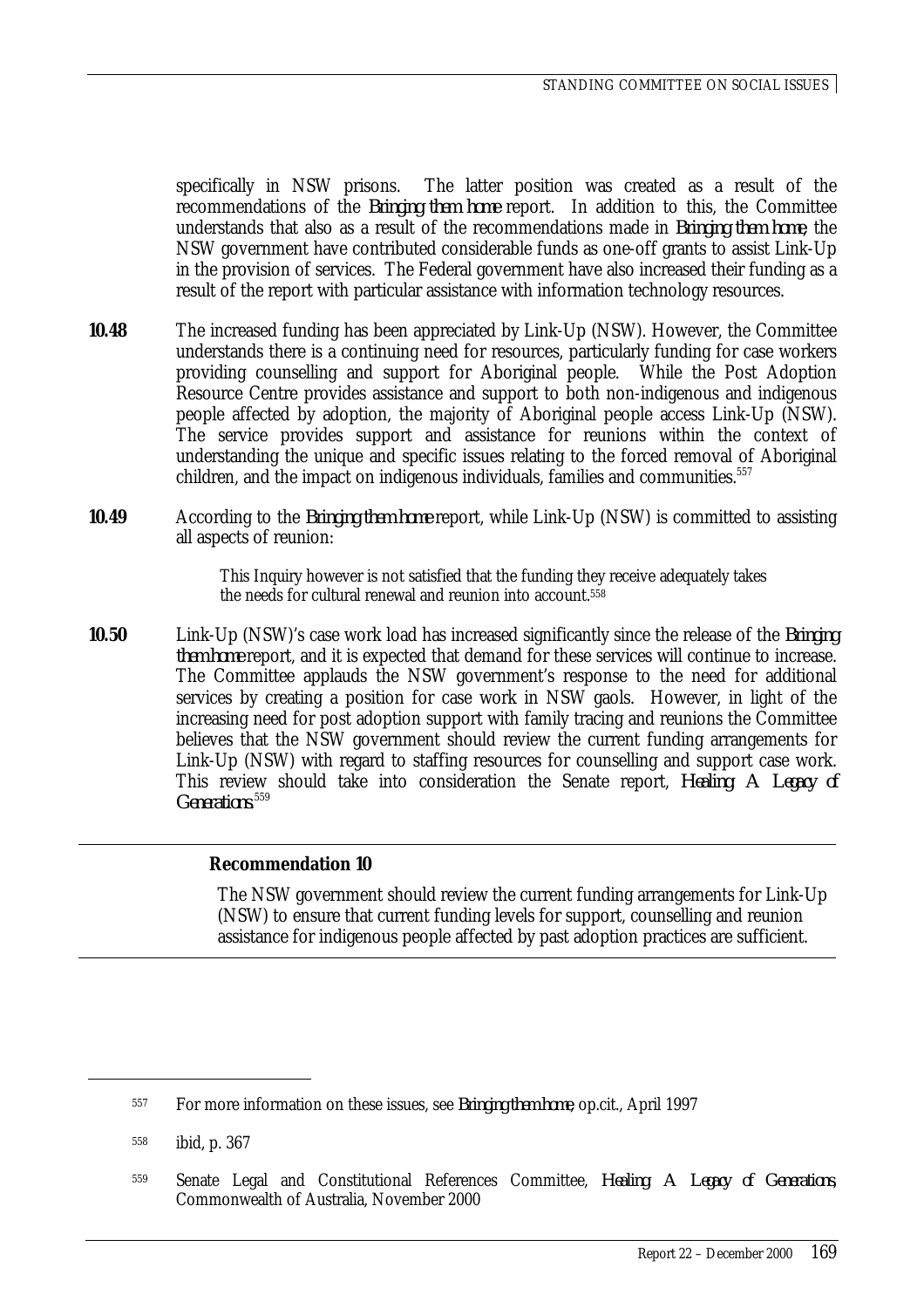## **Access to identifying information**

- **10.51** Under the provisions of the *Adoption Information Act 1990*,<sup>560</sup> adult adopted persons and the birth parents of an adopted child are able to access identifying information about a party to an adoption. In many cases access to 'origins' information is recognised as a crucial element in the healing process for people affected by adoption.
- **10.52** Adoption professionals and mothers told the Committee there were significant barriers to accessing identifying information and one of the major barriers is cost. To access this information, a person must first obtain a search or supply authority<sup>561</sup> from the Family Information Service of the Department of Community Services. A fee of \$135 is payable to the department at the time of application.<sup>562</sup> The fee also covers the cost of a range of services provided by the Department including registration on the Reunion and Information Register, \$65; access to identifying information (prescribed information) from departmental files, \$50; attendance at an information meeting and a copy of a Search Guide, \$35.563
- **10.53** Centacare told the Committee that if a client's prescribed information is held by another agency, he or she may write to the Department stating that they only require the Supply Authority and requesting only to pay \$35. However, Centacare believes that this should be a 'routine' option for clients, not a request which has to be 'specially argued'.<sup>564</sup> The availability of this option is not explained in the Department's 'factsheet' on how to apply for a supply authority. It is therefore likely that many people are not aware of the fact that they do not need to pay for the entire package of services provided for the Department's \$135 fee.
- **10.54** After securing an authority to search, most people would proceed to contact one or more of the following agencies: the Registry of Births, Deaths and Marriages; the hospital where the birth occurred; the agency or solicitor responsible for arranging the adoption; and the Supreme Court registry.
- 10.55 In addition to the cost of the supply authority, most of the above-mentioned agencies impose a charge to cover the cost of searching and retrieving documents. For example, the Registry of Births, Deaths and Marriages charges \$26 for a copy of a certificate and will conduct a search of marriage and death records for \$26 for each ten-year period. However, in adoption matters, where searches may be required for the past twenty or thirty years, the registry charges a maximum fee of \$40. While the actual cost to the Registry may be higher,

<sup>564</sup> Submission 257

<sup>560</sup> These provisions are re-enacted in the *Adoption Act 2000*

<sup>561</sup> A supply authority is proof that a person has made a valid application under the Adoption Information Act to search for previously closed adoption and medical records.

<sup>562</sup> Department of Community Services, *Factsheet,* Family Information Service, April 1998. People in receipt of certain Commonwealth pensions and benefits may be eligible for a fee reduction of between \$75-\$100

<sup>563</sup> ibid. A discount on the individual costings is offered for the package.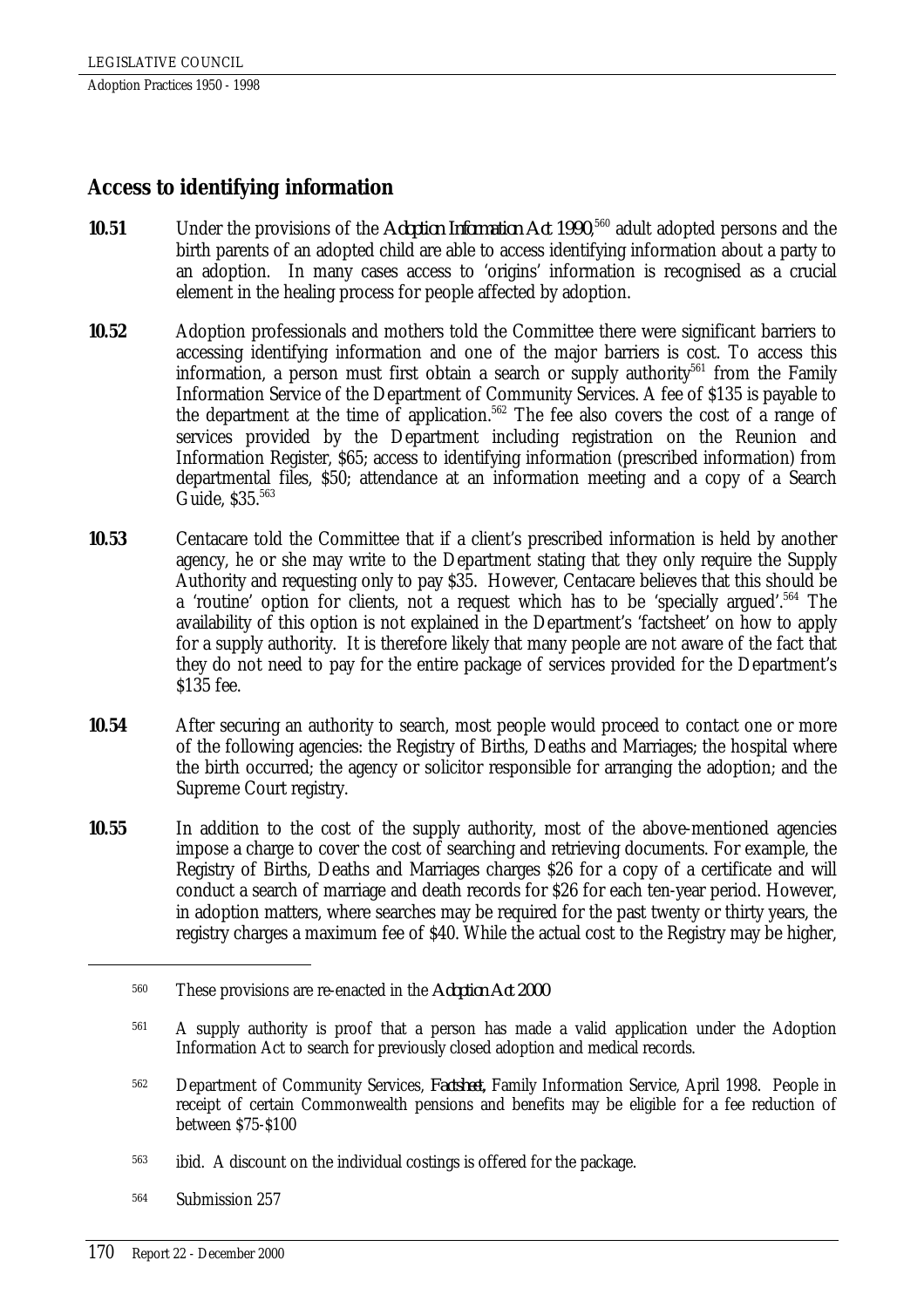the cost of these searches are covered by cross subsidies from other revenue sources.<sup>565</sup> Adoption agencies generally do not charge a fee for origins work, although they may request a donation in an attempt to cover costs. On occasions, the Post Adoption Resource Centre has provided assistance with fees, but this assistance is dependent on donations received by the Centre.

**10.56** The Committee heard from many people who feel they should not have to pay for records relating to their adoption or birth.

> I'd hate to think how much time and money I've spent trying to get as much information and copy of records I knew about.<sup>566</sup>

> …I know that there are people who would like to trace their adopted children but who cannot afford to pay the cost for the supply authority and all the rest. If the current governmental policy is "user pays", then I would suggest that we who have been affected by adoption have already paid and should not have the added indignity forced upon us of having to pay financially any more.<sup>567</sup>

- **10.57** According to Centacare there is a strong case that these services should be provided free of charge<sup>568</sup> and this view is widely supported by other adoption professionals, adoption agencies and support groups.
- **10.58** The Committee understands that the cost of accessing identifying information imposes a significant barrier for many mothers and adoptees who are searching for information about their origins. In addition, many people object to paying for information which they feel should never have been concealed from them in the first instance.
- **10.59** Where possible, mothers and adoptees should not be expected to pay more for access to official information about themselves than those people not affected by adoption. The standard fee for a copy of a birth, death or marriage certificate is \$26. However, a supply authority provided by the Department of Community Services is \$35. The Committee believes that the fee for the supply authority, as well as the additional costs detailed above, should be abolished. Such an initiative would reduce the costs involved in adoption searches and would demonstrate clearly a commitment to reducing the disadvantages felt by many people affected by the secrecy imposed by past adoption practices.

## **Recommendation 11**

The Department of Community Services should waive the fee for the provision of a supply authority by the Department of Community Services.

- <sup>565</sup> Taylor evidence, 16 June 1999
- <sup>566</sup> Submission 125

- <sup>567</sup> Submission 149
- <sup>568</sup> Centacare evidence, 16 June 1999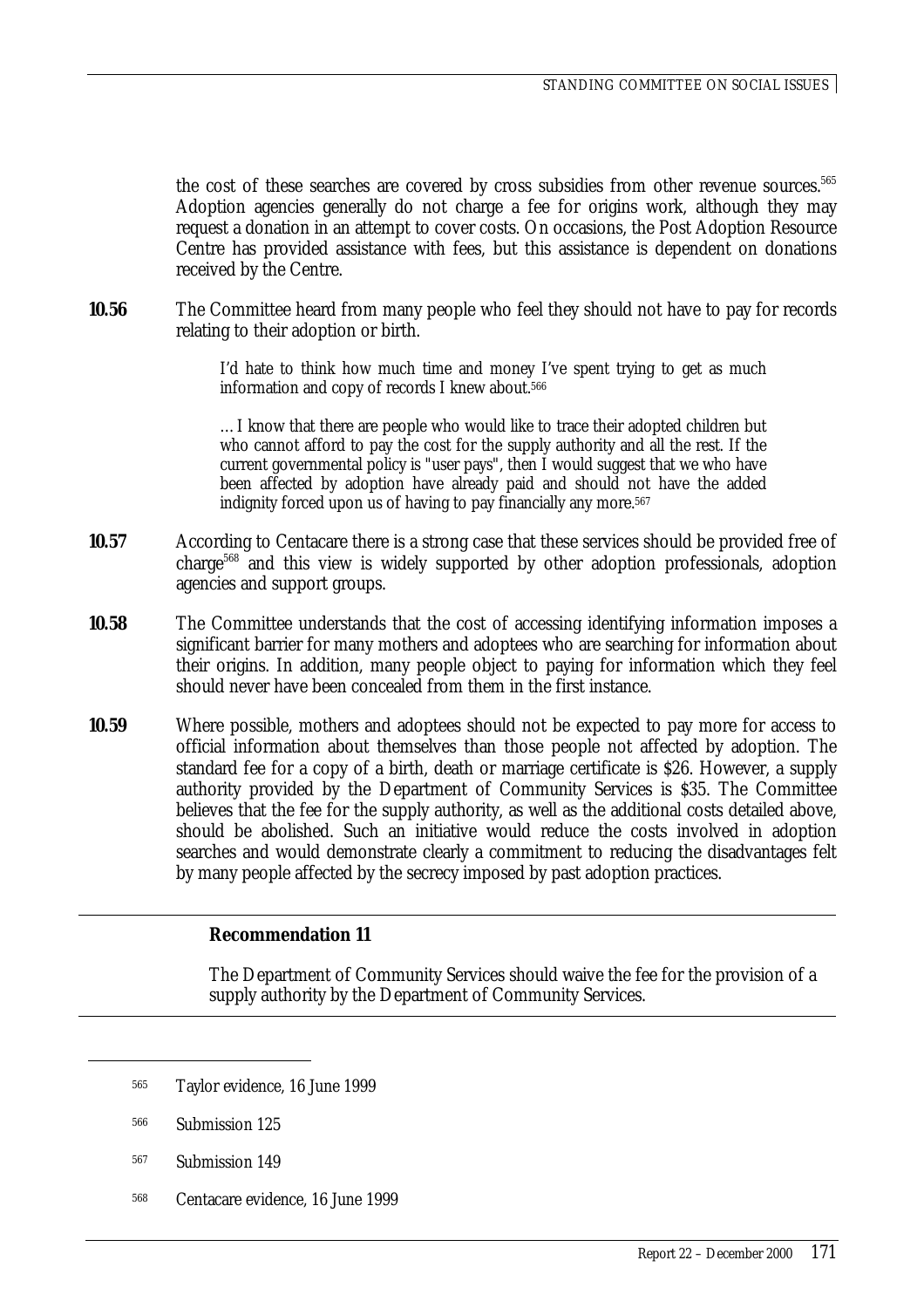#### **Recommendation 12**

The Department of Community Services should remove the additional costs for services provided by the Department including registration on the Reunion and Information Register; access to identifying information (prescribed information) from departmental files; attendance at an information meeting and a copy of a Search Guide.

**10.60** Another concern raised was that people seeking their adoption information are experiencing lengthy delays. The Committee understands that it can take up to three months between the issuing of a supply authority and the provision of adoption files. This can result in contact between the parties to the adoption prior to them seeing their adoption files. People embarking on a reunion should have access to all the relevant files and records regarding their adoption so they may adequately prepare for that reunion. One mother, Jill O'Connor, told the inquiry about the distress caused to her by the delays.

> I made inquiries from DOCS to get my Social and Medical history, and was told that will take at least 6 months. Six months to me is a lifetime.<sup>569</sup>

**10.61** The Committee believes that the current delays are unsatisfactory and that all adoption files should be provided at the same time as the supply authority. Adequate staff resources are required to ensure this.

#### **Recommendation 13**

The Department of Community Services should take the necessary steps to ensure all adoption files are provided to the applicant at the same time as the supply authority.

- **10.62** Further difficulties in accessing adoption information are encountered if the applicant needs to conduct searches of registries in other States and Territories. For example, if an adopted person who was placed for adoption in NSW is searching for a birth parent who was married in another state, she may have to request records from registries in each State and Territory until she locates the right one. Each jurisdiction has different search protocols and operates under different adoption information statutes which can make such searches complicated and time consuming. While NSW and Victoria have fairly extensive computerised records, many of the other States do not, and this delays interstate searches.<sup>570</sup>
- **10.63** Centacare told the Committee that given the time and money expended and the distress often caused by such searches, there should be an Australia-wide integrated system for accessing interstate records.<sup>571</sup>

- <sup>570</sup> Taylor Evidence, 16 June 1999
- <sup>571</sup> Centacare evidence, 21 June 2000

<sup>569</sup> Submission 286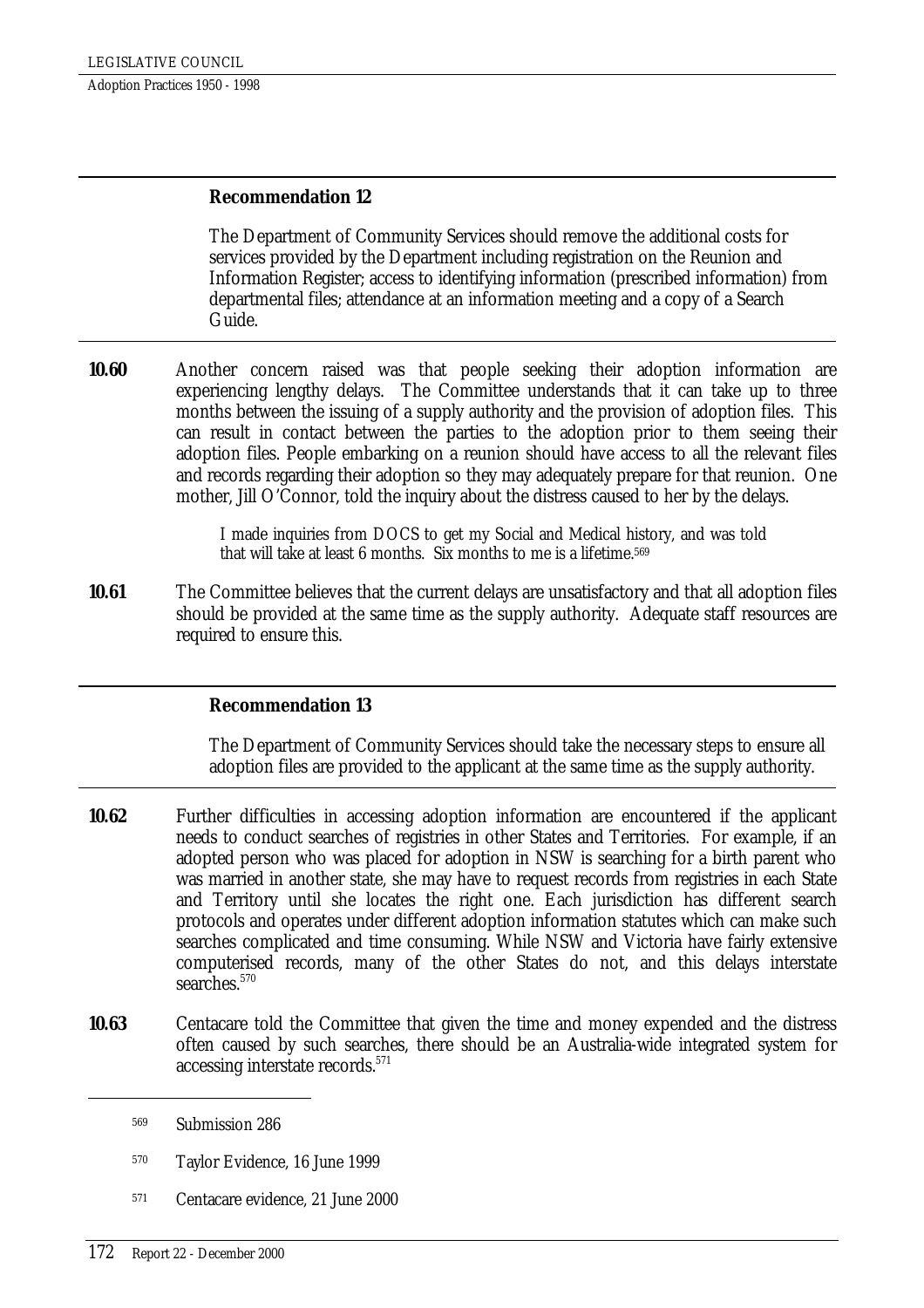**10.64** The Committee is aware of various initiatives in operation or under consideration by the NSW Registry of Births, Deaths and Marriages which are designed to improve the efficiency of interstate searches. Georgina Taylor, Manager of Registration Services in the NSW Registry, told the Committee that all States are trying to computerise their registers and indexes as fast as possible. In addition, most States and Territories have adopted model legislation which will facilitate greater consistency in procedures employed by the different state registries. The Committee has also been informed that a sub-committee of Australian Registrars is currently examining the possibility of linking the databases from each of the eight jurisdictions in Australia.<sup>572</sup>

#### **Recommendation 14**

The NSW Attorney General should collaborate with his State and Territory counterparts to achieve greater consistency in adoption information legislation and procedures across Australia as a matter of urgency.

**10.65** In many cases, the 'prescribed information' required by mothers and adopted people engaged in searches is held by the agency that arranged the adoption. As Centacare pointed out, there is a considerable amount of work involved in providing this information to people. In many cases, the agency provides ongoing counselling and support to assist the person to come to terms with the information and possibly arrange a reunion. Centacare told the Committee that while there had been a significant increase in post adoption work during the 1990s, the agency received minimal funding to support this service. It suggested that "guaranteed specific funds for such services would be a very welcome development".<sup>573</sup> The Committee believes that the organisations responsible for the operation and funding of private adoption agencies should consider the additional post adoption work done by agencies such as Centacare in their funding and support arrangements.

## **Financial compensation**

**10.66** A small number of witnesses who are relinguishing mothers felt strongly that they should receive financial compensation for the trauma inflicted by past adoption practices.

> My anger is such that I demand that all persons who were part of this conspiracy face criminal proceedings, and that they be made to pay victims compensation.<sup>574</sup>

**10.67** Other women requested financial compensation for the money spent on counselling costs in the post adoption period. Vickie Strachan told the Committee that since the "forced adoption" of her son in 1974:

<sup>573</sup> Submission 257

 $\overline{a}$ 

<sup>574</sup> Submission 43

<sup>572</sup> Personal conversation, Michael Coughlan, Acting Manager, Registration Services, NSW Registry of Births, Deaths & Marriages, 23 October 2000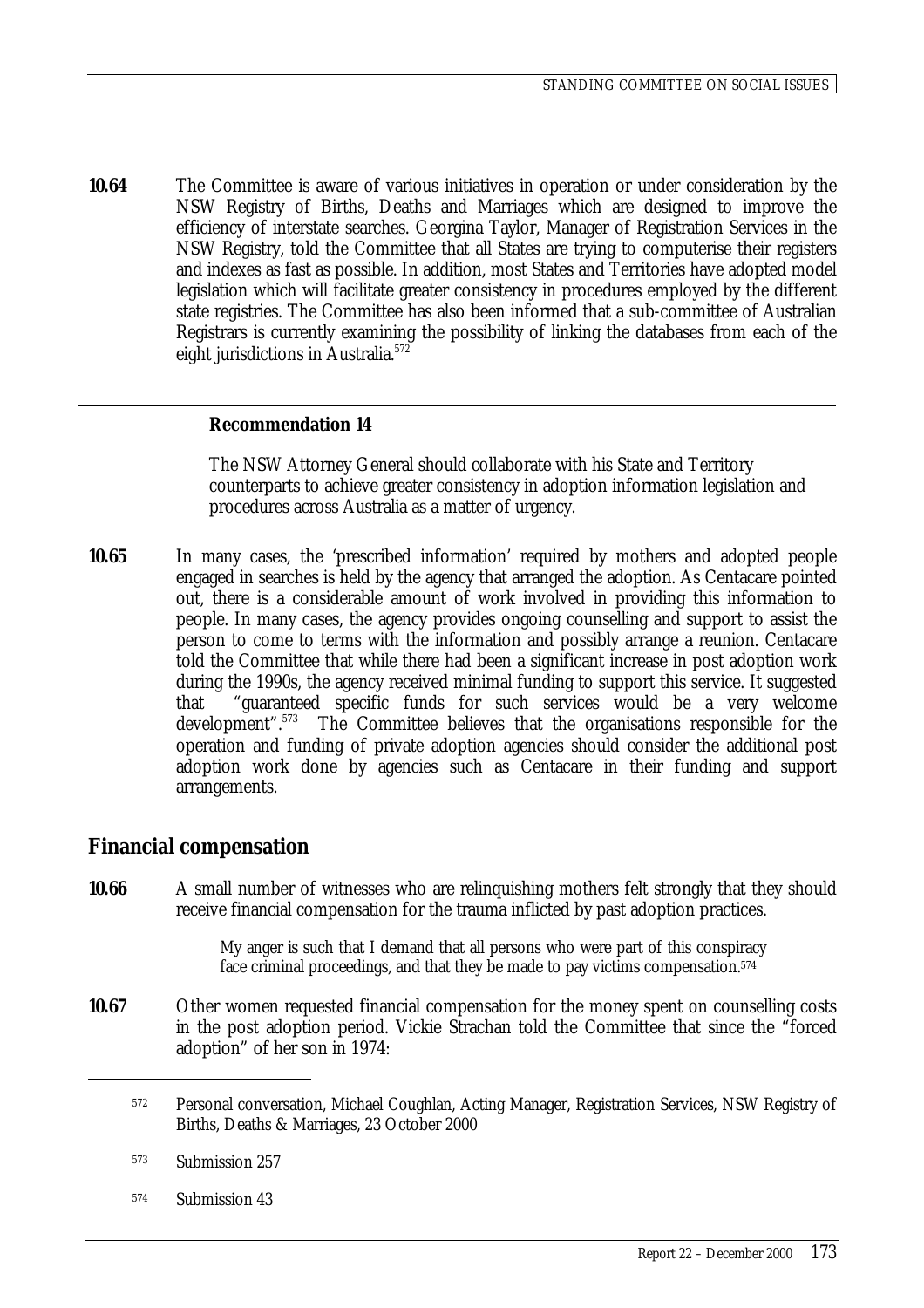I have spent many years and much money seeing psychiatrists, psychologists, doctors, private counsellors, alternative practices. I would have liked some compensation for these costs incurred due to losing my son.<sup>575</sup>

**10.68** However, many relinquishing mothers, who appeared as witnesses felt that compensation was not an appropriate response to what had happened to them.

> I do not want compensation because no amount of compensation could make up for what has been taken from me - the right to be a mother to my child in the real sense of the word.<sup>576</sup>

> While I believe most sincerely that the adoption practices of the past were wrong, both morally and ethically, I do not believe the Inquiry should do more than report that the past practices were ill-conceived, poorly managed and should not be repeated. I do not believe in compensation for activities that were based on belief systems that were accepted at the time.<sup>577</sup>

- **10.69** In recent times, it has become more common for groups of people harmed by past events to seek financial compensation, even for events that happened decades ago. For instance, in recent history there have been increasing numbers of claims for compensation for damages resulting from warfare and from medical negligence. However, groups of women have been under-represented in this form of litigation. As evidence to this inquiry has shown, single pregnant women were often treated with indifference and expected to forget their experience and get on with their lives. Many of them have, until recently, kept their adoption experience secret. It would be unfair to exclude people who suffered as a result of serious unlawful actions in relation to adoption from seeking compensation, simply because the pressures to remain silent, effectively prevented them from speaking out or seeking redress in the past. For those people who do seek compensation for past unlawful conduct, one avenue is to claim damages for personal injury, as discussed below. However, the majority of mothers presenting evidence indicated that their principal concern is to attain recognition that past practices were wrong, and that they have had a lasting effect. Many mothers felt strongly that no amount of money could compensate for their loss.
- **10.70** The Committee believes that reparations for past practices should include both material and non-material measures such as access to appropriate counselling, free access to records, acknowledgment and apology and the public disclosure of past practices. Funding is best used proactively to provide increased access to counselling and research that provides continuing support to people affected by adoption rather than for individual payments. In view of the deep and lasting impact of adoption on some people, the Committee believes that there is a strong argument for increased funding for measures such as those outlined in this chapter that are intended to increase the availability of support services to all people affected by adoption.

- <sup>576</sup> Roscoe evidence, 27 July 1999
- <sup>577</sup> Submission 118

<sup>575</sup> Submission 131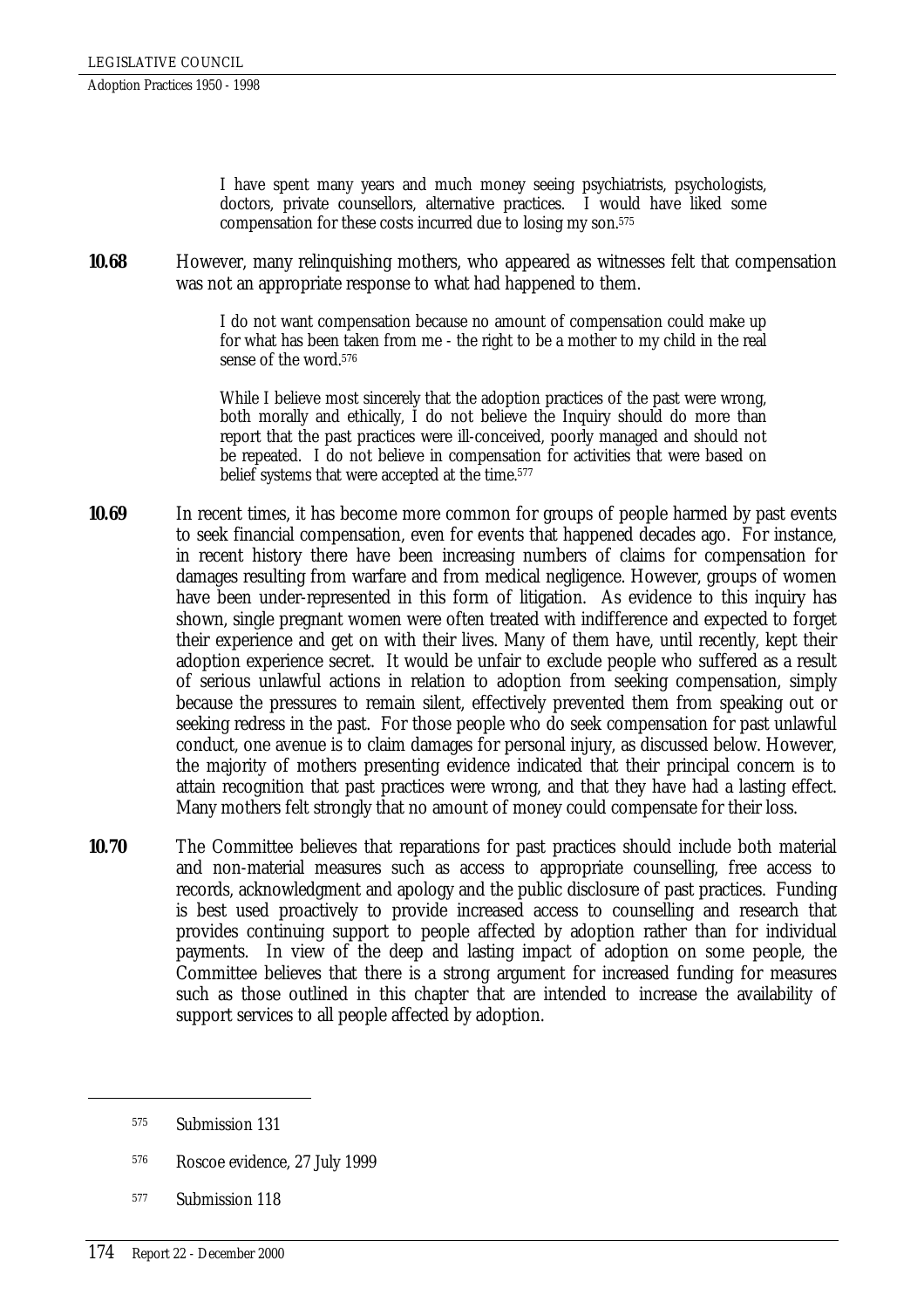## *Limitation Act 1969*

- **10.71** The Public Interest Advocacy Centre (PIAC) has advised the Committee that the main barrier to compensation for people affected by past adoption practices is the *Limitation Act 1969* (NSW), which places a three year limit on the time available to a person to commence legal proceedings for personal injury.<sup>578</sup> Once the limitation period has expired, a person must apply to the Court for an extension of time in which to commence their claim for compensation. An extension of time is difficult to obtain and will only be given for certain very specific reasons that are outlined in the Limitation Act. In the case of past adoption practices, 'latent injury' provides a possible reason for granting an extension.
- **10.72** A latent injury is one where the harm was not apparent at the time the 'wrongful act' took place, but became apparent at a later stage. An example, might be where a person did not show signs of long-term damage at the time an adoption consent was taken, but harmful effects appeared many years later. In such a case, the three year limitation period would not begin to run until harmful effects became fully apparent.<sup>579</sup> However, a Court is only permitted to grant an extension for latent injury if it can be shown that it is "just and reasonable" to do so.  $580$  This has been interpreted by the courts as requiring them to take into account the level of 'prejudice' to the defendant arising out of the delay as well as the need for justice to the complainant.
- **10.73** PIAC advised the Committee that they attempted to claim damages from the State of New South Wales on behalf of Ms Dian Wellfare in 1993. PIAC sought an extension of time in which to claim damages on the basis of latent injury. The Court accepted that Ms Wellfare may have suffered a latent injury, but refused to grant an extension of time on the basis that to do so would cause unreasonable prejudice to the defendant.<sup>581</sup> According to PIAC, the Court found that the State would be prejudiced by:

trying to defend a claim dealing with event that took place 28 years ago where it had to deal with the plaintiff's [Ms Wellfare's] uncorroborated statement of events. <sup>582</sup>

**10.74** Given the lapse of time, the Court found that the State faced major problems in providing evidence to defend the claim. No notes had been made regarding certain details of the birth, such as the alleged use of pillows to prevent Ms Wellfare from seeing the child; the consent taker did not recall taking Ms Wellfare's consent and the social worker who counselled Ms Welfare had died. The lack of evidence meant that the State would suffer by being unable to present relevant material to oppose Ms Welfare's claim. As a consequence,

- <sup>579</sup> *Limitation Act 1969*, s60I(1)
- <sup>580</sup> *Limitation Act 1969*, s60G(2)
- <sup>581</sup> *W v State of New South Wales*, Master Greenwood, 13 December 1996
- <sup>582</sup> Submission 290

<sup>578</sup> Submission 290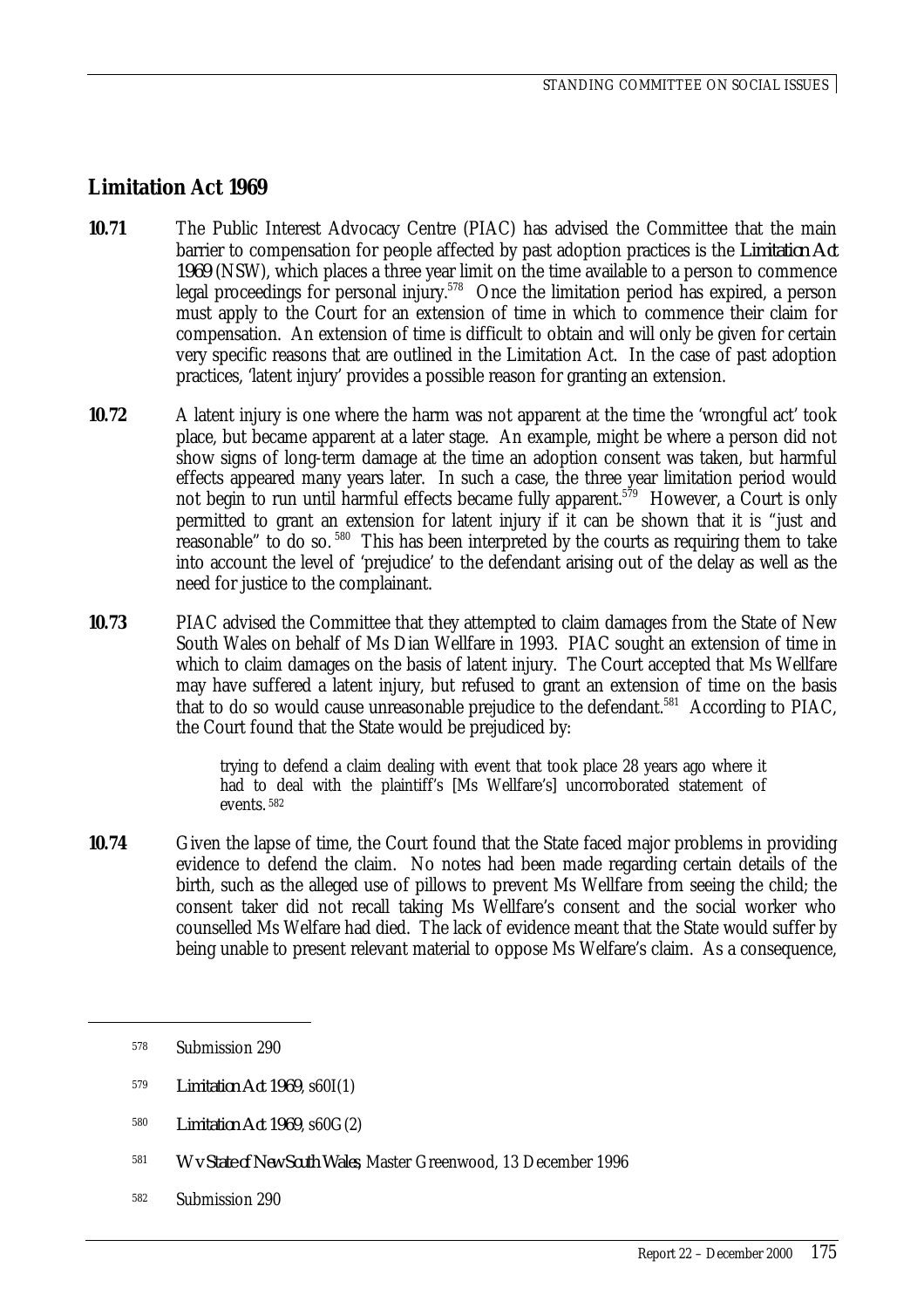an extension of time was not granted and Ms Wellfare was unable to pursue her claim. The decision to refuse an extension of time was confirmed on appeal.<sup>583</sup>

- **10.75** The Committee notes that, as with Ms Wellfare's case, most claims from women presenting evidence to this inquiry would be out of time under the Limitation Act. According to PIAC all cases from women who gave birth in the 1960s and 1970s would face similar hurdles in persuading a court to grant an extension of time in which to commence proceedings. Furthermore, women who commence legal action that is ultimately unsuccessful are likely to have to pay substantial legal costs to the other side.<sup>584</sup>
- **10.76** According to PIAC, Ms Wellfare's case highlights the difficulties of seeking redress through traditional legal structures for women who were forced to adopt out their children in the 1960s and 1970s. PIAC told the Committee that while each case must be assessed on its individual facts:

the current state of law regarding when a limitation period will be extended makes it unlikely that cases that are similar to Ms Wellfare's will be successful. Further, because the courts deal with each case in an isolated fashion the evidence of other women suffering similar treatment is irrelevant even though common sense suggests that repeated, consistent claims are likely to be true.

**10.77** PIAC have suggested that if a future case is successful it will not be because it is more meritorious than any other case, but rather because the women was "lucky in the lottery" involved in the availability of witnesses and documentation relating to the event. PIAC have therefore suggested that an alternative to litigation is required:

> If the claims of all these women, who have clearly suffered greatly from the adoption of their children, are to be justly and effectively addressed an alternative mechanism to litigation should be relied on.<sup>585</sup>

**10.78** Ms Wellfare's case outlines difficulties faced by women who seek compensation for negligence by adoption professionals, or for breach of other duties owed by adoption professionals and/or agencies. The Committee is aware that it is less difficult to obtain an extension for an application for compensation based on fraud or deceit,<sup>586</sup> however, the maximum limitation period for such actions is 30 years.<sup>587</sup> This means that it is not possible to commence legal proceedings to seek compensation for harm resulting from fraudulent or deceitful acts that occurred prior to 1970.

- <sup>584</sup> Submission 290
- <sup>585</sup> Submission 290
- <sup>586</sup> *Limitation Act 1969*, s55
- <sup>587</sup> ibid, s51

<sup>583</sup> *W v State of New South Wales*, Hidden J, 10 July 1997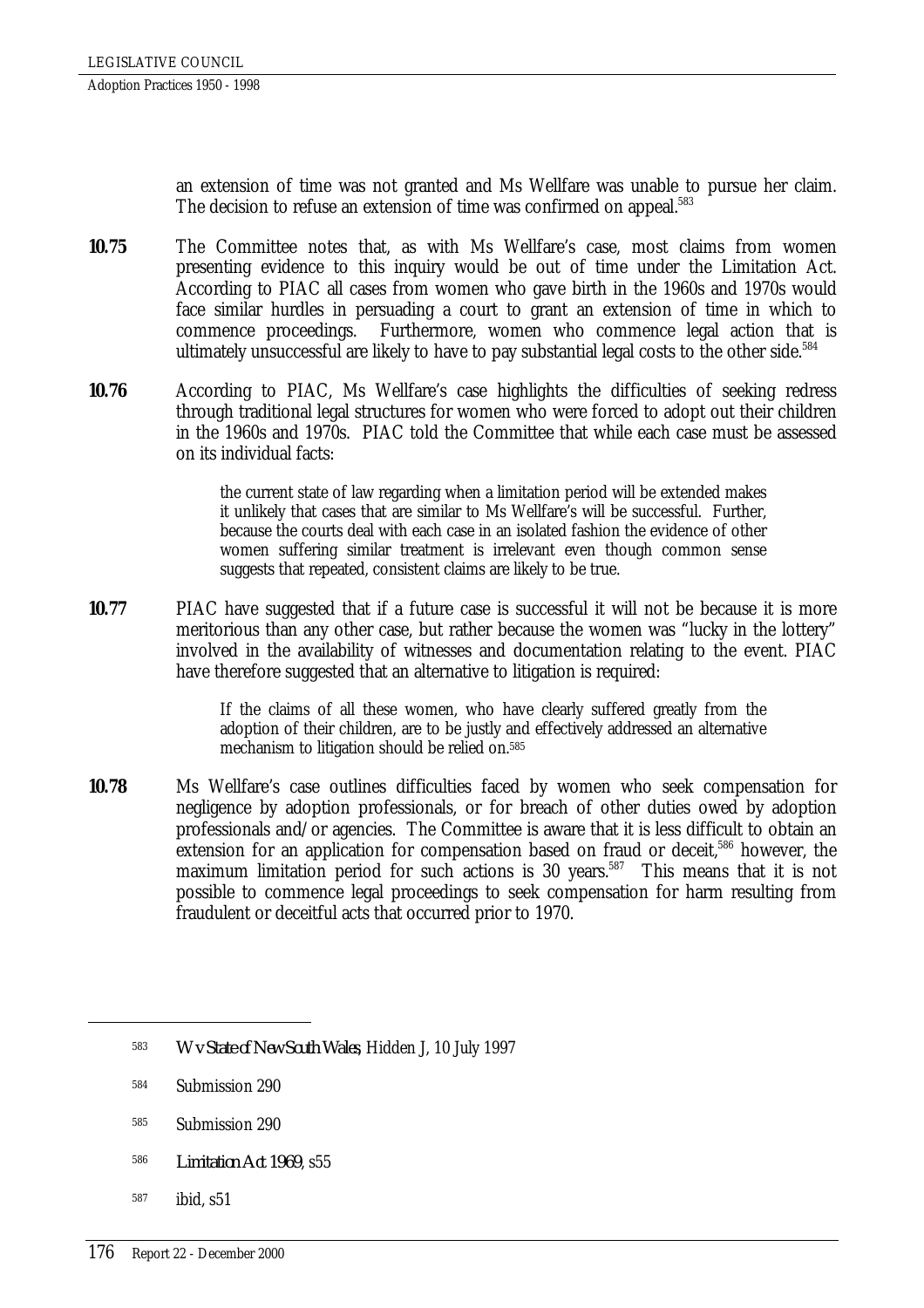#### **The need for a review**

- **10.79** The Committee has already indicated its view that compensation is not appropriate to most people affected by adoption; nor are most people involved seeking financial compensation. The Committee notes that litigation is an expensive and risky process that may bring little benefit. Other forms of material and non-material reparations are more appropriate in assisting people to overcome the impact of past practices. However, it could be argued that some people should be entitled to individual compensation, particularly in respect of cases where there is clear evidence of serious wrongful or criminal conduct. The lack of evidence available could make litigation very difficult for many women. The Committee was faced with similar problems in addressing individual allegations made in evidence due to the lack of documentary or other corroborating evidence. While the Committee was impressed by the similarity of accounts by mothers and believes this lends credibility to their argument that unethical and unlawful practices did occur, this does not mean that individual accounts would sustain legal proceedings.
- **10.80** The Committee has not received any evidence regarding options for compensation apart from some suggestions that the Limitation Act be repealed or amended to allow claims to proceed. The implications of amending the Limitation Act go well beyond the subject matter of this inquiry and would therefore need very careful consideration. It may not be appropriate to modify the operation of the Limitation Act to enable claims by women affected by past adoption practices to proceed without also addressing the needs of other classes of people who are adversely affected by the Act. The Committee also appreciates that the Limitation Act reflects a long-standing legal principle that certainty and security is promoted by allowing only limited periods of time in which to commence legal action.
- **10.81** The Committee is not in a position to recommend such far-reaching reform of the Limitation Act on the basis of evidence taken. It should be noted that there have already been a number of reviews of Limitation Acts by Law Reform Commissions in NSW, Western Australia, Queensland and Tasmania.<sup>588</sup> However, the Committee believes that the Attorney General should consider should be a review of the Limitation Act to determine whether there is any need to amend the Act for certain claims where there is clear evidence of seriously unlawful conduct.

## **Recommendation 15**

 $\overline{a}$ 

The NSW Attorney General should consider whether there is a need to review the *Limitation Act 1969* to determine whether the Act should be amended to allow certain types of claims to proceed.

<sup>588</sup> For more information, see Law Reform Commission of Western Australia, *Report on Limitation and Notice of Actions*, January 1997; Tasmania Parliament, *Limitations of Actions for Latent Personal Injuries*, Report No. 69, August 1992; Queensland Law Reform Commission, *Review of Limitation of Actions Act*, Report No. 53, 1974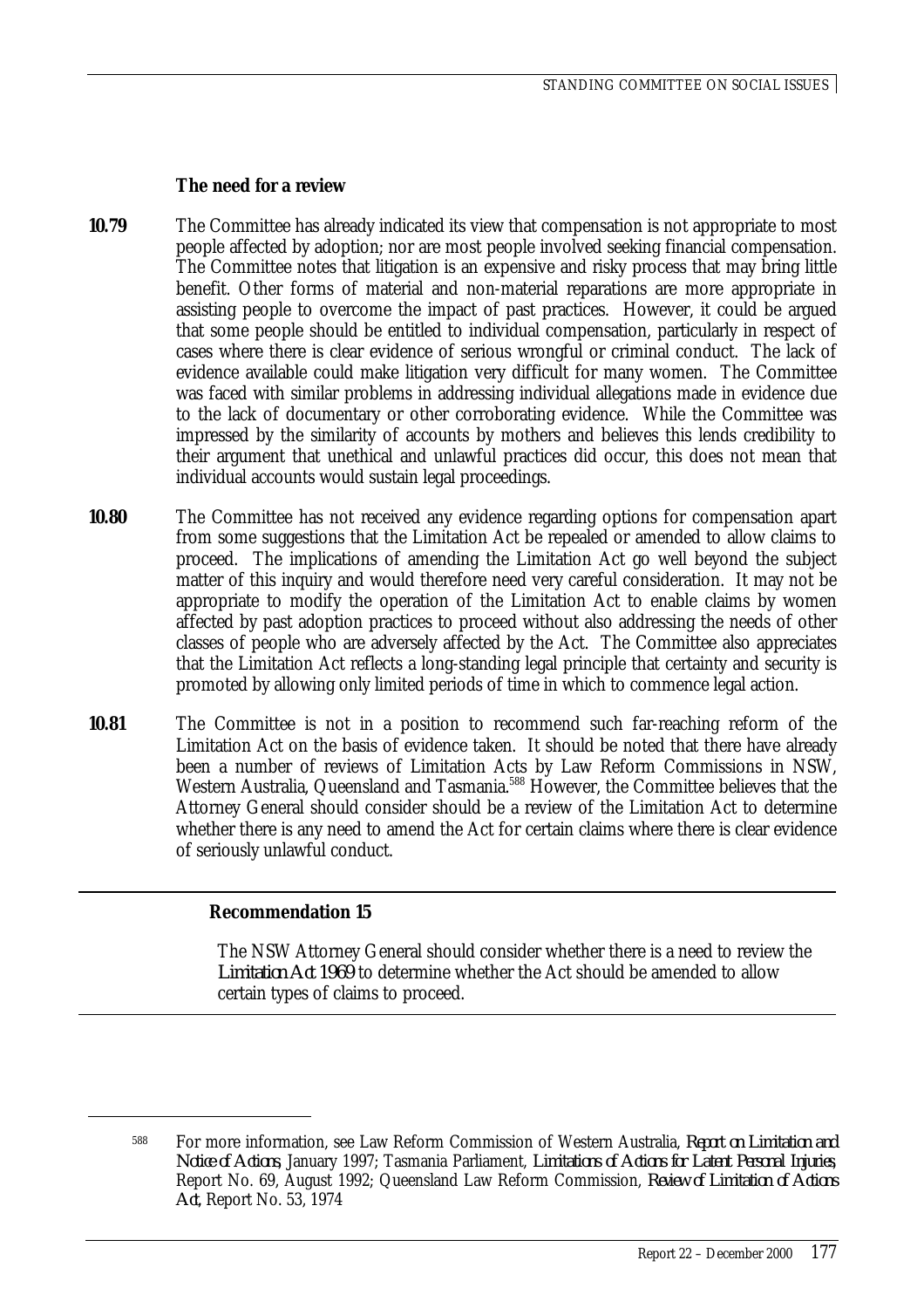## **Criminal proceedings and judicial inquiry**

- **10.82** A small number of mothers suggested that criminal actions should be taken against certain adoption professional for breaches of the law. They cited various offences under the *Crimes Act 1900* or the *Adoption of Children Act 1965*.
- **10.83** The Committee believes that the appropriate bodies to investigate and prosecute offences under NSW law are the Department of Community Services, the police and/or the Director of Public Prosecutions (DPP). As outlined in chapter 5, it will not be possible to prosecute past offences under the *Adoption of Children Act 1965* unless the offence has come to the notice of the complainant within the last six months. However, time limits do not always apply to offences under the *Crimes Act 1900*. Allegations or evidence of specific criminal offences should therefore be presented to these bodies. Both the police and the DPP have the discretion to decide whether or not to investigate and/or prosecute alleged offences. These decisions are made in accordance with the DPP prosecution guidelines and take into account factors such as the quality of evidence, the public interest and the likelihood of success.
- **10.84** In relation to the role of the Department of Community Services in investigating past allegations, the Committee wrote to the Department on 7 July 2000 seeking details of past investigations of alleged misconduct in relation to adoption. The Minister for Community Services, the Hon Faye Lo Po' MP, advised the Committee on 6 December 2000 that "it would be an enormously resource intensive task to individually audit all adoption files for allegations or evidence of misconduct from  $1950 - 1998$ ".<sup>589</sup> However, the Minister pointed out that the Department referred 7 matters to the police for investigation between 1990 and 1993.
- **10.85** The Committee notes that the standard of proof in criminal proceedings means that an allegation must be proved 'beyond reasonable doubt' before a person can be convicted of a criminal offence. Clear evidence would be required to support a prosecution and the lapse of time would present considerable difficulties. In these circumstances, the Committee is unable to support the proposal of criminal proceedings, and is concerned about the impact such proceedings would have on all parties to the adoption, including birth parents, adoptees, and adoptive parents.
- **10.86** Some witnesses sought a Royal Commission or judicial inquiry to further investigate allegations of criminal conduct in past adoptions. One group who did not want to be named told the Committee they are:

calling for a National Judicial Inquiry or Royal Commission into adoption practices Australia-wide. These crimes must be exposed … <sup>590</sup>

**10.87** The Committee did not receive sufficient information or reasons to justify the establishment of a Royal Commission on adoption, nor was the purpose of the proposed

<sup>589</sup> Hon Faye Lo Po' MP, Minister for Community Services, Minister for Ageing, Minister for Disability Services, Minister for Women, Correspondence, 6 December 2000

<sup>590</sup> Submission 271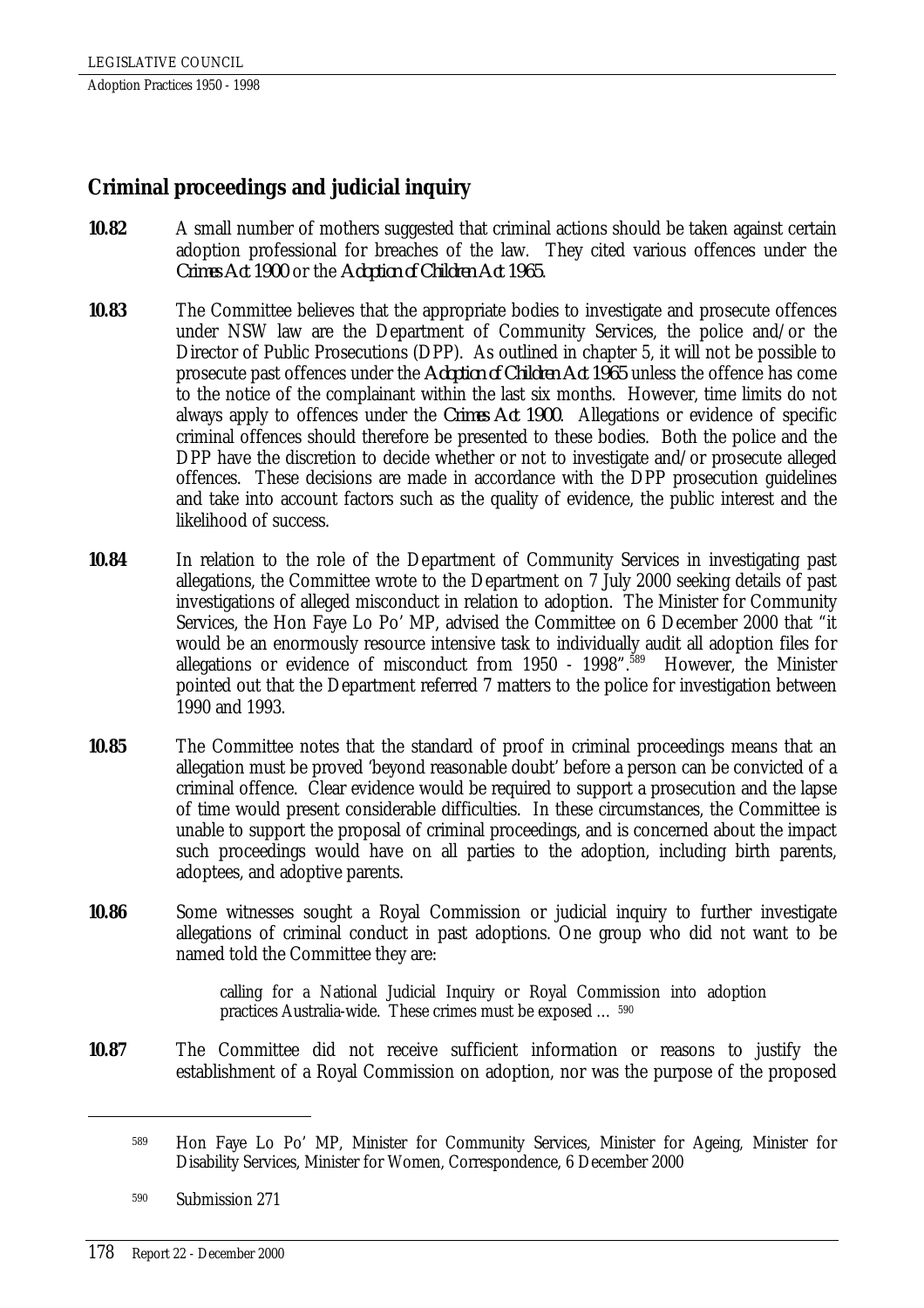Commission made clear. Consequently, the Committee is not able to support the establishment of such an inquiry.

## **Overturning past adoptions**

**10.88** Some witnesses in the inquiry called for the adoptions of their children to be set aside. A small number of mothers argued that adoptions should be nullified if they were secured as a result of unethical or illegal practices.

> Render illegal adoptions during the period 1950-1998, where evidence from birth mothers confirms that the adoption of their children was illegal. That is, where there is inadequate evidence from the adoption file to indicate that birth mothers were informed and counselled by people skilled to assist them making the correct decision for their children.<sup>591</sup>

**10.89** The Committee is aware that, regardless of the way that consent was obtained, an adoption order remains in place as a valid Court order unless it is discharged by a later order of the Court. As explained by Justice Richard Chisholm, adoption orders:

> are orders of the Supreme Court. That is a superior court and the rule is that orders of a superior court, even if they are made without jurisdiction or if there is something wrong with them, remain in force until they are set aside.<sup>592</sup>

- **10.90** However, procedures exist in both the Adoption of Children Act and the new Adoption Act for discharge of adoption orders on the basis that consents were defective or obtained by fraud, duress or other improper means.<sup>593</sup> Both Acts also enable a Court to discharge an adoption order if there is some other 'exceptional reason' to do so. Currently, under the Adoption of Children Act, only the Director-General of the Department of Community Services or the Attorney General are able to apply to the Court for discharge of an adoption order. However, when the new Adoption Act commences operation in early 2001, any party to the adoption - including the birth parents - will be able to apply to the Court for discharge of an adoption order.
- **10.91** Discharging an adoption order would effectively reinstate the legal relationship between the child and the birth parents. Both the Adoption of Children Act and the Adoption Act prevent the Court from discharging an adoption order where it would be "prejudicial to the best interests of the child" to do so. This reflects the paramount consideration in both Acts that requires the Court to put the best interests of the child above those of the birth parents or adoptive parents.
- **10.92** The Committee is satisfied that the Adoption Act will provide procedures sufficient for those people who feel that an adoption order should be overturned. The Crown Solicitor has advised the Committee that there are no limitation periods that apply to the Act and therefore evidence from a considerable time ago may be presented in support of an

- <sup>592</sup> Chisholm evidence, 25 October 1999
- <sup>593</sup> See *Adoption of Children Act 1965*, s25; *Adoption Act 2000*, s93

<sup>591</sup> Submission 107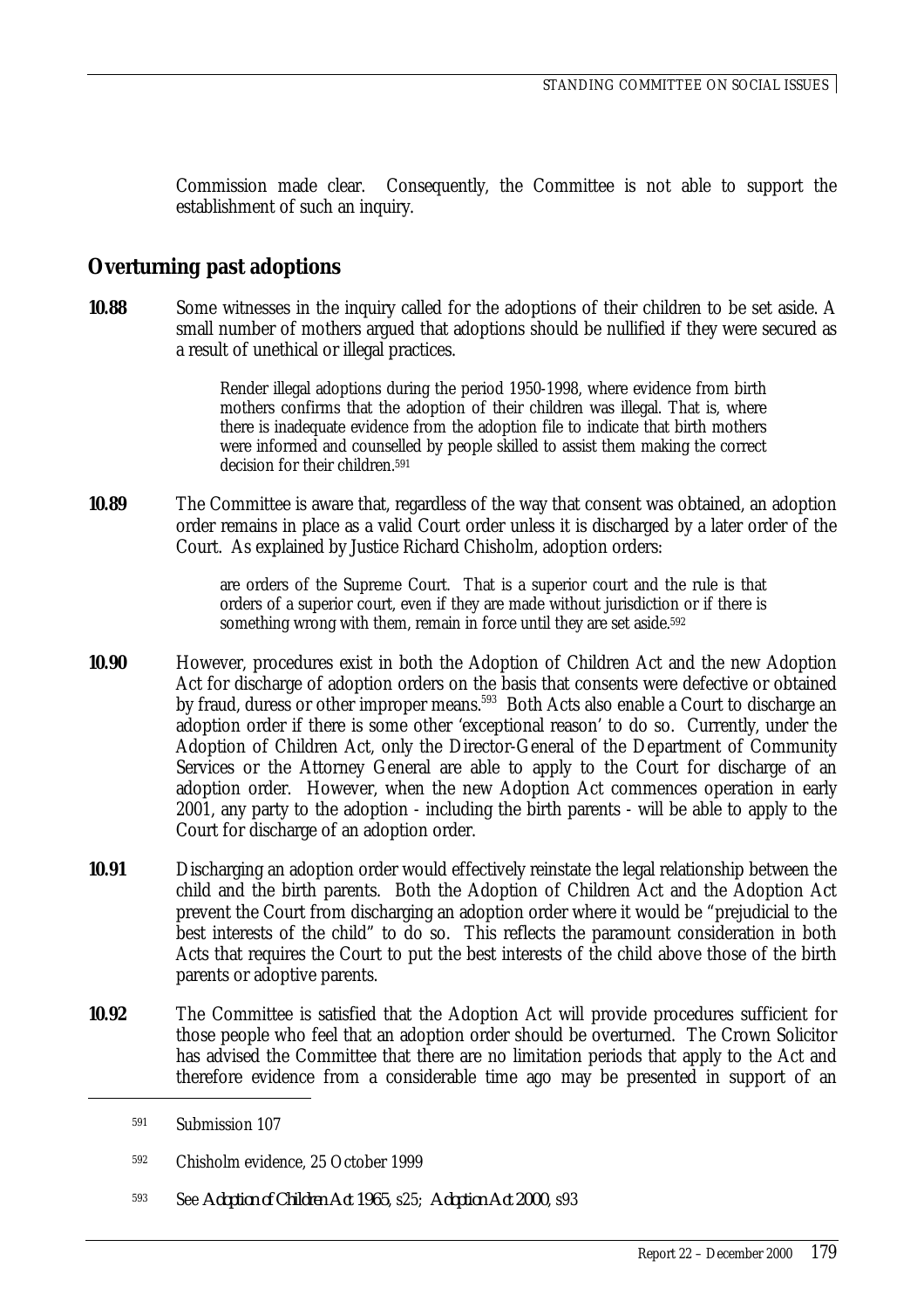application.<sup>594</sup> The Committee is aware that even where there is evidence to suggest that a consent was not properly obtained, an application for discharge would not be successful unless it was also in the best interests of the child. The Committee considers that setting aside an adoption order without reference to the current needs of the children would be inappropriate and possibly damaging.

## **Should adoption be restricted or banned?**

**10.93** Many mothers who relinquished their child for adoption told the inquiry that the risks of adoption to mothers and their children are so great that it should only be undertaken as a last resort.

> Taking children from their mothers should be an absolute last resort. When this is necessary, every effort should be made to have the child looked after, maybe on a temporary basis, within the child's family.<sup>595</sup>

**10.94** A small number of women suggested that adoption as it exists today should be abolished.

... I would like to see the abolition of adoption as it stands. Other measures that are in place, such as guardianship, can provide for the security of children. <sup>596</sup>

10.95 This suggestion was strongly opposed by several organisations, including the National Council for Adoption:

> The abolition of adoption as a permanent form of childcare will result in an increase in the number of children who will be condemned to a life of impermanence and instability. Fostering and guardianship have a very real place in the social structure, but neither offers the child the sense of belonging, of identity, permanency and security and safety which is afforded by a legal adoption ...<sup>597</sup>

- **10.96** While the adoption experience has been traumatic for the majority of people involved in this inquiry, the Committee understands that for many people, including mothers, fathers, adoptees and their families, adoption has been a life-long and rewarding experience which has not caused long-term distress and suffering.
- **10.97** The number of children adopted today in NSW is extremely small, falling steadily from the peak of the mid 1970s. The Committee is satisfied that adoption is now effectively a last resort. In 1972 adoptions peaked at 4.564 and in 1999 there were only 178 adoptions.<sup>598</sup>

- <sup>595</sup> Roscoe evidence, 27 July 1999
- <sup>596</sup> Farrar evidence, 16 June 1999
- <sup>597</sup> Submission 149
- <sup>598</sup> Registry of Births, Deaths & Marriages, Adoption Records, Correspondence, 31 October 2000

<sup>594</sup> Crown Solicitor's Office, *Advice,* 4 December 2000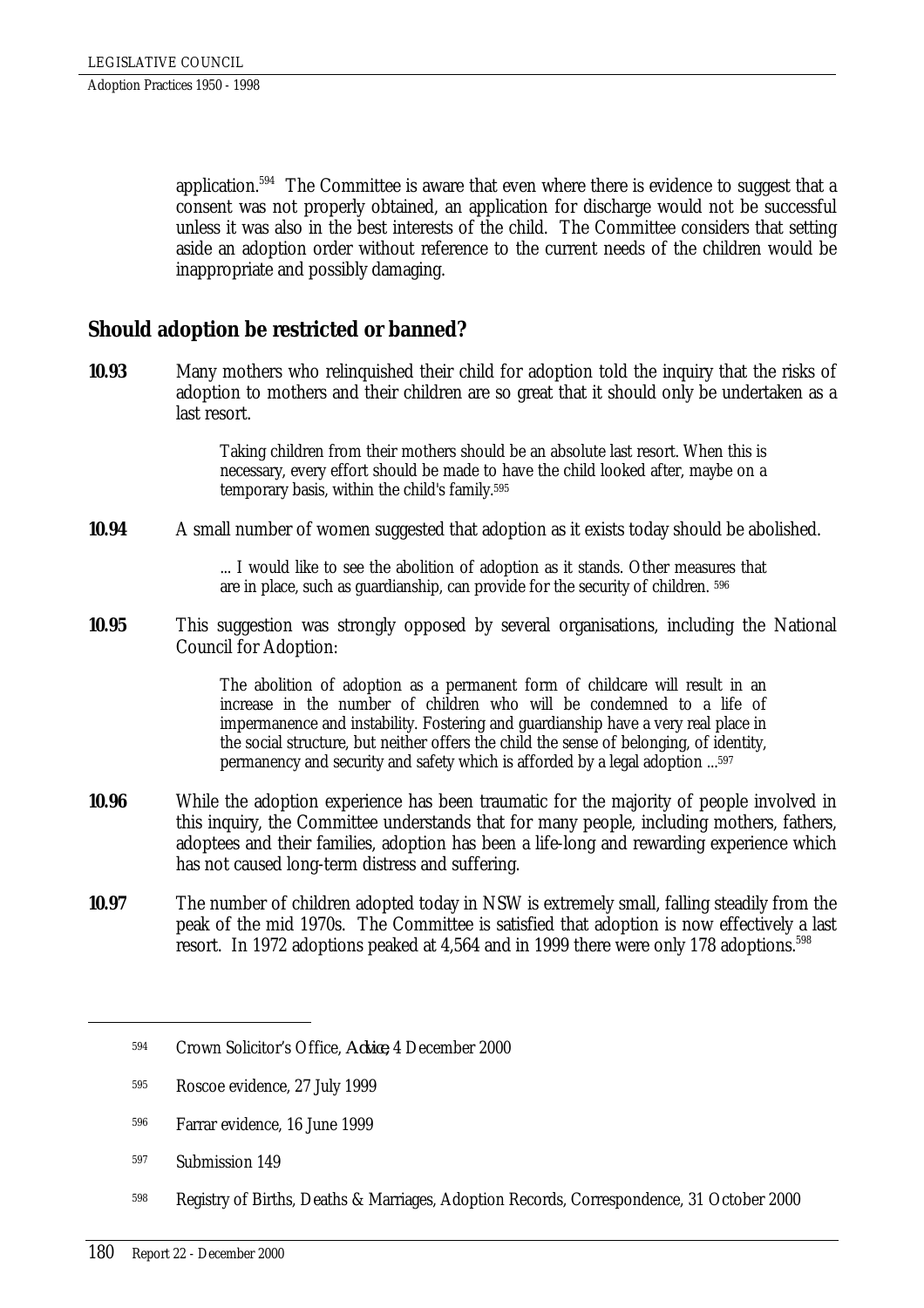**10.98** In light of evidence presented, the Committee has concluded that in certain circumstances adoption, as it is practised today, remains the best available option for both the relinquishing mother and the child. The Committee believes that no good purpose would be served by banning adoptions and such action would be against the community's best interests. The interests of the child remain paramount in adoption law, and in some cases, permanent placement is in the best interests of the child.

## **A formal apology and acknowledgment**

**10.99** The Committee heard a range of views from mothers regarding the need for a formal apology from the Government and from the private agencies responsible for past adoptions. One mother explained that she would like "an apology from those involved in the past adoption practices."<sup>599</sup> Another mother told the Committee:

> I want the NSW Government to acknowledge and apologise to me personally, and publicly, to all those involved and to debunk the myths surrounding adoption practice.<sup>600</sup>

**10.100** Several support groups also endorsed the need for a formal apology and considered it to be a critical part of the healing process. Origins stated:

> An apology would not only acknowledge and validate the intense feelings of pain and injustice experienced by women who have been victims of past atrocities, it would begin to alleviate the feelings of isolation they have been condemned to for decades.<sup>601</sup>

**10.101** The Committee understands that past adoption practices have had an enormous impact on many relinquishing mothers as well as the other parties to adoption, particularly adoptees. In her evidence to the Committee, adoptee Margaret Watson who only learned of her adoption at the age of 40, stated that::

> I do not consider suggestions or calls for financial compensation to be an appropriate outcome for this inquiry. I think the best that we can seek is heartfelt apologies from those in the health, welfare and legal professions who may have acted illegally …<sup>602</sup>

**10.102** On the other hand, a number of women felt that an apology would do little to relieve the pain and suffering caused by past practices. Judith Roscoe, whose adoption experience occurred in 1961, told the Committee:

<sup>600</sup> Submission 81

- <sup>601</sup> Cole evidence, 2 September 1998
- <sup>602</sup> Submission 98

<sup>599</sup> Stebbings evidence, 19 October 1998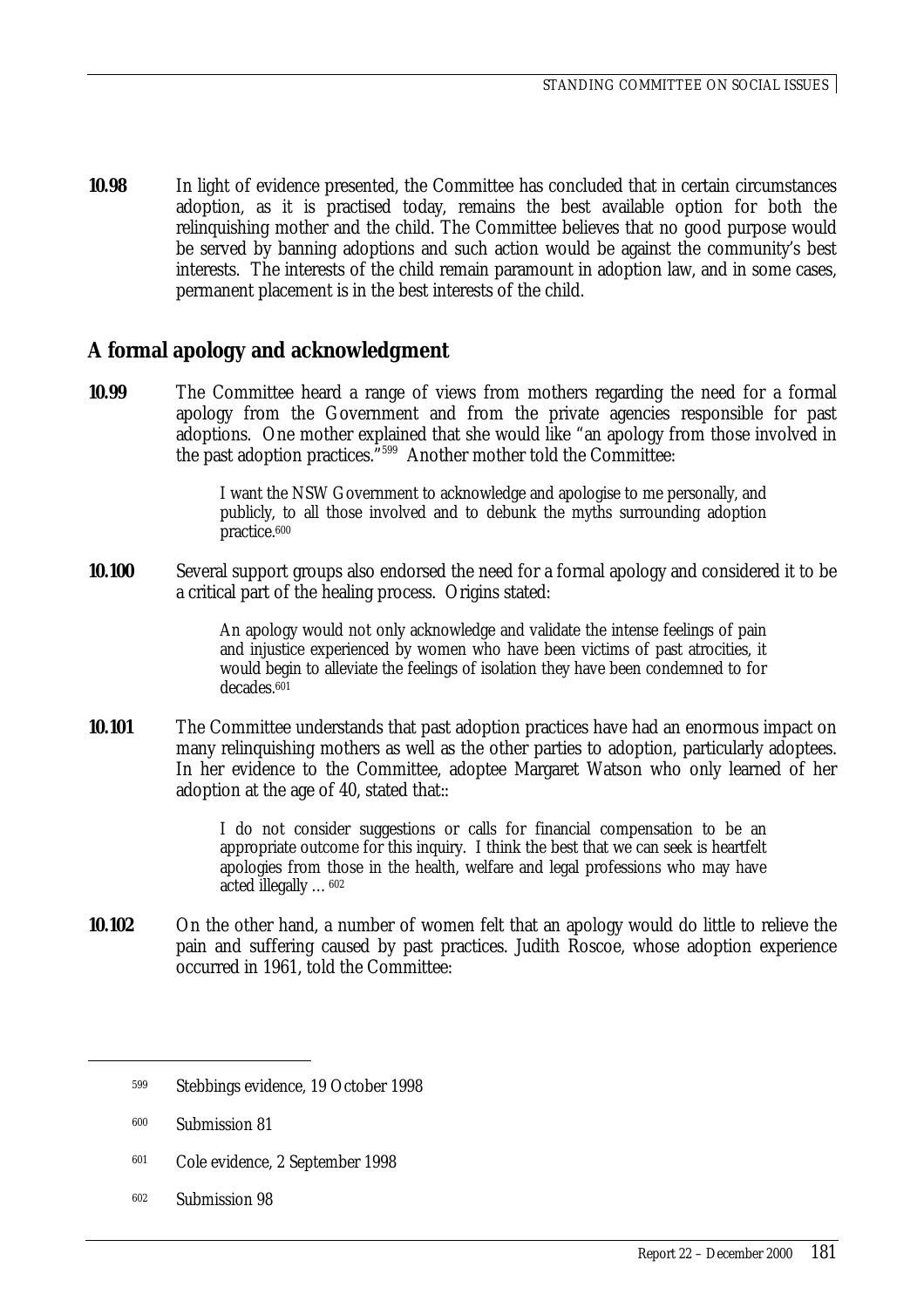I am doubtful whether it would make me feel much better. Saying sorry cannot give me back my daughter's childhood or erase for either of us our pain and suffering.<sup>603</sup>

**10.103** Cameron Horn, the father of a baby relinquished for adoption in 1980, told the inquiry that only a personal apology would be acceptable to him.

> As far as sweeping apologies are concerned, they are not really of any use, since they deal in broad brushstrokes and not individual cases. The only apology that would mean anything to me is one written personally. Anything less than something as narrow and personal than this is not of any great effect.<sup>604</sup>

**10.104** Some mothers thought that while an apology might be helpful, it was only one of a number of measures that need to be implemented.

> Although I realise it is important for some people, I get very concerned that people will get stuck because of the realisation that those words might not be forthcoming. I would actually rather see some action take place about remedying some of the pain and acknowledging some of the issues that need to be looked at.<sup>605</sup>

**10.105** While some mothers did not specially request an apology, they did suggest that those involved in the delivery of adoption and related services should acknowledge that past practices were inappropriate, unethical or illegal. One mother believed that there should be an "acceptance by authorities that some practices were unethical and unlawful". $606$  Many mothers feel that their distress could be reduced if there was a public acknowledgment of the traumatic nature of their adoption experience. Lisa Windon told the Committee that this would be an:

> Acknowledgment that mistakes were made, that deception occurred, consciously or unconsciously, assisted by society's so-called moral standards at the time. Acknowledgment that single pregnant girls and women were not granted the dignity afforded to proper married women, nor given credit for their capabilities and intelligence. Acknowledgment that these practices, despite their origins, rationales or outcomes, led to varying degrees of suffering for those involved.<sup>607</sup>

**10.106** For some women, it is essential that such an acknowledgment include an admission that past practices were unethical and illegal, as suggested by Diana Eagles.

> The Government should publicly acknowledge the illegalities which occurred. The law was broken; lives were torn apart and destroyed…By making the wider community aware of illegal practices relating to adoption it will make it much

- <sup>603</sup> Roscoe evidence, 27 July 1999
- <sup>604</sup> Horn evidence, 18 October 1999
- <sup>605</sup> Keys evidence, 27 July 1999
- <sup>606</sup> Submission 48
- <sup>607</sup> Windon evidence, 18 October 1999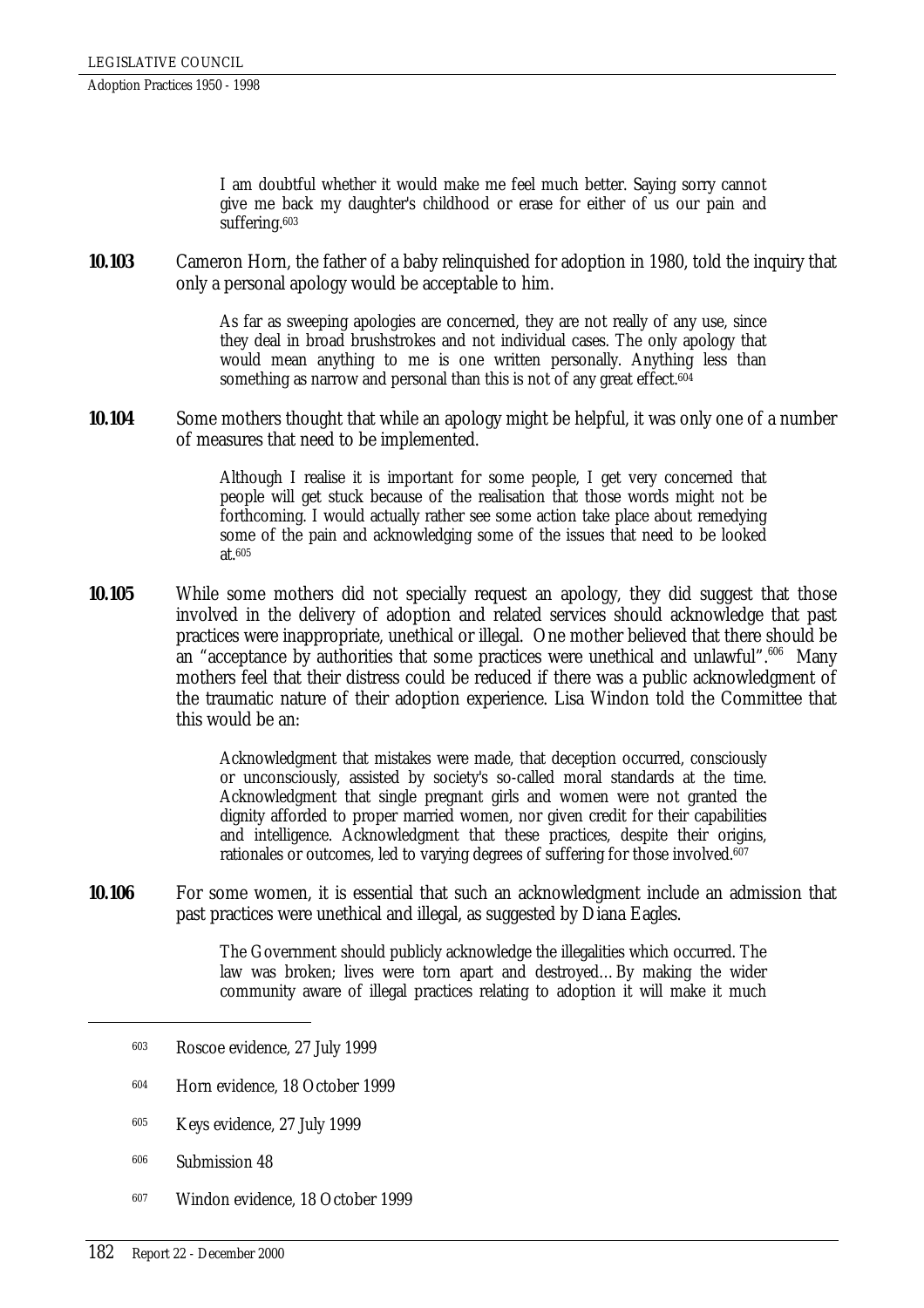easier for adopted children, birth mothers and adoptive parents to understand the individual circumstances surrounding their particular situation.<sup>608</sup>

**10.107** However, for some adoptees and adoptive parents, an acknowledgment that past practices were illegal or unethical would be unhelpful. One adoptee told the Committee that she would feel considerable guilt and sadness if she was to learn that her birth mother had been coerced into relinquishing her and that this knowledge would have a negative impact on her relationship with her birth mother and adoptive parents.<sup>609</sup> Patricia Grant, an adoptive mother, believes past mistakes should be acknowledged, but largely with a view to the future.

> In countless areas of our past there have been heinous practices. In Australia – the treatment of the convicts, the aborigines in Tasmania, the Stolen Children have all been a disgrace. Yet we must move on…All we can do from the past is learn from it, and move forward. Looking back is not the way.<sup>610</sup>

**10.108** To date, some form of apology, acknowledgment or expression of regret has been issued by several organisations involved in adoptions. In 1997 at the  $6<sup>th</sup>$  Australian Conference on Adoption held in Brisbane, the NSW Branch of the Australian Association of Social Workers (AASW) issued a statement expressing "extreme regret at the lifelong pain experienced by many women who have relinquished their children for adoption". In evidence to this inquiry, the Association told the Committee that while it had not made a final decision about the question of an apology, it was concerned that social workers should not be held solely accountable for past practices.

> I am concerned that social workers are often seen as the public face of an organisation. It was not only social workers that were involved but also doctors, nurses, and midwives. In some ways we are being asked to take on responsibility for the way in which the whole society viewed women and children, particularly unmarried women who were pregnant at the time.<sup>611</sup>

**10.109** At the Committee hearing in June 1999, Centacare offered the following apology.

We take the position that whenever a person, or persons has been aggrieved or hurt by another person, it is most appropriate and often a healing experience if the offending party apologises. In this context we would like to take this as an opportunity to say sorry for any practices that this agency, whether it be the Catholic Adoption Agency or Centacare Adoption Services, has engaged in which has been detrimental to peoples' well-being. We apologise also for any individual cases where we were either unethical or illegal in our practices as defined by the law and accepted procedures at that time.<sup>612</sup>

- <sup>609</sup> Berzins evidence, 27 July 1999
- <sup>610</sup> Submission 129
- <sup>611</sup> Talty evidence, 27 August 1998
- <sup>612</sup> Wilson evidence, 16 June 1999

<sup>608</sup> Submission 27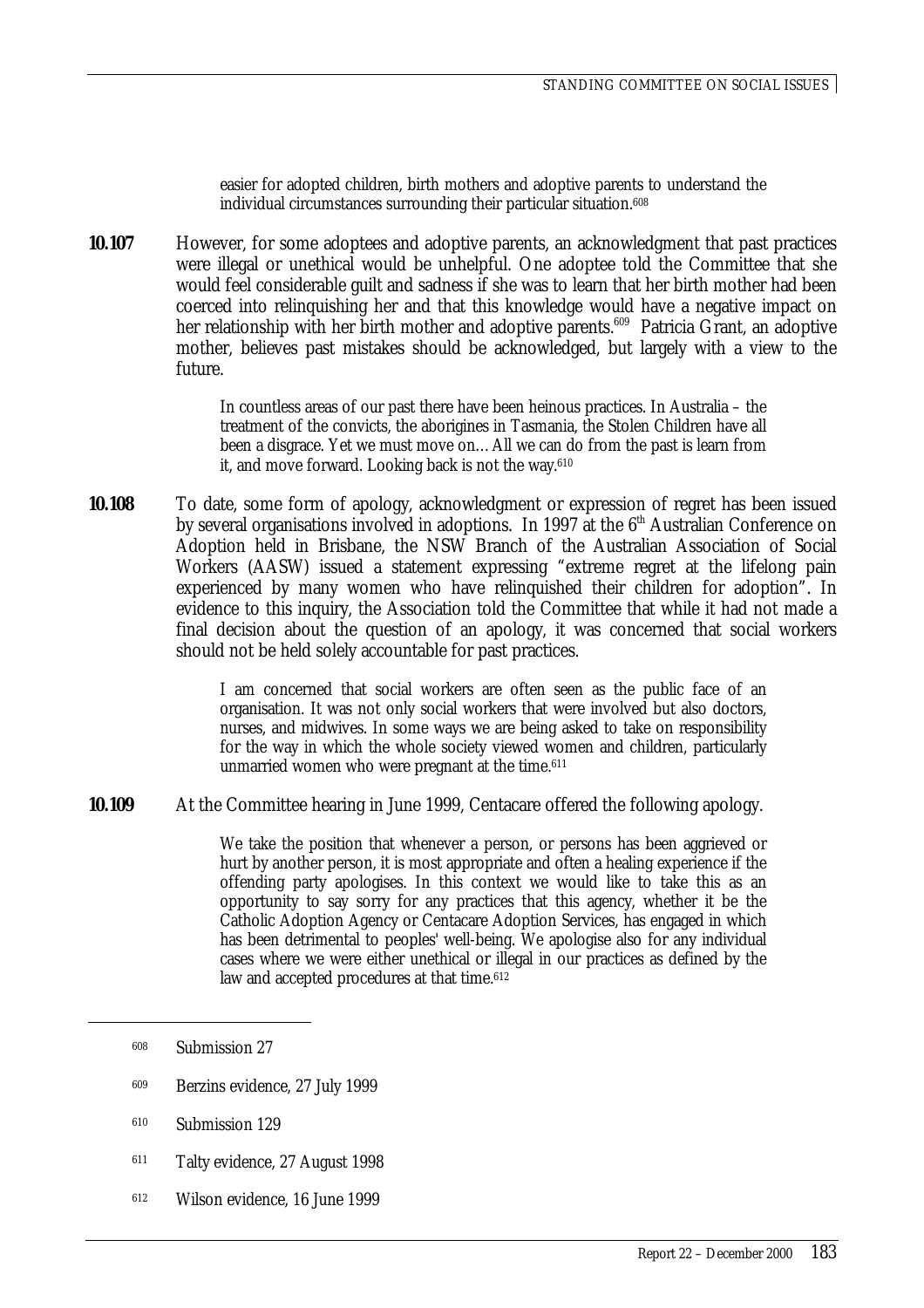**10.110** In a supplementary submission to the inquiry, two former adoption professionals, Margaret McDonald and Audrey Marshall, presented their response to the above apology. They expressed concern that the apology may lead to 'misrepresentation and misinterpretation' because it overestimated the role of past adoption practice in causing grief and suffering to relinquishing mothers. In their view, this grief was "in the main attributable to the social attitudes and conditions of the time". The adoption workers had no knowledge of illegal practice but acknowledged that:

> It is now clear that the lack of attention to the needs of the mothers has had serious consequences to many them and we deeply regret and express our sorrow that we were part of a society and a system that did not respond adequately and appropriately to these needs.<sup>613</sup>

**10.111** The Executive Director of Anglicare, Rev Howard Dillon wrote to the Committee and stated:

> (Anglicare) recognise that although policies and procedures were followed at the time, this does not preclude that there may have been some practices which caused emotional pain and long-term repercussions.

> Adoption Workers in today's climate now have a far greater understanding of the potential ongoing impact of loss and grief issues for parents who make the decision to have their child adopted.

> We would therefore like to say sorry and express our sincere apology to any parents who were involved with our Service in the past and feel that any of our practices may have caused emotional pain and hurt.<sup>614</sup>

**10.112** The Post Adoption Resource Centre also felt that as a society we need to find ways of saying sorry to those people who have borne the burden of past adoption practices. In their submission, PARC explained that this was not a 'sorry' that admitted personal responsibility but rather in the sense Ronald Wilson described it in the context of the 'stolen generation', as a desire to lessen someone else's sorrow by sharing it.

> In this spirit, the staff of the Post Adoption Resource Centre are sorry that people have been damaged and hurt by their experiences of adoption.<sup>615</sup>

**10.113** A representative from the Sisters of St Joseph commented that their adoption practices "evolved over time and no doubt at times mistakes were made." The Committee was told that those women who may have been hurt while in their care "were entitled to an apology" and were encouraged to make contact with the Sisters of St Joseph "so that their needs may be addressed".

> I cannot even begin to imagine the pain of losing a baby to adoption, nor can I presume what is best for the mothers who have suffered this loss. The mothers who have come to the Sisters of St Joseph in recent times have come with a

- <sup>614</sup> Anglicare correspondence, 27 October 2000
- <sup>615</sup> Submission 244

<sup>613</sup> Submission 246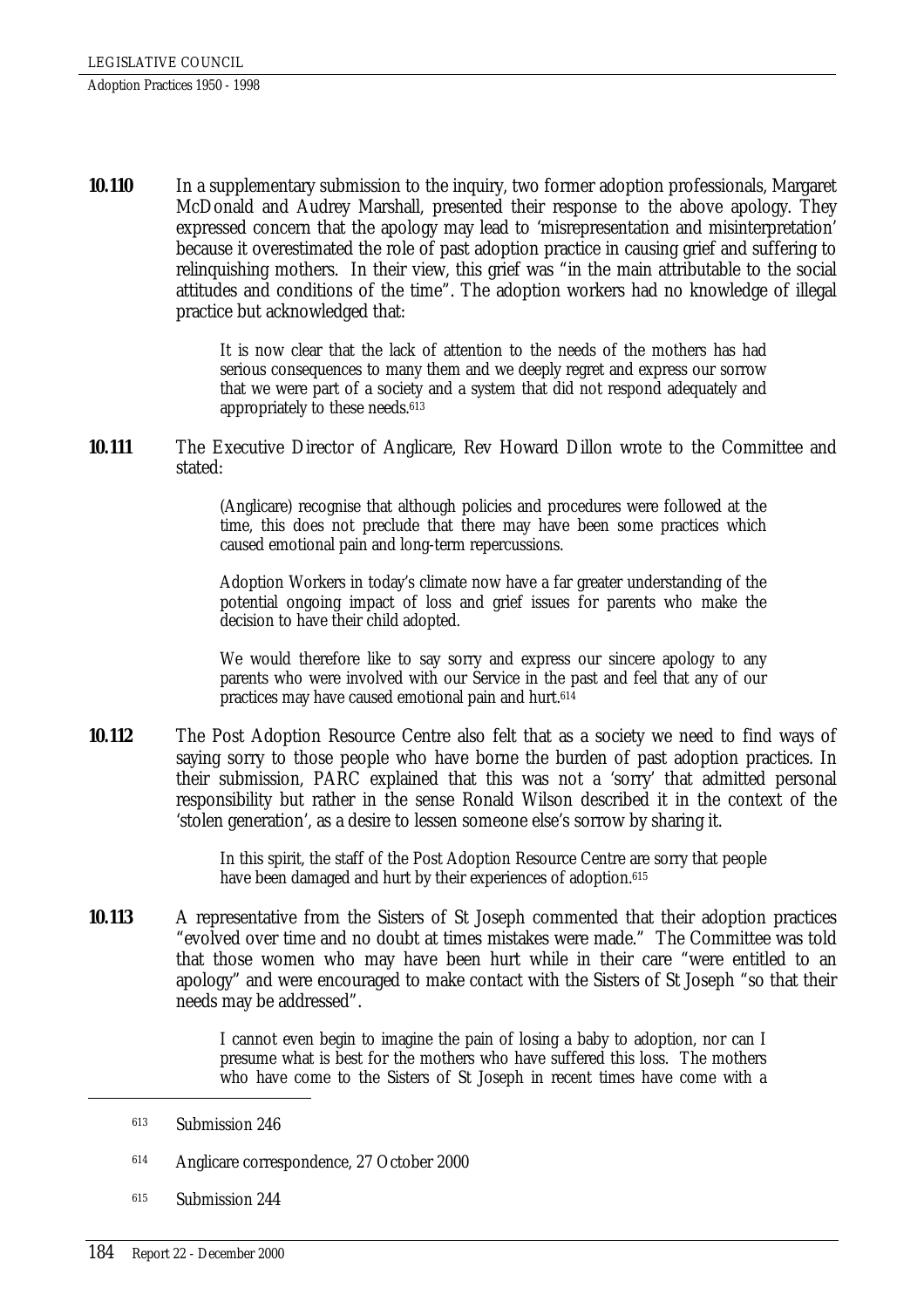variety of needs. They have come to share memories, to vent their anger, to cry, to express gratitude, to give support, to relive the past, and above all they come to be heard with respect and with openness.

We have tried and we will try to meet the individual needs of each mother, and this seems to have helped some. We will continue to listen in openness and to help in any way that is possible and appropriate.<sup>616</sup>

**10.114** A representative of the Seventh Day Adventist Church, Dr Percy Harrold, suggested that it was difficult to apologise for practices that were in line with current mores and appeared to be correct at the time. He read a prepared statement to the Committee in which he stated that the Seventh Day Adventist Adoption Agency operated within the legislative and social framework of the time and its staff acted with compassion.

> The giving up for adoption of a child is never an easy decision; nor is it a painless procedure. The pain lingers on for life in many instances. Each of these mothers is a person of great worth but she suffers a sense of permanent loss. For this loss and trauma the church expresses its sorrow. For the adopted child there can be the stress of finding his personal identity and the struggle to contact birth parents. This can be traumatic. For this trauma the church expresses its sorrow.<sup>617</sup>

**10.115** Representatives of the Departments of Health and Community Services said that the issue of an apology was a matter of government policy. The Manager of Adoption Services, Department of Community Services, Mr Harvey Milson, argued that the question of an apology needs to be considered "on the merits of each individual case". Mr Milson told the Committee that he did not believe there were any "systematic instances" where the department had acted unethically or illegally.<sup>618</sup> In answer to a written question the Director General of NSW Health, Michael Reid, explained that there was no evidence on file to suggest any instances of systematic illegal or unethical behaviour by the Department of Health, the Health Commission or the Hospitals Commission.<sup>619</sup>

#### **The Committee's view**

**10.116** The Committee heard different points of view on the significance of a formal apology. For many mothers an apology would be an important first step in alleviating some of their distress and feelings of guilt and would assist in the healing. They believe it would send a clear message to their children that they had very little choice in the decision to relinquish. For others, an apology would not help them with the healing and could never replace the child they believe was taken from them. The Committee also found that many women supported the need for a formal acknowledgment that past adoption practices had been harmful and at times unethical and illegal.

- <sup>618</sup> Milson evidence, 27 August 1998
- <sup>619</sup> Correspondence, NSW Health, 25 October 2000

<sup>616</sup> Sisters of St Joseph evidence, 19 October 1998

<sup>617</sup> Harrold evidence, 29 July 1999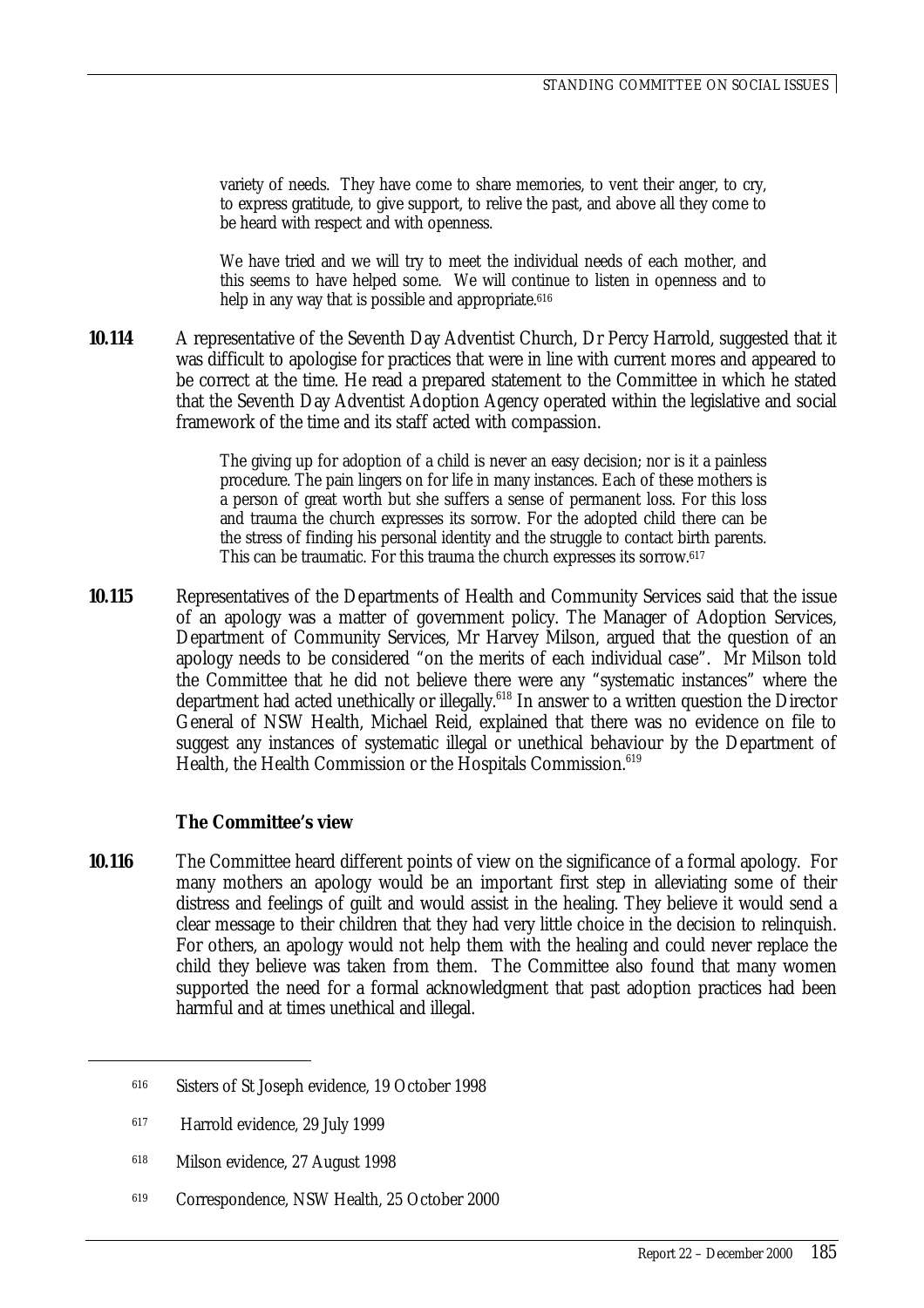- **10.117** The Committee notes the recent apologies issued by adoption agencies such as Centacare and Anglicare. The Committee also acknowledges the expressions of sorrow and regret offered by several other agencies and individual practitioners, and would urge other agencies involved in past adoption practices to consider a similar statement of apology or regret.
- **10.118** This inquiry has found that past practices were in many cases misguided, sometimes unethical and on occasions unlawful. This has resulted in suffering and trauma for many people that should be acknowledged. While apologies from government and private adoption agencies may be appropriate, the Committee does not wish to imply that NSW government public servants and adoption professionals from these agencies were solely responsible for the suffering of young women as a result of their decision to have their baby adopted.
- **10.119** Community attitudes and pressures were also directly or indirectly involved in the young woman's decision to consent to adoption. As explained in earlier chapters, pressures were placed on young women to consent to adoption by a range of people including family members, general practitioners, peer groups, members of the clergy, educators, and so on. In many cases, of course, mothers decided on adoption after their own assessment of their circumstances.
- **10.120** An apology recognises that some past adoption practices, regardless of their motivation, were wrong and have led to continued suffering. An apology encompasses unintentional suffering as well as deliberate harm. An apology also makes it clear that there should be no return to the practices of the past. Given the central role of the NSW Department of Community Services and the NSW Health Department and their antecedents in past adoption practices, the Committee considers that an apology from these departments would be very important to those persons suffering distress as a result of adoption practices. Similarly, a formal apology from private agencies, churches, hospitals, professional organisations and individuals would go a long way to assist persons suffering distress.

#### **Recommendation 16**

The NSW Government should issue a statement of public acknowledgment that past adoption practices were misguided, and that, on occasions unethical or unlawful practices may have occurred causing lasting suffering for many mothers, fathers, adoptees and their families.

## **Recommendation 17**

The departments, private agencies, churches, hospitals, professional organisations and individuals involved in past adoption practices should be encouraged to issue a formal apology to the mothers, fathers, adoptees and their families who have suffered as a result of past adoption practices.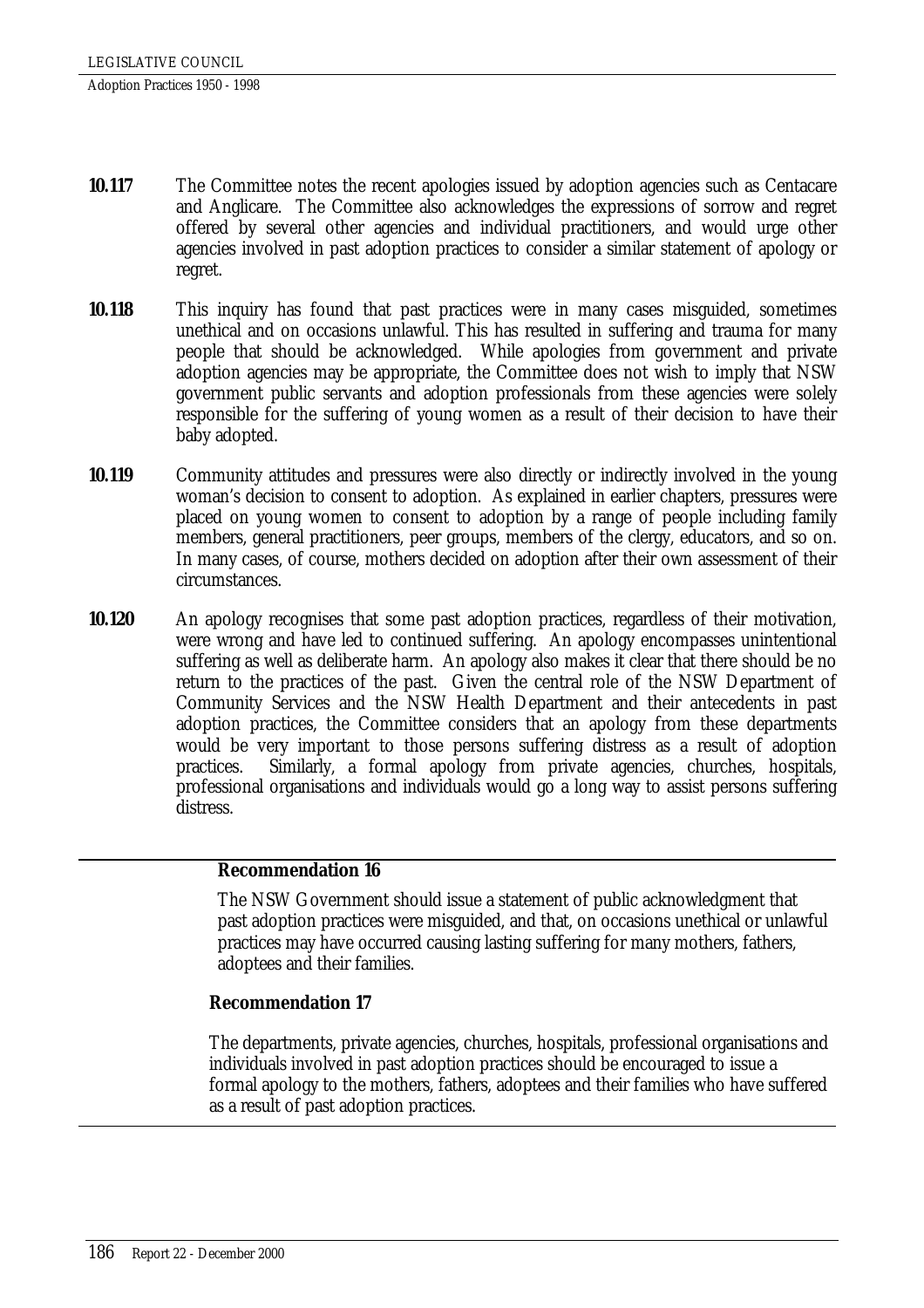## **Disclosure of past adoption practices**

**10.121** There were a range of comments by mothers, fathers, adoption professionals and others on the importance of public disclosure of past adoption practices. The Committee was told that the revelation of past practices would help the general community understand the difficult circumstances faced by many mothers who relinquished their child for adoption.

> It is really important to bring this out in the open and for people to realise the circumstances at the time and how hard it was to make a choice – at a time it was not really a choice.<sup>620</sup>

**10.122** Numerous women stated the importance of letting their adopted children know that they were loved and wanted. As one mother explained, "the false scenario of uncaring birth mothers giving away their unwanted babies should be exposed and erased."<sup>621</sup> Other mothers wanted their children to understand that they were often compelled by extremely difficult circumstances to relinquish their babies.

> … Many adoptees believe they were abandoned, unwanted, unloved. It is very important that it becomes public that little or no help was offered to their mothers to enable mother and child to stay together.<sup>622</sup>

**10.123** Several witnesses also stressed the importance of identifying and recording past adoption practices so that history does not repeat itself. As one adoptee explained:

> Acknowledgment of acts which took place, devoid of best practice principles, need to be truthfully addressed and recorded to ensure such violations do not occur to future generations and families.<sup>623</sup>

**10.124** Many mothers and adoption professionals have viewed this inquiry, including the public hearings and the publication of transcripts, as an important step towards improving community understanding of past adoption practices and their consequences.

> I have found the inquiry to be most beneficial. A part of my life that was kept hidden for years was now being freely discussed in a public forum and the shame and stigma around my son's birth and adoption has began to dissipate as I have been able to discuss my experiences and feelings, of which grief and rage have been the most difficult to process. <sup>624</sup>

> Centacare is pleased that the points of concern over past practices will have, through the Parliamentary Enquiry, an avenue to be aired and examined. The Enquiry is therefore welcomed and Centacare recognises that such exposure can

- <sup>622</sup> Submission 8
- <sup>623</sup> Submission 98
- <sup>624</sup> Eagles evidence, 19 October 1998

<sup>620</sup> Witness A evidence, 30 September 1998

<sup>621</sup> Submission 27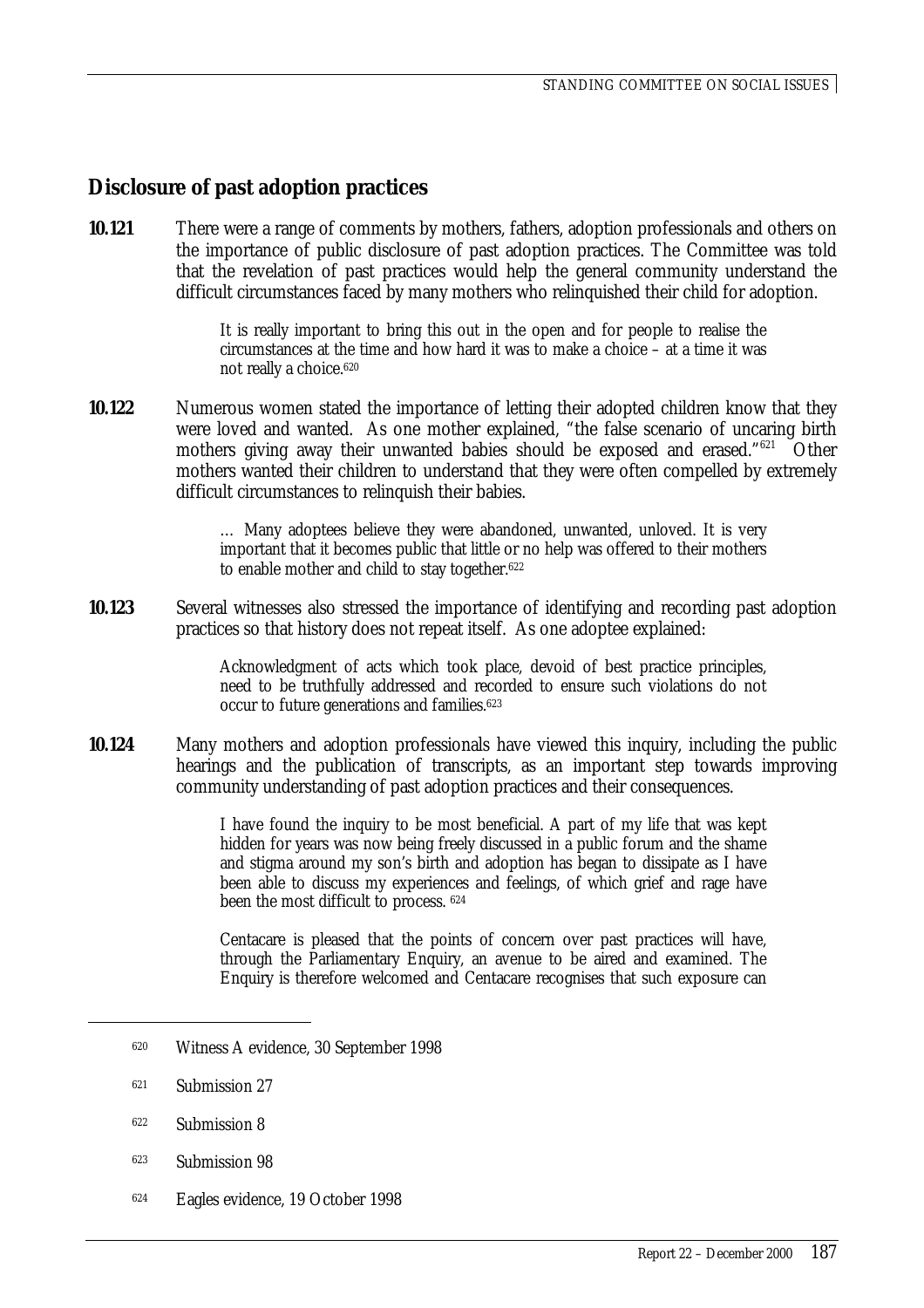lead to a measure of healing for those birthparents whose profound sense of loss and grief has been compounded by real/perceived past practices.<sup>625</sup>

10.125 Some adoption professionals suggested that the publication of women's stories of adoption would be an important and positive way to publicly acknowledge mothers' experiences of adoption. PARC suggested that the publication of birth mothers' accounts of their adoption experience would assist in the healing. The AASW suggested that:

> One method of acknowledging the diverse stories of birth mothers and their children would be a publication in the style of "Bringing them Home: National Inquiry into the Separation of Aboriginal and Torres Strait Islander Children from their Families'. Such a publication would allow the wider community to understand what happened to birth mothers, adopted children and their adoptive families. It would also allow those people affected by adoption to tell their stories, a process which may contribute to healing and reconciliation.<sup>626</sup>

- **10.126** A number of mothers and adoption professionals suggested that further research into all aspects of adoption could assist some mothers. One witness told the Committee that a greater understanding of the long-term effects of adoption on all parties involved would be useful.<sup>627</sup> Other mothers wanted research into the "adverse affects of adoption on natural mothers and their subsequent children."<sup>628</sup> As discussed above there is also a need for further research on the reunion process.
- **10.127** While some adoption professionals have publicly acknowledged that their past actions were misguided and wrong, the Committee regrets that some professional bodies and individuals, particularly in the medical profession, have not willingly and forthrightly engaged with this inquiry.
- **10.128** There was almost universal agreement on the importance of the public disclosure of past adoption practices. The removal of the secrecy surrounding their adoption experience was a significant factor prompting many women to give evidence to this inquiry. For many it was the first time they had spoken publicly about very painful adoption experiences and the Committee Members admire their courage. The Committee envisages that the publication of this report and its broad distribution will go some way towards extending the public knowledge of past adoption practices. This inquiry has exposed ill-conceived and misguided adoption practices and evidence taken has pointed to unethical and sometimes illegal procedures. It has revealed the longstanding effects of the trauma experienced as a result of these practices on mothers, their families and adopted people. The publication of this report will attract widespread attention and inform the community of the nature of past adoption practices and their effect on individuals.
- **10.129** The Committee is aware that there is a growing body of research on the adoption experience, and its effects. A number of research theses were submitted as evidence to this
	- <sup>625</sup> Submission 257

- <sup>626</sup> Submission 252
- <sup>627</sup> Witness H evidence, 29 July 1999
- <sup>628</sup> Submission 81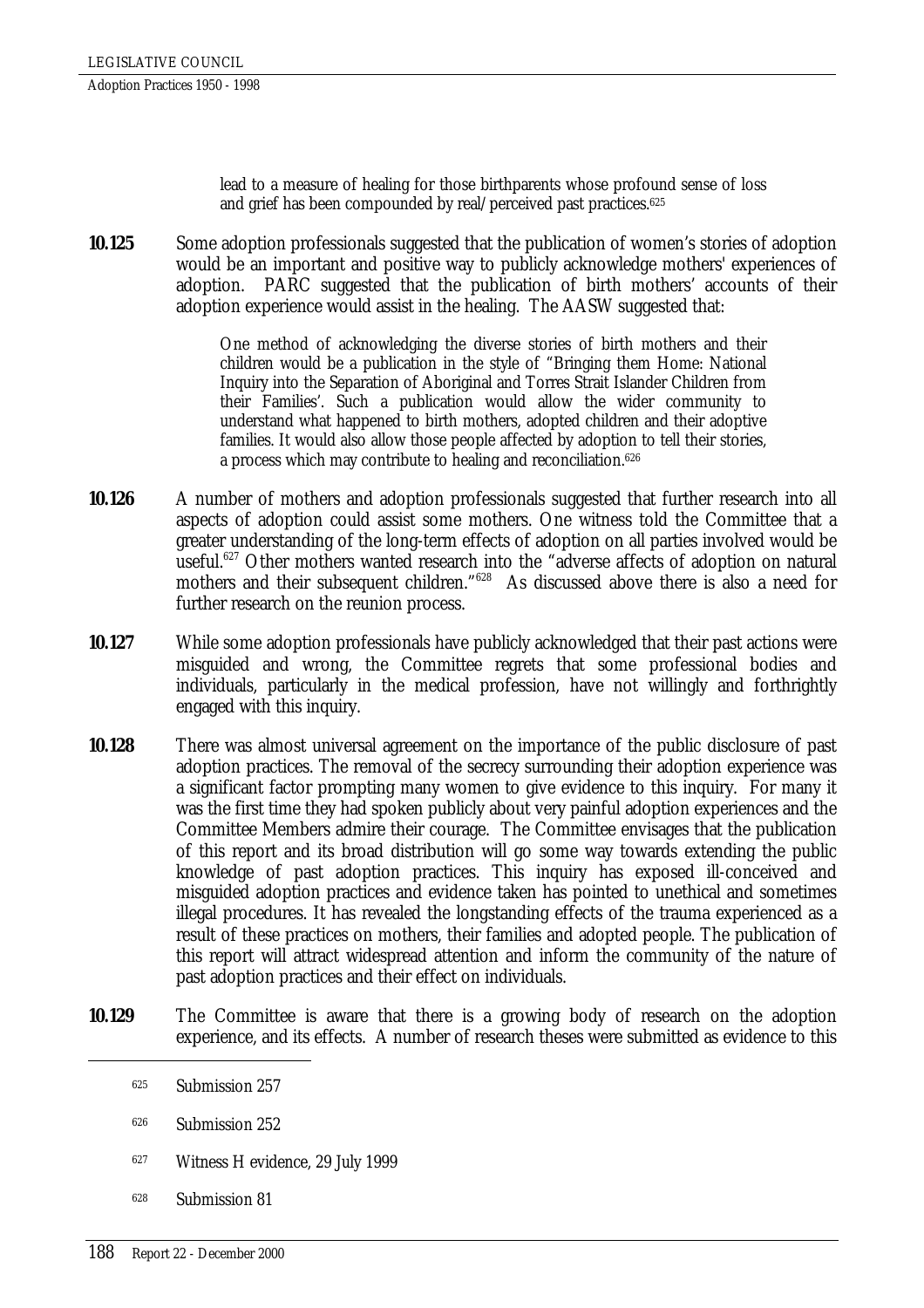inquiry and provided a valuable source of information for this report. The Committee believes that research of this nature should be encouraged, particularly studies into the continuing impact on some mothers, fathers, adoptees, adoptive parents and families, and also stories of post adoption reunion experience. In addition, the Committee believes the publication of stories of and by mothers who relinquished their children would provide a valuable record and resource for sociological studies. The public education campaign should make clear that many of the mothers who gave up their children to adoption were denied their rights, and did not uncaringly give away their children.

#### **Recommendation 18**

The Department of Community Services should provide funding to appropriate organisations or support groups for mothers to collect, collate, edit and publish comprehensive accounts of their adoption experiences.

#### **Recommendation 19**

The Minister for Community Services should establish a research grants program for the purpose of investigating the effects of past adoption practice on mothers, and the issues surrounding the reunion process.

#### **Recommendation 20**

The Minister for Community Services should establish a public education campaign on the effects of past adoption practices.

## **Conclusion**

**10.130** The evidence presented to this inquiry was compelling and the Committee was moved by the courage of those people who were able to speak of their very personal and often painful adoption experiences. As we have heard, many people continue to suffer as a result of past adoption practice. This inquiry has significantly enhanced the understanding of adoption practices in the period under review and the impact of adoption on many people. Adoption is a life-long experience and it is possible that an adoption will continue to have some impact on future generations searching for clues to their biological heritage. For this reason it must not be presumed that the need for resources for adoption-related work will diminish in the short term. Continuing support and assistance for adoption is of paramount importance. This chapter has attempted to address at least some of the measures that might assist those persons affected by adoption now, and in the future.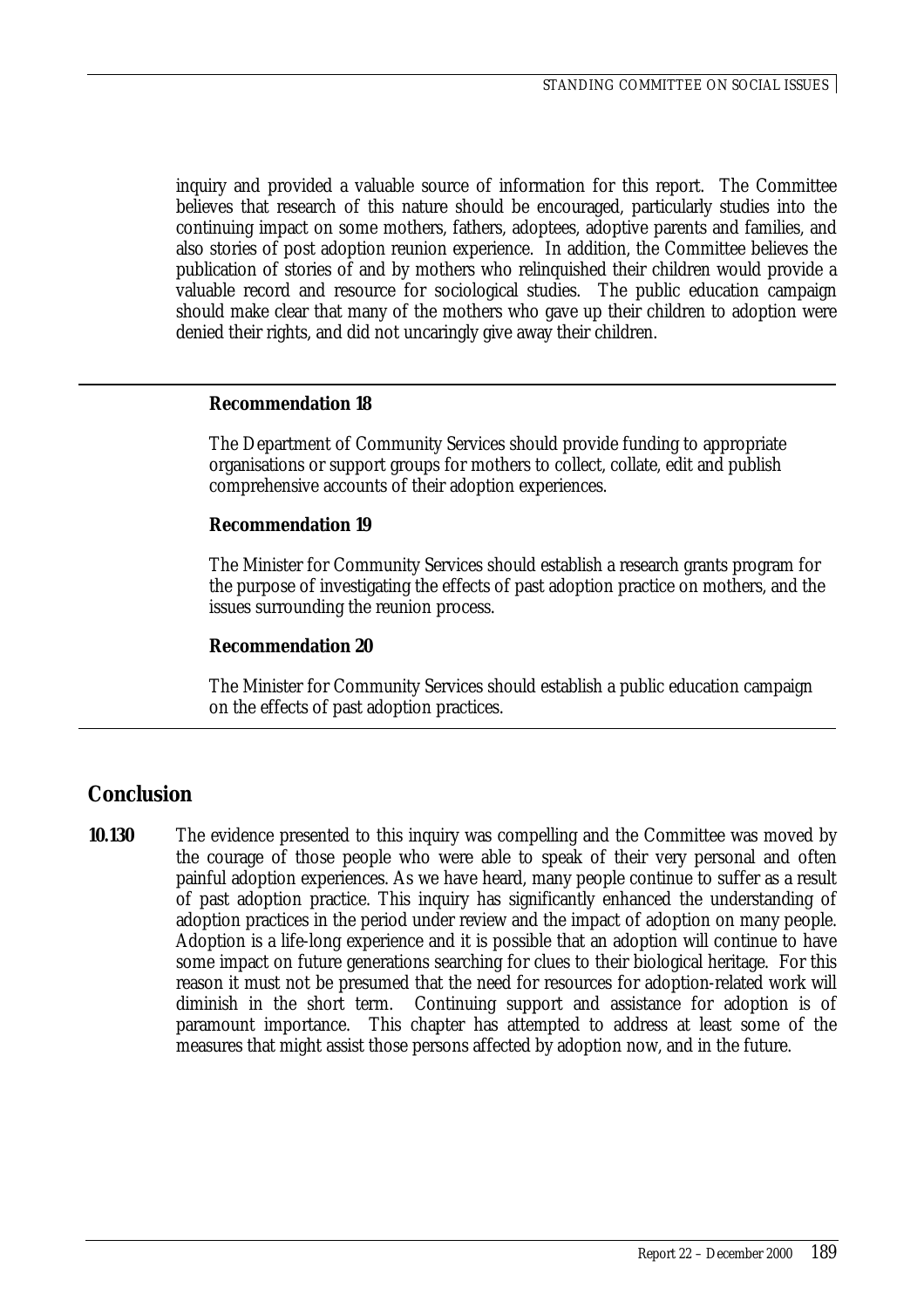## **Chapter 11 Issues for the future**

This report has largely focussed on adoption practices in the 1950s, 1960s and 1970s. The inquiry has shown that many of the practices and policies in past years were flawed and have resulted in lasting suffering for a considerable number of people, particularly women who relinquished a child. Throughout the inquiry the Committee received numerous submissions, letters and phone calls about more recent social phenomena such as donor insemination and overseas adoptions. The Committee was struck by the parallels to issues related to past adoptions and shared themes such as the right of people to have access to information about their biological and cultural heritage. This chapter briefly considers some of these emerging phenomena. In addition, it looks at the current support arrangements for State wards and people who have been in substitute care and the importance of family tracing and reunion to people who have been separated from their natural parents. The chapter also explores aspects of the new adoption legislation, the *Adoption Act 2000,* including the provision for openness and the Aboriginal Child Placement Principles.

It is not the purpose of this chapter to comprehensively discuss these issues. Instead, the Committee is keen to stimulate debate around some major social issues for the future. The evidence to this inquiry on adoption has clearly shown that governments and other service providers have a continuing responsibility to review laws and the way those laws are interpreted and administered.

## **Donor Insemination**

- **11.1** Evidence to this inquiry has demonstrated the importance of allowing people to have access to information about their origins. This is consistent with the evidence given to the Social Issues Committee 1989 inquiry, which produced the report *Accessing Adoption Information*. The issue of access to 'origins' information is also of importance to people who have been conceived by means of donor insemination. There is limited NSW legislation governing donor insemination and the use of donor semen for IVF procedures and there are no provisions for the offspring's right to know about their genetic heritage. The NSW Department of Health is currently reviewing the need for comprehensive legislation governing assisted reproductive technology. The review is considering issues such as the establishment of a donor register, the regulation of donor clinics and the importation of semen from overseas for use in this State.
- **11.2** Many people believe that all children have the right to access information about their genetic, medical, ethnic and social heritage. The evidence to this inquiry suggests that, for many people, access to this information is extremely important. Others believe, just as firmly, that those semen donors who have no relationship at all with the woman who bears the child should have their anonymity maintained.
- **11.3** The Committee supports the establishment of a donor register so that information can be accessed, at the very least, for specific purposes such as medical assessment of hereditary conditions. As donor insemination has existed for over 20 years, there is an urgent need for these issues to be addressed and resolved. The Committee therefore urges the government to clarify the situation as soon as possible.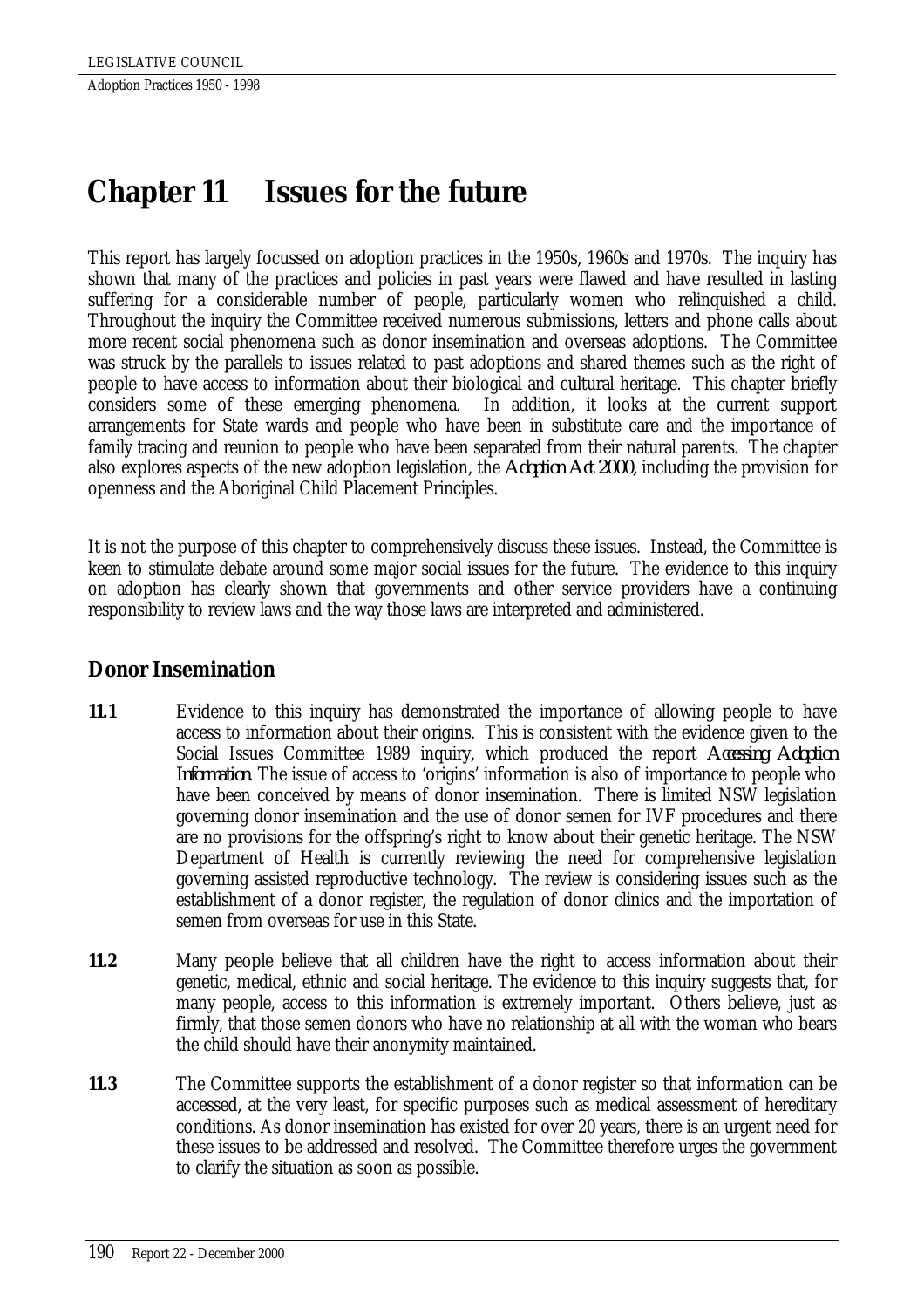## **State wards**

- **11.4** The terms of reference for this inquiry instructed the Committee to consider adoption practices and their effects. Hence there has been no detailed consideration of State wards. In evidence to the Committee some relinquishing mothers told the Committee that children were made State wards or placed in foster care where adoption was not possible. Recent media attention to the experiences of State wards has highlighted some of the important issues for people who spent part or all of their childhood in one of the hundreds of homes in this State, particularly in the 1950s and 1960s.<sup>629</sup> The Committee understands that there are some government-funded services to State wards under the age of 25. The NSW government funds the After Care Resource Centre, which is part of Relationships Australia, as well as other services attached to Burnside and Centacare to assist young wards in their preparations to live independently. While there is currently no designated government funding for services for State wards over the age of 25, the recently established Care Leavers of Australia Network (CLAN) provides support to all age groups Australiawide. As with adoption practices, self-help and support groups for people in State care have been pivotal to changes in practice in institutions, and in providing support and assistance.
- **11.5** The Committee understands that there is a growing need for professional support for these groups as provided in other States. For instance, the Victorian Adoption Network for Information and Self-Help (Vanish) receives government funding to provide State wards with support for search and reunion. In Queensland, a government-funded service was recently established in response to recommendations in the 1999 Forde report, *Commission of inquiry into abuse of children in Queensland Institutions*. The After Care Resource Centre receives recurrent funding to provide counselling and support services for Queensland State wards.
- **11.6** The Committee believes that NSW State wards, particularly those over the age of 25, should have access to support and assistance similar to that provided in other jurisdictions, and urges the NSW Government to consider the need for these services.

## **Substitute care services**

**11.7** The issue of the need to be provided with services such as the Post Adoption Resource Centre for children and families who have been affected by the substitute care system was briefly raised with the Committee. Substitute care services provide out-of-home care for children, for example foster care. These services are essential to ensure that the wellbeing of children is maintained in circumstances where they are unable for a variety of reasons to remain with their parents. In their submission to the inquiry, Burnside stated,

> Services for people who have adoption experiences should be extended to all those who have experienced substitute care, to help them to deal with the grief of separation and loss.<sup>630</sup>

- <sup>629</sup> For more information, see N. Barrowclough, 'Orphans of the living', *Sydney Morning Herald Good Weekend,* October 14, 2000
- <sup>630</sup> Submission 258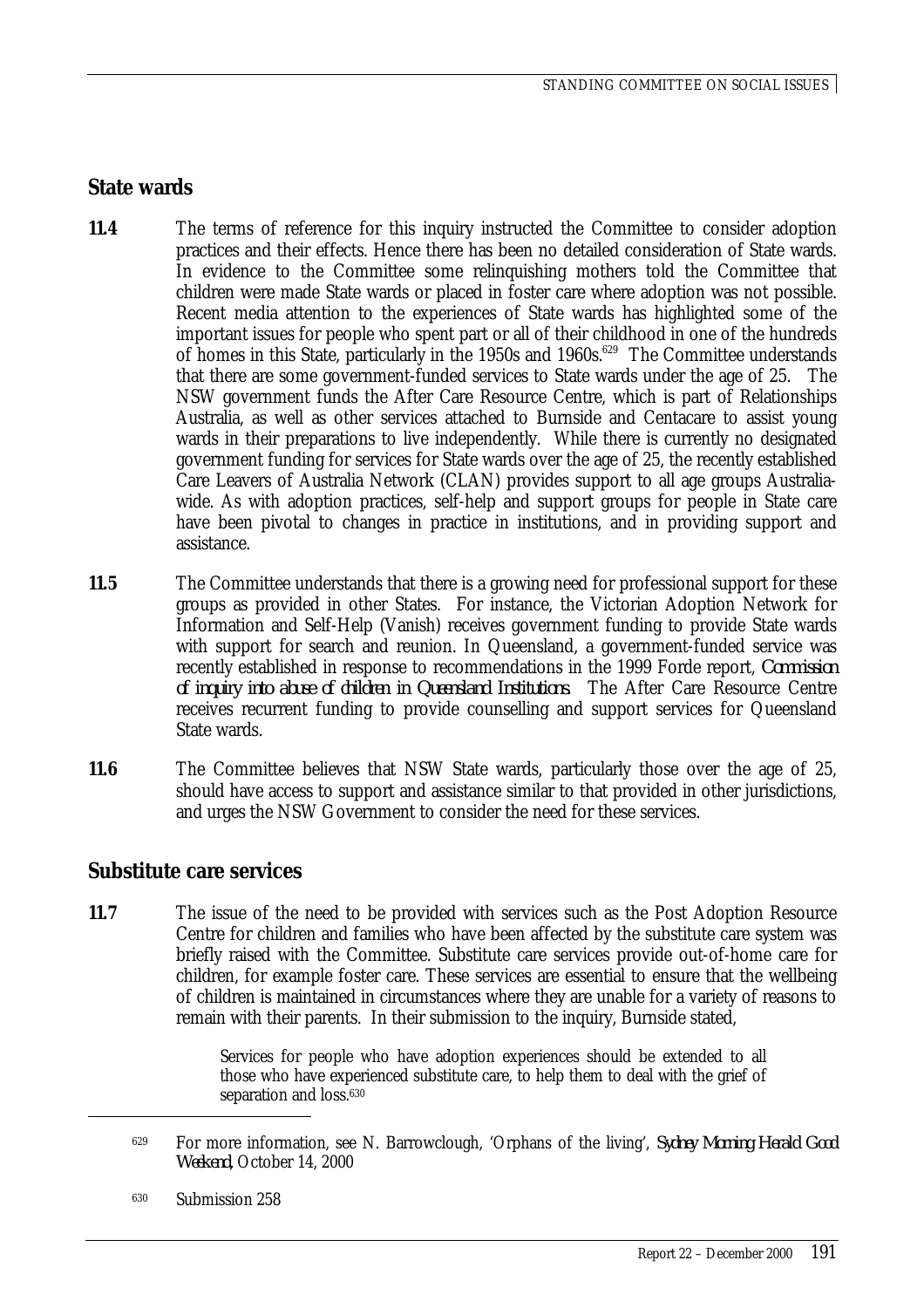**11.8** The importance of reform of substitute care services has been highlighted by a recent Community Services Commission inquiry into substitute care. $631$  This inquiry has demonstrated the deep and lasting effects that childhood separation from parents can have on both the child and their parents. The Committee urges the Government to carefully consider the issue of support services for people who have experienced substitute care.

## **Intercountry Adoption**

**11.9** As this report has shown, adoption in Australia has changed radically in the last 40 years. One of the major effects of local changes has been to channel demand into the adoption of children from overseas. In 1998-99 nearly 2/3 of children adopted in NSW were from overseas.<sup>632</sup> As discussed in chapter 4, initiatives such as the Hague Convention have created conditions which could lead to an increase in the number of intercountry adoptions in Australia.<sup>633</sup> The most recent adoption conference in Hobart devoted considerable attention to this topic, demonstrating the growing interest in this issue. Many of these papers identified the need to keep under review adoption policy as it relates to overseas adoptions. The Committee notes the importance of maintaining contact with cultural heritage and the need to focus on ways to assist international search and reunion.

## **Adoption of children with special needs**

**11.10** As explained in Part One of this report, babies who were expected to be relinquished, but were not declared 'healthy', were deferred for adoption. Prior to the mid 1970s, these babies were either kept by their natural mother, placed in foster care or made wards of the State. In more recent years, governments and private agencies have developed specific programs for the adoption of babies and children with special needs. The special needs program is now one of the major features of adoption in this State. Anglicare Adoption Services has, at any one time, 12 children with special needs in their program who are between placement in foster care and the finalising of the adoption order. The Committee understands that in addition to this, an essential part of the special needs program is the post adoption support of families during the childhood years. Agencies such as Anglicare assist with arranging government subsides, respite services particularly for families with children with high support needs, and with the provision of other specialised support services and equipment. $634$  The Committee acknowledges the significant work involved in the special needs programs and the need to ensure appropriate long-term support for these children.

- <sup>633</sup> For more information see Catherine Gray, 'The Hague Convention: Human rights or last rites for intercountry adoption', 7<sup>th</sup> Australian Adoption Conference, op.cit., Hobart 2000, pp.93-106
- <sup>634</sup> Anglicare Adoption Services, Annual Report, 1998

<sup>631</sup> Community Services Commission, *Substitute Care in NSW: New Directions – from Substitute to Supported Care*, Final Report, November 2000

<sup>632</sup> S. Kelly, 'Adoption in Australia – an overview', 7th Australian Adoption Conference, op.cit., Hobart 2000, pp.107-120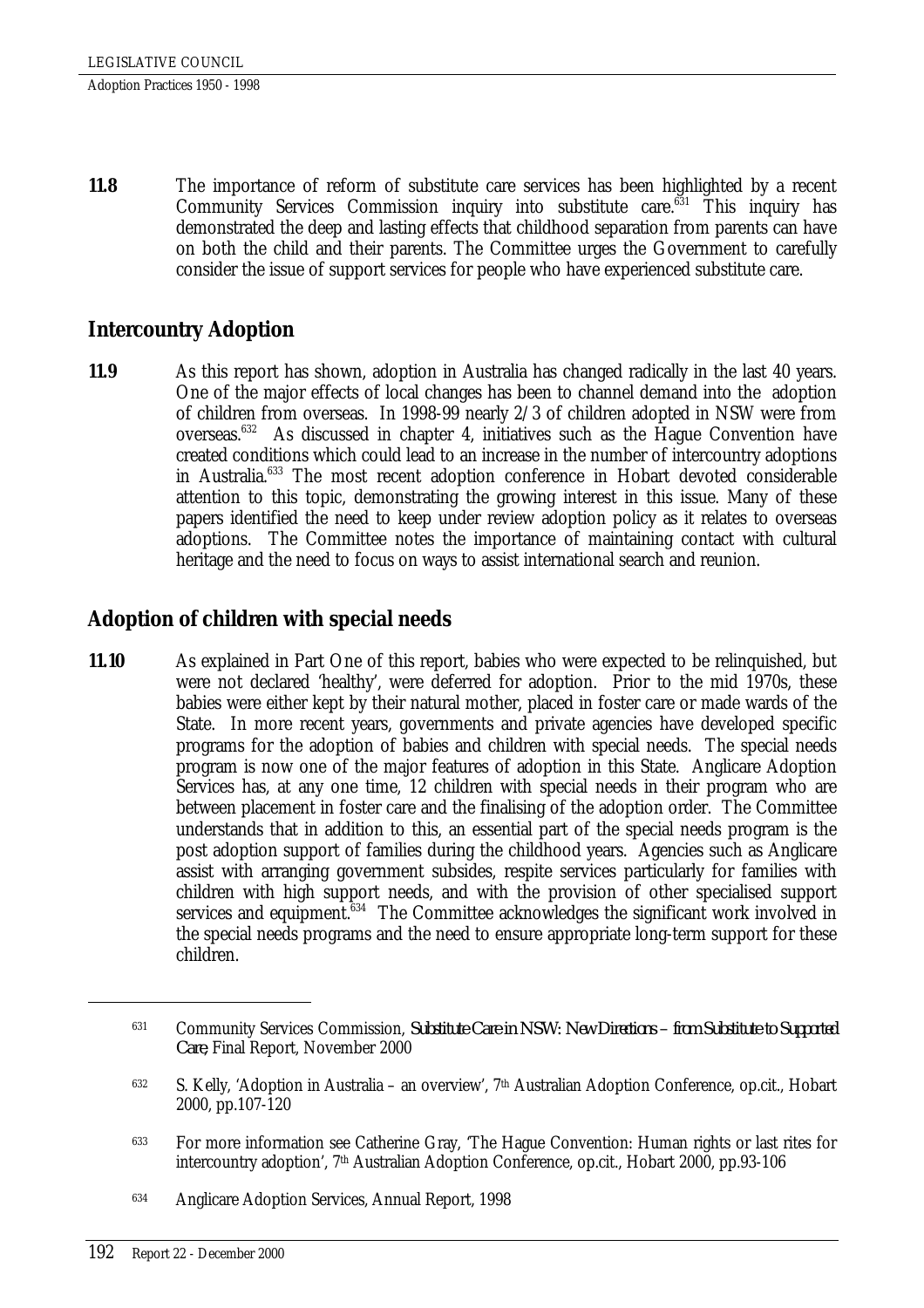## *Adoption Act 2000*

- **11.11** Both Houses of the NSW Parliament passed the *Adoption Act 2000* in November 2000 and it is anticipated that it will come into effect in mid 2001. Until then, *Adoption of Children Act 1965* remains in force. The terms of reference for this inquiry directed the Committee to consider adoption practices between 1950 and 1998 and the relevant legislation for this period. Therefore, this report does not consider in detail the components of the new  $\rm \AA{ct}$ <sup>635</sup>
- **11.12** The Committee recognises that the *Adoption Act 2000* incorporates much of the Law Reform Commission's proposed Adoption Bill 1997 with the notable exception of the provision of access to adoption for same sex couples.<sup>636</sup> Where the 1965 Act was a reflection of the desire to keep adoptions secret, the new Act reflects current attitudes and directs future practices towards openness. While the Committee is not in a position to comment on the relevant provisions in the new Act, it is clear that policy and practice for open adoptions are still being developed and refined. At the most recent Adoption Conference, members of the Committee were impressed by the complexity of this type of adoption arrangement in States such as Victoria and Western Australia, and were made aware of and the many positive experiences as well as problems associated with these arrangements.<sup>637</sup> The Committee believes that there is a need for further research in areas such as the appropriateness of open adoption arrangements and the effects of these arrangements on all members of the adoption triangle and their families.
- **11.13** The Act also addresses the calls made by the *Bringing them home* report, to legislatively recognise Aboriginal Child Placement Principles. When Aboriginal or Torres Strait Islanders are to be placed for adoption, it is accepted that where possible they should be placed within their own culture and community. While acknowledging the importance of this inclusion, the Committee is aware of concerns that the Act has separate provisions for the adoption of children descended from two Aboriginal parents and those descended from one Aboriginal parent. The Committee acknowledges the complexity of this issue and therefore believes there should be further discussion on the issue between government and key stakeholders such as the Aboriginal support and counselling body, Link-Up (NSW).
- **11.14** During the year 2000, the Minister for Community Services, Hon Faye Lo Po', foreshadowed the introduction of legislation to facilitate the adoption of abused and neglected children without the need for parental consent. There was considerable community debate about this proposal, which remains unresolved.

<sup>635</sup> This report does address the arrangements for contact vetos in the *Adoption Act 2000*. For more information see chapter 10.

<sup>636</sup> NSW Law Reform Commission, op.cit., March 1997, pp.516-653. While the *Adoption Act 2000* allows for single people to adopt, same sex couples are barred from adoption.

<sup>637</sup> For more information, see J. A. Allen, 'Description and explanation of access in open adoption in Victoria', 7th Australian Adoption Conference, op cit, Hobart 2000, p.49-63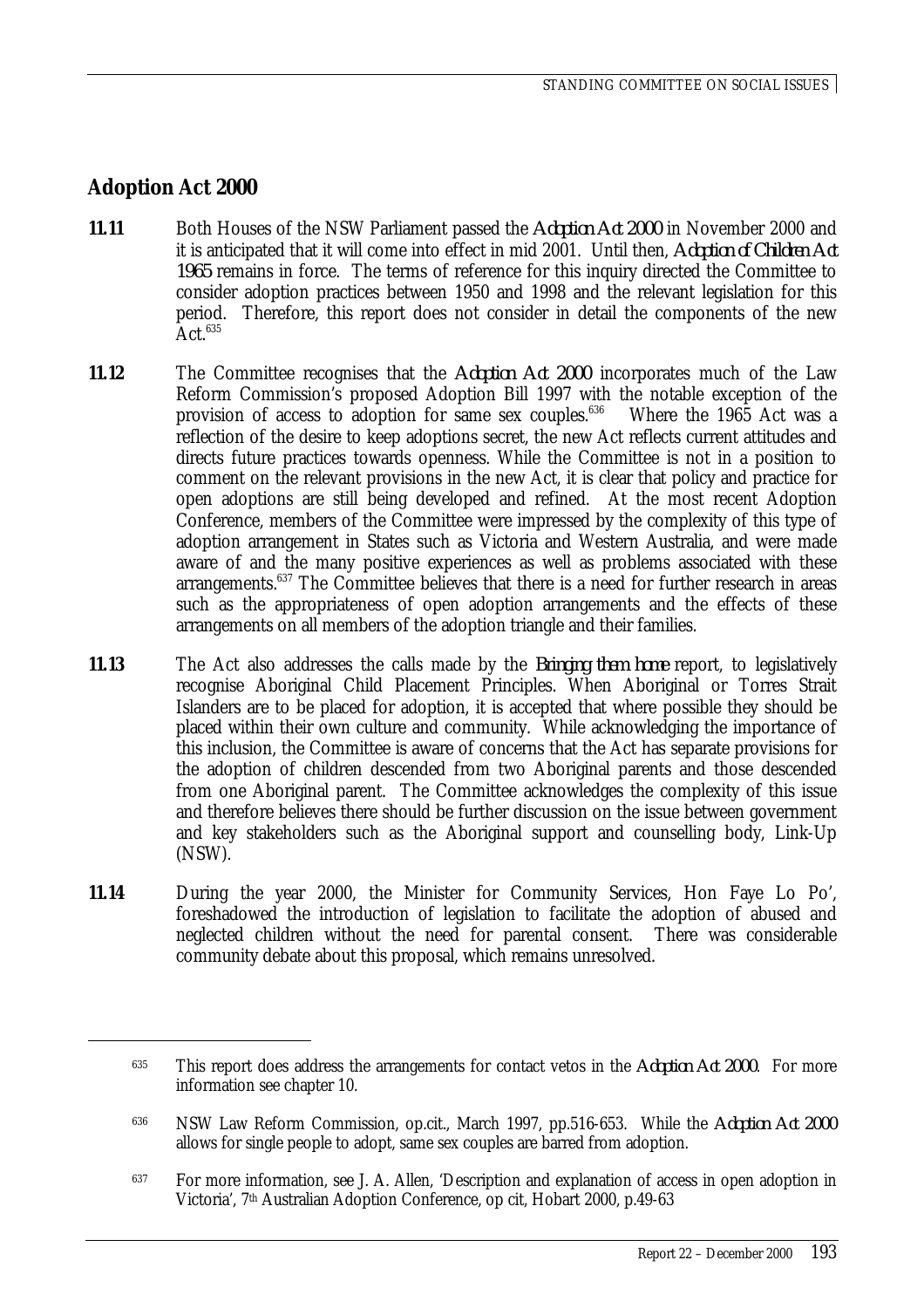## **Conclusion**

**11.15** The exploration of these issues in this chapter has been brief, and seeks only to stimulate debate. The evidence presented to this inquiry has constituted a warning against complacency about our laws, and the policies and procedures by which they are administered. Mistakes of the past continue to have an effect on many people. The Committee strongly believes that is it necessary to learn from these mistakes so that the whole community can be assured that past failures will not be repeated.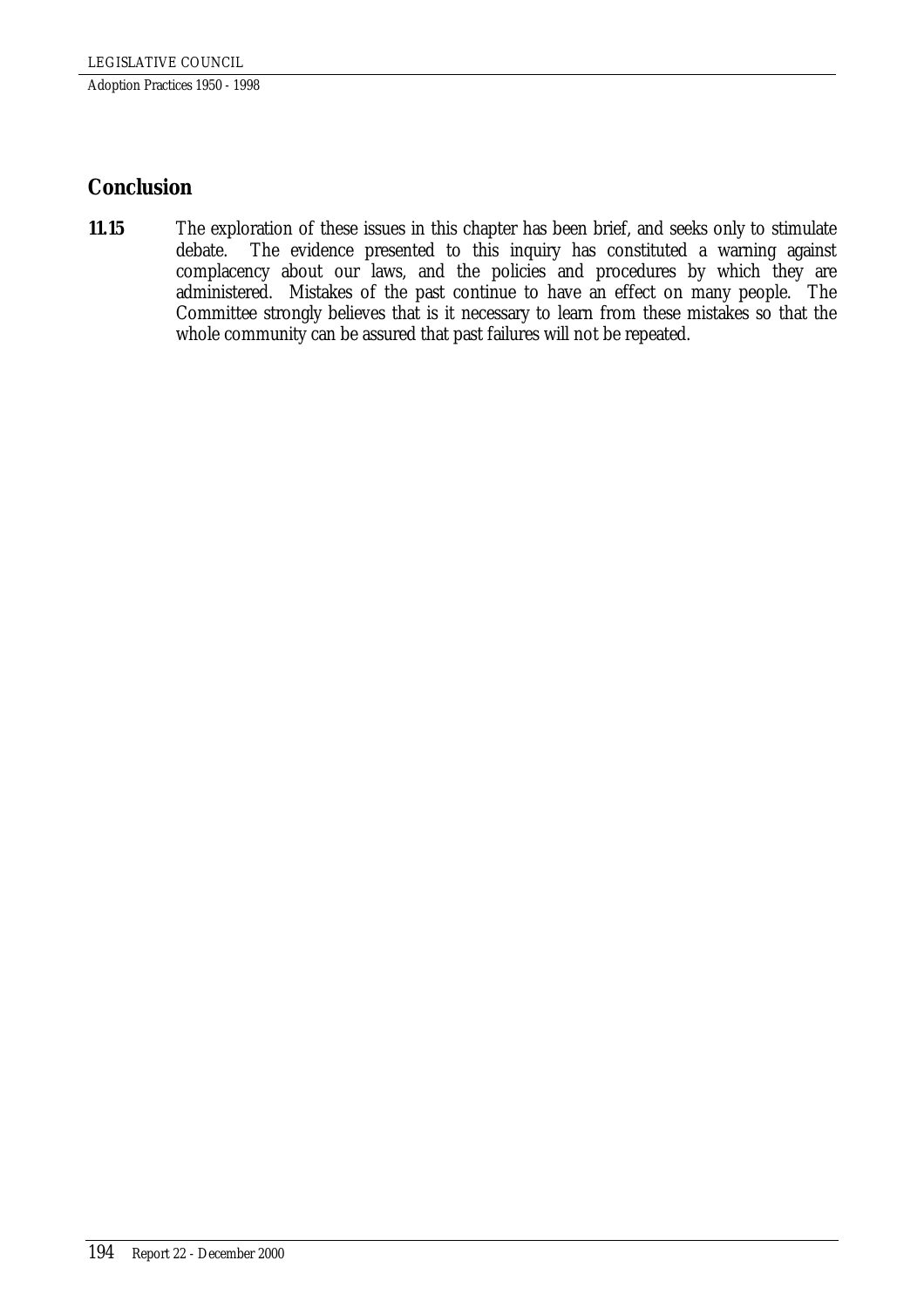# **Appendix 1**

Submissions Received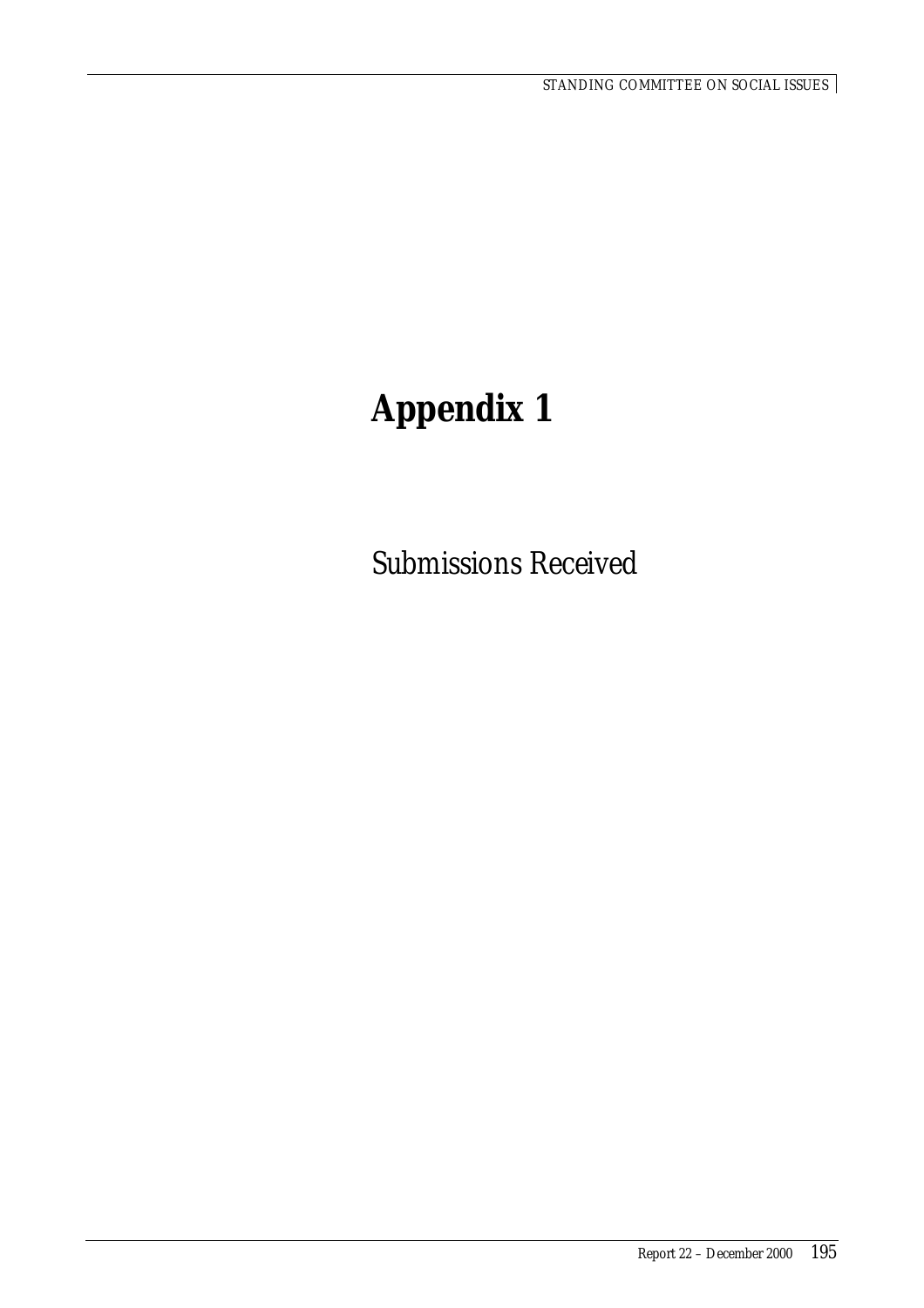| N <sub>0</sub>   | <b>Author</b>                  |
|------------------|--------------------------------|
| 1                | Ms J Porter                    |
| $\boldsymbol{2}$ | <b>Confidential Submission</b> |
| 3                | Ms J Schokker                  |
| $\boldsymbol{4}$ | Ms G Bell                      |
| $\mathbf 5$      | Mrs J Fisher                   |
| $\boldsymbol{6}$ | Ms A Lindh                     |
| 7                | Ms L Ngata                     |
| 8                | Ms L Eve                       |
| $\boldsymbol{9}$ | Mrs L Arthur                   |
| 10               | <b>Confidential Submission</b> |
| 11               | Mr C Horn                      |
| 12               | <b>Confidential Submission</b> |
| 13               | Ms A M Constable               |
| 14               | Ms R Chaney                    |
| 15               | <b>Confidential Submission</b> |
| 16               | Ms A Powles                    |
| 17               | Mrs C Newling                  |
| 18               | Ms L Blamire                   |
| 19               | M Guest                        |
| 20               | Mrs V Hunt                     |
| 21               | Ms B Harmand                   |
| 22               | Ms G Green                     |
| 23               | <b>Confidential Submission</b> |
| 24               | Mr P Quinn                     |
| 25               | Reverend Dr T Frame            |
| 26               | Ms D Plaizier                  |
| 27               | <b>Confidential Submission</b> |
| 28               | Mr S Barnes                    |
| 29               | Mrs P Grant                    |
| 30               | F Crook                        |
| 31               | Mrs R Senior                   |
| 32               | Mr J Thomson                   |
| 33               | <b>Confidential Submission</b> |
| 34               | Ms Pauline Tucker              |
| 35               | Ms G Light                     |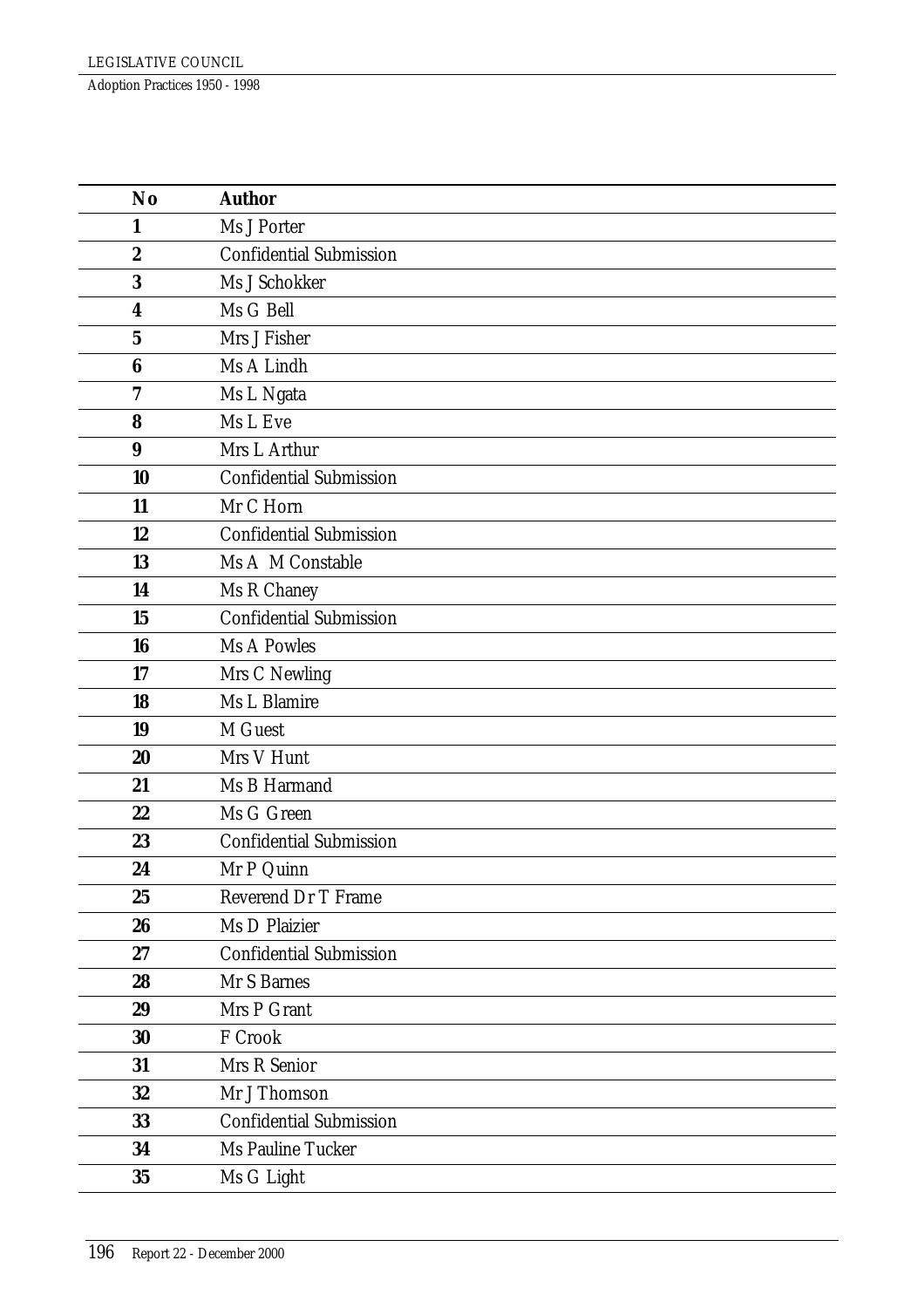| 36 | Ms E Duncan                    |
|----|--------------------------------|
| 37 | Ms B Hardy                     |
| 38 | Ms T Parish                    |
| 39 | Ms J A Pares Dickson           |
| 40 | Anonymous Submission           |
| 41 | Ms K Wallis                    |
| 42 | Ms Monica Jones                |
| 43 | Ms B Keir                      |
| 44 | Ms E Berzins                   |
| 45 | Ms D Walton                    |
| 46 | Ms C Paul                      |
| 47 | Ms K Clune                     |
| 48 | Ms W Kilroy                    |
| 49 | Ms M Hatton                    |
| 50 | <b>Confidential Submission</b> |
| 51 | Ms J Craig                     |
| 52 | Ms J Bushell                   |
| 53 | Ms H Larsson                   |
| 54 | Ms G Wilson                    |
| 55 | Mrs P Braden                   |
| 56 | Ms J Carey                     |
| 57 | Mrs F Levings                  |
| 58 | Ms M Betts                     |
| 59 | Mrs L Pincham                  |
| 60 | Mrs L Cox                      |
| 61 | Ms J Benson                    |
| 62 | <b>Confidential Submission</b> |
| 63 | Ms M Pratten                   |
| 64 | Ms S Whalley                   |
| 65 | Ms M Eslick                    |
| 66 | <b>Confidential Submission</b> |
| 67 | Ms G Bell                      |
| 68 | <b>Confidential Submission</b> |
| 69 | Mrs D Trevethan                |
| 70 | Ms C Jamieson                  |
| 71 | <b>Confidential Submission</b> |
| 72 | Ms S Smith                     |
|    |                                |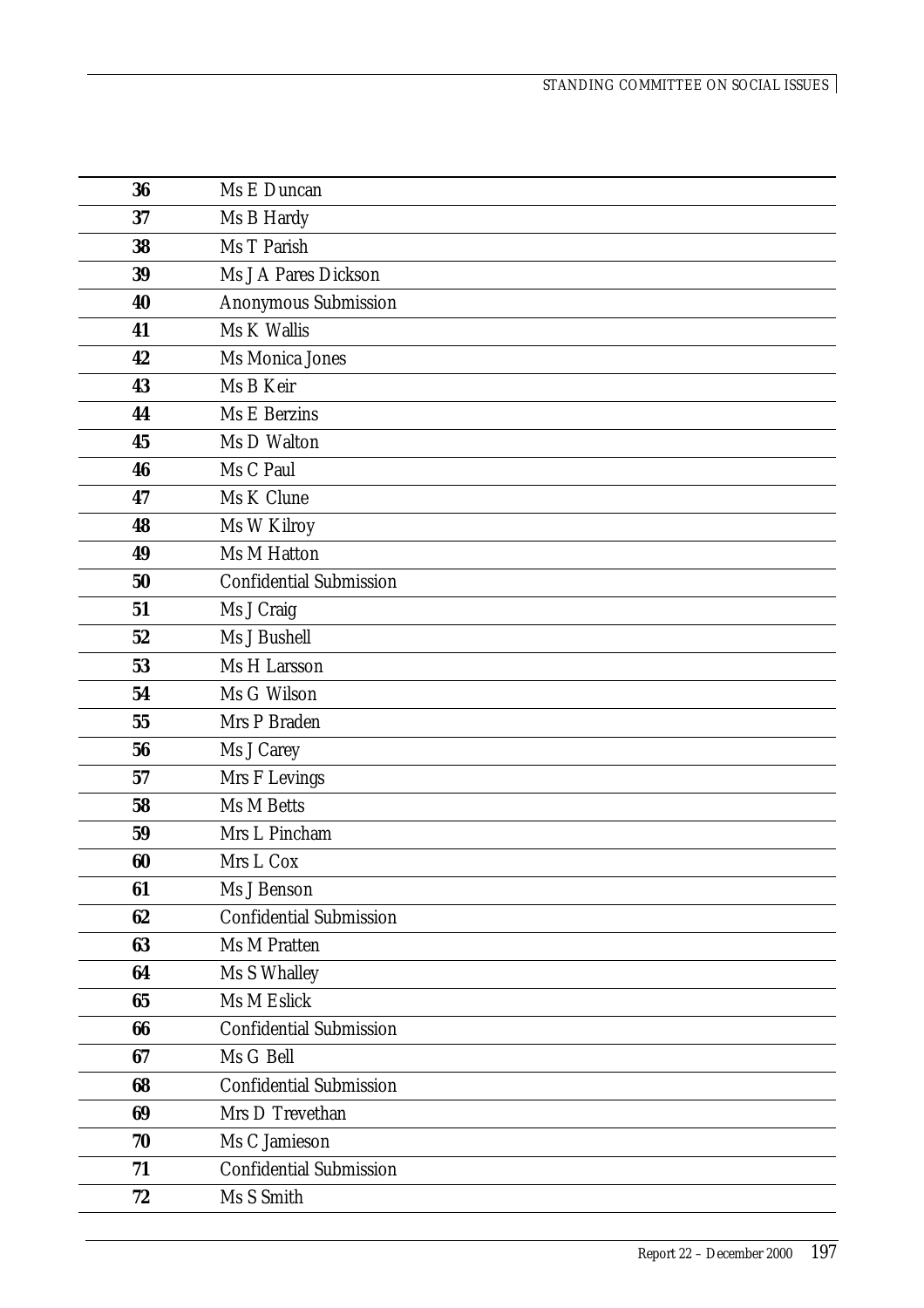| 73  | <b>Confidential Submission</b>                                              |
|-----|-----------------------------------------------------------------------------|
| 74  | Ms S Bramwell                                                               |
| 75  | <b>Confidential Submission</b>                                              |
| 76  | Mr J Herrick                                                                |
| 77  | <b>Confidential Submission</b>                                              |
| 78  | Ms L Wilkins                                                                |
| 79  | Mrs D Stebbings                                                             |
| 80  | Ms S Weismantel                                                             |
| 81  | Ms T Stone                                                                  |
| 82  | <b>Confidential Submission</b>                                              |
| 83  | <b>Confidential Submission</b>                                              |
| 84  | Mr & Mrs Liuia                                                              |
| 85  | Ms E Weston                                                                 |
| 86  | Ms J Burkin                                                                 |
| 87  | Ms G Roberts                                                                |
| 88  | <b>Confidential Submission</b>                                              |
| 89  | Ms K Collins                                                                |
| 90  | <b>Confidential Submission</b>                                              |
| 91  | <b>Confidential Submission</b>                                              |
| 92  | Ms M Pung                                                                   |
| 93  | Ms L Scott                                                                  |
| 94  | Mr S Bender                                                                 |
| 95  | Ms J Rose                                                                   |
| 96  | Mrs B Rose                                                                  |
| 97  | Ms T Mustchin                                                               |
| 98  | Ms M Watson                                                                 |
| 99  | <b>Confidential Submission</b>                                              |
| 100 | <b>Confidential Submission</b>                                              |
| 101 | Mr A Bodman                                                                 |
| 102 | Ms L Saxton and Mr K Saxton                                                 |
| 103 | Mrs W Pankhurst                                                             |
| 104 | Anonymous Submission                                                        |
| 105 | Children's Center for Developmental Psychiatry, St Petersburg, Florida, USA |
| 106 | <b>Confidential Submission</b>                                              |
| 107 | Ms L Greenup                                                                |
| 108 | Ms D Duncan                                                                 |
| 109 | Anonymous Submission                                                        |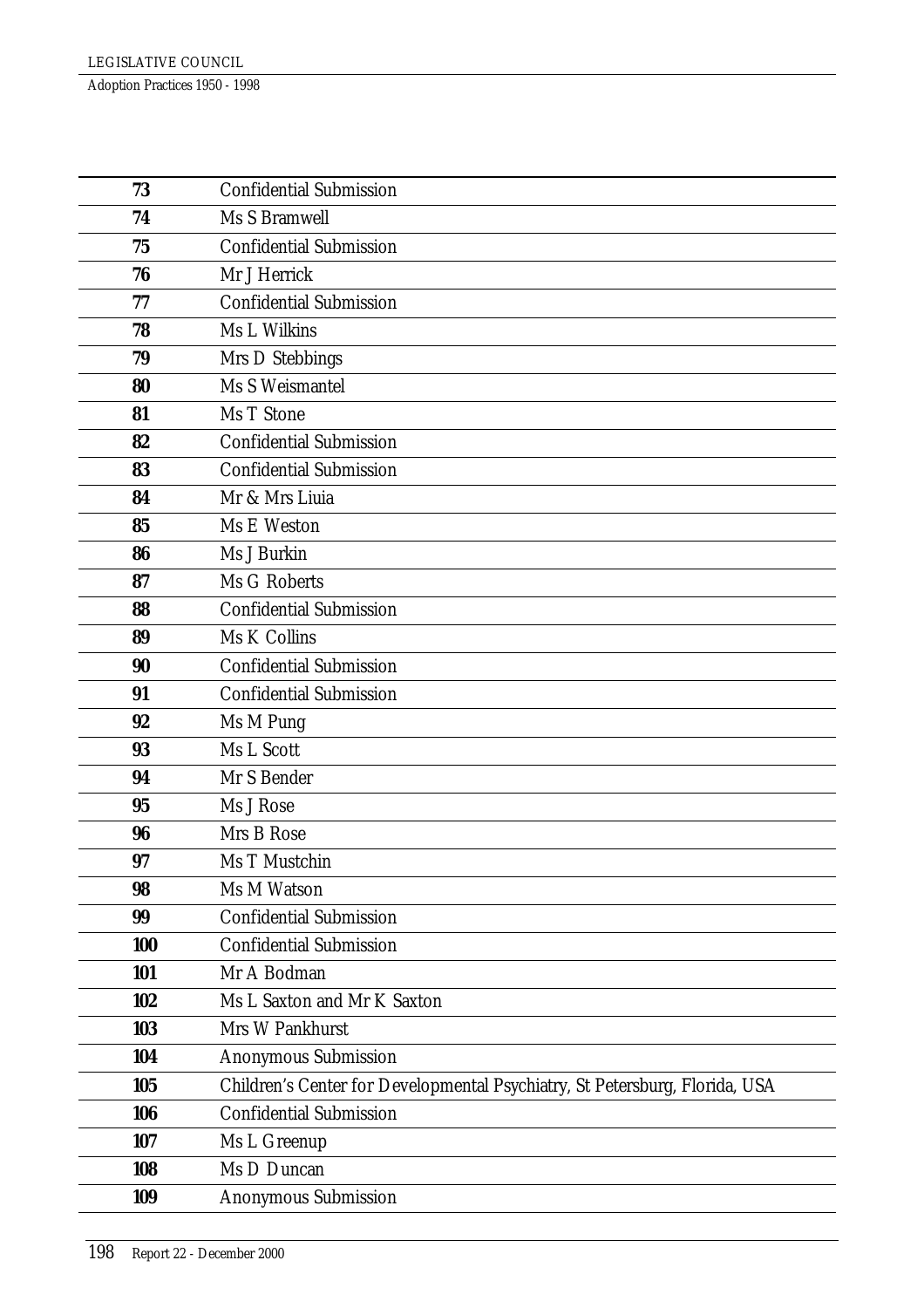| 110        | <b>Confidential Submission</b>                                                           |
|------------|------------------------------------------------------------------------------------------|
| 111        | <b>Confidential Submission</b>                                                           |
| 112        | Ms M Herrick                                                                             |
| 113        | <b>Confidential Submission</b>                                                           |
| 114        | Ms A Hay                                                                                 |
| 115        | Ms S Kemp                                                                                |
| 116        | Ms P Doble                                                                               |
| 117        | Mr K Limby                                                                               |
| 118        | Mrs J Farquhar                                                                           |
| 119        | L M Rosalind Hobbes and A Hobbes                                                         |
| 120        | Ms J Hall                                                                                |
| 121        | <b>Confidential Submission</b>                                                           |
| 122        | <b>Confidential Submission</b>                                                           |
| 123        | <b>Confidential Submission</b>                                                           |
| 124        | <b>Confidential Submission</b>                                                           |
| 125        | Ms C McNeil                                                                              |
| 126        | Ms J McHutchison                                                                         |
| 127        | <b>Confidential Submission</b>                                                           |
| 128        | Mr J Wimble                                                                              |
| 129        | Ms H Wells                                                                               |
| 130        | <b>Confidential Submission</b>                                                           |
| 131        | Ms V Strachan                                                                            |
| 132        | <b>Confidential Submission</b>                                                           |
| 133        | Ms J Hunt                                                                                |
| 134        | Ms H Cumming                                                                             |
| 135        | Mrs M O'Neill                                                                            |
| 136        | <b>Confidential Submission</b>                                                           |
| 137        | Ms K Vlaming                                                                             |
| 138        | Ms L Roeleven                                                                            |
| 139        | <b>Confidential Submission</b>                                                           |
| <b>140</b> | Ms C Winwood                                                                             |
| 141        | <b>Confidential Submission</b>                                                           |
| 142        | Mrs J Dunn, Mr T Flack, Mrs D Williams, Mr S Dunn, Mrs J Andrew, Mr B Dunn,<br>Mr J Dunn |
| 143        | <b>Confidential Submission</b>                                                           |
| 144        | <b>Confidential Submission</b>                                                           |
| 145        | Mrs M Cameron                                                                            |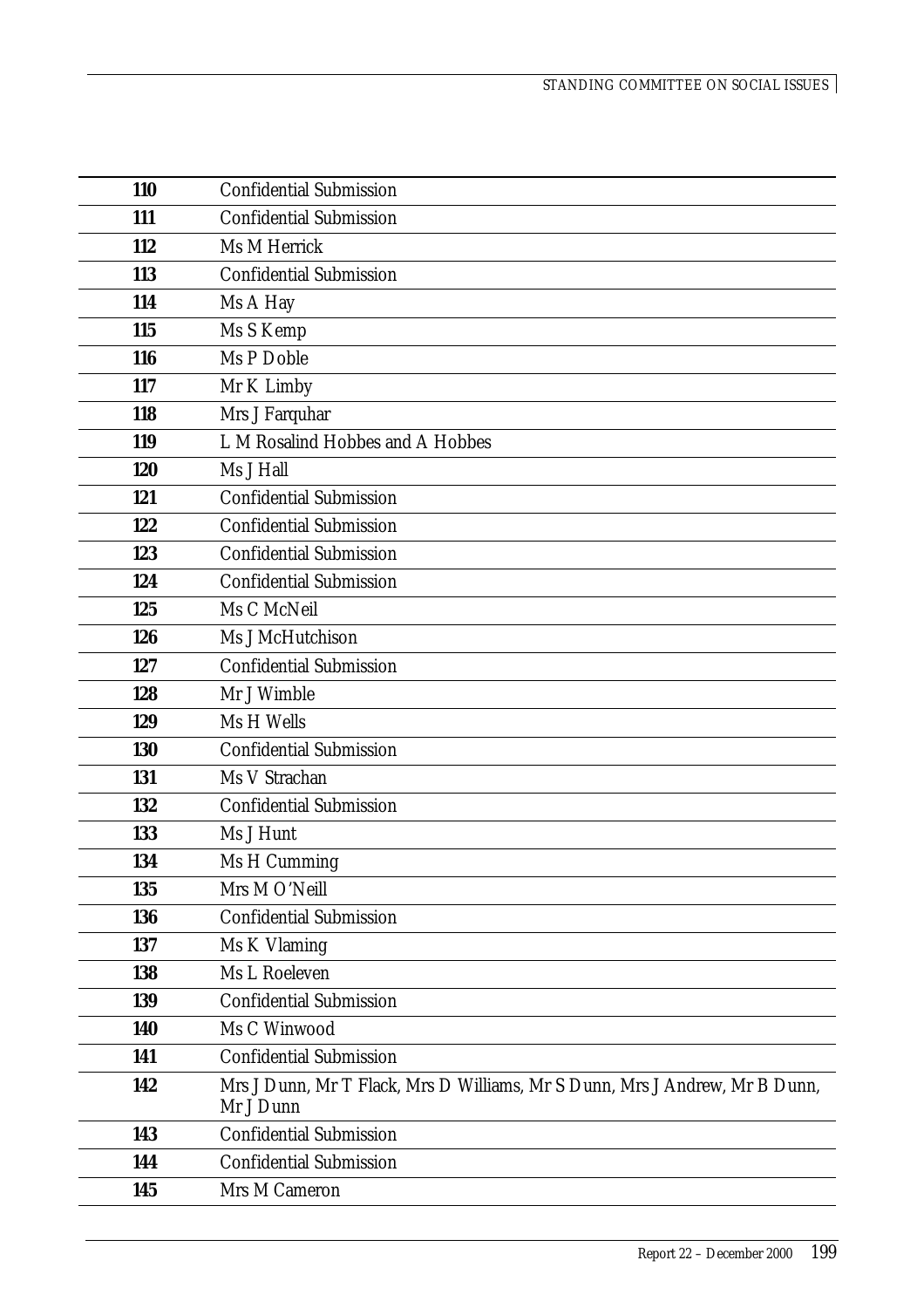| 146        | <b>Confidential Submission</b> |
|------------|--------------------------------|
| 147        | Ms D Dawson                    |
| 148        | Ms V Rushbrooke                |
| 149        | <b>Confidential Submission</b> |
| 150        | T C Gollant                    |
|            | <b>Confidential Submission</b> |
| 151        |                                |
| 152        | Ms S Lambert                   |
| 153        | Mr J Wade                      |
| 154        | <b>Confidential Submission</b> |
| 155        | Ms E Mittermayer and Ms G Dore |
| 156        | Mrs A Darragh                  |
| 157        | Ms J Montgomery                |
| 158        | <b>Confidential Submission</b> |
| 159        | Ms J Roscoe                    |
| 160        | Ms J Heininger                 |
| 161        | <b>Confidential Submission</b> |
| 162        | Ms G Finch                     |
| 163        | Mrs S Semos                    |
| 164        | Ms M Coblenz                   |
| 165        | <b>Confidential Submission</b> |
| 166        | Ms V Blair                     |
| 167        | Ms J Taylor                    |
| 168        | Mrs M Barton, OAM              |
| 169        | Ms F Callander                 |
| 170        | <b>Ms J Burrows</b>            |
| 171        | <b>Confidential Submission</b> |
| 172        | <b>Confidential Submission</b> |
| 173        | Ms G Nicholl                   |
| 174        | Ms L O'Neill                   |
| 175        | Ms S Ahern                     |
| 176        | Ms H Priest                    |
| 177        | <b>Confidential Submission</b> |
| 178        | <b>Confidential Submission</b> |
| 179        | <b>Confidential Submission</b> |
| <b>180</b> | (no submission recorded)       |
| <b>181</b> | Ms R Wilson                    |
| 182        | Mrs L Cahill and Ms E Cahill   |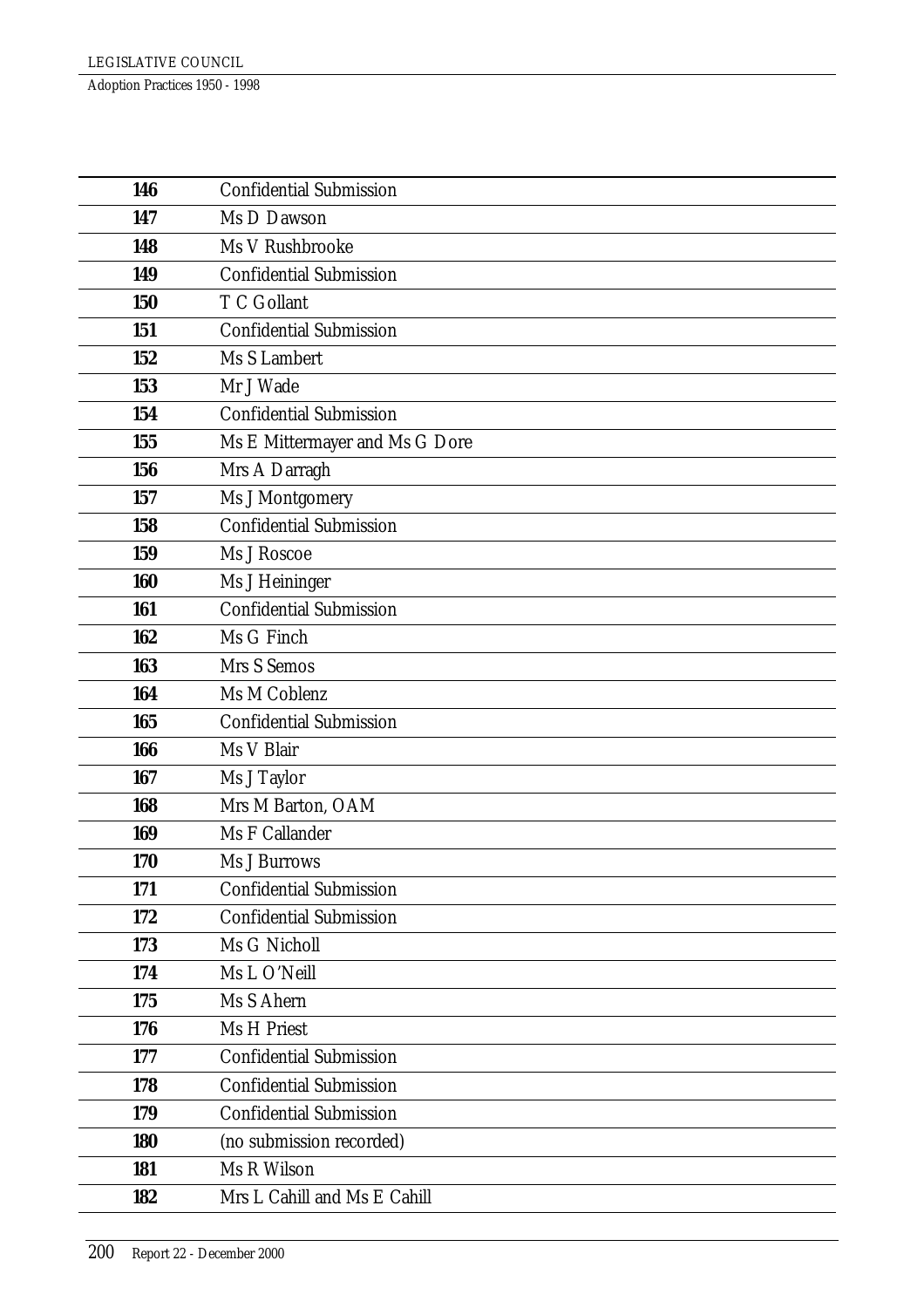| 183 | Ms L Devasahayam               |
|-----|--------------------------------|
| 184 | Ms M Melville                  |
| 185 | Ms C Muston                    |
| 186 | Mrs V Maplesden                |
| 187 | Ms S Williams                  |
| 188 | Ms W Jacobs                    |
| 189 | Ms V Lindsay                   |
| 190 | Ms S Doran                     |
| 191 | Ms C Cole                      |
| 192 | <b>Confidential Submission</b> |
| 193 | <b>Confidential Submission</b> |
| 194 | <b>Confidential Submission</b> |
| 195 | <b>Confidential Submission</b> |
| 196 | Ms D Wilson                    |
| 197 | Ms T de Launay                 |
| 198 | <b>Confidential Submission</b> |
| 199 | Ms L Hibbert                   |
| 200 | Ms L McDonald                  |
| 201 | Mr P Carroll                   |
| 202 | Ms N Booth                     |
| 203 | Ms D Lynn                      |
| 204 | Ms A Wilson                    |
| 205 | Mrs C Mousley                  |
| 206 | Mrs D Neill                    |
| 207 | Ms M Cameron                   |
| 208 | Ms M Croy                      |
| 209 | Ms V Lindsay                   |
| 210 | Ms J Turner                    |
| 211 | Ms D Shepherd                  |
| 212 | Ms J Aitken                    |
| 213 | Ms D Hahn                      |
| 214 | Ms P Farrar                    |
| 215 | <b>Confidential Submission</b> |
| 216 | <b>Confidential Submission</b> |
| 217 | Mrs D Gray                     |
| 218 | Mr S Porter                    |
| 219 | Ms J M van Leeuwen             |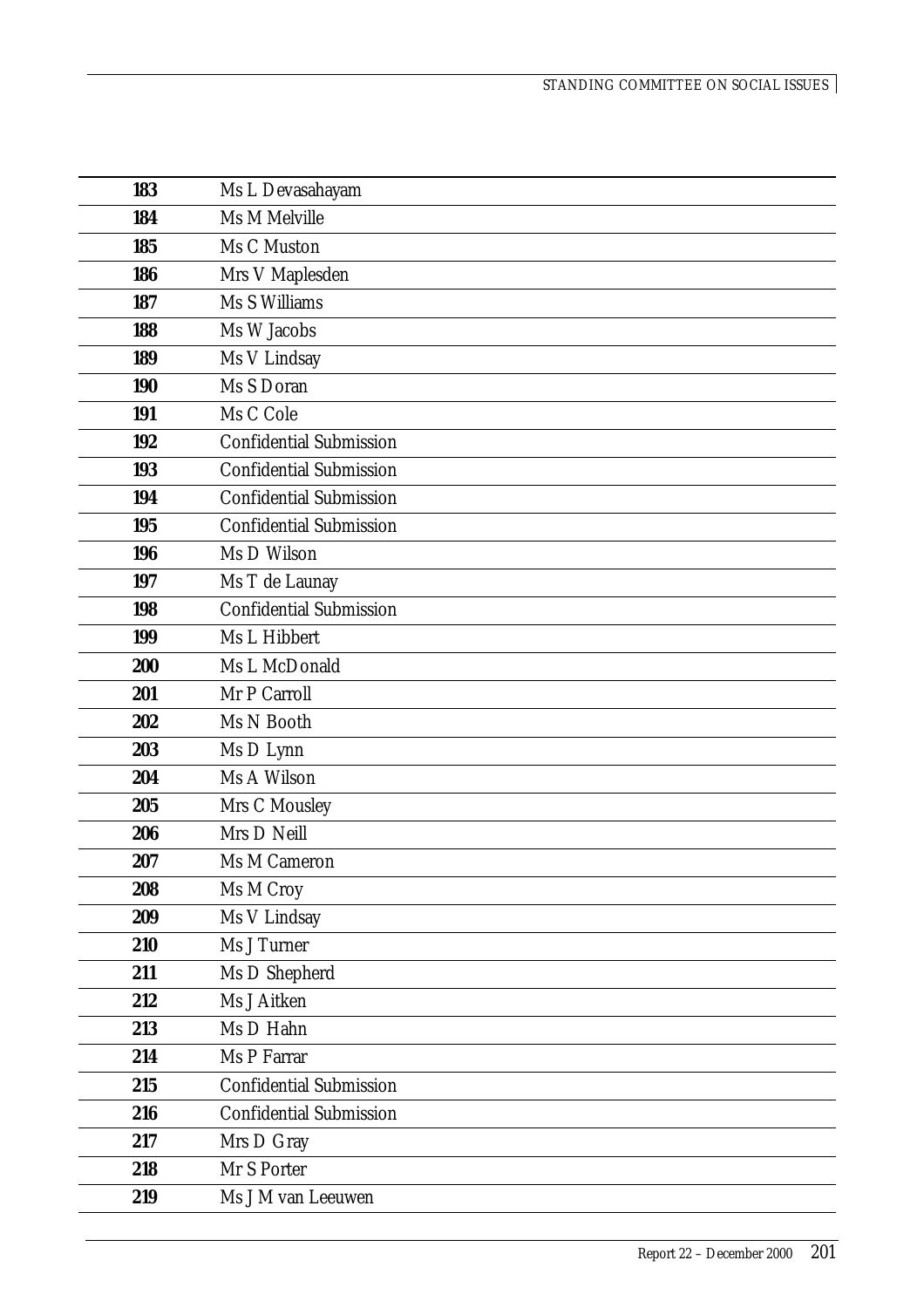| 220 | Mr W Hyland                                                              |
|-----|--------------------------------------------------------------------------|
| 221 | Ms K Downie                                                              |
| 222 | Ms D Wellfare                                                            |
| 223 | Mrs M Watson                                                             |
| 224 | <b>Confidential Submission</b>                                           |
| 225 | <b>Confidential Submission</b>                                           |
| 226 | Ms J Noble                                                               |
| 227 | Ms J Nathan                                                              |
| 228 | Mr W Christian                                                           |
| 229 | <b>Confidential Submission</b>                                           |
| 230 | Ms D Dorian                                                              |
| 231 | Ms S Berg                                                                |
| 232 | <b>Confidential Submission</b>                                           |
| 233 | <b>Confidential Submission</b>                                           |
| 234 | Ms P Wilkie                                                              |
| 235 | Mrs K Coe                                                                |
| 236 | <b>Confidential Submission</b>                                           |
| 237 | Ms P McLoughlin                                                          |
| 238 | Mrs P Clifford                                                           |
| 239 | <b>Confidential Submission</b>                                           |
| 240 | Ms G Hogan                                                               |
| 241 | Ms N Pfeiffer                                                            |
| 242 | Ms M Wallace                                                             |
| 243 | <b>Confidential Submission</b>                                           |
| 244 | Benevolent Society of New South Wales, Post Adoption Resource Centre     |
| 245 | New South Wales Committee on Adoption and Permanent Care Inc             |
| 246 | Ms M McDonald and Ms A Marshall                                          |
| 247 | <b>Anglicare Adoption Services</b>                                       |
| 248 | Arc Search Services (Aust) Pty Ltd                                       |
| 249 | National Council for Adoption Inc                                        |
| 250 | The Association of Childrens Welfare Agencies Inc                        |
| 251 | Adoption Privacy Protection Group (NSW) Inc                              |
| 252 | Australian Association of Social Workers, NSW Branch                     |
| 253 | Royal Hospital for Women                                                 |
| 254 | Dr G A Rickarby, Consultant Psychiatrist                                 |
| 255 | Justice R Chisholm, Judge, Family Court of Australia                     |
| 256 | ARMS - Association Representing Mothers Separated from their Children by |
|     |                                                                          |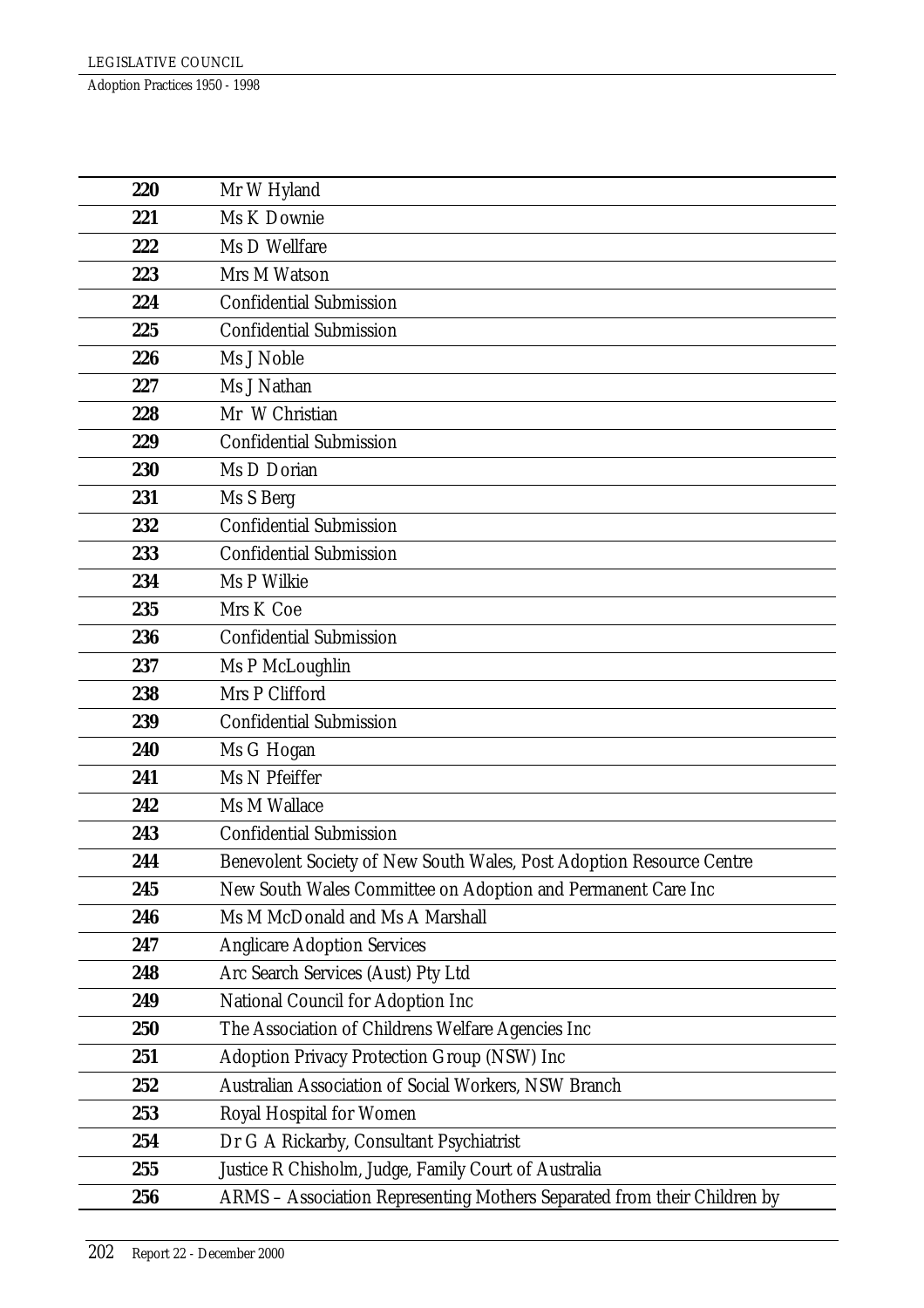|     | Adoption Inc, Western Australia         |
|-----|-----------------------------------------|
| 257 | <b>Centacare Adoption Services</b>      |
| 258 | <b>Burnside</b>                         |
| 259 | <b>NSW Health Department</b>            |
| 260 | <b>Department of Community Services</b> |
| 261 | Sisters of St Joseph                    |
| 262 | Ms S Thornton                           |
| 263 | Origins (NSW)                           |
| 264 | Ms D Fincham                            |
| 265 | <b>Confidential Submission</b>          |
| 266 | Ms A Jukes                              |
| 267 | Mrs B O'Leary                           |
| 268 | Ms M Lewis                              |
| 269 | Mr S Knowles                            |
| 270 | <b>Confidential Submission</b>          |
| 271 | <b>Confidential Submission</b>          |
| 272 | <b>Confidential Submission</b>          |
| 273 | <b>Confidential Submission</b>          |
| 274 | Ms V Forsyth                            |
| 275 | Ms K Key                                |
| 276 | Ms K Russell                            |
| 277 | <b>Confidential Submission</b>          |
| 278 | <b>Confidential Submission</b>          |
| 279 | Mrs M Miller                            |
| 280 | Ms T Smith and Ms A Mansfield           |
| 281 | Mrs L Bunyan                            |
| 282 | Mr & Mrs Johnston McCance               |
| 283 | Ms M Penman                             |
| 284 | Ms K Murton                             |
| 285 | Ms S Forshaw                            |
| 286 | Ms J O'Connor                           |
| 287 | Seventh-Day Adventist Adoption Agency   |
| 288 | Ms J Pakulski                           |
| 289 | Confidential submission                 |
| 290 | Public Interest Advocacy Centre (PIAC)  |
| 291 | Mr D Arthur                             |
| 292 | Ms M Lobley                             |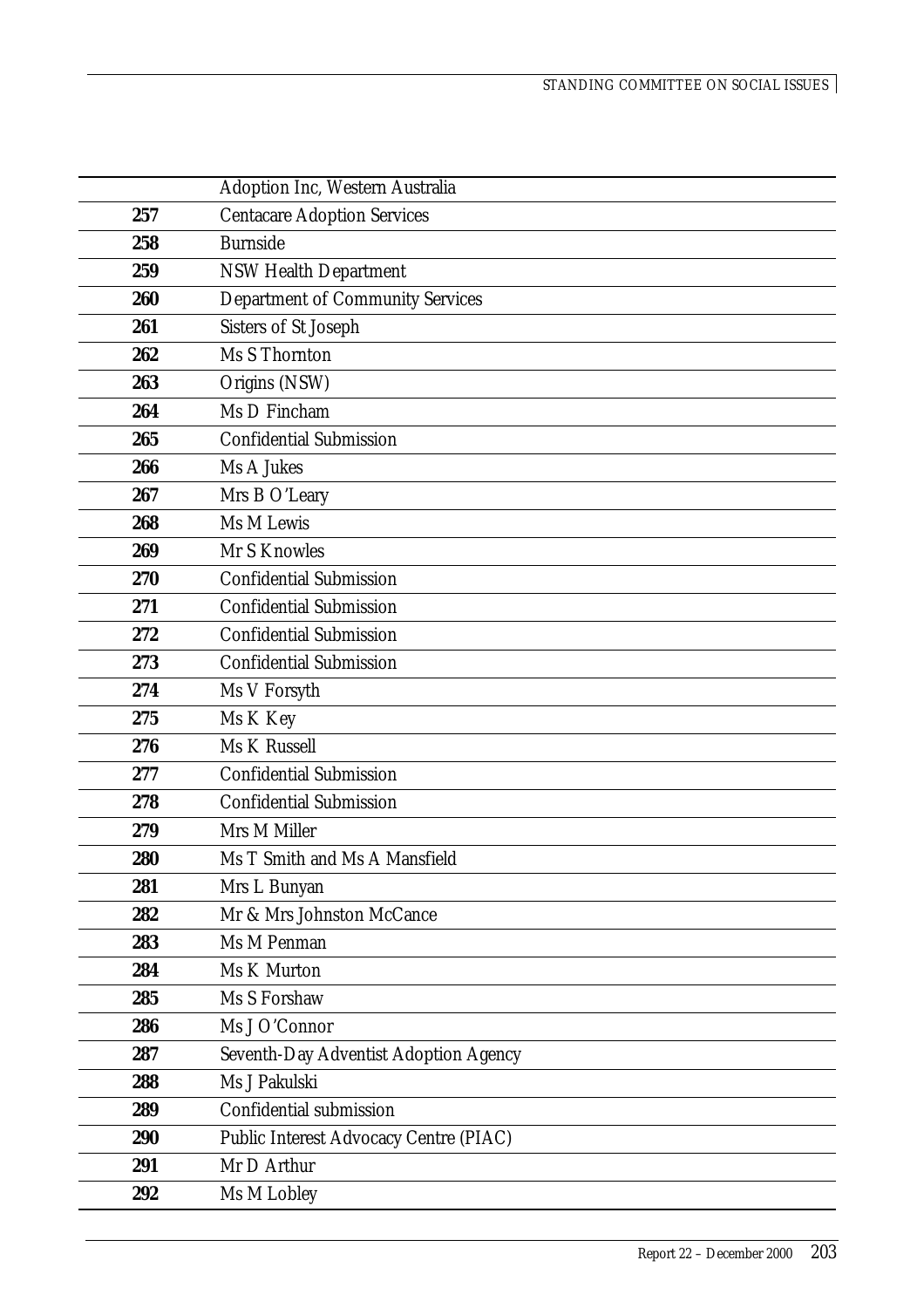| <b>Confidential Submission</b>             |
|--------------------------------------------|
| Mr J Fanderlinden                          |
| Mr T Constable                             |
| Mr E McMahon                               |
| Ms E Cochrane                              |
| <b>Citizens Commission on Human Rights</b> |
| Ms S McIlveen                              |
| <b>Confidential Submission</b>             |
| <b>Confidential Submission</b>             |
| Ms P McIntyre                              |
| <b>Confidential Submission</b>             |
| Mrs R Wilson                               |
| <b>Confidential Submission</b>             |
| Ms Julie Sagaci                            |
|                                            |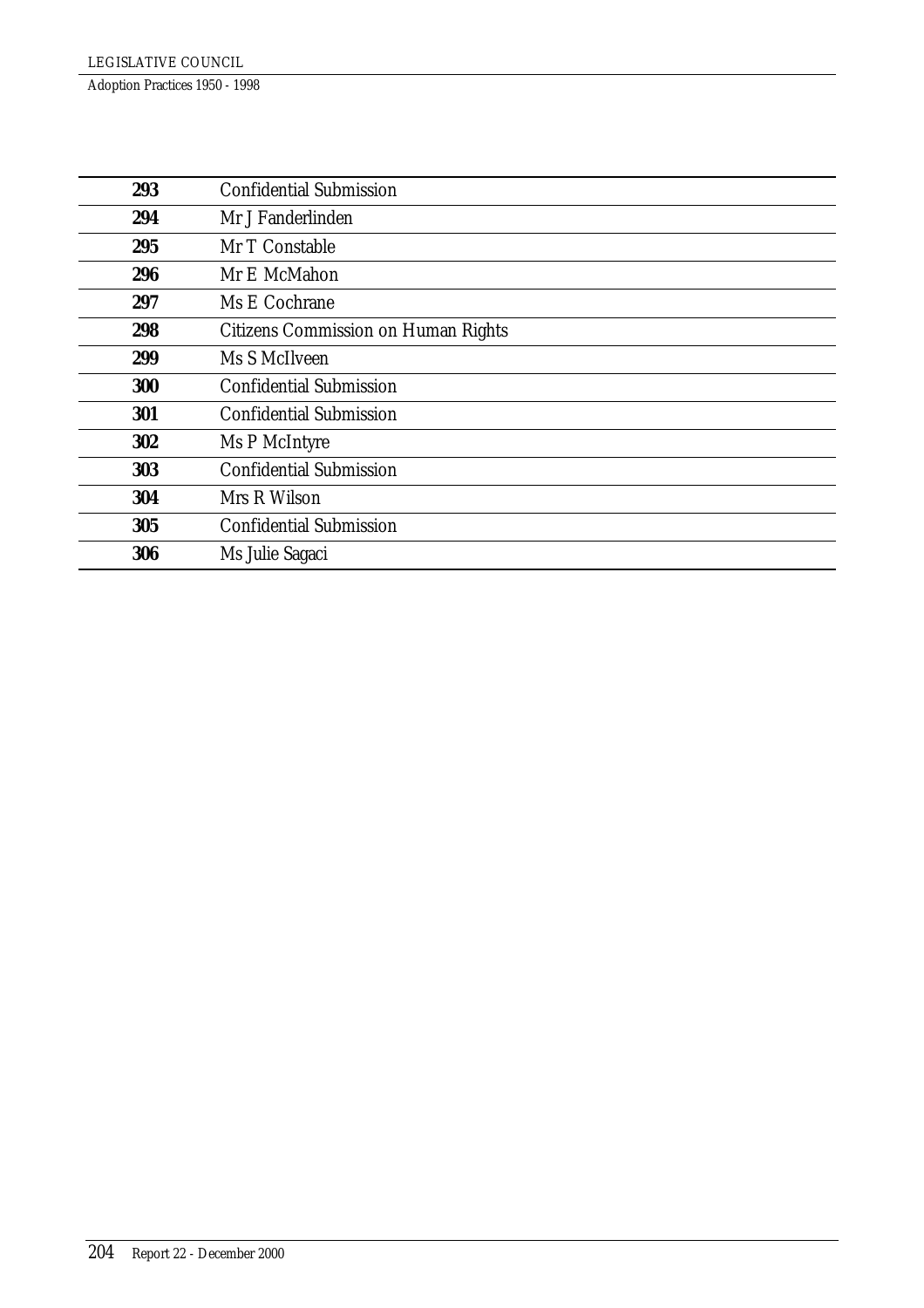Witnesses at Hearings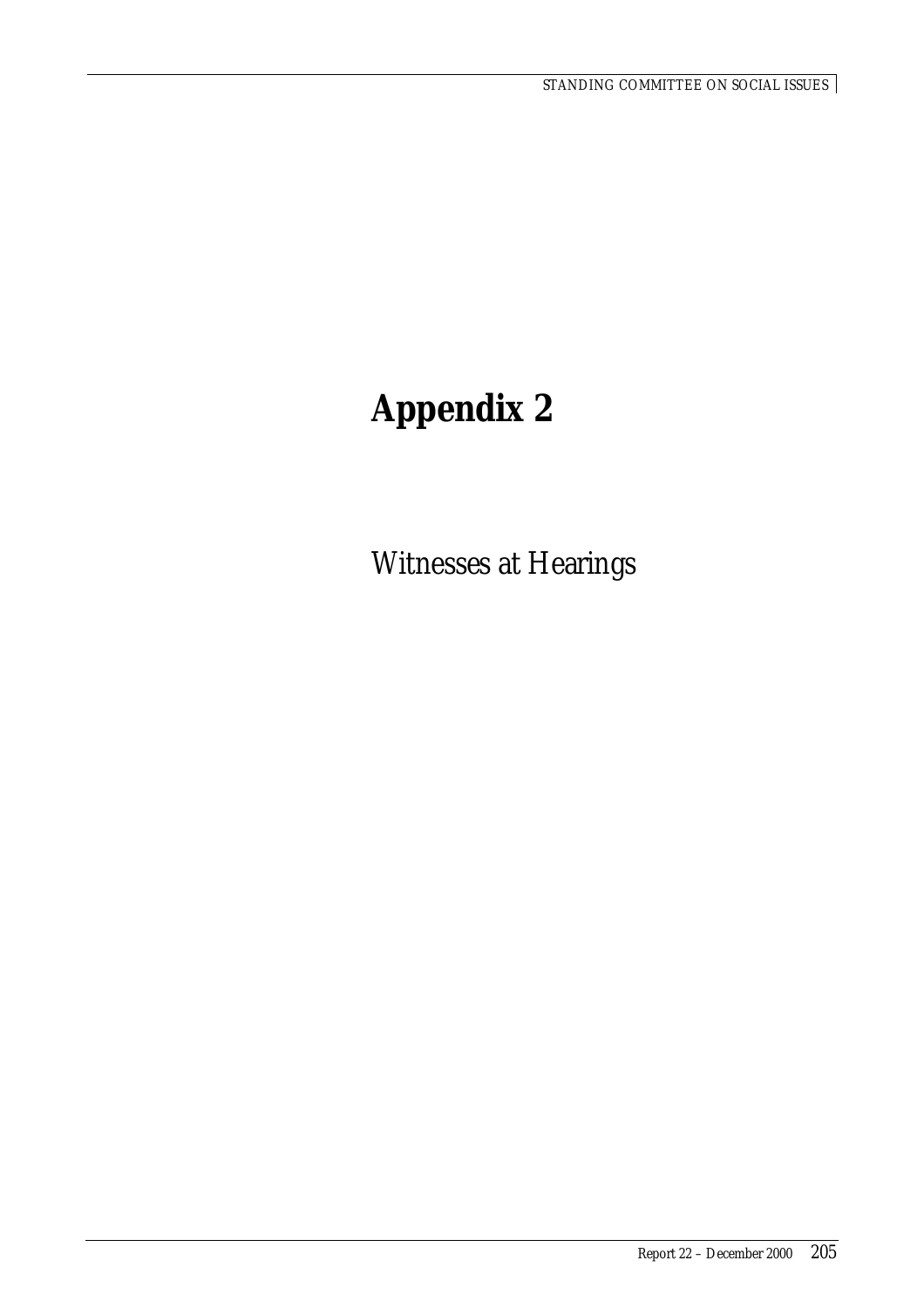| 27 August 1998              |                                                          |
|-----------------------------|----------------------------------------------------------|
| <b>Mr Harvey Milson</b>     | <b>Manager, Adoption Services</b>                        |
|                             | <b>Department of Community Services</b>                  |
| 27 August 1998              |                                                          |
| <b>Ms Alison Smith</b>      | <b>Assistant Manager, Adoption Services</b>              |
|                             | <b>Department of Community Services</b>                  |
| 27 August 1998              |                                                          |
| <b>Mr Derek Smith</b>       | <b>Senior Solicitor</b>                                  |
|                             | <b>Department of Community Services</b>                  |
| 27 August 1998              |                                                          |
| <b>Ms Cheryl McNeil</b>     | Mother                                                   |
|                             |                                                          |
| 27 August 1998              |                                                          |
| <b>Ms Jill Davidson</b>     | President                                                |
|                             | Australian Association of Social Workers, NSW Branch     |
| 27 August 1998              |                                                          |
| <b>Ms Jill Talty</b>        | Member                                                   |
|                             | Australian Association of Social Workers, NSW Branch     |
| 27 August 1998              |                                                          |
| <b>Dr Timothy Smyth</b>     | <b>Deputy Director General, Policy</b>                   |
|                             | <b>NSW Health Department</b>                             |
| 2 September 1998            |                                                          |
| <b>Ms Sarah Berryman</b>    | <b>Senior Manager</b>                                    |
|                             | Benevolent Society of NSW, Post Adoption Resource Centre |
| 2 September 1998            |                                                          |
| <b>Ms Petrina Slaytor</b>   | <b>Social Worker</b>                                     |
|                             | Benevolent Society of NSW, Post Adoption Resource Centre |
| 2 September 1998            |                                                          |
| <b>Ms Lynne Perl</b>        | <b>Social Worker</b>                                     |
|                             | Benevolent Society of NSW, Post Adoption Resource Centre |
| 2 September 1998            |                                                          |
| <b>Dr Geoffrey Rickarby</b> | <b>Consultant Psychiatrist</b>                           |
| 2 September 1998            |                                                          |
| <b>Ms Margaret McDonald</b> | <b>Retired Social Worker</b>                             |
| 2 September 1998            |                                                          |
| <b>Ms Audrey Marshall</b>   | <b>Retired Social Worker</b>                             |
|                             |                                                          |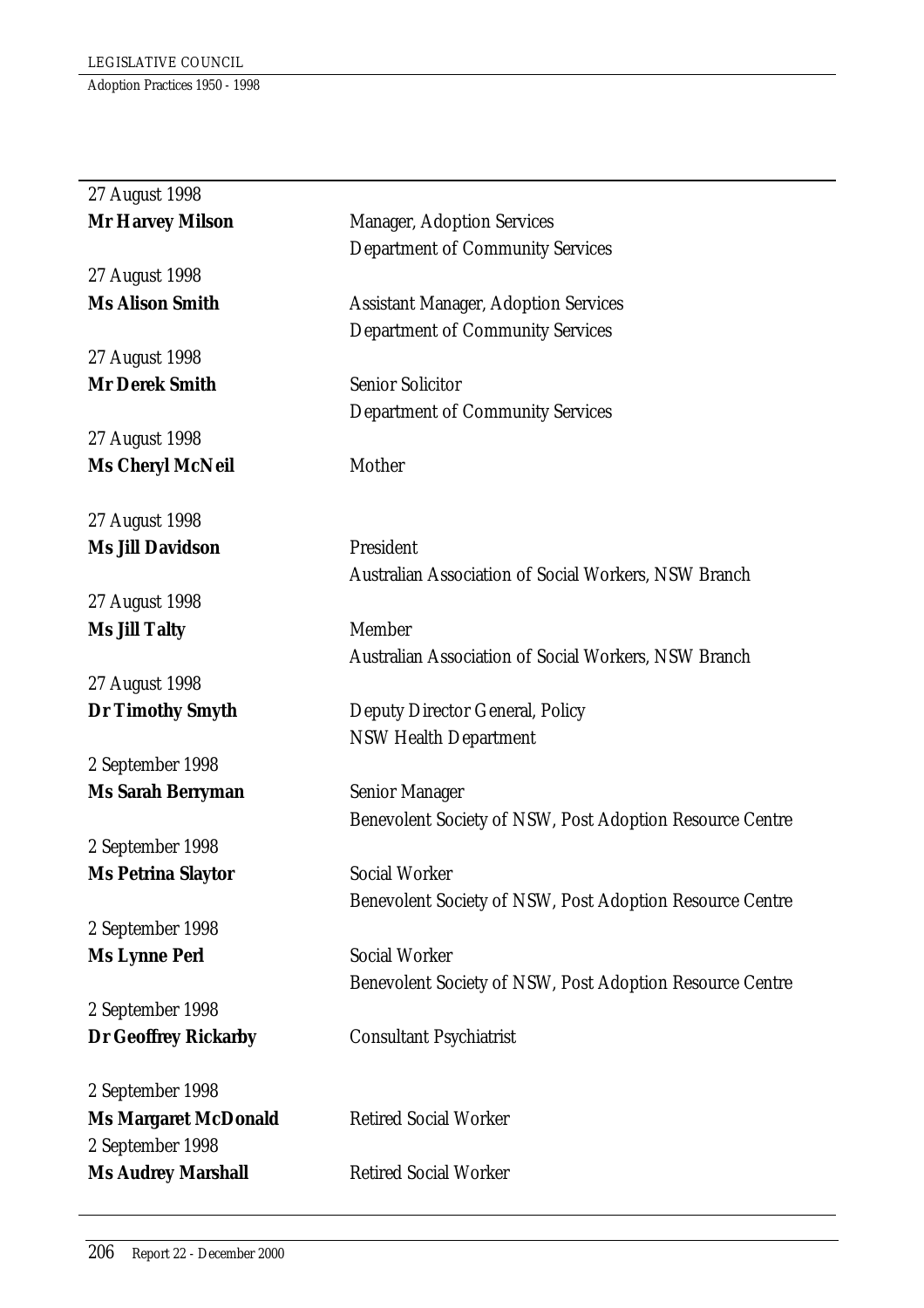| 2 September 1998                                    |                                              |
|-----------------------------------------------------|----------------------------------------------|
| <b>Ms Christine Cole</b>                            | Chairperson                                  |
|                                                     | Origins                                      |
| 2 September 1998                                    |                                              |
| <b>Ms Dian Wellfare</b>                             | Secretary                                    |
|                                                     | Origins                                      |
| 30 September 1998                                   |                                              |
| <b>Witness B</b>                                    | Mother                                       |
|                                                     |                                              |
| 30 September 1998                                   |                                              |
| <b>Ms Alison Croft</b>                              | <b>Social Worker</b>                         |
|                                                     | <b>Anglicare Adoption Services</b>           |
|                                                     |                                              |
| 30 September 1998                                   |                                              |
| <b>Witness A</b>                                    | Mother                                       |
|                                                     |                                              |
| 19 October 1998<br><b>Sister Antoinette Baldwin</b> | <b>Nurse</b>                                 |
|                                                     |                                              |
| 19 October 1998                                     | Sisters of St Joseph (NSW)                   |
| <b>Mrs Diane Stebbings</b>                          | Mother                                       |
|                                                     |                                              |
| 19 October 1998                                     |                                              |
| <b>Mr Peter Stebbings</b>                           | Father                                       |
|                                                     |                                              |
| 19 October 1998                                     |                                              |
| <b>Ms Diana Eagles</b>                              | Mother                                       |
|                                                     |                                              |
| 16 June 1999                                        |                                              |
| <b>Mr Craig Wilson</b>                              | Director, Children and Youth Services        |
|                                                     | <b>Centacare Adoption Services</b>           |
| 16 June 1999                                        |                                              |
| <b>Ms Angharad Candlin</b>                          | <b>Principal Officer</b>                     |
|                                                     | <b>Centacare Adoption Services</b>           |
|                                                     |                                              |
| 16 June 1999                                        |                                              |
| <b>Ms Evelyn Costello</b>                           | <b>Director, Employment Services</b>         |
|                                                     | <b>Centacare Catholic Community Services</b> |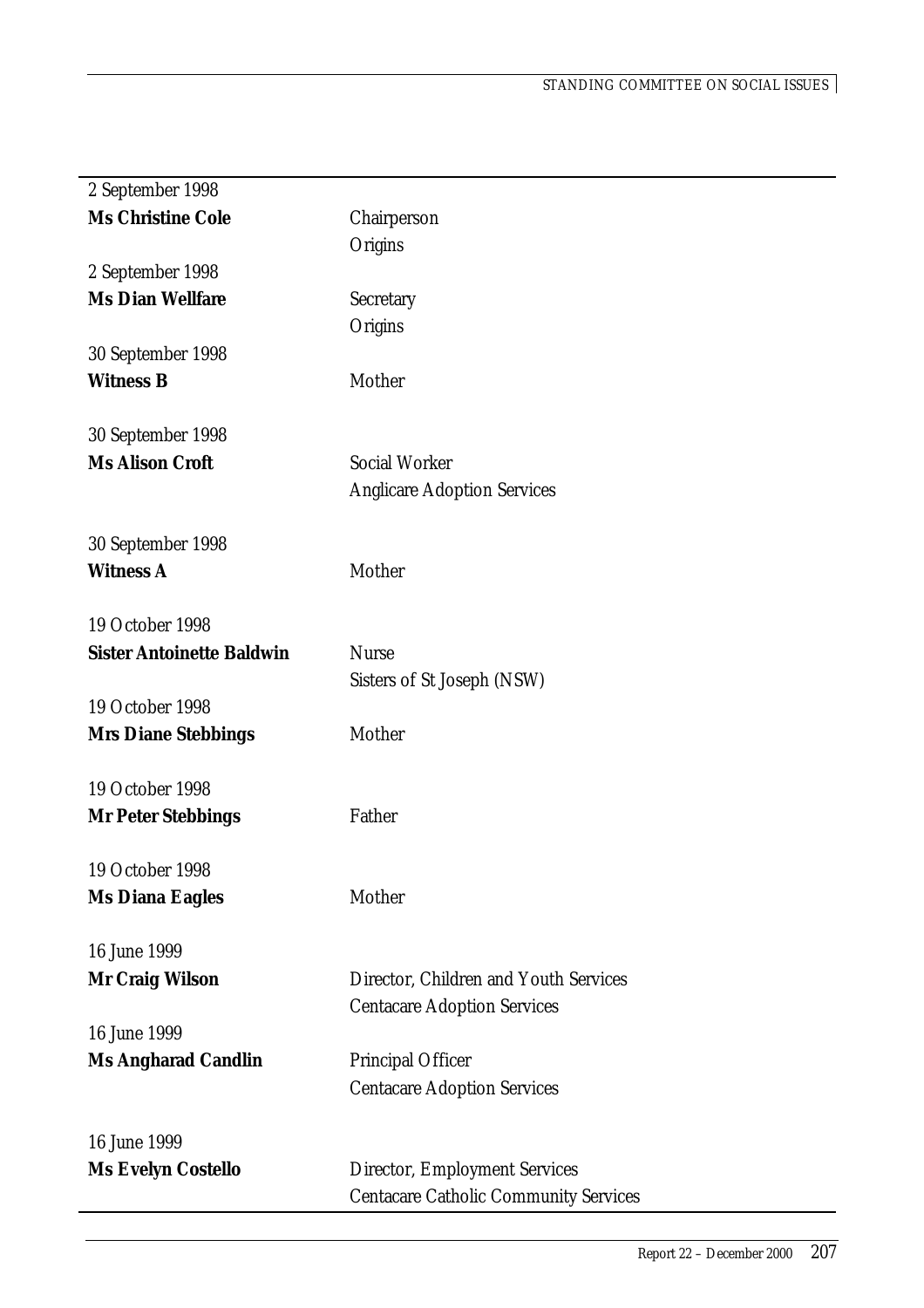| 16 June 1999              |                                              |
|---------------------------|----------------------------------------------|
| <b>Witness C</b>          | Father                                       |
|                           |                                              |
| 16 June 1999              |                                              |
| <b>Ms Georgina Taylor</b> | <b>Manager, Registration Services</b>        |
|                           | NSW Registry of Births, Deaths and Marriages |
| 16 June 1999              |                                              |
| <b>Ms Patricia Farrar</b> | Mother                                       |
|                           |                                              |
| 17 June 1999              |                                              |
| <b>Witness D</b>          | Mother                                       |
|                           |                                              |
| 27 July 1999              |                                              |
| <b>Ms Erika Berzins</b>   | Adopted person                               |
|                           |                                              |
| 27 July 1999              |                                              |
| <b>Ms Maree Key</b>       | Adopted person                               |
|                           |                                              |
| 27 July 1999              |                                              |
| <b>Ms Judith Roscoe</b>   | Mother                                       |
|                           |                                              |
| 27 July 1999              |                                              |
| <b>Ms Margaret Watson</b> | Adopted person                               |
|                           |                                              |
| 27 July 1999              |                                              |
| <b>Witness E</b>          | Mother                                       |
|                           |                                              |
| 27 July 1999              |                                              |
| <b>Witness F</b>          | Support person for Witness E                 |
|                           |                                              |
| 27 July 1999              |                                              |
| <b>Mr Robert Miller</b>   | ARC Search Services (Aust) Pty Ltd           |
|                           |                                              |
| 29 July 1999              |                                              |
| <b>Ms Shirley Forshaw</b> | Mother                                       |
| 29 July 1999              |                                              |
| <b>Ms Bessie Knox</b>     | <b>Adoption Triangle</b>                     |
|                           |                                              |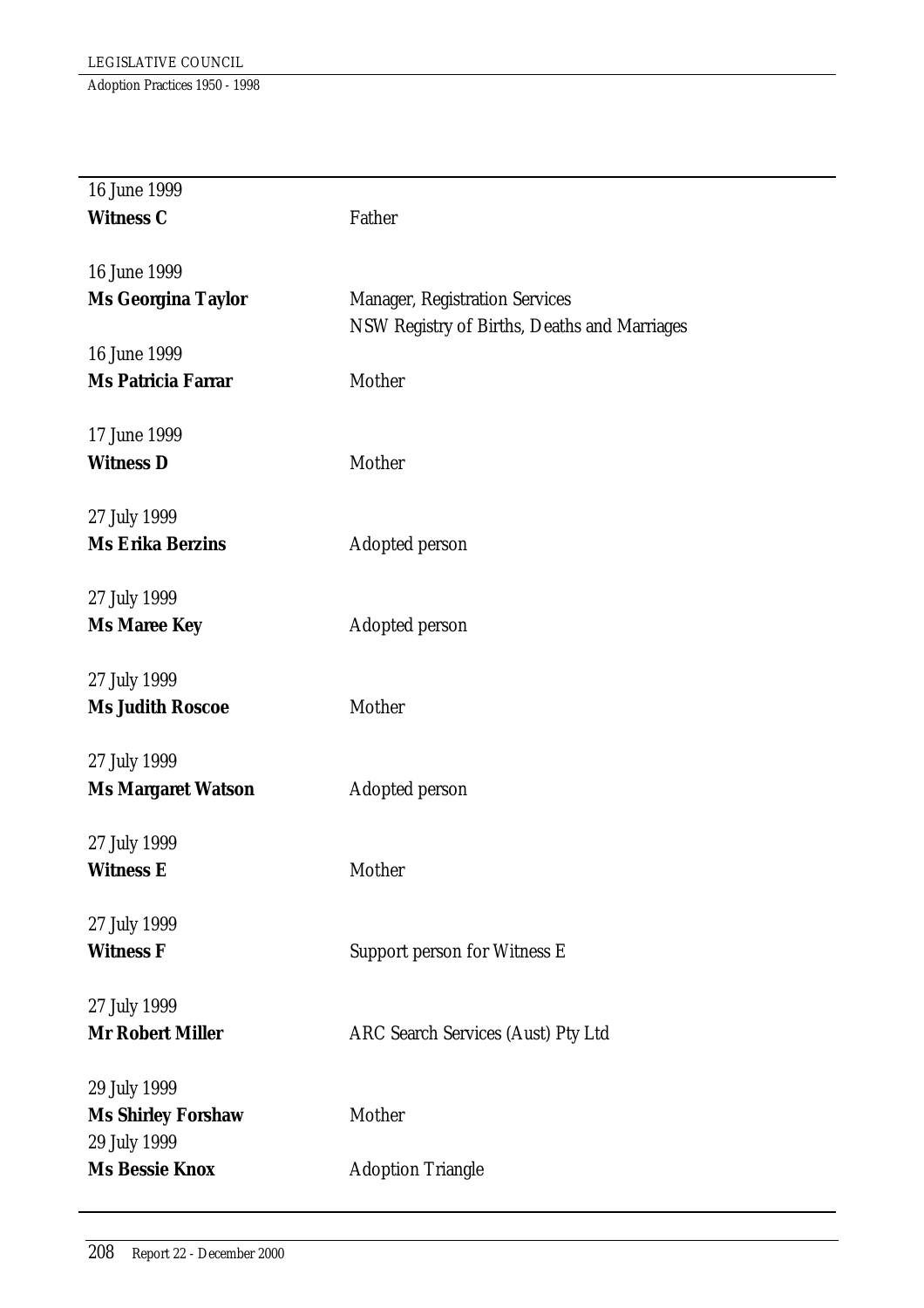| 29 July 1999                    |                                                           |
|---------------------------------|-----------------------------------------------------------|
| <b>Witness G</b>                | Mother                                                    |
|                                 |                                                           |
| 29 July 1999                    |                                                           |
| <b>Witness H</b>                | Mother                                                    |
|                                 |                                                           |
| 29 July 1999                    |                                                           |
| <b>Ms Netti Vandervelde</b>     | <b>Adoptive Mother</b>                                    |
| 29 July 1999                    |                                                           |
| <b>Mr Andreas Vandervelde</b>   | <b>Adoptive Father</b>                                    |
|                                 |                                                           |
| 29 July 1999                    |                                                           |
| <b>Dr Percy Harrold</b>         | Director, Adventist Health, South Pacific Division        |
|                                 | Seventh-Day Adventist Church                              |
| 20 September 1999               |                                                           |
| <b>Witness I</b>                | <b>Former Principal Officer</b>                           |
|                                 | <b>Church of England Adoption Agency</b>                  |
| 20 September 1999               |                                                           |
| <b>Witness J</b>                | <b>Retired Adoption and Foster Care Worker</b>            |
|                                 | Anglican Church Adoption Agency                           |
| 20 September 1999               |                                                           |
| <b>Witness K</b>                | Sisters of St Joseph (NSW)                                |
| 20 September 1999               |                                                           |
| <b>Witness L</b>                | Sisters of St Joseph (NSW)                                |
|                                 |                                                           |
| 20 September 1999               |                                                           |
| <b>Witness M</b>                | <b>Social Worker</b>                                      |
|                                 |                                                           |
| 25 October 1999                 |                                                           |
| <b>Justice Richard Chisholm</b> | Judge                                                     |
|                                 | <b>Family Court of Australia</b>                          |
|                                 |                                                           |
|                                 |                                                           |
| 25 October 1999                 |                                                           |
| <b>Ms Judy McHutchison</b>      | Mother                                                    |
|                                 | Former Co-Ordinator, Association of Relinquishing Mothers |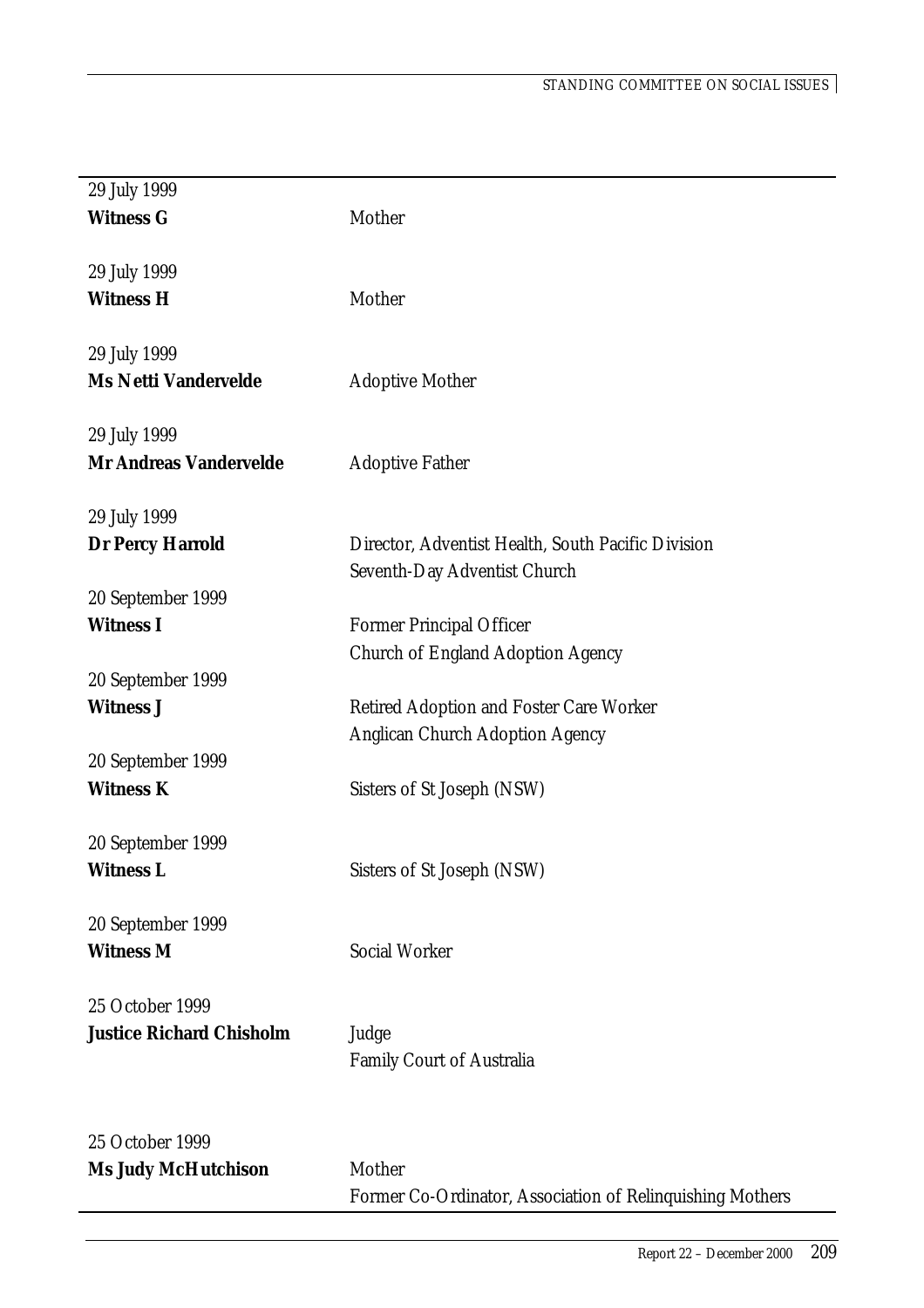| 25 October 1999                 |                                                 |
|---------------------------------|-------------------------------------------------|
| <b>Ms Wendy McCarthy AO</b>     | <b>Former Chief Executive Officer</b>           |
|                                 | <b>Family Planning Association of Australia</b> |
| 25 October 1999                 |                                                 |
| <b>Dr Frederick Hinde</b>       | <b>Retired Medical Practitioner</b>             |
| 25 October 1999                 |                                                 |
| <b>Ms Linda Graham</b>          | Mother                                          |
|                                 | Chairperson, Origins                            |
| 25 October 1999                 |                                                 |
| <b>Mr Barry Duroux</b>          | Co-Ordinator                                    |
|                                 | Link-Up (NSW) Aboriginal Corporation            |
| 25 October 1999                 |                                                 |
| <b>Ms Wendy Hermeston</b>       | <b>Senior Caseworker</b>                        |
|                                 | Link-Up (NSW) Aboriginal Corporation            |
| 25 October 1999                 |                                                 |
| <b>Dr Stefania Siedlecky AM</b> | <b>Retired Medical Practitioner</b>             |
| 25 October 1999                 |                                                 |
| Dr Edith Weisberg               | <b>Medical Practitioner</b>                     |
|                                 |                                                 |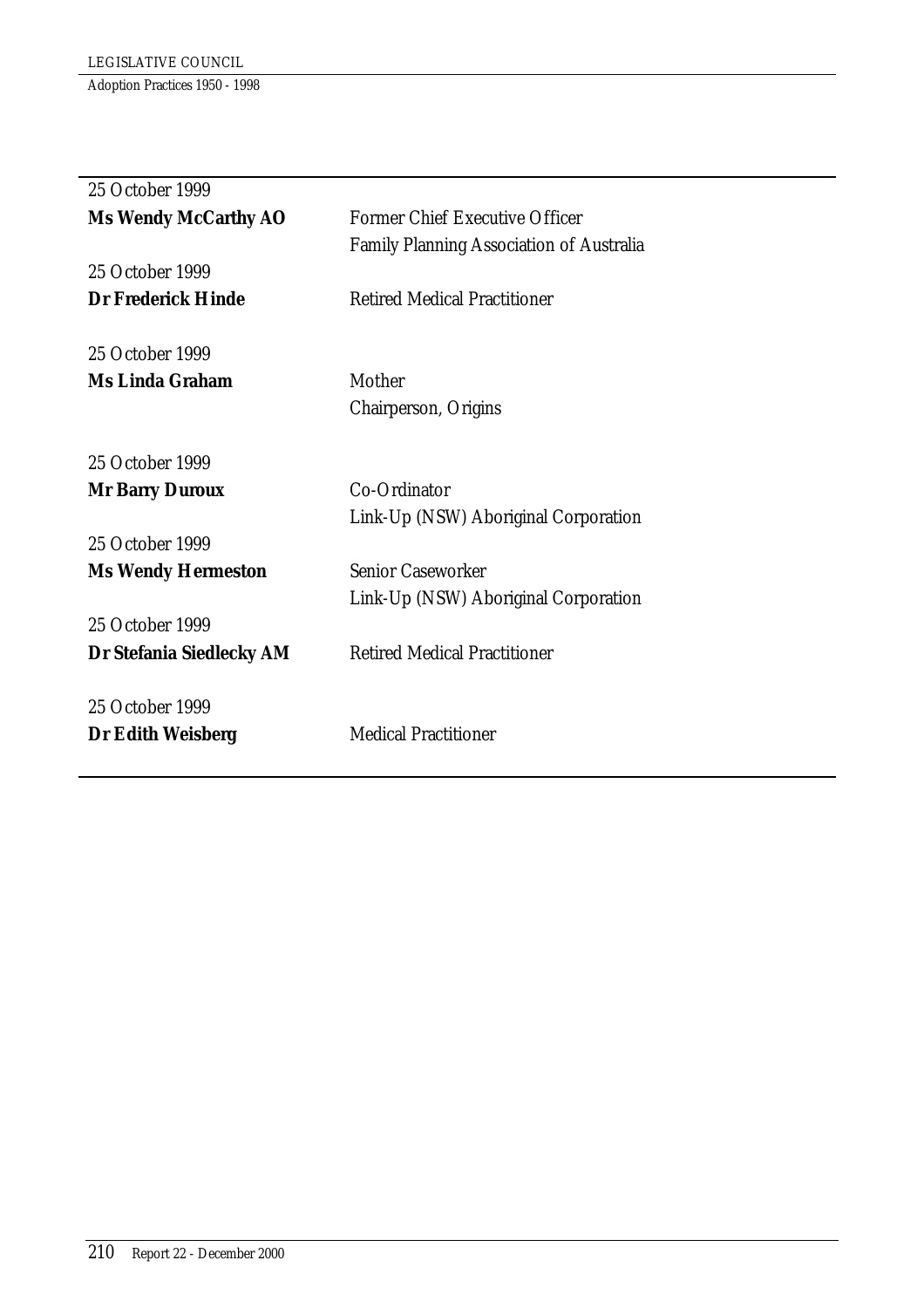## **Appendix 3 Appendix**

Adoption Forum

Legislative Council Chamber 18 October 1999

Forum Guidelines & Witnesses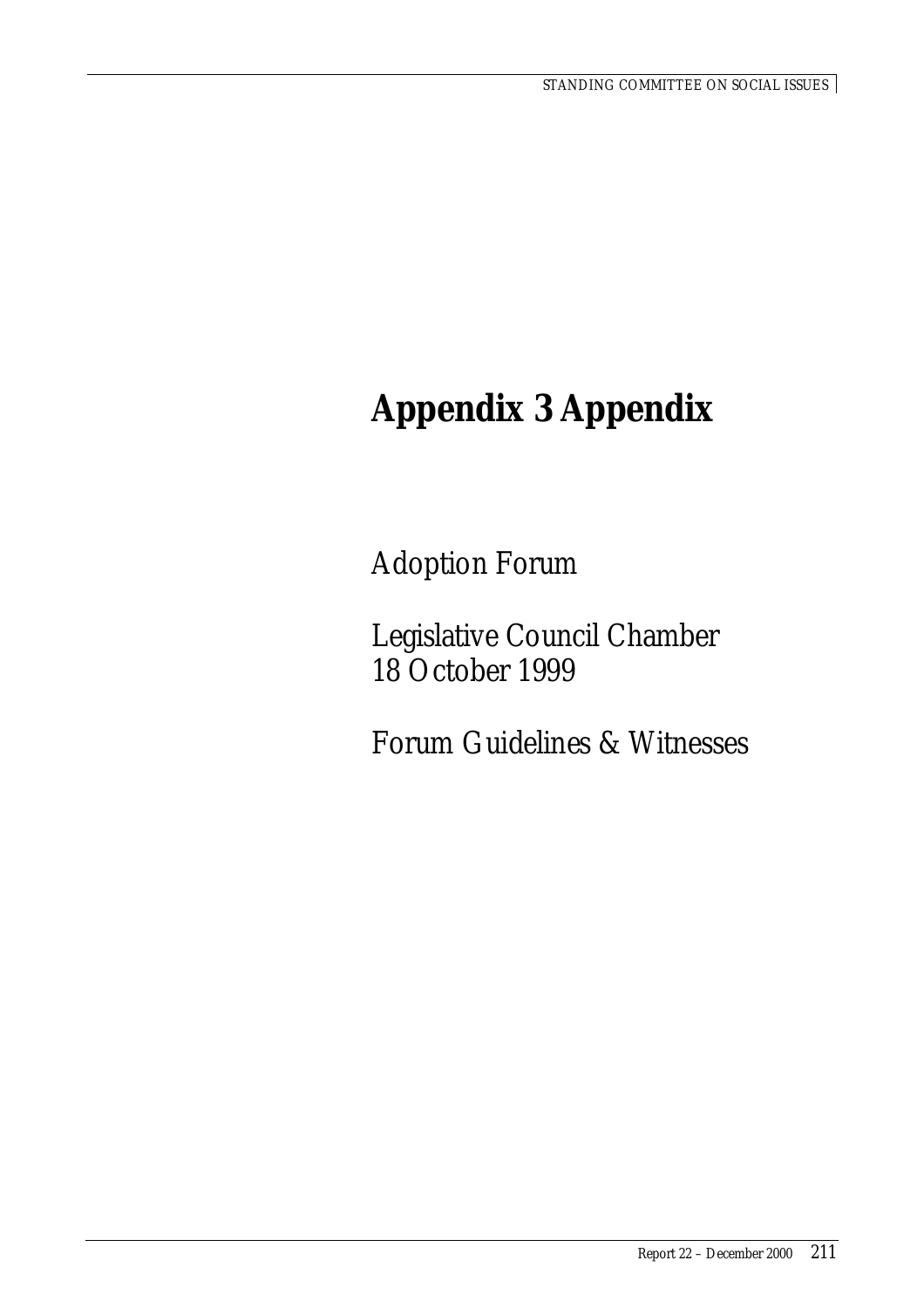#### **Forum Guidelines**

#### **Selecting Forum speakers**

- The speakers at the Forum will have made a submission to the Inquiry into Adoption Practices.
- **Fig. 1.1** If the Committee is unable to accommodate all those people who wish to speak, the Committee will conduct a ballot to select speakers.
- A number of places will be reserved for speakers from regional and rural New South Wales.
- ß Speakers will be asked to address any or all of the Terms of the Reference to the Inquiry.

#### **Giving evidence at the Forum**

- ß Each speaker will have up to ten minutes to provide his or her evidence to the Committee. A bell will sound at 8 minutes, and then at 9 minutes. The speaker will be asked to cease speaking at 10 minutes. Extensions of time may be granted in exceptional circumstances.
- Committee Members may question speakers within the time allocated to speakers.
- Each speaker will be asked to state his or her full name at the commencement of the speech.
- ß Each speaker will be asked to take the oath or the affirmation immediately prior to giving evidence.
- A speaker may, with the leave of the Committee, table documents. Tabled documents will not be incorporated into Hansard but will form part of the official record of the Forum.
- Speakers are entitled to be heard without interruption from any person other than a Member of the Committee. Members of the public may not interject or disturb proceedings at any time.

#### **Other Forum matters**

- The Committee will determine a list and order of speakers prior to the day.
- Hansard will record the Forum proceedings.
- Authorised media will be permitted to record proceedings. Other persons are not permitted to film, photograph or record proceedings.

These guidelines were adopted by the Standing Committee on Social Issues on Monday 18 October 1999.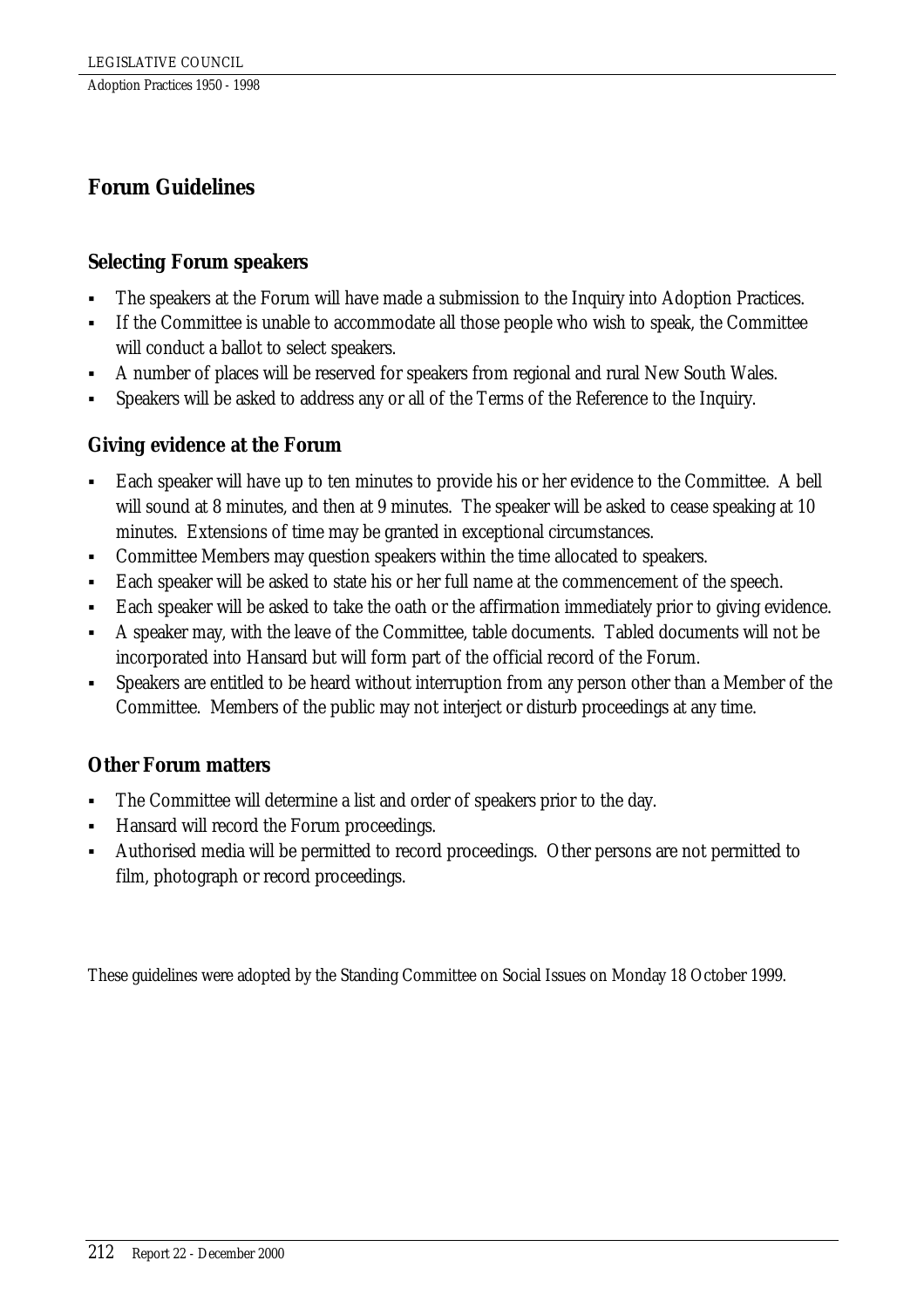| 18 October 1999                |                |
|--------------------------------|----------------|
| <b>Ms Maretta Pratten</b>      | Mother         |
|                                |                |
| 18 October 1999                |                |
| <b>Ms Margaret Bickley</b>     | Mother         |
| 18 October 1999                |                |
| <b>Ms Louise Greenup</b>       | Mother         |
| 18 October 1999                |                |
| <b>Ms Lisa Windon</b>          | Adopted person |
|                                |                |
| 18 October 1999                |                |
| <b>Mr Cameron Horn</b>         | Father         |
| 18 October 1999                |                |
| <b>Ms Rosemary Chaney</b>      | Mother         |
| 18 October 1999                |                |
|                                |                |
| <b>Ms Marianne Himmelreich</b> | Mother         |
| 18 October 1999                |                |
| Ms Linda Devasahayam           | Mother         |
| 18 October 1999                |                |
| <b>Ms Benita Rainer</b>        | Adopted person |
|                                |                |
| 18 October 1999                |                |
| <b>Ms Wendy Jacobs</b>         | Mother         |
| 18 October 1999                |                |
| <b>Ms Kathleen Vlaming</b>     | Mother         |
|                                |                |
| 18 October 1999                |                |
| Ms Barbara Hardy               | Mother         |
| 18 October 1999                |                |
| <b>Ms Pauline Wilkie</b>       | Mother         |

 $\ddot{\phantom{a}}$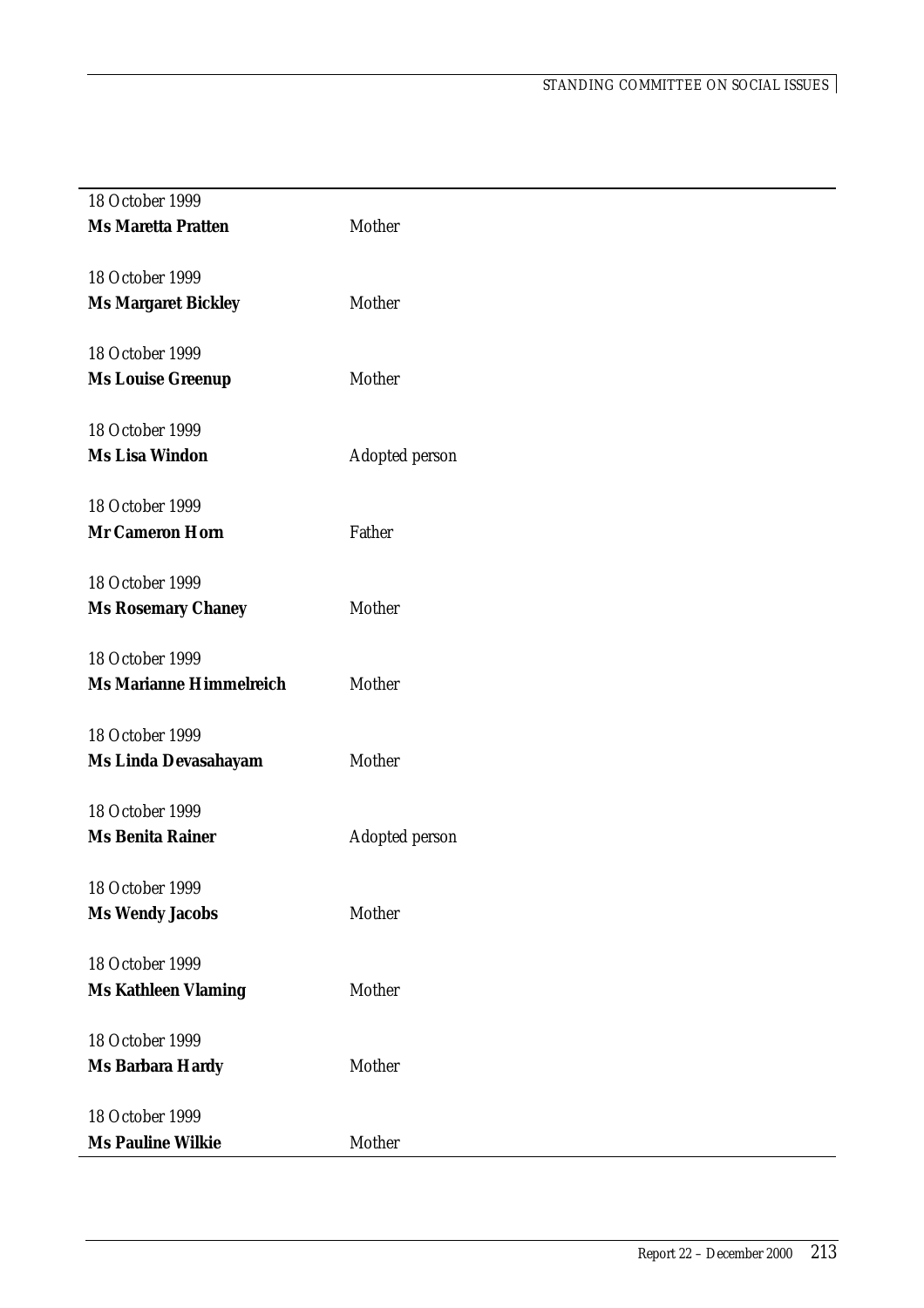| 18 October 1999                               |                           |
|-----------------------------------------------|---------------------------|
| <b>Ms Vivian Lindsay</b>                      | Mother                    |
|                                               |                           |
| 18 October 1999                               |                           |
| <b>Mr James Wade</b>                          | Father                    |
| 18 October 1999                               |                           |
| <b>Ms Lyn Williamson</b>                      | Adopted person and Mother |
|                                               |                           |
| 18 October 1999                               |                           |
| <b>Ms Gail Bell</b>                           | Mother                    |
| 18 October 1999                               |                           |
| <b>Ms Loma Blamire</b>                        | <b>Adoptive Mother</b>    |
|                                               |                           |
| 18 October 1999                               |                           |
| <b>Ms Maureen O'Neill</b>                     | Mother                    |
|                                               |                           |
| 18 October 1999                               | Mother                    |
| <b>Ms Denise Seymour</b>                      |                           |
| 18 October 1999                               |                           |
| <b>Ms Traci Hollebone Stone</b>               | Adopted person and Mother |
|                                               |                           |
| 18 October 1999                               |                           |
| <b>Ms Maureen Cameron</b>                     | Mother                    |
| 18 October 1999                               |                           |
| <b>Ms Monica Pung</b>                         | Mother                    |
|                                               |                           |
| 18 October 1999                               |                           |
| <b>Ms Barbara Moyes</b>                       | Mother                    |
|                                               |                           |
| 18 October 1999<br><b>Mrs Pamela Clifford</b> |                           |
|                                               | Adopted person            |
| 18 October 1999                               |                           |
| <b>Ms Monica Herrick</b>                      | Mother                    |
|                                               |                           |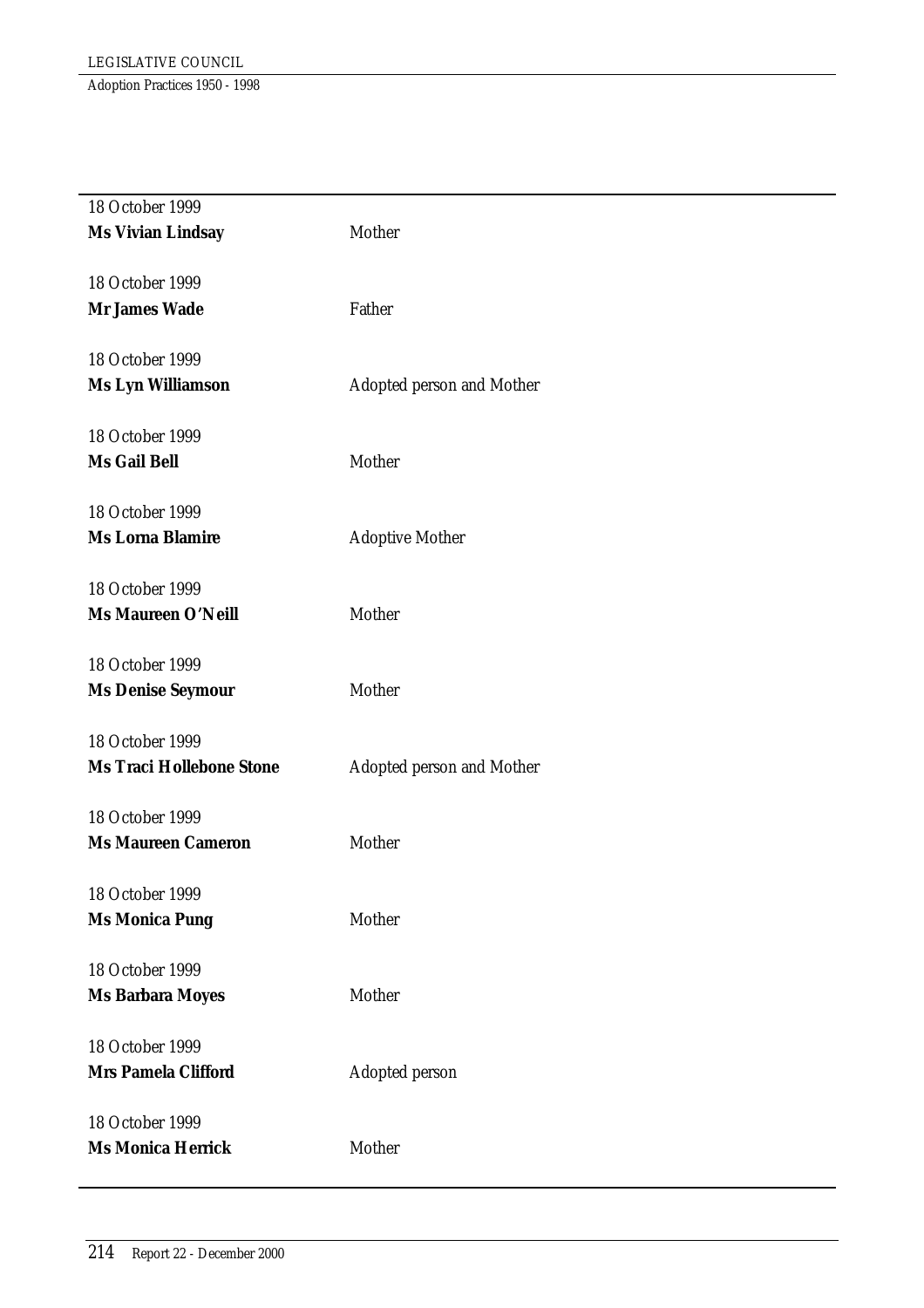| 18 October 1999<br><b>Ms Ann Jukes</b> | Mother |  |
|----------------------------------------|--------|--|
| 18 October 1999<br><b>Ms Anna Hay</b>  | Mother |  |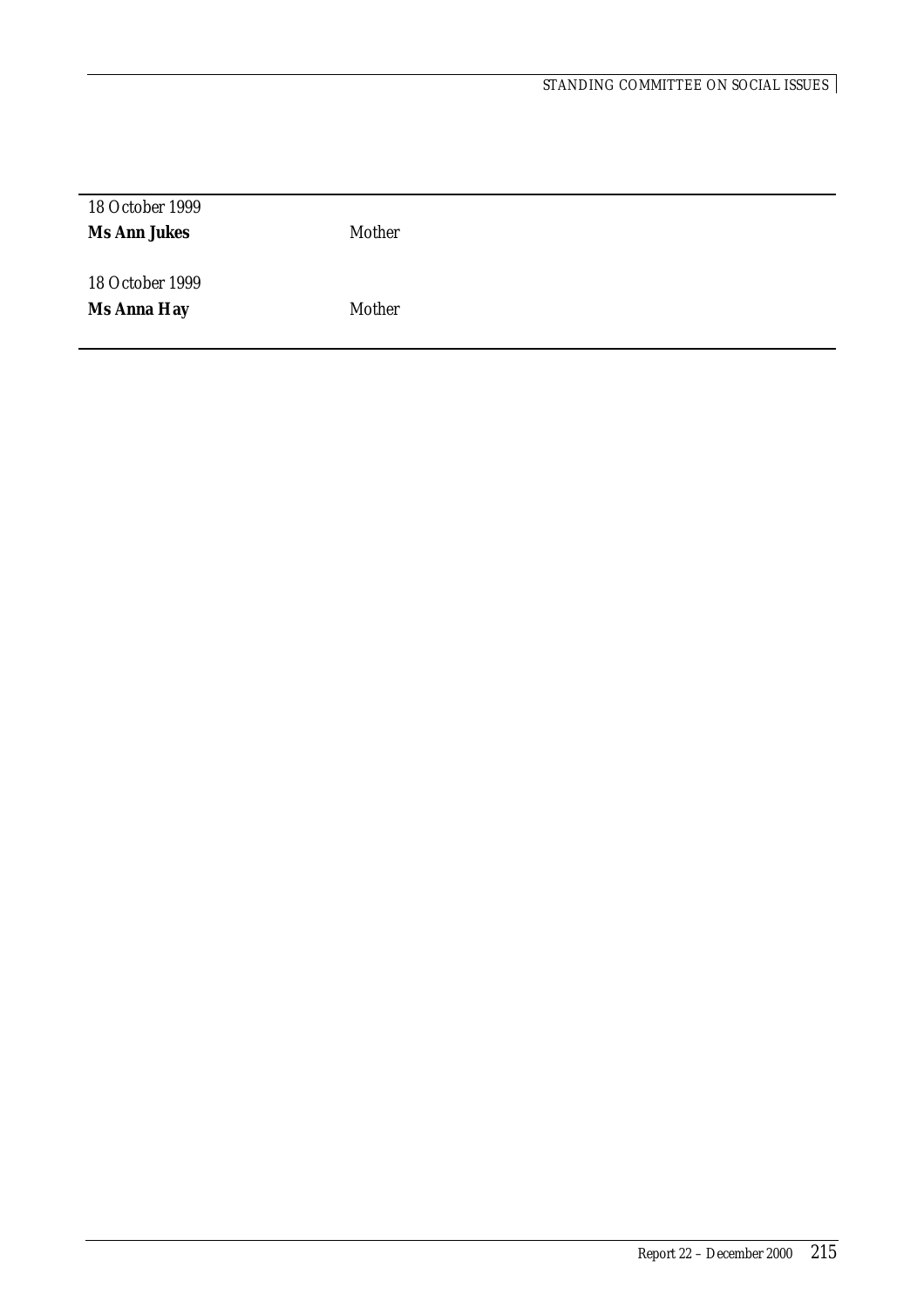LEGISLATIVE COUNCIL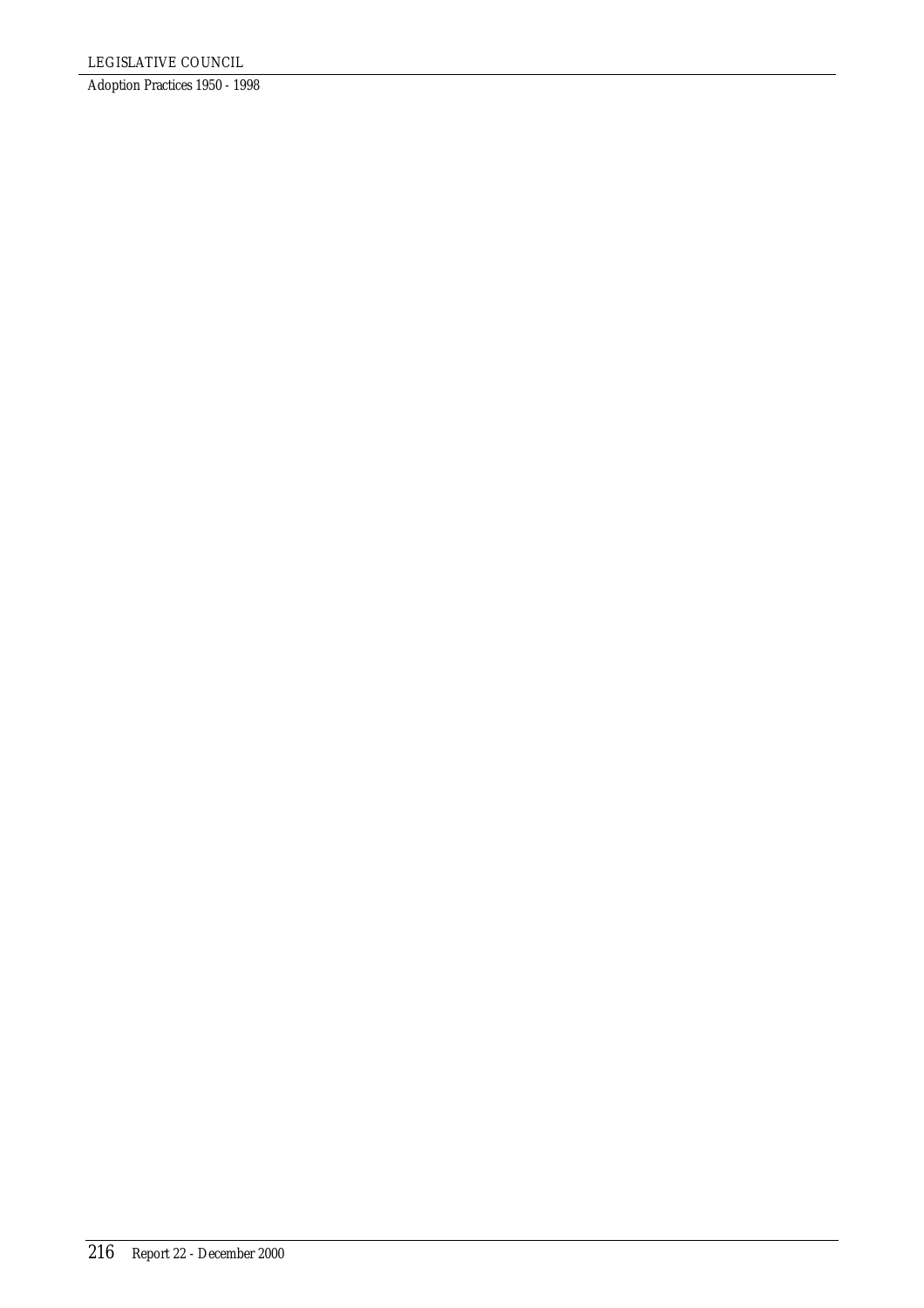Ex-nuptial births as a proportion of total births in NSW: 1950 - 1998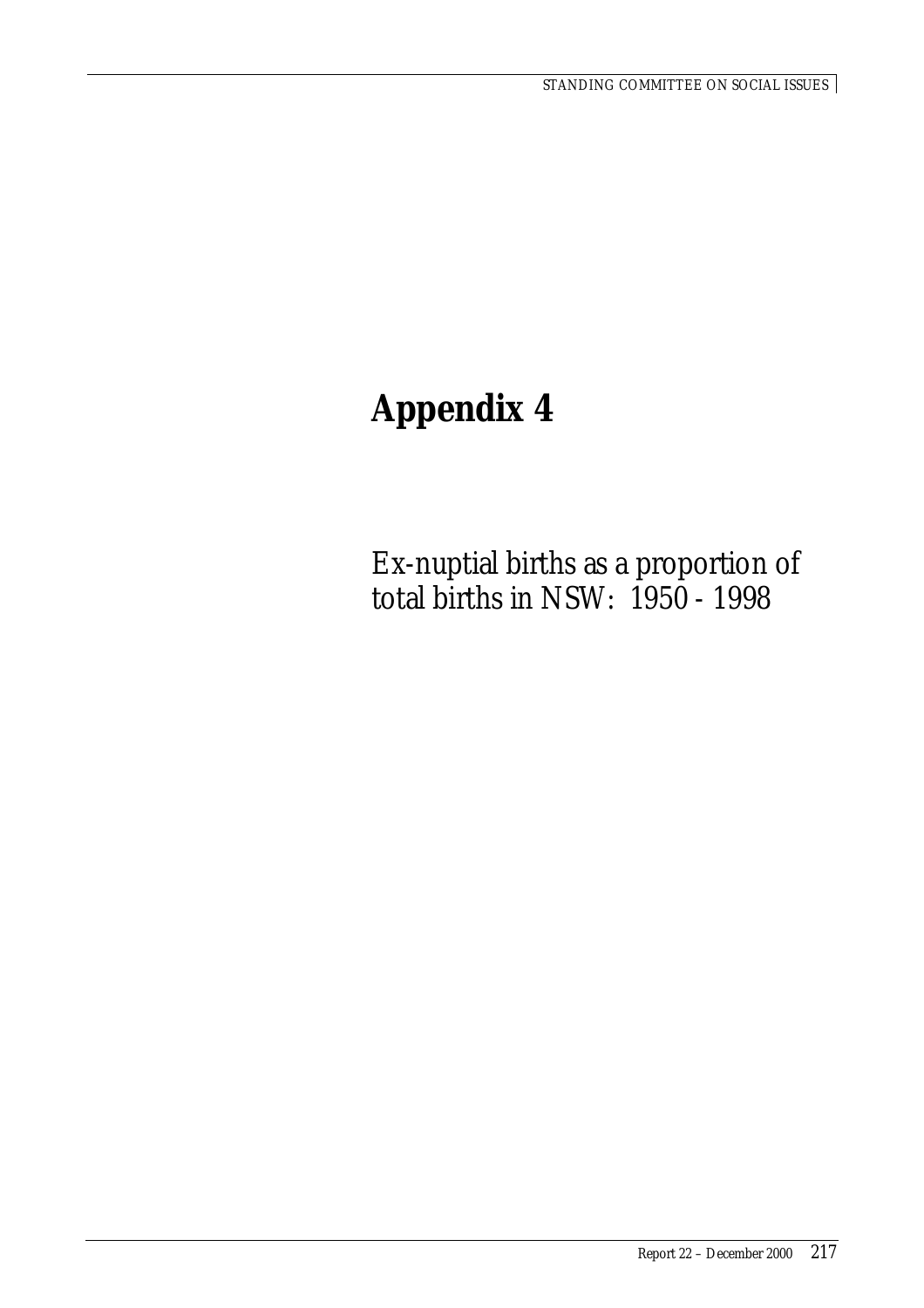|             | <b>Registered</b> | <b>Exnuptial Births</b> |       |             | <b>Registered</b> | <b>Exnuptial Births</b> |       |
|-------------|-------------------|-------------------------|-------|-------------|-------------------|-------------------------|-------|
| <b>Year</b> | <b>Births</b>     |                         |       | <b>Year</b> | <b>Births</b>     | N <sub>0</sub>          | %     |
|             |                   | <b>No</b>               | %     |             |                   |                         |       |
| 1950        | 71,592            | 2,914                   | 4.07  | 1975        | 81,172            | 8,319                   | 10.24 |
| 1951        | 72,069            | 2,991                   | 4.15  | 1976        | 78,749            | 7,993                   | 10.14 |
| 1952        | 74,196            | 2,959                   | 3.98  | 1977        | 78,302            | 8,268                   | 10.55 |
| 1953        | 74,890            | 3,013                   | 4.02  | 1978        | 78,052            | 8,615                   | 11.03 |
| 1954        | 73,125            | 2,889                   | 3.95  | 1979        | 77,469            | 9,079                   | 11.71 |
| 1955        | 74,407            | 3,024                   | 4.06  | <b>1980</b> | 79,801            | 10,086                  | 12.63 |
| 1956        | 75,714            | 3,305                   | 4.36  | 1981        | 81,971            | 10,977                  | 13.39 |
| 1957        | 79,456            | 3,438                   | 4.32  | 1982        | 83,908            | 11,807                  | 14.07 |
| 1958        | 80,045            | 3,832                   | 4.78  | 1983        | 83,307            | 12,446                  | 14.93 |
| 1959        | 80,866            | 4,017                   | 4.96  | 1984        | 77,994            | 11,871                  | 15.22 |
| <b>1960</b> | 81,983            | 1,441                   | 1.75  | 1985        | 87,786            | 13,712                  | 15.61 |
| 1961        | 86,392            | 4,575                   | 5.29  | 1986        | 84,531            | 14,329                  | 16.95 |
| 1962        | 85,439            | 4,771                   | 5.58  | 1987        | 86,093            | 15,503                  | 18.00 |
| 1963        | 84,065            | 4,823                   | 5.73  | 1988        | 84,647            | 16,003                  | 18.90 |
| 1964        | 80,518            | 5,427                   | 6.74  | 1989        | 85,790            | 17,345                  | 20.21 |
| 1965        | 78,069            | 5,700                   | 7.30  | <b>1990</b> | 90,534            | 19,254                  | 21.26 |
| 1966        | 77,758            | 6,024                   | 7.74  | 1991        | 87,367            | 19,427                  | 22.23 |
| 1967        | 78,841            | 6,300                   | 7.99  | 1992        | 92,585            | 21,412                  | 23.12 |
| 1968        | 81,696            | 6,622                   | 8.10  | 1993        | 89,354            | 21,351                  | 23.89 |
| 1969        | 86,036            | 6,860                   | 7.97  | 1994        | 87,977            | 21,548                  | 24.49 |
| 1970        | 88,448            | 7,455                   | 8.42  | 1995        | 87,849            | 21,910                  | 24.94 |
| 1971        | 98,466            | 9,674                   | 9.82  | 1996        | 86,595            | 22,000                  | 25.40 |
| 1972        | 95,278            | 9,766                   | 10.25 | 1997        | 87,156            | 23,238                  | 26.66 |
| 1973        | 87,332            | 8,726                   | 9.99  | 1998        | 85,499            | 22,748                  | 26.60 |
| 1974        | 86,162            | 8,371                   | 9.71  |             |                   |                         |       |

### **Ex-nuptial births as a proportion of total births in NSW: 1950 - 1998**

Source: NSW Registry of Births, Deaths & Marriages, October 2000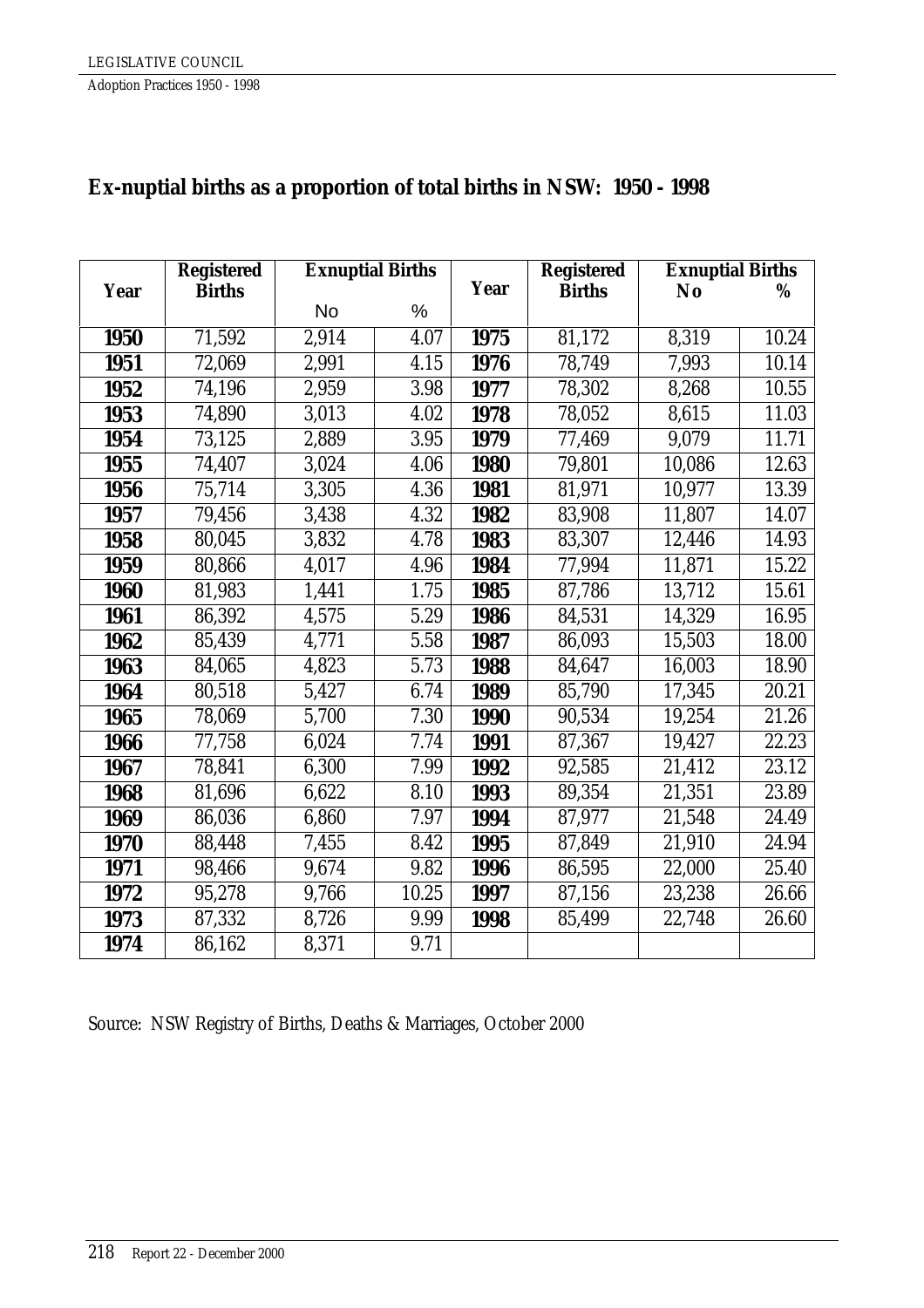Registered adoptions in NSW: 1924 - 1999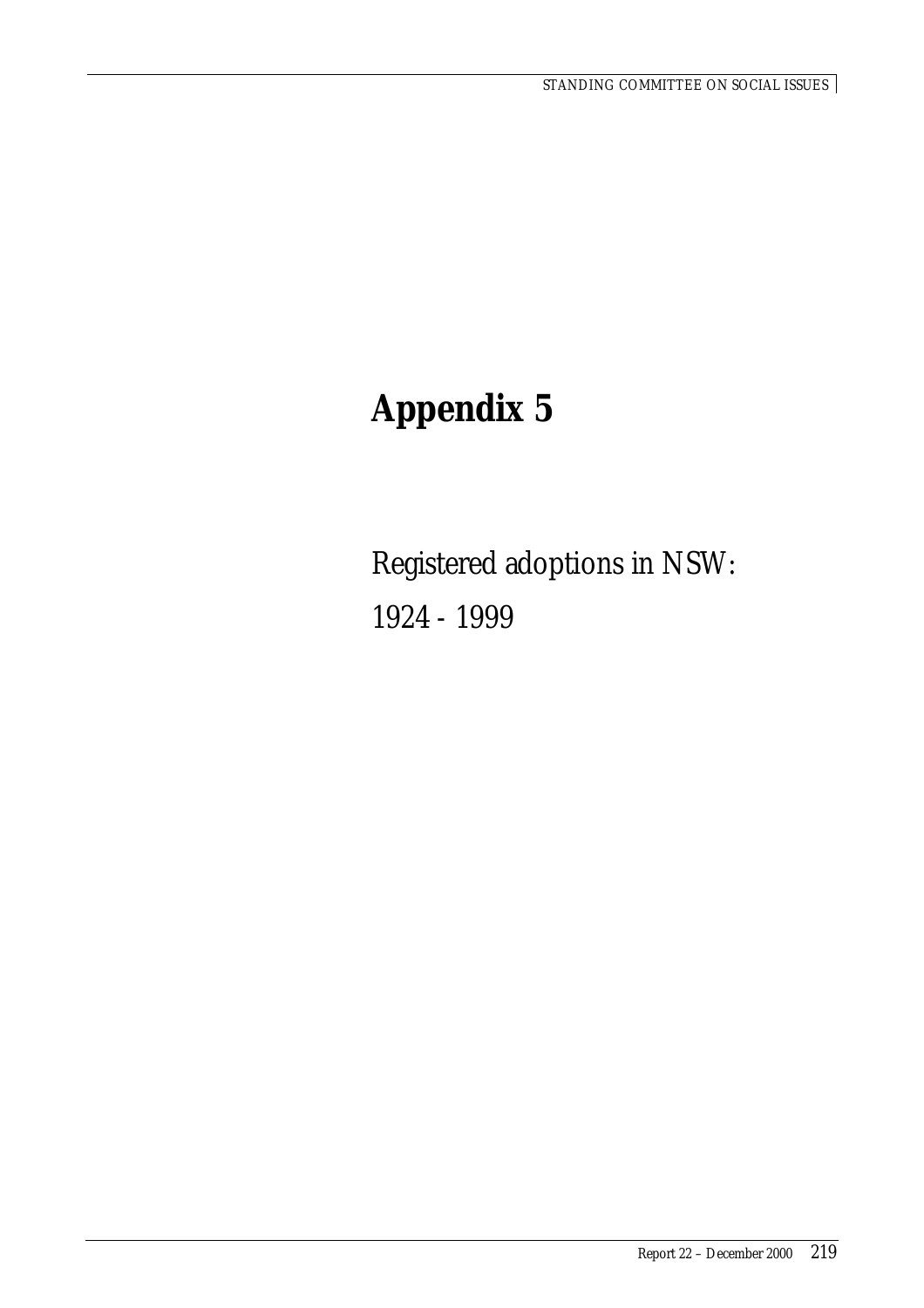|             | <b>Registered</b> |              | <b>Registered</b> |
|-------------|-------------------|--------------|-------------------|
| <b>Year</b> | <b>Adoptions</b>  | <b>Year</b>  | <b>Adoptions</b>  |
| 1924        | $\overline{28}$   | 1962         | 2,303             |
| 1925        | 282               | 1963         | 2,175             |
| 1926        | 299               | 1964         | 2,517             |
| 1927        | 502               | 1965         | 2,294             |
| 1928        | 685               | 1966         | 2,914             |
| 1929        | 837               | 1967         | 1,940             |
| 1930        | 791               | 1968         | 1,986             |
| 1931        | 672               | 1969         | 2,074             |
| 1932        | 463               | 1970         | 3,177             |
| 1933        | 877               | 1971         | 3,630             |
| 1934        | 816               | 1972         | 4,564             |
| 1935        | 889               | 1973         | 2,685             |
| 1936        | 837               | 1974         | 2,058             |
| 1937        | 968               | 1975         | 1,889             |
| 1938        | 1,107             | 1976         | 1,763             |
| 1939        | 982               | 1977         | 1,509             |
| 1940        | 1,164             | 1978         | 1,041             |
| 1941        | 1,403             | 1979         | 1,094             |
| 1942        | 1,440             | 1980         | 856               |
| 1943        | 1,496             | 1981         | 965               |
| 1944        | 1,594             | 1982         | 1,175             |
| 1945        | 1,324             | 1983         | 904               |
| 1946        | 2,037             | 1984         | 741               |
| 1947        | 1,625             | 1985         | 936               |
| 1948        | 1,666             | 1986         | 702               |
| 1949        | 2,019             | 1987         | 690               |
| 1950        | 1,533             | 1988         | 488               |
| 1951        | 1,447             | 1989         | 840               |
| 1952        | 1,672             | 1990         | 688               |
| 1953        | 1,875             | 1991         | 522               |
| 1954        | 2,090             | 1992         | 404               |
| 1955        | 1,627             | 1993         | 356               |
| 1956        | 1,651             | 1994         | 316               |
| 1957        | 2,047             | 1995         | 308               |
| 1958        | 2,322             | 1996         | $\overline{272}$  |
| 1959        | 2,255             | 1997         | 274               |
| <b>1960</b> | 1,650             | 1998         | 192               |
| 1961        | 2,217             | 1999         | 178               |
|             |                   | <b>TOTAL</b> | 102,609           |

### **Registered adoptions in NSW: 1924 - 1999**

Source: NSW Registry of Births, Deaths & Marriages, October 2000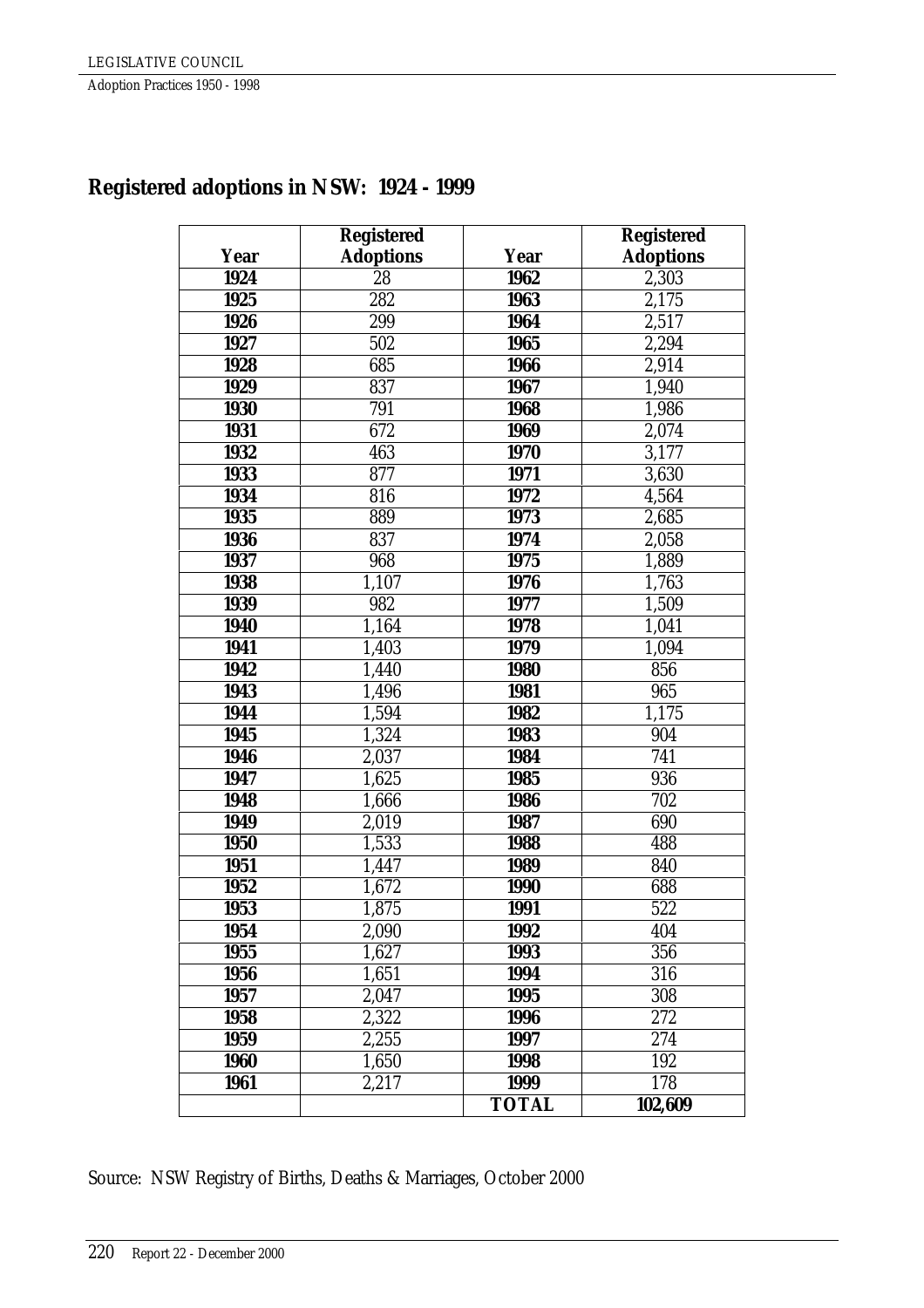Archival Research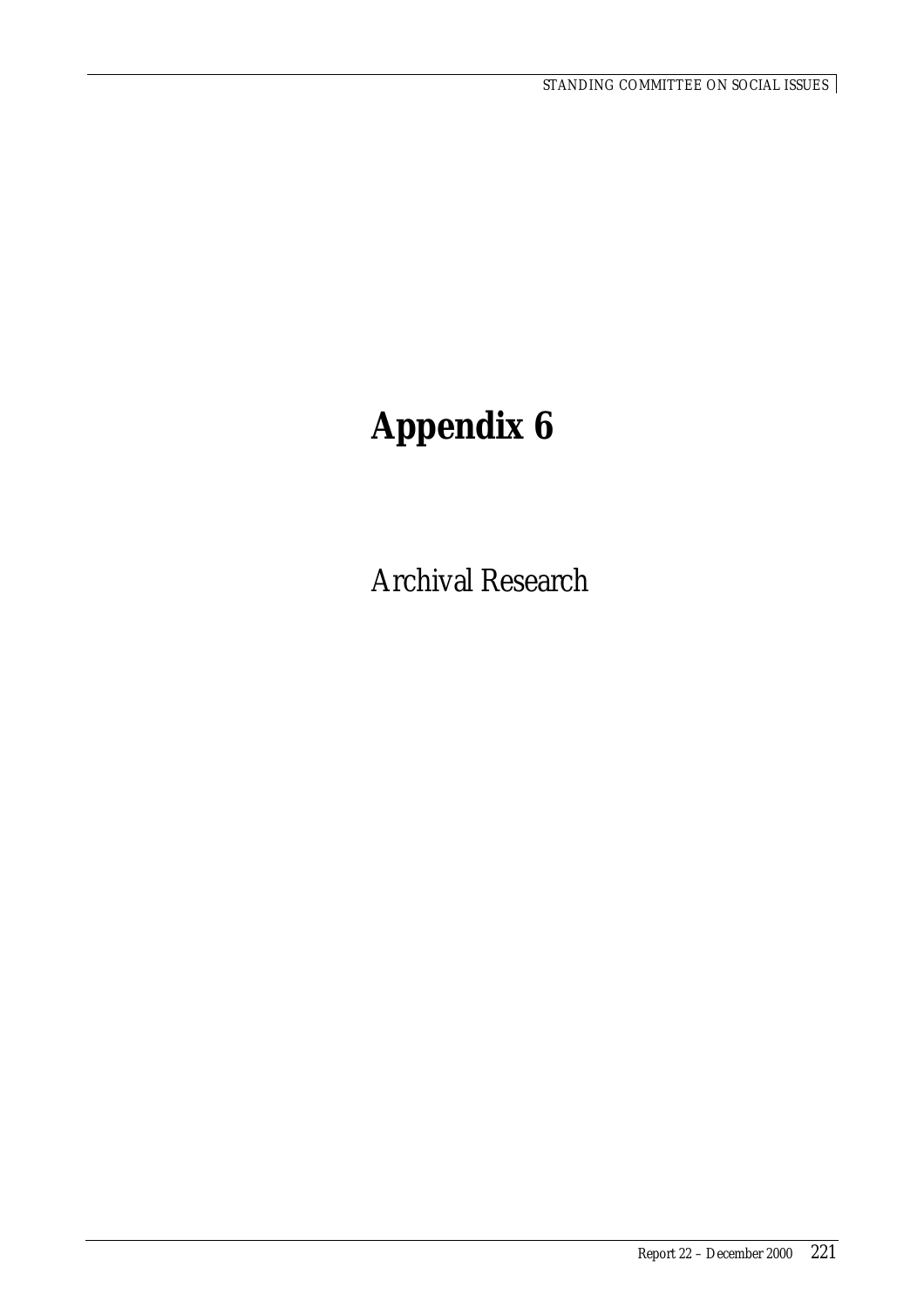Archival material held by the following agencies was viewed during the course of the inquiry.

- Anglicare Adoption Services
- <sup>ß</sup> Australian Association of Social Workers (NSW)
- **Centacare Adoption Services**
- NSW Department of Health
- **KISW Midwives Association**
- Obstetric Social Workers' Group
- **Post Adoption Resource Centre**
- **State Records Authority of New South Wales**
- <sup>ß</sup> State Library of New South Wales

The Committee engaged a consultant historian, Ms Nicole Secomb, to assist the Secretariat with archival research and in particular to examine adoption records held by the State Records Authority of New South Wales.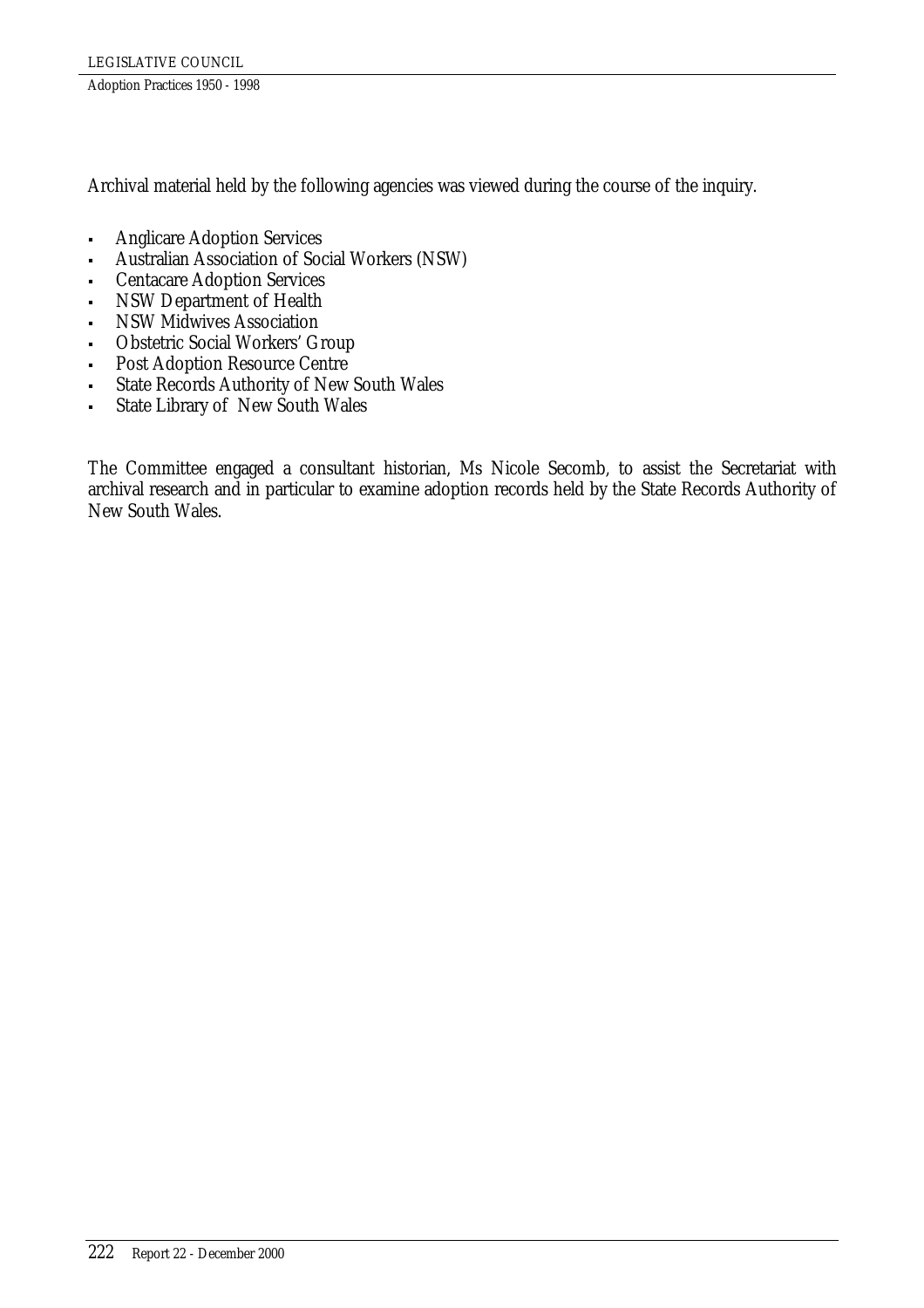### Correspondence

- Letter from Professor David Johnson
- Letter from Dr Ross Pagano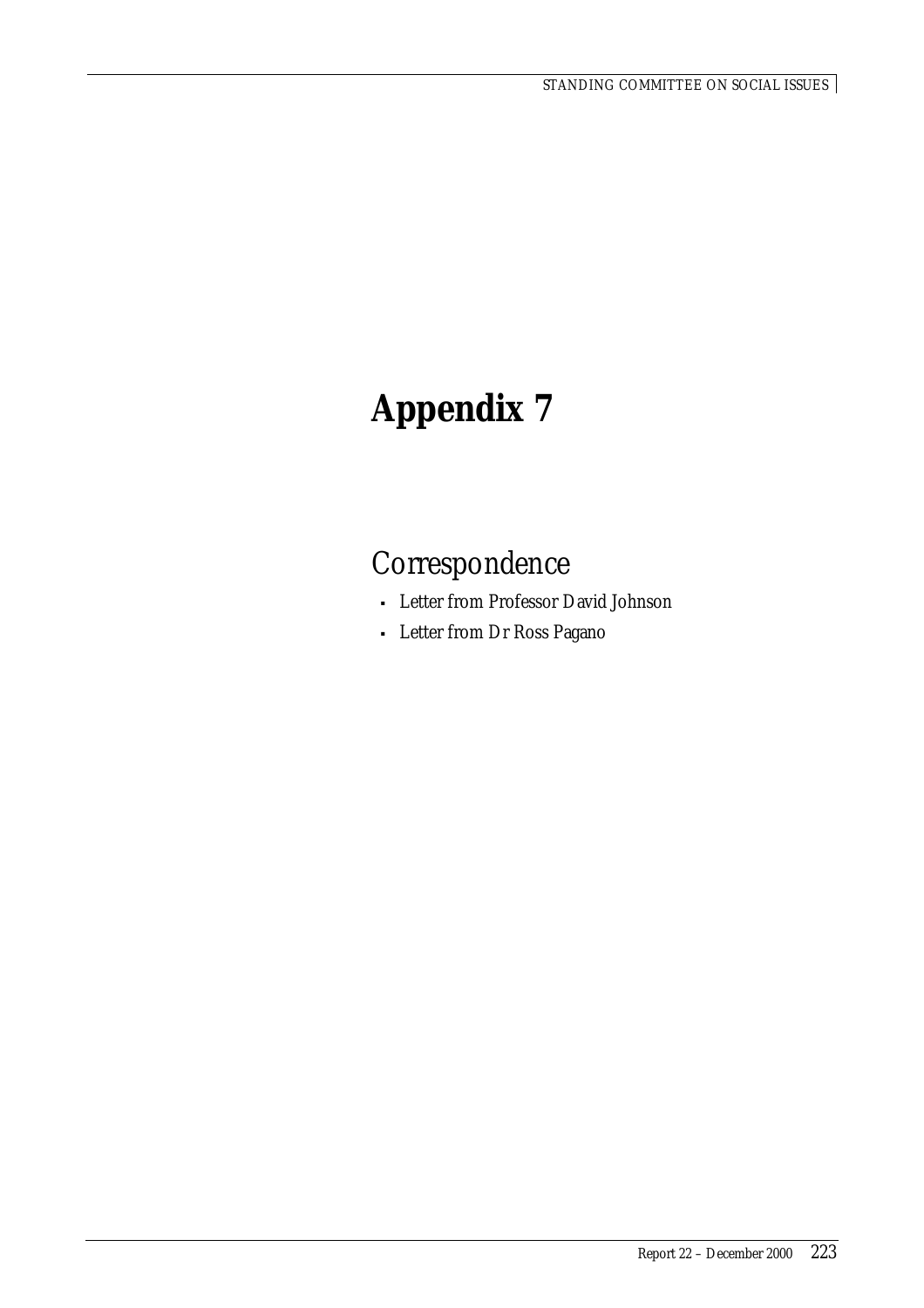Ms Beverly Duffy, Social Issues Committee Parliament of New South Wales. Macquarie Street, Sydney 2000

6<sup>th</sup> November 2000

Dear Beverly,

My calculations of a poverty line for the March quarter 1968 are as follows.

The poverty lines are updated each quarter according to the formula:

poverty line<sub>6.<sup>t</sup></sub> = poverty line<sub>6.tm</sub> \* ((HDI per head<sub>0-n)</sub>)/(HDI per head<sub>0)</sub>)),

where.

i refers to family type i,

t is quarter t and t-n is a quarter n periods ago, and HDI per head is household disposable income per head per week.

The value of the poverty line for the March quarter 1968 can be worked out using information from a recent issue of Poverty lines, Australia and historical data from ABS about HDI per head in 1968.

Table 1 of the March quarter 2000 Poverty lines, Australia shows a value of \$284.24 for a sole non-working parent with one dependent child.<sup>1</sup> In the March quarter the HDI per head was 382.86 (from Table 4, Poverty lines, Australia). These figures were generated from ABS National Accounts data and Demographic data<sup>2</sup>. The National Accounts data indicate that HDI was \$4504 million per quarter in March 1968. My estimate of the resident population at that time was 12.081 million hence HDI per head per week is \$28.68. Applying the formula above I estimate the poverty line for a single person with a dependent child in March 1968 to be: (28.68/382.86)\*284.24 or \$21.29.

Best wishes,

An

David Johnson,

(Deputy Director)

<sup>1</sup> see Melbourne Institute of Applied Economic and Social Research, 2000 Poverty lines Australia, March quarter

 $^2$ see Australian Bureau of Statistics, PC Ausstats (gopher.statistics.gov.au), Cat 5206.0 Australian National Accounts – National Income , Expenditure and Product – Australia quarterly, file<br>520602.3.wks.z and Cat 3101.0 Australian Demographic Statistics file 310101.wks.z.



THE UNIVERSITY OF

**MELBOURNE** 

7th Floor Economics and Commerce Building, The University of Melbourne Victoria 3010 Australia General Enquiries: +61 3 8344 5330 Fax: +61 3 8344 5630 Email: melb.inst@iaesr.unime:b.edu.au WWW: http://www.melbourneinstitute.com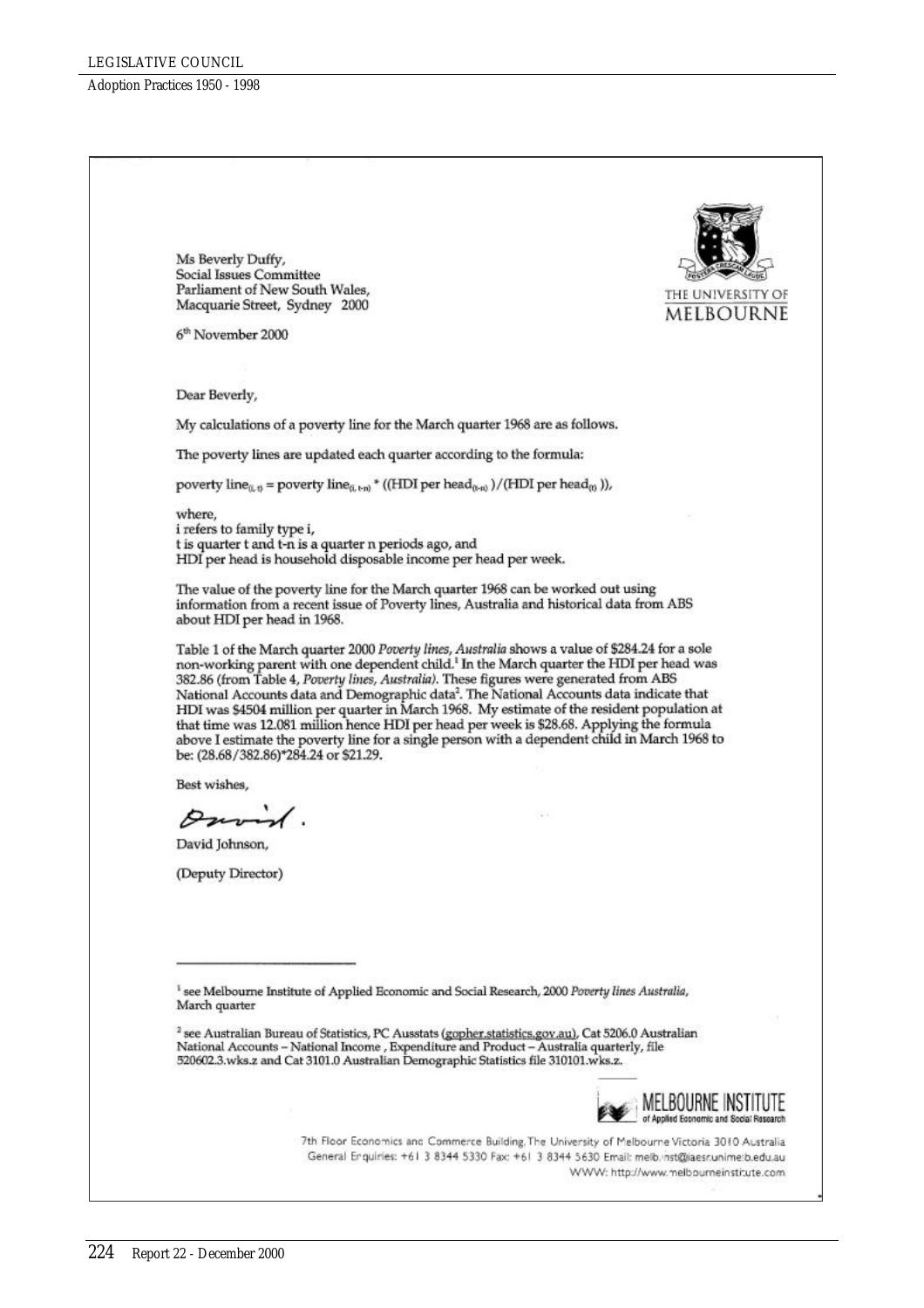#### STANDING COMMITTEE ON SOCIAL ISSUES

**Dr. ROSS PAGANO** M.B., B.S., F.R.C.O.G., F.R.A.C.O.G. **OBSTETRICIAN and GYNAECOLOGIST SUFTE A** TELEPHONE: 9221 5077 PRIVATE CONSULTING SUITES 9221 5177 10th FLOOR ROYAL WOMEN'S HOSPITAL 285 CARDIGAN ST., CARLTON 3053 AFTER HOURS: 9817 1876 CALL SERVICE: 9387 1000 PROVIDER NO. 229 432F FAX: 9221 5277 14 November 2000 Ms Julie Langsworth Senior Project Officer Standing Committee on Social Issues Parliament House Macquarie Street Sydney NSW 2000 Dear Ms Langsworth, Thank you for your inquiry regarding the use of DES as a lactation suppressant. DES was used extensively as a lactation suppressant in the 50's, 60's and 70's and it was usually given as a single dose injection. To date, there has been no evidence at all of any long term consequences of using DES for this purpose and there is no program in place for any specific follow up of these women to whom the drug was given. There has been no documented evidence to suggest that these women are at an increased risk of developing subsequent problems. The use of DES during pregnancy however has resulted in a slightly increased risk of breast cancer to the women who actually were given the drug during the pregnancy (to prevent miscarriage etc) and these recipients of the drug are certainly monitored long term. However using the drug post delivery reflects a completely different chemical situation as the background oestrogen levels in a lactating woman are extremely low compared to the oestrogen levels during pregnancy which are obviously very high and so the two clinical situations cannot be compared. I don't believe that patients who are given DES as a lactation suppressant require any additional follow up other than their usual gynaecological and general health check ups that would be recommended to all women in our community. I don't believe that there is any need for specific research in these patients as one would have expected any possible complication to have surfaced by now. Certainly routine mammography and Pap smear surveillance as recommended to the general community would seem adequate follow up in these patients. Kind regards, Yours sincerel Dr Ross Pagano ROSS PAGANO PTY, LTD. A.C.N. 006 441 158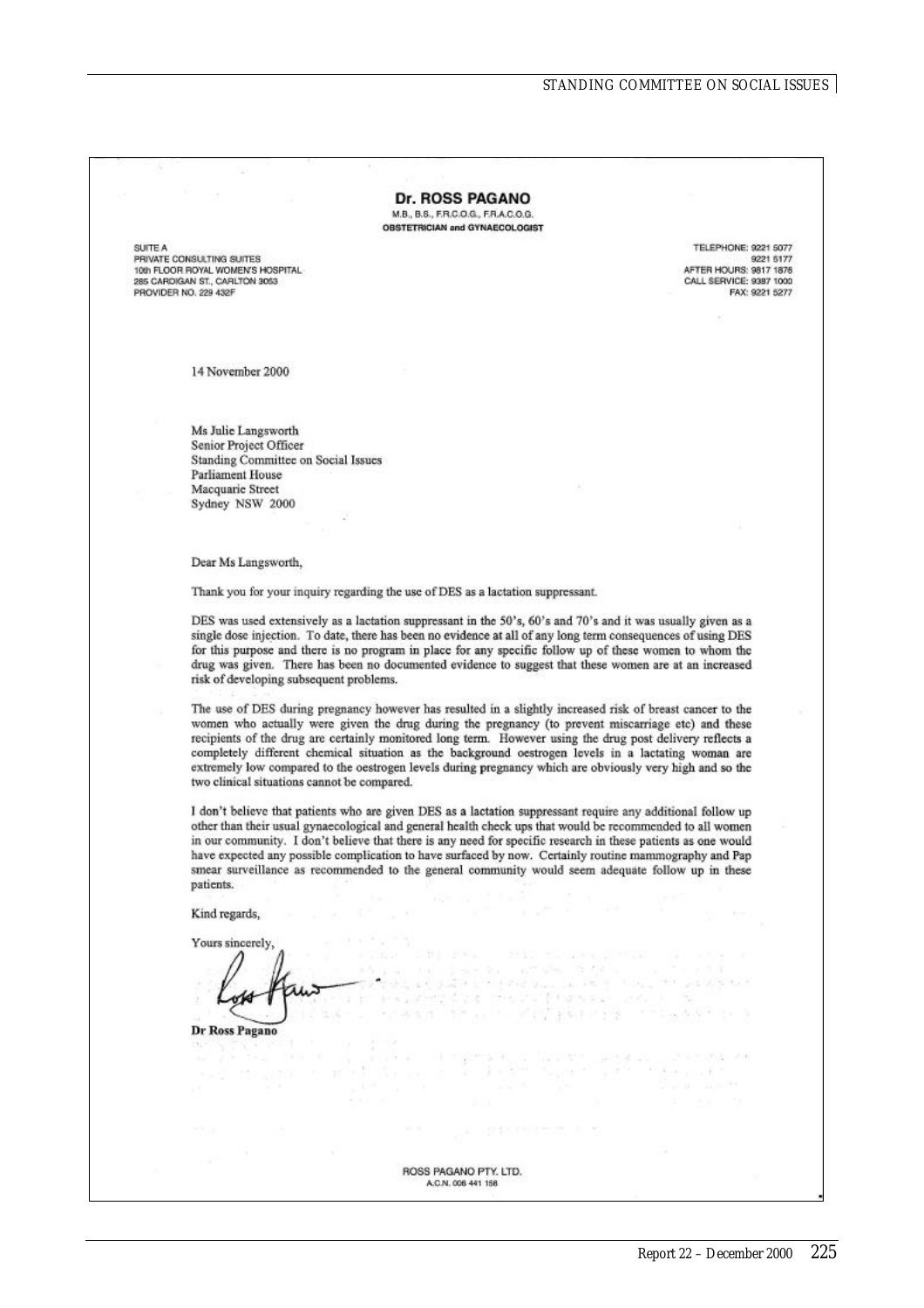LEGISLATIVE COUNCIL